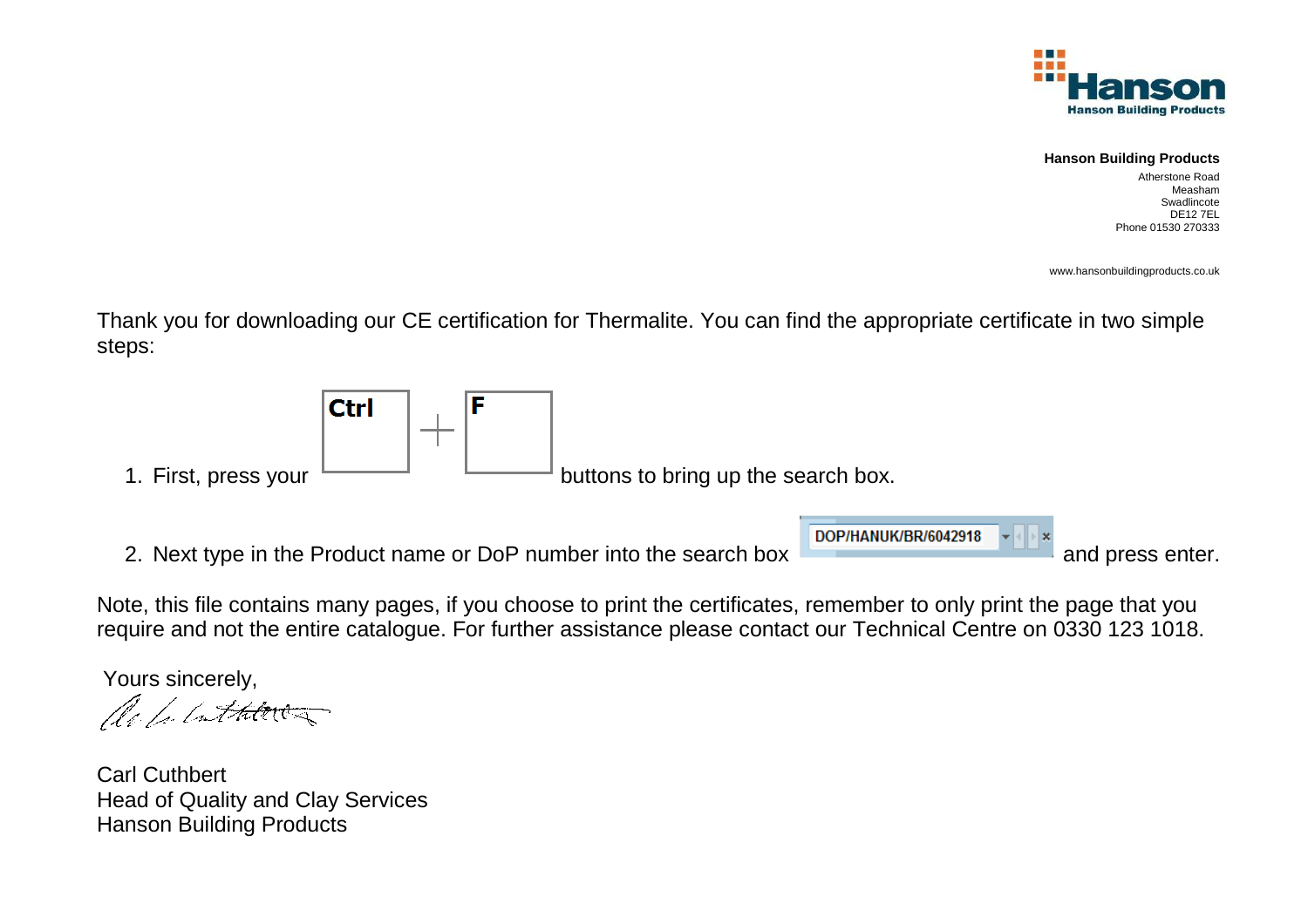

|                                                                                     |                                                                                         |                                                                                             |  |                                                                                         |                                  | <b>Declaration of Performance</b><br>DOP/HANUK/TH/6300919                                                              |
|-------------------------------------------------------------------------------------|-----------------------------------------------------------------------------------------|---------------------------------------------------------------------------------------------|--|-----------------------------------------------------------------------------------------|----------------------------------|------------------------------------------------------------------------------------------------------------------------|
|                                                                                     |                                                                                         |                                                                                             |  |                                                                                         |                                  | The undersigned, representing the following:                                                                           |
|                                                                                     | <b>Hanson Building Products</b><br>Measham Works, Atherstone Road,<br>Measham, DE12 7EL |                                                                                             |  | <b>Hanson Building Products</b><br>Measham Works, Atherstone Road,<br>Measham, DE12 7EL |                                  |                                                                                                                        |
|                                                                                     |                                                                                         | BS EN 771-4:2011                                                                            |  |                                                                                         |                                  | Confirms that:                                                                                                         |
|                                                                                     |                                                                                         | <b>Turbo</b><br>15                                                                          |  | Turbo<br>15                                                                             |                                  |                                                                                                                        |
|                                                                                     |                                                                                         |                                                                                             |  |                                                                                         |                                  | Conforms to the Harmonised European Standard: BS EN 771-4:2011                                                         |
|                                                                                     |                                                                                         | Category II, 440 x 100 x 215 mm autoclaved aerated concrete masonry units                   |  |                                                                                         |                                  | Category II, 440 x 100 x 215 mm, autoclaved aerated concrete masonry units                                             |
| <b>Dimensions:</b> 440 (mm) x 100 (mm) x 215 (mm)<br><b>Dimensional tolerances:</b> | category:                                                                               | GPLM (unless stated otherwise on the delivery<br>ticket)                                    |  |                                                                                         |                                  | Provision to which the product conforms: Standard: Annex ZA of BS EN 771-4:2011, System 4<br>Regulation (EU): 305/2011 |
| Configuration:                                                                      |                                                                                         | Solid                                                                                       |  | <b>Dimensional tolerances:</b>                                                          | category:                        | GPLM (unless stated otherwise on the delivery ticket)                                                                  |
| <b>Compressive strength:</b>                                                        |                                                                                         | Mean 2.90 N/mm <sup>2</sup> [ $\perp$ bed face, whole unit]. [Cat II]                       |  | Configuration:                                                                          |                                  | Solid                                                                                                                  |
| <b>Dimension Stability:</b>                                                         | Moisture Movement:                                                                      | Nominal 0.50 mm/m                                                                           |  | Compressive strength:                                                                   |                                  | Mean 2.90 N/mm <sup>2</sup> [ $\perp$ bed face, whole unit]. [Cat II]                                                  |
| <b>Shear Bond Strength:</b>                                                         | Fixed value:                                                                            | $0.15$ N/mm <sup>2</sup>                                                                    |  | Dimensional stability:                                                                  | Moisture Movement:               | Nominal 0.50 mm/m                                                                                                      |
| <b>Flexural Bond Strength:</b>                                                      |                                                                                         | <b>NPD</b>                                                                                  |  | Shear Bond strength:                                                                    |                                  |                                                                                                                        |
| <b>Reaction to fire:</b>                                                            |                                                                                         | Euroclass A1                                                                                |  | <b>Flexural Bond Strength:</b>                                                          | Fixed value:                     | 0.15 $N/mm^2$<br><b>NPD</b>                                                                                            |
| <b>Water Absorption:</b>                                                            |                                                                                         | <b>NPD</b>                                                                                  |  | <b>Reaction to fire:</b>                                                                |                                  | Euroclass A1                                                                                                           |
| Water vapour diffusion coefficient :                                                | Fixed Value:                                                                            | 5/10                                                                                        |  | Water absorption:                                                                       |                                  | <b>NPD</b>                                                                                                             |
| Direct airborne sound insulation:                                                   |                                                                                         |                                                                                             |  | Water vapour diffusion coefficient:                                                     |                                  |                                                                                                                        |
|                                                                                     | Gross density:                                                                          | 470 kg/m <sup>3</sup>                                                                       |  | Direct airborne sound insulation:                                                       | Fixed Value:                     | 5/10                                                                                                                   |
|                                                                                     | Configuration:                                                                          | As Above                                                                                    |  |                                                                                         | Gross density:<br>Configuration: | 470 $kg/m3$<br>As above                                                                                                |
| Thermal conductivity:                                                               |                                                                                         | 0.10 W/m.K [λ <sub>10,dry unit,</sub> S2]                                                   |  | Thermal conductivity:                                                                   |                                  | $0.10$ W/m.K [ $\lambda_{10, dry \text{ unit}}$ , S2]                                                                  |
| Durability against freeze-thaw:                                                     |                                                                                         | <b>NPD</b>                                                                                  |  | Durability against freeze-thaw:                                                         |                                  | <b>NPD</b>                                                                                                             |
| Dangerous Substances:                                                               |                                                                                         | See Note                                                                                    |  | <b>Dangerous Substances:</b>                                                            |                                  | See Note                                                                                                               |
| appropriate form. See Annex ZA3 of BS EN 771-4:2011.                                |                                                                                         | Note: Information on Dangerous substances will only be given when and where required in the |  | appropriate form. See Annex ZA3 of BS EN 771-4:2011.                                    |                                  | Note: Information on Dangerous substances will only be given when and where required in the                            |

The performance of the product identified above is in conformity with the declared values, when installed in accordance with the manufacturer's instructions and general purpose or lightweight mortars. Full name: Carl Cuthbert

Signed on behalf of the manufacturer:

ach lathering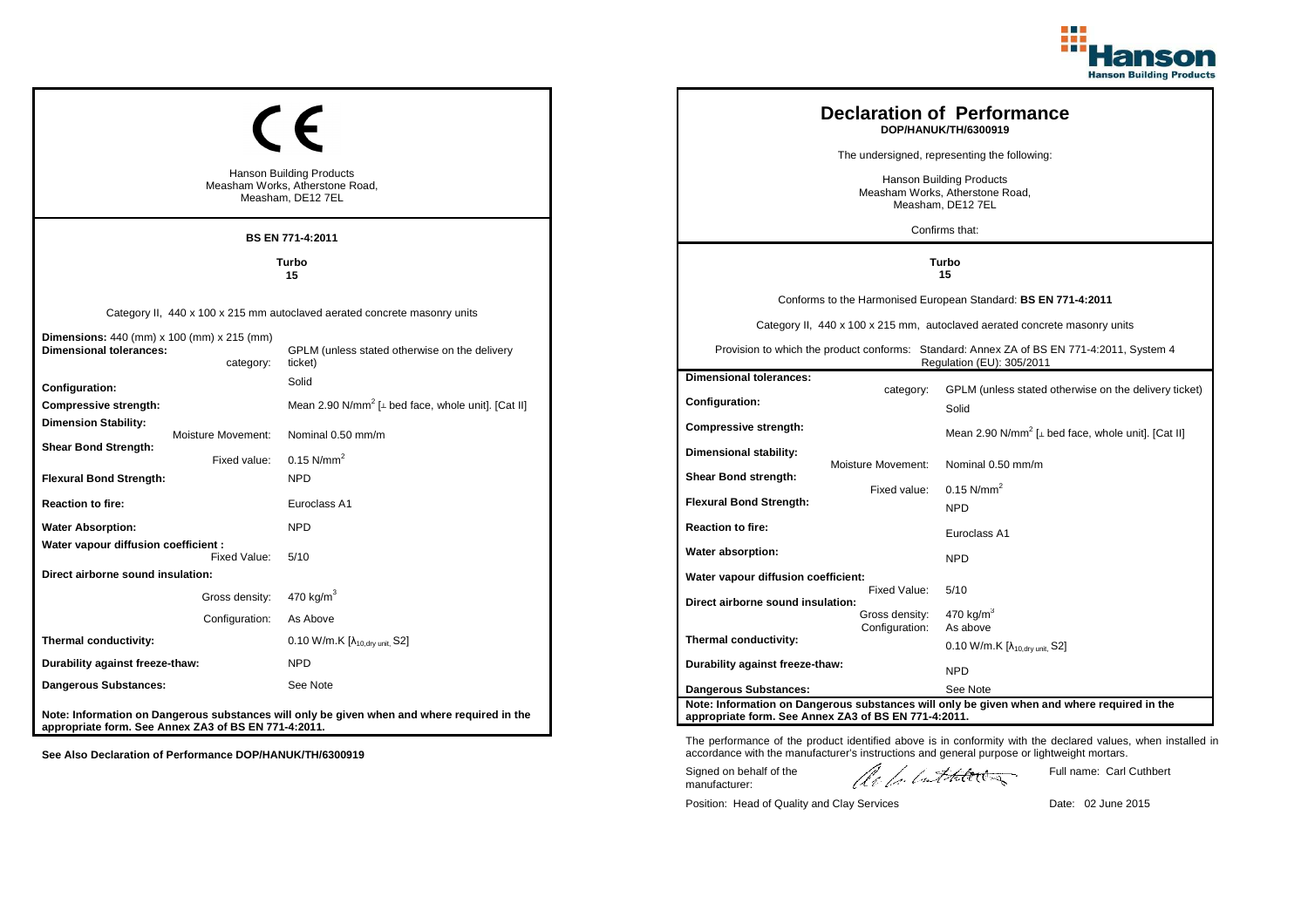

|                                                                                                           | <b>Hanson Building Products</b><br>Measham Works, Atherstone Road,<br>Measham, DE12 7EL<br><b>BS EN 771-4:2011</b>                    |                                                                                  | <b>Declaration of Performance</b><br>DOP/HANUK/TH/6300933<br>The undersigned, representing the following:<br><b>Hanson Building Products</b><br>Measham Works, Atherstone Road,<br>Measham, DE12 7EL<br>Confirms that: |                                                                                                                                                                                                                                                                        |  |
|-----------------------------------------------------------------------------------------------------------|---------------------------------------------------------------------------------------------------------------------------------------|----------------------------------------------------------------------------------|------------------------------------------------------------------------------------------------------------------------------------------------------------------------------------------------------------------------|------------------------------------------------------------------------------------------------------------------------------------------------------------------------------------------------------------------------------------------------------------------------|--|
|                                                                                                           | Turbo<br>15                                                                                                                           |                                                                                  | Turbo<br>15                                                                                                                                                                                                            |                                                                                                                                                                                                                                                                        |  |
| Dimensions: 440 (mm) x 115 (mm) x 215 (mm)<br><b>Dimensional tolerances:</b><br>category:                 | Category II, 440 x 115 x 215 mm autoclaved aerated concrete masonry units<br>GPLM (unless stated otherwise on the delivery<br>ticket) |                                                                                  |                                                                                                                                                                                                                        | Conforms to the Harmonised European Standard: BS EN 771-4:2011<br>Category II, 440 x 115 x 215 mm, autoclaved aerated concrete masonry units<br>Provision to which the product conforms: Standard: Annex ZA of BS EN 771-4:2011, System 4<br>Regulation (EU): 305/2011 |  |
| Configuration:<br>Compressive strength:<br><b>Dimension Stability:</b><br>Moisture Movement:              | Solid<br>Mean 2.90 N/mm <sup>2</sup> [ $\perp$ bed face, whole unit]. [Cat II]<br>Nominal 0.50 mm/m                                   | <b>Dimensional tolerances:</b><br>Configuration:<br>Compressive strength:        | category:                                                                                                                                                                                                              | GPLM (unless stated otherwise on the delivery ticket)<br>Solid<br>Mean 2.90 N/mm <sup>2</sup> [ $\perp$ bed face, whole unit]. [Cat II]                                                                                                                                |  |
| <b>Shear Bond Strength:</b><br>Fixed value:<br><b>Flexural Bond Strength:</b><br><b>Reaction to fire:</b> | $0.15$ N/mm <sup>2</sup><br><b>NPD</b><br>Euroclass A1                                                                                | Dimensional stability:<br>Shear Bond strength:<br><b>Flexural Bond Strength:</b> | Moisture Movement:<br>Fixed value:                                                                                                                                                                                     | Nominal 0.50 mm/m<br>0.15 $N/mm^2$<br><b>NPD</b>                                                                                                                                                                                                                       |  |
| <b>Water Absorption:</b><br>Water vapour diffusion coefficient :<br>Fixed Value:                          | <b>NPD</b><br>5/10                                                                                                                    | <b>Reaction to fire:</b><br>Water absorption:                                    |                                                                                                                                                                                                                        | Euroclass A1<br><b>NPD</b>                                                                                                                                                                                                                                             |  |
| Direct airborne sound insulation:<br>Gross density:<br>Configuration:                                     | 470 kg/m $3$<br>As Above                                                                                                              | Water vapour diffusion coefficient:<br>Direct airborne sound insulation:         | Fixed Value:<br>Gross density:<br>Configuration:                                                                                                                                                                       | 5/10<br>470 kg/m <sup>3</sup><br>As above                                                                                                                                                                                                                              |  |
| Thermal conductivity:<br>Durability against freeze-thaw:                                                  | 0.10 W/m.K $[\lambda_{10, dry \text{ unit}}, S2]$<br><b>NPD</b>                                                                       | Thermal conductivity:<br>Durability against freeze-thaw:                         |                                                                                                                                                                                                                        | $0.10$ W/m.K [ $\lambda_{10, dry}$ unit, S2]<br><b>NPD</b>                                                                                                                                                                                                             |  |
| Dangerous Substances:<br>appropriate form. See Annex ZA3 of BS EN 771-4:2011.                             | See Note<br>Note: Information on Dangerous substances will only be given when and where required in the                               | <b>Dangerous Substances:</b>                                                     | appropriate form. See Annex ZA3 of BS EN 771-4:2011.                                                                                                                                                                   | See Note<br>Note: Information on Dangerous substances will only be given when and where required in the                                                                                                                                                                |  |

The performance of the product identified above is in conformity with the declared values, when installed in accordance with the manufacturer's instructions and general purpose or lightweight mortars.

Signed on behalf of the manufacturer:

ach lathering

Full name: Carl Cuthbert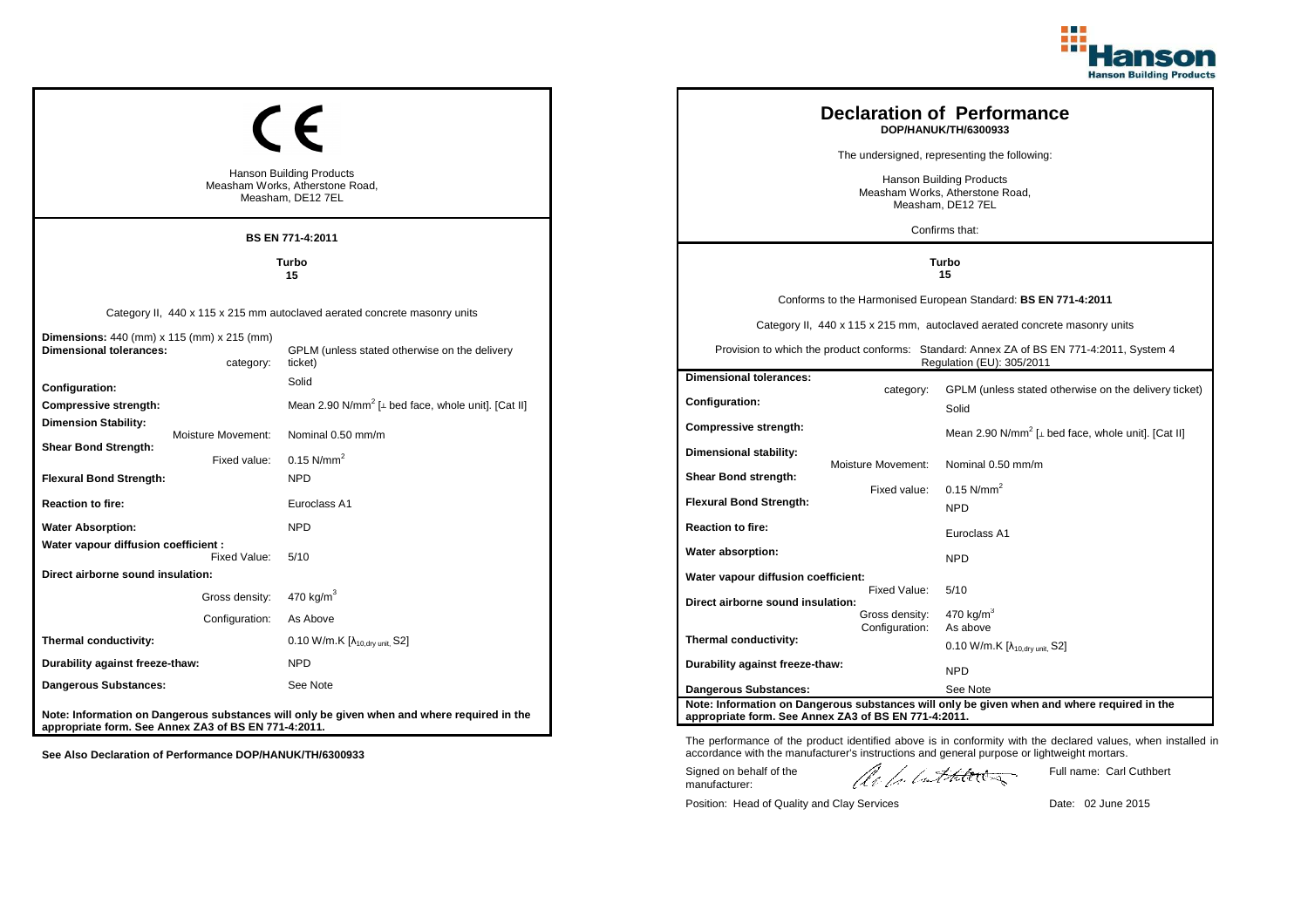

|                                                                              |                                                                                         |                                                                                             |  |                                                                                         |                    | <b>Declaration of Performance</b><br>DOP/HANUK/TH/6300957                                                              |
|------------------------------------------------------------------------------|-----------------------------------------------------------------------------------------|---------------------------------------------------------------------------------------------|--|-----------------------------------------------------------------------------------------|--------------------|------------------------------------------------------------------------------------------------------------------------|
|                                                                              |                                                                                         |                                                                                             |  |                                                                                         |                    | The undersigned, representing the following:                                                                           |
|                                                                              | <b>Hanson Building Products</b><br>Measham Works, Atherstone Road,<br>Measham, DE12 7EL |                                                                                             |  | <b>Hanson Building Products</b><br>Measham Works, Atherstone Road,<br>Measham, DE12 7EL |                    |                                                                                                                        |
|                                                                              |                                                                                         | BS EN 771-4:2011                                                                            |  |                                                                                         |                    | Confirms that:                                                                                                         |
|                                                                              | Turbo<br>15                                                                             |                                                                                             |  | Turbo<br>15                                                                             |                    |                                                                                                                        |
|                                                                              |                                                                                         |                                                                                             |  |                                                                                         |                    | Conforms to the Harmonised European Standard: BS EN 771-4:2011                                                         |
|                                                                              |                                                                                         | Category II, 440 x 125 x 215 mm autoclaved aerated concrete masonry units                   |  |                                                                                         |                    | Category II, 440 x 125 x 215 mm, autoclaved aerated concrete masonry units                                             |
| Dimensions: 440 (mm) x 125 (mm) x 215 (mm)<br><b>Dimensional tolerances:</b> | category:                                                                               | GPLM (unless stated otherwise on the delivery<br>ticket)                                    |  |                                                                                         |                    | Provision to which the product conforms: Standard: Annex ZA of BS EN 771-4:2011, System 4<br>Regulation (EU): 305/2011 |
| Configuration:                                                               |                                                                                         | Solid                                                                                       |  | <b>Dimensional tolerances:</b>                                                          |                    | GPLM (unless stated otherwise on the delivery ticket)                                                                  |
| Compressive strength:                                                        |                                                                                         | Mean 2.90 N/mm <sup>2</sup> [⊥ bed face, whole unit]. [Cat II]                              |  | Configuration:                                                                          | category:          | Solid                                                                                                                  |
| <b>Dimension Stability:</b>                                                  | <b>Moisture Movement:</b>                                                               | Nominal 0.50 mm/m                                                                           |  | Compressive strength:                                                                   |                    | Mean 2.90 N/mm <sup>2</sup> [ $\perp$ bed face, whole unit]. [Cat II]                                                  |
| <b>Shear Bond Strength:</b>                                                  | Fixed value:                                                                            | $0.15$ N/mm <sup>2</sup>                                                                    |  | Dimensional stability:                                                                  |                    | Nominal 0.50 mm/m                                                                                                      |
| <b>Flexural Bond Strength:</b>                                               |                                                                                         | <b>NPD</b>                                                                                  |  | Shear Bond strength:                                                                    | Moisture Movement: |                                                                                                                        |
| <b>Reaction to fire:</b>                                                     |                                                                                         | Euroclass A1                                                                                |  | <b>Flexural Bond Strength:</b>                                                          | Fixed value:       | $0.15$ N/mm <sup>2</sup><br><b>NPD</b>                                                                                 |
| <b>Water Absorption:</b>                                                     |                                                                                         | <b>NPD</b>                                                                                  |  | <b>Reaction to fire:</b>                                                                |                    | Euroclass A1                                                                                                           |
| Water vapour diffusion coefficient :                                         | Fixed Value:                                                                            | 5/10                                                                                        |  | Water absorption:                                                                       |                    |                                                                                                                        |
| Direct airborne sound insulation:                                            |                                                                                         |                                                                                             |  | Water vapour diffusion coefficient:                                                     |                    | <b>NPD</b>                                                                                                             |
|                                                                              | Gross density:                                                                          | 470 kg/m <sup>3</sup>                                                                       |  | Direct airborne sound insulation:                                                       | Fixed Value:       | 5/10                                                                                                                   |
|                                                                              | Configuration:                                                                          | As Above                                                                                    |  |                                                                                         | Gross density:     | 470 kg/m <sup>3</sup>                                                                                                  |
| Thermal conductivity:                                                        |                                                                                         | 0.10 W/m.K [λ <sub>10,dry unit,</sub> S2]                                                   |  | Thermal conductivity:                                                                   | Configuration:     | As above<br>0.10 W/m.K $[\lambda_{10.0}$ <sub>tv unit.</sub> S2]                                                       |
| Durability against freeze-thaw:                                              |                                                                                         | <b>NPD</b>                                                                                  |  | Durability against freeze-thaw:                                                         |                    | <b>NPD</b>                                                                                                             |
| <b>Dangerous Substances:</b>                                                 |                                                                                         | See Note                                                                                    |  | <b>Dangerous Substances:</b>                                                            |                    | See Note                                                                                                               |
|                                                                              |                                                                                         | Note: Information on Dangerous substances will only be given when and where required in the |  | appropriate form. See Annex ZA3 of BS EN 771-4:2011.                                    |                    | Note: Information on Dangerous substances will only be given when and where required in the                            |
| appropriate form. See Annex ZA3 of BS EN 771-4:2011.                         |                                                                                         |                                                                                             |  |                                                                                         |                    |                                                                                                                        |

Signed on behalf of the manufacturer:

The performance of the product identified above is in conformity with the declared values, when installed in accordance with the manufacturer's instructions and general purpose or lightweight mortars.

ach lathering

Position: Head of Quality and Clay Services Date: 02 June 2015

Full name: Carl Cuthbert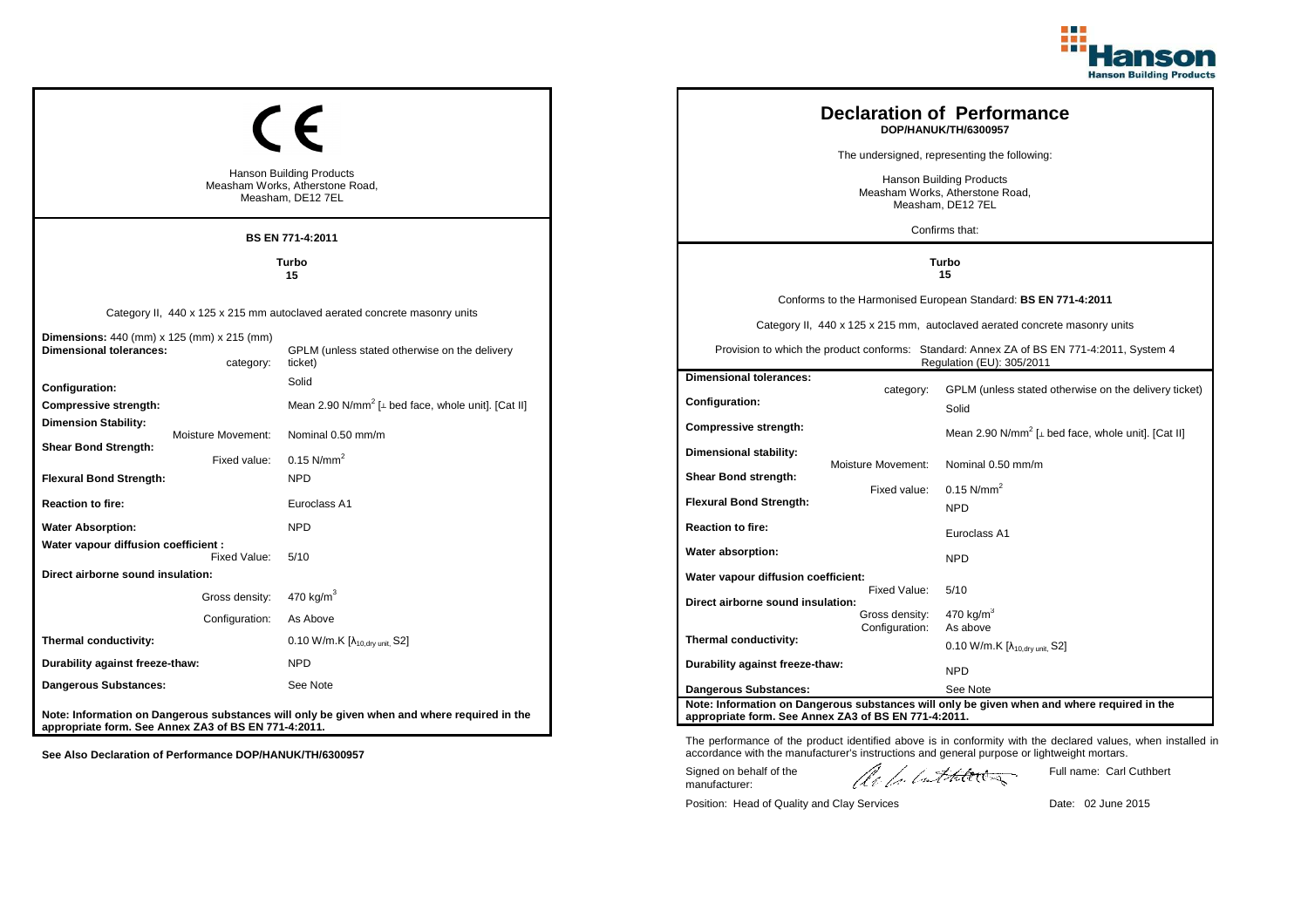

|                                                                                     |                                                                                         |                                                                                             |  |                                                                                         |                    | <b>Declaration of Performance</b><br>DOP/HANUK/TH/6300971                                                              |  |
|-------------------------------------------------------------------------------------|-----------------------------------------------------------------------------------------|---------------------------------------------------------------------------------------------|--|-----------------------------------------------------------------------------------------|--------------------|------------------------------------------------------------------------------------------------------------------------|--|
|                                                                                     |                                                                                         |                                                                                             |  | The undersigned, representing the following:                                            |                    |                                                                                                                        |  |
|                                                                                     | <b>Hanson Building Products</b><br>Measham Works, Atherstone Road,<br>Measham, DE12 7EL |                                                                                             |  | <b>Hanson Building Products</b><br>Measham Works, Atherstone Road,<br>Measham, DE12 7EL |                    |                                                                                                                        |  |
|                                                                                     |                                                                                         | BS EN 771-4:2011                                                                            |  |                                                                                         |                    | Confirms that:                                                                                                         |  |
| Turbo<br>15                                                                         |                                                                                         |                                                                                             |  | Turbo<br>15                                                                             |                    |                                                                                                                        |  |
|                                                                                     |                                                                                         |                                                                                             |  |                                                                                         |                    | Conforms to the Harmonised European Standard: BS EN 771-4:2011                                                         |  |
|                                                                                     |                                                                                         | Category II, 440 x 130 x 215 mm autoclaved aerated concrete masonry units                   |  |                                                                                         |                    | Category II, 440 x 130 x 215 mm, autoclaved aerated concrete masonry units                                             |  |
| <b>Dimensions:</b> 440 (mm) x 130 (mm) x 215 (mm)<br><b>Dimensional tolerances:</b> | category:                                                                               | GPLM (unless stated otherwise on the delivery<br>ticket)                                    |  |                                                                                         |                    | Provision to which the product conforms: Standard: Annex ZA of BS EN 771-4:2011, System 4<br>Regulation (EU): 305/2011 |  |
| <b>Configuration:</b>                                                               |                                                                                         | Solid                                                                                       |  | <b>Dimensional tolerances:</b>                                                          | category:          | GPLM (unless stated otherwise on the delivery ticket)                                                                  |  |
| Compressive strength:                                                               |                                                                                         | Mean 2.90 N/mm <sup>2</sup> [ $\perp$ bed face, whole unit]. [Cat II]                       |  | <b>Configuration:</b>                                                                   |                    | Solid                                                                                                                  |  |
| <b>Dimension Stability:</b>                                                         | Moisture Movement:                                                                      | Nominal 0.50 mm/m                                                                           |  | Compressive strength:                                                                   |                    | Mean 2.90 N/mm <sup>2</sup> [ $\perp$ bed face, whole unit]. [Cat II]                                                  |  |
| <b>Shear Bond Strength:</b>                                                         | Fixed value:                                                                            | $0.15$ N/mm <sup>2</sup>                                                                    |  | <b>Dimensional stability:</b>                                                           |                    |                                                                                                                        |  |
| <b>Flexural Bond Strength:</b>                                                      |                                                                                         | <b>NPD</b>                                                                                  |  | <b>Shear Bond strength:</b>                                                             | Moisture Movement: | Nominal 0.50 mm/m                                                                                                      |  |
| <b>Reaction to fire:</b>                                                            |                                                                                         | Euroclass A1                                                                                |  | <b>Flexural Bond Strength:</b>                                                          | Fixed value:       | $0.15$ N/mm <sup>2</sup><br><b>NPD</b>                                                                                 |  |
| <b>Water Absorption:</b>                                                            |                                                                                         | <b>NPD</b>                                                                                  |  | <b>Reaction to fire:</b>                                                                |                    | Euroclass A1                                                                                                           |  |
| Water vapour diffusion coefficient :                                                |                                                                                         |                                                                                             |  | Water absorption:                                                                       |                    |                                                                                                                        |  |
| Direct airborne sound insulation:                                                   | Fixed Value:                                                                            | 5/10                                                                                        |  | Water vapour diffusion coefficient:                                                     |                    | <b>NPD</b>                                                                                                             |  |
|                                                                                     | Gross density:                                                                          | 470 kg/m <sup>3</sup>                                                                       |  |                                                                                         | Fixed Value:       | 5/10                                                                                                                   |  |
|                                                                                     | Configuration:                                                                          | As Above                                                                                    |  | Direct airborne sound insulation:                                                       | Gross density:     | 470 $kg/m3$                                                                                                            |  |
| Thermal conductivity:                                                               |                                                                                         | 0.10 W/m.K [λ <sub>10,dry unit,</sub> S2]                                                   |  | Thermal conductivity:                                                                   | Configuration:     | As above<br>0.10 W/m.K $[\lambda_{10.0}$ <sub>W unit.</sub> S2]                                                        |  |
| Durability against freeze-thaw:                                                     |                                                                                         | <b>NPD</b>                                                                                  |  | Durability against freeze-thaw:                                                         |                    | <b>NPD</b>                                                                                                             |  |
| Dangerous Substances:                                                               |                                                                                         | See Note                                                                                    |  | <b>Dangerous Substances:</b>                                                            |                    | See Note                                                                                                               |  |
|                                                                                     |                                                                                         | Note: Information on Dangerous substances will only be given when and where required in the |  |                                                                                         |                    | Note: Information on Dangerous substances will only be given when and where required in the                            |  |
| appropriate form. See Annex ZA3 of BS EN 771-4:2011.                                |                                                                                         |                                                                                             |  | appropriate form. See Annex ZA3 of BS EN 771-4:2011.                                    |                    |                                                                                                                        |  |

The performance of the product identified above is in conformity with the declared values, when installed in accordance with the manufacturer's instructions and general purpose or lightweight mortars.

Signed on behalf of the manufacturer:

ach lathering

Full name: Carl Cuthbert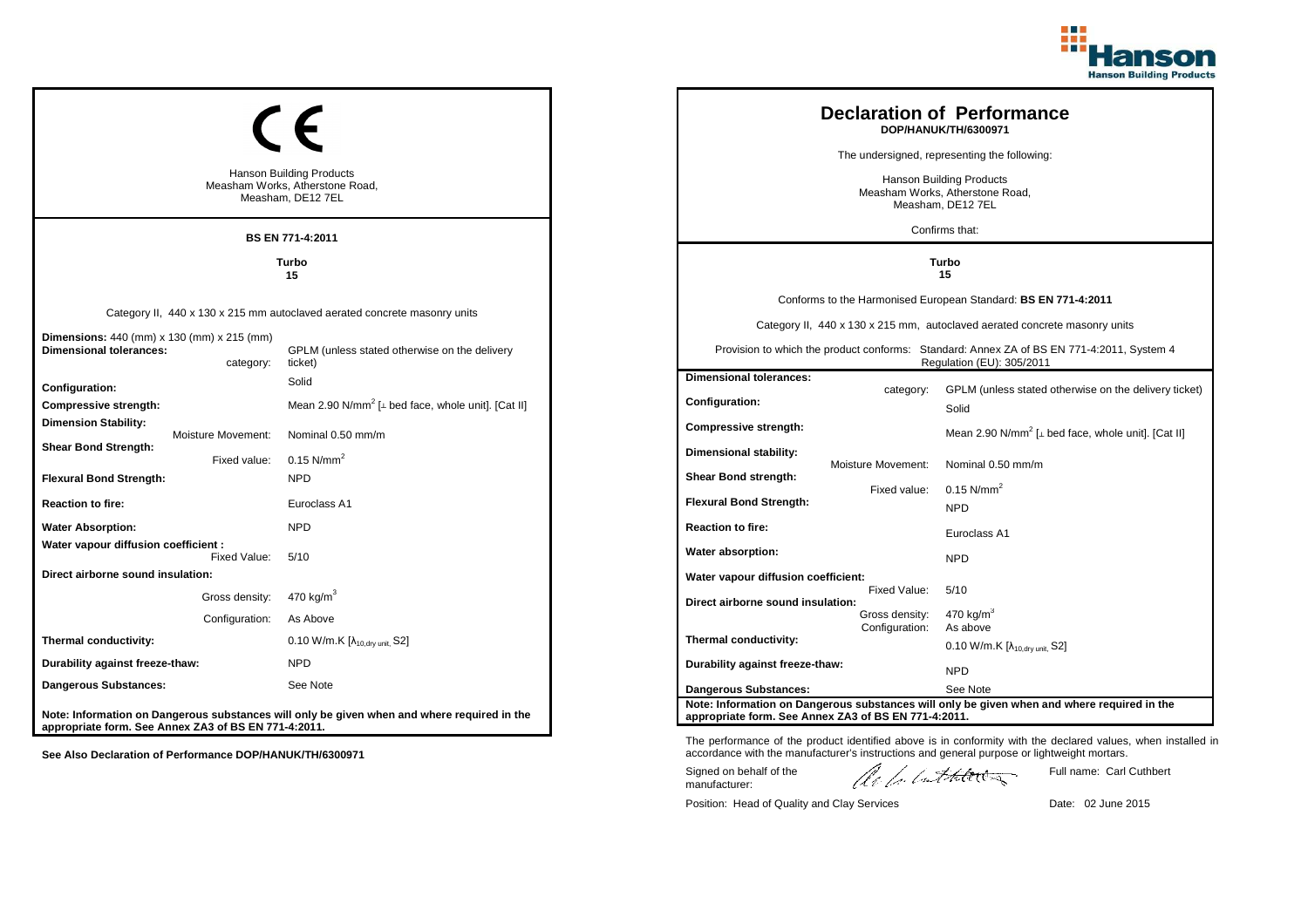

|                                                                                     |                                                      |                                                                                             |  |                                                      |                    | <b>Declaration of Performance</b>                                                                                      |
|-------------------------------------------------------------------------------------|------------------------------------------------------|---------------------------------------------------------------------------------------------|--|------------------------------------------------------|--------------------|------------------------------------------------------------------------------------------------------------------------|
|                                                                                     |                                                      |                                                                                             |  |                                                      |                    | DOP/HANUK/TH/6300988                                                                                                   |
|                                                                                     |                                                      |                                                                                             |  |                                                      |                    | The undersigned, representing the following:                                                                           |
|                                                                                     |                                                      | <b>Hanson Building Products</b>                                                             |  |                                                      |                    | <b>Hanson Building Products</b>                                                                                        |
|                                                                                     | Measham Works, Atherstone Road,<br>Measham, DE12 7EL |                                                                                             |  | Measham Works, Atherstone Road,<br>Measham, DE12 7EL |                    |                                                                                                                        |
|                                                                                     |                                                      |                                                                                             |  |                                                      |                    | Confirms that:                                                                                                         |
|                                                                                     |                                                      | BS EN 771-4:2011                                                                            |  |                                                      |                    |                                                                                                                        |
| Turbo<br>15                                                                         |                                                      |                                                                                             |  | Turbo<br>15                                          |                    |                                                                                                                        |
|                                                                                     |                                                      |                                                                                             |  |                                                      |                    | Conforms to the Harmonised European Standard: BS EN 771-4:2011                                                         |
|                                                                                     |                                                      | Category II, 440 x 140 x 215 mm autoclaved aerated concrete masonry units                   |  |                                                      |                    | Category II, 440 x 140 x 215 mm, autoclaved aerated concrete masonry units                                             |
| <b>Dimensions:</b> 440 (mm) x 140 (mm) x 215 (mm)<br><b>Dimensional tolerances:</b> | category:                                            | GPLM (unless stated otherwise on the delivery<br>ticket)                                    |  |                                                      |                    | Provision to which the product conforms: Standard: Annex ZA of BS EN 771-4:2011, System 4<br>Regulation (EU): 305/2011 |
| <b>Configuration:</b>                                                               |                                                      | Solid                                                                                       |  | <b>Dimensional tolerances:</b>                       | category:          | GPLM (unless stated otherwise on the delivery ticket)                                                                  |
| Compressive strength:                                                               |                                                      | Mean 2.90 N/mm <sup>2</sup> [ $\perp$ bed face, whole unit]. [Cat II]                       |  | <b>Configuration:</b>                                |                    | Solid                                                                                                                  |
| <b>Dimension Stability:</b>                                                         | Moisture Movement:                                   | Nominal 0.50 mm/m                                                                           |  | Compressive strength:                                |                    | Mean 2.90 N/mm <sup>2</sup> [ $\perp$ bed face, whole unit]. [Cat II]                                                  |
| <b>Shear Bond Strength:</b>                                                         | Fixed value:                                         | $0.15$ N/mm <sup>2</sup>                                                                    |  | <b>Dimensional stability:</b>                        |                    |                                                                                                                        |
| <b>Flexural Bond Strength:</b>                                                      |                                                      | <b>NPD</b>                                                                                  |  | <b>Shear Bond strength:</b>                          | Moisture Movement: | Nominal 0.50 mm/m                                                                                                      |
| <b>Reaction to fire:</b>                                                            |                                                      | Euroclass A1                                                                                |  | <b>Flexural Bond Strength:</b>                       | Fixed value:       | $0.15$ N/mm <sup>2</sup>                                                                                               |
| <b>Water Absorption:</b>                                                            |                                                      | <b>NPD</b>                                                                                  |  | <b>Reaction to fire:</b>                             |                    | <b>NPD</b>                                                                                                             |
| Water vapour diffusion coefficient :                                                |                                                      |                                                                                             |  |                                                      |                    | Euroclass A1                                                                                                           |
|                                                                                     | Fixed Value:                                         | 5/10                                                                                        |  | Water absorption:                                    |                    | <b>NPD</b>                                                                                                             |
| Direct airborne sound insulation:                                                   |                                                      |                                                                                             |  | Water vapour diffusion coefficient:                  | Fixed Value:       | 5/10                                                                                                                   |
|                                                                                     | Gross density:                                       | 470 kg/m <sup>3</sup>                                                                       |  | Direct airborne sound insulation:                    | Gross density:     | 470 $kg/m3$                                                                                                            |
|                                                                                     | Configuration:                                       | As Above                                                                                    |  |                                                      | Configuration:     | As above                                                                                                               |
| Thermal conductivity:                                                               |                                                      | 0.10 W/m.K [λ <sub>10,dry unit,</sub> S2]                                                   |  | Thermal conductivity:                                |                    | 0.10 W/m.K $[\lambda_{10.0}$ <sub>W unit.</sub> S2]                                                                    |
| Durability against freeze-thaw:                                                     |                                                      | <b>NPD</b>                                                                                  |  | Durability against freeze-thaw:                      |                    | <b>NPD</b>                                                                                                             |
| Dangerous Substances:                                                               |                                                      | See Note                                                                                    |  | <b>Dangerous Substances:</b>                         |                    | See Note                                                                                                               |
| appropriate form. See Annex ZA3 of BS EN 771-4:2011.                                |                                                      | Note: Information on Dangerous substances will only be given when and where required in the |  | appropriate form. See Annex ZA3 of BS EN 771-4:2011. |                    | Note: Information on Dangerous substances will only be given when and where required in the                            |

The performance of the product identified above is in conformity with the declared values, when installed in accordance with the manufacturer's instructions and general purpose or lightweight mortars. ach lathering Signed on behalf of the Full name: Carl Cuthbert manufacturer: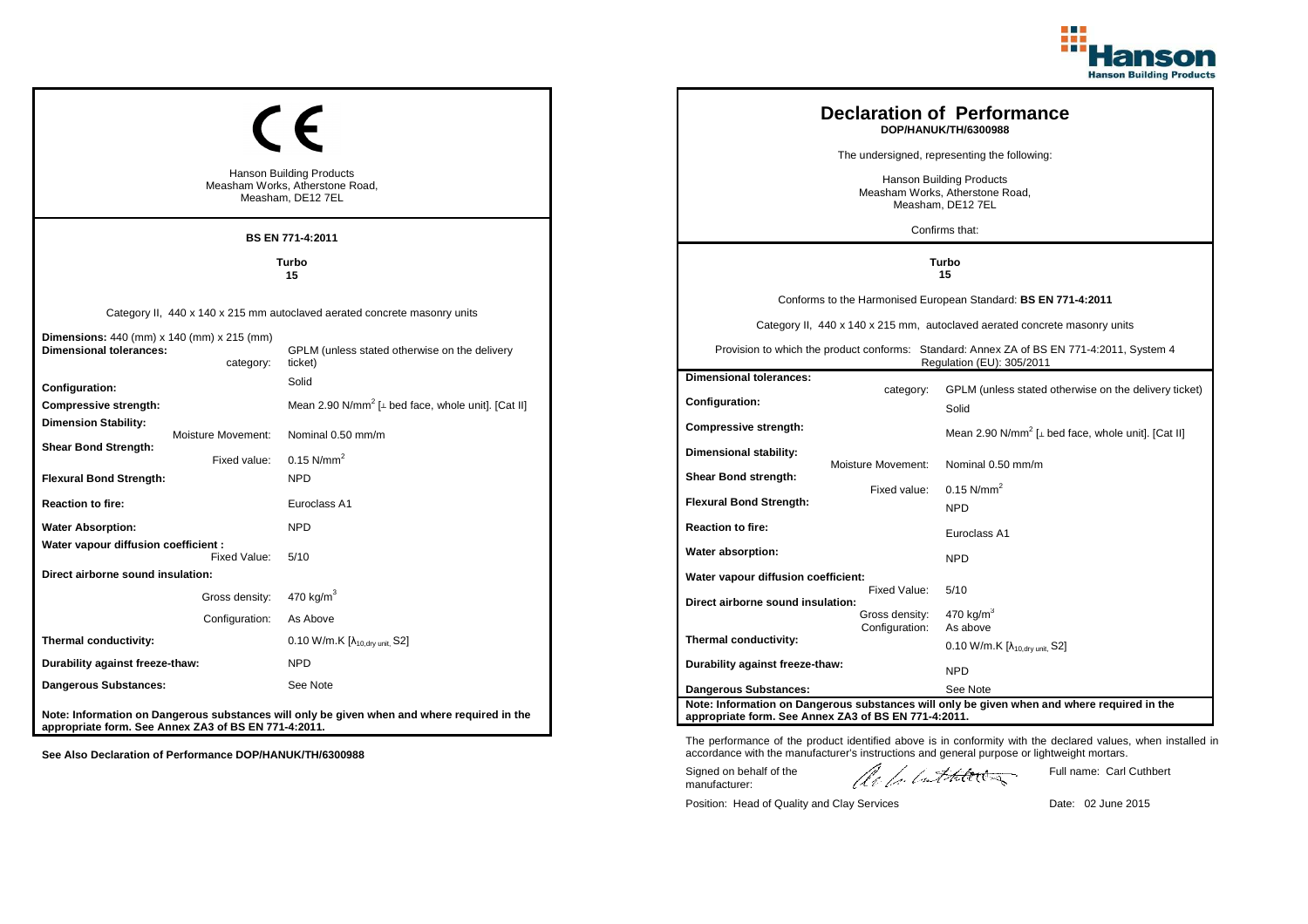

|                                                                              |                                                                                         |                                                                                             |  |                                                                                         |                    | <b>Declaration of Performance</b><br>DOP/HANUK/TH/6300995                                                              |
|------------------------------------------------------------------------------|-----------------------------------------------------------------------------------------|---------------------------------------------------------------------------------------------|--|-----------------------------------------------------------------------------------------|--------------------|------------------------------------------------------------------------------------------------------------------------|
|                                                                              |                                                                                         |                                                                                             |  |                                                                                         |                    | The undersigned, representing the following:                                                                           |
|                                                                              | <b>Hanson Building Products</b><br>Measham Works, Atherstone Road,<br>Measham, DE12 7EL |                                                                                             |  | <b>Hanson Building Products</b><br>Measham Works, Atherstone Road,<br>Measham, DE12 7EL |                    |                                                                                                                        |
|                                                                              |                                                                                         | BS EN 771-4:2011                                                                            |  |                                                                                         |                    | Confirms that:                                                                                                         |
|                                                                              | Turbo<br>15                                                                             |                                                                                             |  | Turbo<br>15                                                                             |                    |                                                                                                                        |
|                                                                              |                                                                                         |                                                                                             |  |                                                                                         |                    | Conforms to the Harmonised European Standard: BS EN 771-4:2011                                                         |
|                                                                              |                                                                                         | Category II, 440 x 150 x 215 mm autoclaved aerated concrete masonry units                   |  |                                                                                         |                    | Category II, 440 x 150 x 215 mm, autoclaved aerated concrete masonry units                                             |
| Dimensions: 440 (mm) x 150 (mm) x 215 (mm)<br><b>Dimensional tolerances:</b> | category:                                                                               | GPLM (unless stated otherwise on the delivery<br>ticket)                                    |  |                                                                                         |                    | Provision to which the product conforms: Standard: Annex ZA of BS EN 771-4:2011, System 4<br>Regulation (EU): 305/2011 |
| Configuration:                                                               |                                                                                         | Solid                                                                                       |  | <b>Dimensional tolerances:</b>                                                          |                    | GPLM (unless stated otherwise on the delivery ticket)                                                                  |
| Compressive strength:                                                        |                                                                                         | Mean 2.90 N/mm <sup>2</sup> [⊥ bed face, whole unit]. [Cat II]                              |  | Configuration:                                                                          | category:          | Solid                                                                                                                  |
| <b>Dimension Stability:</b>                                                  | <b>Moisture Movement:</b>                                                               | Nominal 0.50 mm/m                                                                           |  | Compressive strength:                                                                   |                    | Mean 2.90 N/mm <sup>2</sup> [ $\perp$ bed face, whole unit]. [Cat II]                                                  |
| <b>Shear Bond Strength:</b>                                                  | Fixed value:                                                                            | $0.15$ N/mm <sup>2</sup>                                                                    |  | Dimensional stability:                                                                  | Moisture Movement: | Nominal 0.50 mm/m                                                                                                      |
| <b>Flexural Bond Strength:</b>                                               |                                                                                         | <b>NPD</b>                                                                                  |  | Shear Bond strength:                                                                    |                    |                                                                                                                        |
| <b>Reaction to fire:</b>                                                     |                                                                                         | Euroclass A1                                                                                |  | <b>Flexural Bond Strength:</b>                                                          | Fixed value:       | $0.15$ N/mm <sup>2</sup><br><b>NPD</b>                                                                                 |
| <b>Water Absorption:</b>                                                     |                                                                                         | <b>NPD</b>                                                                                  |  | <b>Reaction to fire:</b>                                                                |                    |                                                                                                                        |
| Water vapour diffusion coefficient :                                         |                                                                                         |                                                                                             |  | Water absorption:                                                                       |                    | Euroclass A1                                                                                                           |
| Direct airborne sound insulation:                                            | Fixed Value:                                                                            | 5/10                                                                                        |  | Water vapour diffusion coefficient:                                                     |                    | <b>NPD</b>                                                                                                             |
|                                                                              | Gross density:                                                                          | 470 kg/m <sup>3</sup>                                                                       |  |                                                                                         | Fixed Value:       | 5/10                                                                                                                   |
|                                                                              | Configuration:                                                                          | As Above                                                                                    |  | Direct airborne sound insulation:                                                       | Gross density:     | 470 kg/m <sup>3</sup>                                                                                                  |
| Thermal conductivity:                                                        |                                                                                         | 0.10 W/m.K [λ <sub>10,dry unit,</sub> S2]                                                   |  | Thermal conductivity:                                                                   | Configuration:     | As above<br>0.10 W/m.K $[\lambda_{10.0}$ <sub>tv unit.</sub> S2]                                                       |
| Durability against freeze-thaw:                                              |                                                                                         | <b>NPD</b>                                                                                  |  | Durability against freeze-thaw:                                                         |                    | <b>NPD</b>                                                                                                             |
| <b>Dangerous Substances:</b>                                                 |                                                                                         | See Note                                                                                    |  | <b>Dangerous Substances:</b>                                                            |                    | See Note                                                                                                               |
|                                                                              |                                                                                         |                                                                                             |  |                                                                                         |                    | Note: Information on Dangerous substances will only be given when and where required in the                            |
| appropriate form. See Annex ZA3 of BS EN 771-4:2011.                         |                                                                                         | Note: Information on Dangerous substances will only be given when and where required in the |  | appropriate form. See Annex ZA3 of BS EN 771-4:2011.                                    |                    |                                                                                                                        |

The performance of the product identified above is in conformity with the declared values, when installed in accordance with the manufacturer's instructions and general purpose or lightweight mortars.

Signed on behalf of the manufacturer:

ach lathering

Full name: Carl Cuthbert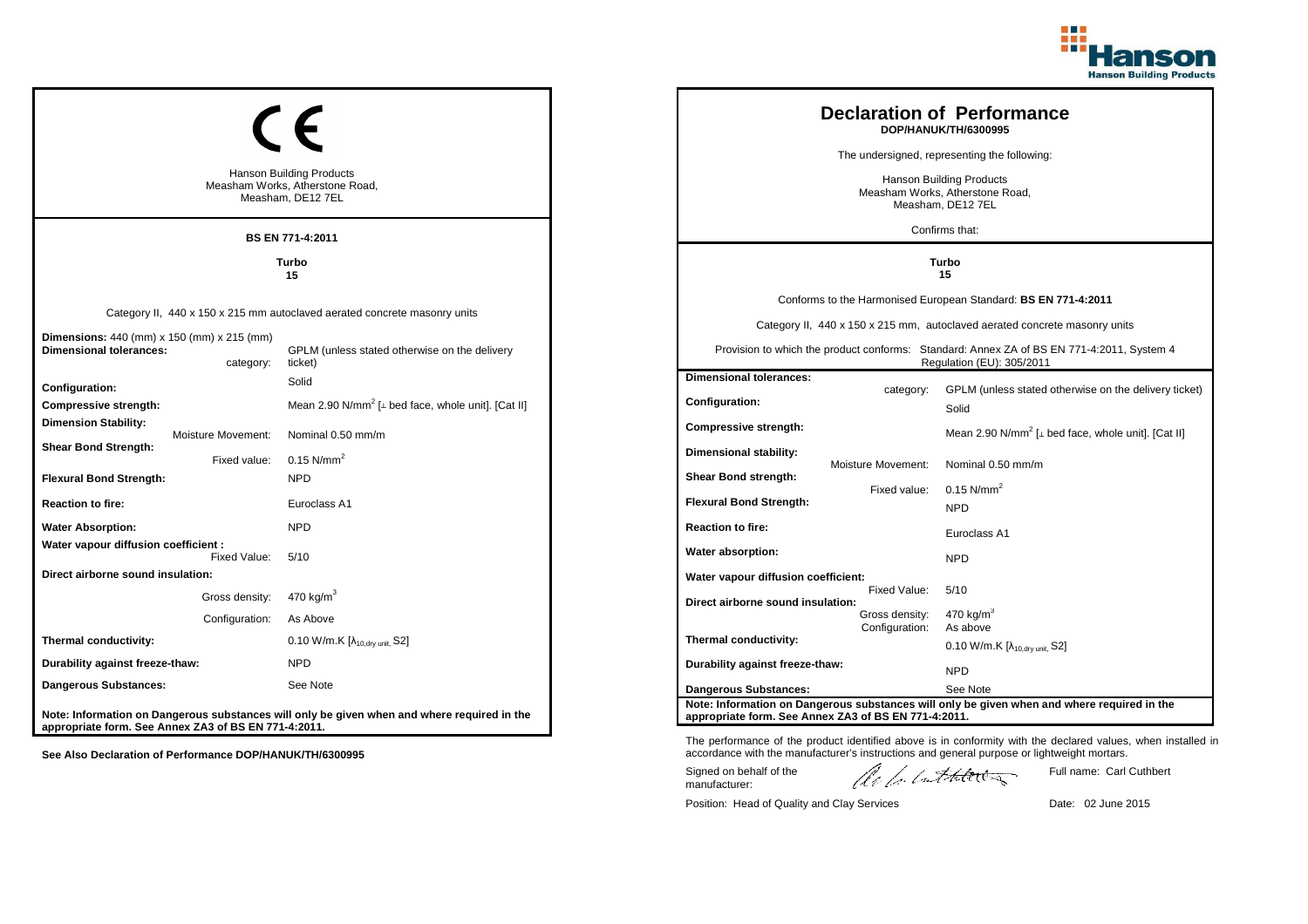

|                                                                              |                                                                                         |                                                                                             |  |                                                                                         |                    | <b>Declaration of Performance</b><br>DOP/HANUK/TH/6301018                                                              |
|------------------------------------------------------------------------------|-----------------------------------------------------------------------------------------|---------------------------------------------------------------------------------------------|--|-----------------------------------------------------------------------------------------|--------------------|------------------------------------------------------------------------------------------------------------------------|
|                                                                              |                                                                                         |                                                                                             |  |                                                                                         |                    | The undersigned, representing the following:                                                                           |
|                                                                              | <b>Hanson Building Products</b><br>Measham Works, Atherstone Road,<br>Measham, DE12 7EL |                                                                                             |  | <b>Hanson Building Products</b><br>Measham Works, Atherstone Road,<br>Measham, DE12 7EL |                    |                                                                                                                        |
|                                                                              |                                                                                         | <b>BS EN 771-4:2011</b>                                                                     |  |                                                                                         |                    | Confirms that:                                                                                                         |
|                                                                              |                                                                                         | Turbo<br>15                                                                                 |  |                                                                                         |                    | Turbo<br>15                                                                                                            |
|                                                                              |                                                                                         |                                                                                             |  |                                                                                         |                    | Conforms to the Harmonised European Standard: BS EN 771-4:2011                                                         |
|                                                                              |                                                                                         | Category II, 440 x 190 x 215 mm autoclaved aerated concrete masonry units                   |  |                                                                                         |                    | Category II, 440 x 190 x 215 mm, autoclaved aerated concrete masonry units                                             |
| Dimensions: 440 (mm) x 190 (mm) x 215 (mm)<br><b>Dimensional tolerances:</b> | category:                                                                               | GPLM (unless stated otherwise on the delivery<br>ticket)                                    |  |                                                                                         |                    | Provision to which the product conforms: Standard: Annex ZA of BS EN 771-4:2011, System 4<br>Regulation (EU): 305/2011 |
| Configuration:                                                               |                                                                                         | Solid                                                                                       |  | <b>Dimensional tolerances:</b>                                                          | category:          | GPLM (unless stated otherwise on the delivery ticket)                                                                  |
| Compressive strength:                                                        |                                                                                         | Mean 2.90 N/mm <sup>2</sup> [ $\perp$ bed face, whole unit]. [Cat II]                       |  | Configuration:                                                                          |                    | Solid                                                                                                                  |
| <b>Dimension Stability:</b>                                                  | Moisture Movement:                                                                      | Nominal 0.50 mm/m                                                                           |  | Compressive strength:                                                                   |                    | Mean 2.90 N/mm <sup>2</sup> [ $\perp$ bed face, whole unit]. [Cat II]                                                  |
| <b>Shear Bond Strength:</b>                                                  | Fixed value:                                                                            | $0.15$ N/mm <sup>2</sup>                                                                    |  | Dimensional stability:                                                                  |                    |                                                                                                                        |
| <b>Flexural Bond Strength:</b>                                               |                                                                                         | <b>NPD</b>                                                                                  |  | Shear Bond strength:                                                                    | Moisture Movement: | Nominal 0.50 mm/m                                                                                                      |
| <b>Reaction to fire:</b>                                                     |                                                                                         | Euroclass A1                                                                                |  | <b>Flexural Bond Strength:</b>                                                          | Fixed value:       | 0.15 N/mm <sup>2</sup>                                                                                                 |
| <b>Water Absorption:</b>                                                     |                                                                                         | <b>NPD</b>                                                                                  |  | <b>Reaction to fire:</b>                                                                |                    | <b>NPD</b>                                                                                                             |
| Water vapour diffusion coefficient :                                         |                                                                                         |                                                                                             |  | Water absorption:                                                                       |                    | Euroclass A1                                                                                                           |
| Direct airborne sound insulation:                                            | Fixed Value:                                                                            | 5/10                                                                                        |  |                                                                                         |                    | <b>NPD</b>                                                                                                             |
|                                                                              |                                                                                         | 470 kg/m <sup>3</sup>                                                                       |  | Water vapour diffusion coefficient:                                                     | Fixed Value:       | 5/10                                                                                                                   |
|                                                                              | Gross density:<br>Configuration:                                                        | As Above                                                                                    |  | Direct airborne sound insulation:                                                       | Gross density:     | 470 kg/m <sup>3</sup>                                                                                                  |
|                                                                              |                                                                                         |                                                                                             |  | Thermal conductivity:                                                                   | Configuration:     | As above                                                                                                               |
| Thermal conductivity:                                                        |                                                                                         | 0.10 W/m.K $[\lambda_{10, dry \text{ unit}}, S2]$                                           |  |                                                                                         |                    | $0.10$ W/m.K [ $\lambda_{10, dry}$ unit, S2]                                                                           |
| Durability against freeze-thaw:                                              |                                                                                         | <b>NPD</b>                                                                                  |  | Durability against freeze-thaw:                                                         |                    | <b>NPD</b>                                                                                                             |
| Dangerous Substances:                                                        |                                                                                         | See Note                                                                                    |  | <b>Dangerous Substances:</b>                                                            |                    | See Note                                                                                                               |
| appropriate form. See Annex ZA3 of BS EN 771-4:2011.                         |                                                                                         | Note: Information on Dangerous substances will only be given when and where required in the |  | appropriate form. See Annex ZA3 of BS EN 771-4:2011.                                    |                    | Note: Information on Dangerous substances will only be given when and where required in the                            |

The performance of the product identified above is in conformity with the declared values, when installed in accordance with the manufacturer's instructions and general purpose or lightweight mortars.

Signed on behalf of the manufacturer:

ach lathering

Full name: Carl Cuthbert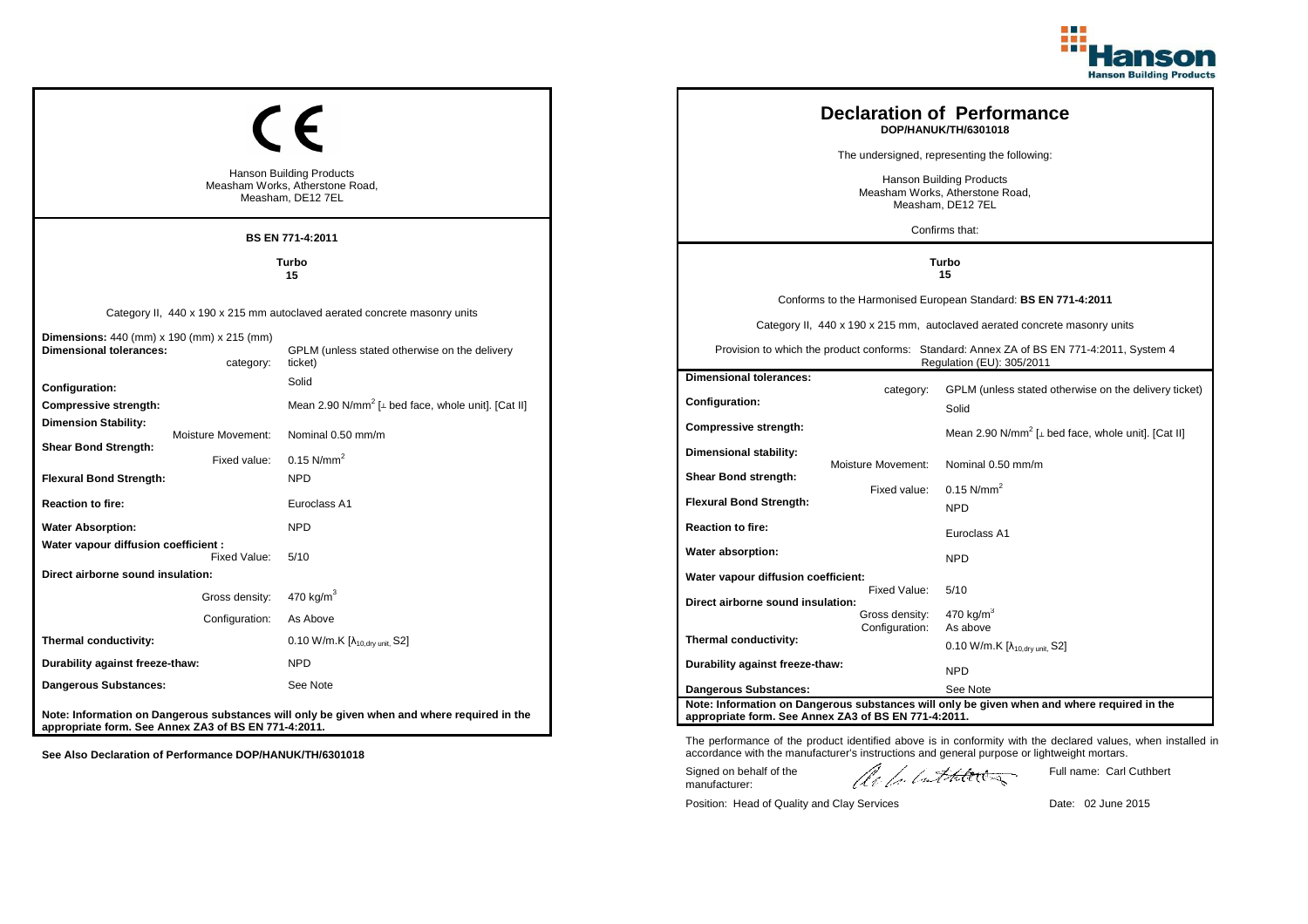

|                                                                                     |                                                                                         |                                                                                             |  |                                                                                         |                    | <b>Declaration of Performance</b><br>DOP/HANUK/TH/6301015                                                              |  |
|-------------------------------------------------------------------------------------|-----------------------------------------------------------------------------------------|---------------------------------------------------------------------------------------------|--|-----------------------------------------------------------------------------------------|--------------------|------------------------------------------------------------------------------------------------------------------------|--|
|                                                                                     |                                                                                         |                                                                                             |  | The undersigned, representing the following:                                            |                    |                                                                                                                        |  |
|                                                                                     | <b>Hanson Building Products</b><br>Measham Works, Atherstone Road,<br>Measham, DE12 7EL |                                                                                             |  | <b>Hanson Building Products</b><br>Measham Works, Atherstone Road,<br>Measham, DE12 7EL |                    |                                                                                                                        |  |
|                                                                                     |                                                                                         | BS EN 771-4:2011                                                                            |  |                                                                                         |                    | Confirms that:                                                                                                         |  |
|                                                                                     |                                                                                         | Turbo<br>15                                                                                 |  | Turbo<br>15                                                                             |                    |                                                                                                                        |  |
|                                                                                     |                                                                                         |                                                                                             |  |                                                                                         |                    | Conforms to the Harmonised European Standard: BS EN 771-4:2011                                                         |  |
|                                                                                     |                                                                                         | Category II, 440 x 200 x 215 mm autoclaved aerated concrete masonry units                   |  |                                                                                         |                    | Category II, 440 x 200 x 215 mm, autoclaved aerated concrete masonry units                                             |  |
| <b>Dimensions:</b> 440 (mm) x 200 (mm) x 215 (mm)<br><b>Dimensional tolerances:</b> | category:                                                                               | GPLM (unless stated otherwise on the delivery<br>ticket)                                    |  |                                                                                         |                    | Provision to which the product conforms: Standard: Annex ZA of BS EN 771-4:2011, System 4<br>Regulation (EU): 305/2011 |  |
| Configuration:                                                                      |                                                                                         | Solid                                                                                       |  | <b>Dimensional tolerances:</b>                                                          | category:          | GPLM (unless stated otherwise on the delivery ticket)                                                                  |  |
| Compressive strength:                                                               |                                                                                         | Mean 2.90 N/mm <sup>2</sup> [ $\perp$ bed face, whole unit]. [Cat II]                       |  | Configuration:                                                                          |                    | Solid                                                                                                                  |  |
| <b>Dimension Stability:</b>                                                         | Moisture Movement:                                                                      | Nominal 0.50 mm/m                                                                           |  | Compressive strength:                                                                   |                    | Mean 2.90 N/mm <sup>2</sup> [ $\perp$ bed face, whole unit]. [Cat II]                                                  |  |
| <b>Shear Bond Strength:</b>                                                         | Fixed value:                                                                            | $0.15$ N/mm <sup>2</sup>                                                                    |  | Dimensional stability:                                                                  |                    |                                                                                                                        |  |
| <b>Flexural Bond Strength:</b>                                                      |                                                                                         | <b>NPD</b>                                                                                  |  | Shear Bond strength:                                                                    | Moisture Movement: | Nominal 0.50 mm/m                                                                                                      |  |
| <b>Reaction to fire:</b>                                                            |                                                                                         | Euroclass A1                                                                                |  | <b>Flexural Bond Strength:</b>                                                          | Fixed value:       | $0.15$ N/mm <sup>2</sup><br><b>NPD</b>                                                                                 |  |
| <b>Water Absorption:</b>                                                            |                                                                                         | <b>NPD</b>                                                                                  |  | <b>Reaction to fire:</b>                                                                |                    | Euroclass A1                                                                                                           |  |
| Water vapour diffusion coefficient :                                                |                                                                                         | 5/10                                                                                        |  | Water absorption:                                                                       |                    |                                                                                                                        |  |
| Direct airborne sound insulation:                                                   | Fixed Value:                                                                            |                                                                                             |  | Water vapour diffusion coefficient:                                                     |                    | <b>NPD</b>                                                                                                             |  |
|                                                                                     | Gross density:                                                                          | 470 kg/m <sup>3</sup>                                                                       |  | Direct airborne sound insulation:                                                       | Fixed Value:       | 5/10                                                                                                                   |  |
|                                                                                     | Configuration:                                                                          | As Above                                                                                    |  |                                                                                         | Gross density:     | $470$ kg/m <sup>3</sup>                                                                                                |  |
| Thermal conductivity:                                                               |                                                                                         | 0.10 W/m.K $[\lambda_{10, dry \text{ unit}}, S2]$                                           |  | Thermal conductivity:                                                                   | Configuration:     | As above<br>0.10 W/m.K $[\lambda_{10.0}$ <sub>tv unit.</sub> S2]                                                       |  |
| Durability against freeze-thaw:                                                     |                                                                                         | <b>NPD</b>                                                                                  |  | Durability against freeze-thaw:                                                         |                    | <b>NPD</b>                                                                                                             |  |
| <b>Dangerous Substances:</b>                                                        |                                                                                         | See Note                                                                                    |  | <b>Dangerous Substances:</b>                                                            |                    | See Note                                                                                                               |  |
|                                                                                     |                                                                                         | Note: Information on Dangerous substances will only be given when and where required in the |  | appropriate form. See Annex ZA3 of BS EN 771-4:2011.                                    |                    | Note: Information on Dangerous substances will only be given when and where required in the                            |  |
| appropriate form. See Annex ZA3 of BS EN 771-4:2011.                                |                                                                                         |                                                                                             |  |                                                                                         |                    |                                                                                                                        |  |

ach lathering Signed on behalf of the Full name: Carl Cuthbert manufacturer:

The performance of the product identified above is in conformity with the declared values, when installed in accordance with the manufacturer's instructions and general purpose or lightweight mortars.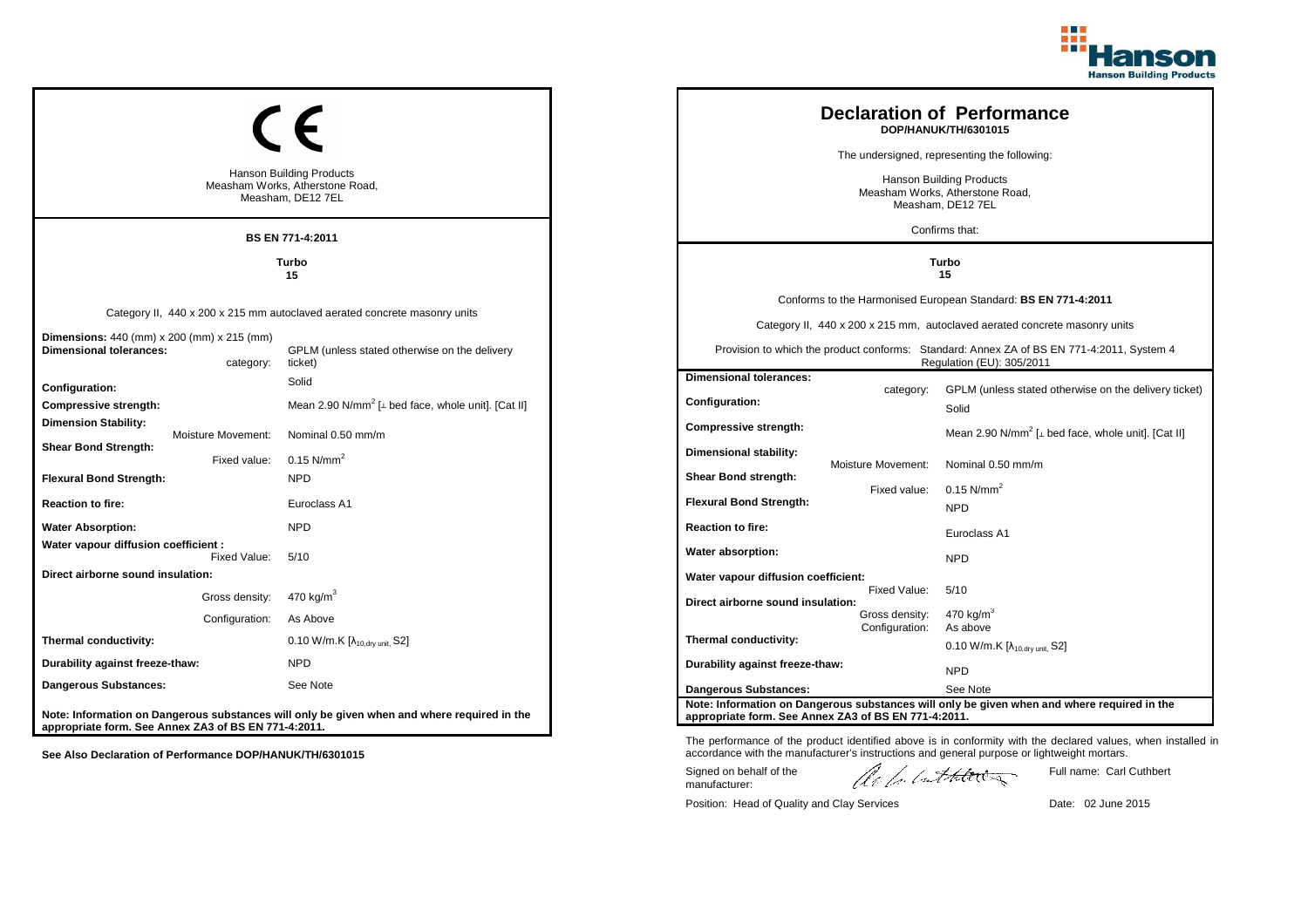

|                                                                              |                                                                                         |                                                                                             |  |                                                                                         |                    | <b>Declaration of Performance</b><br>DOP/HANUK/TH/6301022                                                              |
|------------------------------------------------------------------------------|-----------------------------------------------------------------------------------------|---------------------------------------------------------------------------------------------|--|-----------------------------------------------------------------------------------------|--------------------|------------------------------------------------------------------------------------------------------------------------|
|                                                                              |                                                                                         |                                                                                             |  |                                                                                         |                    | The undersigned, representing the following:                                                                           |
|                                                                              | <b>Hanson Building Products</b><br>Measham Works, Atherstone Road,<br>Measham, DE12 7EL |                                                                                             |  | <b>Hanson Building Products</b><br>Measham Works, Atherstone Road,<br>Measham, DE12 7EL |                    |                                                                                                                        |
|                                                                              |                                                                                         | <b>BS EN 771-4:2011</b>                                                                     |  |                                                                                         |                    | Confirms that:                                                                                                         |
|                                                                              |                                                                                         | Turbo<br>15                                                                                 |  |                                                                                         | Turbo<br>15        |                                                                                                                        |
|                                                                              |                                                                                         |                                                                                             |  |                                                                                         |                    | Conforms to the Harmonised European Standard: BS EN 771-4:2011                                                         |
|                                                                              |                                                                                         | Category II, 440 x 215 x 215 mm autoclaved aerated concrete masonry units                   |  |                                                                                         |                    | Category II, 440 x 215 x 215 mm, autoclaved aerated concrete masonry units                                             |
| Dimensions: 440 (mm) x 215 (mm) x 215 (mm)<br><b>Dimensional tolerances:</b> | category:                                                                               | GPLM (unless stated otherwise on the delivery<br>ticket)                                    |  |                                                                                         |                    | Provision to which the product conforms: Standard: Annex ZA of BS EN 771-4:2011, System 4<br>Regulation (EU): 305/2011 |
| Configuration:                                                               |                                                                                         | Solid                                                                                       |  | <b>Dimensional tolerances:</b>                                                          | category:          | GPLM (unless stated otherwise on the delivery ticket)                                                                  |
| Compressive strength:                                                        |                                                                                         | Mean 2.90 N/mm <sup>2</sup> [ $\perp$ bed face, whole unit]. [Cat II]                       |  | Configuration:                                                                          |                    | Solid                                                                                                                  |
| <b>Dimension Stability:</b>                                                  | Moisture Movement:                                                                      | Nominal 0.50 mm/m                                                                           |  | Compressive strength:                                                                   |                    | Mean 2.90 N/mm <sup>2</sup> [ $\perp$ bed face, whole unit]. [Cat II]                                                  |
| <b>Shear Bond Strength:</b>                                                  | Fixed value:                                                                            | $0.15$ N/mm <sup>2</sup>                                                                    |  | Dimensional stability:                                                                  |                    |                                                                                                                        |
| <b>Flexural Bond Strength:</b>                                               |                                                                                         | <b>NPD</b>                                                                                  |  | Shear Bond strength:                                                                    | Moisture Movement: | Nominal 0.50 mm/m                                                                                                      |
| <b>Reaction to fire:</b>                                                     |                                                                                         | Euroclass A1                                                                                |  | <b>Flexural Bond Strength:</b>                                                          | Fixed value:       | 0.15 N/mm <sup>2</sup><br><b>NPD</b>                                                                                   |
| <b>Water Absorption:</b>                                                     |                                                                                         | <b>NPD</b>                                                                                  |  | <b>Reaction to fire:</b>                                                                |                    |                                                                                                                        |
| Water vapour diffusion coefficient :                                         |                                                                                         |                                                                                             |  | Water absorption:                                                                       |                    | Euroclass A1                                                                                                           |
| Direct airborne sound insulation:                                            | Fixed Value:                                                                            | 5/10                                                                                        |  |                                                                                         |                    | <b>NPD</b>                                                                                                             |
|                                                                              | Gross density:                                                                          | 470 kg/m <sup>3</sup>                                                                       |  | Water vapour diffusion coefficient:                                                     | Fixed Value:       | 5/10                                                                                                                   |
|                                                                              | Configuration:                                                                          | As Above                                                                                    |  | Direct airborne sound insulation:                                                       | Gross density:     | 470 kg/m <sup>3</sup>                                                                                                  |
| Thermal conductivity:                                                        |                                                                                         | 0.10 W/m.K $[\lambda_{10, dry \text{ unit}}, S2]$                                           |  | Thermal conductivity:                                                                   | Configuration:     | As above                                                                                                               |
| Durability against freeze-thaw:                                              |                                                                                         | <b>NPD</b>                                                                                  |  | Durability against freeze-thaw:                                                         |                    | $0.10$ W/m.K [ $\lambda_{10, dry}$ unit, S2]                                                                           |
| Dangerous Substances:                                                        |                                                                                         | See Note                                                                                    |  |                                                                                         |                    | <b>NPD</b>                                                                                                             |
|                                                                              |                                                                                         |                                                                                             |  | <b>Dangerous Substances:</b>                                                            |                    | See Note<br>Note: Information on Dangerous substances will only be given when and where required in the                |
| appropriate form. See Annex ZA3 of BS EN 771-4:2011.                         |                                                                                         | Note: Information on Dangerous substances will only be given when and where required in the |  | appropriate form. See Annex ZA3 of BS EN 771-4:2011.                                    |                    |                                                                                                                        |

The performance of the product identified above is in conformity with the declared values, when installed in accordance with the manufacturer's instructions and general purpose or lightweight mortars. Signed on behalf of the Full name: Carl Cuthbert

manufacturer:

ach lathering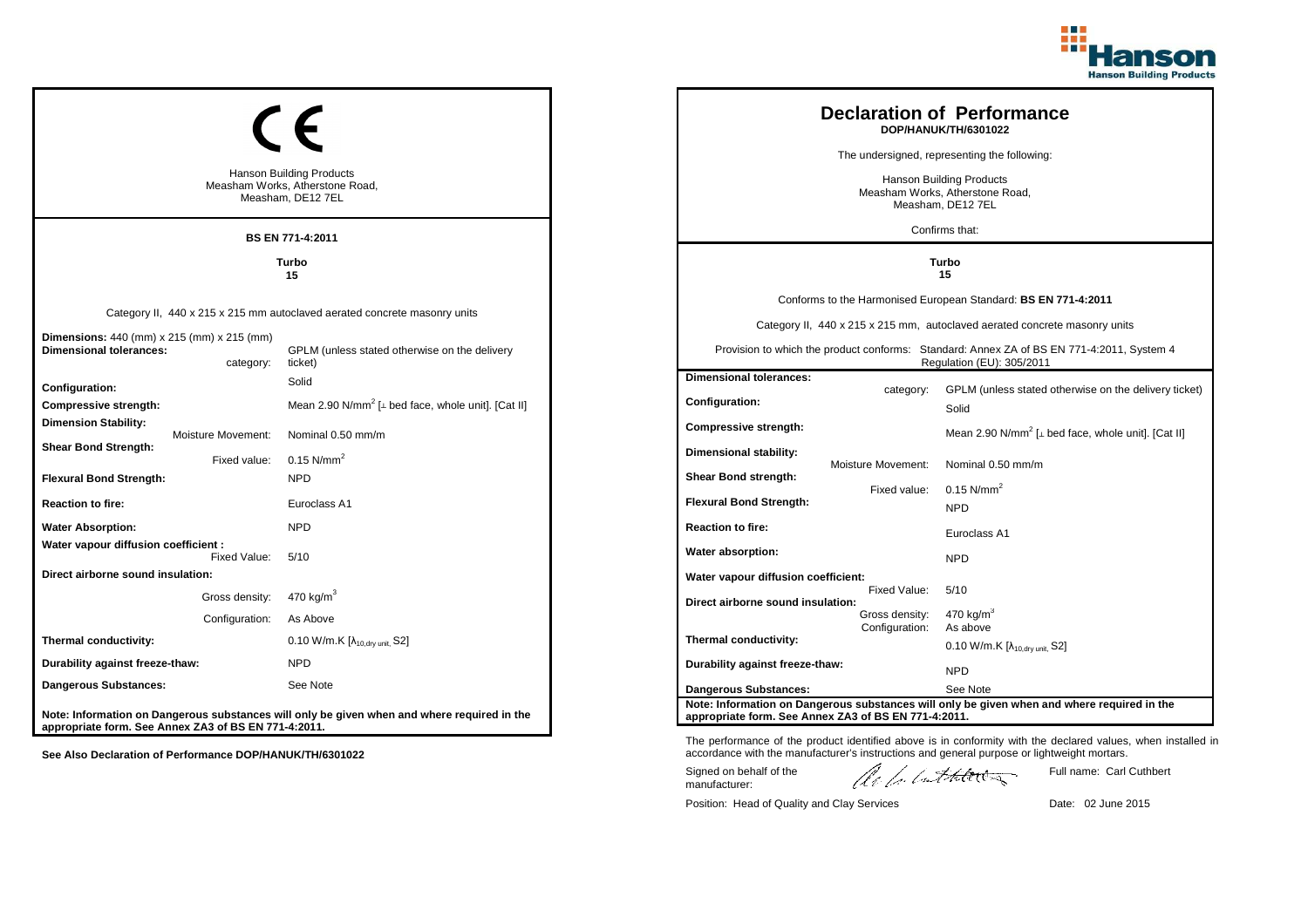

|                                                                                                           | <b>Hanson Building Products</b><br>Measham Works, Atherstone Road,<br>Measham, DE12 7EL<br><b>BS EN 771-4:2011</b>                    |                                                                                  | <b>Declaration of Performance</b><br>DOP/HANUK/TH/6301039<br>The undersigned, representing the following:<br><b>Hanson Building Products</b><br>Measham Works, Atherstone Road,<br>Measham, DE12 7EL<br>Confirms that: |                                                                                                                                                                                                                                                                        |  |
|-----------------------------------------------------------------------------------------------------------|---------------------------------------------------------------------------------------------------------------------------------------|----------------------------------------------------------------------------------|------------------------------------------------------------------------------------------------------------------------------------------------------------------------------------------------------------------------|------------------------------------------------------------------------------------------------------------------------------------------------------------------------------------------------------------------------------------------------------------------------|--|
|                                                                                                           | Turbo<br>15                                                                                                                           |                                                                                  | Turbo<br>15                                                                                                                                                                                                            |                                                                                                                                                                                                                                                                        |  |
| <b>Dimensions:</b> 440 (mm) x 265 (mm) x 215 (mm)<br><b>Dimensional tolerances:</b><br>category:          | Category II, 440 x 265 x 215 mm autoclaved aerated concrete masonry units<br>GPLM (unless stated otherwise on the delivery<br>ticket) |                                                                                  |                                                                                                                                                                                                                        | Conforms to the Harmonised European Standard: BS EN 771-4:2011<br>Category II, 440 x 265 x 215 mm, autoclaved aerated concrete masonry units<br>Provision to which the product conforms: Standard: Annex ZA of BS EN 771-4:2011, System 4<br>Regulation (EU): 305/2011 |  |
| Configuration:<br>Compressive strength:<br><b>Dimension Stability:</b><br>Moisture Movement:              | Solid<br>Mean 2.90 N/mm <sup>2</sup> [ $\perp$ bed face, whole unit]. [Cat II]<br>Nominal 0.50 mm/m                                   | <b>Dimensional tolerances:</b><br>Configuration:<br>Compressive strength:        | category:                                                                                                                                                                                                              | GPLM (unless stated otherwise on the delivery ticket)<br>Solid<br>Mean 2.90 N/mm <sup>2</sup> [ $\perp$ bed face, whole unit]. [Cat II]                                                                                                                                |  |
| <b>Shear Bond Strength:</b><br>Fixed value:<br><b>Flexural Bond Strength:</b><br><b>Reaction to fire:</b> | $0.15$ N/mm <sup>2</sup><br><b>NPD</b><br>Euroclass A1                                                                                | Dimensional stability:<br>Shear Bond strength:<br><b>Flexural Bond Strength:</b> | Moisture Movement:<br>Fixed value:                                                                                                                                                                                     | Nominal 0.50 mm/m<br>0.15 $N/mm^2$<br><b>NPD</b>                                                                                                                                                                                                                       |  |
| <b>Water Absorption:</b><br>Water vapour diffusion coefficient :<br>Fixed Value:                          | <b>NPD</b><br>5/10                                                                                                                    | <b>Reaction to fire:</b><br>Water absorption:                                    |                                                                                                                                                                                                                        | Euroclass A1<br><b>NPD</b>                                                                                                                                                                                                                                             |  |
| Direct airborne sound insulation:<br>Gross density:<br>Configuration:                                     | 470 kg/m $3$<br>As Above                                                                                                              | Water vapour diffusion coefficient:<br>Direct airborne sound insulation:         | Fixed Value:<br>Gross density:<br>Configuration:                                                                                                                                                                       | 5/10<br>470 kg/m <sup>3</sup><br>As above                                                                                                                                                                                                                              |  |
| Thermal conductivity:<br>Durability against freeze-thaw:                                                  | 0.10 W/m.K $[\lambda_{10, dry \text{ unit}}, S2]$<br><b>NPD</b>                                                                       | Thermal conductivity:<br>Durability against freeze-thaw:                         |                                                                                                                                                                                                                        | $0.10$ W/m.K [ $\lambda_{10, dry}$ unit, S2]<br><b>NPD</b>                                                                                                                                                                                                             |  |
| Dangerous Substances:<br>appropriate form. See Annex ZA3 of BS EN 771-4:2011.                             | See Note<br>Note: Information on Dangerous substances will only be given when and where required in the                               | <b>Dangerous Substances:</b>                                                     | appropriate form. See Annex ZA3 of BS EN 771-4:2011.                                                                                                                                                                   | See Note<br>Note: Information on Dangerous substances will only be given when and where required in the                                                                                                                                                                |  |

The performance of the product identified above is in conformity with the declared values, when installed in accordance with the manufacturer's instructions and general purpose or lightweight mortars.

Signed on behalf of the manufacturer:

ach lathering

Full name: Carl Cuthbert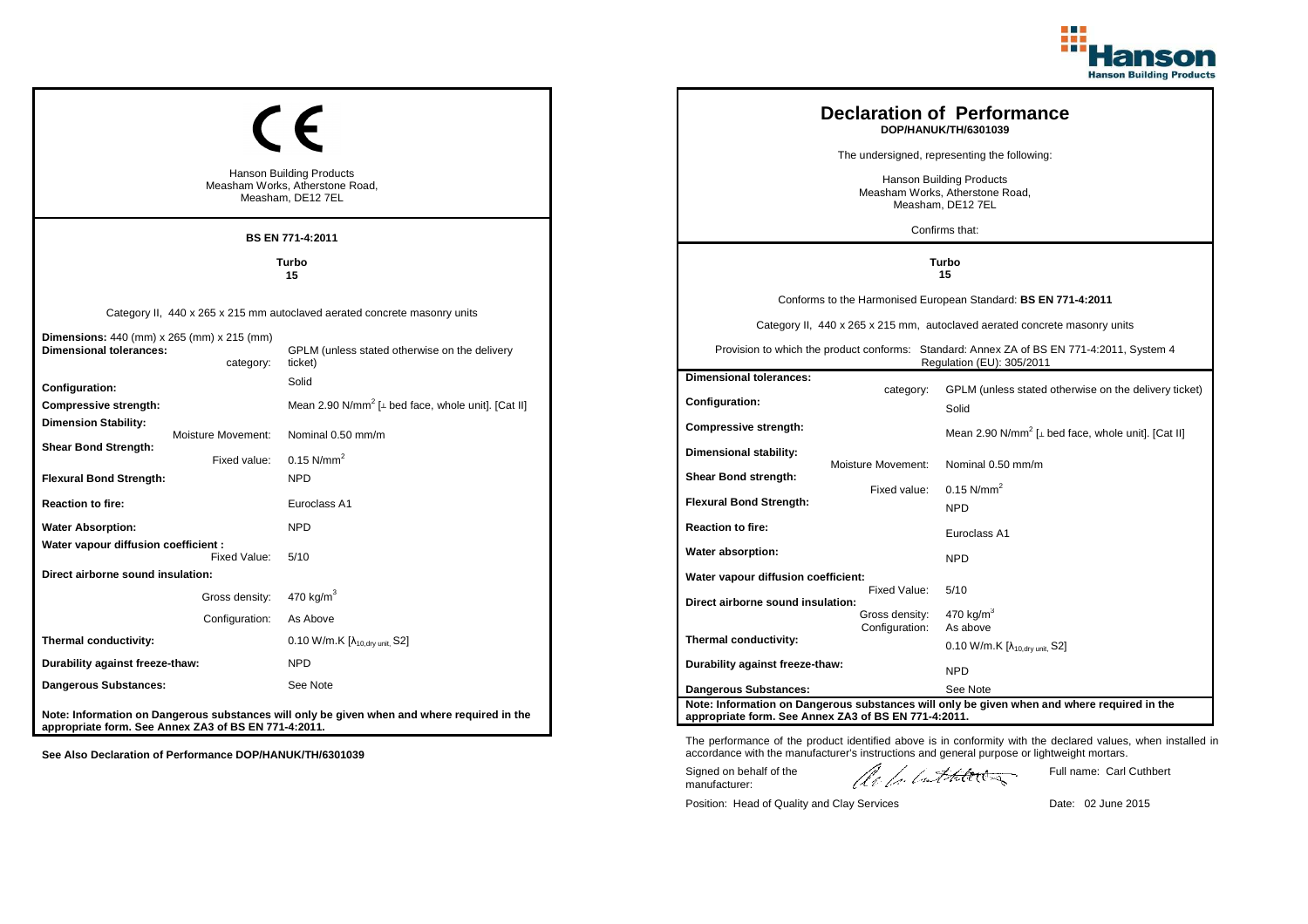

|                                                                                                  |                                                                                             |  |                                                      |                                                                                         | <b>Declaration of Performance</b><br>DOP/HANUK/TH/6301046                                                              |  |
|--------------------------------------------------------------------------------------------------|---------------------------------------------------------------------------------------------|--|------------------------------------------------------|-----------------------------------------------------------------------------------------|------------------------------------------------------------------------------------------------------------------------|--|
|                                                                                                  |                                                                                             |  |                                                      |                                                                                         | The undersigned, representing the following:                                                                           |  |
|                                                                                                  | <b>Hanson Building Products</b><br>Measham Works, Atherstone Road,<br>Measham, DE12 7EL     |  |                                                      | <b>Hanson Building Products</b><br>Measham Works, Atherstone Road,<br>Measham, DE12 7EL |                                                                                                                        |  |
|                                                                                                  | BS EN 771-4:2011                                                                            |  |                                                      |                                                                                         | Confirms that:                                                                                                         |  |
|                                                                                                  | Turbo<br>15                                                                                 |  |                                                      | Turbo<br>15                                                                             |                                                                                                                        |  |
|                                                                                                  |                                                                                             |  |                                                      |                                                                                         | Conforms to the Harmonised European Standard: BS EN 771-4:2011                                                         |  |
|                                                                                                  | Category II, 440 x 300 x 215 mm autoclaved aerated concrete masonry units                   |  |                                                      |                                                                                         | Category II, 440 x 300 x 215 mm, autoclaved aerated concrete masonry units                                             |  |
| <b>Dimensions:</b> 440 (mm) x 300 (mm) x 215 (mm)<br><b>Dimensional tolerances:</b><br>category: | GPLM (unless stated otherwise on the delivery<br>ticket)                                    |  |                                                      |                                                                                         | Provision to which the product conforms: Standard: Annex ZA of BS EN 771-4:2011, System 4<br>Regulation (EU): 305/2011 |  |
| Configuration:                                                                                   | Solid                                                                                       |  | <b>Dimensional tolerances:</b>                       | category:                                                                               | GPLM (unless stated otherwise on the delivery ticket)                                                                  |  |
| Compressive strength:                                                                            | Mean 2.90 N/mm <sup>2</sup> [ $\perp$ bed face, whole unit]. [Cat II]                       |  | <b>Configuration:</b>                                |                                                                                         | Solid                                                                                                                  |  |
| <b>Dimension Stability:</b><br>Moisture Movement:                                                | Nominal 0.50 mm/m                                                                           |  | Compressive strength:                                |                                                                                         | Mean 2.90 N/mm <sup>2</sup> [ $\perp$ bed face, whole unit]. [Cat II]                                                  |  |
| <b>Shear Bond Strength:</b><br>Fixed value:                                                      | 0.15 $N/mm^2$                                                                               |  | Dimensional stability:                               | Moisture Movement:                                                                      | Nominal 0.50 mm/m                                                                                                      |  |
| <b>Flexural Bond Strength:</b>                                                                   | <b>NPD</b>                                                                                  |  | Shear Bond strength:                                 |                                                                                         |                                                                                                                        |  |
| <b>Reaction to fire:</b>                                                                         | Euroclass A1                                                                                |  | <b>Flexural Bond Strength:</b>                       | Fixed value:                                                                            | 0.15 $N/mm^2$<br><b>NPD</b>                                                                                            |  |
| <b>Water Absorption:</b>                                                                         | <b>NPD</b>                                                                                  |  | <b>Reaction to fire:</b>                             |                                                                                         | Euroclass A1                                                                                                           |  |
| Water vapour diffusion coefficient :<br>Fixed Value:                                             | 5/10                                                                                        |  | Water absorption:                                    |                                                                                         | <b>NPD</b>                                                                                                             |  |
| Direct airborne sound insulation:                                                                |                                                                                             |  | Water vapour diffusion coefficient:                  |                                                                                         |                                                                                                                        |  |
| Gross density:                                                                                   | 470 kg/m <sup>3</sup>                                                                       |  | Direct airborne sound insulation:                    | Fixed Value:                                                                            | 5/10                                                                                                                   |  |
| Configuration:                                                                                   | As Above                                                                                    |  |                                                      | Gross density:<br>Configuration:                                                        | 470 kg/m <sup>3</sup><br>As above                                                                                      |  |
| Thermal conductivity:                                                                            | 0.10 W/m.K [λ <sub>10,dry unit,</sub> S2]                                                   |  | Thermal conductivity:                                |                                                                                         | $0.10$ W/m.K [ $\lambda_{10, dry \text{ unit}}$ , S2]                                                                  |  |
| Durability against freeze-thaw:                                                                  | <b>NPD</b>                                                                                  |  | Durability against freeze-thaw:                      |                                                                                         | <b>NPD</b>                                                                                                             |  |
| Dangerous Substances:                                                                            | See Note                                                                                    |  | <b>Dangerous Substances:</b>                         |                                                                                         | See Note                                                                                                               |  |
| appropriate form. See Annex ZA3 of BS EN 771-4:2011.                                             | Note: Information on Dangerous substances will only be given when and where required in the |  | appropriate form. See Annex ZA3 of BS EN 771-4:2011. |                                                                                         | Note: Information on Dangerous substances will only be given when and where required in the                            |  |

The performance of the product identified above is in conformity with the declared values, when installed in accordance with the manufacturer's instructions and general purpose or lightweight mortars. Full name: Carl Cuthbert

Signed on behalf of the manufacturer:

ach lathering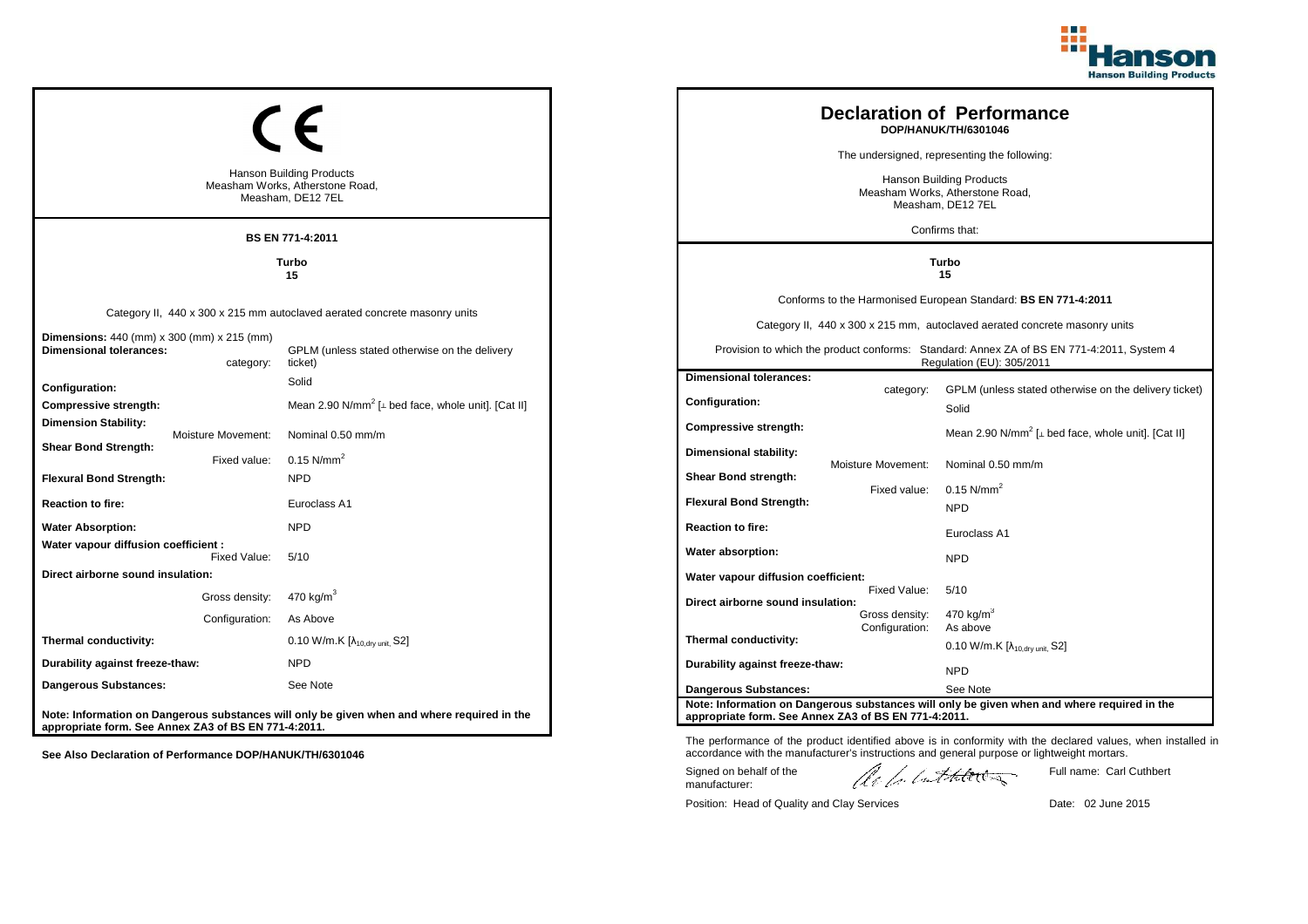

| <b>Hanson Building Products</b><br>Measham Works, Atherstone Road,<br>Measham, DE12 7EL<br>BS EN 771-4:2011 |                                  |                                                                                                                                       | <b>Declaration of Performance</b><br>DOP/HANUK/TH/6301275<br>The undersigned, representing the following:<br>Hanson Building Products<br>Measham Works, Atherstone Road,<br>Measham, DE12 7EL<br>Confirms that: |                                    |                                                                                                                                                                                                                                                                        |
|-------------------------------------------------------------------------------------------------------------|----------------------------------|---------------------------------------------------------------------------------------------------------------------------------------|-----------------------------------------------------------------------------------------------------------------------------------------------------------------------------------------------------------------|------------------------------------|------------------------------------------------------------------------------------------------------------------------------------------------------------------------------------------------------------------------------------------------------------------------|
| Large Format Turbo<br>15                                                                                    |                                  |                                                                                                                                       | <b>Large Format Turbo</b><br>15                                                                                                                                                                                 |                                    |                                                                                                                                                                                                                                                                        |
| <b>Dimensions:</b> 440 (mm) x 100 (mm) x 430 (mm)<br><b>Dimensional tolerances:</b>                         | category:                        | Category II, 440 x 100 x 430 mm autoclaved aerated concrete masonry units<br>GPLM (unless stated otherwise on the delivery<br>ticket) |                                                                                                                                                                                                                 |                                    | Conforms to the Harmonised European Standard: BS EN 771-4:2011<br>Category II, 440 x 100 x 430 mm, autoclaved aerated concrete masonry units<br>Provision to which the product conforms: Standard: Annex ZA of BS EN 771-4:2011, System 4<br>Regulation (EU): 305/2011 |
| Configuration:<br>Compressive strength:<br><b>Dimension Stability:</b><br>Moisture Movement:                |                                  | Solid<br>Mean 2.90 N/mm <sup>2</sup> [ $\perp$ bed face, whole unit]. [Cat II]<br>Nominal 0.50 mm/m                                   | <b>Dimensional tolerances:</b><br><b>Configuration:</b><br>Compressive strength:                                                                                                                                | category:                          | GPLM (unless stated otherwise on the delivery ticket)<br>Solid<br>Mean 2.90 N/mm <sup>2</sup> [⊥ bed face, whole unit]. [Cat II]                                                                                                                                       |
| <b>Shear Bond Strength:</b><br><b>Flexural Bond Strength:</b><br><b>Reaction to fire:</b>                   | Fixed value:                     | $0.15$ N/mm <sup>2</sup><br><b>NPD</b><br>Euroclass A1                                                                                | Dimensional stability:<br>Shear Bond strength:<br><b>Flexural Bond Strength:</b>                                                                                                                                | Moisture Movement:<br>Fixed value: | Nominal 0.50 mm/m<br>$0.15$ N/mm <sup>2</sup><br><b>NPD</b>                                                                                                                                                                                                            |
| <b>Water Absorption:</b><br>Water vapour diffusion coefficient :                                            | Fixed Value:                     | <b>NPD</b><br>5/10                                                                                                                    | <b>Reaction to fire:</b><br>Water absorption:                                                                                                                                                                   |                                    | Euroclass A1                                                                                                                                                                                                                                                           |
| Direct airborne sound insulation:                                                                           | Gross density:<br>Configuration: | 470 kg/m <sup>3</sup><br>As Above                                                                                                     | Water vapour diffusion coefficient:<br>Direct airborne sound insulation:                                                                                                                                        | Fixed Value:<br>Gross density:     | <b>NPD</b><br>5/10<br>470 kg/m <sup>3</sup>                                                                                                                                                                                                                            |
| Thermal conductivity:<br>Durability against freeze-thaw:<br><b>Dangerous Substances:</b>                    |                                  | 0.10 W/m.K [ $\lambda$ <sub>10.drv unit.</sub> S2]<br><b>NPD</b><br>See Note                                                          | Thermal conductivity:<br>Durability against freeze-thaw:                                                                                                                                                        | Configuration:                     | As above<br>0.10 W/m.K $[\lambda_{10.0}$ <sub>tv unit.</sub> S2]<br><b>NPD</b>                                                                                                                                                                                         |
| appropriate form. See Annex ZA3 of BS EN 771-4:2011.                                                        |                                  | Note: Information on Dangerous substances will only be given when and where required in the                                           | Dangerous Substances:<br>appropriate form. See Annex ZA3 of BS EN 771-4:2011.                                                                                                                                   |                                    | See Note<br>Note: Information on Dangerous substances will only be given when and where required in the                                                                                                                                                                |

The performance of the product identified above is in conformity with the declared values, when installed in accordance with the manufacturer's instructions and general purpose or lightweight mortars.

Signed on behalf of the manufacturer:

ach lathering

Full name: Carl Cuthbert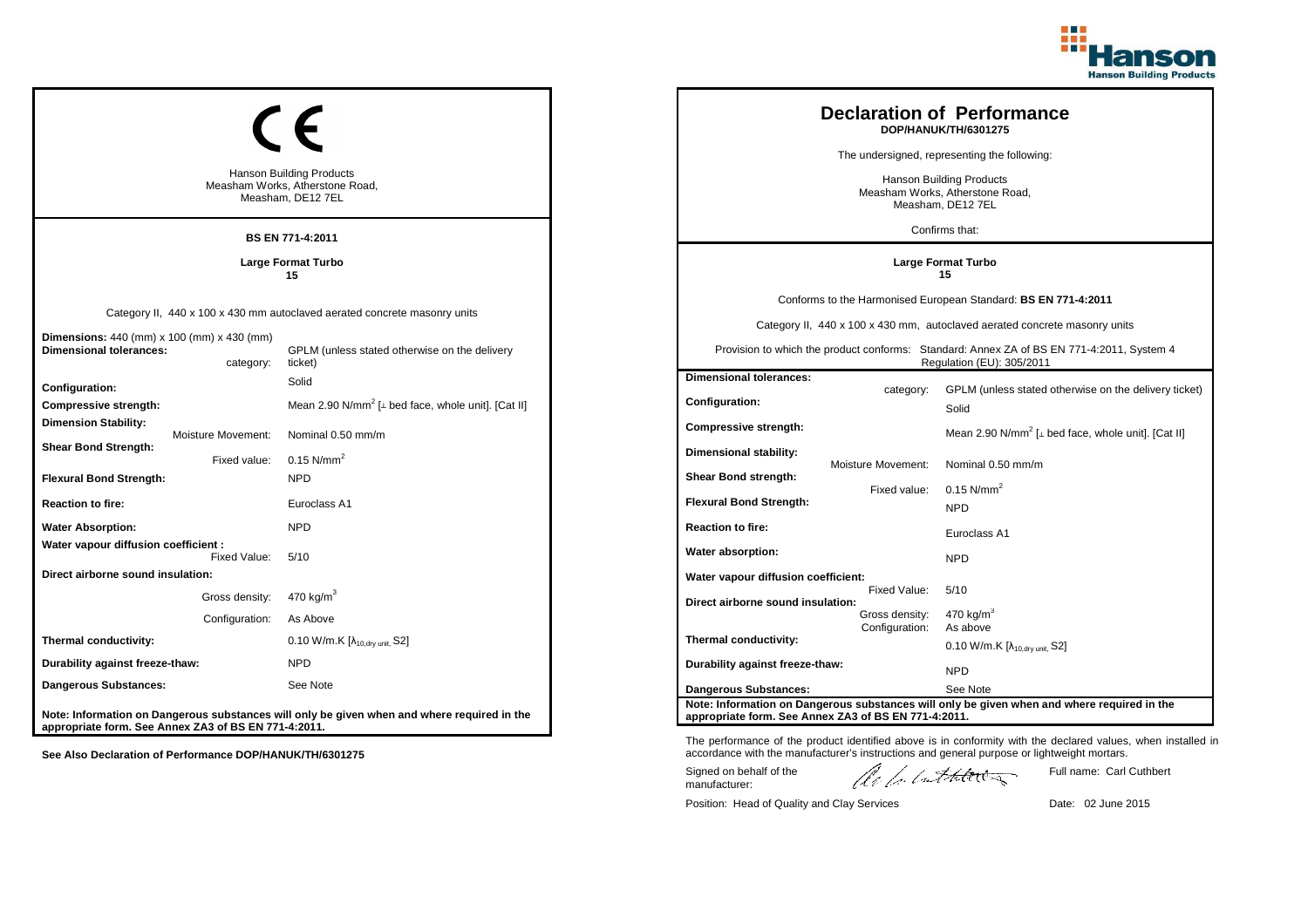

| <b>Hanson Building Products</b><br>Measham Works, Atherstone Road,<br>Measham, DE12 7EL<br><b>BS EN 771-4:2011</b> |                                                  | <b>Declaration of Performance</b><br>DOP/HANUK/TH/6301282<br>The undersigned, representing the following:<br><b>Hanson Building Products</b><br>Measham Works, Atherstone Road,<br>Measham, DE12 7EL<br>Confirms that: |                                                                                  |                                           |                                                                                                                                                                                                                                                                        |
|--------------------------------------------------------------------------------------------------------------------|--------------------------------------------------|------------------------------------------------------------------------------------------------------------------------------------------------------------------------------------------------------------------------|----------------------------------------------------------------------------------|-------------------------------------------|------------------------------------------------------------------------------------------------------------------------------------------------------------------------------------------------------------------------------------------------------------------------|
|                                                                                                                    |                                                  | <b>Large Format Turbo</b><br>15                                                                                                                                                                                        | <b>Large Format Turbo</b><br>15                                                  |                                           |                                                                                                                                                                                                                                                                        |
| <b>Dimensions:</b> 440 (mm) x 115 (mm) x 430 (mm)<br><b>Dimensional tolerances:</b>                                | category:                                        | Category II, 440 x 115 x 430 mm autoclaved aerated concrete masonry units<br>GPLM (unless stated otherwise on the delivery<br>ticket)                                                                                  |                                                                                  |                                           | Conforms to the Harmonised European Standard: BS EN 771-4:2011<br>Category II, 440 x 115 x 430 mm, autoclaved aerated concrete masonry units<br>Provision to which the product conforms: Standard: Annex ZA of BS EN 771-4:2011, System 4<br>Regulation (EU): 305/2011 |
| Configuration:<br>Compressive strength:<br><b>Dimension Stability:</b><br>Moisture Movement:                       |                                                  | Solid<br>Mean 2.90 N/mm <sup>2</sup> [ $\perp$ bed face, whole unit]. [Cat II]<br>Nominal 0.50 mm/m                                                                                                                    | <b>Dimensional tolerances:</b><br>Configuration:<br><b>Compressive strength:</b> | category:                                 | GPLM (unless stated otherwise on the delivery ticket)<br>Solid<br>Mean 2.90 N/mm <sup>2</sup> [⊥ bed face, whole unit]. [Cat II]                                                                                                                                       |
| <b>Shear Bond Strength:</b><br><b>Flexural Bond Strength:</b><br><b>Reaction to fire:</b>                          | Fixed value:                                     | $0.15$ N/mm <sup>2</sup><br><b>NPD</b><br>Euroclass A1                                                                                                                                                                 | Dimensional stability:<br>Shear Bond strength:<br><b>Flexural Bond Strength:</b> | <b>Moisture Movement:</b><br>Fixed value: | Nominal 0.50 mm/m<br>$0.15$ N/mm <sup>2</sup>                                                                                                                                                                                                                          |
| <b>Water Absorption:</b><br>Water vapour diffusion coefficient :                                                   |                                                  | <b>NPD</b>                                                                                                                                                                                                             | <b>Reaction to fire:</b><br>Water absorption:                                    |                                           | <b>NPD</b><br>Euroclass A1                                                                                                                                                                                                                                             |
| Direct airborne sound insulation:                                                                                  | Fixed Value:<br>Gross density:<br>Configuration: | 5/10<br>$470$ kg/m <sup>3</sup><br>As Above                                                                                                                                                                            | Water vapour diffusion coefficient:<br>Direct airborne sound insulation:         | Fixed Value:<br>Gross density:            | <b>NPD</b><br>5/10<br>470 kg/m <sup>3</sup>                                                                                                                                                                                                                            |
| Thermal conductivity:<br>Durability against freeze-thaw:<br>Dangerous Substances:                                  |                                                  | $0.10 W/m.K [ \lambda_{10, dry unit}, S2 ]$<br><b>NPD</b><br>See Note                                                                                                                                                  | Thermal conductivity:<br>Durability against freeze-thaw:                         | Configuration:                            | As above<br>0.10 W/m.K $[\lambda_{10.0}$ <sub>W unit.</sub> S2]<br><b>NPD</b>                                                                                                                                                                                          |
| appropriate form. See Annex ZA3 of BS EN 771-4:2011.                                                               |                                                  | Note: Information on Dangerous substances will only be given when and where required in the                                                                                                                            | Dangerous Substances:<br>appropriate form. See Annex ZA3 of BS EN 771-4:2011.    |                                           | See Note<br>Note: Information on Dangerous substances will only be given when and where required in the                                                                                                                                                                |

Position: Head of Quality and Clay Services Date: 02 June 2015

Signed on behalf of the manufacturer:

The performance of the product identified above is in conformity with the declared values, when installed in accordance with the manufacturer's instructions and general purpose or lightweight mortars.

ach lathering

Full name: Carl Cuthbert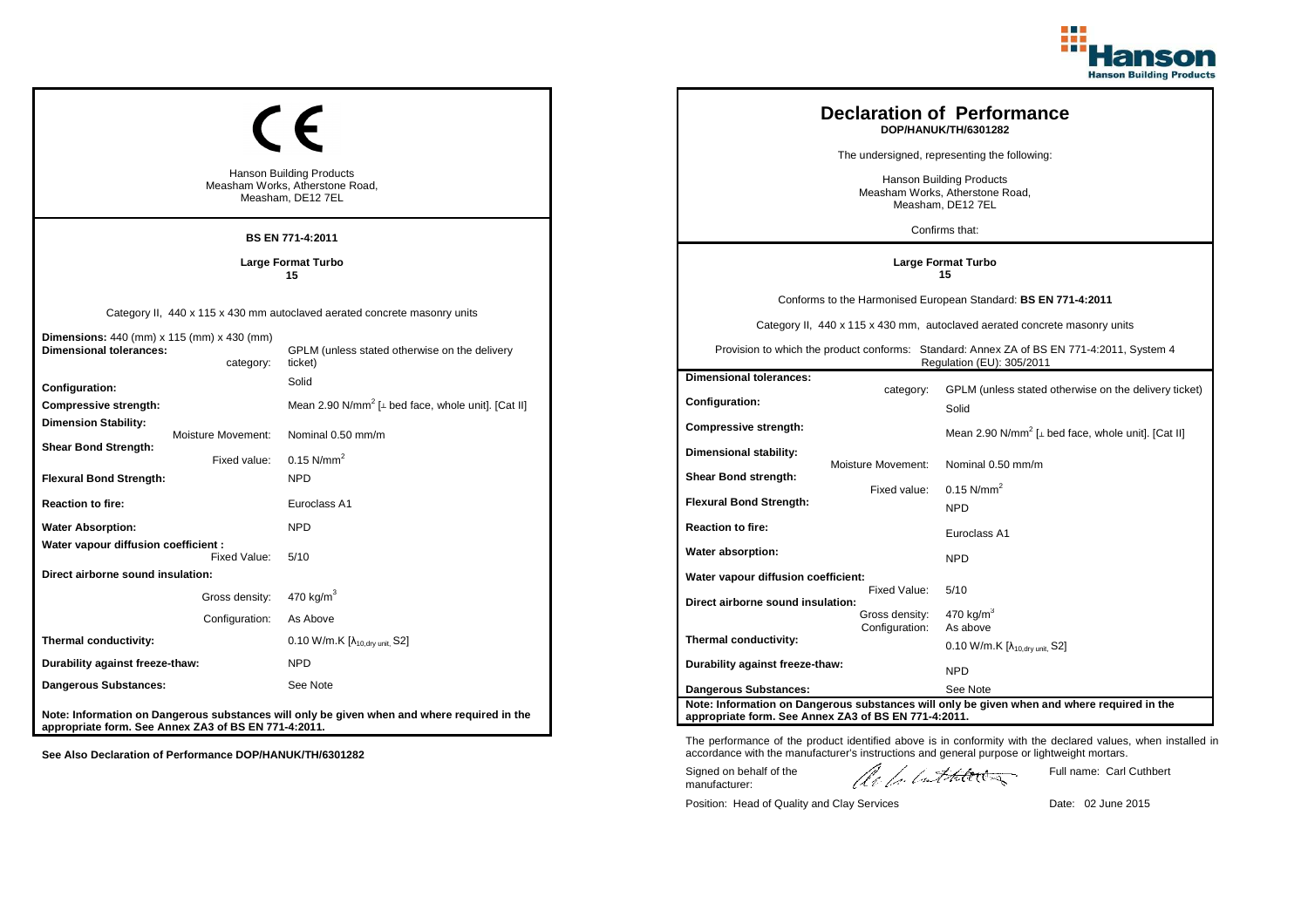

|                                                                                    |                    |                                                                                             |                                                                                  |                    | <b>Declaration of Performance</b><br>DOP/HANUK/TH/6300711                                                              |
|------------------------------------------------------------------------------------|--------------------|---------------------------------------------------------------------------------------------|----------------------------------------------------------------------------------|--------------------|------------------------------------------------------------------------------------------------------------------------|
|                                                                                    |                    |                                                                                             |                                                                                  |                    | The undersigned, representing the following:                                                                           |
|                                                                                    |                    | <b>Hanson Building Products</b><br>Measham Works, Atherstone Road,<br>Measham, DE12 7EL     | Hanson Building Products<br>Measham Works, Atherstone Road,<br>Measham, DE12 7EL |                    |                                                                                                                        |
|                                                                                    |                    | <b>BS EN 771-4:2011</b>                                                                     |                                                                                  |                    | Confirms that:                                                                                                         |
|                                                                                    |                    | Shield<br>15                                                                                | <b>Shield</b><br>15                                                              |                    |                                                                                                                        |
|                                                                                    |                    |                                                                                             |                                                                                  |                    | Conforms to the Harmonised European Standard: BS EN 771-4:2011                                                         |
|                                                                                    |                    | Category II, 440 x 50 x 215 mm autoclaved aerated concrete masonry units                    |                                                                                  |                    | Category II, 440 x 50 x 215 mm, autoclaved aerated concrete masonry units                                              |
| <b>Dimensions:</b> 440 (mm) x 50 (mm) x 215 (mm)<br><b>Dimensional tolerances:</b> | category:          | GPLM (unless stated otherwise on the delivery<br>ticket)                                    |                                                                                  |                    | Provision to which the product conforms: Standard: Annex ZA of BS EN 771-4:2011, System 4<br>Regulation (EU): 305/2011 |
| Configuration:                                                                     |                    | Solid                                                                                       | <b>Dimensional tolerances:</b>                                                   | category:          | GPLM (unless stated otherwise on the delivery ticket)                                                                  |
| Compressive strength:                                                              |                    | Mean 3.60 N/mm <sup>2</sup> [ $\perp$ bed face, whole unit]. [Cat II]                       | <b>Configuration:</b>                                                            |                    | Solid                                                                                                                  |
| <b>Dimension Stability:</b>                                                        | Moisture Movement: | Nominal 0.50 mm/m                                                                           | Compressive strength:                                                            |                    | Mean 3.60 N/mm <sup>2</sup> [⊥ bed face, whole unit]. [Cat II]                                                         |
| <b>Shear Bond Strength:</b>                                                        | Fixed value:       | $0.15$ N/mm <sup>2</sup>                                                                    | Dimensional stability:                                                           |                    |                                                                                                                        |
| <b>Flexural Bond Strength:</b>                                                     |                    | <b>NPD</b>                                                                                  | Shear Bond strength:                                                             | Moisture Movement: | Nominal 0.50 mm/m                                                                                                      |
| <b>Reaction to fire:</b>                                                           |                    | Euroclass A1                                                                                | <b>Flexural Bond Strength:</b>                                                   | Fixed value:       | 0.15 N/mm <sup>2</sup><br><b>NPD</b>                                                                                   |
| <b>Water Absorption:</b>                                                           |                    | <b>NPD</b>                                                                                  | <b>Reaction to fire:</b>                                                         |                    |                                                                                                                        |
| Water vapour diffusion coefficient :                                               |                    |                                                                                             | Water absorption:                                                                |                    | Euroclass A1                                                                                                           |
| Direct airborne sound insulation:                                                  | Fixed Value:       | 5/10                                                                                        | Water vapour diffusion coefficient:                                              |                    | <b>NPD</b>                                                                                                             |
|                                                                                    | Gross density:     | 600 kg/m <sup>3</sup>                                                                       |                                                                                  | Fixed Value:       | 5/10                                                                                                                   |
|                                                                                    | Configuration:     | As Above                                                                                    | Direct airborne sound insulation:                                                | Gross density:     | 600 kg/m <sup>3</sup>                                                                                                  |
| Thermal conductivity:                                                              |                    | 0.13 W/m.K $[\lambda_{10.0}$ <sub>W unit.</sub> S2]                                         | Thermal conductivity:                                                            | Configuration:     | As above<br>$0.13$ W/m.K [ $\lambda_{10, dry \text{ unit}}$ , S2]                                                      |
| Durability against freeze-thaw:                                                    |                    | <b>NPD</b>                                                                                  | Durability against freeze-thaw:                                                  |                    |                                                                                                                        |
| Dangerous Substances:                                                              |                    | See Note                                                                                    | <b>Dangerous Substances:</b>                                                     |                    | <b>NPD</b><br>See Note                                                                                                 |
| appropriate form. See Annex ZA3 of BS EN 771-4:2011.                               |                    | Note: Information on Dangerous substances will only be given when and where required in the | appropriate form. See Annex ZA3 of BS EN 771-4:2011.                             |                    | Note: Information on Dangerous substances will only be given when and where required in the                            |

The performance of the product identified above is in conformity with the declared values, when installed in accordance with the manufacturer's instructions and general purpose or lightweight mortars.

Signed on behalf of the manufacturer:

ach lathering

Full name: Carl Cuthbert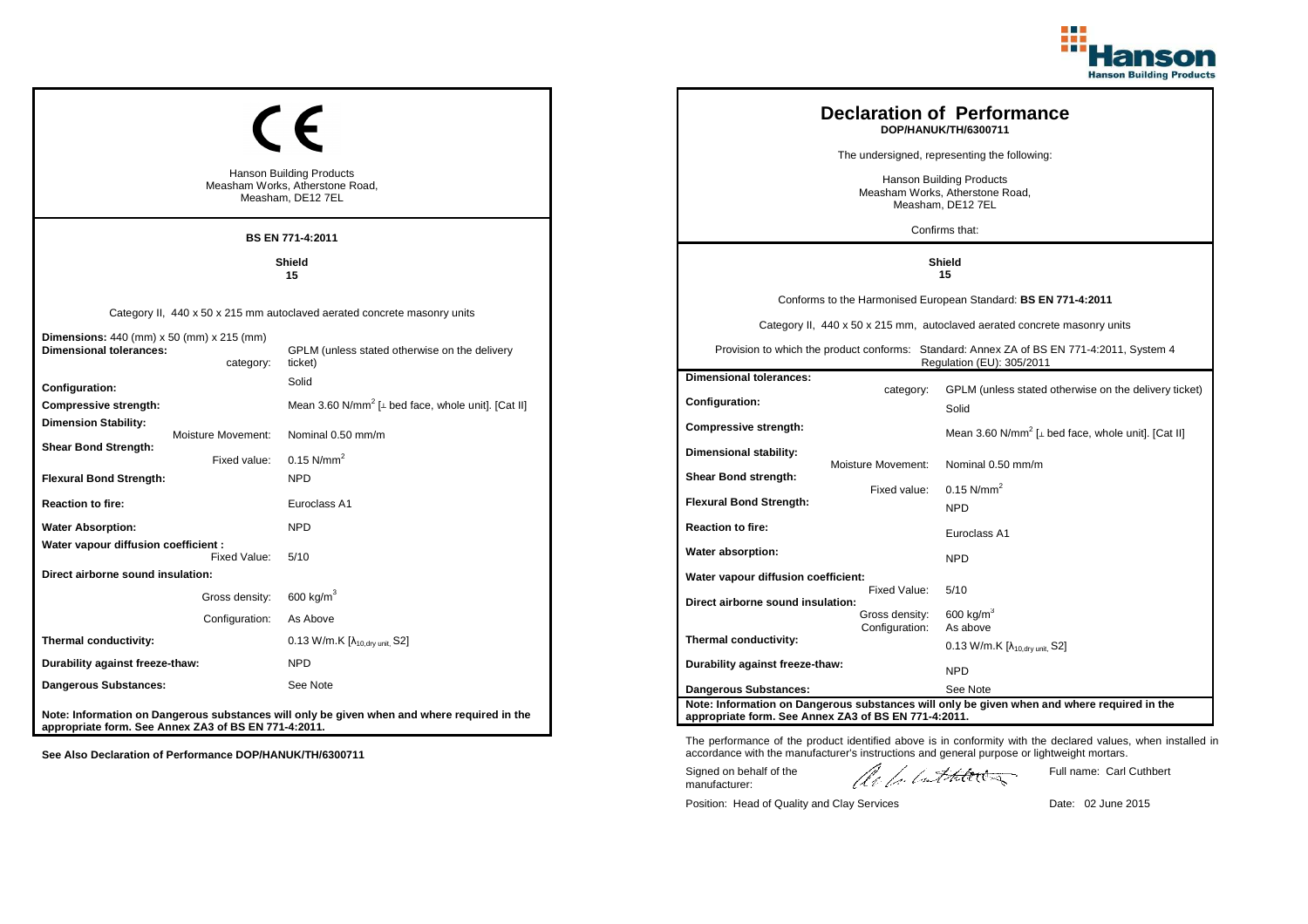

|                                                                             |                    |                                                                                             | <b>Declaration of Performance</b><br>DOP/HANUK/TH/6300728                        |                    |                                                                                                                        |
|-----------------------------------------------------------------------------|--------------------|---------------------------------------------------------------------------------------------|----------------------------------------------------------------------------------|--------------------|------------------------------------------------------------------------------------------------------------------------|
|                                                                             |                    |                                                                                             |                                                                                  |                    | The undersigned, representing the following:                                                                           |
|                                                                             |                    | <b>Hanson Building Products</b><br>Measham Works, Atherstone Road,<br>Measham, DE12 7EL     | Hanson Building Products<br>Measham Works, Atherstone Road,<br>Measham, DE12 7EL |                    |                                                                                                                        |
|                                                                             |                    | <b>BS EN 771-4:2011</b>                                                                     |                                                                                  |                    | Confirms that:                                                                                                         |
|                                                                             |                    | Shield<br>15                                                                                | Shield<br>15                                                                     |                    |                                                                                                                        |
|                                                                             |                    |                                                                                             |                                                                                  |                    | Conforms to the Harmonised European Standard: BS EN 771-4:2011                                                         |
|                                                                             |                    | Category II, 440 x 75 x 215 mm autoclaved aerated concrete masonry units                    |                                                                                  |                    | Category II, 440 x 75 x 215 mm, autoclaved aerated concrete masonry units                                              |
| <b>Dimensions:</b> 440 (mm) x 75 (mm) x 215 (mm)<br>Dimensional tolerances: | category:          | GPLM (unless stated otherwise on the delivery<br>ticket)                                    |                                                                                  |                    | Provision to which the product conforms: Standard: Annex ZA of BS EN 771-4:2011, System 4<br>Regulation (EU): 305/2011 |
| Configuration:                                                              |                    | Solid                                                                                       | <b>Dimensional tolerances:</b>                                                   | category:          | GPLM (unless stated otherwise on the delivery ticket)                                                                  |
| <b>Compressive strength:</b>                                                |                    | Mean 3.60 N/mm <sup>2</sup> [ $\perp$ bed face, whole unit]. [Cat II]                       | Configuration:                                                                   |                    | Solid                                                                                                                  |
| <b>Dimension Stability:</b>                                                 | Moisture Movement: | Nominal 0.50 mm/m                                                                           | <b>Compressive strength:</b>                                                     |                    | Mean 3.60 N/mm <sup>2</sup> [ $\perp$ bed face, whole unit]. [Cat II]                                                  |
| <b>Shear Bond Strength:</b>                                                 | Fixed value:       | $0.15$ N/mm <sup>2</sup>                                                                    | Dimensional stability:                                                           |                    |                                                                                                                        |
| <b>Flexural Bond Strength:</b>                                              |                    | <b>NPD</b>                                                                                  | Shear Bond strength:                                                             | Moisture Movement: | Nominal 0.50 mm/m                                                                                                      |
| <b>Reaction to fire:</b>                                                    |                    | Euroclass A1                                                                                | <b>Flexural Bond Strength:</b>                                                   | Fixed value:       | $0.15$ N/mm <sup>2</sup><br><b>NPD</b>                                                                                 |
| <b>Water Absorption:</b>                                                    |                    | <b>NPD</b>                                                                                  | <b>Reaction to fire:</b>                                                         |                    |                                                                                                                        |
| Water vapour diffusion coefficient :                                        |                    |                                                                                             | Water absorption:                                                                |                    | Euroclass A1                                                                                                           |
| Direct airborne sound insulation:                                           | Fixed Value:       | 5/10                                                                                        |                                                                                  |                    | <b>NPD</b>                                                                                                             |
|                                                                             | Gross density:     | 600 kg/m $3$                                                                                | Water vapour diffusion coefficient:                                              | Fixed Value:       | 5/10                                                                                                                   |
|                                                                             | Configuration:     | As Above                                                                                    | Direct airborne sound insulation:                                                | Gross density:     | $600$ kg/m <sup>3</sup>                                                                                                |
| Thermal conductivity:                                                       |                    | 0.13 W/m.K $[\lambda_{10, dry \text{ unit}}, S2]$                                           | Thermal conductivity:                                                            | Configuration:     | As above                                                                                                               |
| Durability against freeze-thaw:                                             |                    | <b>NPD</b>                                                                                  | Durability against freeze-thaw:                                                  |                    | 0.13 W/m.K $[\lambda_{10, dry \text{ unit}}]$ S2]                                                                      |
| <b>Dangerous Substances:</b>                                                |                    | See Note                                                                                    |                                                                                  |                    | <b>NPD</b>                                                                                                             |
|                                                                             |                    |                                                                                             | <b>Dangerous Substances:</b>                                                     |                    | See Note<br>Note: Information on Dangerous substances will only be given when and where required in the                |
| appropriate form. See Annex ZA3 of BS EN 771-4:2011.                        |                    | Note: Information on Dangerous substances will only be given when and where required in the | appropriate form. See Annex ZA3 of BS EN 771-4:2011.                             |                    |                                                                                                                        |

The performance of the product identified above is in conformity with the declared values, when installed in accordance with the manufacturer's instructions and general purpose or lightweight mortars.

Signed on behalf of the manufacturer:

ach lathering

Full name: Carl Cuthbert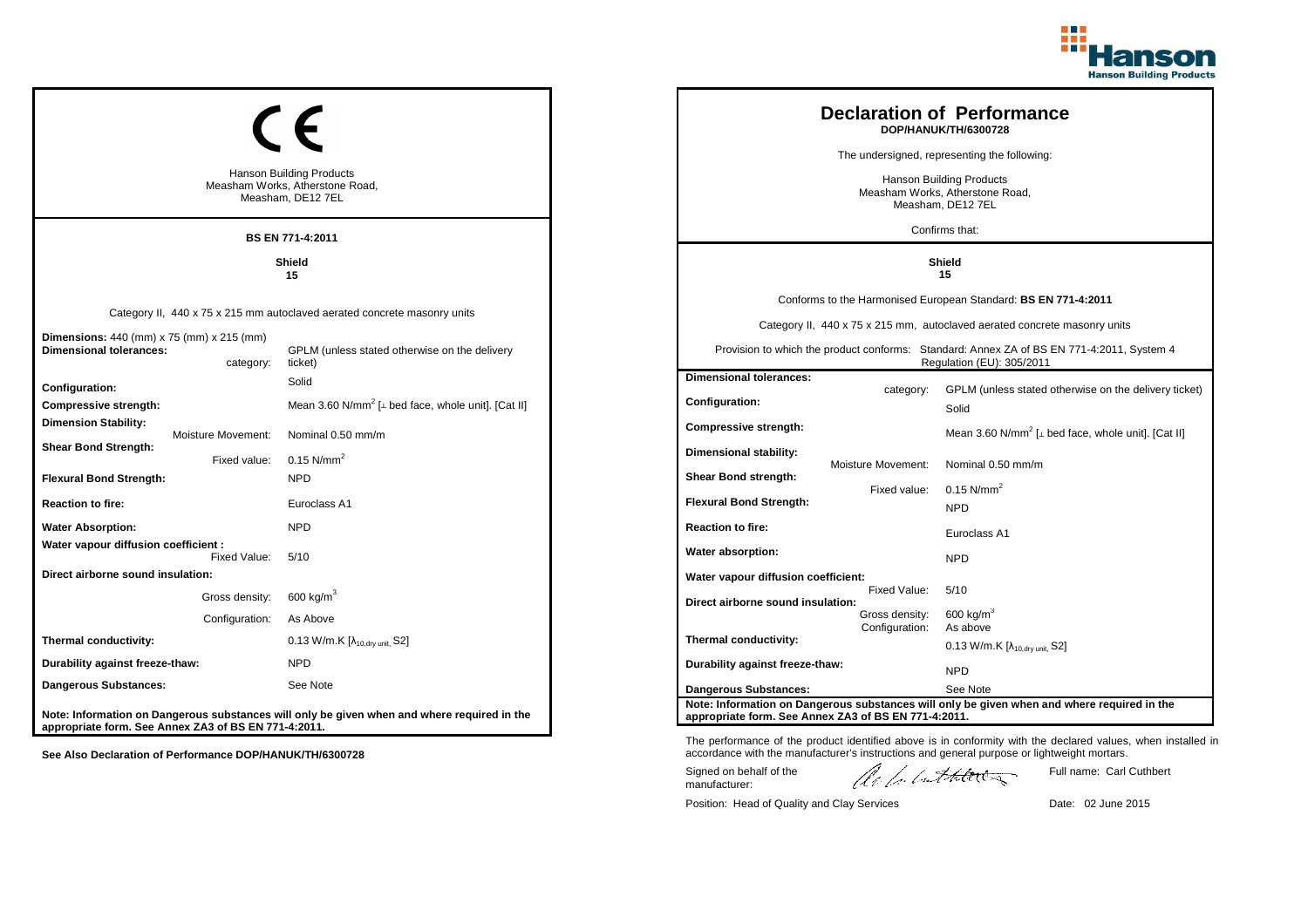

|                                                                                         |                    |                                                                                             |                                                      |                    | <b>Declaration of Performance</b><br>DOP/HANUK/TH/6300735                                                              |
|-----------------------------------------------------------------------------------------|--------------------|---------------------------------------------------------------------------------------------|------------------------------------------------------|--------------------|------------------------------------------------------------------------------------------------------------------------|
|                                                                                         |                    |                                                                                             |                                                      |                    | The undersigned, representing the following:                                                                           |
| <b>Hanson Building Products</b><br>Measham Works, Atherstone Road,<br>Measham, DE12 7EL |                    | Hanson Building Products<br>Measham Works, Atherstone Road,<br>Measham, DE12 7EL            |                                                      |                    |                                                                                                                        |
|                                                                                         |                    | <b>BS EN 771-4:2011</b>                                                                     |                                                      |                    | Confirms that:                                                                                                         |
|                                                                                         |                    | Shield<br>15                                                                                | Shield<br>15                                         |                    |                                                                                                                        |
|                                                                                         |                    |                                                                                             |                                                      |                    | Conforms to the Harmonised European Standard: BS EN 771-4:2011                                                         |
|                                                                                         |                    | Category II, 440 x 90 x 215 mm autoclaved aerated concrete masonry units                    |                                                      |                    | Category II, 440 x 90 x 215 mm, autoclaved aerated concrete masonry units                                              |
| <b>Dimensions:</b> 440 (mm) x 90 (mm) x 215 (mm)<br><b>Dimensional tolerances:</b>      | category:          | GPLM (unless stated otherwise on the delivery<br>ticket)                                    |                                                      |                    | Provision to which the product conforms: Standard: Annex ZA of BS EN 771-4:2011, System 4<br>Regulation (EU): 305/2011 |
| Configuration:                                                                          |                    | Solid                                                                                       | <b>Dimensional tolerances:</b>                       | category:          | GPLM (unless stated otherwise on the delivery ticket)                                                                  |
| <b>Compressive strength:</b>                                                            |                    | Mean 3.60 N/mm <sup>2</sup> [ $\perp$ bed face, whole unit]. [Cat II]                       | <b>Configuration:</b>                                |                    | Solid                                                                                                                  |
| <b>Dimension Stability:</b>                                                             | Moisture Movement: | Nominal 0.50 mm/m                                                                           | <b>Compressive strength:</b>                         |                    | Mean 3.60 N/mm <sup>2</sup> [ $\perp$ bed face, whole unit]. [Cat II]                                                  |
| <b>Shear Bond Strength:</b>                                                             | Fixed value:       | 0.15 $N/mm^2$                                                                               | Dimensional stability:                               |                    |                                                                                                                        |
| <b>Flexural Bond Strength:</b>                                                          |                    | <b>NPD</b>                                                                                  | <b>Shear Bond strength:</b>                          | Moisture Movement: | Nominal 0.50 mm/m                                                                                                      |
| <b>Reaction to fire:</b>                                                                |                    | Euroclass A1                                                                                | <b>Flexural Bond Strength:</b>                       | Fixed value:       | 0.15 N/mm <sup>2</sup><br><b>NPD</b>                                                                                   |
| <b>Water Absorption:</b>                                                                |                    | <b>NPD</b>                                                                                  | <b>Reaction to fire:</b>                             |                    | Euroclass A1                                                                                                           |
| Water vapour diffusion coefficient :                                                    | Fixed Value:       | 5/10                                                                                        | Water absorption:                                    |                    | <b>NPD</b>                                                                                                             |
| Direct airborne sound insulation:                                                       |                    |                                                                                             | Water vapour diffusion coefficient:                  |                    |                                                                                                                        |
|                                                                                         | Gross density:     | 600 kg/m <sup>3</sup>                                                                       | Direct airborne sound insulation:                    | Fixed Value:       | 5/10                                                                                                                   |
|                                                                                         | Configuration:     | As Above                                                                                    |                                                      | Gross density:     | 600 kg/m <sup>3</sup>                                                                                                  |
| Thermal conductivity:                                                                   |                    | $0.13$ W/m.K $[\lambda_{10, dry \text{ unit}}, S2]$                                         | Thermal conductivity:                                | Configuration:     | As above<br>$0.13$ W/m.K [ $\lambda_{10, dry \text{ unit}}$ , S2]                                                      |
| Durability against freeze-thaw:                                                         |                    | <b>NPD</b>                                                                                  | Durability against freeze-thaw:                      |                    | <b>NPD</b>                                                                                                             |
| <b>Dangerous Substances:</b>                                                            |                    | See Note                                                                                    | <b>Dangerous Substances:</b>                         |                    | See Note                                                                                                               |
| appropriate form. See Annex ZA3 of BS EN 771-4:2011.                                    |                    | Note: Information on Dangerous substances will only be given when and where required in the | appropriate form. See Annex ZA3 of BS EN 771-4:2011. |                    | Note: Information on Dangerous substances will only be given when and where required in the                            |

The performance of the product identified above is in conformity with the declared values, when installed in accordance with the manufacturer's instructions and general purpose or lightweight mortars.

Signed on behalf of the manufacturer:

ach lathering

Full name: Carl Cuthbert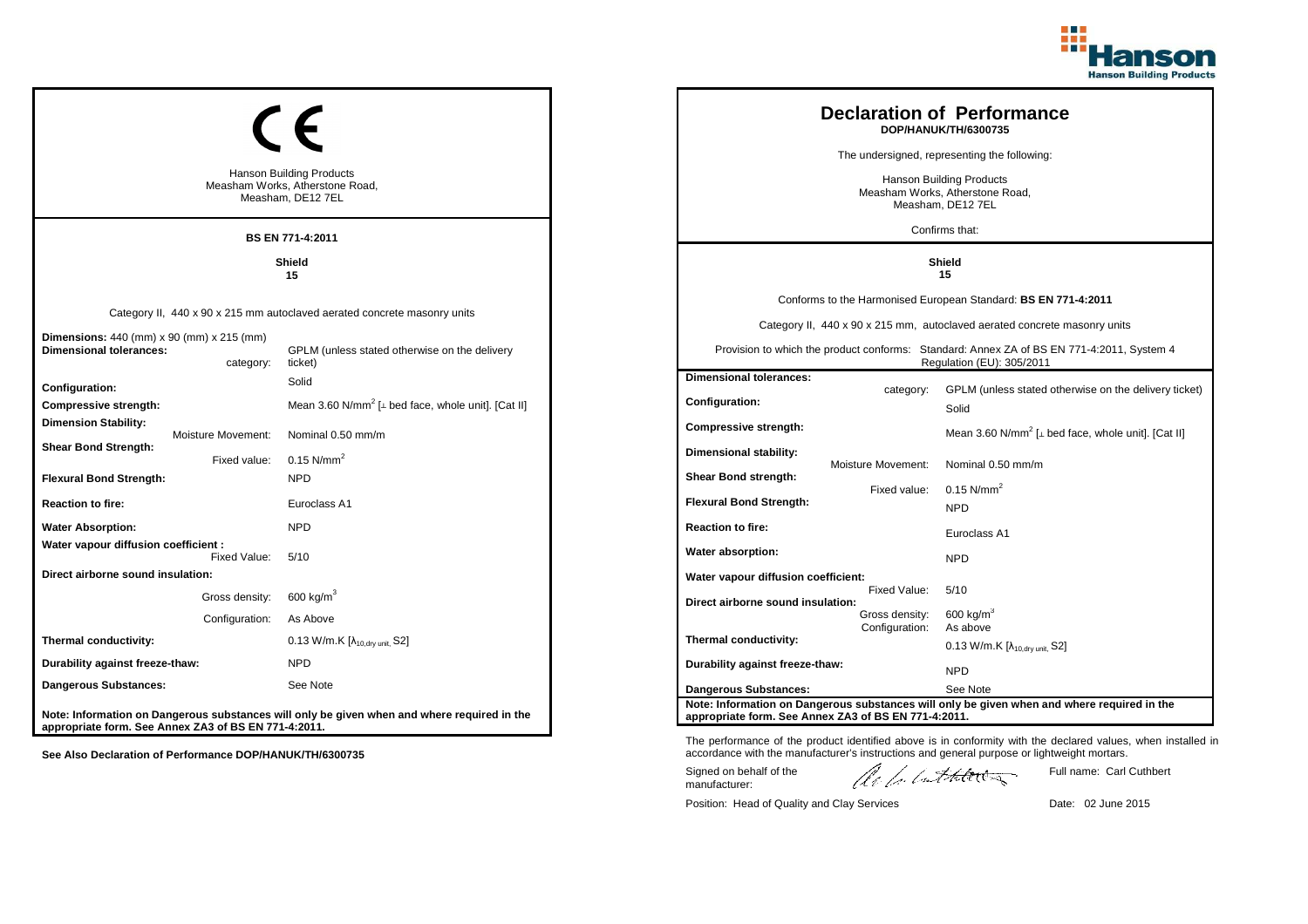

|                                                                                     |                                                                                             |                                                      |                    | <b>Declaration of Performance</b><br>DOP/HANUK/TH/6300742                                                              |  |
|-------------------------------------------------------------------------------------|---------------------------------------------------------------------------------------------|------------------------------------------------------|--------------------|------------------------------------------------------------------------------------------------------------------------|--|
|                                                                                     |                                                                                             | The undersigned, representing the following:         |                    |                                                                                                                        |  |
|                                                                                     | <b>Hanson Building Products</b><br>Measham Works, Atherstone Road,<br>Measham, DE12 7EL     |                                                      |                    | Hanson Building Products<br>Measham Works, Atherstone Road,<br>Measham, DE12 7EL                                       |  |
|                                                                                     | BS EN 771-4:2011                                                                            |                                                      |                    | Confirms that:                                                                                                         |  |
|                                                                                     | Shield<br>15                                                                                | <b>Shield</b><br>15                                  |                    |                                                                                                                        |  |
|                                                                                     |                                                                                             |                                                      |                    | Conforms to the Harmonised European Standard: BS EN 771-4:2011                                                         |  |
|                                                                                     | Category II, 440 x 100 x 215 mm autoclaved aerated concrete masonry units                   |                                                      |                    | Category II, 440 x 100 x 215 mm, autoclaved aerated concrete masonry units                                             |  |
| <b>Dimensions:</b> 440 (mm) x 100 (mm) x 215 (mm)<br><b>Dimensional tolerances:</b> | GPLM (unless stated otherwise on the delivery<br>category:<br>ticket)                       |                                                      |                    | Provision to which the product conforms: Standard: Annex ZA of BS EN 771-4:2011, System 4<br>Regulation (EU): 305/2011 |  |
| Configuration:                                                                      | Solid                                                                                       | <b>Dimensional tolerances:</b>                       | category:          | GPLM (unless stated otherwise on the delivery ticket)                                                                  |  |
| Compressive strength:                                                               | Mean 3.60 N/mm <sup>2</sup> [ $\perp$ bed face, whole unit]. [Cat II]                       | <b>Configuration:</b>                                |                    | Solid                                                                                                                  |  |
| <b>Dimension Stability:</b><br>Moisture Movement:                                   | Nominal 0.50 mm/m                                                                           | <b>Compressive strength:</b>                         |                    | Mean 3.60 N/mm <sup>2</sup> [ $\perp$ bed face, whole unit]. [Cat II]                                                  |  |
| <b>Shear Bond Strength:</b><br>Fixed value:                                         | $0.15$ N/mm <sup>2</sup>                                                                    | Dimensional stability:                               |                    |                                                                                                                        |  |
| <b>Flexural Bond Strength:</b>                                                      | <b>NPD</b>                                                                                  | <b>Shear Bond strength:</b>                          | Moisture Movement: | Nominal 0.50 mm/m                                                                                                      |  |
| <b>Reaction to fire:</b>                                                            | Euroclass A1                                                                                | <b>Flexural Bond Strength:</b>                       | Fixed value:       | 0.15 $N/mm^2$<br><b>NPD</b>                                                                                            |  |
| <b>Water Absorption:</b>                                                            | <b>NPD</b>                                                                                  | <b>Reaction to fire:</b>                             |                    |                                                                                                                        |  |
| Water vapour diffusion coefficient :                                                |                                                                                             | Water absorption:                                    |                    | Euroclass A1                                                                                                           |  |
| Fixed Value:<br>Direct airborne sound insulation:                                   | 5/10                                                                                        | Water vapour diffusion coefficient:                  |                    | <b>NPD</b>                                                                                                             |  |
| Gross density:                                                                      | 600 kg/m $3$                                                                                |                                                      | Fixed Value:       | 5/10                                                                                                                   |  |
| Configuration:                                                                      | As Above                                                                                    | Direct airborne sound insulation:                    | Gross density:     | $600$ kg/m <sup>3</sup>                                                                                                |  |
| Thermal conductivity:                                                               | 0.13 W/m.K [λ <sub>10,dry unit,</sub> S2]                                                   | Thermal conductivity:                                | Configuration:     | As above<br>0.13 W/m.K $[\lambda_{10.0 \text{rv unit}} S2]$                                                            |  |
| Durability against freeze-thaw:                                                     | <b>NPD</b>                                                                                  | Durability against freeze-thaw:                      |                    |                                                                                                                        |  |
| <b>Dangerous Substances:</b>                                                        | See Note                                                                                    | <b>Dangerous Substances:</b>                         |                    | <b>NPD</b><br>See Note                                                                                                 |  |
| appropriate form. See Annex ZA3 of BS EN 771-4:2011.                                | Note: Information on Dangerous substances will only be given when and where required in the | appropriate form. See Annex ZA3 of BS EN 771-4:2011. |                    | Note: Information on Dangerous substances will only be given when and where required in the                            |  |

The performance of the product identified above is in conformity with the declared values, when installed in accordance with the manufacturer's instructions and general purpose or lightweight mortars.

Signed on behalf of the manufacturer:

ach lathering

Full name: Carl Cuthbert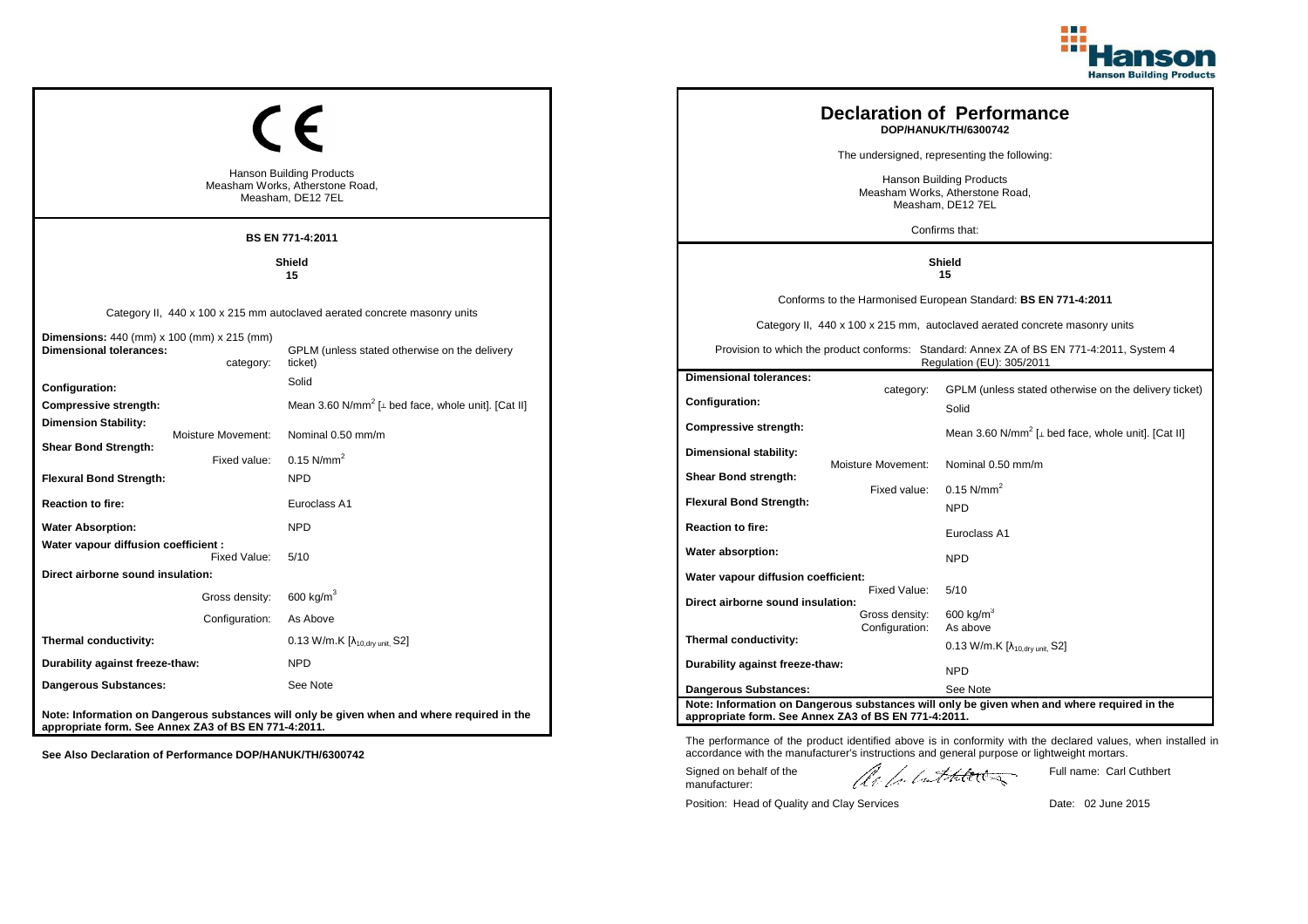

|                                                                                                  |                                                                                             |                                                                                  |                    | <b>Declaration of Performance</b><br>DOP/HANUK/TH/6300766                                                              |
|--------------------------------------------------------------------------------------------------|---------------------------------------------------------------------------------------------|----------------------------------------------------------------------------------|--------------------|------------------------------------------------------------------------------------------------------------------------|
|                                                                                                  |                                                                                             |                                                                                  |                    | The undersigned, representing the following:                                                                           |
|                                                                                                  | <b>Hanson Building Products</b><br>Measham Works, Atherstone Road,<br>Measham, DE12 7EL     | Hanson Building Products<br>Measham Works, Atherstone Road,<br>Measham, DE12 7EL |                    |                                                                                                                        |
|                                                                                                  | <b>BS EN 771-4:2011</b>                                                                     |                                                                                  |                    | Confirms that:                                                                                                         |
|                                                                                                  | Shield<br>15                                                                                | Shield<br>15                                                                     |                    |                                                                                                                        |
|                                                                                                  |                                                                                             |                                                                                  |                    | Conforms to the Harmonised European Standard: BS EN 771-4:2011                                                         |
|                                                                                                  | Category II, 440 x 115 x 215 mm autoclaved aerated concrete masonry units                   |                                                                                  |                    | Category II, 440 x 115 x 215 mm, autoclaved aerated concrete masonry units                                             |
| <b>Dimensions:</b> 440 (mm) x 115 (mm) x 215 (mm)<br><b>Dimensional tolerances:</b><br>category: | GPLM (unless stated otherwise on the delivery<br>ticket)                                    |                                                                                  |                    | Provision to which the product conforms: Standard: Annex ZA of BS EN 771-4:2011, System 4<br>Regulation (EU): 305/2011 |
| Configuration:                                                                                   | Solid                                                                                       | <b>Dimensional tolerances:</b>                                                   | category:          | GPLM (unless stated otherwise on the delivery ticket)                                                                  |
| Compressive strength:                                                                            | Mean 3.60 N/mm <sup>2</sup> [ $\perp$ bed face, whole unit]. [Cat II]                       | Configuration:                                                                   |                    | Solid                                                                                                                  |
| <b>Dimension Stability:</b><br>Moisture Movement:                                                | Nominal 0.50 mm/m                                                                           | Compressive strength:                                                            |                    | Mean 3.60 N/mm <sup>2</sup> [ $\perp$ bed face, whole unit]. [Cat II]                                                  |
| <b>Shear Bond Strength:</b><br>Fixed value:                                                      | 0.15 N/mm <sup>2</sup>                                                                      | <b>Dimensional stability:</b>                                                    |                    |                                                                                                                        |
| <b>Flexural Bond Strength:</b>                                                                   | <b>NPD</b>                                                                                  | Shear Bond strength:                                                             | Moisture Movement: | Nominal 0.50 mm/m                                                                                                      |
| <b>Reaction to fire:</b>                                                                         | Euroclass A1                                                                                | <b>Flexural Bond Strength:</b>                                                   | Fixed value:       | 0.15 $N/mm^2$<br><b>NPD</b>                                                                                            |
| <b>Water Absorption:</b>                                                                         | <b>NPD</b>                                                                                  | <b>Reaction to fire:</b>                                                         |                    | Euroclass A1                                                                                                           |
| Water vapour diffusion coefficient :                                                             |                                                                                             | Water absorption:                                                                |                    |                                                                                                                        |
| Fixed Value:<br>Direct airborne sound insulation:                                                | 5/10                                                                                        | Water vapour diffusion coefficient:                                              |                    | <b>NPD</b>                                                                                                             |
| Gross density:                                                                                   | $600 \text{ kg/m}^3$                                                                        | Direct airborne sound insulation:                                                | Fixed Value:       | 5/10                                                                                                                   |
| Configuration:                                                                                   | As Above                                                                                    |                                                                                  | Gross density:     | 600 kg/m <sup>3</sup>                                                                                                  |
| Thermal conductivity:                                                                            | 0.13 W/m.K $[\lambda_{10, dry \text{ unit}}, S2]$                                           | Thermal conductivity:                                                            | Configuration:     | As above<br>0.13 W/m.K $[\lambda_{10.0 \text{rv unit}} S2]$                                                            |
| Durability against freeze-thaw:                                                                  | <b>NPD</b>                                                                                  | Durability against freeze-thaw:                                                  |                    | <b>NPD</b>                                                                                                             |
| Dangerous Substances:                                                                            | See Note                                                                                    | <b>Dangerous Substances:</b>                                                     |                    | See Note                                                                                                               |
| appropriate form. See Annex ZA3 of BS EN 771-4:2011.                                             | Note: Information on Dangerous substances will only be given when and where required in the | appropriate form. See Annex ZA3 of BS EN 771-4:2011.                             |                    | Note: Information on Dangerous substances will only be given when and where required in the                            |

The performance of the product identified above is in conformity with the declared values, when installed in accordance with the manufacturer's instructions and general purpose or lightweight mortars.

Signed on behalf of the manufacturer:

ach lathering

Full name: Carl Cuthbert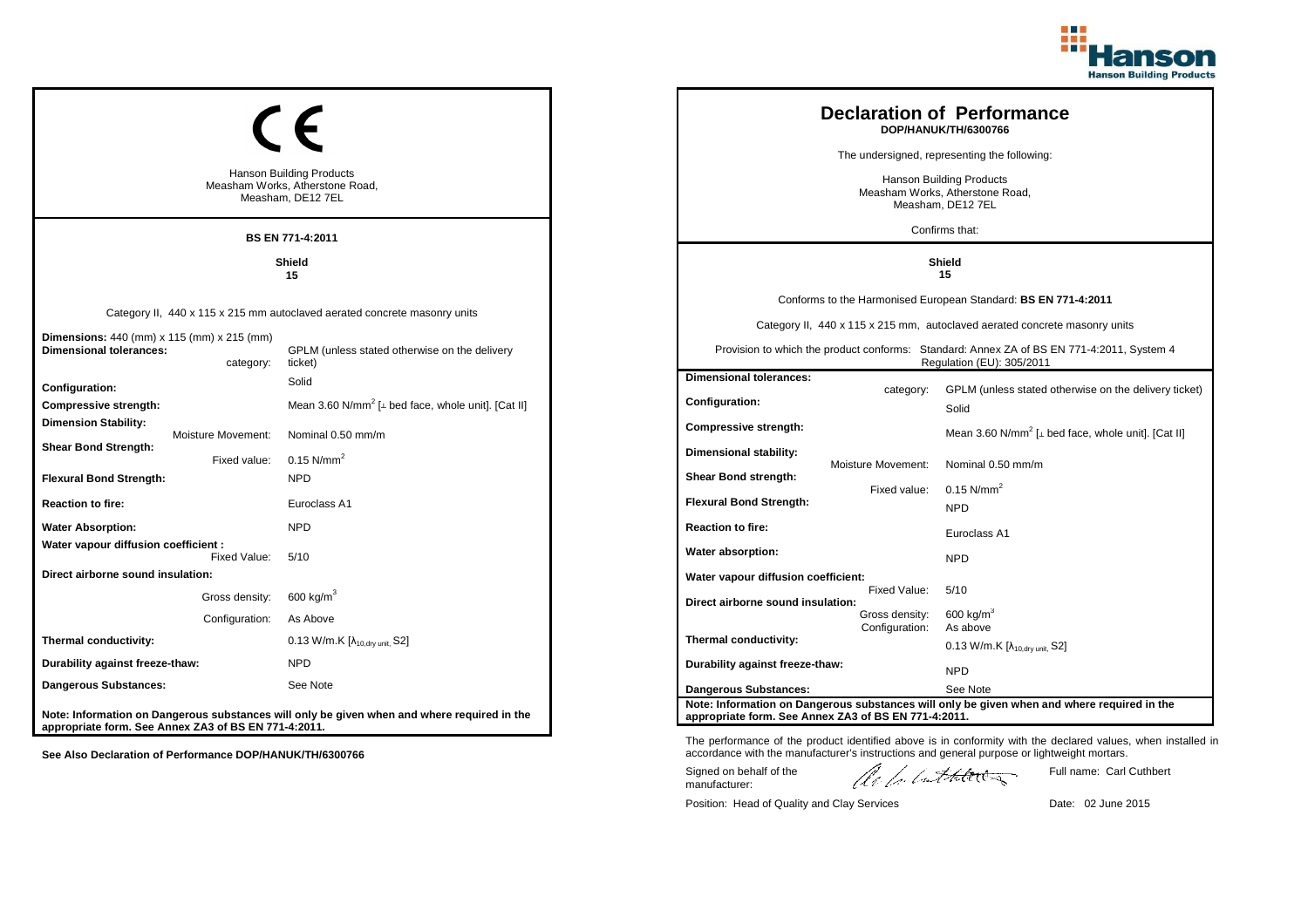

|                                                                                                  |                                                                                             |                                                      |                    | <b>Declaration of Performance</b><br>DOP/HANUK/TH/6300773                                                              |
|--------------------------------------------------------------------------------------------------|---------------------------------------------------------------------------------------------|------------------------------------------------------|--------------------|------------------------------------------------------------------------------------------------------------------------|
|                                                                                                  |                                                                                             |                                                      |                    | The undersigned, representing the following:                                                                           |
|                                                                                                  | <b>Hanson Building Products</b><br>Measham Works, Atherstone Road,<br>Measham, DE12 7EL     |                                                      |                    | Hanson Building Products<br>Measham Works, Atherstone Road,<br>Measham, DE12 7EL                                       |
|                                                                                                  | BS EN 771-4:2011                                                                            |                                                      |                    | Confirms that:                                                                                                         |
|                                                                                                  | Shield<br>15                                                                                | <b>Shield</b><br>15                                  |                    |                                                                                                                        |
|                                                                                                  |                                                                                             |                                                      |                    | Conforms to the Harmonised European Standard: BS EN 771-4:2011                                                         |
|                                                                                                  | Category II, 440 x 125 x 215 mm autoclaved aerated concrete masonry units                   |                                                      |                    | Category II, 440 x 125 x 215 mm, autoclaved aerated concrete masonry units                                             |
| <b>Dimensions:</b> 440 (mm) x 125 (mm) x 215 (mm)<br><b>Dimensional tolerances:</b><br>category: | GPLM (unless stated otherwise on the delivery<br>ticket)                                    |                                                      |                    | Provision to which the product conforms: Standard: Annex ZA of BS EN 771-4:2011, System 4<br>Regulation (EU): 305/2011 |
| Configuration:                                                                                   | Solid                                                                                       | <b>Dimensional tolerances:</b>                       | category:          | GPLM (unless stated otherwise on the delivery ticket)                                                                  |
| Compressive strength:                                                                            | Mean 3.60 N/mm <sup>2</sup> [ $\perp$ bed face, whole unit]. [Cat II]                       | <b>Configuration:</b>                                |                    | Solid                                                                                                                  |
| <b>Dimension Stability:</b><br>Moisture Movement:                                                | Nominal 0.50 mm/m                                                                           | <b>Compressive strength:</b>                         |                    | Mean 3.60 N/mm <sup>2</sup> [ $\perp$ bed face, whole unit]. [Cat II]                                                  |
| <b>Shear Bond Strength:</b><br>Fixed value:                                                      | $0.15$ N/mm <sup>2</sup>                                                                    | Dimensional stability:                               |                    |                                                                                                                        |
| <b>Flexural Bond Strength:</b>                                                                   | <b>NPD</b>                                                                                  | <b>Shear Bond strength:</b>                          | Moisture Movement: | Nominal 0.50 mm/m                                                                                                      |
| <b>Reaction to fire:</b>                                                                         | Euroclass A1                                                                                | <b>Flexural Bond Strength:</b>                       | Fixed value:       | 0.15 $N/mm^2$<br><b>NPD</b>                                                                                            |
| <b>Water Absorption:</b>                                                                         | <b>NPD</b>                                                                                  | <b>Reaction to fire:</b>                             |                    |                                                                                                                        |
| Water vapour diffusion coefficient :                                                             |                                                                                             | Water absorption:                                    |                    | Euroclass A1                                                                                                           |
| Fixed Value:<br>Direct airborne sound insulation:                                                | 5/10                                                                                        | Water vapour diffusion coefficient:                  |                    | <b>NPD</b>                                                                                                             |
| Gross density:                                                                                   | 600 kg/m $3$                                                                                |                                                      | Fixed Value:       | 5/10                                                                                                                   |
| Configuration:                                                                                   | As Above                                                                                    | Direct airborne sound insulation:                    | Gross density:     | $600$ kg/m <sup>3</sup>                                                                                                |
| Thermal conductivity:                                                                            | 0.13 W/m.K [λ <sub>10,dry unit,</sub> S2]                                                   | Thermal conductivity:                                | Configuration:     | As above<br>0.13 W/m.K $[\lambda_{10.0 \text{rv unit}} S2]$                                                            |
| Durability against freeze-thaw:                                                                  | <b>NPD</b>                                                                                  | Durability against freeze-thaw:                      |                    | <b>NPD</b>                                                                                                             |
| <b>Dangerous Substances:</b>                                                                     | See Note                                                                                    | <b>Dangerous Substances:</b>                         |                    | See Note                                                                                                               |
| appropriate form. See Annex ZA3 of BS EN 771-4:2011.                                             | Note: Information on Dangerous substances will only be given when and where required in the | appropriate form. See Annex ZA3 of BS EN 771-4:2011. |                    | Note: Information on Dangerous substances will only be given when and where required in the                            |

ach lathering Signed on behalf of the Full name: Carl Cuthbert manufacturer:

The performance of the product identified above is in conformity with the declared values, when installed in accordance with the manufacturer's instructions and general purpose or lightweight mortars.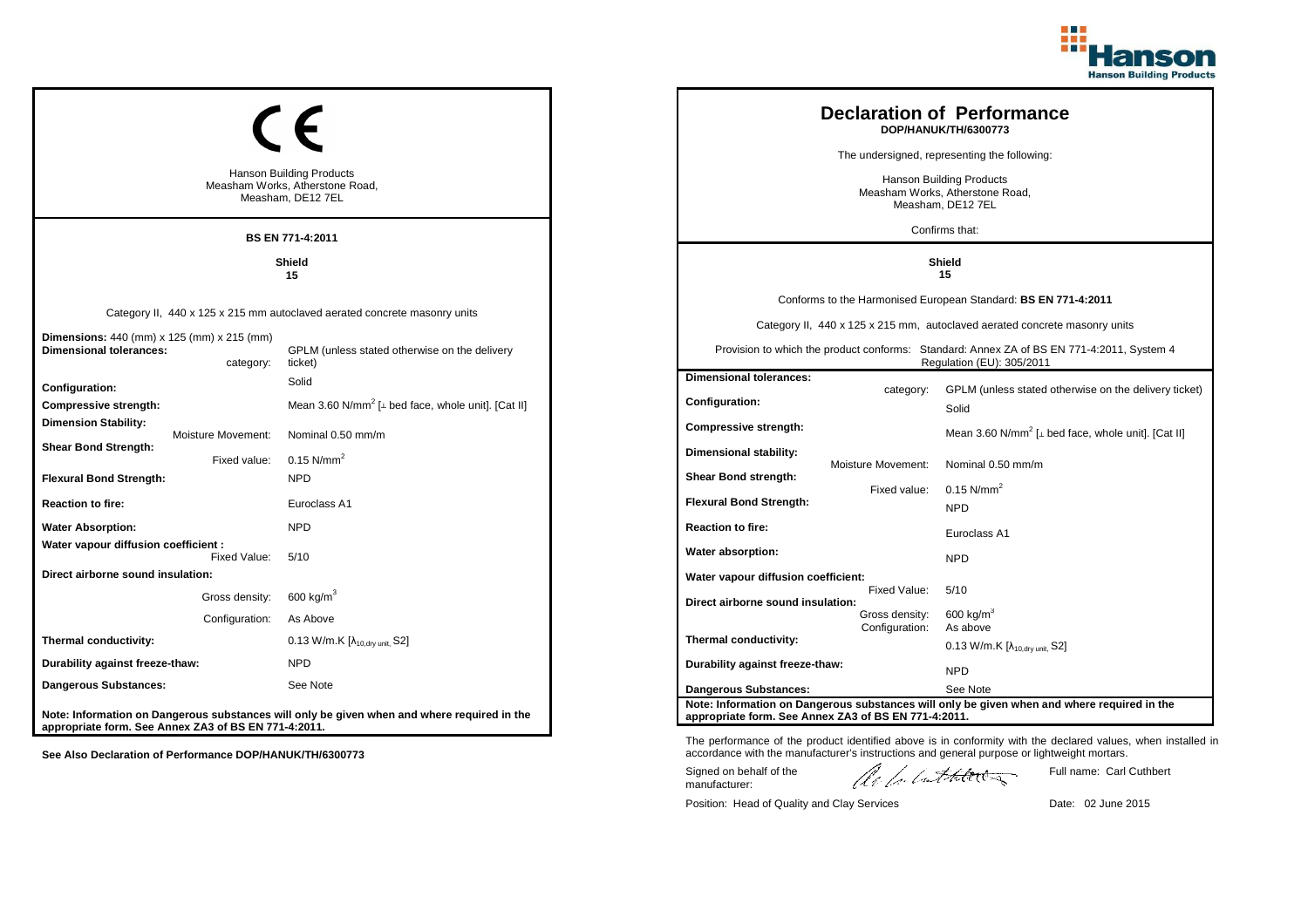

|                                                                              |                                                                                             |                                                                                  |                    | <b>Declaration of Performance</b><br>DOP/HANUK/TH/6300780                                                              |
|------------------------------------------------------------------------------|---------------------------------------------------------------------------------------------|----------------------------------------------------------------------------------|--------------------|------------------------------------------------------------------------------------------------------------------------|
|                                                                              |                                                                                             |                                                                                  |                    | The undersigned, representing the following:                                                                           |
|                                                                              | <b>Hanson Building Products</b><br>Measham Works, Atherstone Road,<br>Measham, DE12 7EL     | Hanson Building Products<br>Measham Works, Atherstone Road,<br>Measham, DE12 7EL |                    |                                                                                                                        |
|                                                                              | <b>BS EN 771-4:2011</b>                                                                     |                                                                                  |                    | Confirms that:                                                                                                         |
|                                                                              | Shield<br>15                                                                                | Shield<br>15                                                                     |                    |                                                                                                                        |
|                                                                              |                                                                                             |                                                                                  |                    | Conforms to the Harmonised European Standard: BS EN 771-4:2011                                                         |
|                                                                              | Category II, 440 x 140 x 215 mm autoclaved aerated concrete masonry units                   |                                                                                  |                    | Category II, 440 x 140 x 215 mm, autoclaved aerated concrete masonry units                                             |
| Dimensions: 440 (mm) x 140 (mm) x 215 (mm)<br><b>Dimensional tolerances:</b> | GPLM (unless stated otherwise on the delivery<br>category:<br>ticket)                       |                                                                                  |                    | Provision to which the product conforms: Standard: Annex ZA of BS EN 771-4:2011, System 4<br>Regulation (EU): 305/2011 |
| Configuration:                                                               | Solid                                                                                       | <b>Dimensional tolerances:</b>                                                   | category:          | GPLM (unless stated otherwise on the delivery ticket)                                                                  |
| Compressive strength:                                                        | Mean 3.60 N/mm <sup>2</sup> [ $\perp$ bed face, whole unit]. [Cat II]                       | Configuration:                                                                   |                    | Solid                                                                                                                  |
| <b>Dimension Stability:</b><br>Moisture Movement:                            | Nominal 0.50 mm/m                                                                           | Compressive strength:                                                            |                    | Mean 3.60 N/mm <sup>2</sup> [ $\perp$ bed face, whole unit]. [Cat II]                                                  |
| <b>Shear Bond Strength:</b>                                                  | 0.15 N/mm <sup>2</sup><br>Fixed value:                                                      | <b>Dimensional stability:</b>                                                    |                    |                                                                                                                        |
| <b>Flexural Bond Strength:</b>                                               | <b>NPD</b>                                                                                  | Shear Bond strength:                                                             | Moisture Movement: | Nominal 0.50 mm/m                                                                                                      |
| <b>Reaction to fire:</b>                                                     | Euroclass A1                                                                                | <b>Flexural Bond Strength:</b>                                                   | Fixed value:       | 0.15 $N/mm^2$<br><b>NPD</b>                                                                                            |
| <b>Water Absorption:</b>                                                     | <b>NPD</b>                                                                                  | <b>Reaction to fire:</b>                                                         |                    |                                                                                                                        |
| Water vapour diffusion coefficient :                                         |                                                                                             | Water absorption:                                                                |                    | Euroclass A1                                                                                                           |
| Direct airborne sound insulation:                                            | Fixed Value:<br>5/10                                                                        | Water vapour diffusion coefficient:                                              |                    | <b>NPD</b>                                                                                                             |
| Gross density:                                                               | $600 \text{ kg/m}^3$                                                                        |                                                                                  | Fixed Value:       | 5/10                                                                                                                   |
| Configuration:                                                               | As Above                                                                                    | Direct airborne sound insulation:                                                | Gross density:     | 600 kg/m <sup>3</sup>                                                                                                  |
| Thermal conductivity:                                                        | 0.13 W/m.K $[\lambda_{10, dry \text{ unit}}, S2]$                                           | Thermal conductivity:                                                            | Configuration:     | As above<br>0.13 W/m.K $[\lambda_{10.0 \text{rv unit}} S2]$                                                            |
| Durability against freeze-thaw:                                              | <b>NPD</b>                                                                                  | Durability against freeze-thaw:                                                  |                    |                                                                                                                        |
| Dangerous Substances:                                                        | See Note                                                                                    | <b>Dangerous Substances:</b>                                                     |                    | <b>NPD</b><br>See Note                                                                                                 |
| appropriate form. See Annex ZA3 of BS EN 771-4:2011.                         | Note: Information on Dangerous substances will only be given when and where required in the | appropriate form. See Annex ZA3 of BS EN 771-4:2011.                             |                    | Note: Information on Dangerous substances will only be given when and where required in the                            |

The performance of the product identified above is in conformity with the declared values, when installed in accordance with the manufacturer's instructions and general purpose or lightweight mortars.

Signed on behalf of the manufacturer:

ach lathering

Full name: Carl Cuthbert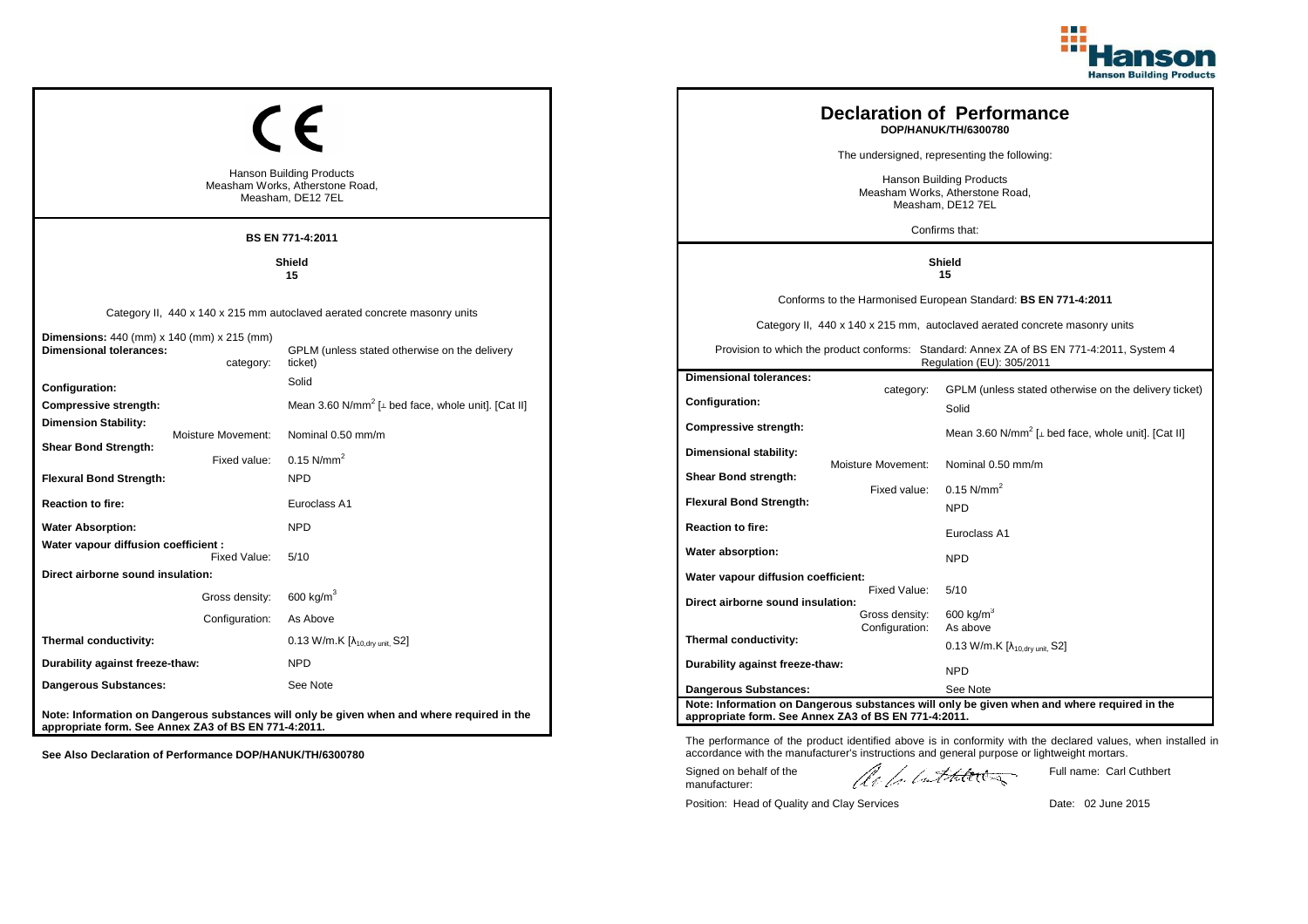

|                                                                                                  |                                                                                             |                                                                                  |                                  | <b>Declaration of Performance</b><br>DOP/HANUK/TH/6300803                                                              |
|--------------------------------------------------------------------------------------------------|---------------------------------------------------------------------------------------------|----------------------------------------------------------------------------------|----------------------------------|------------------------------------------------------------------------------------------------------------------------|
|                                                                                                  |                                                                                             |                                                                                  |                                  | The undersigned, representing the following:                                                                           |
|                                                                                                  | <b>Hanson Building Products</b><br>Measham Works, Atherstone Road,<br>Measham, DE12 7EL     | Hanson Building Products<br>Measham Works, Atherstone Road,<br>Measham, DE12 7EL |                                  |                                                                                                                        |
|                                                                                                  | <b>BS EN 771-4:2011</b>                                                                     |                                                                                  |                                  | Confirms that:                                                                                                         |
|                                                                                                  | <b>Shield</b><br>15                                                                         | <b>Shield</b><br>15                                                              |                                  |                                                                                                                        |
|                                                                                                  |                                                                                             |                                                                                  |                                  | Conforms to the Harmonised European Standard: BS EN 771-4:2011                                                         |
|                                                                                                  | Category II, 440 x 150 x 215 mm autoclaved aerated concrete masonry units                   |                                                                                  |                                  | Category II, 440 x 150 x 215 mm, autoclaved aerated concrete masonry units                                             |
| <b>Dimensions:</b> 440 (mm) x 150 (mm) x 215 (mm)<br><b>Dimensional tolerances:</b><br>category: | GPLM (unless stated otherwise on the delivery<br>ticket)                                    |                                                                                  |                                  | Provision to which the product conforms: Standard: Annex ZA of BS EN 771-4:2011, System 4<br>Regulation (EU): 305/2011 |
| Configuration:                                                                                   | Solid                                                                                       | <b>Dimensional tolerances:</b>                                                   | category:                        | GPLM (unless stated otherwise on the delivery ticket)                                                                  |
| Compressive strength:                                                                            | Mean 3.60 N/mm <sup>2</sup> [ $\perp$ bed face, whole unit]. [Cat II]                       | <b>Configuration:</b>                                                            |                                  | Solid                                                                                                                  |
| <b>Dimension Stability:</b><br>Moisture Movement:                                                | Nominal 0.50 mm/m                                                                           | Compressive strength:                                                            |                                  | Mean 3.60 N/mm <sup>2</sup> [ $\perp$ bed face, whole unit]. [Cat II]                                                  |
| <b>Shear Bond Strength:</b><br>Fixed value:                                                      | 0.15 $N/mm^2$                                                                               | Dimensional stability:                                                           | Moisture Movement:               | Nominal 0.50 mm/m                                                                                                      |
| <b>Flexural Bond Strength:</b>                                                                   | <b>NPD</b>                                                                                  | Shear Bond strength:                                                             |                                  |                                                                                                                        |
| <b>Reaction to fire:</b>                                                                         | Euroclass A1                                                                                | <b>Flexural Bond Strength:</b>                                                   | Fixed value:                     | 0.15 $N/mm^2$<br><b>NPD</b>                                                                                            |
| <b>Water Absorption:</b>                                                                         | <b>NPD</b>                                                                                  | <b>Reaction to fire:</b>                                                         |                                  | Euroclass A1                                                                                                           |
| Water vapour diffusion coefficient :<br>Fixed Value:                                             | 5/10                                                                                        | Water absorption:                                                                |                                  | <b>NPD</b>                                                                                                             |
| Direct airborne sound insulation:                                                                |                                                                                             | Water vapour diffusion coefficient:                                              |                                  |                                                                                                                        |
| Gross density:                                                                                   | 600 kg/m $3$                                                                                | Direct airborne sound insulation:                                                | Fixed Value:                     | 5/10                                                                                                                   |
| Configuration:                                                                                   | As Above                                                                                    |                                                                                  | Gross density:<br>Configuration: | 600 kg/m $3$<br>As above                                                                                               |
| Thermal conductivity:                                                                            | $0.13$ W/m.K $[\lambda_{10, dry \text{ unit}}, S2]$                                         | Thermal conductivity:                                                            |                                  | $0.13$ W/m.K [ $\lambda_{10, dry \text{ unit}}$ , S2]                                                                  |
| Durability against freeze-thaw:                                                                  | <b>NPD</b>                                                                                  | Durability against freeze-thaw:                                                  |                                  | <b>NPD</b>                                                                                                             |
| <b>Dangerous Substances:</b>                                                                     | See Note                                                                                    | <b>Dangerous Substances:</b>                                                     |                                  | See Note                                                                                                               |
| appropriate form. See Annex ZA3 of BS EN 771-4:2011.                                             | Note: Information on Dangerous substances will only be given when and where required in the | appropriate form. See Annex ZA3 of BS EN 771-4:2011.                             |                                  | Note: Information on Dangerous substances will only be given when and where required in the                            |

The performance of the product identified above is in conformity with the declared values, when installed in accordance with the manufacturer's instructions and general purpose or lightweight mortars.

Signed on behalf of the manufacturer:

ach lathering

Full name: Carl Cuthbert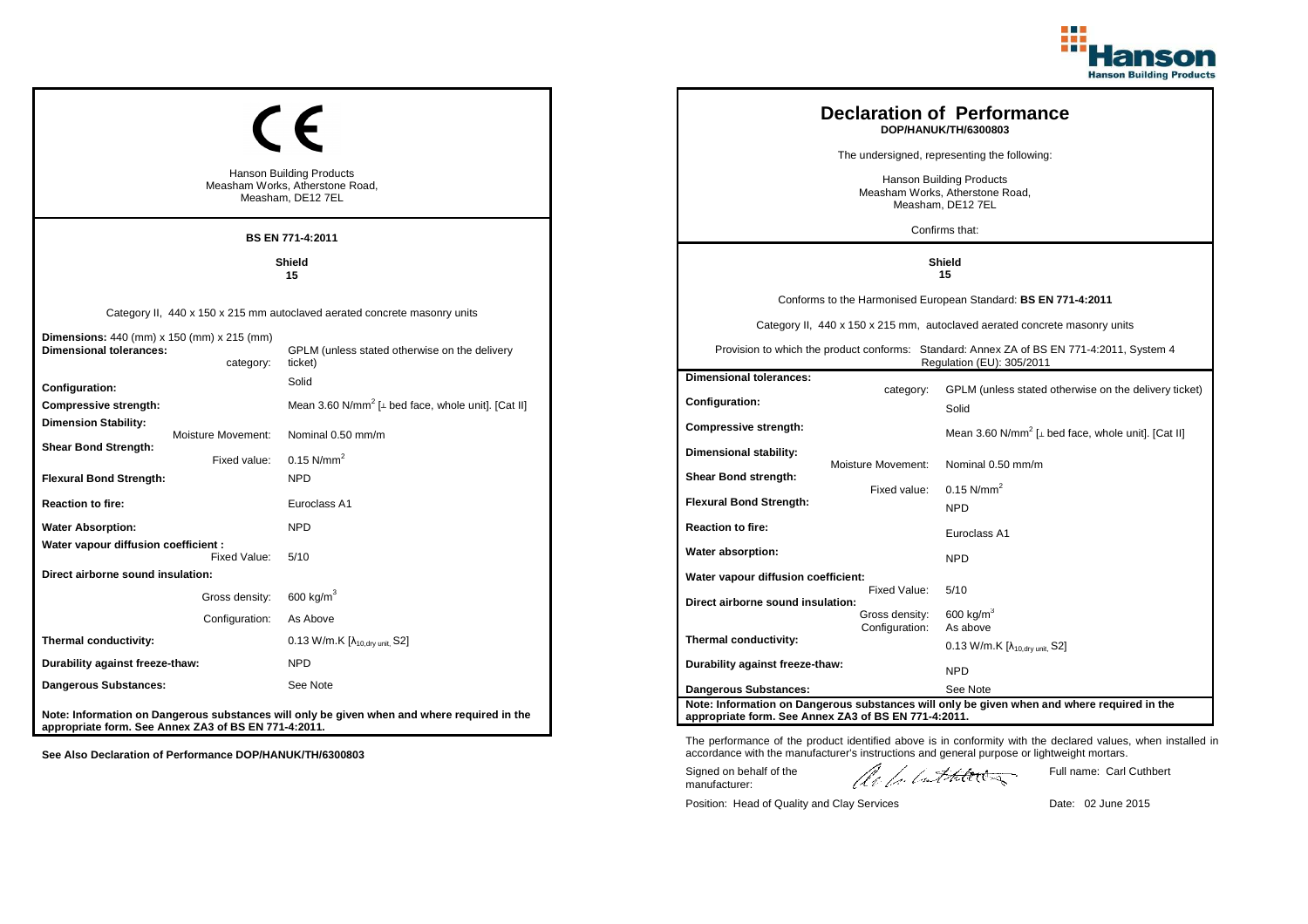

|                                                                                                  |                                                                                             |                                                      |                    | <b>Declaration of Performance</b><br>DOP/HANUK/TH/6300810                                                              |
|--------------------------------------------------------------------------------------------------|---------------------------------------------------------------------------------------------|------------------------------------------------------|--------------------|------------------------------------------------------------------------------------------------------------------------|
|                                                                                                  |                                                                                             |                                                      |                    | The undersigned, representing the following:                                                                           |
|                                                                                                  | <b>Hanson Building Products</b><br>Measham Works, Atherstone Road,<br>Measham, DE12 7EL     |                                                      |                    | Hanson Building Products<br>Measham Works, Atherstone Road,<br>Measham, DE12 7EL                                       |
|                                                                                                  | BS EN 771-4:2011                                                                            |                                                      |                    | Confirms that:                                                                                                         |
|                                                                                                  | Shield<br>15                                                                                | <b>Shield</b><br>15                                  |                    |                                                                                                                        |
|                                                                                                  |                                                                                             |                                                      |                    | Conforms to the Harmonised European Standard: BS EN 771-4:2011                                                         |
|                                                                                                  | Category II, 440 x 190 x 215 mm autoclaved aerated concrete masonry units                   |                                                      |                    | Category II, 440 x 190 x 215 mm, autoclaved aerated concrete masonry units                                             |
| <b>Dimensions:</b> 440 (mm) x 190 (mm) x 215 (mm)<br><b>Dimensional tolerances:</b><br>category: | GPLM (unless stated otherwise on the delivery<br>ticket)                                    |                                                      |                    | Provision to which the product conforms: Standard: Annex ZA of BS EN 771-4:2011, System 4<br>Regulation (EU): 305/2011 |
| Configuration:                                                                                   | Solid                                                                                       | <b>Dimensional tolerances:</b>                       | category:          | GPLM (unless stated otherwise on the delivery ticket)                                                                  |
| Compressive strength:                                                                            | Mean 3.60 N/mm <sup>2</sup> [ $\perp$ bed face, whole unit]. [Cat II]                       | <b>Configuration:</b>                                |                    | Solid                                                                                                                  |
| <b>Dimension Stability:</b><br>Moisture Movement:                                                | Nominal 0.50 mm/m                                                                           | <b>Compressive strength:</b>                         |                    | Mean 3.60 N/mm <sup>2</sup> [ $\perp$ bed face, whole unit]. [Cat II]                                                  |
| <b>Shear Bond Strength:</b><br>Fixed value:                                                      | $0.15$ N/mm <sup>2</sup>                                                                    | Dimensional stability:                               |                    |                                                                                                                        |
| <b>Flexural Bond Strength:</b>                                                                   | <b>NPD</b>                                                                                  | <b>Shear Bond strength:</b>                          | Moisture Movement: | Nominal 0.50 mm/m                                                                                                      |
| <b>Reaction to fire:</b>                                                                         | Euroclass A1                                                                                | <b>Flexural Bond Strength:</b>                       | Fixed value:       | 0.15 $N/mm^2$<br><b>NPD</b>                                                                                            |
| <b>Water Absorption:</b>                                                                         | <b>NPD</b>                                                                                  | <b>Reaction to fire:</b>                             |                    |                                                                                                                        |
| Water vapour diffusion coefficient :                                                             |                                                                                             | Water absorption:                                    |                    | Euroclass A1                                                                                                           |
| Fixed Value:<br>Direct airborne sound insulation:                                                | 5/10                                                                                        | Water vapour diffusion coefficient:                  |                    | <b>NPD</b>                                                                                                             |
| Gross density:                                                                                   | 600 kg/m $3$                                                                                |                                                      | Fixed Value:       | 5/10                                                                                                                   |
| Configuration:                                                                                   | As Above                                                                                    | Direct airborne sound insulation:                    | Gross density:     | $600$ kg/m <sup>3</sup>                                                                                                |
| Thermal conductivity:                                                                            | 0.13 W/m.K [λ <sub>10,dry unit,</sub> S2]                                                   | Thermal conductivity:                                | Configuration:     | As above<br>0.13 W/m.K $[\lambda_{10.0 \text{rv unit}} S2]$                                                            |
| Durability against freeze-thaw:                                                                  | <b>NPD</b>                                                                                  | Durability against freeze-thaw:                      |                    | <b>NPD</b>                                                                                                             |
| <b>Dangerous Substances:</b>                                                                     | See Note                                                                                    | <b>Dangerous Substances:</b>                         |                    | See Note                                                                                                               |
| appropriate form. See Annex ZA3 of BS EN 771-4:2011.                                             | Note: Information on Dangerous substances will only be given when and where required in the | appropriate form. See Annex ZA3 of BS EN 771-4:2011. |                    | Note: Information on Dangerous substances will only be given when and where required in the                            |

The performance of the product identified above is in conformity with the declared values, when installed in accordance with the manufacturer's instructions and general purpose or lightweight mortars.

Signed on behalf of the manufacturer:

ach lathering

Full name: Carl Cuthbert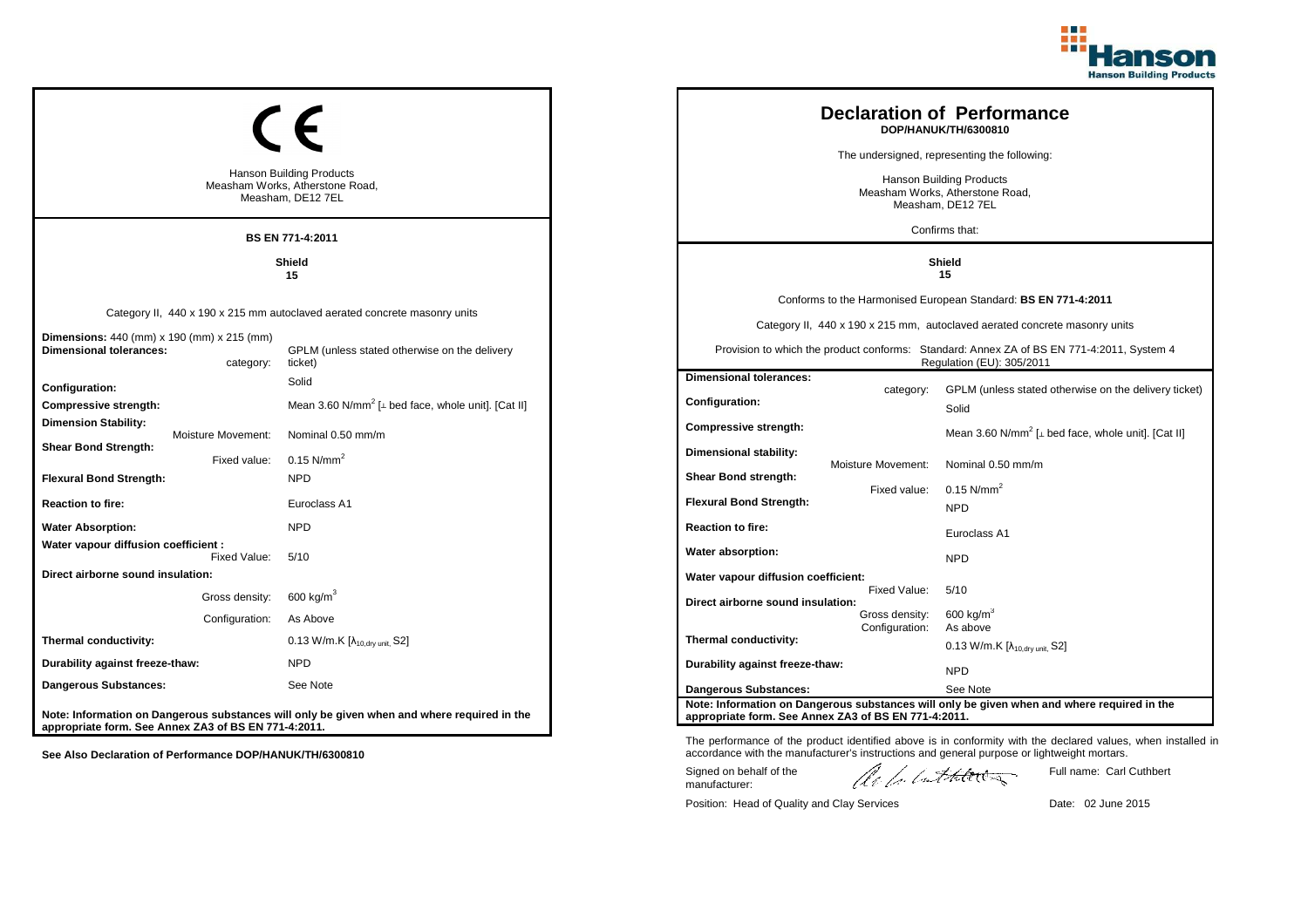

|                                                                                     |                    |                                                                                             |                                                                                  |                                  | <b>Declaration of Performance</b><br>DOP/HANUK/TH/6300827                                                              |
|-------------------------------------------------------------------------------------|--------------------|---------------------------------------------------------------------------------------------|----------------------------------------------------------------------------------|----------------------------------|------------------------------------------------------------------------------------------------------------------------|
|                                                                                     |                    |                                                                                             |                                                                                  |                                  | The undersigned, representing the following:                                                                           |
|                                                                                     |                    | <b>Hanson Building Products</b><br>Measham Works, Atherstone Road,<br>Measham, DE12 7EL     | Hanson Building Products<br>Measham Works, Atherstone Road,<br>Measham, DE12 7EL |                                  |                                                                                                                        |
|                                                                                     |                    | <b>BS EN 771-4:2011</b>                                                                     |                                                                                  |                                  | Confirms that:                                                                                                         |
|                                                                                     |                    | Shield<br>15                                                                                | Shield<br>15                                                                     |                                  |                                                                                                                        |
|                                                                                     |                    |                                                                                             |                                                                                  |                                  | Conforms to the Harmonised European Standard: BS EN 771-4:2011                                                         |
|                                                                                     |                    | Category II, 440 x 200 x 215 mm autoclaved aerated concrete masonry units                   |                                                                                  |                                  | Category II, 440 x 200 x 215 mm, autoclaved aerated concrete masonry units                                             |
| <b>Dimensions:</b> 440 (mm) x 200 (mm) x 215 (mm)<br><b>Dimensional tolerances:</b> | category:          | GPLM (unless stated otherwise on the delivery<br>ticket)                                    |                                                                                  |                                  | Provision to which the product conforms: Standard: Annex ZA of BS EN 771-4:2011, System 4<br>Regulation (EU): 305/2011 |
| <b>Configuration:</b>                                                               |                    | Solid                                                                                       | <b>Dimensional tolerances:</b>                                                   | category:                        | GPLM (unless stated otherwise on the delivery ticket)                                                                  |
| Compressive strength:                                                               |                    | Mean 3.60 N/mm <sup>2</sup> [ $\perp$ bed face, whole unit]. [Cat II]                       | <b>Configuration:</b>                                                            |                                  | Solid                                                                                                                  |
| <b>Dimension Stability:</b>                                                         | Moisture Movement: | Nominal 0.50 mm/m                                                                           | Compressive strength:                                                            |                                  | Mean 3.60 N/mm <sup>2</sup> [ $\perp$ bed face, whole unit]. [Cat II]                                                  |
| <b>Shear Bond Strength:</b>                                                         | Fixed value:       | 0.15 $N/mm^2$                                                                               | Dimensional stability:                                                           | Moisture Movement:               | Nominal 0.50 mm/m                                                                                                      |
| <b>Flexural Bond Strength:</b>                                                      |                    | <b>NPD</b>                                                                                  | <b>Shear Bond strength:</b>                                                      |                                  | $0.15$ N/mm <sup>2</sup>                                                                                               |
| <b>Reaction to fire:</b>                                                            |                    | Euroclass A1                                                                                | <b>Flexural Bond Strength:</b>                                                   | Fixed value:                     | <b>NPD</b>                                                                                                             |
| <b>Water Absorption:</b>                                                            |                    | <b>NPD</b>                                                                                  | <b>Reaction to fire:</b>                                                         |                                  | Euroclass A1                                                                                                           |
| Water vapour diffusion coefficient :                                                | Fixed Value:       | 5/10                                                                                        | Water absorption:                                                                |                                  | <b>NPD</b>                                                                                                             |
| Direct airborne sound insulation:                                                   |                    |                                                                                             | Water vapour diffusion coefficient:                                              |                                  |                                                                                                                        |
|                                                                                     | Gross density:     | $600 \text{ kg/m}^3$                                                                        | Direct airborne sound insulation:                                                | Fixed Value:                     | 5/10                                                                                                                   |
|                                                                                     | Configuration:     | As Above                                                                                    |                                                                                  | Gross density:<br>Configuration: | $600$ kg/m <sup>3</sup><br>As above                                                                                    |
| Thermal conductivity:                                                               |                    | 0.13 W/m.K $[\lambda_{10, dry \text{ unit}}, S2]$                                           | Thermal conductivity:                                                            |                                  | $0.13$ W/m.K [ $\lambda_{10, dry \text{ unit}}$ , S2]                                                                  |
| Durability against freeze-thaw:                                                     |                    | <b>NPD</b>                                                                                  | Durability against freeze-thaw:                                                  |                                  | <b>NPD</b>                                                                                                             |
| Dangerous Substances:                                                               |                    | See Note                                                                                    | <b>Dangerous Substances:</b>                                                     |                                  | See Note                                                                                                               |
| appropriate form. See Annex ZA3 of BS EN 771-4:2011.                                |                    | Note: Information on Dangerous substances will only be given when and where required in the | appropriate form. See Annex ZA3 of BS EN 771-4:2011.                             |                                  | Note: Information on Dangerous substances will only be given when and where required in the                            |

The performance of the product identified above is in conformity with the declared values, when installed in accordance with the manufacturer's instructions and general purpose or lightweight mortars.

Signed on behalf of the manufacturer:

ach lathering

Full name: Carl Cuthbert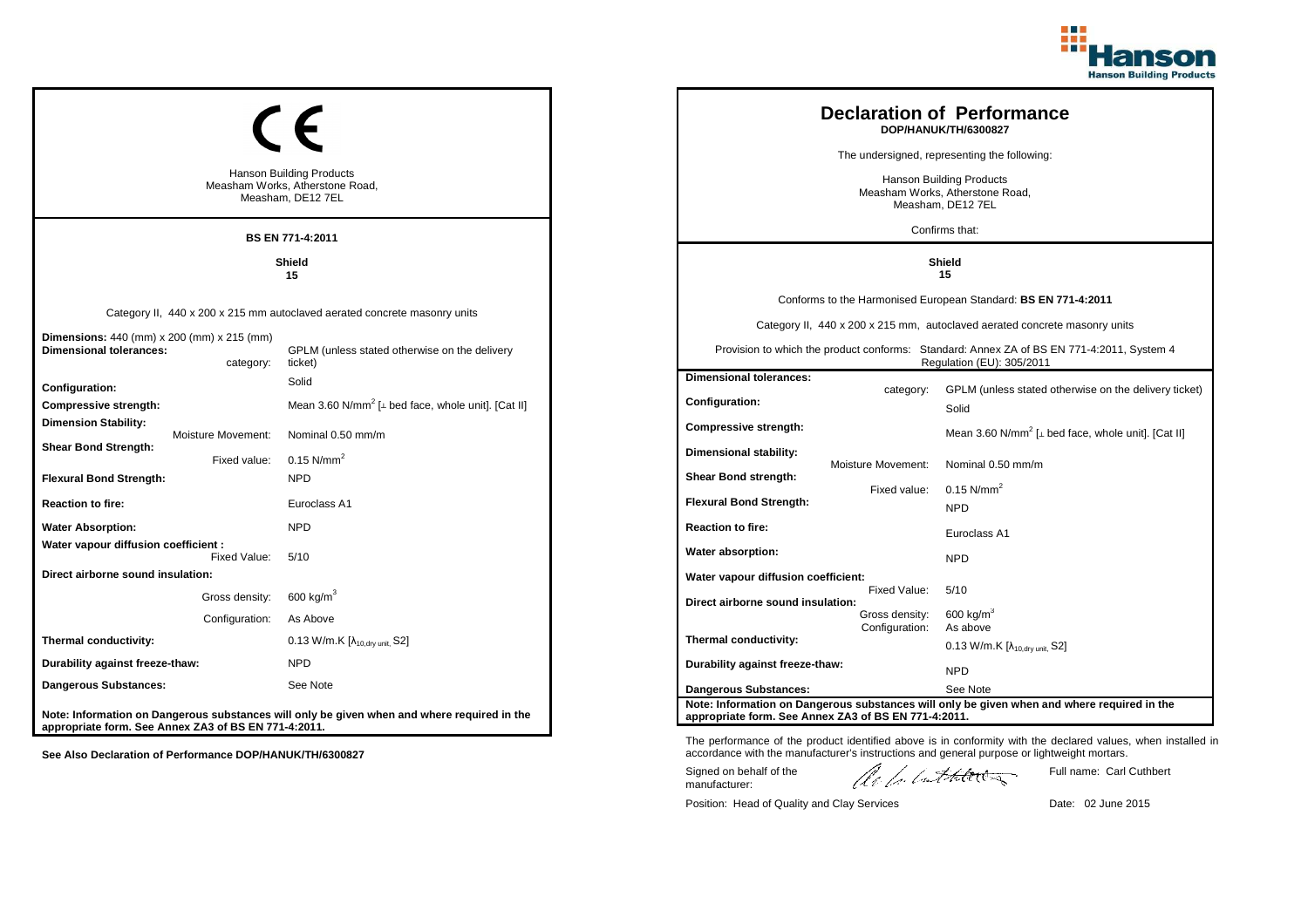

|                                                                                                  |                                                                                             |                                                                                  |                                  | <b>Declaration of Performance</b><br>DOP/HANUK/TH/6301268                                                              |
|--------------------------------------------------------------------------------------------------|---------------------------------------------------------------------------------------------|----------------------------------------------------------------------------------|----------------------------------|------------------------------------------------------------------------------------------------------------------------|
|                                                                                                  |                                                                                             |                                                                                  |                                  | The undersigned, representing the following:                                                                           |
|                                                                                                  | <b>Hanson Building Products</b><br>Measham Works, Atherstone Road,<br>Measham, DE12 7EL     | Hanson Building Products<br>Measham Works, Atherstone Road,<br>Measham, DE12 7EL |                                  |                                                                                                                        |
|                                                                                                  | <b>BS EN 771-4:2011</b>                                                                     |                                                                                  |                                  | Confirms that:                                                                                                         |
|                                                                                                  | Shield<br>15                                                                                | <b>Shield</b><br>15                                                              |                                  |                                                                                                                        |
|                                                                                                  |                                                                                             |                                                                                  |                                  | Conforms to the Harmonised European Standard: BS EN 771-4:2011                                                         |
|                                                                                                  | Category II, 440 x 100 x 140 mm autoclaved aerated concrete masonry units                   |                                                                                  |                                  | Category II, 440 x 100 x 140 mm, autoclaved aerated concrete masonry units                                             |
| <b>Dimensions:</b> 440 (mm) x 100 (mm) x 140 (mm)<br><b>Dimensional tolerances:</b><br>category: | GPLM (unless stated otherwise on the delivery<br>ticket)                                    |                                                                                  |                                  | Provision to which the product conforms: Standard: Annex ZA of BS EN 771-4:2011, System 4<br>Regulation (EU): 305/2011 |
| Configuration:                                                                                   | Solid                                                                                       | <b>Dimensional tolerances:</b>                                                   | category:                        | GPLM (unless stated otherwise on the delivery ticket)                                                                  |
| Compressive strength:                                                                            | Mean 3.60 N/mm <sup>2</sup> [ $\perp$ bed face, whole unit]. [Cat II]                       | Configuration:                                                                   |                                  | Solid                                                                                                                  |
| <b>Dimension Stability:</b><br>Moisture Movement:                                                | Nominal 0.50 mm/m                                                                           | Compressive strength:                                                            |                                  | Mean 3.60 N/mm <sup>2</sup> [ $\perp$ bed face, whole unit]. [Cat II]                                                  |
| <b>Shear Bond Strength:</b><br>Fixed value:                                                      | 0.15 $N/mm^2$                                                                               | Dimensional stability:                                                           | Moisture Movement:               | Nominal 0.50 mm/m                                                                                                      |
| <b>Flexural Bond Strength:</b>                                                                   | <b>NPD</b>                                                                                  | Shear Bond strength:                                                             | Fixed value:                     | 0.15 $N/mm^2$                                                                                                          |
| <b>Reaction to fire:</b>                                                                         | Euroclass A1                                                                                | <b>Flexural Bond Strength:</b>                                                   |                                  | <b>NPD</b>                                                                                                             |
| <b>Water Absorption:</b>                                                                         | <b>NPD</b>                                                                                  | <b>Reaction to fire:</b>                                                         |                                  | Euroclass A1                                                                                                           |
| Water vapour diffusion coefficient :<br>Fixed Value:                                             | 5/10                                                                                        | Water absorption:                                                                |                                  | <b>NPD</b>                                                                                                             |
| Direct airborne sound insulation:                                                                |                                                                                             | Water vapour diffusion coefficient:                                              |                                  |                                                                                                                        |
| Gross density:                                                                                   | $600 \text{ kg/m}^3$                                                                        | Direct airborne sound insulation:                                                | Fixed Value:                     | 5/10                                                                                                                   |
| Configuration:                                                                                   | As Above                                                                                    |                                                                                  | Gross density:<br>Configuration: | $600$ kg/m <sup>3</sup><br>As above                                                                                    |
| Thermal conductivity:                                                                            | 0.13 W/m.K $[\lambda_{10, dry \text{ unit}}, S2]$                                           | Thermal conductivity:                                                            |                                  | 0.13 W/m.K $[\lambda_{10.0}$ <sub>tv unit.</sub> S2]                                                                   |
| Durability against freeze-thaw:                                                                  | <b>NPD</b>                                                                                  | Durability against freeze-thaw:                                                  |                                  | <b>NPD</b>                                                                                                             |
| Dangerous Substances:                                                                            | See Note                                                                                    | <b>Dangerous Substances:</b>                                                     |                                  | See Note                                                                                                               |
| appropriate form. See Annex ZA3 of BS EN 771-4:2011.                                             | Note: Information on Dangerous substances will only be given when and where required in the | appropriate form. See Annex ZA3 of BS EN 771-4:2011.                             |                                  | Note: Information on Dangerous substances will only be given when and where required in the                            |

The performance of the product identified above is in conformity with the declared values, when installed in accordance with the manufacturer's instructions and general purpose or lightweight mortars.

Signed on behalf of the manufacturer:

ach lathering

Full name: Carl Cuthbert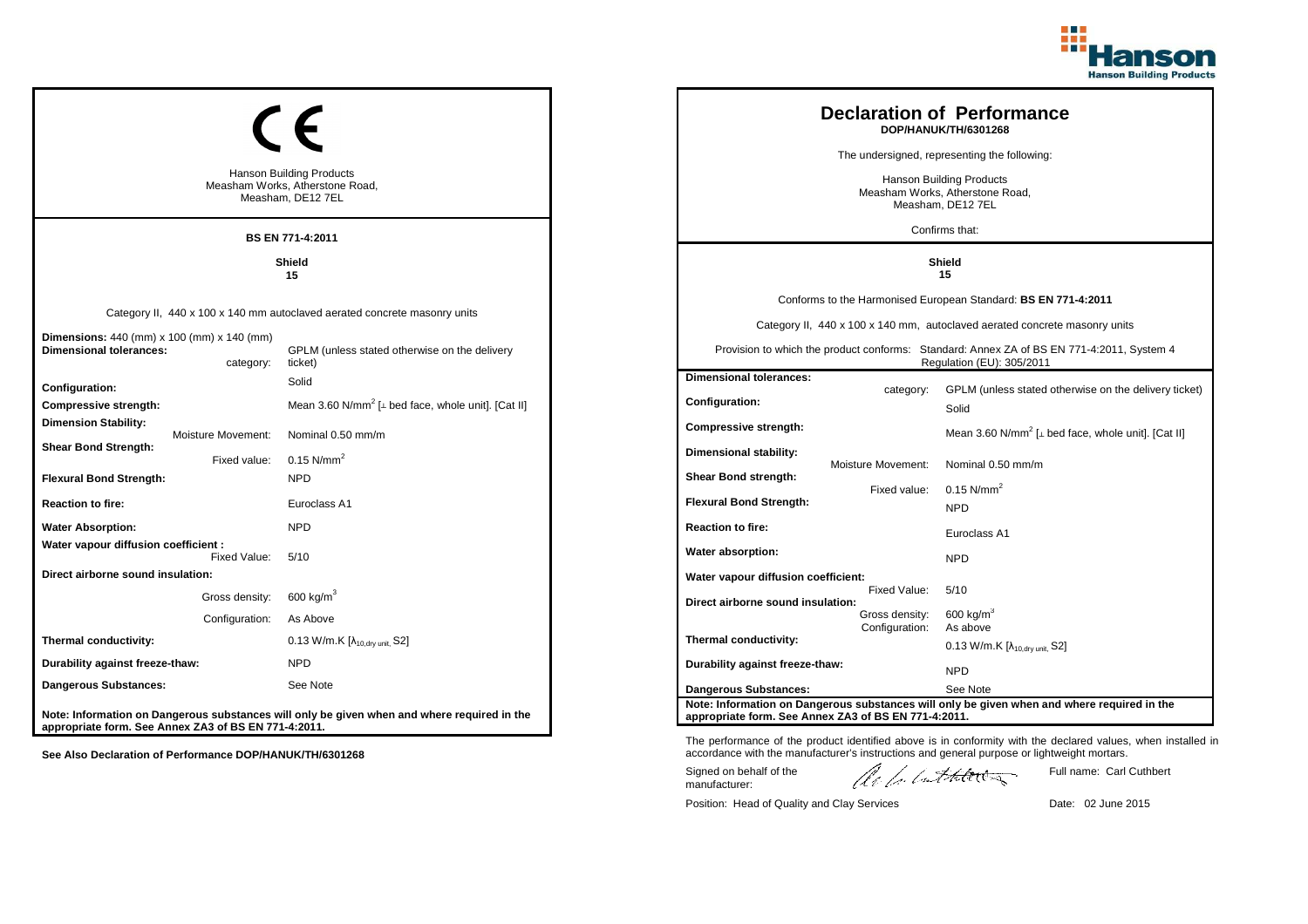

|                                                                                         |                |                                                                                             |                                                                                         |                    | <b>Declaration of Performance</b><br>DOP/HANUK/TH/6301381                                                              |
|-----------------------------------------------------------------------------------------|----------------|---------------------------------------------------------------------------------------------|-----------------------------------------------------------------------------------------|--------------------|------------------------------------------------------------------------------------------------------------------------|
|                                                                                         |                |                                                                                             |                                                                                         |                    | The undersigned, representing the following:                                                                           |
| <b>Hanson Building Products</b><br>Measham Works, Atherstone Road,<br>Measham, DE12 7EL |                |                                                                                             | <b>Hanson Building Products</b><br>Measham Works, Atherstone Road,<br>Measham, DE12 7EL |                    |                                                                                                                        |
|                                                                                         |                | <b>BS EN 771-4:2011</b>                                                                     |                                                                                         |                    | Confirms that:                                                                                                         |
|                                                                                         |                | Shield<br>15                                                                                |                                                                                         |                    | Shield<br>15                                                                                                           |
|                                                                                         |                |                                                                                             |                                                                                         |                    | Conforms to the Harmonised European Standard: BS EN 771-4:2011                                                         |
|                                                                                         |                | Category II, 440 x 115 x 140 mm autoclaved aerated concrete masonry units                   |                                                                                         |                    | Category II, 440 x 115 x 140 mm, autoclaved aerated concrete masonry units                                             |
| <b>Dimensions:</b> 440 (mm) x 115 (mm) x 140 (mm)<br><b>Dimensional tolerances:</b>     | category:      | GPLM (unless stated otherwise on the delivery<br>ticket)                                    |                                                                                         |                    | Provision to which the product conforms: Standard: Annex ZA of BS EN 771-4:2011, System 4<br>Regulation (EU): 305/2011 |
| Configuration:                                                                          |                | Solid                                                                                       | <b>Dimensional tolerances:</b>                                                          | category:          | GPLM (unless stated otherwise on the delivery ticket)                                                                  |
| Compressive strength:                                                                   |                | Mean 3.60 N/mm <sup>2</sup> [ $\perp$ bed face, whole unit]. [Cat II]                       | <b>Configuration:</b>                                                                   |                    | Solid                                                                                                                  |
| <b>Dimension Stability:</b><br>Moisture Movement:                                       |                | Nominal 0.50 mm/m                                                                           | Compressive strength:                                                                   |                    | Mean 3.60 N/mm <sup>2</sup> [ $\perp$ bed face, whole unit]. [Cat II]                                                  |
| <b>Shear Bond Strength:</b>                                                             | Fixed value:   | $0.15$ N/mm <sup>2</sup>                                                                    | <b>Dimensional stability:</b>                                                           |                    |                                                                                                                        |
| <b>Flexural Bond Strength:</b>                                                          |                | <b>NPD</b>                                                                                  | Shear Bond strength:                                                                    | Moisture Movement: | Nominal 0.50 mm/m                                                                                                      |
| <b>Reaction to fire:</b>                                                                |                | Euroclass A1                                                                                | <b>Flexural Bond Strength:</b>                                                          | Fixed value:       | 0.15 $N/mm^2$<br><b>NPD</b>                                                                                            |
| <b>Water Absorption:</b>                                                                |                | <b>NPD</b>                                                                                  | <b>Reaction to fire:</b>                                                                |                    | Euroclass A1                                                                                                           |
| Water vapour diffusion coefficient :                                                    | Fixed Value:   | 5/10                                                                                        | Water absorption:                                                                       |                    |                                                                                                                        |
| Direct airborne sound insulation:                                                       |                |                                                                                             | Water vapour diffusion coefficient:                                                     |                    | <b>NPD</b>                                                                                                             |
|                                                                                         | Gross density: | 600 kg/m $3$                                                                                | Direct airborne sound insulation:                                                       | Fixed Value:       | 5/10                                                                                                                   |
|                                                                                         | Configuration: | As Above                                                                                    |                                                                                         | Gross density:     | 600 kg/m <sup>3</sup><br>As above                                                                                      |
| Thermal conductivity:                                                                   |                | 0.13 W/m.K [λ <sub>10,dry unit,</sub> S2]                                                   | Thermal conductivity:                                                                   | Configuration:     | 0.13 W/m.K $[\lambda_{10.0}$ <sub>W unit.</sub> S2]                                                                    |
| Durability against freeze-thaw:                                                         |                | <b>NPD</b>                                                                                  | Durability against freeze-thaw:                                                         |                    | <b>NPD</b>                                                                                                             |
| Dangerous Substances:                                                                   |                | See Note                                                                                    | <b>Dangerous Substances:</b>                                                            |                    | See Note                                                                                                               |
| appropriate form. See Annex ZA3 of BS EN 771-4:2011.                                    |                | Note: Information on Dangerous substances will only be given when and where required in the | appropriate form. See Annex ZA3 of BS EN 771-4:2011.                                    |                    | Note: Information on Dangerous substances will only be given when and where required in the                            |

Position: Head of Quality and Clay Services Date: 02 June 2015

Signed on behalf of the manufacturer:

The performance of the product identified above is in conformity with the declared values, when installed in accordance with the manufacturer's instructions and general purpose or lightweight mortars.

ach lathering

Full name: Carl Cuthbert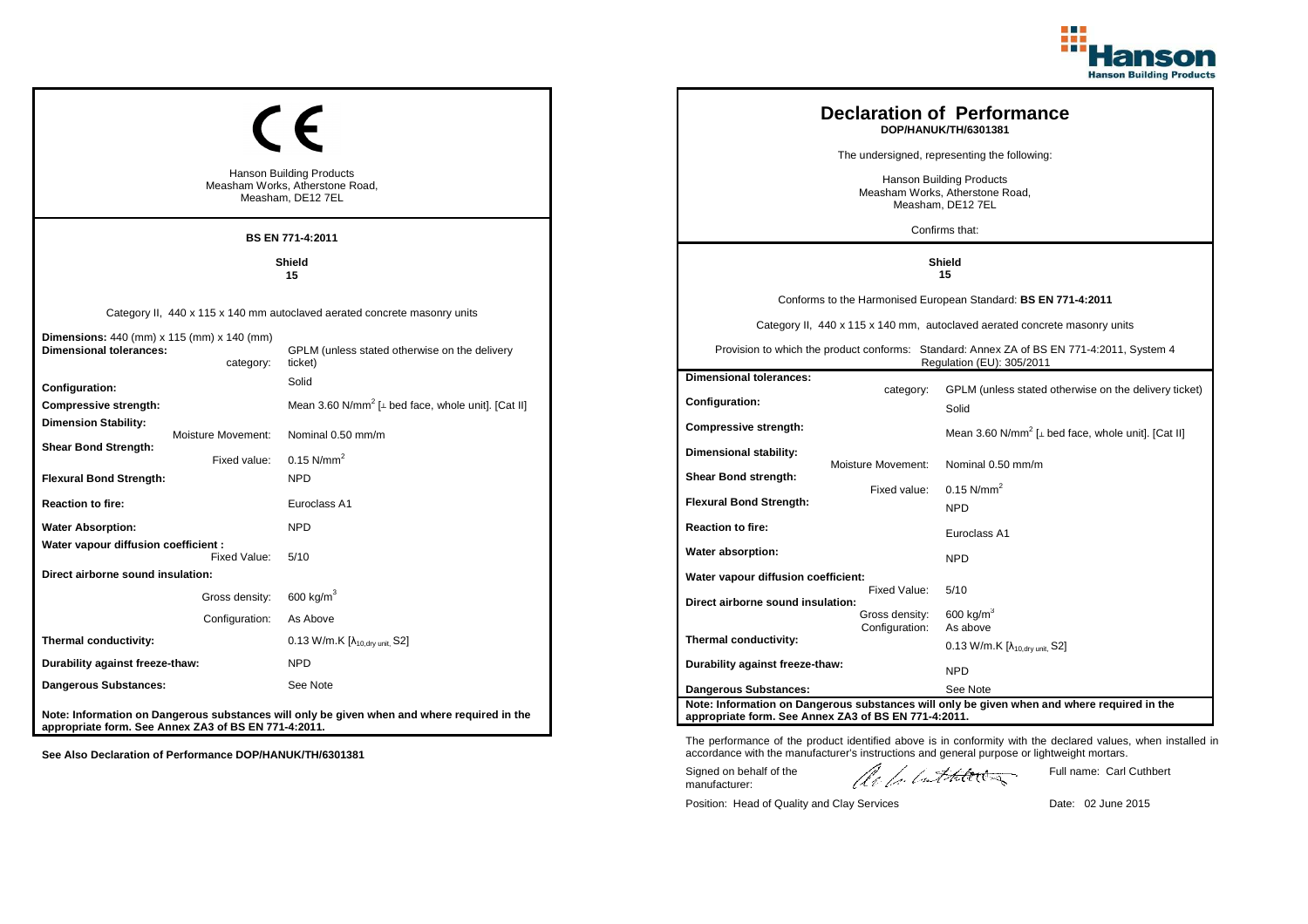

|                                                                                         |                    |                                                                                             |                                                                                  |                                  | <b>Declaration of Performance</b><br>DOP/HANUK/TH/6301428                                                              |
|-----------------------------------------------------------------------------------------|--------------------|---------------------------------------------------------------------------------------------|----------------------------------------------------------------------------------|----------------------------------|------------------------------------------------------------------------------------------------------------------------|
|                                                                                         |                    |                                                                                             |                                                                                  |                                  | The undersigned, representing the following:                                                                           |
| <b>Hanson Building Products</b><br>Measham Works, Atherstone Road,<br>Measham, DE12 7EL |                    |                                                                                             | Hanson Building Products<br>Measham Works, Atherstone Road,<br>Measham, DE12 7EL |                                  |                                                                                                                        |
|                                                                                         |                    | <b>BS EN 771-4:2011</b>                                                                     |                                                                                  |                                  | Confirms that:                                                                                                         |
|                                                                                         |                    | Shield<br>15                                                                                |                                                                                  |                                  | Shield<br>15                                                                                                           |
|                                                                                         |                    |                                                                                             |                                                                                  |                                  | Conforms to the Harmonised European Standard: BS EN 771-4:2011                                                         |
|                                                                                         |                    | Category II, 440 x 100 x 240 mm autoclaved aerated concrete masonry units                   |                                                                                  |                                  | Category II, 440 x 100 x 240 mm, autoclaved aerated concrete masonry units                                             |
| <b>Dimensions:</b> 440 (mm) x 100 (mm) x 240 (mm)<br><b>Dimensional tolerances:</b>     | category:          | GPLM (unless stated otherwise on the delivery<br>ticket)                                    |                                                                                  |                                  | Provision to which the product conforms: Standard: Annex ZA of BS EN 771-4:2011, System 4<br>Regulation (EU): 305/2011 |
| <b>Configuration:</b>                                                                   |                    | Solid                                                                                       | <b>Dimensional tolerances:</b>                                                   | category:                        | GPLM (unless stated otherwise on the delivery ticket)                                                                  |
| Compressive strength:                                                                   |                    | Mean 3.60 N/mm <sup>2</sup> [ $\perp$ bed face, whole unit]. [Cat II]                       | <b>Configuration:</b>                                                            |                                  | Solid                                                                                                                  |
| <b>Dimension Stability:</b>                                                             | Moisture Movement: | Nominal 0.50 mm/m                                                                           | Compressive strength:                                                            |                                  | Mean 3.60 N/mm <sup>2</sup> [ $\perp$ bed face, whole unit]. [Cat II]                                                  |
| <b>Shear Bond Strength:</b>                                                             | Fixed value:       | 0.15 $N/mm^2$                                                                               | Dimensional stability:                                                           | Moisture Movement:               | Nominal 0.50 mm/m                                                                                                      |
| <b>Flexural Bond Strength:</b>                                                          |                    | <b>NPD</b>                                                                                  | <b>Shear Bond strength:</b>                                                      |                                  | $0.15$ N/mm <sup>2</sup>                                                                                               |
| <b>Reaction to fire:</b>                                                                |                    | Euroclass A1                                                                                | <b>Flexural Bond Strength:</b>                                                   | Fixed value:                     | <b>NPD</b>                                                                                                             |
| <b>Water Absorption:</b>                                                                |                    | <b>NPD</b>                                                                                  | <b>Reaction to fire:</b>                                                         |                                  | Euroclass A1                                                                                                           |
| Water vapour diffusion coefficient :                                                    | Fixed Value:       | 5/10                                                                                        | Water absorption:                                                                |                                  | <b>NPD</b>                                                                                                             |
| Direct airborne sound insulation:                                                       |                    |                                                                                             | Water vapour diffusion coefficient:                                              |                                  |                                                                                                                        |
|                                                                                         | Gross density:     | $600 \text{ kg/m}^3$                                                                        | Direct airborne sound insulation:                                                | Fixed Value:                     | 5/10                                                                                                                   |
|                                                                                         | Configuration:     | As Above                                                                                    |                                                                                  | Gross density:<br>Configuration: | $600$ kg/m <sup>3</sup><br>As above                                                                                    |
| Thermal conductivity:                                                                   |                    | 0.13 W/m.K $[\lambda_{10, dry \text{ unit}}, S2]$                                           | Thermal conductivity:                                                            |                                  | $0.13$ W/m.K [ $\lambda_{10, dry \text{ unit}}$ , S2]                                                                  |
| Durability against freeze-thaw:                                                         |                    | <b>NPD</b>                                                                                  | Durability against freeze-thaw:                                                  |                                  | <b>NPD</b>                                                                                                             |
| Dangerous Substances:                                                                   |                    | See Note                                                                                    | <b>Dangerous Substances:</b>                                                     |                                  | See Note                                                                                                               |
| appropriate form. See Annex ZA3 of BS EN 771-4:2011.                                    |                    | Note: Information on Dangerous substances will only be given when and where required in the | appropriate form. See Annex ZA3 of BS EN 771-4:2011.                             |                                  | Note: Information on Dangerous substances will only be given when and where required in the                            |

The performance of the product identified above is in conformity with the declared values, when installed in accordance with the manufacturer's instructions and general purpose or lightweight mortars.

Signed on behalf of the manufacturer:

ach lathering

Full name: Carl Cuthbert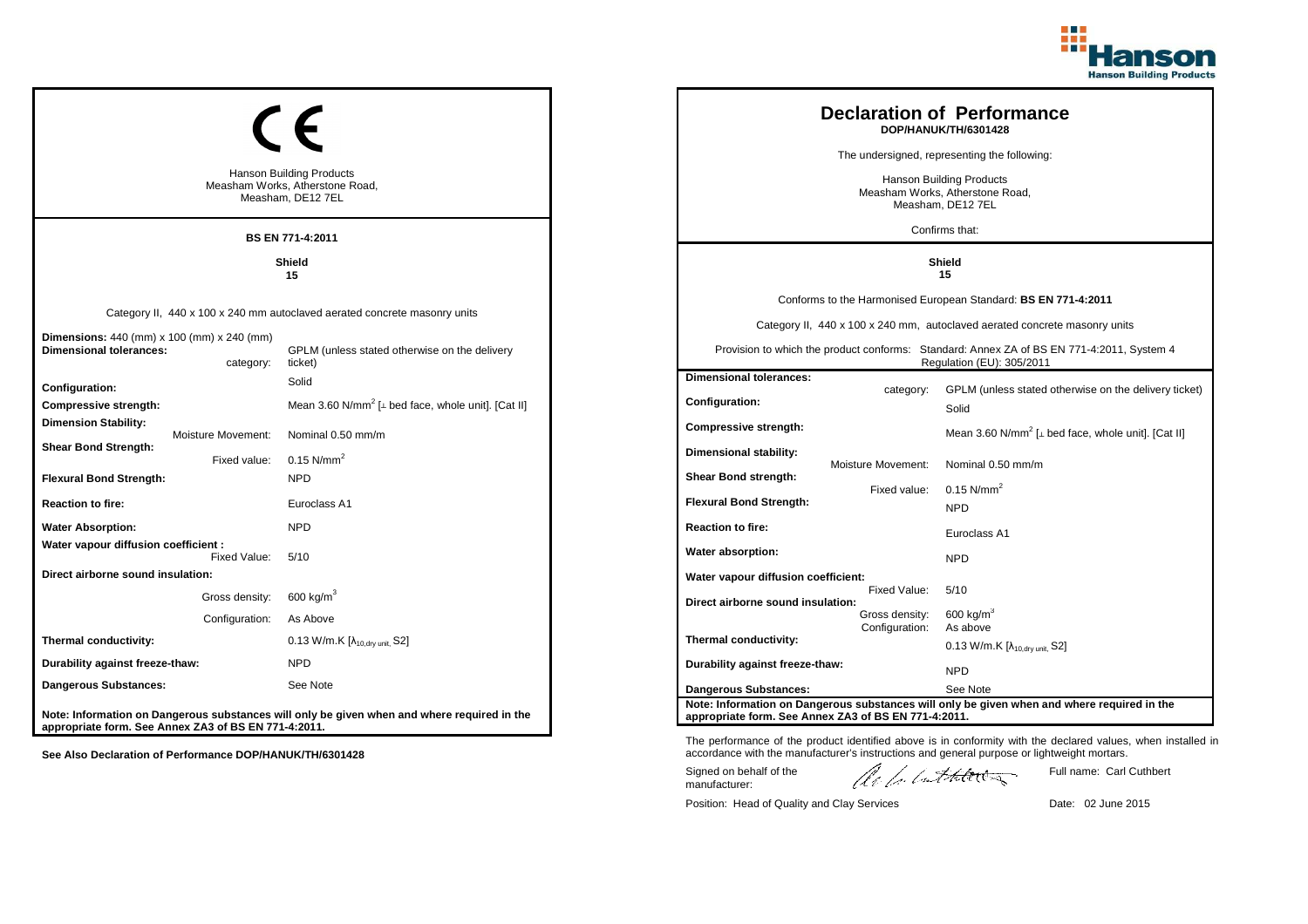

| <b>Hanson Building Products</b><br>Measham Works, Atherstone Road,<br>Measham, DE12 7EL<br><b>BS EN 771-4:2011</b> |                                                                                                         |                                                                                                                                       | <b>Declaration of Performance</b><br>DOP/HANUK/TH/6301398<br>The undersigned, representing the following:<br><b>Hanson Building Products</b><br>Measham Works, Atherstone Road,<br>Measham, DE12 7EL<br>Confirms that: |                                                                                                         |                                                                                                                                                                                                                                                                        |
|--------------------------------------------------------------------------------------------------------------------|---------------------------------------------------------------------------------------------------------|---------------------------------------------------------------------------------------------------------------------------------------|------------------------------------------------------------------------------------------------------------------------------------------------------------------------------------------------------------------------|---------------------------------------------------------------------------------------------------------|------------------------------------------------------------------------------------------------------------------------------------------------------------------------------------------------------------------------------------------------------------------------|
|                                                                                                                    |                                                                                                         | <b>Large Format Shield</b><br>15                                                                                                      |                                                                                                                                                                                                                        |                                                                                                         | <b>Large Format Shield</b><br>15                                                                                                                                                                                                                                       |
| <b>Dimensions:</b> 440 (mm) x 100 (mm) x 430 (mm)<br><b>Dimensional tolerances:</b>                                | category:                                                                                               | Category II, 440 x 100 x 430 mm autoclaved aerated concrete masonry units<br>GPLM (unless stated otherwise on the delivery<br>ticket) |                                                                                                                                                                                                                        |                                                                                                         | Conforms to the Harmonised European Standard: BS EN 771-4:2011<br>Category II, 440 x 100 x 430 mm, autoclaved aerated concrete masonry units<br>Provision to which the product conforms: Standard: Annex ZA of BS EN 771-4:2011, System 4<br>Regulation (EU): 305/2011 |
| Configuration:<br>Compressive strength:<br><b>Dimension Stability:</b><br>Moisture Movement:                       |                                                                                                         | Solid<br>Mean 3.60 N/mm <sup>2</sup> [ $\perp$ bed face, whole unit]. [Cat II]<br>Nominal 0.50 mm/m                                   | <b>Dimensional tolerances:</b><br><b>Configuration:</b><br>Compressive strength:                                                                                                                                       | category:                                                                                               | GPLM (unless stated otherwise on the delivery ticket)<br>Solid<br>Mean 3.60 N/mm <sup>2</sup> [⊥ bed face, whole unit]. [Cat II]                                                                                                                                       |
| <b>Shear Bond Strength:</b><br><b>Flexural Bond Strength:</b><br><b>Reaction to fire:</b>                          | Fixed value:                                                                                            | 0.15 $N/mm^2$<br><b>NPD</b><br>Euroclass A1                                                                                           | Dimensional stability:<br>Shear Bond strength:<br><b>Flexural Bond Strength:</b>                                                                                                                                       | Moisture Movement:<br>Fixed value:                                                                      | Nominal 0.50 mm/m<br>$0.15$ N/mm <sup>2</sup><br><b>NPD</b>                                                                                                                                                                                                            |
| <b>Water Absorption:</b><br>Water vapour diffusion coefficient :                                                   |                                                                                                         | <b>NPD</b>                                                                                                                            | <b>Reaction to fire:</b><br>Water absorption:                                                                                                                                                                          |                                                                                                         | Euroclass A1                                                                                                                                                                                                                                                           |
| Direct airborne sound insulation:                                                                                  | Fixed Value:<br>Gross density:<br>Configuration:                                                        | 5/10<br>600 kg/m $^3$<br>As Above                                                                                                     | Water vapour diffusion coefficient:<br>Direct airborne sound insulation:                                                                                                                                               | Fixed Value:<br>Gross density:                                                                          | <b>NPD</b><br>5/10<br>$600$ kg/m <sup>3</sup>                                                                                                                                                                                                                          |
| Thermal conductivity:<br>Durability against freeze-thaw:                                                           |                                                                                                         | 0.13 W/m.K [λ <sub>10,dry unit,</sub> S2]<br><b>NPD</b>                                                                               | Thermal conductivity:<br>Durability against freeze-thaw:                                                                                                                                                               | Configuration:                                                                                          | As above<br>0.13 W/m.K $[\lambda_{10.0}$ <sub>W unit.</sub> S2]<br><b>NPD</b>                                                                                                                                                                                          |
| <b>Dangerous Substances:</b><br>appropriate form. See Annex ZA3 of BS EN 771-4:2011.                               | See Note<br>Note: Information on Dangerous substances will only be given when and where required in the | <b>Dangerous Substances:</b><br>appropriate form. See Annex ZA3 of BS EN 771-4:2011.                                                  |                                                                                                                                                                                                                        | See Note<br>Note: Information on Dangerous substances will only be given when and where required in the |                                                                                                                                                                                                                                                                        |

Position: Head of Quality and Clay Services Date: 02 June 2015

Signed on behalf of the manufacturer:

Full name: Carl Cuthbert

The performance of the product identified above is in conformity with the declared values, when installed in accordance with the manufacturer's instructions and general purpose or lightweight mortars.

ach lathering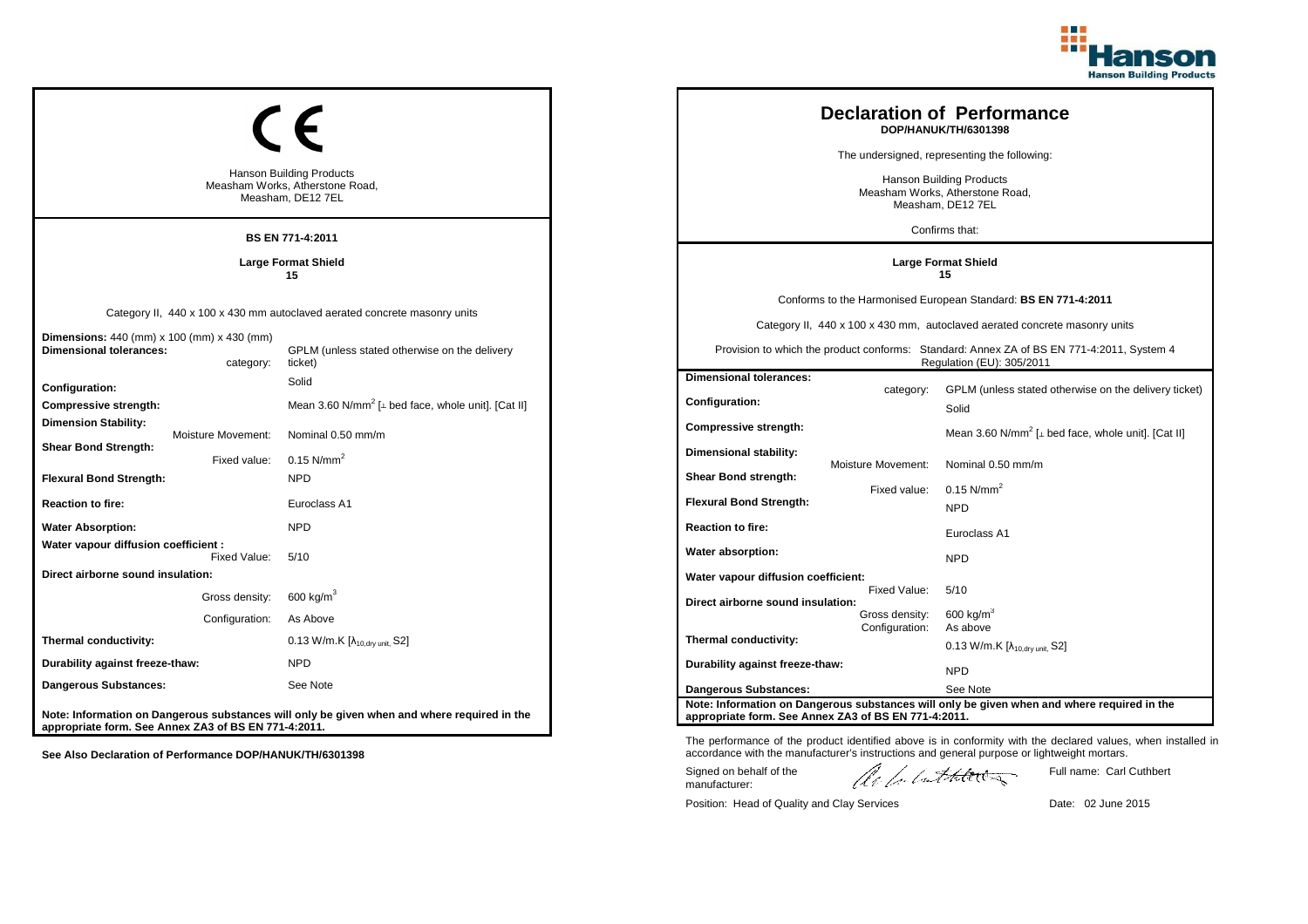

| <b>Hanson Building Products</b><br>Measham Works, Atherstone Road,<br>Measham, DE12 7EL<br><b>BS EN 771-4:2011</b> |                                    |                                                                                                                                       |                                                                                  |                                                  | <b>Declaration of Performance</b><br>DOP/HANUK/TH/6301404<br>The undersigned, representing the following:<br>Hanson Building Products<br>Measham Works, Atherstone Road,<br>Measham, DE12 7EL<br>Confirms that:                                                        |
|--------------------------------------------------------------------------------------------------------------------|------------------------------------|---------------------------------------------------------------------------------------------------------------------------------------|----------------------------------------------------------------------------------|--------------------------------------------------|------------------------------------------------------------------------------------------------------------------------------------------------------------------------------------------------------------------------------------------------------------------------|
|                                                                                                                    |                                    | <b>Large Format Shield</b><br>15                                                                                                      |                                                                                  |                                                  | <b>Large Format Shield</b><br>15                                                                                                                                                                                                                                       |
| <b>Dimensions:</b> 440 (mm) x 115 (mm) x 430 (mm)<br><b>Dimensional tolerances:</b>                                | category:                          | Category II, 440 x 115 x 430 mm autoclaved aerated concrete masonry units<br>GPLM (unless stated otherwise on the delivery<br>ticket) |                                                                                  |                                                  | Conforms to the Harmonised European Standard: BS EN 771-4:2011<br>Category II, 440 x 115 x 430 mm, autoclaved aerated concrete masonry units<br>Provision to which the product conforms: Standard: Annex ZA of BS EN 771-4:2011, System 4<br>Regulation (EU): 305/2011 |
| Configuration:<br>Compressive strength:<br><b>Dimension Stability:</b>                                             |                                    | Solid<br>Mean 3.60 N/mm <sup>2</sup> [ $\perp$ bed face, whole unit]. [Cat II]                                                        | <b>Dimensional tolerances:</b><br>Configuration:<br><b>Compressive strength:</b> | category:                                        | GPLM (unless stated otherwise on the delivery ticket)<br>Solid                                                                                                                                                                                                         |
| <b>Shear Bond Strength:</b><br><b>Flexural Bond Strength:</b>                                                      | Moisture Movement:<br>Fixed value: | Nominal 0.50 mm/m<br>0.15 $N/mm^2$<br><b>NPD</b>                                                                                      | Dimensional stability:<br><b>Shear Bond strength:</b>                            | Moisture Movement:<br>Fixed value:               | Mean 3.60 N/mm <sup>2</sup> [ $\perp$ bed face, whole unit]. [Cat II]<br>Nominal 0.50 mm/m<br>$0.15$ N/mm <sup>2</sup>                                                                                                                                                 |
| <b>Reaction to fire:</b>                                                                                           |                                    | Euroclass A1<br><b>NPD</b>                                                                                                            | <b>Flexural Bond Strength:</b><br><b>Reaction to fire:</b>                       |                                                  | <b>NPD</b>                                                                                                                                                                                                                                                             |
| <b>Water Absorption:</b><br>Water vapour diffusion coefficient :                                                   | Fixed Value:                       | 5/10                                                                                                                                  | Water absorption:                                                                |                                                  | Euroclass A1<br><b>NPD</b>                                                                                                                                                                                                                                             |
| Direct airborne sound insulation:                                                                                  | Gross density:<br>Configuration:   | $600 \text{ kg/m}^3$<br>As Above                                                                                                      | Water vapour diffusion coefficient:<br>Direct airborne sound insulation:         | Fixed Value:<br>Gross density:<br>Configuration: | 5/10<br>$600 \text{ kg/m}^3$<br>As above                                                                                                                                                                                                                               |
| Thermal conductivity:                                                                                              |                                    | 0.13 W/m.K [λ <sub>10,dry unit,</sub> S2]<br><b>NPD</b>                                                                               | Thermal conductivity:                                                            |                                                  | 0.13 W/m.K $[\lambda_{10.0}$ <sub>W unit.</sub> S2]                                                                                                                                                                                                                    |
| Durability against freeze-thaw:<br><b>Dangerous Substances:</b>                                                    |                                    | See Note                                                                                                                              | Durability against freeze-thaw:<br><b>Dangerous Substances:</b>                  |                                                  | <b>NPD</b><br>See Note                                                                                                                                                                                                                                                 |
| appropriate form. See Annex ZA3 of BS EN 771-4:2011.                                                               |                                    | Note: Information on Dangerous substances will only be given when and where required in the                                           | appropriate form. See Annex ZA3 of BS EN 771-4:2011.                             |                                                  | Note: Information on Dangerous substances will only be given when and where required in the                                                                                                                                                                            |

The performance of the product identified above is in conformity with the declared values, when installed in accordance with the manufacturer's instructions and general purpose or lightweight mortars.

Signed on behalf of the manufacturer:

ach lathering

Full name: Carl Cuthbert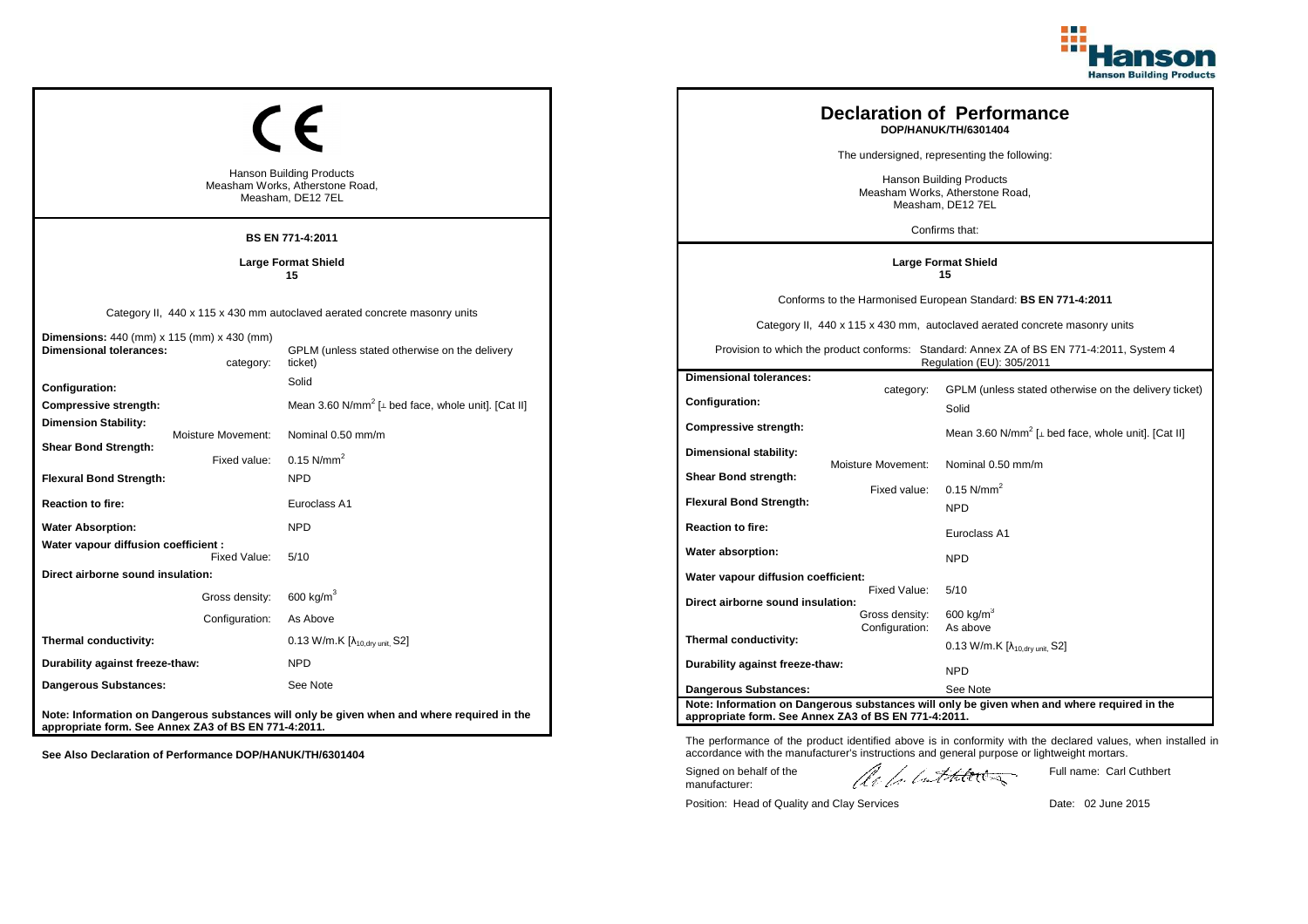

| <b>Hanson Building Products</b><br>Measham Works, Atherstone Road,<br>Measham, DE12 7EL<br><b>BS EN 771-4:2011</b> |                                  |                                                                                                                                       |                                                                                  |                                                  | <b>Declaration of Performance</b><br>DOP/HANUK/TH/6301442<br>The undersigned, representing the following:<br>Hanson Building Products<br>Measham Works, Atherstone Road,<br>Measham, DE12 7EL<br>Confirms that:                                                        |
|--------------------------------------------------------------------------------------------------------------------|----------------------------------|---------------------------------------------------------------------------------------------------------------------------------------|----------------------------------------------------------------------------------|--------------------------------------------------|------------------------------------------------------------------------------------------------------------------------------------------------------------------------------------------------------------------------------------------------------------------------|
|                                                                                                                    |                                  | <b>Large Format Shield</b><br>15                                                                                                      |                                                                                  |                                                  | <b>Large Format Shield</b><br>15                                                                                                                                                                                                                                       |
| <b>Dimensions:</b> 440 (mm) x 125 (mm) x 430 (mm)<br><b>Dimensional tolerances:</b>                                | category:                        | Category II, 440 x 125 x 430 mm autoclaved aerated concrete masonry units<br>GPLM (unless stated otherwise on the delivery<br>ticket) |                                                                                  |                                                  | Conforms to the Harmonised European Standard: BS EN 771-4:2011<br>Category II, 440 x 125 x 430 mm, autoclaved aerated concrete masonry units<br>Provision to which the product conforms: Standard: Annex ZA of BS EN 771-4:2011, System 4<br>Regulation (EU): 305/2011 |
| Configuration:<br>Compressive strength:<br><b>Dimension Stability:</b>                                             | Moisture Movement:               | Solid<br>Mean 3.60 N/mm <sup>2</sup> [ $\perp$ bed face, whole unit]. [Cat II]<br>Nominal 0.50 mm/m                                   | <b>Dimensional tolerances:</b><br>Configuration:<br><b>Compressive strength:</b> | category:                                        | GPLM (unless stated otherwise on the delivery ticket)<br>Solid<br>Mean 3.60 N/mm <sup>2</sup> [ $\perp$ bed face, whole unit]. [Cat II]                                                                                                                                |
| <b>Shear Bond Strength:</b><br><b>Flexural Bond Strength:</b><br><b>Reaction to fire:</b>                          | Fixed value:                     | $0.15$ N/mm <sup>2</sup><br><b>NPD</b><br>Euroclass A1                                                                                | Dimensional stability:<br>Shear Bond strength:<br><b>Flexural Bond Strength:</b> | Moisture Movement:<br>Fixed value:               | Nominal 0.50 mm/m<br>$0.15$ N/mm <sup>2</sup><br><b>NPD</b>                                                                                                                                                                                                            |
| <b>Water Absorption:</b>                                                                                           |                                  | <b>NPD</b>                                                                                                                            | <b>Reaction to fire:</b>                                                         |                                                  | Euroclass A1                                                                                                                                                                                                                                                           |
| Water vapour diffusion coefficient :<br>Direct airborne sound insulation:                                          | Fixed Value:                     | 5/10                                                                                                                                  | Water absorption:<br>Water vapour diffusion coefficient:                         |                                                  | <b>NPD</b>                                                                                                                                                                                                                                                             |
|                                                                                                                    | Gross density:<br>Configuration: | 600 kg/m $^3$<br>As Above                                                                                                             | Direct airborne sound insulation:                                                | Fixed Value:<br>Gross density:<br>Configuration: | 5/10<br>$600$ kg/m <sup>3</sup><br>As above                                                                                                                                                                                                                            |
| Thermal conductivity:<br>Durability against freeze-thaw:                                                           |                                  | 0.13 W/m.K [λ <sub>10,dry unit,</sub> S2]<br><b>NPD</b>                                                                               | Thermal conductivity:                                                            |                                                  | 0.13 W/m.K $[\lambda_{10.0}$ <sub>W unit.</sub> S2]                                                                                                                                                                                                                    |
| <b>Dangerous Substances:</b>                                                                                       |                                  | See Note                                                                                                                              | Durability against freeze-thaw:<br><b>Dangerous Substances:</b>                  |                                                  | <b>NPD</b><br>See Note                                                                                                                                                                                                                                                 |
| appropriate form. See Annex ZA3 of BS EN 771-4:2011.                                                               |                                  | Note: Information on Dangerous substances will only be given when and where required in the                                           | appropriate form. See Annex ZA3 of BS EN 771-4:2011.                             |                                                  | Note: Information on Dangerous substances will only be given when and where required in the                                                                                                                                                                            |

The performance of the product identified above is in conformity with the declared values, when installed in accordance with the manufacturer's instructions and general purpose or lightweight mortars.

Signed on behalf of the manufacturer:

ach lathering

Full name: Carl Cuthbert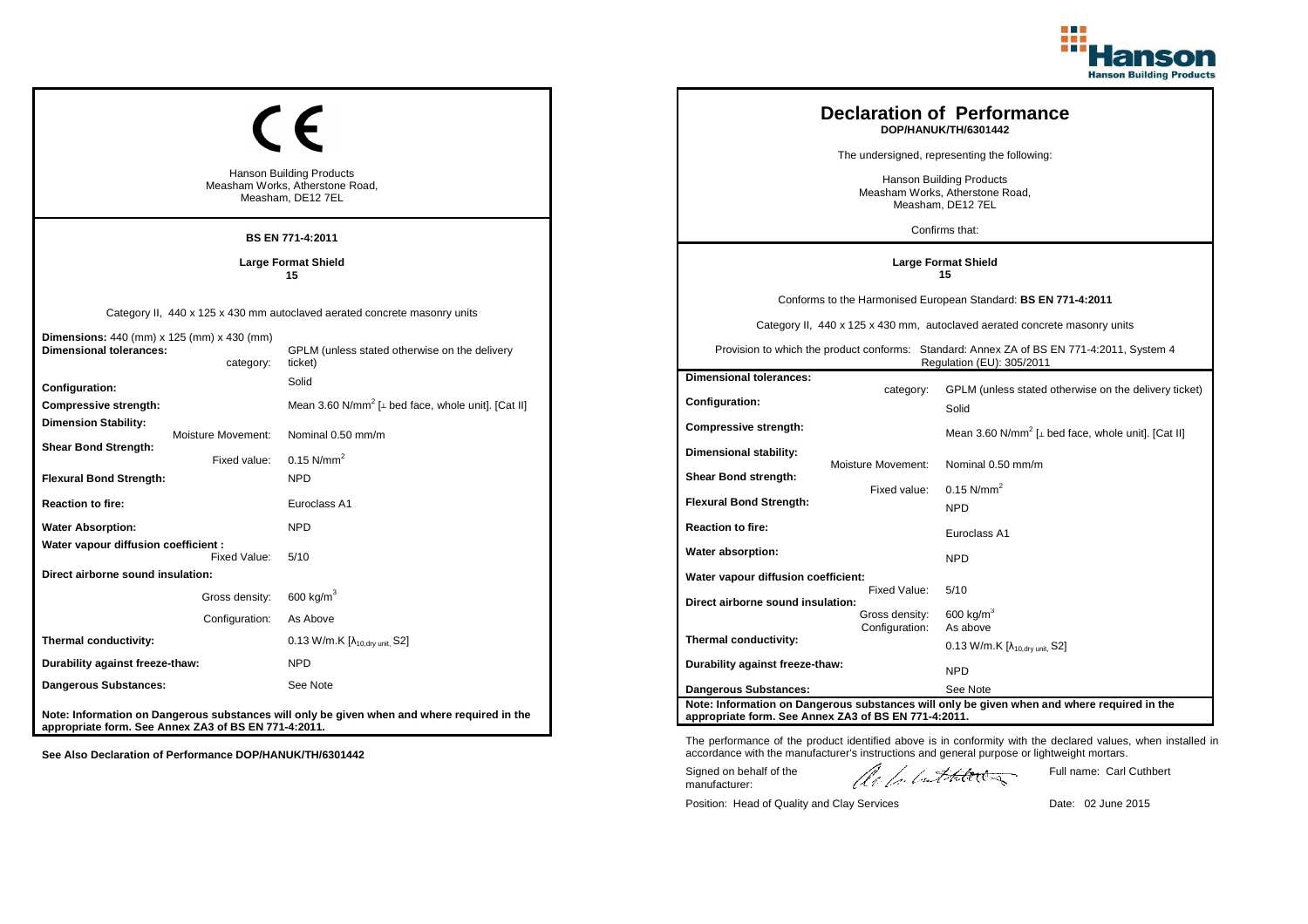

| <b>Hanson Building Products</b><br>Measham Works, Atherstone Road,<br>Measham, DE12 7EL<br><b>BS EN 771-4:2011</b> |                                  |                                                                                                                                       |                                                                                  |                                                  | <b>Declaration of Performance</b><br>DOP/HANUK/TH/6301411<br>The undersigned, representing the following:<br>Hanson Building Products<br>Measham Works, Atherstone Road,<br>Measham, DE12 7EL<br>Confirms that:                                                        |
|--------------------------------------------------------------------------------------------------------------------|----------------------------------|---------------------------------------------------------------------------------------------------------------------------------------|----------------------------------------------------------------------------------|--------------------------------------------------|------------------------------------------------------------------------------------------------------------------------------------------------------------------------------------------------------------------------------------------------------------------------|
|                                                                                                                    |                                  | <b>Large Format Shield</b><br>15                                                                                                      |                                                                                  |                                                  | <b>Large Format Shield</b><br>15                                                                                                                                                                                                                                       |
| <b>Dimensions:</b> 440 (mm) $\times$ 140 (mm) $\times$ 430 (mm)<br><b>Dimensional tolerances:</b>                  | category:                        | Category II, 440 x 140 x 430 mm autoclaved aerated concrete masonry units<br>GPLM (unless stated otherwise on the delivery<br>ticket) |                                                                                  |                                                  | Conforms to the Harmonised European Standard: BS EN 771-4:2011<br>Category II, 440 x 140 x 430 mm, autoclaved aerated concrete masonry units<br>Provision to which the product conforms: Standard: Annex ZA of BS EN 771-4:2011, System 4<br>Regulation (EU): 305/2011 |
| Configuration:<br>Compressive strength:<br><b>Dimension Stability:</b>                                             | Moisture Movement:               | Solid<br>Mean 3.60 N/mm <sup>2</sup> [ $\perp$ bed face, whole unit]. [Cat II]<br>Nominal 0.50 mm/m                                   | <b>Dimensional tolerances:</b><br>Configuration:<br><b>Compressive strength:</b> | category:                                        | GPLM (unless stated otherwise on the delivery ticket)<br>Solid<br>Mean 3.60 N/mm <sup>2</sup> [ $\perp$ bed face, whole unit]. [Cat II]                                                                                                                                |
| <b>Shear Bond Strength:</b><br><b>Flexural Bond Strength:</b><br><b>Reaction to fire:</b>                          | Fixed value:                     | $0.15$ N/mm <sup>2</sup><br><b>NPD</b><br>Euroclass A1                                                                                | Dimensional stability:<br>Shear Bond strength:<br><b>Flexural Bond Strength:</b> | Moisture Movement:<br>Fixed value:               | Nominal 0.50 mm/m<br>$0.15$ N/mm <sup>2</sup><br><b>NPD</b>                                                                                                                                                                                                            |
| <b>Water Absorption:</b><br>Water vapour diffusion coefficient :                                                   |                                  | <b>NPD</b>                                                                                                                            | <b>Reaction to fire:</b>                                                         |                                                  | Euroclass A1                                                                                                                                                                                                                                                           |
| Direct airborne sound insulation:                                                                                  | Fixed Value:                     | 5/10                                                                                                                                  | Water absorption:<br>Water vapour diffusion coefficient:                         |                                                  | <b>NPD</b>                                                                                                                                                                                                                                                             |
|                                                                                                                    | Gross density:<br>Configuration: | 600 kg/m $^3$<br>As Above                                                                                                             | Direct airborne sound insulation:                                                | Fixed Value:<br>Gross density:<br>Configuration: | 5/10<br>$600$ kg/m <sup>3</sup><br>As above                                                                                                                                                                                                                            |
| Thermal conductivity:                                                                                              |                                  | 0.13 W/m.K [λ <sub>10,dry unit,</sub> S2]                                                                                             | Thermal conductivity:                                                            |                                                  | 0.13 W/m.K $[\lambda_{10.0}$ <sub>W unit.</sub> S2]                                                                                                                                                                                                                    |
| Durability against freeze-thaw:<br><b>Dangerous Substances:</b>                                                    |                                  | <b>NPD</b><br>See Note                                                                                                                | Durability against freeze-thaw:<br><b>Dangerous Substances:</b>                  |                                                  | <b>NPD</b><br>See Note                                                                                                                                                                                                                                                 |
| appropriate form. See Annex ZA3 of BS EN 771-4:2011.                                                               |                                  | Note: Information on Dangerous substances will only be given when and where required in the                                           | appropriate form. See Annex ZA3 of BS EN 771-4:2011.                             |                                                  | Note: Information on Dangerous substances will only be given when and where required in the                                                                                                                                                                            |

The performance of the product identified above is in conformity with the declared values, when installed in accordance with the manufacturer's instructions and general purpose or lightweight mortars. Signed on behalf of the Full name: Carl Cuthbert

manufacturer:

ach lathering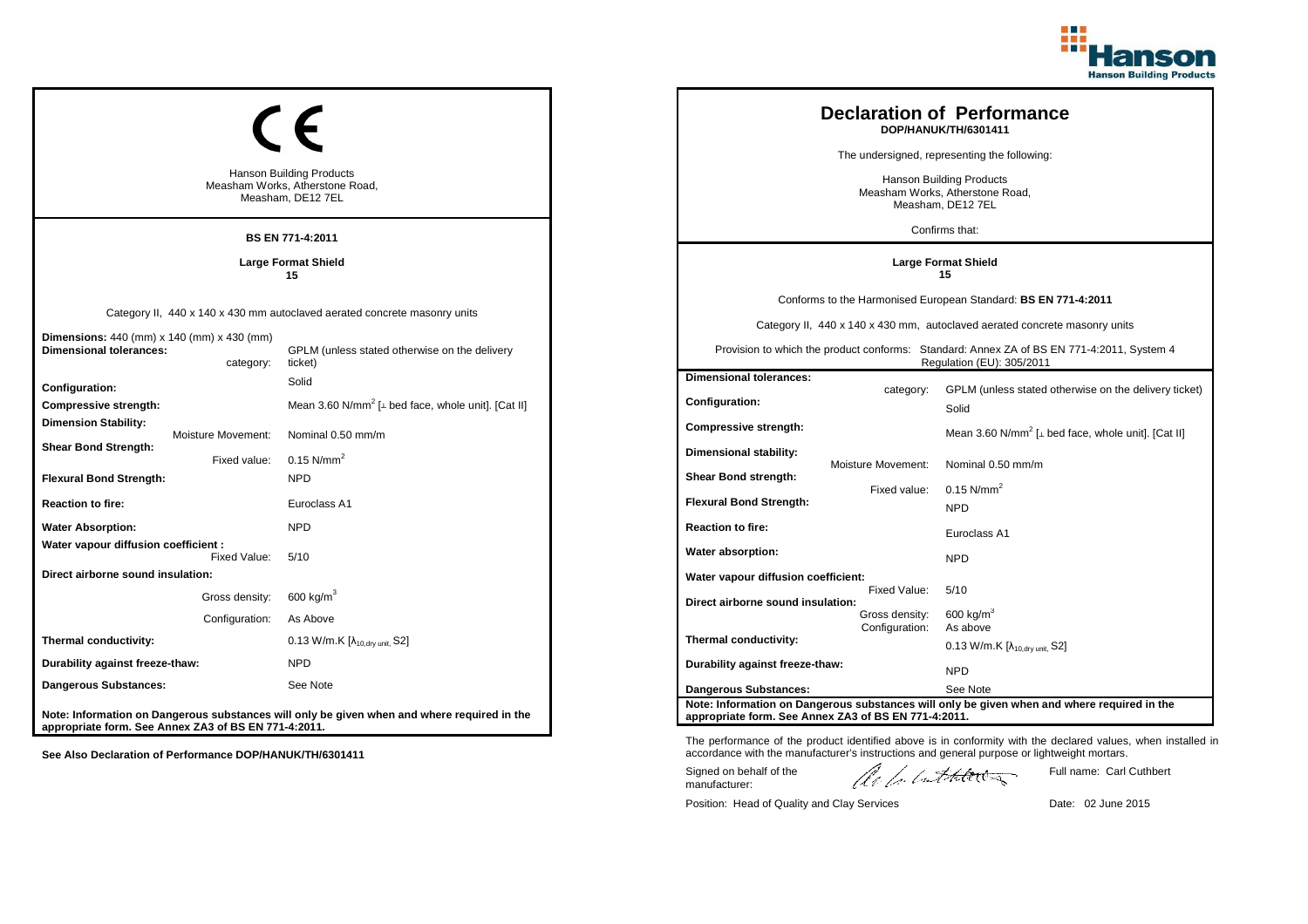

|                                                                                           |                                                                                                                                                                                                                                                                                                                                                                    | <b>Hanson Building Products</b><br>Measham Works, Atherstone Road,<br>Measham, DE12 7EL<br><b>BS EN 771-4:2011</b>                    |  |                                                                                                                                                             |                                    | <b>Declaration of Performance</b><br>DOP/HANUK/TH/6301534<br>The undersigned, representing the following:<br>Hanson Building Products<br>Measham Works, Atherstone Road,<br>Measham, DE12 7EL<br>Confirms that:                                                        |
|-------------------------------------------------------------------------------------------|--------------------------------------------------------------------------------------------------------------------------------------------------------------------------------------------------------------------------------------------------------------------------------------------------------------------------------------------------------------------|---------------------------------------------------------------------------------------------------------------------------------------|--|-------------------------------------------------------------------------------------------------------------------------------------------------------------|------------------------------------|------------------------------------------------------------------------------------------------------------------------------------------------------------------------------------------------------------------------------------------------------------------------|
|                                                                                           |                                                                                                                                                                                                                                                                                                                                                                    | <b>Large Format Shield</b><br>15                                                                                                      |  |                                                                                                                                                             |                                    | <b>Large Format Shield</b><br>15                                                                                                                                                                                                                                       |
| <b>Dimensions:</b> 440 (mm) x 200 (mm) x 430 (mm)<br><b>Dimensional tolerances:</b>       | category:                                                                                                                                                                                                                                                                                                                                                          | Category II, 440 x 200 x 430 mm autoclaved aerated concrete masonry units<br>GPLM (unless stated otherwise on the delivery<br>ticket) |  |                                                                                                                                                             |                                    | Conforms to the Harmonised European Standard: BS EN 771-4:2011<br>Category II, 440 x 200 x 430 mm, autoclaved aerated concrete masonry units<br>Provision to which the product conforms: Standard: Annex ZA of BS EN 771-4:2011, System 4<br>Regulation (EU): 305/2011 |
| <b>Configuration:</b><br>Compressive strength:<br><b>Dimension Stability:</b>             | <b>Moisture Movement:</b>                                                                                                                                                                                                                                                                                                                                          | Solid<br>Mean 3.60 N/mm <sup>2</sup> [ $\perp$ bed face, whole unit]. [Cat II]<br>Nominal 0.50 mm/m                                   |  | <b>Dimensional tolerances:</b><br>Configuration:<br><b>Compressive strength:</b>                                                                            | category:                          | GPLM (unless stated otherwise on the delivery ticket)<br>Solid<br>Mean 3.60 N/mm <sup>2</sup> [⊥ bed face, whole unit]. [Cat II]                                                                                                                                       |
| <b>Shear Bond Strength:</b><br><b>Flexural Bond Strength:</b><br><b>Reaction to fire:</b> | Fixed value:                                                                                                                                                                                                                                                                                                                                                       | $0.15$ N/mm <sup>2</sup><br><b>NPD</b><br>Euroclass A1                                                                                |  | Dimensional stability:<br>Shear Bond strength:<br><b>Flexural Bond Strength:</b>                                                                            | Moisture Movement:<br>Fixed value: | Nominal 0.50 mm/m<br>$0.15$ N/mm <sup>2</sup>                                                                                                                                                                                                                          |
| <b>Water Absorption:</b><br>Water vapour diffusion coefficient :                          |                                                                                                                                                                                                                                                                                                                                                                    | <b>NPD</b>                                                                                                                            |  | <b>Reaction to fire:</b><br>Water absorption:                                                                                                               |                                    | <b>NPD</b><br>Euroclass A1                                                                                                                                                                                                                                             |
| Direct airborne sound insulation:                                                         | Fixed Value:<br>Gross density:<br>Configuration:                                                                                                                                                                                                                                                                                                                   | 5/10<br>$600 \text{ kg/m}^3$<br>As Above                                                                                              |  | Water vapour diffusion coefficient:<br>Direct airborne sound insulation:                                                                                    | Fixed Value:<br>Gross density:     | <b>NPD</b><br>5/10<br>$600$ kg/m <sup>3</sup>                                                                                                                                                                                                                          |
| Thermal conductivity:<br>Durability against freeze-thaw:                                  |                                                                                                                                                                                                                                                                                                                                                                    | 0.13 W/m.K [λ <sub>10,dry unit,</sub> S2]<br><b>NPD</b>                                                                               |  | As above<br>Configuration:<br>Thermal conductivity:<br>0.13 W/m.K $[\lambda_{10.0}$ <sub>W unit.</sub> S2]<br>Durability against freeze-thaw:<br><b>NPD</b> |                                    |                                                                                                                                                                                                                                                                        |
| Dangerous Substances:                                                                     | See Note<br><b>Dangerous Substances:</b><br>See Note<br>Note: Information on Dangerous substances will only be given when and where required in the<br>Note: Information on Dangerous substances will only be given when and where required in the<br>appropriate form. See Annex ZA3 of BS EN 771-4:2011.<br>appropriate form. See Annex ZA3 of BS EN 771-4:2011. |                                                                                                                                       |  |                                                                                                                                                             |                                    |                                                                                                                                                                                                                                                                        |

Position: Head of Quality and Clay Services Date: 02 June 2015

Signed on behalf of the manufacturer:

Full name: Carl Cuthbert

The performance of the product identified above is in conformity with the declared values, when installed in accordance with the manufacturer's instructions and general purpose or lightweight mortars.

ach lathering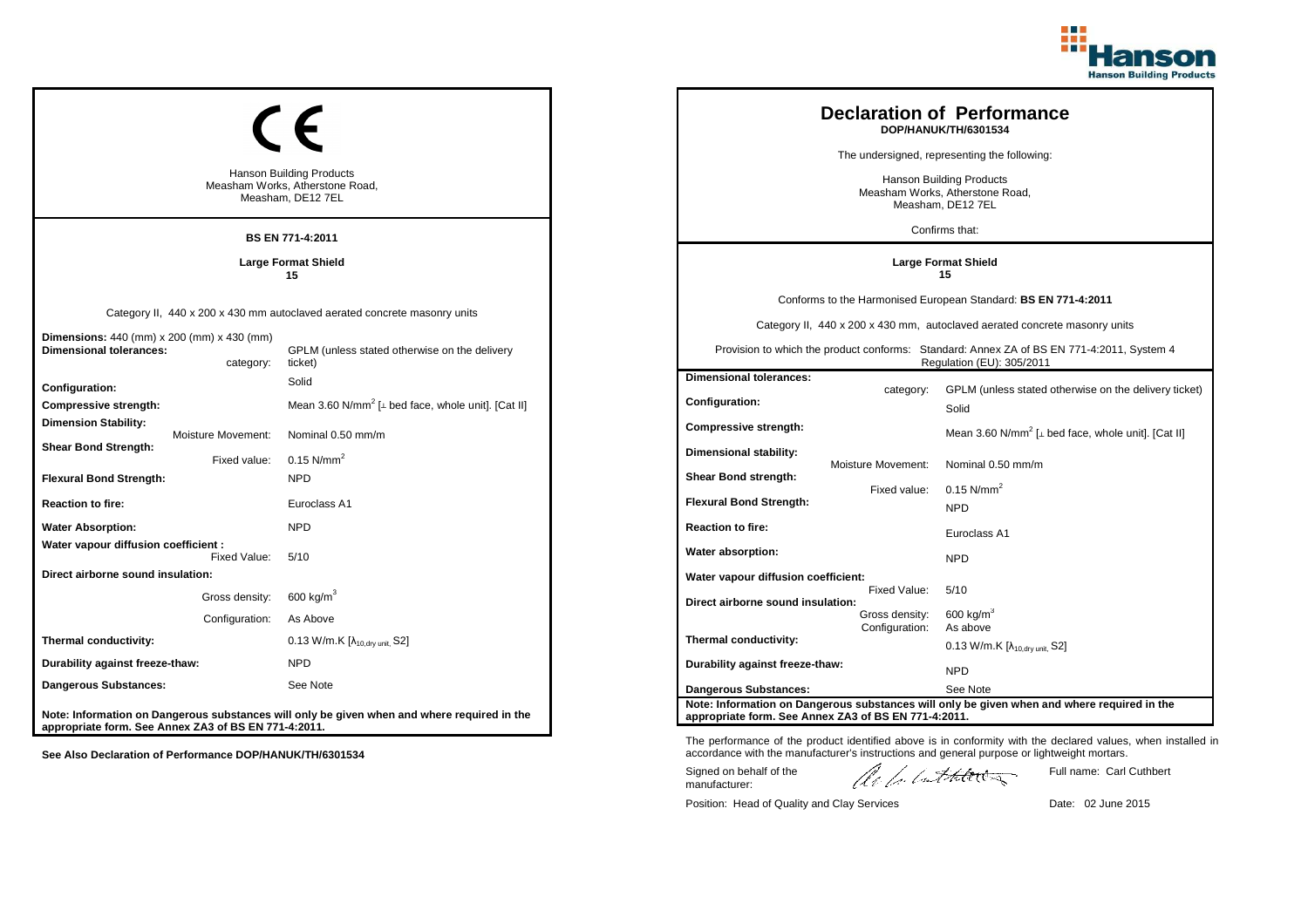

| <b>Hanson Building Products</b><br>Measham Works, Atherstone Road,<br>Measham, DE12 7EL                   | <b>Declaration of Performance</b><br>DOP/HANUK/TH/6301435<br>The undersigned, representing the following:<br><b>Hanson Building Products</b><br>Measham Works, Atherstone Road,<br>Measham, DE12 7EL<br>Confirms that: |                                                                                      |                                    |                                                                                                                                                                                                                                                                        |
|-----------------------------------------------------------------------------------------------------------|------------------------------------------------------------------------------------------------------------------------------------------------------------------------------------------------------------------------|--------------------------------------------------------------------------------------|------------------------------------|------------------------------------------------------------------------------------------------------------------------------------------------------------------------------------------------------------------------------------------------------------------------|
|                                                                                                           | <b>BS EN 771-4:2011</b><br><b>Large Format Shield</b><br>15                                                                                                                                                            |                                                                                      |                                    | <b>Large Format Shield</b><br>15                                                                                                                                                                                                                                       |
| <b>Dimensions:</b> 540 (mm) x 100 (mm) x 440 (mm)<br><b>Dimensional tolerances:</b>                       | Category II, 540 x 100 x 440 mm autoclaved aerated concrete masonry units<br>GPLM (unless stated otherwise on the delivery<br>ticket)<br>category:                                                                     |                                                                                      |                                    | Conforms to the Harmonised European Standard: BS EN 771-4:2011<br>Category II, 540 x 100 x 440 mm, autoclaved aerated concrete masonry units<br>Provision to which the product conforms: Standard: Annex ZA of BS EN 771-4:2011, System 4<br>Regulation (EU): 305/2011 |
| Configuration:<br>Compressive strength:<br><b>Dimension Stability:</b><br>Moisture Movement:              | Solid<br>Mean 3.00 N/mm <sup>2</sup> [ $\perp$ bed face, whole unit]. [Cat II]<br>Nominal 0.50 mm/m                                                                                                                    | <b>Dimensional tolerances:</b><br><b>Configuration:</b><br>Compressive strength:     | category:                          | GPLM (unless stated otherwise on the delivery ticket)<br>Solid<br>Mean 3.00 N/mm <sup>2</sup> [⊥ bed face, whole unit]. [Cat II]                                                                                                                                       |
| <b>Shear Bond Strength:</b><br>Fixed value:<br><b>Flexural Bond Strength:</b><br><b>Reaction to fire:</b> | 0.15 $N/mm^2$<br><b>NPD</b><br>Euroclass A1                                                                                                                                                                            | Dimensional stability:<br>Shear Bond strength:<br><b>Flexural Bond Strength:</b>     | Moisture Movement:<br>Fixed value: | Nominal 0.50 mm/m<br>$0.15$ N/mm <sup>2</sup><br><b>NPD</b>                                                                                                                                                                                                            |
| <b>Water Absorption:</b><br>Water vapour diffusion coefficient :                                          | <b>NPD</b>                                                                                                                                                                                                             | <b>Reaction to fire:</b><br>Water absorption:                                        |                                    | Euroclass A1                                                                                                                                                                                                                                                           |
| Fixed Value:<br>Direct airborne sound insulation:<br>Gross density:<br>Configuration:                     | 5/10<br>600 kg/m $^3$<br>As Above                                                                                                                                                                                      | Water vapour diffusion coefficient:<br>Direct airborne sound insulation:             | Fixed Value:<br>Gross density:     | <b>NPD</b><br>5/10<br>$600$ kg/m <sup>3</sup>                                                                                                                                                                                                                          |
| Thermal conductivity:<br>Durability against freeze-thaw:                                                  | 0.13 W/m.K [λ <sub>10,dry unit,</sub> S2]<br><b>NPD</b>                                                                                                                                                                | Thermal conductivity:<br>Durability against freeze-thaw:                             | Configuration:                     | As above<br>0.13 W/m.K $[\lambda_{10.0}$ <sub>W unit.</sub> S2]<br><b>NPD</b>                                                                                                                                                                                          |
| <b>Dangerous Substances:</b><br>appropriate form. See Annex ZA3 of BS EN 771-4:2011.                      | See Note<br>Note: Information on Dangerous substances will only be given when and where required in the                                                                                                                | <b>Dangerous Substances:</b><br>appropriate form. See Annex ZA3 of BS EN 771-4:2011. |                                    | See Note<br>Note: Information on Dangerous substances will only be given when and where required in the                                                                                                                                                                |

Position: Head of Quality and Clay Services Date: 02 June 2015

Signed on behalf of the manufacturer:

The performance of the product identified above is in conformity with the declared values, when installed in accordance with the manufacturer's instructions and general purpose or lightweight mortars.

ach lathering

Full name: Carl Cuthbert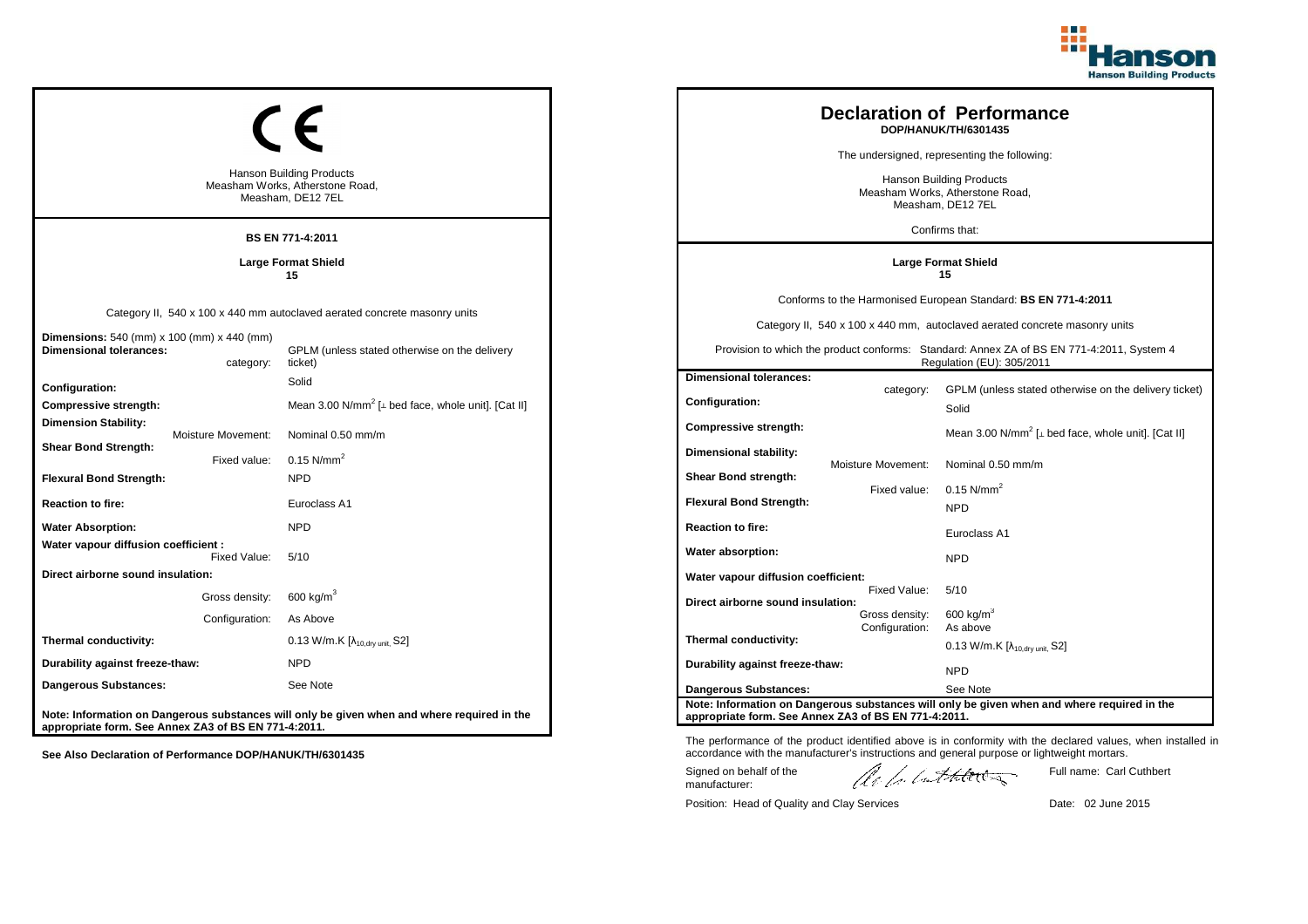

|                                                                                         |                    |                                                                                             |                                                                                                           |                                  | <b>Declaration of Performance</b><br>DOP/HANUK/TH/6300599                                                              |
|-----------------------------------------------------------------------------------------|--------------------|---------------------------------------------------------------------------------------------|-----------------------------------------------------------------------------------------------------------|----------------------------------|------------------------------------------------------------------------------------------------------------------------|
|                                                                                         |                    |                                                                                             |                                                                                                           |                                  | The undersigned, representing the following:                                                                           |
| <b>Hanson Building Products</b><br>Measham Works, Atherstone Road,<br>Measham, DE12 7EL |                    |                                                                                             | <b>Hanson Building Products</b><br>Measham Works, Atherstone Road,<br>Measham, DE12 7EL<br>Confirms that: |                                  |                                                                                                                        |
|                                                                                         |                    | <b>BS EN 771-4:2011</b>                                                                     |                                                                                                           |                                  |                                                                                                                        |
|                                                                                         |                    | <b>Party Wall</b><br>15                                                                     |                                                                                                           |                                  | <b>Party Wall</b><br>15                                                                                                |
|                                                                                         |                    |                                                                                             |                                                                                                           |                                  | Conforms to the Harmonised European Standard: BS EN 771-4:2011                                                         |
|                                                                                         |                    | Category II, 440 x 100 x 215 mm autoclaved aerated concrete masonry units                   |                                                                                                           |                                  | Category II, 440 x 100 x 215 mm, autoclaved aerated concrete masonry units                                             |
| <b>Dimensions:</b> 440 (mm) x 100 (mm) x 215 (mm)<br><b>Dimensional tolerances:</b>     | category:          | GPLM (unless stated otherwise on the delivery<br>ticket)                                    |                                                                                                           |                                  | Provision to which the product conforms: Standard: Annex ZA of BS EN 771-4:2011, System 4<br>Regulation (EU): 305/2011 |
| Configuration:                                                                          |                    | Solid                                                                                       | <b>Dimensional tolerances:</b>                                                                            |                                  | GPLM (unless stated otherwise on the delivery ticket)                                                                  |
| Compressive strength:                                                                   |                    | Mean 4.00 N/mm <sup>2</sup> [ $\perp$ bed face, whole unit]. [Cat II]                       | <b>Configuration:</b>                                                                                     | category:                        | Solid                                                                                                                  |
| <b>Dimension Stability:</b>                                                             | Moisture Movement: | Nominal 0.50 mm/m                                                                           | Compressive strength:                                                                                     |                                  | Mean 4.00 N/mm <sup>2</sup> [ $\perp$ bed face, whole unit]. [Cat II]                                                  |
| <b>Shear Bond Strength:</b>                                                             | Fixed value:       | $0.15$ N/mm <sup>2</sup>                                                                    | Dimensional stability:                                                                                    | Moisture Movement:               | Nominal 0.50 mm/m                                                                                                      |
| <b>Flexural Bond Strength:</b>                                                          |                    | <b>NPD</b>                                                                                  | Shear Bond strength:                                                                                      |                                  |                                                                                                                        |
| <b>Reaction to fire:</b>                                                                |                    | Euroclass A1                                                                                | <b>Flexural Bond Strength:</b>                                                                            | Fixed value:                     | $0.15$ N/mm <sup>2</sup><br><b>NPD</b>                                                                                 |
| <b>Water Absorption:</b>                                                                |                    | <b>NPD</b>                                                                                  | <b>Reaction to fire:</b>                                                                                  |                                  | Euroclass A1                                                                                                           |
| Water vapour diffusion coefficient :                                                    | Fixed Value:       | 5/10                                                                                        | Water absorption:                                                                                         |                                  | <b>NPD</b>                                                                                                             |
| Direct airborne sound insulation:                                                       |                    |                                                                                             | Water vapour diffusion coefficient:                                                                       |                                  |                                                                                                                        |
|                                                                                         | Gross density:     | 660 kg/m <sup>3</sup>                                                                       | Direct airborne sound insulation:                                                                         | Fixed Value:                     | 5/10                                                                                                                   |
|                                                                                         | Configuration:     | As Above                                                                                    |                                                                                                           | Gross density:<br>Configuration: | 660 kg/ $m3$<br>As above                                                                                               |
| Thermal conductivity:                                                                   |                    | $0.14$ W/m.K [ $\lambda_{10, dry \text{ unit}}$ , S2]                                       | Thermal conductivity:                                                                                     |                                  | 0.14 W/m.K $[\lambda_{10, dry \text{ unit}}]$ S2]                                                                      |
| Durability against freeze-thaw:                                                         |                    | <b>NPD</b>                                                                                  | Durability against freeze-thaw:                                                                           |                                  | <b>NPD</b>                                                                                                             |
| Dangerous Substances:                                                                   |                    | See Note                                                                                    | Dangerous Substances:                                                                                     |                                  | See Note                                                                                                               |
| appropriate form. See Annex ZA3 of BS EN 771-4:2011.                                    |                    | Note: Information on Dangerous substances will only be given when and where required in the | appropriate form. See Annex ZA3 of BS EN 771-4:2011.                                                      |                                  | Note: Information on Dangerous substances will only be given when and where required in the                            |

The performance of the product identified above is in conformity with the declared values, when installed in accordance with the manufacturer's instructions and general purpose or lightweight mortars.

Signed on behalf of the manufacturer:

ach lathering

Full name: Carl Cuthbert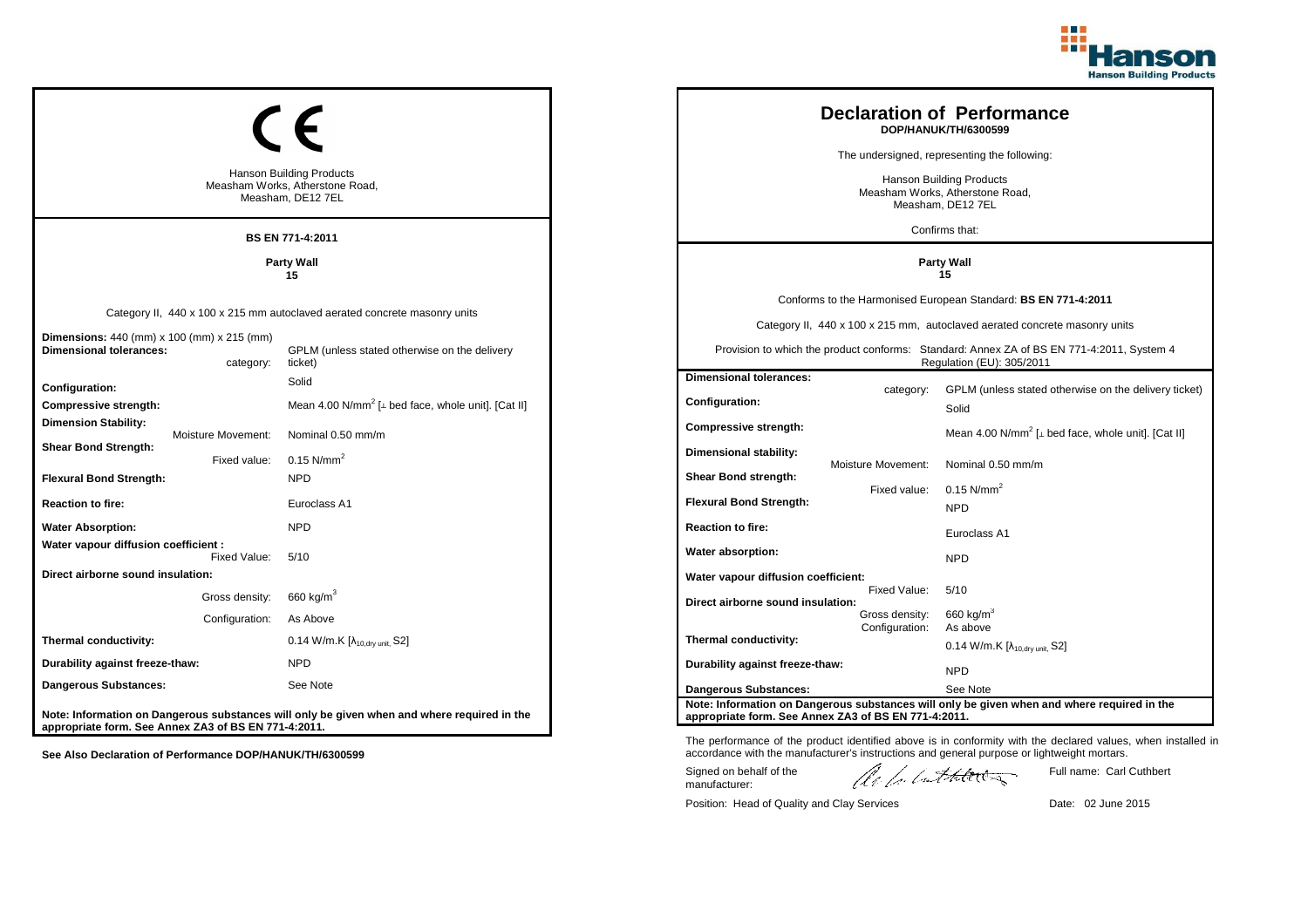

|                                                                                         |                    |                                                                                             |                                                                                                                        |                    | <b>Declaration of Performance</b><br>DOP/HANUK/TH/6300605                                   |
|-----------------------------------------------------------------------------------------|--------------------|---------------------------------------------------------------------------------------------|------------------------------------------------------------------------------------------------------------------------|--------------------|---------------------------------------------------------------------------------------------|
|                                                                                         |                    |                                                                                             |                                                                                                                        |                    | The undersigned, representing the following:                                                |
| <b>Hanson Building Products</b><br>Measham Works, Atherstone Road,<br>Measham, DE12 7EL |                    |                                                                                             | <b>Hanson Building Products</b><br>Measham Works, Atherstone Road,<br>Measham, DE12 7EL<br>Confirms that:              |                    |                                                                                             |
|                                                                                         |                    | BS EN 771-4:2011                                                                            |                                                                                                                        |                    |                                                                                             |
|                                                                                         |                    | <b>Party Wall</b><br>15                                                                     |                                                                                                                        |                    | <b>Party Wall</b><br>15                                                                     |
|                                                                                         |                    |                                                                                             |                                                                                                                        |                    | Conforms to the Harmonised European Standard: BS EN 771-4:2011                              |
|                                                                                         |                    | Category II, 440 x 215 x 215 mm autoclaved aerated concrete masonry units                   |                                                                                                                        |                    | Category II, 440 x 215 x 215 mm, autoclaved aerated concrete masonry units                  |
| <b>Dimensions:</b> 440 (mm) x 215 (mm) x 215 (mm)<br><b>Dimensional tolerances:</b>     | category:          | GPLM (unless stated otherwise on the delivery<br>ticket)                                    | Provision to which the product conforms: Standard: Annex ZA of BS EN 771-4:2011, System 4<br>Regulation (EU): 305/2011 |                    |                                                                                             |
| Configuration:                                                                          |                    | Solid                                                                                       | <b>Dimensional tolerances:</b>                                                                                         |                    | GPLM (unless stated otherwise on the delivery ticket)                                       |
| Compressive strength:                                                                   |                    | Mean 4.00 N/mm <sup>2</sup> [ $\perp$ bed face, whole unit]. [Cat II]                       | <b>Configuration:</b>                                                                                                  | category:          | Solid                                                                                       |
| <b>Dimension Stability:</b>                                                             | Moisture Movement: | Nominal 0.50 mm/m                                                                           | <b>Compressive strength:</b>                                                                                           |                    | Mean 4.00 N/mm <sup>2</sup> [ $\perp$ bed face, whole unit]. [Cat II]                       |
| <b>Shear Bond Strength:</b>                                                             | Fixed value:       | $0.15$ N/mm <sup>2</sup>                                                                    | Dimensional stability:                                                                                                 |                    |                                                                                             |
| <b>Flexural Bond Strength:</b>                                                          |                    | <b>NPD</b>                                                                                  | Shear Bond strength:                                                                                                   | Moisture Movement: | Nominal 0.50 mm/m                                                                           |
| <b>Reaction to fire:</b>                                                                |                    | Euroclass A1                                                                                | <b>Flexural Bond Strength:</b>                                                                                         | Fixed value:       | $0.15$ N/mm <sup>2</sup><br><b>NPD</b>                                                      |
| <b>Water Absorption:</b>                                                                |                    | <b>NPD</b>                                                                                  | <b>Reaction to fire:</b>                                                                                               |                    | Euroclass A1                                                                                |
| Water vapour diffusion coefficient :                                                    | Fixed Value:       | 5/10                                                                                        | Water absorption:                                                                                                      |                    | <b>NPD</b>                                                                                  |
| Direct airborne sound insulation:                                                       |                    |                                                                                             | Water vapour diffusion coefficient:                                                                                    |                    |                                                                                             |
|                                                                                         | Gross density:     | 660 kg/m $^3$                                                                               | Direct airborne sound insulation:                                                                                      | Fixed Value:       | 5/10                                                                                        |
|                                                                                         | Configuration:     | As Above                                                                                    |                                                                                                                        | Gross density:     | 660 kg/m <sup>3</sup>                                                                       |
| Thermal conductivity:                                                                   |                    | 0.14 W/m.K $[\lambda_{10, dry \text{ unit}}, S2]$                                           | Thermal conductivity:                                                                                                  | Configuration:     | As above<br>0.14 W/m.K $[\lambda_{10, dry \text{ unit}}]$ S2]                               |
| Durability against freeze-thaw:                                                         |                    | <b>NPD</b>                                                                                  | Durability against freeze-thaw:                                                                                        |                    | <b>NPD</b>                                                                                  |
| <b>Dangerous Substances:</b>                                                            |                    | See Note                                                                                    | <b>Dangerous Substances:</b>                                                                                           |                    | See Note                                                                                    |
| appropriate form. See Annex ZA3 of BS EN 771-4:2011.                                    |                    | Note: Information on Dangerous substances will only be given when and where required in the | appropriate form. See Annex ZA3 of BS EN 771-4:2011.                                                                   |                    | Note: Information on Dangerous substances will only be given when and where required in the |

The performance of the product identified above is in conformity with the declared values, when installed in accordance with the manufacturer's instructions and general purpose or lightweight mortars.

Signed on behalf of the manufacturer:

ach lathering

Full name: Carl Cuthbert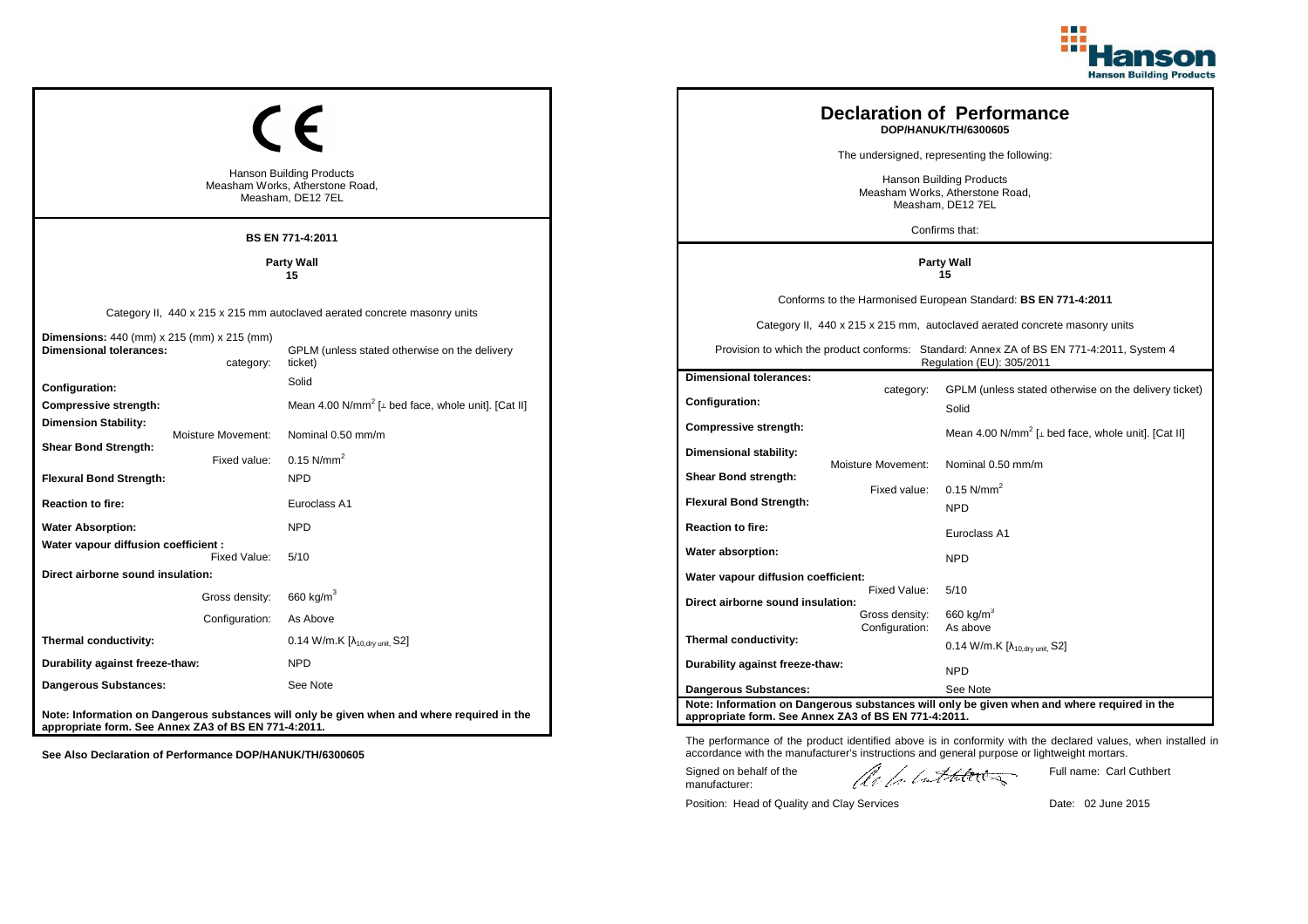

| <b>Hanson Building Products</b><br>Measham Works, Atherstone Road,<br>Measham, DE12 7EL<br><b>BS EN 771-4:2011</b> |           |                                                                                                                                       | <b>Declaration of Performance</b><br>DOP/HANUK/TH/6301213<br>The undersigned, representing the following:<br>Hanson Building Products<br>Measham Works, Atherstone Road,<br>Measham, DE12 7EL<br>Confirms that: |                                                  |                                                                                                                                                                                                                                                                        |
|--------------------------------------------------------------------------------------------------------------------|-----------|---------------------------------------------------------------------------------------------------------------------------------------|-----------------------------------------------------------------------------------------------------------------------------------------------------------------------------------------------------------------|--------------------------------------------------|------------------------------------------------------------------------------------------------------------------------------------------------------------------------------------------------------------------------------------------------------------------------|
|                                                                                                                    |           | <b>Large Format Party Wall</b><br>15                                                                                                  |                                                                                                                                                                                                                 |                                                  | <b>Large Format Party Wall</b><br>15                                                                                                                                                                                                                                   |
| <b>Dimensions:</b> 440 (mm) x 100 (mm) x 430 (mm)<br><b>Dimensional tolerances:</b>                                | category: | Category II, 440 x 100 x 430 mm autoclaved aerated concrete masonry units<br>GPLM (unless stated otherwise on the delivery<br>ticket) |                                                                                                                                                                                                                 |                                                  | Conforms to the Harmonised European Standard: BS EN 771-4:2011<br>Category II, 440 x 100 x 430 mm, autoclaved aerated concrete masonry units<br>Provision to which the product conforms: Standard: Annex ZA of BS EN 771-4:2011, System 4<br>Regulation (EU): 305/2011 |
| Configuration:<br>Compressive strength:<br><b>Dimension Stability:</b><br>Moisture Movement:                       |           | Solid<br>Mean 4.00 N/mm <sup>2</sup> [ $\perp$ bed face, whole unit]. [Cat II]<br>Nominal 0.50 mm/m                                   | <b>Dimensional tolerances:</b><br><b>Configuration:</b><br>Compressive strength:                                                                                                                                | category:                                        | GPLM (unless stated otherwise on the delivery ticket)<br>Solid<br>Mean 4.00 N/mm <sup>2</sup> [ $\perp$ bed face, whole unit]. [Cat II]                                                                                                                                |
| <b>Shear Bond Strength:</b><br>Fixed value:<br><b>Flexural Bond Strength:</b><br><b>Reaction to fire:</b>          |           | $0.15$ N/mm <sup>2</sup><br><b>NPD</b><br>Euroclass A1                                                                                | Dimensional stability:<br>Shear Bond strength:<br><b>Flexural Bond Strength:</b>                                                                                                                                | <b>Moisture Movement:</b><br>Fixed value:        | Nominal 0.50 mm/m<br>$0.15$ N/mm <sup>2</sup><br><b>NPD</b>                                                                                                                                                                                                            |
| <b>Water Absorption:</b><br>Water vapour diffusion coefficient :                                                   |           | <b>NPD</b>                                                                                                                            | <b>Reaction to fire:</b>                                                                                                                                                                                        |                                                  | Euroclass A1                                                                                                                                                                                                                                                           |
| Fixed Value:<br>Direct airborne sound insulation:                                                                  |           | 5/10                                                                                                                                  | Water absorption:<br>Water vapour diffusion coefficient:                                                                                                                                                        |                                                  | <b>NPD</b>                                                                                                                                                                                                                                                             |
| Gross density:<br>Configuration:                                                                                   |           | 660 kg/m <sup>3</sup><br>As Above                                                                                                     | Direct airborne sound insulation:                                                                                                                                                                               | Fixed Value:<br>Gross density:<br>Configuration: | 5/10<br>660 kg/m <sup>3</sup><br>As above                                                                                                                                                                                                                              |
| Thermal conductivity:                                                                                              |           | 0.14 W/m.K $[\lambda_{10, dry \text{ unit}}, S2]$                                                                                     | Thermal conductivity:                                                                                                                                                                                           |                                                  | 0.14 W/m.K $[\lambda_{10.0}$ <sub>tv unit.</sub> S2]                                                                                                                                                                                                                   |
| Durability against freeze-thaw:<br>Dangerous Substances:                                                           |           | <b>NPD</b><br>See Note                                                                                                                | Durability against freeze-thaw:<br><b>Dangerous Substances:</b>                                                                                                                                                 |                                                  | <b>NPD</b><br>See Note                                                                                                                                                                                                                                                 |
| appropriate form. See Annex ZA3 of BS EN 771-4:2011.                                                               |           | Note: Information on Dangerous substances will only be given when and where required in the                                           | appropriate form. See Annex ZA3 of BS EN 771-4:2011.                                                                                                                                                            |                                                  | Note: Information on Dangerous substances will only be given when and where required in the                                                                                                                                                                            |

Signed on behalf of the manufacturer:

Position: Head of Quality and Clay Services Date: 02 June 2015

Full name: Carl Cuthbert

The performance of the product identified above is in conformity with the declared values, when installed in accordance with the manufacturer's instructions and general purpose or lightweight mortars.

ach lathering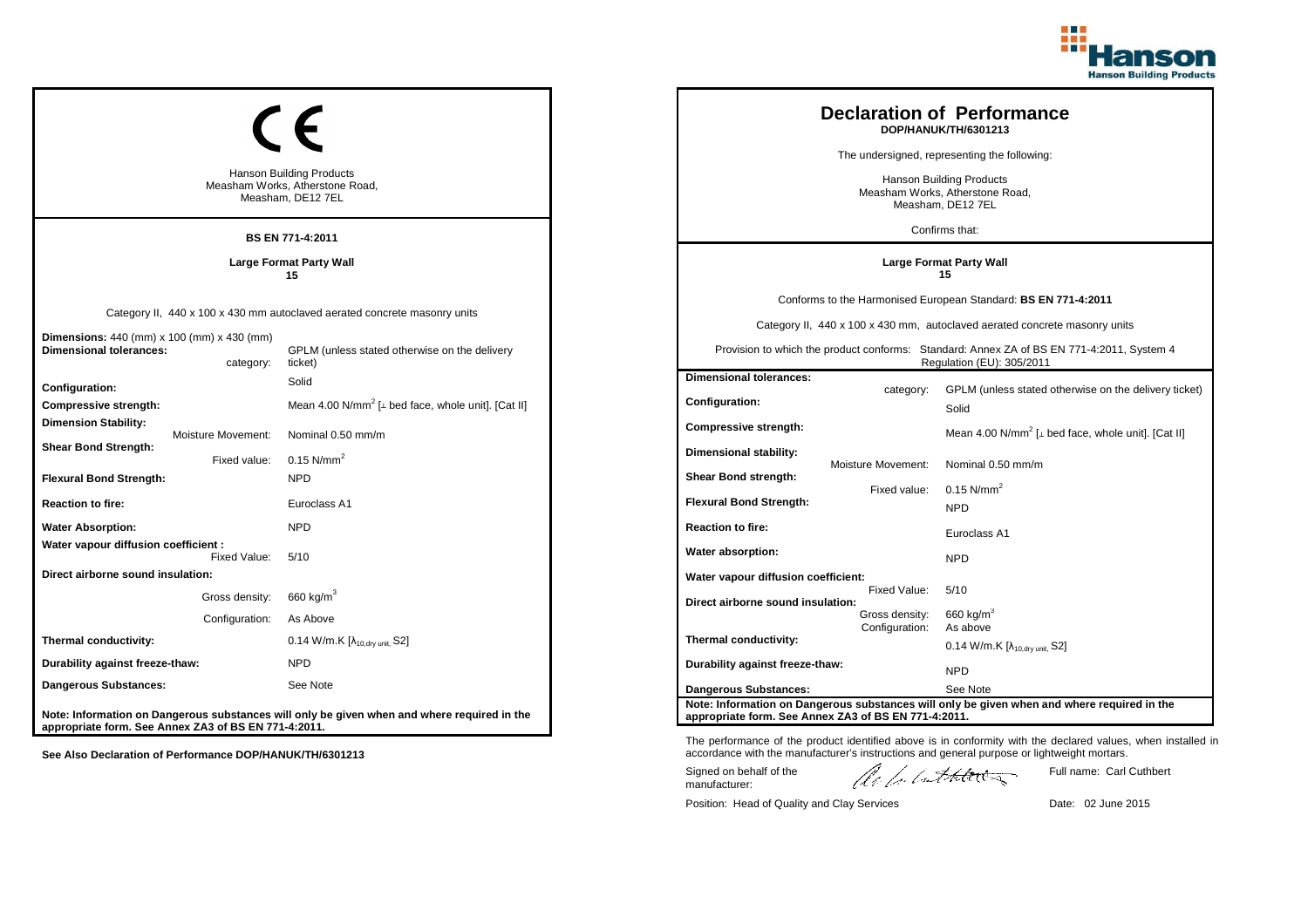

|                                                                                         |                                    |                                                                                                                                      |                                                                                |                                | <b>Declaration of Performance</b><br>DOP/HANUK/TH/6301145<br>The undersigned, representing the following:                                                                                                                                                             |
|-----------------------------------------------------------------------------------------|------------------------------------|--------------------------------------------------------------------------------------------------------------------------------------|--------------------------------------------------------------------------------|--------------------------------|-----------------------------------------------------------------------------------------------------------------------------------------------------------------------------------------------------------------------------------------------------------------------|
| <b>Hanson Building Products</b><br>Measham Works, Atherstone Road,<br>Measham, DE12 7EL |                                    |                                                                                                                                      |                                                                                |                                | <b>Hanson Building Products</b><br>Measham Works, Atherstone Road,<br>Measham, DE12 7EL<br>Confirms that:                                                                                                                                                             |
|                                                                                         |                                    | <b>BS EN 771-4:2011</b><br><b>Flooring Slip</b><br>15                                                                                |                                                                                |                                | <b>Flooring Slip</b><br>15                                                                                                                                                                                                                                            |
| Dimensions: 215 (mm) x 100 (mm) x 40 (mm)<br><b>Dimensional tolerances:</b>             | category:                          | Category II, 215 x 100 x 40 mm autoclaved aerated concrete masonry units<br>GPLM (unless stated otherwise on the delivery<br>ticket) |                                                                                |                                | Conforms to the Harmonised European Standard: BS EN 771-4:2011<br>Category II, 215 x 100 x 40 mm, autoclaved aerated concrete masonry units<br>Provision to which the product conforms: Standard: Annex ZA of BS EN 771-4:2011, System 4<br>Regulation (EU): 305/2011 |
| Configuration:<br>Compressive strength:                                                 |                                    | Solid<br>Mean 7.30 N/mm <sup>2</sup> [ $\perp$ bed face, whole unit]. [Cat II]                                                       | <b>Dimensional tolerances:</b><br>Configuration:                               | category:                      | GPLM (unless stated otherwise on the delivery ticket)<br>Solid                                                                                                                                                                                                        |
| Dimension Stability:<br><b>Shear Bond Strength:</b><br><b>Flexural Bond Strength:</b>   | Moisture Movement:<br>Fixed value: | Nominal 0.50 mm/m<br>$0.15$ N/mm <sup>2</sup><br><b>NPD</b>                                                                          | <b>Compressive strength:</b><br>Dimensional stability:<br>Shear Bond strength: | <b>Moisture Movement:</b>      | Mean 7.30 N/mm <sup>2</sup> [⊥ bed face, whole unit]. [Cat II]<br>Nominal 0.50 mm/m                                                                                                                                                                                   |
| <b>Reaction to fire:</b>                                                                |                                    | Euroclass A1                                                                                                                         | <b>Flexural Bond Strength:</b>                                                 | Fixed value:                   | $0.15$ N/mm <sup>2</sup><br><b>NPD</b>                                                                                                                                                                                                                                |
| <b>Water Absorption:</b><br>Water vapour diffusion coefficient :                        | Fixed Value:                       | <b>NPD</b><br>5/10                                                                                                                   | <b>Reaction to fire:</b><br>Water absorption:                                  |                                | Euroclass A1<br><b>NPD</b>                                                                                                                                                                                                                                            |
| Direct airborne sound insulation:                                                       | Gross density:<br>Configuration:   | 730 kg/m <sup>3</sup><br>As Above                                                                                                    | Water vapour diffusion coefficient:<br>Direct airborne sound insulation:       | Fixed Value:<br>Gross density: | 5/10<br>730 kg/m $3$                                                                                                                                                                                                                                                  |
| Thermal conductivity:                                                                   |                                    | 0.16 W/m.K $[\lambda_{10, dry \text{ unit}}, S2]$                                                                                    | Thermal conductivity:                                                          | Configuration:                 | As above<br>$0.16$ W/m.K [ $\lambda_{10, dry \text{ unit}}$ , S2]                                                                                                                                                                                                     |
| Durability against freeze-thaw:<br>Dangerous Substances:                                |                                    | <b>NPD</b><br>See Note                                                                                                               | Durability against freeze-thaw:                                                |                                | <b>NPD</b>                                                                                                                                                                                                                                                            |
| appropriate form. See Annex ZA3 of BS EN 771-4:2011.                                    |                                    | Note: Information on Dangerous substances will only be given when and where required in the                                          | Dangerous Substances:<br>appropriate form. See Annex ZA3 of BS EN 771-4:2011.  |                                | See Note<br>Note: Information on Dangerous substances will only be given when and where required in the                                                                                                                                                               |

The performance of the product identified above is in conformity with the declared values, when installed in accordance with the manufacturer's instructions and general purpose or lightweight mortars.

Signed on behalf of the manufacturer:

ach lathering

Full name: Carl Cuthbert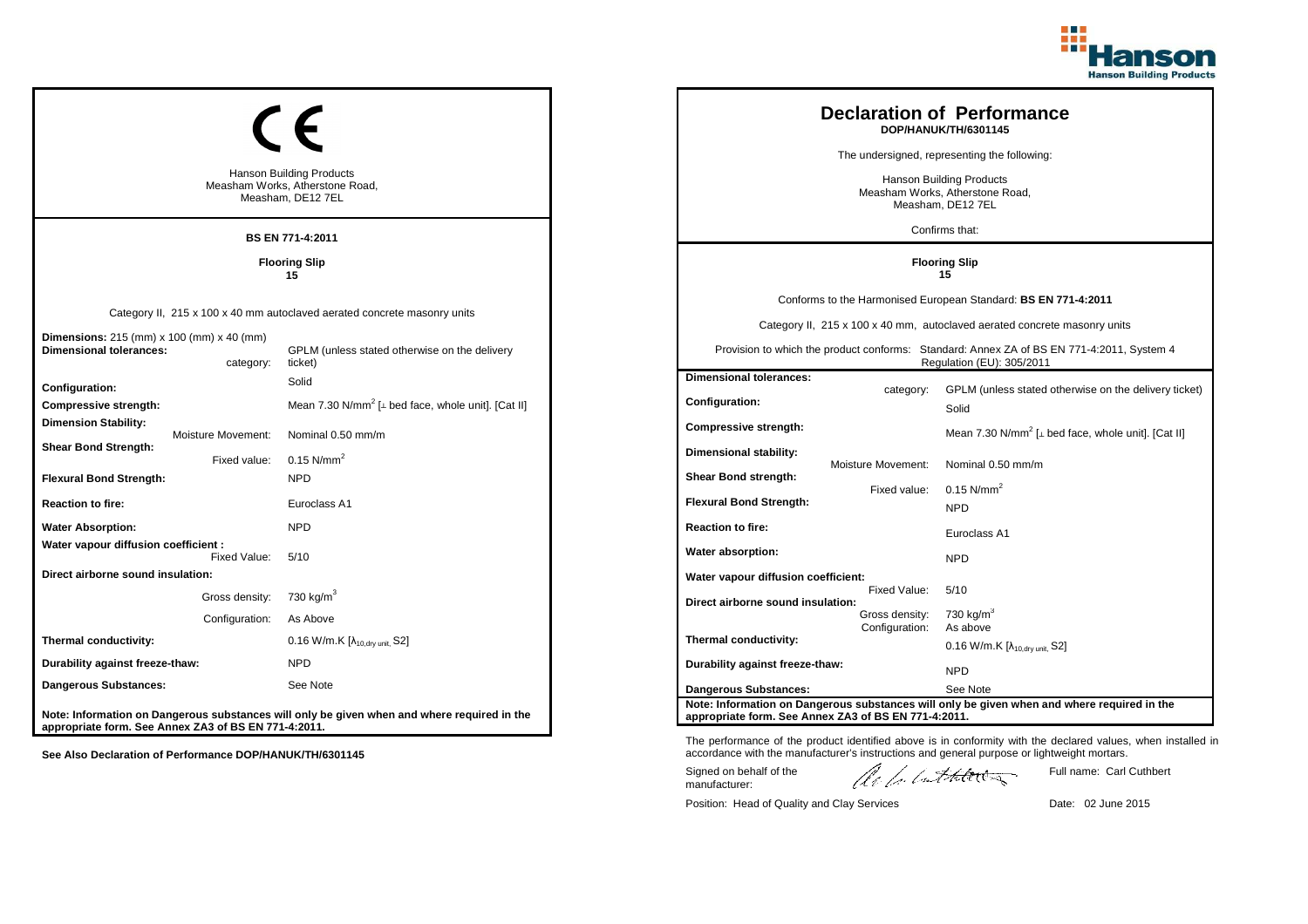

|                                                                                              |                                    |                                                                                                                                      |                                                                          |                                                  | <b>Declaration of Performance</b><br>DOP/HANUK/TH/6300018                                                                                                                                                                                                             |
|----------------------------------------------------------------------------------------------|------------------------------------|--------------------------------------------------------------------------------------------------------------------------------------|--------------------------------------------------------------------------|--------------------------------------------------|-----------------------------------------------------------------------------------------------------------------------------------------------------------------------------------------------------------------------------------------------------------------------|
| <b>Hanson Building Products</b><br>Measham Works, Atherstone Road,<br>Measham, DE12 7EL      |                                    |                                                                                                                                      |                                                                          |                                                  | The undersigned, representing the following:<br><b>Hanson Building Products</b><br>Measham Works, Atherstone Road,<br>Measham, DE12 7EL<br>Confirms that:                                                                                                             |
|                                                                                              |                                    | <b>BS EN 771-4:2011</b><br><b>Flooring Slip</b><br>15                                                                                | <b>Flooring Slip</b><br>15                                               |                                                  |                                                                                                                                                                                                                                                                       |
| Dimensions: 215 (mm) x 100 (mm) x 65 (mm)<br><b>Dimensional tolerances:</b>                  | category:                          | Category II, 215 x 100 x 65 mm autoclaved aerated concrete masonry units<br>GPLM (unless stated otherwise on the delivery<br>ticket) |                                                                          |                                                  | Conforms to the Harmonised European Standard: BS EN 771-4:2011<br>Category II, 215 x 100 x 65 mm, autoclaved aerated concrete masonry units<br>Provision to which the product conforms: Standard: Annex ZA of BS EN 771-4:2011, System 4<br>Regulation (EU): 305/2011 |
| <b>Configuration:</b><br>Compressive strength:                                               |                                    | Solid<br>Mean 7.30 N/mm <sup>2</sup> [ $\perp$ bed face, whole unit]. [Cat II]                                                       | <b>Dimensional tolerances:</b><br>Configuration:                         | category:                                        | GPLM (unless stated otherwise on the delivery ticket)<br>Solid                                                                                                                                                                                                        |
| <b>Dimension Stability:</b><br><b>Shear Bond Strength:</b><br><b>Flexural Bond Strength:</b> | Moisture Movement:<br>Fixed value: | Nominal 0.50 mm/m<br>$0.15$ N/mm <sup>2</sup><br><b>NPD</b>                                                                          | Compressive strength:<br>Dimensional stability:<br>Shear Bond strength:  | <b>Moisture Movement:</b>                        | Mean 7.30 N/mm <sup>2</sup> [ $\perp$ bed face, whole unit]. [Cat II]<br>Nominal 0.50 mm/m                                                                                                                                                                            |
| <b>Reaction to fire:</b>                                                                     |                                    | Euroclass A1                                                                                                                         | <b>Flexural Bond Strength:</b>                                           | Fixed value:                                     | $0.15$ N/mm <sup>2</sup><br><b>NPD</b>                                                                                                                                                                                                                                |
| <b>Water Absorption:</b><br>Water vapour diffusion coefficient :                             | Fixed Value:                       | <b>NPD</b><br>5/10                                                                                                                   | <b>Reaction to fire:</b><br>Water absorption:                            |                                                  | Euroclass A1<br><b>NPD</b>                                                                                                                                                                                                                                            |
| Direct airborne sound insulation:                                                            | Gross density:<br>Configuration:   | 730 kg/m <sup>3</sup><br>As Above                                                                                                    | Water vapour diffusion coefficient:<br>Direct airborne sound insulation: | Fixed Value:<br>Gross density:<br>Configuration: | 5/10<br>730 kg/m <sup>3</sup><br>As above                                                                                                                                                                                                                             |
| Thermal conductivity:                                                                        |                                    | 0.16 W/m.K [λ <sub>10,dry unit,</sub> S2]                                                                                            | Thermal conductivity:                                                    |                                                  | $0.16$ W/m.K [ $\lambda_{10, dry \text{ unit}}$ , S2]                                                                                                                                                                                                                 |
| Durability against freeze-thaw:<br>Dangerous Substances:                                     |                                    | <b>NPD</b><br>See Note                                                                                                               | Durability against freeze-thaw:<br>Dangerous Substances:                 |                                                  | <b>NPD</b><br>See Note                                                                                                                                                                                                                                                |
| appropriate form. See Annex ZA3 of BS EN 771-4:2011.                                         |                                    | Note: Information on Dangerous substances will only be given when and where required in the                                          | appropriate form. See Annex ZA3 of BS EN 771-4:2011.                     |                                                  | Note: Information on Dangerous substances will only be given when and where required in the                                                                                                                                                                           |

ach lathering

Signed on behalf of the manufacturer:

The performance of the product identified above is in conformity with the declared values, when installed in accordance with the manufacturer's instructions and general purpose or lightweight mortars.

Position: Head of Quality and Clay Services Date: 02 June 2015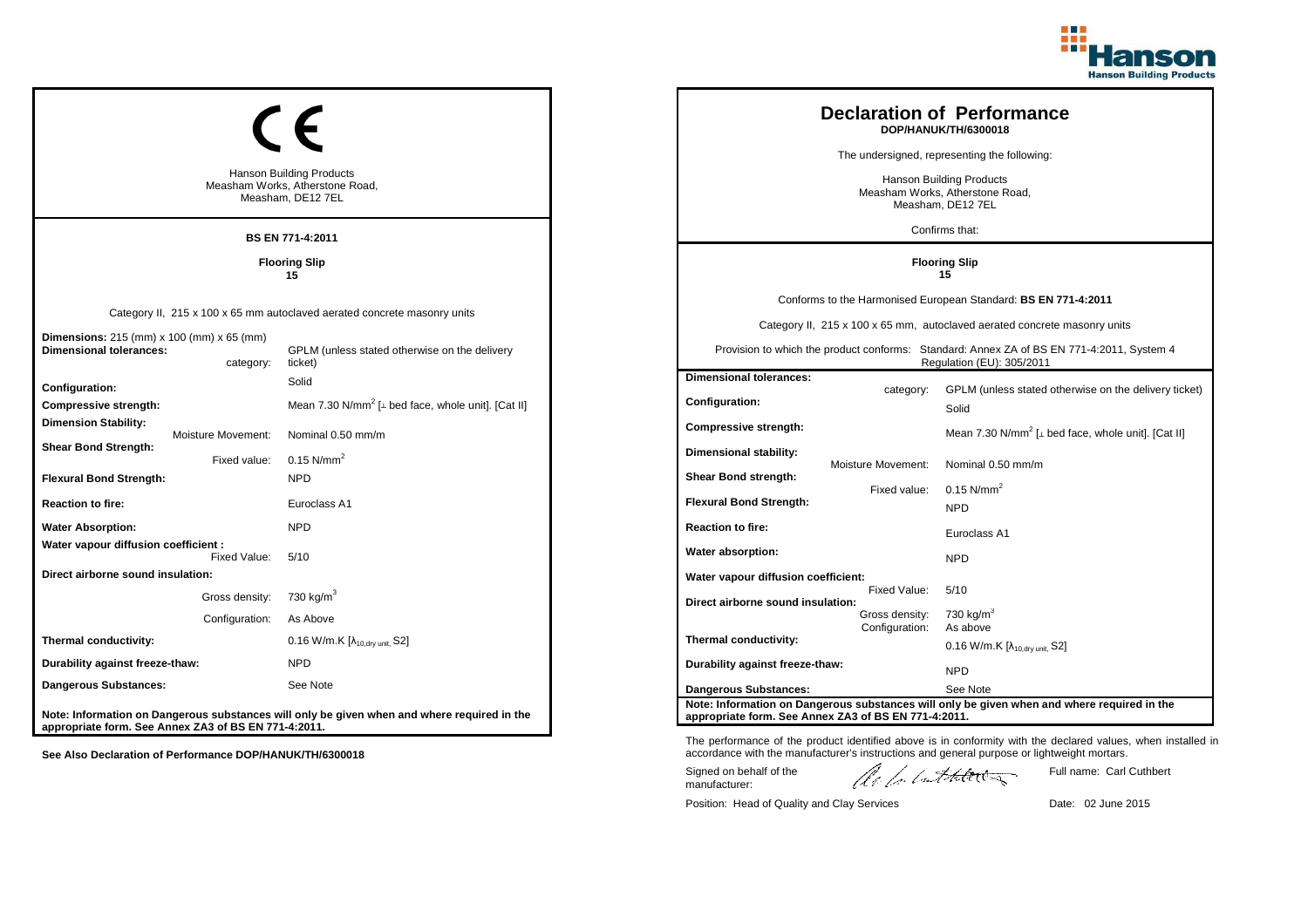

| <b>Hanson Building Products</b><br>Measham Works, Atherstone Road,<br>Measham, DE12 7EL          | <b>Declaration of Performance</b><br>DOP/HANUK/TH/6301343<br>The undersigned, representing the following:<br><b>Hanson Building Products</b><br>Measham Works, Atherstone Road,<br>Measham, DE12 7EL<br>Confirms that: |                                                      |                           |                                                                                                                        |
|--------------------------------------------------------------------------------------------------|------------------------------------------------------------------------------------------------------------------------------------------------------------------------------------------------------------------------|------------------------------------------------------|---------------------------|------------------------------------------------------------------------------------------------------------------------|
|                                                                                                  | <b>BS EN 771-4:2011</b>                                                                                                                                                                                                |                                                      |                           |                                                                                                                        |
|                                                                                                  | <b>Floor End Block</b><br>15                                                                                                                                                                                           |                                                      |                           | <b>Floor End Block</b><br>15                                                                                           |
|                                                                                                  |                                                                                                                                                                                                                        |                                                      |                           | Conforms to the Harmonised European Standard: BS EN 771-4:2011                                                         |
|                                                                                                  | Category II, 440 x 150 x 140 mm autoclaved aerated concrete masonry units                                                                                                                                              |                                                      |                           | Category II, 440 x 150 x 140 mm, autoclaved aerated concrete masonry units                                             |
| <b>Dimensions:</b> 440 (mm) x 150 (mm) x 140 (mm)<br><b>Dimensional tolerances:</b><br>category: | GPLM (unless stated otherwise on the delivery<br>ticket)                                                                                                                                                               |                                                      |                           | Provision to which the product conforms: Standard: Annex ZA of BS EN 771-4:2011, System 4<br>Regulation (EU): 305/2011 |
| Configuration:                                                                                   | Solid                                                                                                                                                                                                                  | <b>Dimensional tolerances:</b>                       |                           |                                                                                                                        |
| Compressive strength:                                                                            | Mean 7.30 N/mm <sup>2</sup> [ $\perp$ bed face, whole unit]. [Cat II]                                                                                                                                                  | <b>Configuration:</b>                                | category:                 | GPLM (unless stated otherwise on the delivery ticket)<br>Solid                                                         |
| <b>Dimension Stability:</b><br>Moisture Movement:                                                | Nominal 0.50 mm/m                                                                                                                                                                                                      | Compressive strength:                                |                           | Mean 7.30 N/mm <sup>2</sup> [ $\perp$ bed face, whole unit]. [Cat II]                                                  |
| <b>Shear Bond Strength:</b><br>Fixed value:                                                      | $0.15$ N/mm <sup>2</sup>                                                                                                                                                                                               | Dimensional stability:                               | <b>Moisture Movement:</b> | Nominal 0.50 mm/m                                                                                                      |
| <b>Flexural Bond Strength:</b>                                                                   | <b>NPD</b>                                                                                                                                                                                                             | Shear Bond strength:                                 |                           |                                                                                                                        |
| <b>Reaction to fire:</b>                                                                         | Euroclass A1                                                                                                                                                                                                           | <b>Flexural Bond Strength:</b>                       | Fixed value:              | $0.15$ N/mm <sup>2</sup><br><b>NPD</b>                                                                                 |
| <b>Water Absorption:</b>                                                                         | <b>NPD</b>                                                                                                                                                                                                             | <b>Reaction to fire:</b>                             |                           |                                                                                                                        |
| Water vapour diffusion coefficient :                                                             |                                                                                                                                                                                                                        | Water absorption:                                    |                           | Euroclass A1                                                                                                           |
| Fixed Value:<br>Direct airborne sound insulation:                                                | 5/10                                                                                                                                                                                                                   |                                                      |                           | <b>NPD</b>                                                                                                             |
|                                                                                                  |                                                                                                                                                                                                                        | Water vapour diffusion coefficient:                  | Fixed Value:              | 5/10                                                                                                                   |
| Gross density: 730 kg/m <sup>3</sup>                                                             |                                                                                                                                                                                                                        | Direct airborne sound insulation:                    | Gross density:            | 730 kg/m <sup>3</sup>                                                                                                  |
| Configuration:                                                                                   | As Above                                                                                                                                                                                                               |                                                      | Configuration:            | As above                                                                                                               |
| Thermal conductivity:                                                                            | 0.16 W/m.K [λ <sub>10,dry unit,</sub> S2]                                                                                                                                                                              | Thermal conductivity:                                |                           | $0.16$ W/m.K [ $\lambda_{10, dry \text{ unit}}$ , S2]                                                                  |
| Durability against freeze-thaw:                                                                  | <b>NPD</b>                                                                                                                                                                                                             | Durability against freeze-thaw:                      |                           | <b>NPD</b>                                                                                                             |
| <b>Dangerous Substances:</b>                                                                     | See Note                                                                                                                                                                                                               | <b>Dangerous Substances:</b>                         |                           | See Note                                                                                                               |
| appropriate form. See Annex ZA3 of BS EN 771-4:2011.                                             | Note: Information on Dangerous substances will only be given when and where required in the                                                                                                                            | appropriate form. See Annex ZA3 of BS EN 771-4:2011. |                           | Note: Information on Dangerous substances will only be given when and where required in the                            |

Position: Head of Quality and Clay Services Date: 02 June 2015

Signed on behalf of the manufacturer:

The performance of the product identified above is in conformity with the declared values, when installed in accordance with the manufacturer's instructions and general purpose or lightweight mortars.

ach lathering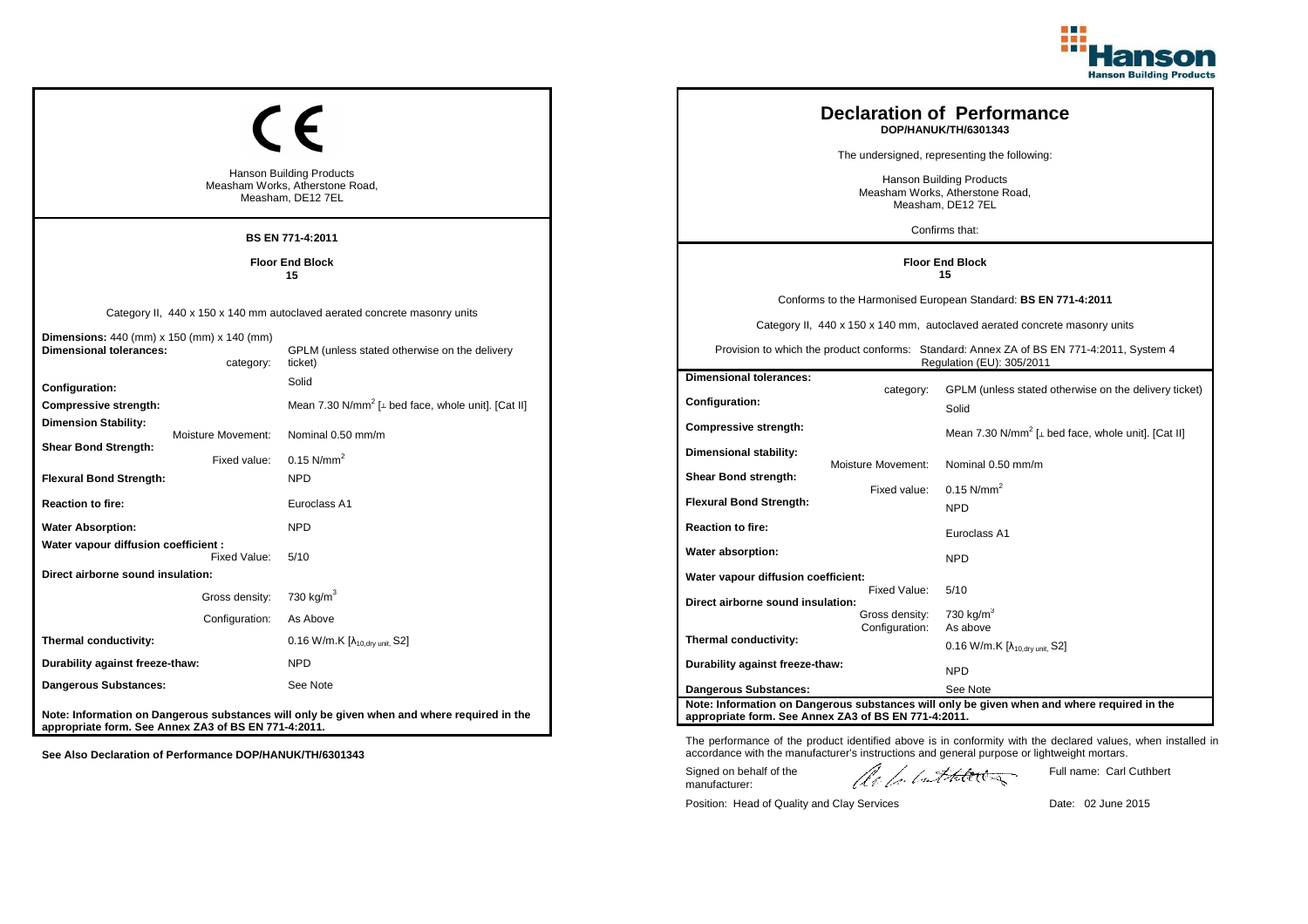

| <b>Hanson Building Products</b><br>Measham Works, Atherstone Road,<br>Measham, DE12 7EL<br><b>BS EN 771-4:2011</b> | <b>Declaration of Performance</b><br>DOP/HANUK/TH/6301350<br>The undersigned, representing the following:<br><b>Hanson Building Products</b><br>Measham Works, Atherstone Road,<br>Measham, DE12 7EL<br>Confirms that: |                                                                                      |                                                  |                                                                                                                                                                                                                                                                        |
|--------------------------------------------------------------------------------------------------------------------|------------------------------------------------------------------------------------------------------------------------------------------------------------------------------------------------------------------------|--------------------------------------------------------------------------------------|--------------------------------------------------|------------------------------------------------------------------------------------------------------------------------------------------------------------------------------------------------------------------------------------------------------------------------|
| <b>Floor End Block</b>                                                                                             |                                                                                                                                                                                                                        |                                                                                      | <b>Floor End Block</b><br>15                     |                                                                                                                                                                                                                                                                        |
| <b>Dimensions:</b> 440 (mm) x 175 (mm) x 140 (mm)<br><b>Dimensional tolerances:</b><br>category:                   | Category II, 440 x 175 x 140 mm autoclaved aerated concrete masonry units<br>GPLM (unless stated otherwise on the delivery<br>ticket)                                                                                  |                                                                                      |                                                  | Conforms to the Harmonised European Standard: BS EN 771-4:2011<br>Category II, 440 x 175 x 140 mm, autoclaved aerated concrete masonry units<br>Provision to which the product conforms: Standard: Annex ZA of BS EN 771-4:2011, System 4<br>Regulation (EU): 305/2011 |
| Configuration:<br>Compressive strength:<br><b>Dimension Stability:</b><br>Moisture Movement:                       | Solid<br>Mean 7.30 N/mm <sup>2</sup> [ $\perp$ bed face, whole unit]. [Cat II]<br>Nominal 0.50 mm/m                                                                                                                    | <b>Dimensional tolerances:</b><br>Configuration:<br>Compressive strength:            | category:                                        | GPLM (unless stated otherwise on the delivery ticket)<br>Solid<br>Mean 7.30 N/mm <sup>2</sup> [ $\perp$ bed face, whole unit]. [Cat II]                                                                                                                                |
| <b>Shear Bond Strength:</b><br>Fixed value:<br><b>Flexural Bond Strength:</b><br><b>Reaction to fire:</b>          | $0.15$ N/mm <sup>2</sup><br><b>NPD</b><br>Euroclass A1                                                                                                                                                                 | Dimensional stability:<br>Shear Bond strength:<br><b>Flexural Bond Strength:</b>     | <b>Moisture Movement:</b><br>Fixed value:        | Nominal 0.50 mm/m<br>$0.15$ N/mm <sup>2</sup><br><b>NPD</b>                                                                                                                                                                                                            |
| <b>Water Absorption:</b><br>Water vapour diffusion coefficient :<br>Fixed Value:                                   | <b>NPD</b><br>5/10                                                                                                                                                                                                     | <b>Reaction to fire:</b><br>Water absorption:                                        |                                                  | Euroclass A1<br><b>NPD</b>                                                                                                                                                                                                                                             |
| Direct airborne sound insulation:<br>Gross density:<br>Configuration:                                              | 730 kg/m <sup>3</sup><br>As Above                                                                                                                                                                                      | Water vapour diffusion coefficient:<br>Direct airborne sound insulation:             | Fixed Value:<br>Gross density:<br>Configuration: | 5/10<br>730 kg/m <sup>3</sup><br>As above                                                                                                                                                                                                                              |
| Thermal conductivity:<br>Durability against freeze-thaw:<br><b>Dangerous Substances:</b>                           | 0.16 W/m.K [λ <sub>10,dry unit,</sub> S2]<br><b>NPD</b><br>See Note                                                                                                                                                    | Thermal conductivity:<br>Durability against freeze-thaw:                             |                                                  | $0.16$ W/m.K [ $\lambda_{10, dry \text{ unit}}$ , S2]<br><b>NPD</b>                                                                                                                                                                                                    |
| appropriate form. See Annex ZA3 of BS EN 771-4:2011.                                                               | Note: Information on Dangerous substances will only be given when and where required in the                                                                                                                            | <b>Dangerous Substances:</b><br>appropriate form. See Annex ZA3 of BS EN 771-4:2011. |                                                  | See Note<br>Note: Information on Dangerous substances will only be given when and where required in the                                                                                                                                                                |

Position: Head of Quality and Clay Services Date: 02 June 2015

Signed on behalf of the manufacturer:

The performance of the product identified above is in conformity with the declared values, when installed in accordance with the manufacturer's instructions and general purpose or lightweight mortars.

ach lathering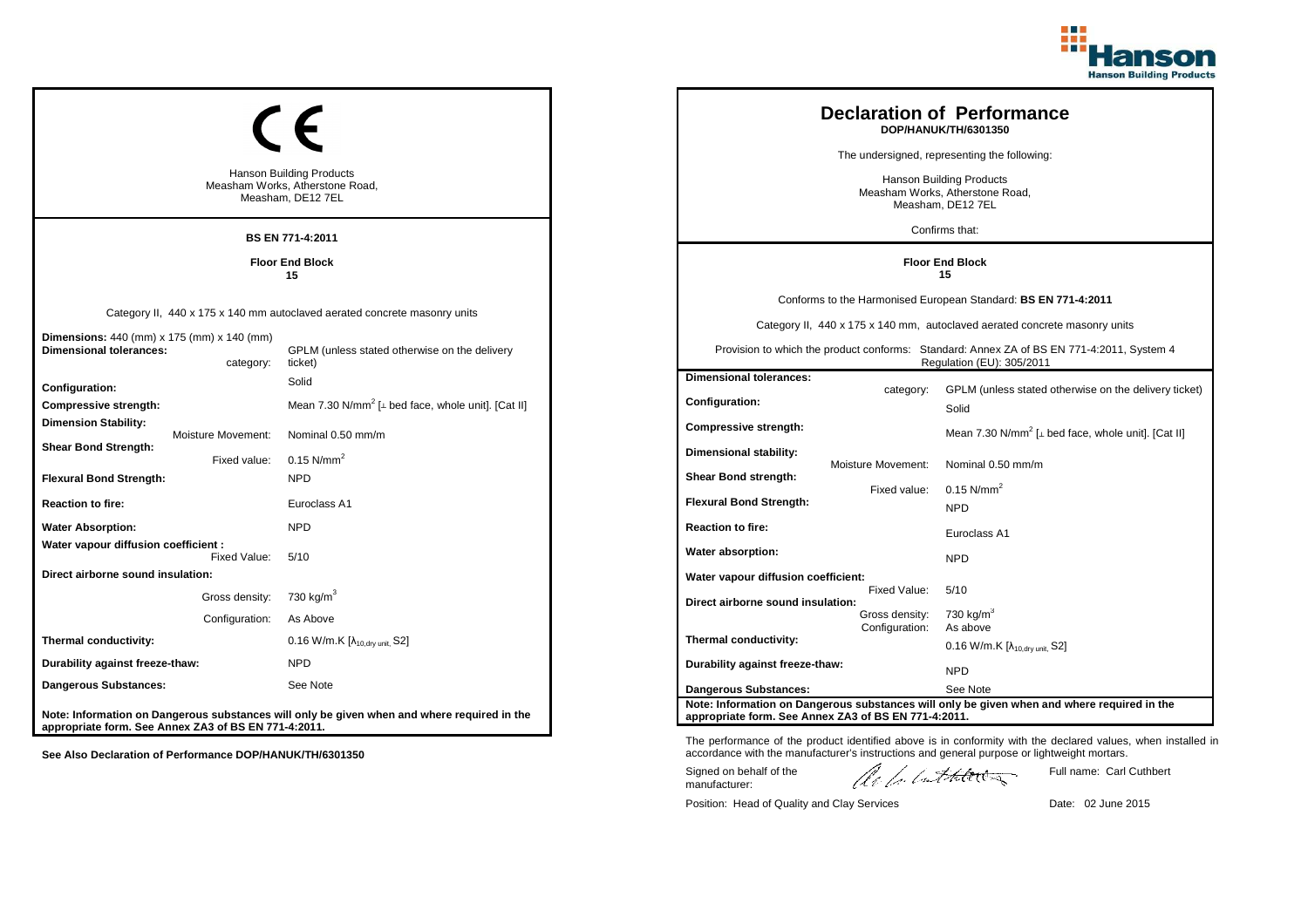

| <b>Hanson Building Products</b><br>Measham Works, Atherstone Road,<br>Measham, DE12 7EL<br><b>BS EN 771-4:2011</b> | <b>Declaration of Performance</b><br>DOP/HANUK/TH/6301558<br>The undersigned, representing the following:<br><b>Hanson Building Products</b><br>Measham Works, Atherstone Road,<br>Measham, DE12 7EL<br>Confirms that: |                                                                                      |                                                  |                                                                                                                                                                                                                                                                        |
|--------------------------------------------------------------------------------------------------------------------|------------------------------------------------------------------------------------------------------------------------------------------------------------------------------------------------------------------------|--------------------------------------------------------------------------------------|--------------------------------------------------|------------------------------------------------------------------------------------------------------------------------------------------------------------------------------------------------------------------------------------------------------------------------|
| <b>Floor End Block</b>                                                                                             |                                                                                                                                                                                                                        |                                                                                      | <b>Floor End Block</b><br>15                     |                                                                                                                                                                                                                                                                        |
| <b>Dimensions:</b> 530 (mm) x 440 (mm) x 145 (mm)<br><b>Dimensional tolerances:</b><br>category:                   | Category II, 530 x 440 x 145 mm autoclaved aerated concrete masonry units<br>GPLM (unless stated otherwise on the delivery<br>ticket)                                                                                  |                                                                                      |                                                  | Conforms to the Harmonised European Standard: BS EN 771-4:2011<br>Category II, 530 x 440 x 145 mm, autoclaved aerated concrete masonry units<br>Provision to which the product conforms: Standard: Annex ZA of BS EN 771-4:2011, System 4<br>Regulation (EU): 305/2011 |
| Configuration:<br>Compressive strength:<br><b>Dimension Stability:</b><br>Moisture Movement:                       | Solid<br>Mean 7.30 N/mm <sup>2</sup> [ $\perp$ bed face, whole unit]. [Cat II]<br>Nominal 0.50 mm/m                                                                                                                    | <b>Dimensional tolerances:</b><br>Configuration:<br>Compressive strength:            | category:                                        | GPLM (unless stated otherwise on the delivery ticket)<br>Solid<br>Mean 7.30 N/mm <sup>2</sup> [ $\perp$ bed face, whole unit]. [Cat II]                                                                                                                                |
| <b>Shear Bond Strength:</b><br>Fixed value:<br><b>Flexural Bond Strength:</b><br><b>Reaction to fire:</b>          | $0.15$ N/mm <sup>2</sup><br><b>NPD</b><br>Euroclass A1                                                                                                                                                                 | Dimensional stability:<br>Shear Bond strength:<br><b>Flexural Bond Strength:</b>     | <b>Moisture Movement:</b><br>Fixed value:        | Nominal 0.50 mm/m<br>$0.15$ N/mm <sup>2</sup><br><b>NPD</b>                                                                                                                                                                                                            |
| <b>Water Absorption:</b><br>Water vapour diffusion coefficient :<br>Fixed Value:                                   | <b>NPD</b><br>5/10                                                                                                                                                                                                     | <b>Reaction to fire:</b><br>Water absorption:                                        |                                                  | Euroclass A1<br><b>NPD</b>                                                                                                                                                                                                                                             |
| Direct airborne sound insulation:<br>Gross density:<br>Configuration:                                              | 730 kg/m <sup>3</sup><br>As Above                                                                                                                                                                                      | Water vapour diffusion coefficient:<br>Direct airborne sound insulation:             | Fixed Value:<br>Gross density:<br>Configuration: | 5/10<br>730 kg/m <sup>3</sup><br>As above                                                                                                                                                                                                                              |
| Thermal conductivity:<br>Durability against freeze-thaw:<br><b>Dangerous Substances:</b>                           | 0.16 W/m.K [λ <sub>10,dry unit,</sub> S2]<br><b>NPD</b><br>See Note                                                                                                                                                    | Thermal conductivity:<br>Durability against freeze-thaw:                             |                                                  | $0.16$ W/m.K [ $\lambda_{10, dry \text{ unit}}$ , S2]<br><b>NPD</b>                                                                                                                                                                                                    |
| appropriate form. See Annex ZA3 of BS EN 771-4:2011.                                                               | Note: Information on Dangerous substances will only be given when and where required in the                                                                                                                            | <b>Dangerous Substances:</b><br>appropriate form. See Annex ZA3 of BS EN 771-4:2011. |                                                  | See Note<br>Note: Information on Dangerous substances will only be given when and where required in the                                                                                                                                                                |

ach lathering Position: Head of Quality and Clay Services Date: 02 June 2015

Signed on behalf of the manufacturer:

The performance of the product identified above is in conformity with the declared values, when installed in accordance with the manufacturer's instructions and general purpose or lightweight mortars.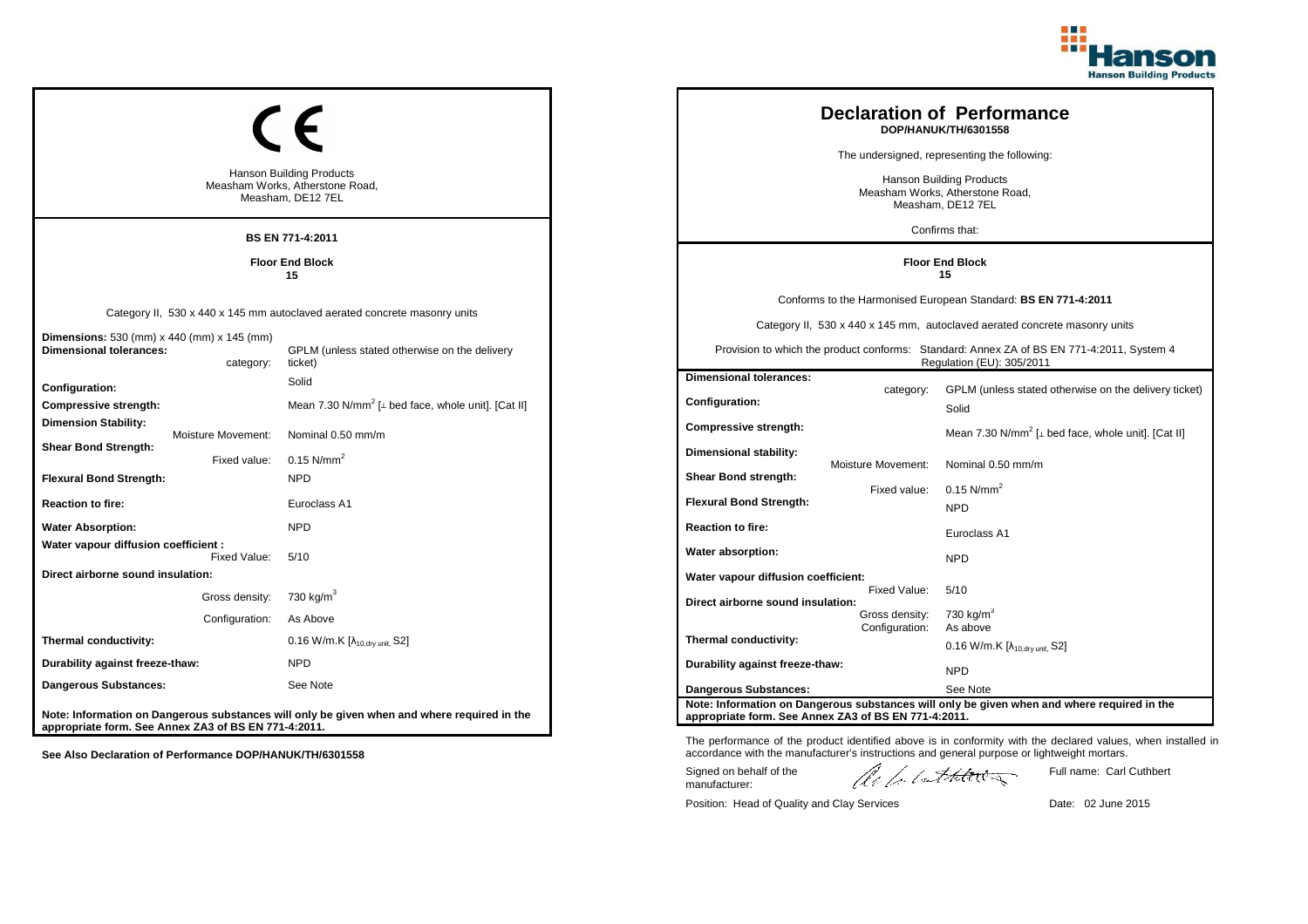

|                                                                                                           | <b>Hanson Building Products</b><br>Measham Works, Atherstone Road,<br>Measham, DE12 7EL<br><b>BS EN 771-4:2011</b>                    |                                                                                      |                                                  | <b>Declaration of Performance</b><br>DOP/HANUK/TH/6300216<br>The undersigned, representing the following:<br>Hanson Building Products<br>Measham Works, Atherstone Road,<br>Measham, DE12 7EL<br>Confirms that:                                                        |
|-----------------------------------------------------------------------------------------------------------|---------------------------------------------------------------------------------------------------------------------------------------|--------------------------------------------------------------------------------------|--------------------------------------------------|------------------------------------------------------------------------------------------------------------------------------------------------------------------------------------------------------------------------------------------------------------------------|
|                                                                                                           | Hi Strength 7<br>15                                                                                                                   | Hi Strength 7<br>15                                                                  |                                                  |                                                                                                                                                                                                                                                                        |
| <b>Dimensions:</b> 440 (mm) x 100 (mm) x 215 (mm)<br><b>Dimensional tolerances:</b><br>category:          | Category II, 440 x 100 x 215 mm autoclaved aerated concrete masonry units<br>GPLM (unless stated otherwise on the delivery<br>ticket) |                                                                                      |                                                  | Conforms to the Harmonised European Standard: BS EN 771-4:2011<br>Category II, 440 x 100 x 215 mm, autoclaved aerated concrete masonry units<br>Provision to which the product conforms: Standard: Annex ZA of BS EN 771-4:2011, System 4<br>Regulation (EU): 305/2011 |
| Configuration:<br><b>Compressive strength:</b><br><b>Dimension Stability:</b><br>Moisture Movement:       | Solid<br>Mean 7.30 N/mm <sup>2</sup> [⊥ bed face, whole unit]. [Cat II]<br>Nominal 0.50 mm/m                                          | <b>Dimensional tolerances:</b><br>Configuration:<br>Compressive strength:            | category:                                        | GPLM (unless stated otherwise on the delivery ticket)<br>Solid<br>Mean 7.30 N/mm <sup>2</sup> [ $\perp$ bed face, whole unit]. [Cat II]                                                                                                                                |
| <b>Shear Bond Strength:</b><br>Fixed value:<br><b>Flexural Bond Strength:</b><br><b>Reaction to fire:</b> | 0.15 $N/mm^2$<br><b>NPD</b><br>Euroclass A1                                                                                           | Dimensional stability:<br>Shear Bond strength:<br><b>Flexural Bond Strength:</b>     | Moisture Movement:<br>Fixed value:               | Nominal 0.50 mm/m<br>0.15 $N/mm^2$<br><b>NPD</b>                                                                                                                                                                                                                       |
| <b>Water Absorption:</b><br>Water vapour diffusion coefficient :<br>Fixed Value:                          | <b>NPD</b><br>5/10                                                                                                                    | <b>Reaction to fire:</b><br>Water absorption:                                        |                                                  | Euroclass A1<br><b>NPD</b>                                                                                                                                                                                                                                             |
| Direct airborne sound insulation:<br>Gross density:<br>Configuration:                                     | 730 kg/m <sup>3</sup><br>As Above                                                                                                     | Water vapour diffusion coefficient:<br>Direct airborne sound insulation:             | Fixed Value:<br>Gross density:<br>Configuration: | 5/10<br>730 kg/m <sup>3</sup><br>As above                                                                                                                                                                                                                              |
| Thermal conductivity:<br>Durability against freeze-thaw:                                                  | $0.16$ W/m.K $[\lambda_{10, dry \text{ unit}}, S2]$<br><b>NPD</b>                                                                     | Thermal conductivity:<br>Durability against freeze-thaw:                             |                                                  | $0.16$ W/m.K [ $\lambda_{10, dry \text{ unit}}$ , S2]<br><b>NPD</b>                                                                                                                                                                                                    |
| Dangerous Substances:<br>appropriate form. See Annex ZA3 of BS EN 771-4:2011.                             | See Note<br>Note: Information on Dangerous substances will only be given when and where required in the                               | <b>Dangerous Substances:</b><br>appropriate form. See Annex ZA3 of BS EN 771-4:2011. |                                                  | See Note<br>Note: Information on Dangerous substances will only be given when and where required in the                                                                                                                                                                |

The performance of the product identified above is in conformity with the declared values, when installed in accordance with the manufacturer's instructions and general purpose or lightweight mortars.

Signed on behalf of the manufacturer:

Full name: Carl Cuthbert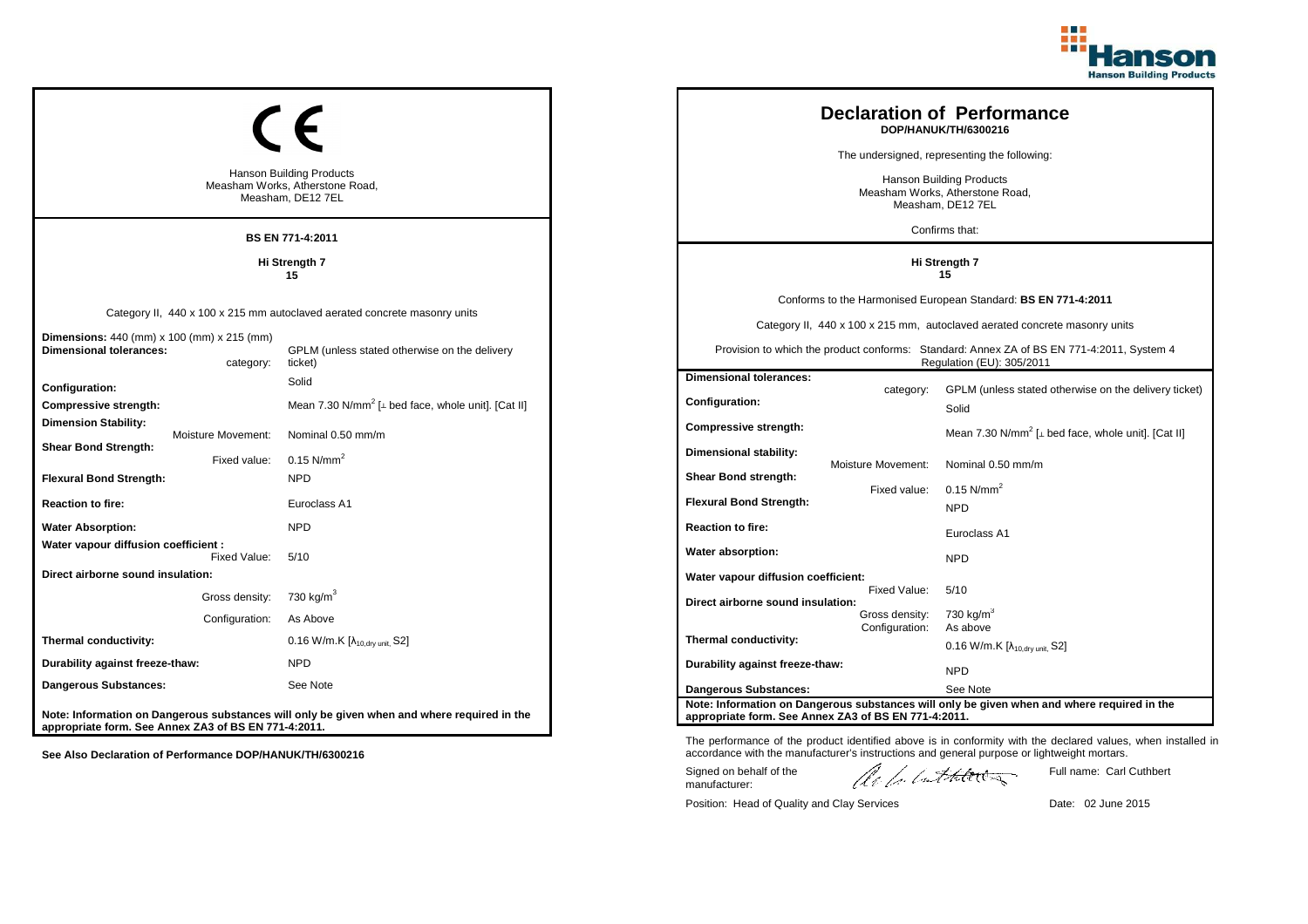

|                                                                                         |                                      |                                                                                             |                                                                                                    |                                  | <b>Declaration of Performance</b><br>DOP/HANUK/TH/6300230                                                              |
|-----------------------------------------------------------------------------------------|--------------------------------------|---------------------------------------------------------------------------------------------|----------------------------------------------------------------------------------------------------|----------------------------------|------------------------------------------------------------------------------------------------------------------------|
|                                                                                         |                                      |                                                                                             |                                                                                                    |                                  | The undersigned, representing the following:                                                                           |
| <b>Hanson Building Products</b><br>Measham Works, Atherstone Road,<br>Measham, DE12 7EL |                                      |                                                                                             | Hanson Building Products<br>Measham Works, Atherstone Road,<br>Measham, DE12 7EL<br>Confirms that: |                                  |                                                                                                                        |
|                                                                                         |                                      | <b>BS EN 771-4:2011</b>                                                                     |                                                                                                    |                                  |                                                                                                                        |
|                                                                                         |                                      | Hi Strength 7<br>15                                                                         |                                                                                                    |                                  | Hi Strength 7<br>15                                                                                                    |
|                                                                                         |                                      |                                                                                             |                                                                                                    |                                  | Conforms to the Harmonised European Standard: BS EN 771-4:2011                                                         |
|                                                                                         |                                      | Category II, 440 x 115 x 215 mm autoclaved aerated concrete masonry units                   |                                                                                                    |                                  | Category II, 440 x 115 x 215 mm, autoclaved aerated concrete masonry units                                             |
| Dimensions: 440 (mm) x 115 (mm) x 215 (mm)<br><b>Dimensional tolerances:</b>            | category:                            | GPLM (unless stated otherwise on the delivery<br>ticket)                                    |                                                                                                    |                                  | Provision to which the product conforms: Standard: Annex ZA of BS EN 771-4:2011, System 4<br>Regulation (EU): 305/2011 |
| Configuration:                                                                          |                                      | Solid                                                                                       | <b>Dimensional tolerances:</b>                                                                     |                                  | GPLM (unless stated otherwise on the delivery ticket)                                                                  |
| Compressive strength:                                                                   |                                      | Mean 7.30 $N/mm^2$ [ $\perp$ bed face, whole unit]. [Cat II]                                | <b>Configuration:</b>                                                                              | category:                        | Solid                                                                                                                  |
| <b>Dimension Stability:</b>                                                             | Moisture Movement:                   | Nominal 0.50 mm/m                                                                           | Compressive strength:                                                                              |                                  | Mean 7.30 N/mm <sup>2</sup> [⊥ bed face, whole unit]. [Cat II]                                                         |
| <b>Shear Bond Strength:</b>                                                             | Fixed value:                         | 0.15 $N/mm^2$                                                                               | Dimensional stability:                                                                             | Moisture Movement:               | Nominal 0.50 mm/m                                                                                                      |
| <b>Flexural Bond Strength:</b>                                                          |                                      | <b>NPD</b>                                                                                  | Shear Bond strength:                                                                               |                                  |                                                                                                                        |
| <b>Reaction to fire:</b>                                                                |                                      | Euroclass A1                                                                                | <b>Flexural Bond Strength:</b>                                                                     | Fixed value:                     | $0.15$ N/mm <sup>2</sup><br><b>NPD</b>                                                                                 |
| <b>Water Absorption:</b>                                                                |                                      | <b>NPD</b>                                                                                  | <b>Reaction to fire:</b>                                                                           |                                  | Euroclass A1                                                                                                           |
| Water vapour diffusion coefficient :                                                    | Fixed Value:                         | 5/10                                                                                        | Water absorption:                                                                                  |                                  | <b>NPD</b>                                                                                                             |
| Direct airborne sound insulation:                                                       |                                      |                                                                                             | Water vapour diffusion coefficient:                                                                |                                  |                                                                                                                        |
|                                                                                         | Gross density: 730 kg/m <sup>3</sup> |                                                                                             | Direct airborne sound insulation:                                                                  | Fixed Value:                     | 5/10                                                                                                                   |
|                                                                                         | Configuration:                       | As Above                                                                                    |                                                                                                    | Gross density:<br>Configuration: | 730 kg/m <sup>3</sup><br>As above                                                                                      |
| Thermal conductivity:                                                                   |                                      | 0.16 W/m.K [λ <sub>10,dry unit,</sub> S2]                                                   | Thermal conductivity:                                                                              |                                  | $0.16$ W/m.K [ $\lambda_{10, dry \text{ unit}}$ , S2]                                                                  |
| Durability against freeze-thaw:                                                         |                                      | <b>NPD</b>                                                                                  | Durability against freeze-thaw:                                                                    |                                  | <b>NPD</b>                                                                                                             |
| Dangerous Substances:                                                                   |                                      | See Note                                                                                    | <b>Dangerous Substances:</b>                                                                       |                                  | See Note                                                                                                               |
| appropriate form. See Annex ZA3 of BS EN 771-4:2011.                                    |                                      | Note: Information on Dangerous substances will only be given when and where required in the | appropriate form. See Annex ZA3 of BS EN 771-4:2011.                                               |                                  | Note: Information on Dangerous substances will only be given when and where required in the                            |

The performance of the product identified above is in conformity with the declared values, when installed in accordance with the manufacturer's instructions and general purpose or lightweight mortars.

Signed on behalf of the manufacturer:

ach lathering

Full name: Carl Cuthbert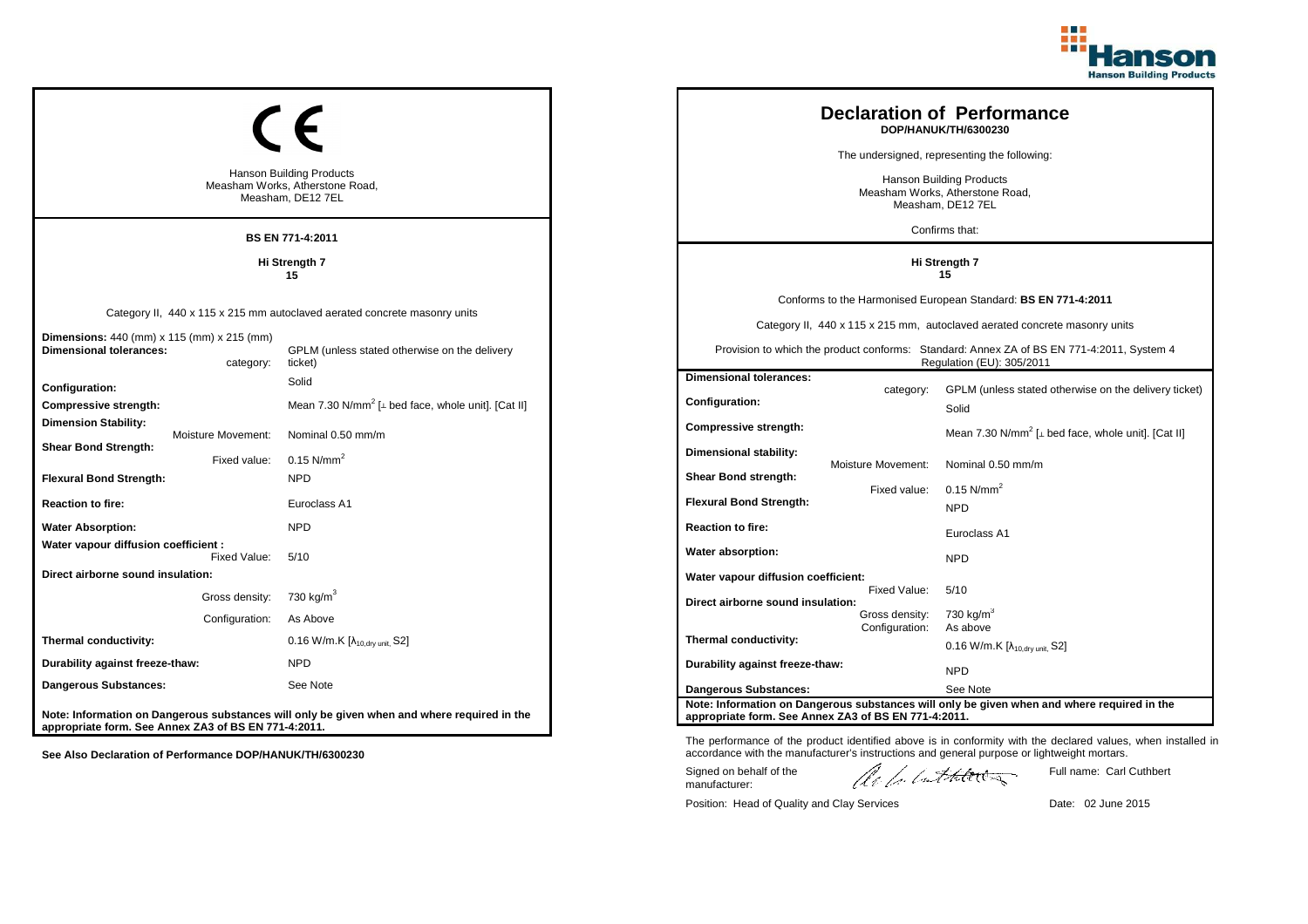

|                                                                                         |                                      |                                                                                             |                                                                                                    |                                  | <b>Declaration of Performance</b><br>DOP/HANUK/TH/6300247                                                              |
|-----------------------------------------------------------------------------------------|--------------------------------------|---------------------------------------------------------------------------------------------|----------------------------------------------------------------------------------------------------|----------------------------------|------------------------------------------------------------------------------------------------------------------------|
|                                                                                         |                                      |                                                                                             |                                                                                                    |                                  | The undersigned, representing the following:                                                                           |
| <b>Hanson Building Products</b><br>Measham Works, Atherstone Road,<br>Measham, DE12 7EL |                                      |                                                                                             | Hanson Building Products<br>Measham Works, Atherstone Road,<br>Measham, DE12 7EL<br>Confirms that: |                                  |                                                                                                                        |
|                                                                                         |                                      | <b>BS EN 771-4:2011</b>                                                                     |                                                                                                    |                                  |                                                                                                                        |
|                                                                                         |                                      | Hi Strength 7<br>15                                                                         |                                                                                                    |                                  | Hi Strength 7<br>15                                                                                                    |
|                                                                                         |                                      |                                                                                             |                                                                                                    |                                  | Conforms to the Harmonised European Standard: BS EN 771-4:2011                                                         |
|                                                                                         |                                      | Category II, 440 x 125 x 215 mm autoclaved aerated concrete masonry units                   |                                                                                                    |                                  | Category II, 440 x 125 x 215 mm, autoclaved aerated concrete masonry units                                             |
| Dimensions: 440 (mm) x 125 (mm) x 215 (mm)<br><b>Dimensional tolerances:</b>            | category:                            | GPLM (unless stated otherwise on the delivery<br>ticket)                                    |                                                                                                    |                                  | Provision to which the product conforms: Standard: Annex ZA of BS EN 771-4:2011, System 4<br>Regulation (EU): 305/2011 |
| Configuration:                                                                          |                                      | Solid                                                                                       | <b>Dimensional tolerances:</b>                                                                     |                                  | GPLM (unless stated otherwise on the delivery ticket)                                                                  |
| Compressive strength:                                                                   |                                      | Mean 7.30 $N/mm^2$ [ $\perp$ bed face, whole unit]. [Cat II]                                | <b>Configuration:</b>                                                                              | category:                        | Solid                                                                                                                  |
| <b>Dimension Stability:</b>                                                             | Moisture Movement:                   | Nominal 0.50 mm/m                                                                           | Compressive strength:                                                                              |                                  | Mean 7.30 N/mm <sup>2</sup> [⊥ bed face, whole unit]. [Cat II]                                                         |
| <b>Shear Bond Strength:</b>                                                             | Fixed value:                         | 0.15 $N/mm^2$                                                                               | Dimensional stability:                                                                             | Moisture Movement:               | Nominal 0.50 mm/m                                                                                                      |
| <b>Flexural Bond Strength:</b>                                                          |                                      | <b>NPD</b>                                                                                  | Shear Bond strength:                                                                               |                                  |                                                                                                                        |
| <b>Reaction to fire:</b>                                                                |                                      | Euroclass A1                                                                                | <b>Flexural Bond Strength:</b>                                                                     | Fixed value:                     | $0.15$ N/mm <sup>2</sup><br><b>NPD</b>                                                                                 |
| <b>Water Absorption:</b>                                                                |                                      | <b>NPD</b>                                                                                  | <b>Reaction to fire:</b>                                                                           |                                  | Euroclass A1                                                                                                           |
| Water vapour diffusion coefficient :                                                    | Fixed Value:                         | 5/10                                                                                        | Water absorption:                                                                                  |                                  | <b>NPD</b>                                                                                                             |
| Direct airborne sound insulation:                                                       |                                      |                                                                                             | Water vapour diffusion coefficient:                                                                |                                  |                                                                                                                        |
|                                                                                         | Gross density: 730 kg/m <sup>3</sup> |                                                                                             | Direct airborne sound insulation:                                                                  | Fixed Value:                     | 5/10                                                                                                                   |
|                                                                                         | Configuration:                       | As Above                                                                                    |                                                                                                    | Gross density:<br>Configuration: | 730 kg/m <sup>3</sup><br>As above                                                                                      |
| Thermal conductivity:                                                                   |                                      | 0.16 W/m.K [λ <sub>10,dry unit,</sub> S2]                                                   | Thermal conductivity:                                                                              |                                  | $0.16$ W/m.K [ $\lambda_{10, dry \text{ unit}}$ , S2]                                                                  |
| Durability against freeze-thaw:                                                         |                                      | <b>NPD</b>                                                                                  | Durability against freeze-thaw:                                                                    |                                  | <b>NPD</b>                                                                                                             |
| Dangerous Substances:                                                                   |                                      | See Note                                                                                    | <b>Dangerous Substances:</b>                                                                       |                                  | See Note                                                                                                               |
| appropriate form. See Annex ZA3 of BS EN 771-4:2011.                                    |                                      | Note: Information on Dangerous substances will only be given when and where required in the | appropriate form. See Annex ZA3 of BS EN 771-4:2011.                                               |                                  | Note: Information on Dangerous substances will only be given when and where required in the                            |

The performance of the product identified above is in conformity with the declared values, when installed in accordance with the manufacturer's instructions and general purpose or lightweight mortars.

Signed on behalf of the manufacturer:

ach lathering

Full name: Carl Cuthbert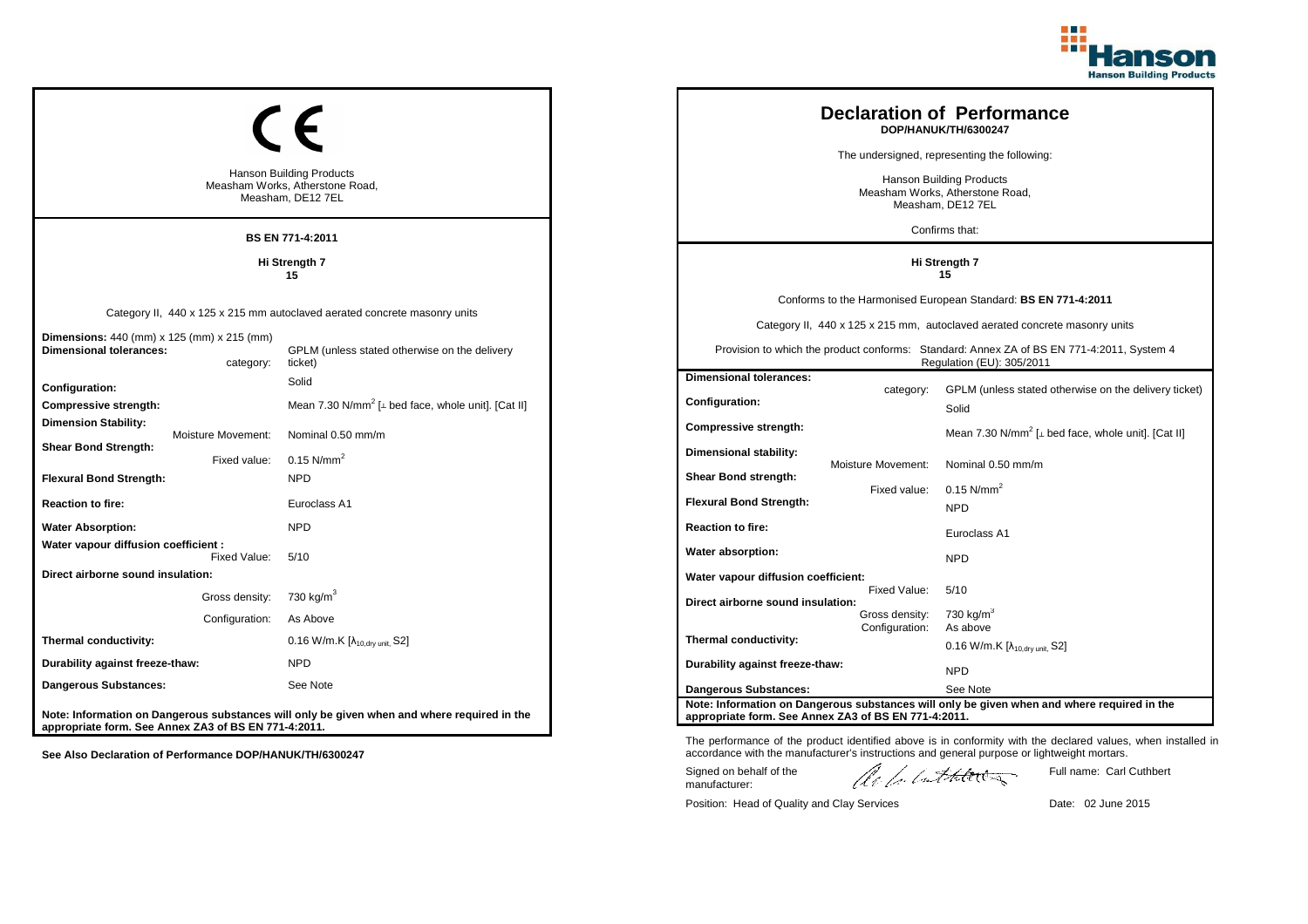

|                                                                                         |                |                                                                                             |                                                                                  |                           | <b>Declaration of Performance</b><br>DOP/HANUK/TH/6300261                                                              |
|-----------------------------------------------------------------------------------------|----------------|---------------------------------------------------------------------------------------------|----------------------------------------------------------------------------------|---------------------------|------------------------------------------------------------------------------------------------------------------------|
|                                                                                         |                |                                                                                             |                                                                                  |                           | The undersigned, representing the following:                                                                           |
| <b>Hanson Building Products</b><br>Measham Works, Atherstone Road,<br>Measham, DE12 7EL |                |                                                                                             | Hanson Building Products<br>Measham Works, Atherstone Road,<br>Measham, DE12 7EL |                           |                                                                                                                        |
|                                                                                         |                | BS EN 771-4:2011                                                                            |                                                                                  |                           | Confirms that:                                                                                                         |
|                                                                                         |                | Hi Strength 7<br>15                                                                         |                                                                                  |                           | Hi Strength 7<br>15                                                                                                    |
|                                                                                         |                |                                                                                             |                                                                                  |                           | Conforms to the Harmonised European Standard: BS EN 771-4:2011                                                         |
|                                                                                         |                | Category II, 440 x 140 x 215 mm autoclaved aerated concrete masonry units                   |                                                                                  |                           | Category II, 440 x 140 x 215 mm, autoclaved aerated concrete masonry units                                             |
| <b>Dimensions:</b> 440 (mm) x 140 (mm) x 215 (mm)<br><b>Dimensional tolerances:</b>     | category:      | GPLM (unless stated otherwise on the delivery<br>ticket)                                    |                                                                                  |                           | Provision to which the product conforms: Standard: Annex ZA of BS EN 771-4:2011, System 4<br>Regulation (EU): 305/2011 |
| Configuration:                                                                          |                | Solid                                                                                       | <b>Dimensional tolerances:</b>                                                   |                           | GPLM (unless stated otherwise on the delivery ticket)                                                                  |
| Compressive strength:                                                                   |                | Mean 7.30 N/mm <sup>2</sup> [ $\perp$ bed face, whole unit]. [Cat II]                       | <b>Configuration:</b>                                                            | category:                 | Solid                                                                                                                  |
| <b>Dimension Stability:</b><br>Moisture Movement:                                       |                | Nominal 0.50 mm/m                                                                           | Compressive strength:                                                            |                           | Mean 7.30 N/mm <sup>2</sup> [ $\perp$ bed face, whole unit]. [Cat II]                                                  |
| <b>Shear Bond Strength:</b>                                                             | Fixed value:   | $0.15$ N/mm <sup>2</sup>                                                                    | Dimensional stability:                                                           | <b>Moisture Movement:</b> | Nominal 0.50 mm/m                                                                                                      |
| <b>Flexural Bond Strength:</b>                                                          |                | <b>NPD</b>                                                                                  | Shear Bond strength:                                                             |                           |                                                                                                                        |
| <b>Reaction to fire:</b>                                                                |                | Euroclass A1                                                                                | <b>Flexural Bond Strength:</b>                                                   | Fixed value:              | 0.15 $N/mm^2$<br><b>NPD</b>                                                                                            |
| <b>Water Absorption:</b>                                                                |                | <b>NPD</b>                                                                                  | <b>Reaction to fire:</b>                                                         |                           | Euroclass A1                                                                                                           |
| Water vapour diffusion coefficient :                                                    | Fixed Value:   | 5/10                                                                                        | Water absorption:                                                                |                           | <b>NPD</b>                                                                                                             |
| Direct airborne sound insulation:                                                       |                |                                                                                             | Water vapour diffusion coefficient:                                              |                           |                                                                                                                        |
|                                                                                         |                | Gross density: 730 kg/m <sup>3</sup>                                                        | Direct airborne sound insulation:                                                | Fixed Value:              | 5/10                                                                                                                   |
|                                                                                         | Configuration: | As Above                                                                                    |                                                                                  | Gross density:            | 730 kg/m <sup>3</sup>                                                                                                  |
| Thermal conductivity:                                                                   |                | 0.16 W/m.K [λ <sub>10,dry unit,</sub> S2]                                                   | Thermal conductivity:                                                            | Configuration:            | As above<br>$0.16$ W/m.K [ $\lambda_{10, dry \text{ unit}}$ , S2]                                                      |
| Durability against freeze-thaw:                                                         |                | <b>NPD</b>                                                                                  | Durability against freeze-thaw:                                                  |                           | <b>NPD</b>                                                                                                             |
| Dangerous Substances:                                                                   |                | See Note                                                                                    | <b>Dangerous Substances:</b>                                                     |                           | See Note                                                                                                               |
| appropriate form. See Annex ZA3 of BS EN 771-4:2011.                                    |                | Note: Information on Dangerous substances will only be given when and where required in the | appropriate form. See Annex ZA3 of BS EN 771-4:2011.                             |                           | Note: Information on Dangerous substances will only be given when and where required in the                            |

The performance of the product identified above is in conformity with the declared values, when installed in accordance with the manufacturer's instructions and general purpose or lightweight mortars.

Signed on behalf of the manufacturer:

ach lathering

Full name: Carl Cuthbert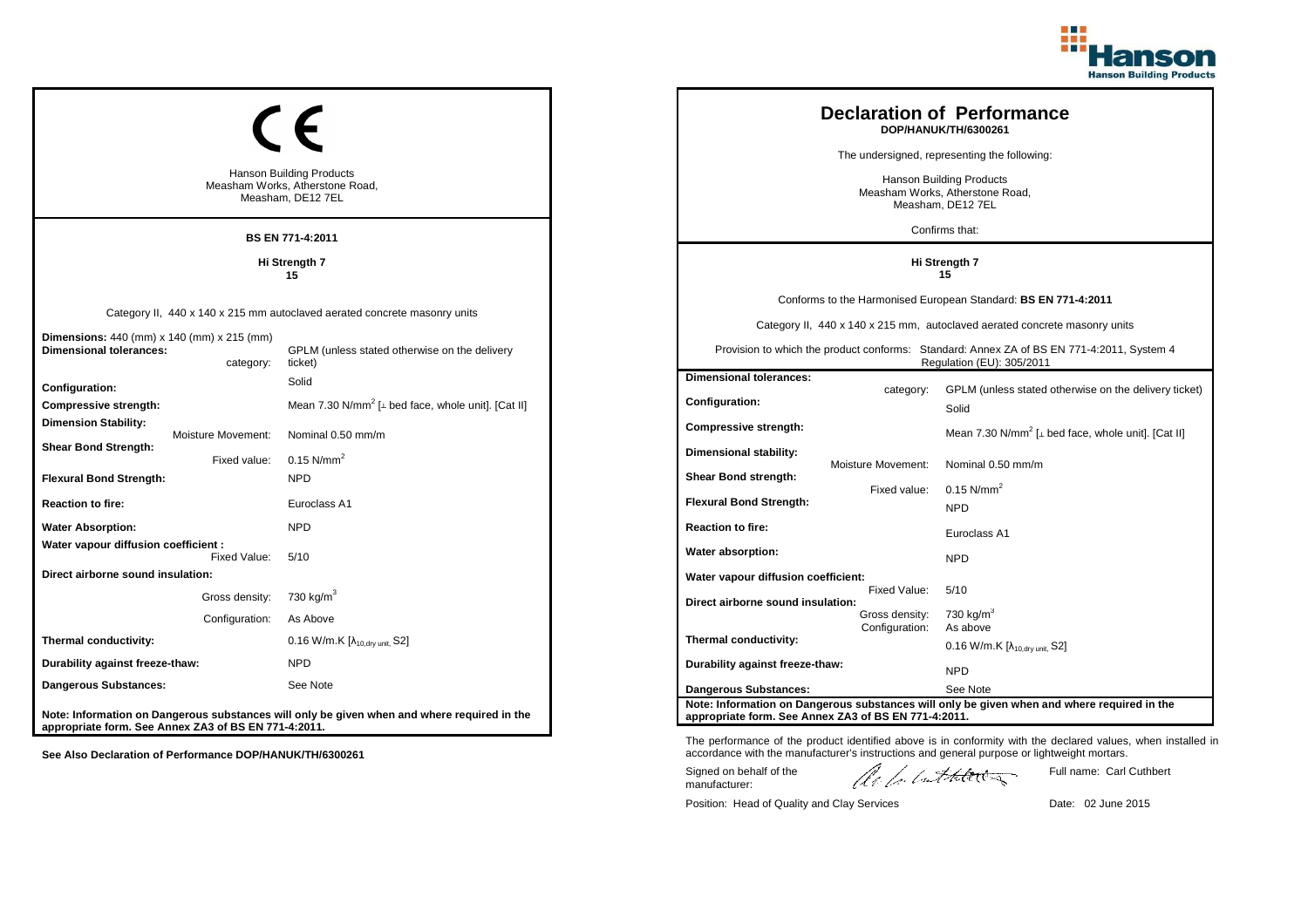

|                                                                                         |                                      |                                                                                             |                                                                                                    |                                  | <b>Declaration of Performance</b><br>DOP/HANUK/TH/6300285                                                              |
|-----------------------------------------------------------------------------------------|--------------------------------------|---------------------------------------------------------------------------------------------|----------------------------------------------------------------------------------------------------|----------------------------------|------------------------------------------------------------------------------------------------------------------------|
|                                                                                         |                                      |                                                                                             |                                                                                                    |                                  | The undersigned, representing the following:                                                                           |
| <b>Hanson Building Products</b><br>Measham Works, Atherstone Road,<br>Measham, DE12 7EL |                                      |                                                                                             | Hanson Building Products<br>Measham Works, Atherstone Road,<br>Measham, DE12 7EL<br>Confirms that: |                                  |                                                                                                                        |
|                                                                                         |                                      | <b>BS EN 771-4:2011</b>                                                                     |                                                                                                    |                                  |                                                                                                                        |
|                                                                                         |                                      | Hi Strength 7<br>15                                                                         |                                                                                                    |                                  | Hi Strength 7<br>15                                                                                                    |
|                                                                                         |                                      |                                                                                             |                                                                                                    |                                  | Conforms to the Harmonised European Standard: BS EN 771-4:2011                                                         |
|                                                                                         |                                      | Category II, 440 x 150 x 215 mm autoclaved aerated concrete masonry units                   |                                                                                                    |                                  | Category II, 440 x 150 x 215 mm, autoclaved aerated concrete masonry units                                             |
| Dimensions: 440 (mm) x 150 (mm) x 215 (mm)<br><b>Dimensional tolerances:</b>            | category:                            | GPLM (unless stated otherwise on the delivery<br>ticket)                                    |                                                                                                    |                                  | Provision to which the product conforms: Standard: Annex ZA of BS EN 771-4:2011, System 4<br>Regulation (EU): 305/2011 |
| Configuration:                                                                          |                                      | Solid                                                                                       | <b>Dimensional tolerances:</b>                                                                     |                                  |                                                                                                                        |
| Compressive strength:                                                                   |                                      | Mean 7.30 $N/mm^2$ [ $\perp$ bed face, whole unit]. [Cat II]                                | <b>Configuration:</b>                                                                              | category:                        | GPLM (unless stated otherwise on the delivery ticket)<br>Solid                                                         |
| <b>Dimension Stability:</b>                                                             | Moisture Movement:                   | Nominal 0.50 mm/m                                                                           | Compressive strength:                                                                              |                                  | Mean 7.30 N/mm <sup>2</sup> [⊥ bed face, whole unit]. [Cat II]                                                         |
| <b>Shear Bond Strength:</b>                                                             | Fixed value:                         | 0.15 $N/mm^2$                                                                               | Dimensional stability:                                                                             | Moisture Movement:               | Nominal 0.50 mm/m                                                                                                      |
| <b>Flexural Bond Strength:</b>                                                          |                                      | <b>NPD</b>                                                                                  | Shear Bond strength:                                                                               |                                  |                                                                                                                        |
| <b>Reaction to fire:</b>                                                                |                                      | Euroclass A1                                                                                | <b>Flexural Bond Strength:</b>                                                                     | Fixed value:                     | $0.15$ N/mm <sup>2</sup><br><b>NPD</b>                                                                                 |
| <b>Water Absorption:</b>                                                                |                                      | <b>NPD</b>                                                                                  | <b>Reaction to fire:</b>                                                                           |                                  | Euroclass A1                                                                                                           |
| Water vapour diffusion coefficient :                                                    | Fixed Value:                         | 5/10                                                                                        | Water absorption:                                                                                  |                                  | <b>NPD</b>                                                                                                             |
| Direct airborne sound insulation:                                                       |                                      |                                                                                             | Water vapour diffusion coefficient:                                                                |                                  |                                                                                                                        |
|                                                                                         | Gross density: 730 kg/m <sup>3</sup> |                                                                                             | Direct airborne sound insulation:                                                                  | Fixed Value:                     | 5/10                                                                                                                   |
|                                                                                         | Configuration:                       | As Above                                                                                    |                                                                                                    | Gross density:<br>Configuration: | 730 kg/m <sup>3</sup><br>As above                                                                                      |
| Thermal conductivity:                                                                   |                                      | 0.16 W/m.K [λ <sub>10,dry unit,</sub> S2]                                                   | Thermal conductivity:                                                                              |                                  | $0.16$ W/m.K [ $\lambda_{10, dry \text{ unit}}$ , S2]                                                                  |
| Durability against freeze-thaw:                                                         |                                      | <b>NPD</b>                                                                                  | Durability against freeze-thaw:                                                                    |                                  | <b>NPD</b>                                                                                                             |
| Dangerous Substances:                                                                   |                                      | See Note                                                                                    | <b>Dangerous Substances:</b>                                                                       |                                  | See Note                                                                                                               |
| appropriate form. See Annex ZA3 of BS EN 771-4:2011.                                    |                                      | Note: Information on Dangerous substances will only be given when and where required in the | appropriate form. See Annex ZA3 of BS EN 771-4:2011.                                               |                                  | Note: Information on Dangerous substances will only be given when and where required in the                            |

The performance of the product identified above is in conformity with the declared values, when installed in accordance with the manufacturer's instructions and general purpose or lightweight mortars.

Signed on behalf of the manufacturer:

ach lathering

Full name: Carl Cuthbert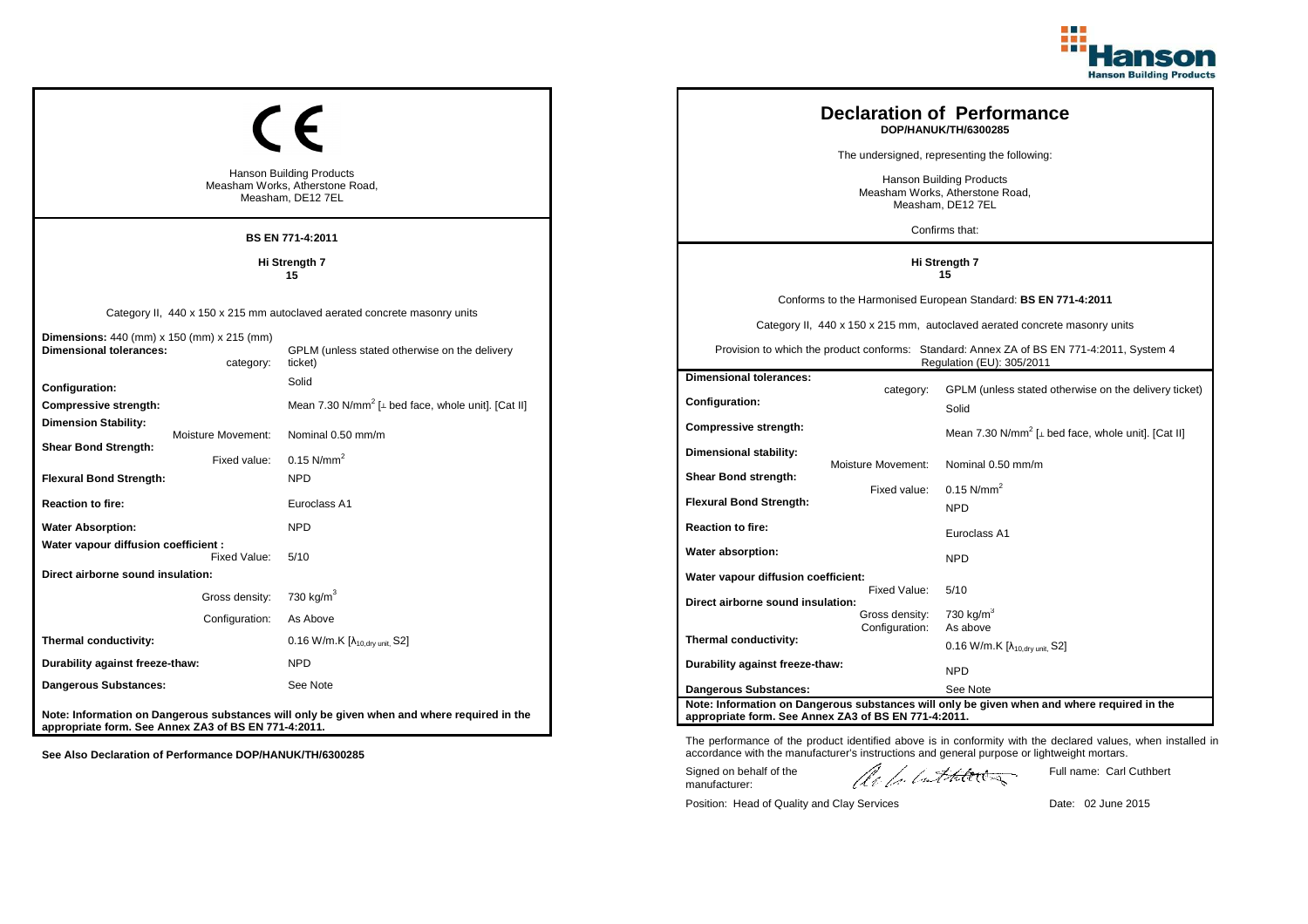

| <b>Hanson Building Products</b><br>Measham Works, Atherstone Road,<br>Measham, DE12 7EL<br><b>BS EN 771-4:2011</b> |                                  |                                                                                                                                       |                                                                                          |                                                  | <b>Declaration of Performance</b><br>DOP/HANUK/TH/6300292<br>The undersigned, representing the following:<br><b>Hanson Building Products</b><br>Measham Works, Atherstone Road,<br>Measham, DE12 7EL<br>Confirms that:                                                 |
|--------------------------------------------------------------------------------------------------------------------|----------------------------------|---------------------------------------------------------------------------------------------------------------------------------------|------------------------------------------------------------------------------------------|--------------------------------------------------|------------------------------------------------------------------------------------------------------------------------------------------------------------------------------------------------------------------------------------------------------------------------|
|                                                                                                                    |                                  | Hi Strength 7<br>15                                                                                                                   | Hi Strength 7<br>15                                                                      |                                                  |                                                                                                                                                                                                                                                                        |
| <b>Dimensions:</b> 440 (mm) x 190 (mm) x 215 (mm)<br><b>Dimensional tolerances:</b>                                | category:                        | Category II, 440 x 190 x 215 mm autoclaved aerated concrete masonry units<br>GPLM (unless stated otherwise on the delivery<br>ticket) |                                                                                          |                                                  | Conforms to the Harmonised European Standard: BS EN 771-4:2011<br>Category II, 440 x 190 x 215 mm, autoclaved aerated concrete masonry units<br>Provision to which the product conforms: Standard: Annex ZA of BS EN 771-4:2011, System 4<br>Regulation (EU): 305/2011 |
| Configuration:<br>Compressive strength:<br><b>Dimension Stability:</b>                                             | Moisture Movement:               | Solid<br>Mean 7.30 N/mm <sup>2</sup> [ $\perp$ bed face, whole unit]. [Cat II]<br>Nominal 0.50 mm/m                                   | <b>Dimensional tolerances:</b><br>Configuration:<br>Compressive strength:                | category:                                        | GPLM (unless stated otherwise on the delivery ticket)<br>Solid<br>Mean 7.30 N/mm <sup>2</sup> [ $\perp$ bed face, whole unit]. [Cat II]                                                                                                                                |
| <b>Shear Bond Strength:</b><br><b>Flexural Bond Strength:</b><br><b>Reaction to fire:</b>                          | Fixed value:                     | 0.15 N/mm <sup>2</sup><br><b>NPD</b><br>Euroclass A1                                                                                  | Dimensional stability:<br>Shear Bond strength:<br><b>Flexural Bond Strength:</b>         | Moisture Movement:<br>Fixed value:               | Nominal 0.50 mm/m<br>$0.15$ N/mm <sup>2</sup><br><b>NPD</b>                                                                                                                                                                                                            |
| <b>Water Absorption:</b><br>Water vapour diffusion coefficient :                                                   | Fixed Value:                     | <b>NPD</b><br>5/10                                                                                                                    | <b>Reaction to fire:</b><br>Water absorption:                                            |                                                  | Euroclass A1<br><b>NPD</b>                                                                                                                                                                                                                                             |
| Direct airborne sound insulation:                                                                                  | Gross density:<br>Configuration: | 730 kg/m <sup>3</sup><br>As Above                                                                                                     | Water vapour diffusion coefficient:<br>Direct airborne sound insulation:                 | Fixed Value:<br>Gross density:<br>Configuration: | 5/10<br>730 kg/m <sup>3</sup><br>As above                                                                                                                                                                                                                              |
| Thermal conductivity:<br>Durability against freeze-thaw:<br>Dangerous Substances:                                  |                                  | 0.16 W/m.K $[\lambda_{10, dry \text{ unit}}, S2]$<br><b>NPD</b><br>See Note                                                           | Thermal conductivity:<br>Durability against freeze-thaw:<br><b>Dangerous Substances:</b> |                                                  | $0.16$ W/m.K [ $\lambda_{10, dry \text{ unit}}$ , S2]<br><b>NPD</b><br>See Note                                                                                                                                                                                        |
| appropriate form. See Annex ZA3 of BS EN 771-4:2011.                                                               |                                  | Note: Information on Dangerous substances will only be given when and where required in the                                           | appropriate form. See Annex ZA3 of BS EN 771-4:2011.                                     |                                                  | Note: Information on Dangerous substances will only be given when and where required in the                                                                                                                                                                            |

The performance of the product identified above is in conformity with the declared values, when installed in accordance with the manufacturer's instructions and general purpose or lightweight mortars.

Signed on behalf of the manufacturer:

ach lathering

Full name: Carl Cuthbert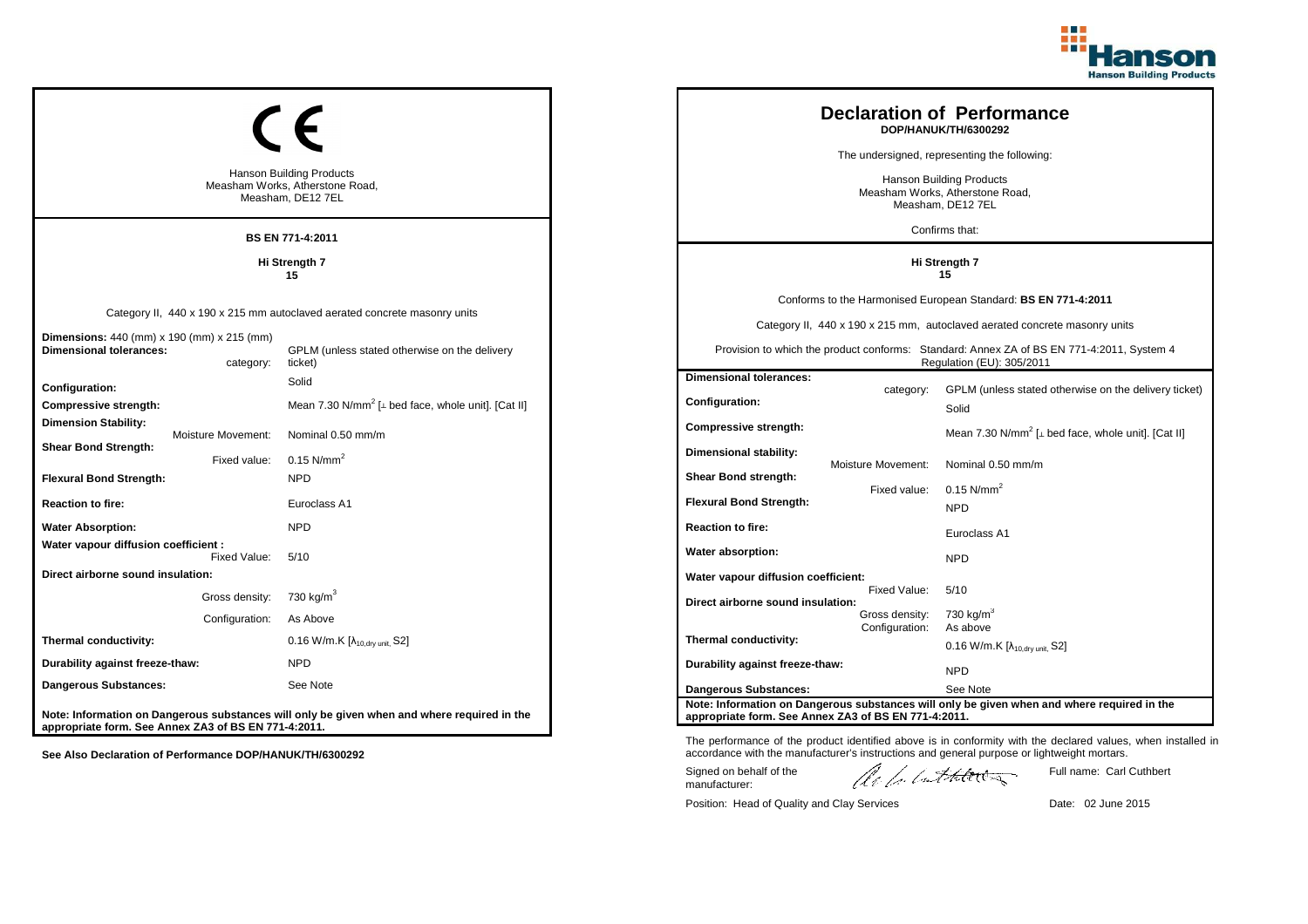

| <b>Hanson Building Products</b><br>Measham Works, Atherstone Road,<br>Measham, DE12 7EL          |                                                                                             |                                                      | <b>Declaration of Performance</b><br>DOP/HANUK/TH/6300308<br>The undersigned, representing the following:<br><b>Hanson Building Products</b><br>Measham Works, Atherstone Road,<br>Measham, DE12 7EL |                                                                                                                        |
|--------------------------------------------------------------------------------------------------|---------------------------------------------------------------------------------------------|------------------------------------------------------|------------------------------------------------------------------------------------------------------------------------------------------------------------------------------------------------------|------------------------------------------------------------------------------------------------------------------------|
|                                                                                                  | <b>BS EN 771-4:2011</b>                                                                     |                                                      |                                                                                                                                                                                                      | Confirms that:                                                                                                         |
|                                                                                                  | Hi Strength 7<br>15                                                                         |                                                      |                                                                                                                                                                                                      | Hi Strength 7<br>15                                                                                                    |
|                                                                                                  |                                                                                             |                                                      |                                                                                                                                                                                                      | Conforms to the Harmonised European Standard: BS EN 771-4:2011                                                         |
|                                                                                                  | Category II, 440 x 200 x 215 mm autoclaved aerated concrete masonry units                   |                                                      |                                                                                                                                                                                                      | Category II, 440 x 200 x 215 mm, autoclaved aerated concrete masonry units                                             |
| <b>Dimensions:</b> 440 (mm) x 200 (mm) x 215 (mm)<br><b>Dimensional tolerances:</b><br>category: | GPLM (unless stated otherwise on the delivery<br>ticket)                                    |                                                      |                                                                                                                                                                                                      | Provision to which the product conforms: Standard: Annex ZA of BS EN 771-4:2011, System 4<br>Regulation (EU): 305/2011 |
| Configuration:                                                                                   | Solid                                                                                       | <b>Dimensional tolerances:</b>                       |                                                                                                                                                                                                      | GPLM (unless stated otherwise on the delivery ticket)                                                                  |
| Compressive strength:                                                                            | Mean 7.30 N/mm <sup>2</sup> [ $\perp$ bed face, whole unit]. [Cat II]                       | Configuration:                                       | category:                                                                                                                                                                                            | Solid                                                                                                                  |
| <b>Dimension Stability:</b><br>Moisture Movement:                                                | Nominal 0.50 mm/m                                                                           | <b>Compressive strength:</b>                         |                                                                                                                                                                                                      | Mean 7.30 N/mm <sup>2</sup> [ $\perp$ bed face, whole unit]. [Cat II]                                                  |
| <b>Shear Bond Strength:</b><br>Fixed value:                                                      | $0.15$ N/mm <sup>2</sup>                                                                    | Dimensional stability:                               | Moisture Movement:                                                                                                                                                                                   | Nominal 0.50 mm/m                                                                                                      |
| <b>Flexural Bond Strength:</b>                                                                   | <b>NPD</b>                                                                                  | <b>Shear Bond strength:</b>                          |                                                                                                                                                                                                      |                                                                                                                        |
| <b>Reaction to fire:</b>                                                                         | Euroclass A1                                                                                | <b>Flexural Bond Strength:</b>                       | Fixed value:                                                                                                                                                                                         | 0.15 $N/mm^2$<br><b>NPD</b>                                                                                            |
| <b>Water Absorption:</b>                                                                         | <b>NPD</b>                                                                                  | <b>Reaction to fire:</b>                             |                                                                                                                                                                                                      | Euroclass A1                                                                                                           |
| Water vapour diffusion coefficient:<br>Fixed Value:                                              | 5/10                                                                                        | Water absorption:                                    |                                                                                                                                                                                                      | <b>NPD</b>                                                                                                             |
| Direct airborne sound insulation:                                                                |                                                                                             | Water vapour diffusion coefficient:                  |                                                                                                                                                                                                      |                                                                                                                        |
| Gross density:                                                                                   | 730 kg/m <sup>3</sup>                                                                       | Direct airborne sound insulation:                    | Fixed Value:                                                                                                                                                                                         | 5/10                                                                                                                   |
| Configuration:                                                                                   | As Above                                                                                    |                                                      | Gross density:<br>Configuration:                                                                                                                                                                     | 730 kg/m <sup>3</sup><br>As above                                                                                      |
| Thermal conductivity:                                                                            | $0.16$ W/m.K $[\lambda_{10, dry \text{ unit}}, S2]$                                         | Thermal conductivity:                                |                                                                                                                                                                                                      | $0.16$ W/m.K [ $\lambda_{10, dry \text{ unit}}$ , S2]                                                                  |
| Durability against freeze-thaw:                                                                  | <b>NPD</b>                                                                                  | Durability against freeze-thaw:                      |                                                                                                                                                                                                      | <b>NPD</b>                                                                                                             |
| Dangerous Substances:                                                                            | See Note                                                                                    | <b>Dangerous Substances:</b>                         |                                                                                                                                                                                                      | See Note                                                                                                               |
| appropriate form. See Annex ZA3 of BS EN 771-4:2011.                                             | Note: Information on Dangerous substances will only be given when and where required in the | appropriate form. See Annex ZA3 of BS EN 771-4:2011. |                                                                                                                                                                                                      | Note: Information on Dangerous substances will only be given when and where required in the                            |

The performance of the product identified above is in conformity with the declared values, when installed in accordance with the manufacturer's instructions and general purpose or lightweight mortars.

Signed on behalf of the manufacturer:

ach lathering

Full name: Carl Cuthbert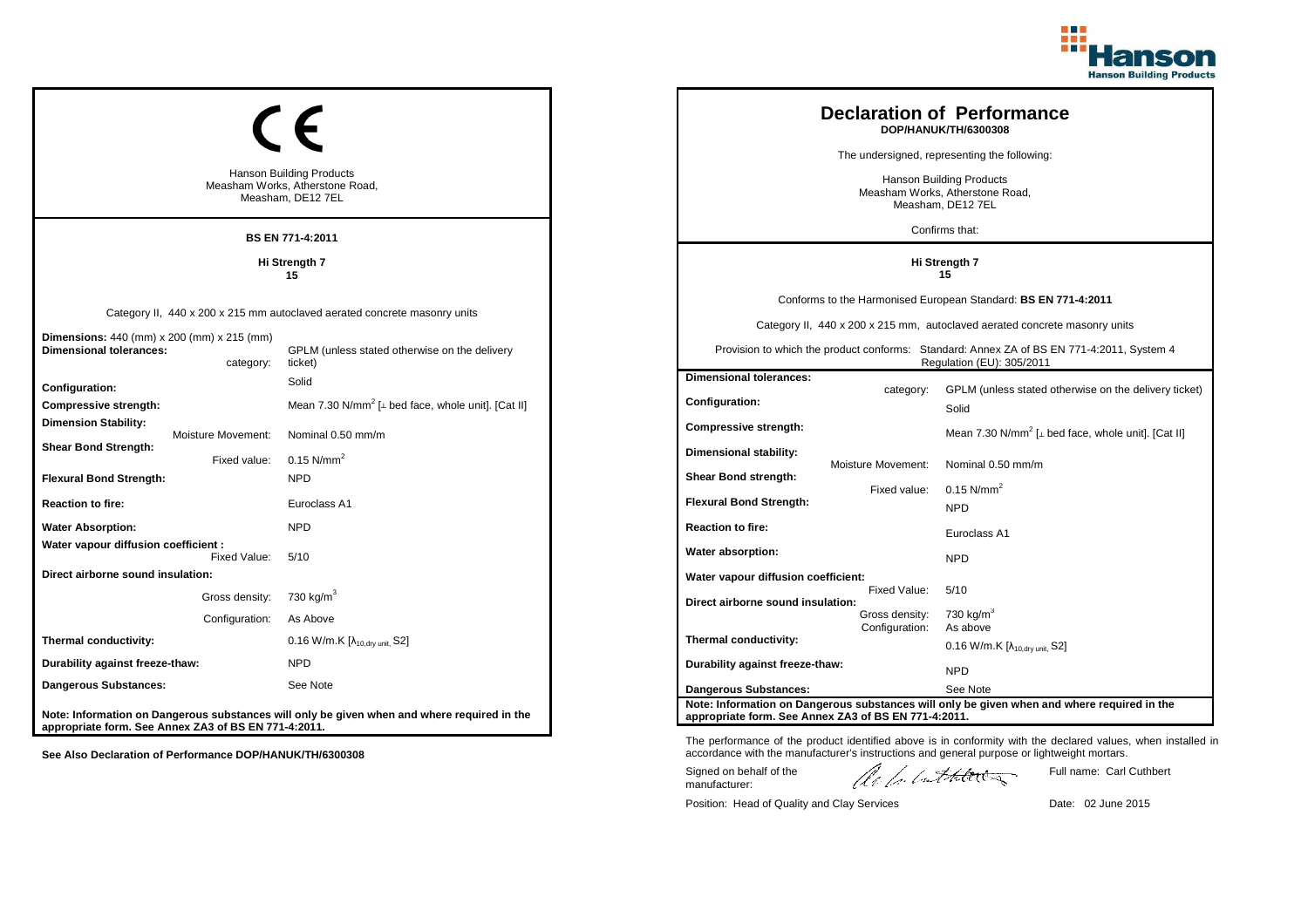

| <b>Hanson Building Products</b><br>Measham Works, Atherstone Road,<br>Measham, DE12 7EL             |                                                                                                                                       | <b>Declaration of Performance</b><br>DOP/HANUK/TH/6300315<br>The undersigned, representing the following:<br><b>Hanson Building Products</b><br>Measham Works, Atherstone Road,<br>Measham, DE12 7EL<br>Confirms that: |                                                  |                                                                                                                                                                                                                                                                        |
|-----------------------------------------------------------------------------------------------------|---------------------------------------------------------------------------------------------------------------------------------------|------------------------------------------------------------------------------------------------------------------------------------------------------------------------------------------------------------------------|--------------------------------------------------|------------------------------------------------------------------------------------------------------------------------------------------------------------------------------------------------------------------------------------------------------------------------|
|                                                                                                     | <b>BS EN 771-4:2011</b>                                                                                                               |                                                                                                                                                                                                                        |                                                  |                                                                                                                                                                                                                                                                        |
|                                                                                                     | Hi Strength 7<br>15                                                                                                                   |                                                                                                                                                                                                                        |                                                  | Hi Strength 7<br>15                                                                                                                                                                                                                                                    |
| <b>Dimensions:</b> 440 (mm) x 215 (mm) x 215 (mm)<br><b>Dimensional tolerances:</b>                 | Category II, 440 x 215 x 215 mm autoclaved aerated concrete masonry units<br>GPLM (unless stated otherwise on the delivery<br>ticket) |                                                                                                                                                                                                                        |                                                  | Conforms to the Harmonised European Standard: BS EN 771-4:2011<br>Category II, 440 x 215 x 215 mm, autoclaved aerated concrete masonry units<br>Provision to which the product conforms: Standard: Annex ZA of BS EN 771-4:2011, System 4<br>Regulation (EU): 305/2011 |
| category:<br>Configuration:<br>Compressive strength:<br><b>Dimension Stability:</b>                 | Solid<br>Mean 7.30 N/mm <sup>2</sup> [ $\perp$ bed face, whole unit]. [Cat II]                                                        | <b>Dimensional tolerances:</b><br>Configuration:                                                                                                                                                                       | category:                                        | GPLM (unless stated otherwise on the delivery ticket)<br>Solid                                                                                                                                                                                                         |
| Moisture Movement:<br><b>Shear Bond Strength:</b><br>Fixed value:<br><b>Flexural Bond Strength:</b> | Nominal 0.50 mm/m<br>$0.15$ N/mm <sup>2</sup><br><b>NPD</b>                                                                           | <b>Compressive strength:</b><br>Dimensional stability:<br><b>Shear Bond strength:</b>                                                                                                                                  | Moisture Movement:                               | Mean 7.30 N/mm <sup>2</sup> [ $\perp$ bed face, whole unit]. [Cat II]<br>Nominal 0.50 mm/m                                                                                                                                                                             |
| <b>Reaction to fire:</b>                                                                            | Euroclass A1                                                                                                                          | <b>Flexural Bond Strength:</b>                                                                                                                                                                                         | Fixed value:                                     | 0.15 $N/mm^2$<br><b>NPD</b>                                                                                                                                                                                                                                            |
| <b>Water Absorption:</b><br>Water vapour diffusion coefficient:                                     | <b>NPD</b>                                                                                                                            | <b>Reaction to fire:</b><br>Water absorption:                                                                                                                                                                          |                                                  | Euroclass A1                                                                                                                                                                                                                                                           |
| Fixed Value:<br>Direct airborne sound insulation:                                                   | 5/10                                                                                                                                  | Water vapour diffusion coefficient:                                                                                                                                                                                    |                                                  | <b>NPD</b>                                                                                                                                                                                                                                                             |
| Gross density:<br>Configuration:                                                                    | 730 kg/m <sup>3</sup><br>As Above                                                                                                     | Direct airborne sound insulation:                                                                                                                                                                                      | Fixed Value:<br>Gross density:<br>Configuration: | 5/10<br>730 kg/m <sup>3</sup><br>As above                                                                                                                                                                                                                              |
| Thermal conductivity:                                                                               | $0.16$ W/m.K $[\lambda_{10, dry \text{ unit}}, S2]$                                                                                   | Thermal conductivity:                                                                                                                                                                                                  |                                                  | $0.16$ W/m.K [ $\lambda_{10, dry \text{ unit}}$ , S2]                                                                                                                                                                                                                  |
| Durability against freeze-thaw:                                                                     | <b>NPD</b>                                                                                                                            | Durability against freeze-thaw:                                                                                                                                                                                        |                                                  | <b>NPD</b>                                                                                                                                                                                                                                                             |
| Dangerous Substances:                                                                               | See Note                                                                                                                              | <b>Dangerous Substances:</b>                                                                                                                                                                                           |                                                  | See Note                                                                                                                                                                                                                                                               |
| appropriate form. See Annex ZA3 of BS EN 771-4:2011.                                                | Note: Information on Dangerous substances will only be given when and where required in the                                           | appropriate form. See Annex ZA3 of BS EN 771-4:2011.                                                                                                                                                                   |                                                  | Note: Information on Dangerous substances will only be given when and where required in the                                                                                                                                                                            |

Position: Head of Quality and Clay Services Date: 02 June 2015

Signed on behalf of the manufacturer:

Full name: Carl Cuthbert

The performance of the product identified above is in conformity with the declared values, when installed in accordance with the manufacturer's instructions and general purpose or lightweight mortars.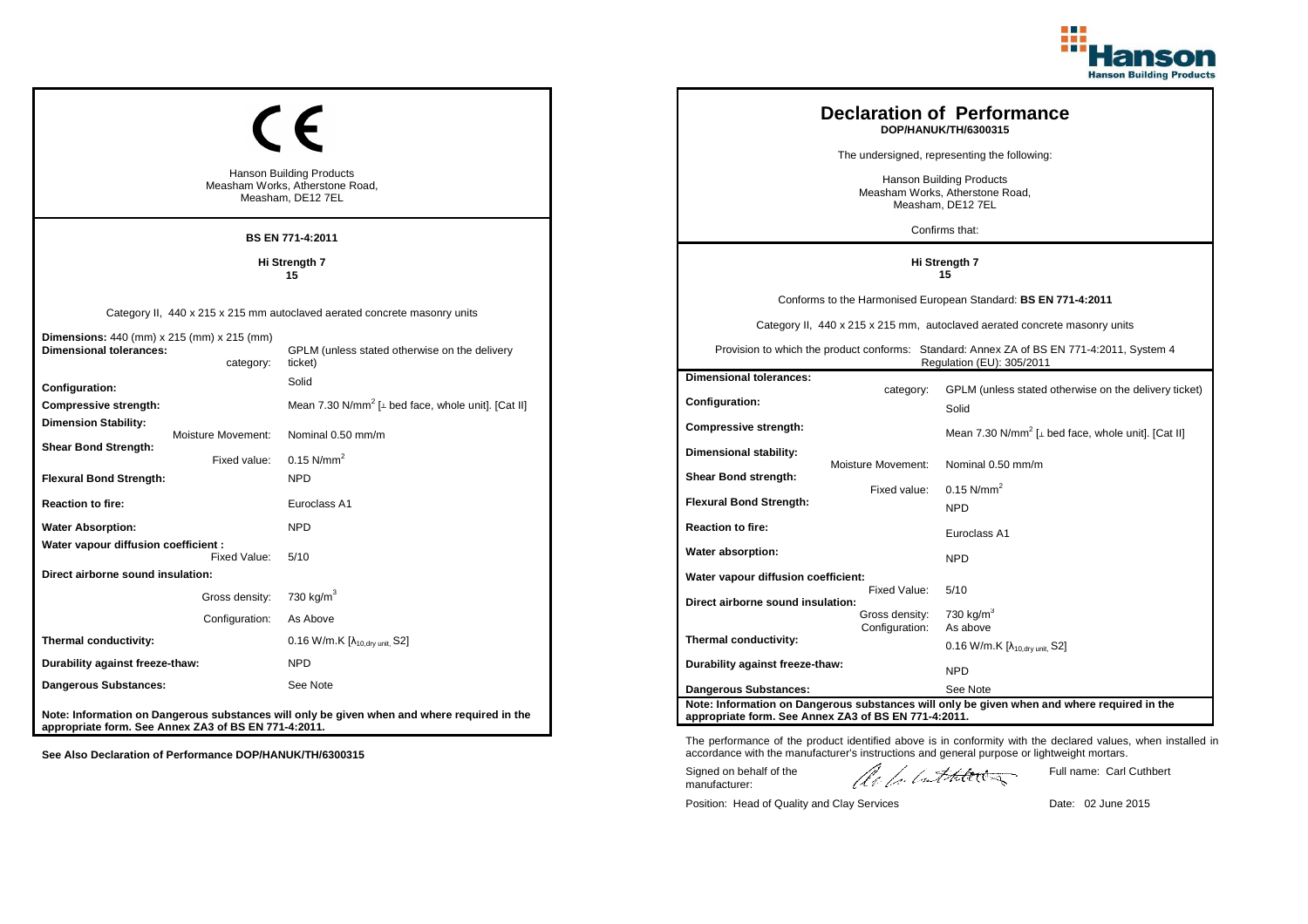

| <b>Hanson Building Products</b><br>Measham Works, Atherstone Road,<br>Measham, DE12 7EL<br><b>BS EN 771-4:2011</b> | <b>Declaration of Performance</b><br>DOP/HANUK/TH/6301305<br>The undersigned, representing the following:<br>Hanson Building Products<br>Measham Works, Atherstone Road,<br>Measham, DE12 7EL<br>Confirms that: |                                                                                      |                                                  |                                                                                                                                                                                                                                                                        |
|--------------------------------------------------------------------------------------------------------------------|-----------------------------------------------------------------------------------------------------------------------------------------------------------------------------------------------------------------|--------------------------------------------------------------------------------------|--------------------------------------------------|------------------------------------------------------------------------------------------------------------------------------------------------------------------------------------------------------------------------------------------------------------------------|
|                                                                                                                    | Large Format Hi Strength 7<br>15                                                                                                                                                                                |                                                                                      |                                                  | Large Format Hi Strength 7<br>15                                                                                                                                                                                                                                       |
| <b>Dimensions:</b> 440 (mm) x 100 (mm) x 430 (mm)<br><b>Dimensional tolerances:</b><br>category:                   | Category II, 440 x 100 x 430 mm autoclaved aerated concrete masonry units<br>GPLM (unless stated otherwise on the delivery<br>ticket)                                                                           |                                                                                      |                                                  | Conforms to the Harmonised European Standard: BS EN 771-4:2011<br>Category II, 440 x 100 x 430 mm, autoclaved aerated concrete masonry units<br>Provision to which the product conforms: Standard: Annex ZA of BS EN 771-4:2011, System 4<br>Regulation (EU): 305/2011 |
| Configuration:<br>Compressive strength:<br><b>Dimension Stability:</b><br>Moisture Movement:                       | Solid<br>Mean 7.30 N/mm <sup>2</sup> [ $\perp$ bed face, whole unit]. [Cat II]<br>Nominal 0.50 mm/m                                                                                                             | <b>Dimensional tolerances:</b><br>Configuration:<br>Compressive strength:            | category:                                        | GPLM (unless stated otherwise on the delivery ticket)<br>Solid<br>Mean 7.30 N/mm <sup>2</sup> [ $\perp$ bed face, whole unit]. [Cat II]                                                                                                                                |
| <b>Shear Bond Strength:</b><br>Fixed value:<br><b>Flexural Bond Strength:</b><br><b>Reaction to fire:</b>          | $0.15$ N/mm <sup>2</sup><br><b>NPD</b><br>Euroclass A1                                                                                                                                                          | Dimensional stability:<br>Shear Bond strength:<br><b>Flexural Bond Strength:</b>     | <b>Moisture Movement:</b><br>Fixed value:        | Nominal 0.50 mm/m<br>$0.15$ N/mm <sup>2</sup><br><b>NPD</b>                                                                                                                                                                                                            |
| <b>Water Absorption:</b><br>Water vapour diffusion coefficient :<br>Fixed Value:                                   | <b>NPD</b><br>5/10                                                                                                                                                                                              | <b>Reaction to fire:</b><br>Water absorption:                                        |                                                  | Euroclass A1<br><b>NPD</b>                                                                                                                                                                                                                                             |
| Direct airborne sound insulation:<br>Gross density:<br>Configuration:                                              | 730 kg/m <sup>3</sup><br>As Above                                                                                                                                                                               | Water vapour diffusion coefficient:<br>Direct airborne sound insulation:             | Fixed Value:<br>Gross density:<br>Configuration: | 5/10<br>730 kg/m <sup>3</sup><br>As above                                                                                                                                                                                                                              |
| Thermal conductivity:<br>Durability against freeze-thaw:                                                           | 0.16 W/m.K $[\lambda_{10, dry \text{ unit}}, S2]$<br><b>NPD</b>                                                                                                                                                 | Thermal conductivity:<br>Durability against freeze-thaw:                             |                                                  | 0.16 W/m.K $[\lambda_{10.0}$ <sub>W unit.</sub> S2]<br><b>NPD</b>                                                                                                                                                                                                      |
| <b>Dangerous Substances:</b><br>appropriate form. See Annex ZA3 of BS EN 771-4:2011.                               | See Note<br>Note: Information on Dangerous substances will only be given when and where required in the                                                                                                         | <b>Dangerous Substances:</b><br>appropriate form. See Annex ZA3 of BS EN 771-4:2011. |                                                  | See Note<br>Note: Information on Dangerous substances will only be given when and where required in the                                                                                                                                                                |

Signed on behalf of the manufacturer:

Position: Head of Quality and Clay Services Date: 02 June 2015

Full name: Carl Cuthbert

The performance of the product identified above is in conformity with the declared values, when installed in accordance with the manufacturer's instructions and general purpose or lightweight mortars.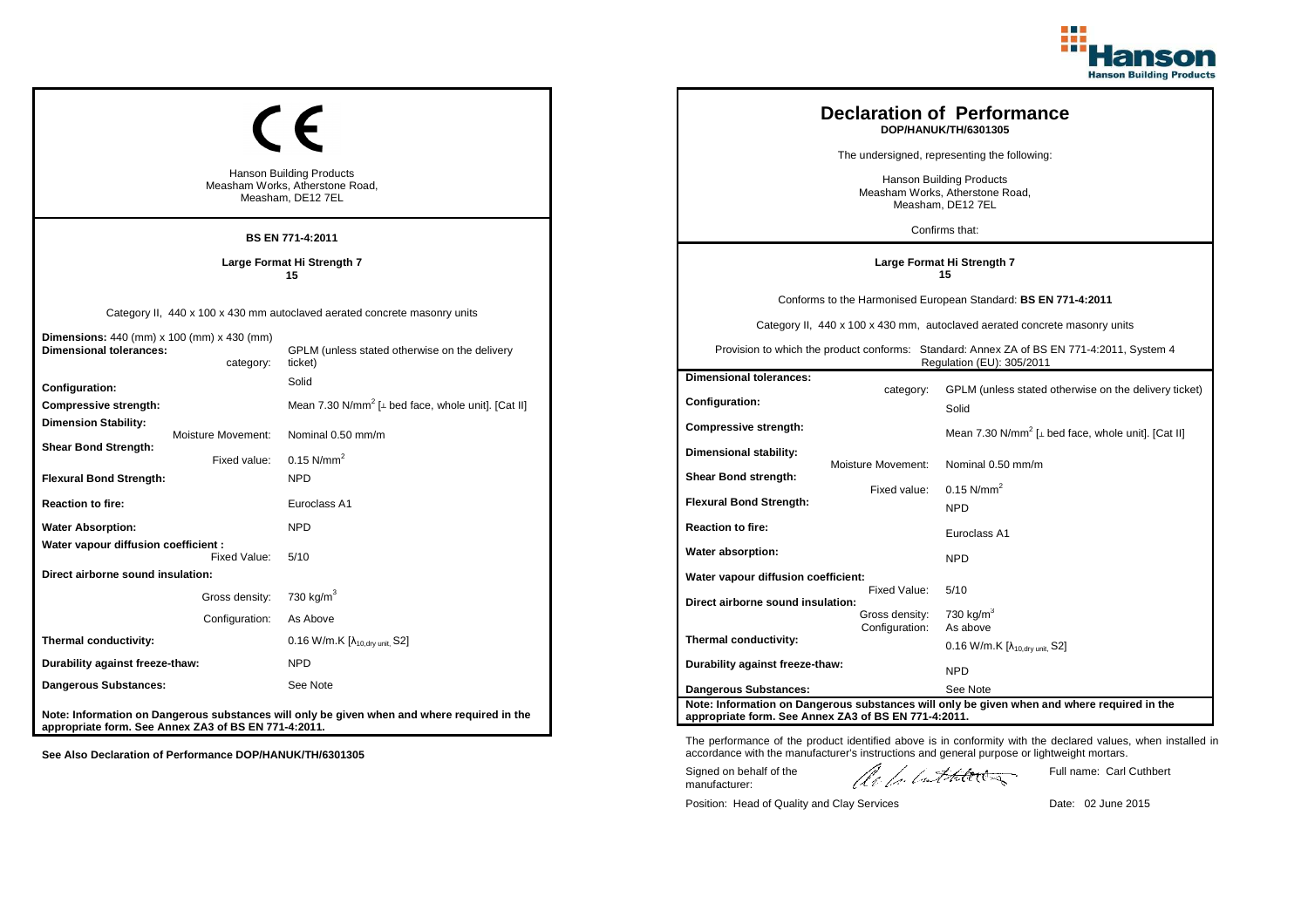

| <b>Hanson Building Products</b><br>Measham Works, Atherstone Road,<br>Measham, DE12 7EL          | <b>Declaration of Performance</b><br>DOP/HANUK/TH/6301312<br>The undersigned, representing the following:<br>Hanson Building Products<br>Measham Works, Atherstone Road,<br>Measham, DE12 7EL<br>Confirms that: |                                                                                  |                                           |                                                                                                                                                                                                                                                                        |
|--------------------------------------------------------------------------------------------------|-----------------------------------------------------------------------------------------------------------------------------------------------------------------------------------------------------------------|----------------------------------------------------------------------------------|-------------------------------------------|------------------------------------------------------------------------------------------------------------------------------------------------------------------------------------------------------------------------------------------------------------------------|
|                                                                                                  | <b>BS EN 771-4:2011</b><br>Large Format Hi Strength 7<br>15                                                                                                                                                     | Large Format Hi Strength 7<br>15                                                 |                                           |                                                                                                                                                                                                                                                                        |
| <b>Dimensions:</b> 440 (mm) x 140 (mm) x 430 (mm)<br><b>Dimensional tolerances:</b><br>category: | Category II, 440 x 140 x 430 mm autoclaved aerated concrete masonry units<br>GPLM (unless stated otherwise on the delivery<br>ticket)                                                                           |                                                                                  |                                           | Conforms to the Harmonised European Standard: BS EN 771-4:2011<br>Category II, 440 x 140 x 430 mm, autoclaved aerated concrete masonry units<br>Provision to which the product conforms: Standard: Annex ZA of BS EN 771-4:2011, System 4<br>Regulation (EU): 305/2011 |
| Configuration:<br>Compressive strength:<br><b>Dimension Stability:</b><br>Moisture Movement:     | Solid<br>Mean 7.30 N/mm <sup>2</sup> [ $\perp$ bed face, whole unit]. [Cat II]                                                                                                                                  | <b>Dimensional tolerances:</b><br><b>Configuration:</b><br>Compressive strength: | category:                                 | GPLM (unless stated otherwise on the delivery ticket)<br>Solid<br>Mean 7.30 N/mm <sup>2</sup> [⊥ bed face, whole unit]. [Cat II]                                                                                                                                       |
| <b>Shear Bond Strength:</b><br>Fixed value:<br><b>Flexural Bond Strength:</b>                    | Nominal 0.50 mm/m<br>$0.15$ N/mm <sup>2</sup><br><b>NPD</b>                                                                                                                                                     | Dimensional stability:<br>Shear Bond strength:<br><b>Flexural Bond Strength:</b> | <b>Moisture Movement:</b><br>Fixed value: | Nominal 0.50 mm/m<br>$0.15$ N/mm <sup>2</sup>                                                                                                                                                                                                                          |
| <b>Reaction to fire:</b><br><b>Water Absorption:</b><br>Water vapour diffusion coefficient :     | Euroclass A1<br><b>NPD</b>                                                                                                                                                                                      | <b>Reaction to fire:</b>                                                         |                                           | <b>NPD</b><br>Euroclass A1                                                                                                                                                                                                                                             |
| Fixed Value:<br>Direct airborne sound insulation:                                                | 5/10                                                                                                                                                                                                            | Water absorption:<br>Water vapour diffusion coefficient:                         | Fixed Value:                              | <b>NPD</b><br>5/10                                                                                                                                                                                                                                                     |
| Gross density: 730 kg/m <sup>3</sup><br>Configuration:                                           | As Above                                                                                                                                                                                                        | Direct airborne sound insulation:                                                | Gross density:<br>Configuration:          | 730 kg/m $3$<br>As above                                                                                                                                                                                                                                               |
| Thermal conductivity:<br>Durability against freeze-thaw:                                         | 0.16 W/m.K [λ <sub>10,dry unit,</sub> S2]<br><b>NPD</b>                                                                                                                                                         | Thermal conductivity:<br>Durability against freeze-thaw:                         |                                           | 0.16 W/m.K $[\lambda_{10.0}$ <sub>W unit.</sub> S2]                                                                                                                                                                                                                    |
| <b>Dangerous Substances:</b>                                                                     | See Note                                                                                                                                                                                                        | Dangerous Substances:                                                            |                                           | <b>NPD</b><br>See Note<br>Note: Information on Dangerous substances will only be given when and where required in the                                                                                                                                                  |
| appropriate form. See Annex ZA3 of BS EN 771-4:2011.                                             | Note: Information on Dangerous substances will only be given when and where required in the                                                                                                                     | appropriate form. See Annex ZA3 of BS EN 771-4:2011.                             |                                           |                                                                                                                                                                                                                                                                        |

The performance of the product identified above is in conformity with the declared values, when installed in accordance with the manufacturer's instructions and general purpose or lightweight mortars.

Signed on behalf of the manufacturer:

ach lathering

Full name: Carl Cuthbert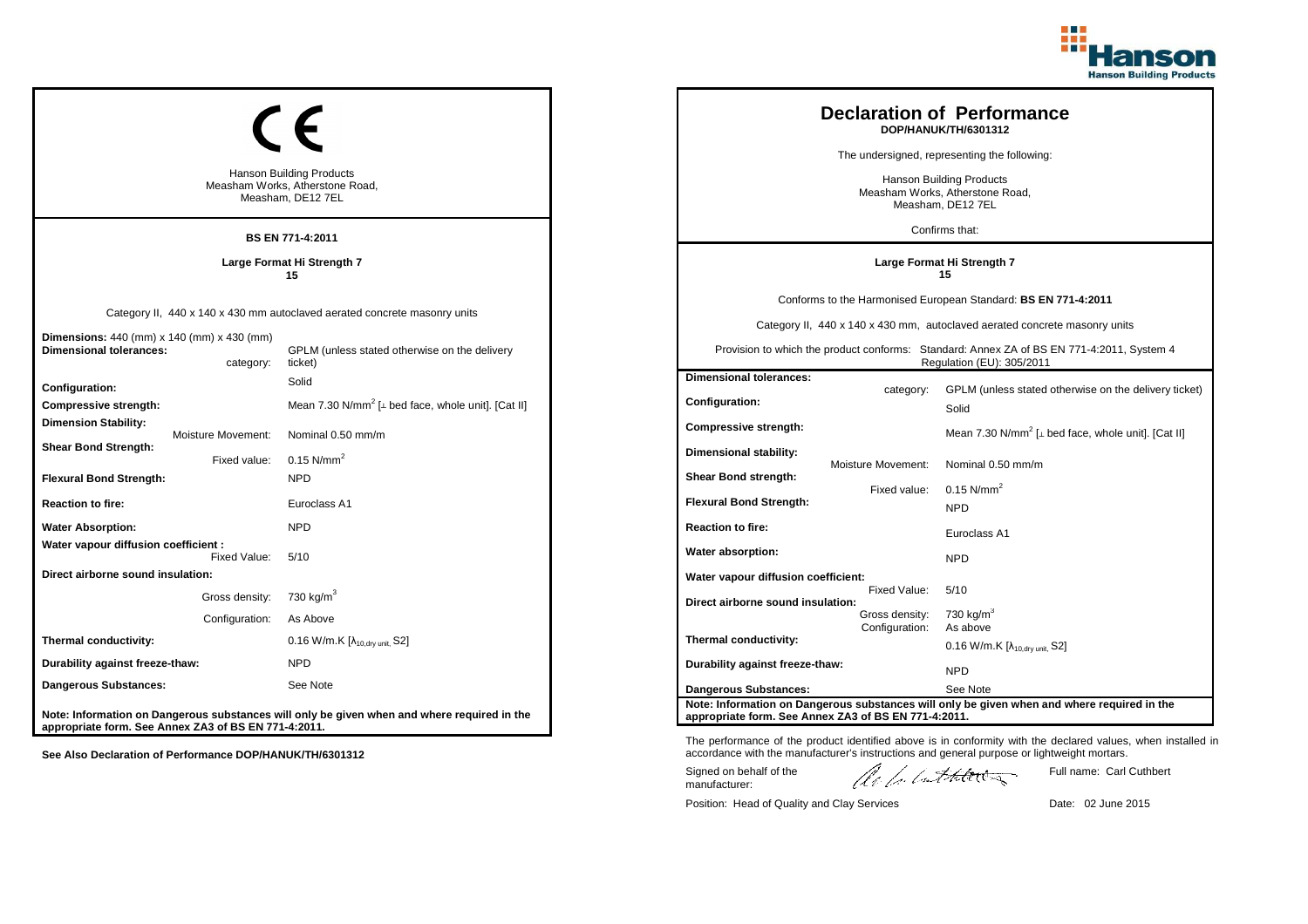

| <b>Hanson Building Products</b><br>Measham Works, Atherstone Road,<br>Measham, DE12 7EL<br><b>BS EN 771-4:2011</b> | <b>Declaration of Performance</b><br>DOP/HANUK/TH/6301541<br>The undersigned, representing the following:<br>Hanson Building Products<br>Measham Works, Atherstone Road,<br>Measham, DE12 7EL<br>Confirms that: |                                                                                      |                                           |                                                                                                                                                                                                                                                                        |
|--------------------------------------------------------------------------------------------------------------------|-----------------------------------------------------------------------------------------------------------------------------------------------------------------------------------------------------------------|--------------------------------------------------------------------------------------|-------------------------------------------|------------------------------------------------------------------------------------------------------------------------------------------------------------------------------------------------------------------------------------------------------------------------|
|                                                                                                                    | Large Format Hi Strength 7<br>15                                                                                                                                                                                | Large Format Hi Strength 7<br>15                                                     |                                           |                                                                                                                                                                                                                                                                        |
| <b>Dimensions:</b> 440 (mm) x 150 (mm) x 430 (mm)<br><b>Dimensional tolerances:</b><br>category:                   | Category II, 440 x 150 x 430 mm autoclaved aerated concrete masonry units<br>GPLM (unless stated otherwise on the delivery<br>ticket)                                                                           |                                                                                      |                                           | Conforms to the Harmonised European Standard: BS EN 771-4:2011<br>Category II, 440 x 150 x 430 mm, autoclaved aerated concrete masonry units<br>Provision to which the product conforms: Standard: Annex ZA of BS EN 771-4:2011, System 4<br>Regulation (EU): 305/2011 |
| Configuration:<br>Compressive strength:<br><b>Dimension Stability:</b><br>Moisture Movement:                       | Solid<br>Mean 7.30 N/mm <sup>2</sup> [ $\perp$ bed face, whole unit]. [Cat II]<br>Nominal 0.50 mm/m                                                                                                             | <b>Dimensional tolerances:</b><br>Configuration:<br><b>Compressive strength:</b>     | category:                                 | GPLM (unless stated otherwise on the delivery ticket)<br>Solid<br>Mean 7.30 N/mm <sup>2</sup> [ $\perp$ bed face, whole unit]. [Cat II]                                                                                                                                |
| <b>Shear Bond Strength:</b><br>Fixed value:<br><b>Flexural Bond Strength:</b><br><b>Reaction to fire:</b>          | $0.15$ N/mm <sup>2</sup><br><b>NPD</b><br>Euroclass A1                                                                                                                                                          | Dimensional stability:<br>Shear Bond strength:<br><b>Flexural Bond Strength:</b>     | <b>Moisture Movement:</b><br>Fixed value: | Nominal 0.50 mm/m<br>$0.15$ N/mm <sup>2</sup>                                                                                                                                                                                                                          |
| <b>Water Absorption:</b><br>Water vapour diffusion coefficient :                                                   | <b>NPD</b>                                                                                                                                                                                                      | <b>Reaction to fire:</b><br>Water absorption:                                        |                                           | <b>NPD</b><br>Euroclass A1                                                                                                                                                                                                                                             |
| Fixed Value:<br>Direct airborne sound insulation:<br>Gross density:<br>Configuration:                              | 5/10<br>730 kg/m <sup>3</sup><br>As Above                                                                                                                                                                       | Water vapour diffusion coefficient:<br>Direct airborne sound insulation:             | Fixed Value:<br>Gross density:            | <b>NPD</b><br>5/10<br>730 kg/m $3$                                                                                                                                                                                                                                     |
| Thermal conductivity:<br>Durability against freeze-thaw:                                                           | 0.16 W/m.K $[\lambda_{10, dry \text{ unit}}, S2]$<br><b>NPD</b>                                                                                                                                                 | Thermal conductivity:<br>Durability against freeze-thaw:                             | Configuration:                            | As above<br>0.16 W/m.K $[\lambda_{10.0}$ <sub>W unit.</sub> S2]<br><b>NPD</b>                                                                                                                                                                                          |
| <b>Dangerous Substances:</b><br>appropriate form. See Annex ZA3 of BS EN 771-4:2011.                               | See Note<br>Note: Information on Dangerous substances will only be given when and where required in the                                                                                                         | <b>Dangerous Substances:</b><br>appropriate form. See Annex ZA3 of BS EN 771-4:2011. |                                           | See Note<br>Note: Information on Dangerous substances will only be given when and where required in the                                                                                                                                                                |

Signed on behalf of the manufacturer:

Position: Head of Quality and Clay Services Date: 02 June 2015

Full name: Carl Cuthbert

The performance of the product identified above is in conformity with the declared values, when installed in accordance with the manufacturer's instructions and general purpose or lightweight mortars.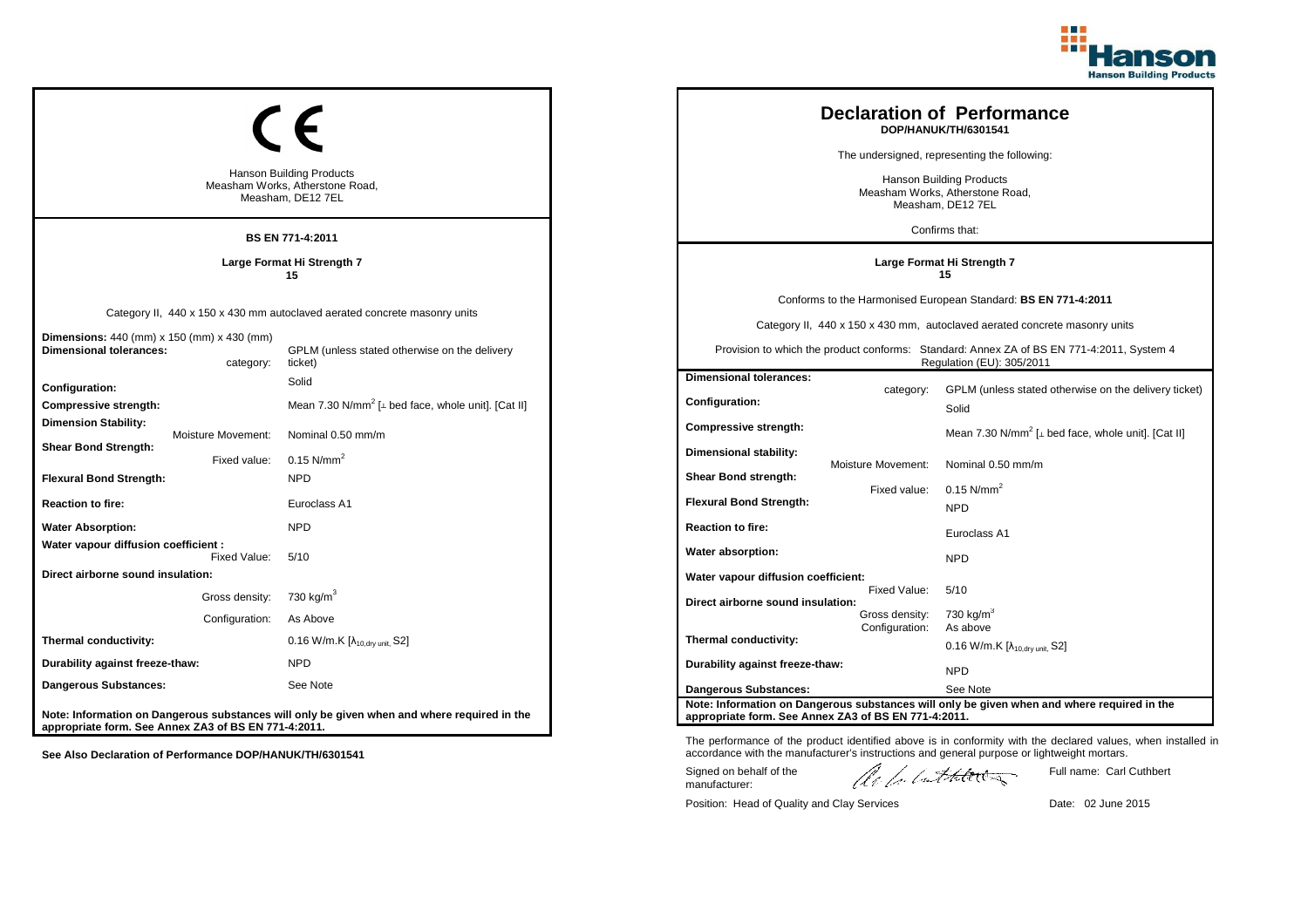

| <b>Hanson Building Products</b><br>Measham Works, Atherstone Road,<br>Measham, DE12 7EL<br><b>BS EN 771-4:2011</b> | <b>Declaration of Performance</b><br>DOP/HANUK/TH/6300612<br>The undersigned, representing the following:<br><b>Hanson Building Products</b><br>Measham Works, Atherstone Road,<br>Measham, DE12 7EL<br>Confirms that: |                                                                                  |                                                  |                                                                                                                                                                                                                                                                        |
|--------------------------------------------------------------------------------------------------------------------|------------------------------------------------------------------------------------------------------------------------------------------------------------------------------------------------------------------------|----------------------------------------------------------------------------------|--------------------------------------------------|------------------------------------------------------------------------------------------------------------------------------------------------------------------------------------------------------------------------------------------------------------------------|
|                                                                                                                    | <b>Paint Grade Smooth</b><br>15                                                                                                                                                                                        |                                                                                  |                                                  | <b>Paint Grade Smooth</b><br>15                                                                                                                                                                                                                                        |
| <b>Dimensions:</b> 440 (mm) x 100 (mm) x 215 (mm)<br><b>Dimensional tolerances:</b><br>category:                   | Category II, 440 x 100 x 215 mm autoclaved aerated concrete masonry units<br>GPLM (unless stated otherwise on the delivery<br>ticket)                                                                                  |                                                                                  |                                                  | Conforms to the Harmonised European Standard: BS EN 771-4:2011<br>Category II, 440 x 100 x 215 mm, autoclaved aerated concrete masonry units<br>Provision to which the product conforms: Standard: Annex ZA of BS EN 771-4:2011, System 4<br>Regulation (EU): 305/2011 |
| Configuration:<br>Compressive strength:<br><b>Dimension Stability:</b><br>Moisture Movement:                       | Solid<br>Mean 4.00 N/mm <sup>2</sup> [ $\perp$ bed face, whole unit]. [Cat II]<br>Nominal 0.50 mm/m                                                                                                                    | <b>Dimensional tolerances:</b><br>Configuration:<br><b>Compressive strength:</b> | category:                                        | GPLM (unless stated otherwise on the delivery ticket)<br>Solid<br>Mean 4.00 N/mm <sup>2</sup> [⊥ bed face, whole unit]. [Cat II]                                                                                                                                       |
| <b>Shear Bond Strength:</b><br>Fixed value:<br><b>Flexural Bond Strength:</b><br><b>Reaction to fire:</b>          | $0.15$ N/mm <sup>2</sup><br><b>NPD</b><br>Euroclass A1                                                                                                                                                                 | Dimensional stability:<br>Shear Bond strength:<br><b>Flexural Bond Strength:</b> | <b>Moisture Movement:</b><br>Fixed value:        | Nominal 0.50 mm/m<br>$0.15$ N/mm <sup>2</sup><br><b>NPD</b>                                                                                                                                                                                                            |
| <b>Water Absorption:</b><br>Water vapour diffusion coefficient :<br>Fixed Value:                                   | <b>NPD</b><br>5/10                                                                                                                                                                                                     | <b>Reaction to fire:</b><br>Water absorption:                                    |                                                  | Euroclass A1<br><b>NPD</b>                                                                                                                                                                                                                                             |
| Direct airborne sound insulation:<br>Gross density:<br>Configuration:                                              | 660 kg/m $^3$<br>As Above                                                                                                                                                                                              | Water vapour diffusion coefficient:<br>Direct airborne sound insulation:         | Fixed Value:<br>Gross density:<br>Configuration: | 5/10<br>660 kg/m <sup>3</sup><br>As above                                                                                                                                                                                                                              |
| Thermal conductivity:<br>Durability against freeze-thaw:<br><b>Dangerous Substances:</b>                           | 0.14 W/m.K $[\lambda_{10.0}$ <sub>W unit.</sub> S2]<br><b>NPD</b><br>See Note                                                                                                                                          | Thermal conductivity:<br>Durability against freeze-thaw:                         |                                                  | 0.14 W/m.K $[\lambda_{10, dry \text{ unit}}, S2]$<br><b>NPD</b>                                                                                                                                                                                                        |
| appropriate form. See Annex ZA3 of BS EN 771-4:2011.                                                               | Note: Information on Dangerous substances will only be given when and where required in the                                                                                                                            | Dangerous Substances:<br>appropriate form. See Annex ZA3 of BS EN 771-4:2011.    |                                                  | See Note<br>Note: Information on Dangerous substances will only be given when and where required in the                                                                                                                                                                |

Position: Head of Quality and Clay Services Date: 02 June 2015

Signed on behalf of the manufacturer:

Full name: Carl Cuthbert

The performance of the product identified above is in conformity with the declared values, when installed in accordance with the manufacturer's instructions and general purpose or lightweight mortars.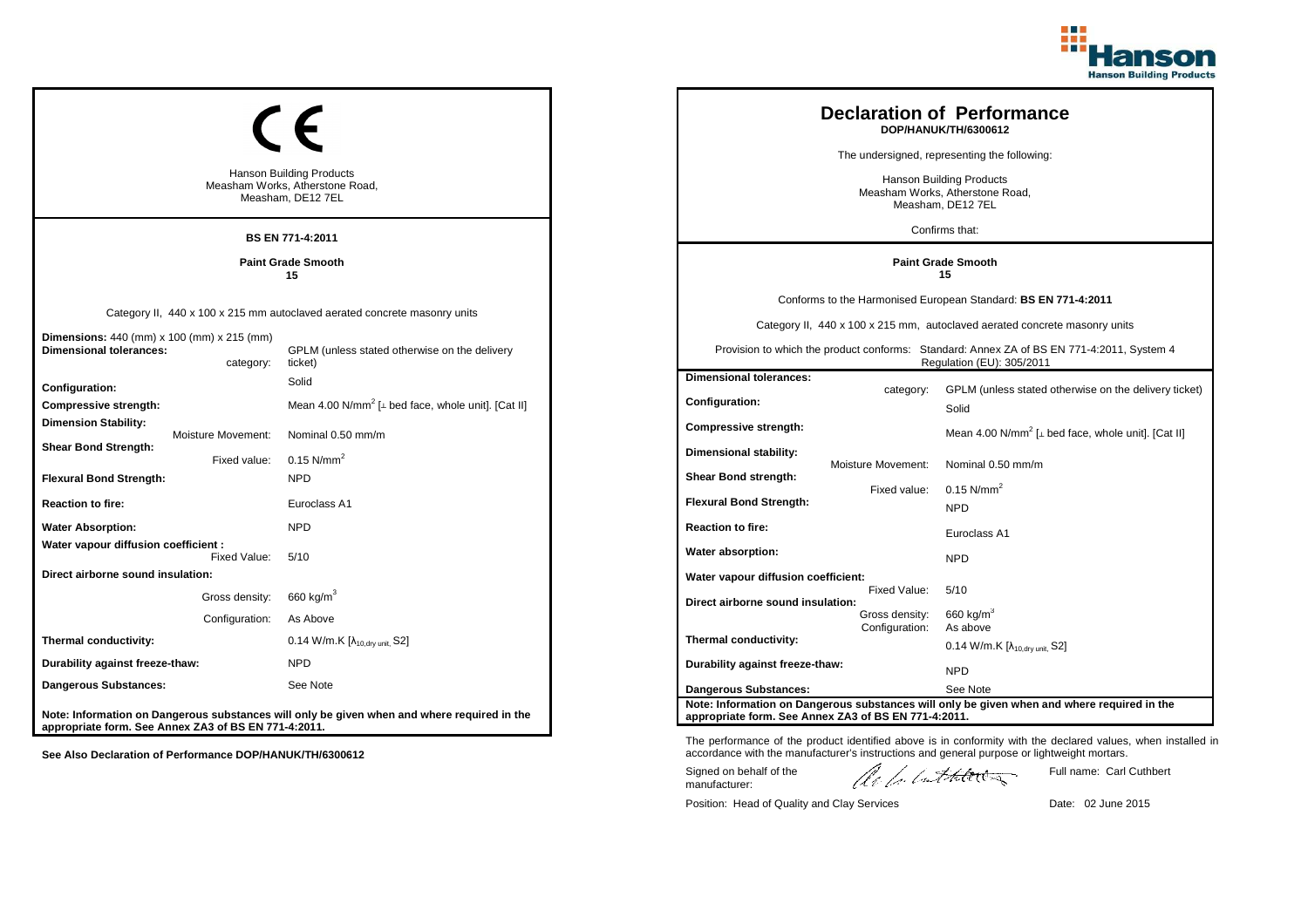

| <b>Hanson Building Products</b><br>Measham Works, Atherstone Road,<br>Measham, DE12 7EL<br><b>BS EN 771-4:2011</b> |                                | <b>Declaration of Performance</b><br>DOP/HANUK/TH/6300629<br>The undersigned, representing the following:<br>Hanson Building Products<br>Measham Works, Atherstone Road,<br>Measham, DE12 7EL<br>Confirms that: |                                                                                  |                                           |                                                                                                                                                                                                                                                                        |
|--------------------------------------------------------------------------------------------------------------------|--------------------------------|-----------------------------------------------------------------------------------------------------------------------------------------------------------------------------------------------------------------|----------------------------------------------------------------------------------|-------------------------------------------|------------------------------------------------------------------------------------------------------------------------------------------------------------------------------------------------------------------------------------------------------------------------|
|                                                                                                                    |                                | <b>Paint Grade Smooth</b><br>15                                                                                                                                                                                 | <b>Paint Grade Smooth</b><br>15                                                  |                                           |                                                                                                                                                                                                                                                                        |
| <b>Dimensions:</b> 440 (mm) x 140 (mm) x 215 (mm)<br><b>Dimensional tolerances:</b>                                | category:                      | Category II, 440 x 140 x 215 mm autoclaved aerated concrete masonry units<br>GPLM (unless stated otherwise on the delivery<br>ticket)                                                                           |                                                                                  |                                           | Conforms to the Harmonised European Standard: BS EN 771-4:2011<br>Category II, 440 x 140 x 215 mm, autoclaved aerated concrete masonry units<br>Provision to which the product conforms: Standard: Annex ZA of BS EN 771-4:2011, System 4<br>Regulation (EU): 305/2011 |
| Configuration:<br>Compressive strength:<br><b>Dimension Stability:</b>                                             |                                | Solid<br>Mean 4.00 N/mm <sup>2</sup> [⊥ bed face, whole unit]. [Cat II]                                                                                                                                         | <b>Dimensional tolerances:</b><br>Configuration:<br><b>Compressive strength:</b> | category:                                 | GPLM (unless stated otherwise on the delivery ticket)<br>Solid<br>Mean 4.00 N/mm <sup>2</sup> [ $\perp$ bed face, whole unit]. [Cat II]                                                                                                                                |
| Moisture Movement:<br><b>Shear Bond Strength:</b><br><b>Flexural Bond Strength:</b>                                | Fixed value:                   | Nominal 0.50 mm/m<br>0.15 $N/mm^2$<br><b>NPD</b>                                                                                                                                                                | Dimensional stability:<br>Shear Bond strength:<br><b>Flexural Bond Strength:</b> | <b>Moisture Movement:</b><br>Fixed value: | Nominal 0.50 mm/m<br>$0.15$ N/mm <sup>2</sup>                                                                                                                                                                                                                          |
| <b>Reaction to fire:</b><br><b>Water Absorption:</b><br>Water vapour diffusion coefficient :                       |                                | Euroclass A1<br><b>NPD</b>                                                                                                                                                                                      | <b>Reaction to fire:</b><br>Water absorption:                                    |                                           | <b>NPD</b><br>Euroclass A1                                                                                                                                                                                                                                             |
| Direct airborne sound insulation:                                                                                  | Fixed Value:<br>Gross density: | 5/10<br>660 kg/m <sup>3</sup>                                                                                                                                                                                   | Water vapour diffusion coefficient:<br>Direct airborne sound insulation:         | Fixed Value:<br>Gross density:            | <b>NPD</b><br>5/10<br>$660$ kg/m <sup>3</sup>                                                                                                                                                                                                                          |
| Thermal conductivity:<br>Durability against freeze-thaw:                                                           | Configuration:                 | As Above<br>$0.14$ W/m.K $[\lambda_{10, dry \text{ unit}}, S2]$<br><b>NPD</b>                                                                                                                                   | Thermal conductivity:<br>Durability against freeze-thaw:                         | Configuration:                            | As above<br>$0.14$ W/m.K [ $\lambda_{10, dry \text{ unit}}$ , S2]<br><b>NPD</b>                                                                                                                                                                                        |
| Dangerous Substances:<br>appropriate form. See Annex ZA3 of BS EN 771-4:2011.                                      |                                | See Note<br>Note: Information on Dangerous substances will only be given when and where required in the                                                                                                         | Dangerous Substances:<br>appropriate form. See Annex ZA3 of BS EN 771-4:2011.    |                                           | See Note<br>Note: Information on Dangerous substances will only be given when and where required in the                                                                                                                                                                |

Position: Head of Quality and Clay Services Date: 02 June 2015

Signed on behalf of the manufacturer:

Full name: Carl Cuthbert

The performance of the product identified above is in conformity with the declared values, when installed in accordance with the manufacturer's instructions and general purpose or lightweight mortars.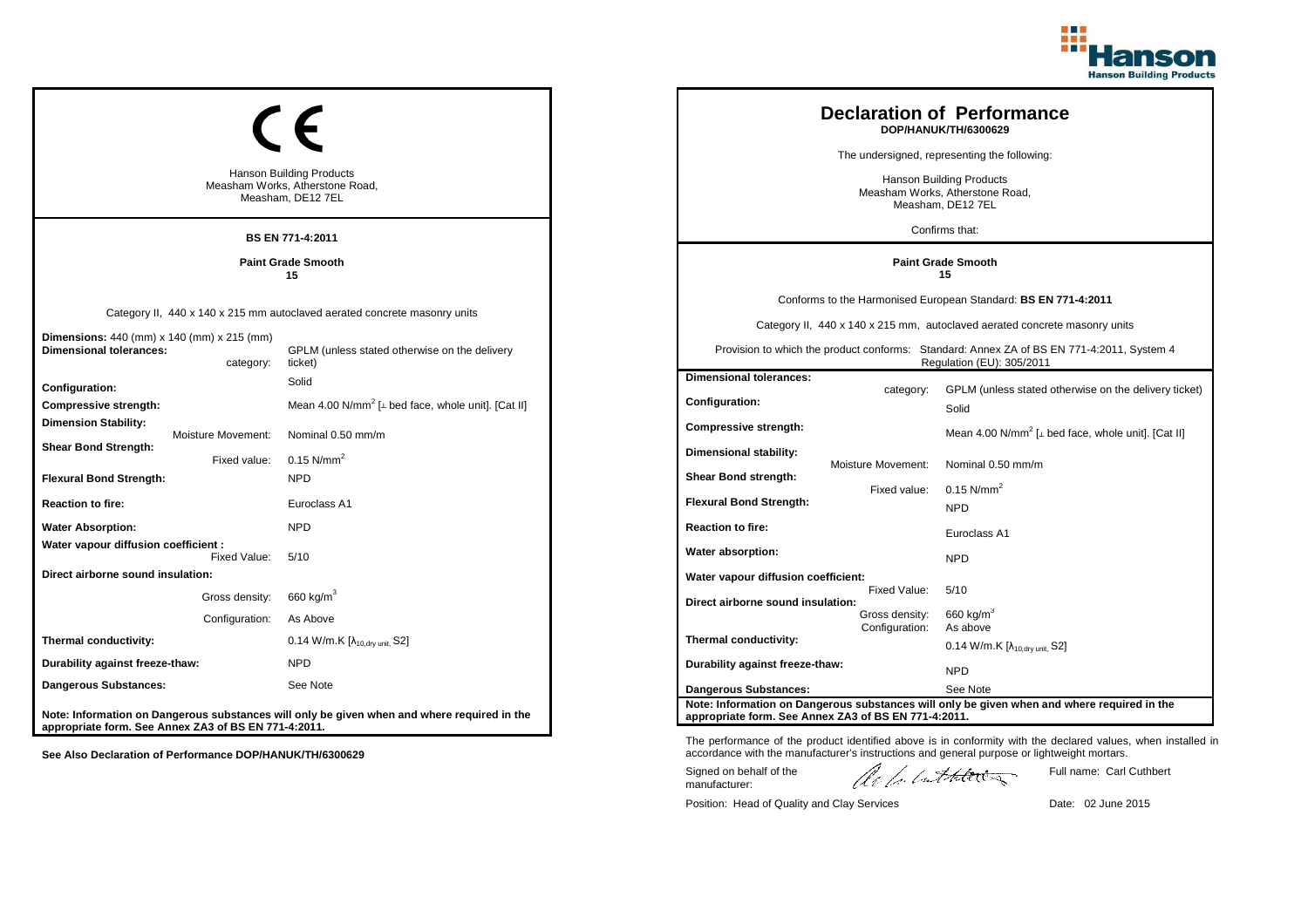

| <b>Hanson Building Products</b><br>Measham Works, Atherstone Road,<br>Measham, DE12 7EL<br><b>BS EN 771-4:2011</b>              |                                                                                                                                       | <b>Declaration of Performance</b><br>DOP/HANUK/TH/6300636<br>The undersigned, representing the following:<br>Hanson Building Products<br>Measham Works, Atherstone Road,<br>Measham, DE12 7EL<br>Confirms that: |                                           |                                                                                                                                                                                                                                                                        |
|---------------------------------------------------------------------------------------------------------------------------------|---------------------------------------------------------------------------------------------------------------------------------------|-----------------------------------------------------------------------------------------------------------------------------------------------------------------------------------------------------------------|-------------------------------------------|------------------------------------------------------------------------------------------------------------------------------------------------------------------------------------------------------------------------------------------------------------------------|
|                                                                                                                                 | <b>Paint Grade Smooth</b><br>15                                                                                                       | <b>Paint Grade Smooth</b><br>15                                                                                                                                                                                 |                                           |                                                                                                                                                                                                                                                                        |
| <b>Dimensions:</b> 440 (mm) x 150 (mm) x 215 (mm)<br><b>Dimensional tolerances:</b><br>category:                                | Category II, 440 x 150 x 215 mm autoclaved aerated concrete masonry units<br>GPLM (unless stated otherwise on the delivery<br>ticket) |                                                                                                                                                                                                                 |                                           | Conforms to the Harmonised European Standard: BS EN 771-4:2011<br>Category II, 440 x 150 x 215 mm, autoclaved aerated concrete masonry units<br>Provision to which the product conforms: Standard: Annex ZA of BS EN 771-4:2011, System 4<br>Regulation (EU): 305/2011 |
| Configuration:<br>Compressive strength:<br><b>Dimension Stability:</b>                                                          | Solid<br>Mean 4.00 N/mm <sup>2</sup> [ $\perp$ bed face, whole unit]. [Cat II]                                                        | <b>Dimensional tolerances:</b><br>Configuration:<br><b>Compressive strength:</b>                                                                                                                                | category:                                 | GPLM (unless stated otherwise on the delivery ticket)<br>Solid<br>Mean 4.00 N/mm <sup>2</sup> [ $\perp$ bed face, whole unit]. [Cat II]                                                                                                                                |
| Moisture Movement:<br><b>Shear Bond Strength:</b><br>Fixed value:<br><b>Flexural Bond Strength:</b><br><b>Reaction to fire:</b> | Nominal 0.50 mm/m<br>0.15 $N/mm^2$<br><b>NPD</b><br>Euroclass A1                                                                      | Dimensional stability:<br>Shear Bond strength:<br><b>Flexural Bond Strength:</b>                                                                                                                                | <b>Moisture Movement:</b><br>Fixed value: | Nominal 0.50 mm/m<br>$0.15$ N/mm <sup>2</sup>                                                                                                                                                                                                                          |
| <b>Water Absorption:</b><br>Water vapour diffusion coefficient :                                                                | <b>NPD</b>                                                                                                                            | <b>Reaction to fire:</b><br>Water absorption:                                                                                                                                                                   |                                           | <b>NPD</b><br>Euroclass A1                                                                                                                                                                                                                                             |
| Fixed Value:<br>Direct airborne sound insulation:<br>Gross density:<br>Configuration:                                           | 5/10<br>660 kg/m <sup>3</sup><br>As Above                                                                                             | Water vapour diffusion coefficient:<br>Direct airborne sound insulation:                                                                                                                                        | Fixed Value:<br>Gross density:            | <b>NPD</b><br>5/10<br>$660$ kg/m <sup>3</sup>                                                                                                                                                                                                                          |
| Thermal conductivity:<br>Durability against freeze-thaw:<br>Dangerous Substances:                                               | 0.14 W/m.K $[\lambda_{10.0}$ <sub>W unit.</sub> S2]<br><b>NPD</b><br>See Note                                                         | Thermal conductivity:<br>Durability against freeze-thaw:                                                                                                                                                        | Configuration:                            | As above<br>$0.14$ W/m.K [ $\lambda_{10, dry \text{ unit}}$ , S2]<br><b>NPD</b>                                                                                                                                                                                        |
| appropriate form. See Annex ZA3 of BS EN 771-4:2011.                                                                            | Note: Information on Dangerous substances will only be given when and where required in the                                           | Dangerous Substances:<br>appropriate form. See Annex ZA3 of BS EN 771-4:2011.                                                                                                                                   |                                           | See Note<br>Note: Information on Dangerous substances will only be given when and where required in the                                                                                                                                                                |

Position: Head of Quality and Clay Services Date: 02 June 2015

Signed on behalf of the manufacturer:

Full name: Carl Cuthbert

The performance of the product identified above is in conformity with the declared values, when installed in accordance with the manufacturer's instructions and general purpose or lightweight mortars.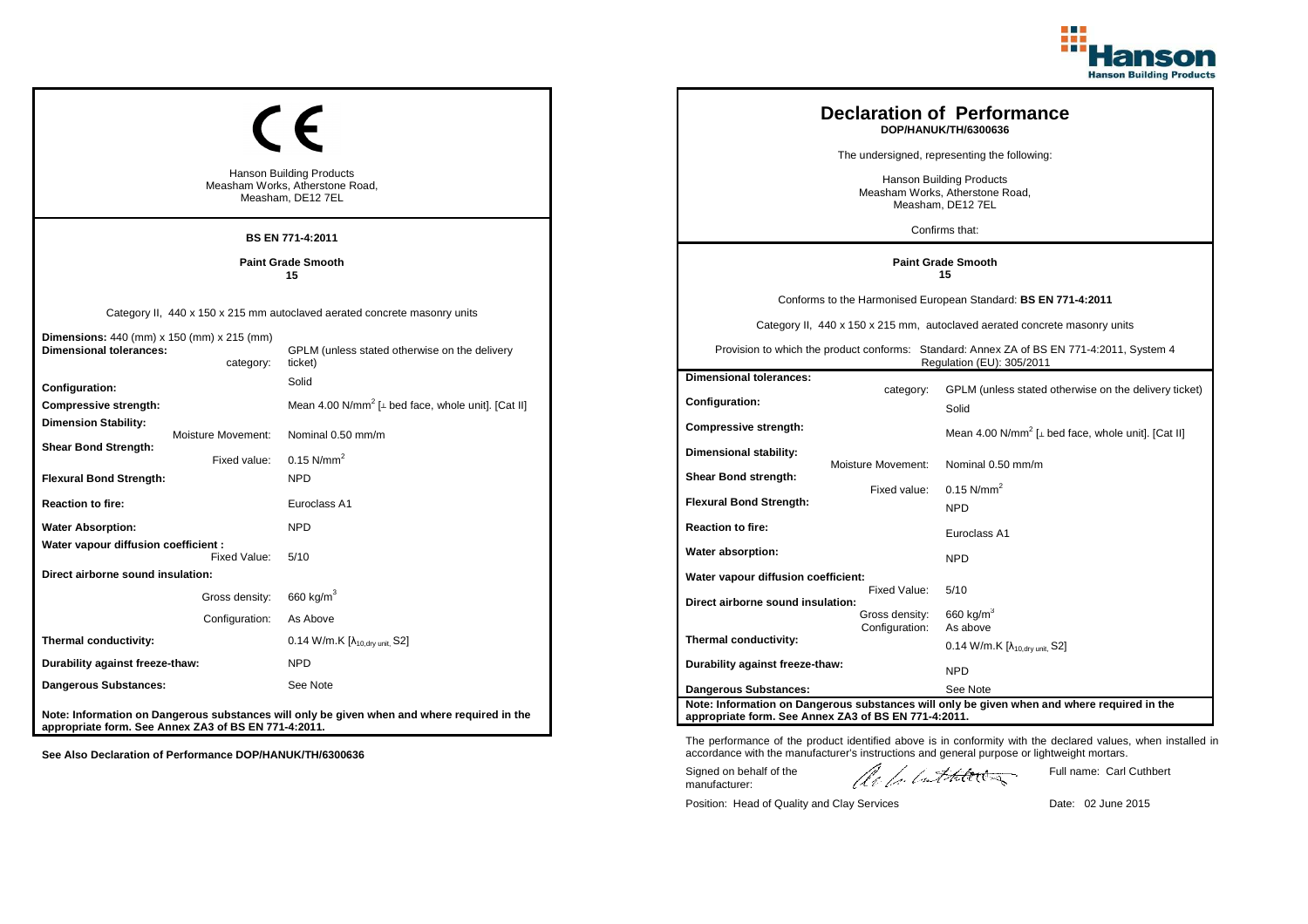

| <b>Hanson Building Products</b><br>Measham Works, Atherstone Road,<br>Measham, DE12 7EL<br><b>BS EN 771-4:2011</b> | <b>Declaration of Performance</b><br>DOP/HANUK/TH/6300643<br>The undersigned, representing the following:<br><b>Hanson Building Products</b><br>Measham Works, Atherstone Road,<br>Measham, DE12 7EL<br>Confirms that: |                                                                                  |                                                  |                                                                                                                                                                                                                                                                        |
|--------------------------------------------------------------------------------------------------------------------|------------------------------------------------------------------------------------------------------------------------------------------------------------------------------------------------------------------------|----------------------------------------------------------------------------------|--------------------------------------------------|------------------------------------------------------------------------------------------------------------------------------------------------------------------------------------------------------------------------------------------------------------------------|
|                                                                                                                    | <b>Paint Grade Smooth</b><br>15                                                                                                                                                                                        | <b>Paint Grade Smooth</b><br>15                                                  |                                                  |                                                                                                                                                                                                                                                                        |
| <b>Dimensions:</b> 440 (mm) x 190 (mm) x 215 (mm)<br><b>Dimensional tolerances:</b><br>category:                   | Category II, 440 x 190 x 215 mm autoclaved aerated concrete masonry units<br>GPLM (unless stated otherwise on the delivery<br>ticket)                                                                                  |                                                                                  |                                                  | Conforms to the Harmonised European Standard: BS EN 771-4:2011<br>Category II, 440 x 190 x 215 mm, autoclaved aerated concrete masonry units<br>Provision to which the product conforms: Standard: Annex ZA of BS EN 771-4:2011, System 4<br>Regulation (EU): 305/2011 |
| Configuration:<br>Compressive strength:<br><b>Dimension Stability:</b><br>Moisture Movement:                       | Solid<br>Mean 4.00 N/mm <sup>2</sup> [ $\perp$ bed face, whole unit]. [Cat II]<br>Nominal 0.50 mm/m                                                                                                                    | <b>Dimensional tolerances:</b><br>Configuration:<br>Compressive strength:        | category:                                        | GPLM (unless stated otherwise on the delivery ticket)<br>Solid<br>Mean 4.00 N/mm <sup>2</sup> [ $\perp$ bed face, whole unit]. [Cat II]                                                                                                                                |
| <b>Shear Bond Strength:</b><br>Fixed value:<br><b>Flexural Bond Strength:</b><br><b>Reaction to fire:</b>          | $0.15$ N/mm <sup>2</sup><br><b>NPD</b><br>Euroclass A1                                                                                                                                                                 | Dimensional stability:<br>Shear Bond strength:<br><b>Flexural Bond Strength:</b> | <b>Moisture Movement:</b><br>Fixed value:        | Nominal 0.50 mm/m<br>$0.15$ N/mm <sup>2</sup><br><b>NPD</b>                                                                                                                                                                                                            |
| <b>Water Absorption:</b><br>Water vapour diffusion coefficient :<br>Fixed Value:                                   | <b>NPD</b><br>5/10                                                                                                                                                                                                     | <b>Reaction to fire:</b><br>Water absorption:                                    |                                                  | Euroclass A1<br><b>NPD</b>                                                                                                                                                                                                                                             |
| Direct airborne sound insulation:<br>Gross density:<br>Configuration:                                              | 660 kg/m $^3$<br>As Above                                                                                                                                                                                              | Water vapour diffusion coefficient:<br>Direct airborne sound insulation:         | Fixed Value:<br>Gross density:<br>Configuration: | 5/10<br>660 kg/m <sup>3</sup><br>As above                                                                                                                                                                                                                              |
| Thermal conductivity:<br>Durability against freeze-thaw:<br><b>Dangerous Substances:</b>                           | 0.14 W/m.K [ $\lambda$ <sub>10.drv unit.</sub> S2]<br><b>NPD</b><br>See Note                                                                                                                                           | Thermal conductivity:<br>Durability against freeze-thaw:                         |                                                  | $0.14$ W/m.K [ $\lambda_{10, dry \text{ unit}}$ , S2]<br><b>NPD</b>                                                                                                                                                                                                    |
| appropriate form. See Annex ZA3 of BS EN 771-4:2011.                                                               | Note: Information on Dangerous substances will only be given when and where required in the                                                                                                                            | Dangerous Substances:<br>appropriate form. See Annex ZA3 of BS EN 771-4:2011.    |                                                  | See Note<br>Note: Information on Dangerous substances will only be given when and where required in the                                                                                                                                                                |

Position: Head of Quality and Clay Services Date: 02 June 2015

Signed on behalf of the manufacturer:

The performance of the product identified above is in conformity with the declared values, when installed in accordance with the manufacturer's instructions and general purpose or lightweight mortars.

ach lathering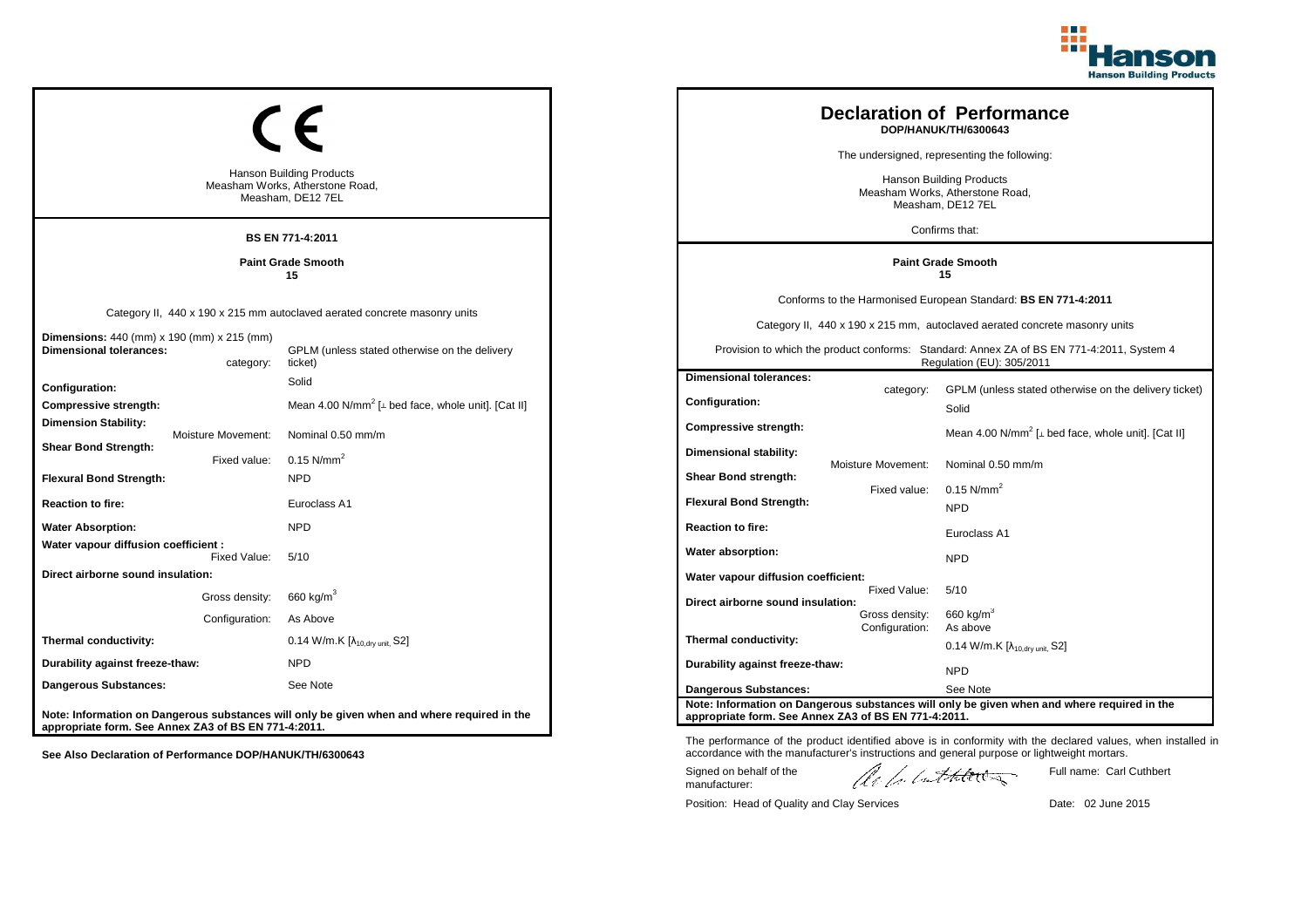

| <b>Hanson Building Products</b><br>Measham Works, Atherstone Road,<br>Measham, DE12 7EL<br><b>BS EN 771-4:2011</b> | <b>Declaration of Performance</b><br>DOP/HANUK/TH/6300650<br>The undersigned, representing the following:<br><b>Hanson Building Products</b><br>Measham Works, Atherstone Road,<br>Measham, DE12 7EL<br>Confirms that: |                                                                                  |                                                  |                                                                                                                                                                                                                                                                        |
|--------------------------------------------------------------------------------------------------------------------|------------------------------------------------------------------------------------------------------------------------------------------------------------------------------------------------------------------------|----------------------------------------------------------------------------------|--------------------------------------------------|------------------------------------------------------------------------------------------------------------------------------------------------------------------------------------------------------------------------------------------------------------------------|
|                                                                                                                    | <b>Paint Grade Smooth</b><br>15                                                                                                                                                                                        |                                                                                  |                                                  | <b>Paint Grade Smooth</b><br>15                                                                                                                                                                                                                                        |
| <b>Dimensions:</b> 440 (mm) x 200 (mm) x 215 (mm)<br><b>Dimensional tolerances:</b><br>category:                   | Category II, 440 x 200 x 215 mm autoclaved aerated concrete masonry units<br>GPLM (unless stated otherwise on the delivery<br>ticket)                                                                                  |                                                                                  |                                                  | Conforms to the Harmonised European Standard: BS EN 771-4:2011<br>Category II, 440 x 200 x 215 mm, autoclaved aerated concrete masonry units<br>Provision to which the product conforms: Standard: Annex ZA of BS EN 771-4:2011, System 4<br>Regulation (EU): 305/2011 |
| Configuration:<br>Compressive strength:<br><b>Dimension Stability:</b><br>Moisture Movement:                       | Solid<br>Mean 4.00 N/mm <sup>2</sup> [ $\perp$ bed face, whole unit]. [Cat II]<br>Nominal 0.50 mm/m                                                                                                                    | <b>Dimensional tolerances:</b><br>Configuration:<br><b>Compressive strength:</b> | category:                                        | GPLM (unless stated otherwise on the delivery ticket)<br>Solid<br>Mean 4.00 N/mm <sup>2</sup> [⊥ bed face, whole unit]. [Cat II]                                                                                                                                       |
| <b>Shear Bond Strength:</b><br>Fixed value:<br><b>Flexural Bond Strength:</b><br><b>Reaction to fire:</b>          | $0.15$ N/mm <sup>2</sup><br><b>NPD</b><br>Euroclass A1                                                                                                                                                                 | Dimensional stability:<br>Shear Bond strength:<br><b>Flexural Bond Strength:</b> | <b>Moisture Movement:</b><br>Fixed value:        | Nominal 0.50 mm/m<br>$0.15$ N/mm <sup>2</sup><br><b>NPD</b>                                                                                                                                                                                                            |
| <b>Water Absorption:</b><br>Water vapour diffusion coefficient :<br>Fixed Value:                                   | <b>NPD</b><br>5/10                                                                                                                                                                                                     | <b>Reaction to fire:</b><br>Water absorption:                                    |                                                  | Euroclass A1<br><b>NPD</b>                                                                                                                                                                                                                                             |
| Direct airborne sound insulation:<br>Gross density:<br>Configuration:                                              | 660 kg/m $^3$<br>As Above                                                                                                                                                                                              | Water vapour diffusion coefficient:<br>Direct airborne sound insulation:         | Fixed Value:<br>Gross density:<br>Configuration: | 5/10<br>660 kg/m <sup>3</sup><br>As above                                                                                                                                                                                                                              |
| Thermal conductivity:<br>Durability against freeze-thaw:<br><b>Dangerous Substances:</b>                           | 0.14 W/m.K $[\lambda_{10.0}$ <sub>W unit.</sub> S2]<br><b>NPD</b><br>See Note                                                                                                                                          | Thermal conductivity:<br>Durability against freeze-thaw:                         |                                                  | 0.14 W/m.K $[\lambda_{10, dry \text{ unit}}, S2]$<br><b>NPD</b>                                                                                                                                                                                                        |
| appropriate form. See Annex ZA3 of BS EN 771-4:2011.                                                               | Note: Information on Dangerous substances will only be given when and where required in the                                                                                                                            | Dangerous Substances:<br>appropriate form. See Annex ZA3 of BS EN 771-4:2011.    |                                                  | See Note<br>Note: Information on Dangerous substances will only be given when and where required in the                                                                                                                                                                |

Position: Head of Quality and Clay Services Date: 02 June 2015

Signed on behalf of the manufacturer:

The performance of the product identified above is in conformity with the declared values, when installed in accordance with the manufacturer's instructions and general purpose or lightweight mortars.

ach lathering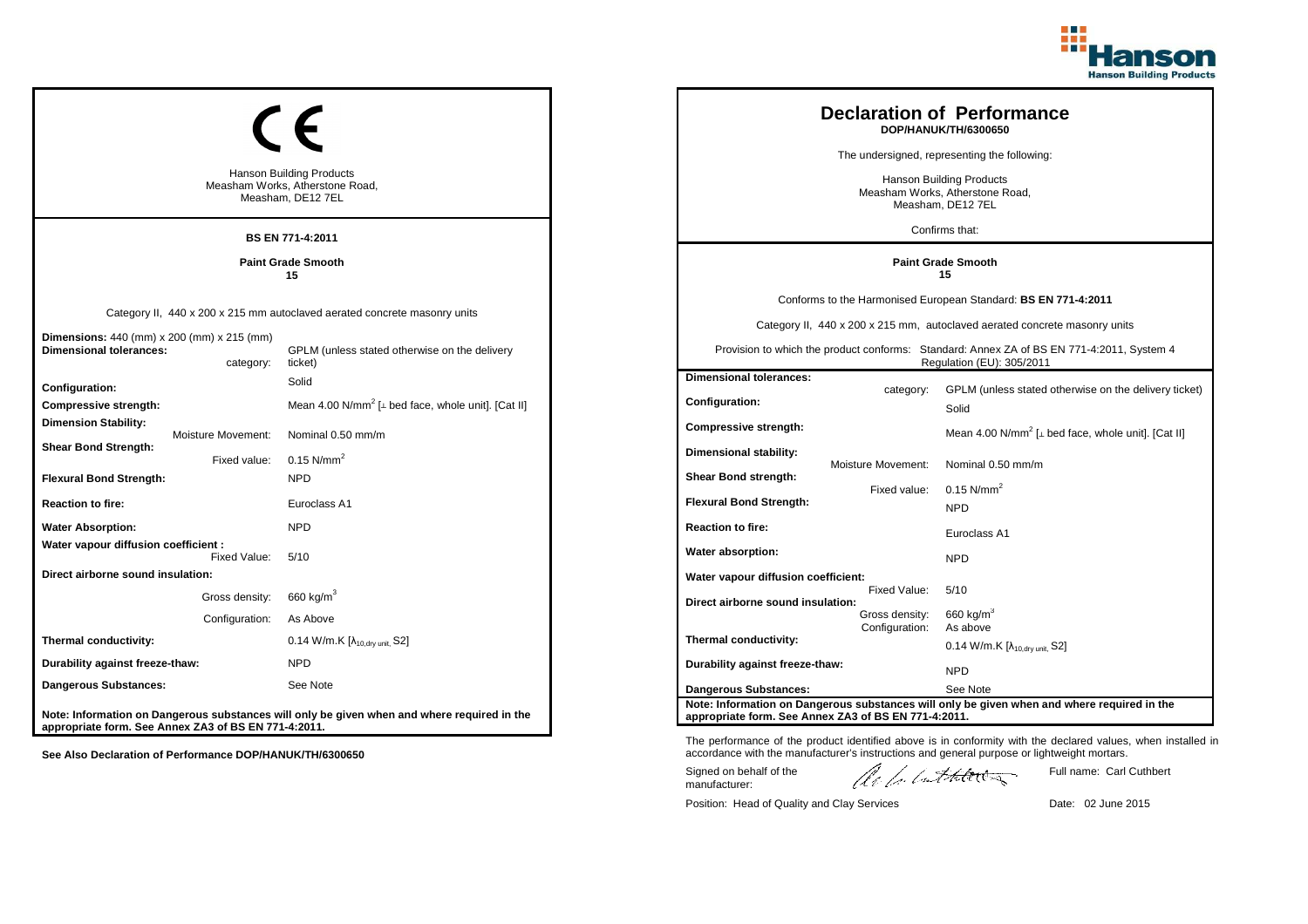

| <b>Hanson Building Products</b><br>Measham Works, Atherstone Road,<br>Measham, DE12 7EL<br><b>BS EN 771-4:2011</b> | <b>Declaration of Performance</b><br>DOP/HANUK/TH/6300667<br>The undersigned, representing the following:<br><b>Hanson Building Products</b><br>Measham Works, Atherstone Road,<br>Measham, DE12 7EL<br>Confirms that: |                                                                                  |                                                  |                                                                                                                                                                                                                                                                        |
|--------------------------------------------------------------------------------------------------------------------|------------------------------------------------------------------------------------------------------------------------------------------------------------------------------------------------------------------------|----------------------------------------------------------------------------------|--------------------------------------------------|------------------------------------------------------------------------------------------------------------------------------------------------------------------------------------------------------------------------------------------------------------------------|
|                                                                                                                    | <b>Paint Grade Smooth</b><br>15                                                                                                                                                                                        | <b>Paint Grade Smooth</b><br>15                                                  |                                                  |                                                                                                                                                                                                                                                                        |
| Dimensions: 440 (mm) x 215 (mm) x 215 (mm)<br><b>Dimensional tolerances:</b><br>category:                          | Category II, 440 x 215 x 215 mm autoclaved aerated concrete masonry units<br>GPLM (unless stated otherwise on the delivery<br>ticket)                                                                                  |                                                                                  |                                                  | Conforms to the Harmonised European Standard: BS EN 771-4:2011<br>Category II, 440 x 215 x 215 mm, autoclaved aerated concrete masonry units<br>Provision to which the product conforms: Standard: Annex ZA of BS EN 771-4:2011, System 4<br>Regulation (EU): 305/2011 |
| Configuration:<br>Compressive strength:<br><b>Dimension Stability:</b><br>Moisture Movement:                       | Solid<br>Mean 4.00 N/mm <sup>2</sup> [ $\perp$ bed face, whole unit]. [Cat II]<br>Nominal 0.50 mm/m                                                                                                                    | <b>Dimensional tolerances:</b><br>Configuration:<br><b>Compressive strength:</b> | category:                                        | GPLM (unless stated otherwise on the delivery ticket)<br>Solid<br>Mean 4.00 N/mm <sup>2</sup> [⊥ bed face, whole unit]. [Cat II]                                                                                                                                       |
| <b>Shear Bond Strength:</b><br>Fixed value:<br><b>Flexural Bond Strength:</b><br><b>Reaction to fire:</b>          | $0.15$ N/mm <sup>2</sup><br><b>NPD</b><br>Euroclass A1                                                                                                                                                                 | Dimensional stability:<br>Shear Bond strength:<br><b>Flexural Bond Strength:</b> | <b>Moisture Movement:</b><br>Fixed value:        | Nominal 0.50 mm/m<br>$0.15$ N/mm <sup>2</sup><br><b>NPD</b>                                                                                                                                                                                                            |
| <b>Water Absorption:</b><br>Water vapour diffusion coefficient :<br>Fixed Value:                                   | <b>NPD</b><br>5/10                                                                                                                                                                                                     | <b>Reaction to fire:</b><br>Water absorption:                                    |                                                  | Euroclass A1<br><b>NPD</b>                                                                                                                                                                                                                                             |
| Direct airborne sound insulation:<br>Gross density:<br>Configuration:                                              | 660 kg/m $^3$<br>As Above                                                                                                                                                                                              | Water vapour diffusion coefficient:<br>Direct airborne sound insulation:         | Fixed Value:<br>Gross density:<br>Configuration: | 5/10<br>660 kg/m <sup>3</sup><br>As above                                                                                                                                                                                                                              |
| Thermal conductivity:<br>Durability against freeze-thaw:<br><b>Dangerous Substances:</b>                           | 0.14 W/m.K $[\lambda_{10.0}$ <sub>W unit.</sub> S2]<br><b>NPD</b><br>See Note                                                                                                                                          | Thermal conductivity:<br>Durability against freeze-thaw:                         |                                                  | 0.14 W/m.K $[\lambda_{10, dry \text{ unit}}, S2]$<br><b>NPD</b>                                                                                                                                                                                                        |
| appropriate form. See Annex ZA3 of BS EN 771-4:2011.                                                               | Note: Information on Dangerous substances will only be given when and where required in the                                                                                                                            | Dangerous Substances:<br>appropriate form. See Annex ZA3 of BS EN 771-4:2011.    |                                                  | See Note<br>Note: Information on Dangerous substances will only be given when and where required in the                                                                                                                                                                |

Position: Head of Quality and Clay Services Date: 02 June 2015

Signed on behalf of the manufacturer:

Full name: Carl Cuthbert

The performance of the product identified above is in conformity with the declared values, when installed in accordance with the manufacturer's instructions and general purpose or lightweight mortars.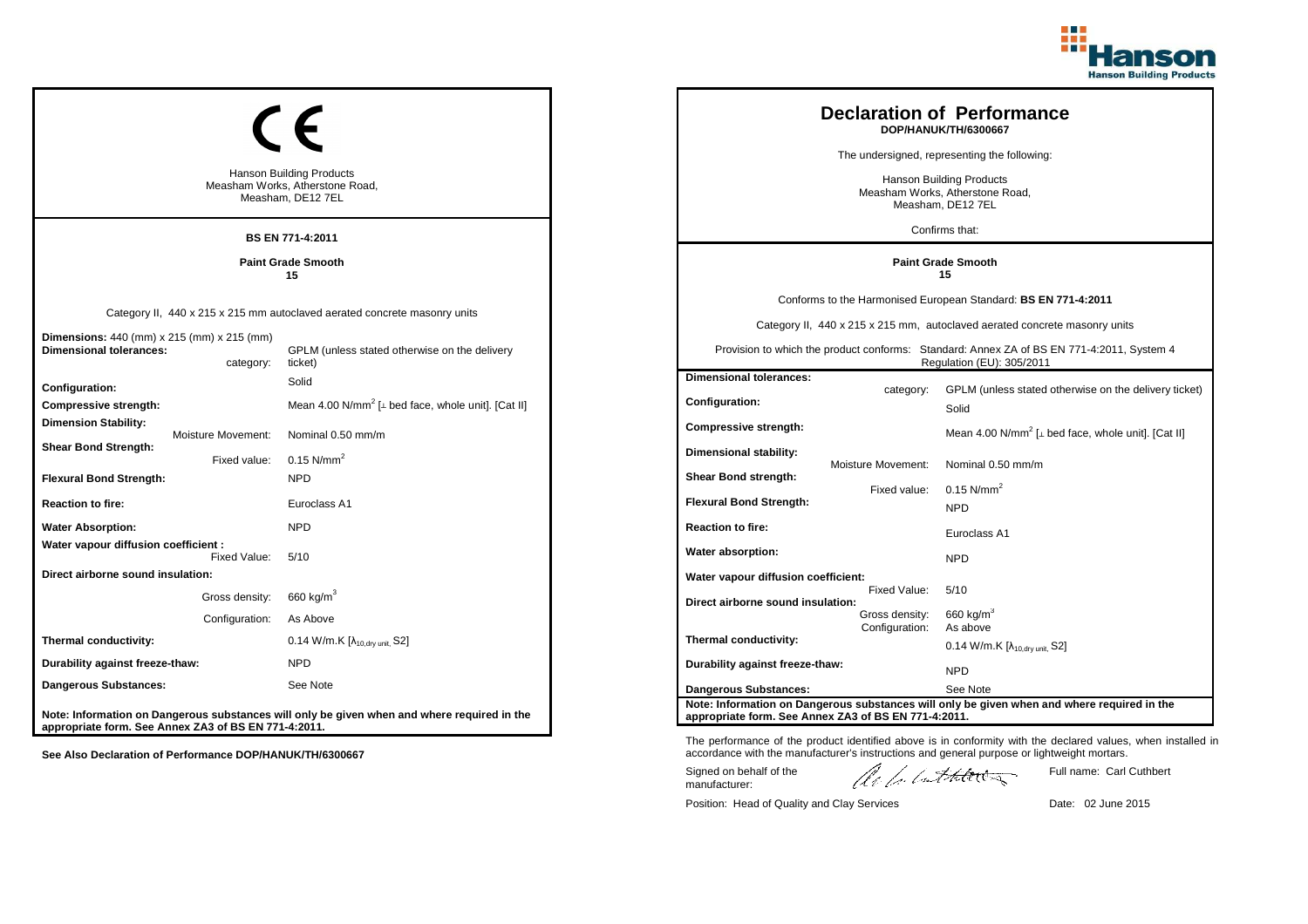

| <b>Hanson Building Products</b><br>Measham Works, Atherstone Road,<br>Measham, DE12 7EL<br>BS EN 771-4:2011                 | <b>Declaration of Performance</b><br>DOP/HANUK/TH/6300339<br>The undersigned, representing the following:<br><b>Hanson Building Products</b><br>Measham Works, Atherstone Road,<br>Measham, DE12 7EL<br>Confirms that: |                                                                                  |                                                  |                                                                                                                                                                                                                                                                        |
|-----------------------------------------------------------------------------------------------------------------------------|------------------------------------------------------------------------------------------------------------------------------------------------------------------------------------------------------------------------|----------------------------------------------------------------------------------|--------------------------------------------------|------------------------------------------------------------------------------------------------------------------------------------------------------------------------------------------------------------------------------------------------------------------------|
|                                                                                                                             | Hi Strength 7 Paint Grade Smooth<br>15                                                                                                                                                                                 | Hi Strength 7 Paint Grade Smooth<br>15                                           |                                                  |                                                                                                                                                                                                                                                                        |
| <b>Dimensions:</b> 440 (mm) x 100 (mm) x 215 (mm)<br><b>Dimensional tolerances:</b><br>category:                            | Category II, 440 x 100 x 215 mm autoclaved aerated concrete masonry units<br>GPLM (unless stated otherwise on the delivery<br>ticket)                                                                                  |                                                                                  |                                                  | Conforms to the Harmonised European Standard: BS EN 771-4:2011<br>Category II, 440 x 100 x 215 mm, autoclaved aerated concrete masonry units<br>Provision to which the product conforms: Standard: Annex ZA of BS EN 771-4:2011, System 4<br>Regulation (EU): 305/2011 |
| Configuration:<br>Compressive strength:<br><b>Dimension Stability:</b><br>Moisture Movement:<br><b>Shear Bond Strength:</b> | Solid<br>Mean 7.30 N/mm <sup>2</sup> [ $\perp$ bed face, whole unit]. [Cat II]<br>Nominal 0.50 mm/m                                                                                                                    | <b>Dimensional tolerances:</b><br>Configuration:<br>Compressive strength:        | category:                                        | GPLM (unless stated otherwise on the delivery ticket)<br>Solid<br>Mean 7.30 N/mm <sup>2</sup> [ $\perp$ bed face, whole unit]. [Cat II]                                                                                                                                |
| Fixed value:<br><b>Flexural Bond Strength:</b><br><b>Reaction to fire:</b>                                                  | $0.15$ N/mm <sup>2</sup><br><b>NPD</b><br>Euroclass A1                                                                                                                                                                 | Dimensional stability:<br>Shear Bond strength:<br><b>Flexural Bond Strength:</b> | <b>Moisture Movement:</b><br>Fixed value:        | Nominal 0.50 mm/m<br>$0.15$ N/mm <sup>2</sup><br><b>NPD</b>                                                                                                                                                                                                            |
| <b>Water Absorption:</b><br>Water vapour diffusion coefficient :<br>Fixed Value:                                            | <b>NPD</b><br>5/10                                                                                                                                                                                                     | <b>Reaction to fire:</b><br>Water absorption:                                    |                                                  | Euroclass A1<br><b>NPD</b>                                                                                                                                                                                                                                             |
| Direct airborne sound insulation:<br>Gross density:<br>Configuration:                                                       | 730 kg/m <sup>3</sup><br>As Above                                                                                                                                                                                      | Water vapour diffusion coefficient:<br>Direct airborne sound insulation:         | Fixed Value:<br>Gross density:<br>Configuration: | 5/10<br>730 kg/m <sup>3</sup><br>As above                                                                                                                                                                                                                              |
| Thermal conductivity:<br>Durability against freeze-thaw:                                                                    | 0.16 W/m.K $[\lambda_{10.0}$ <sub>W unit.</sub> S2]<br><b>NPD</b>                                                                                                                                                      | Thermal conductivity:<br>Durability against freeze-thaw:                         |                                                  | 0.16 W/m.K $[\lambda_{10, dry \text{ unit}}, S2]$<br><b>NPD</b>                                                                                                                                                                                                        |
| <b>Dangerous Substances:</b><br>appropriate form. See Annex ZA3 of BS EN 771-4:2011.                                        | See Note<br>Note: Information on Dangerous substances will only be given when and where required in the                                                                                                                | Dangerous Substances:<br>appropriate form. See Annex ZA3 of BS EN 771-4:2011.    |                                                  | See Note<br>Note: Information on Dangerous substances will only be given when and where required in the                                                                                                                                                                |

Position: Head of Quality and Clay Services Date: 02 June 2015

Signed on behalf of the manufacturer:

Full name: Carl Cuthbert

The performance of the product identified above is in conformity with the declared values, when installed in accordance with the manufacturer's instructions and general purpose or lightweight mortars.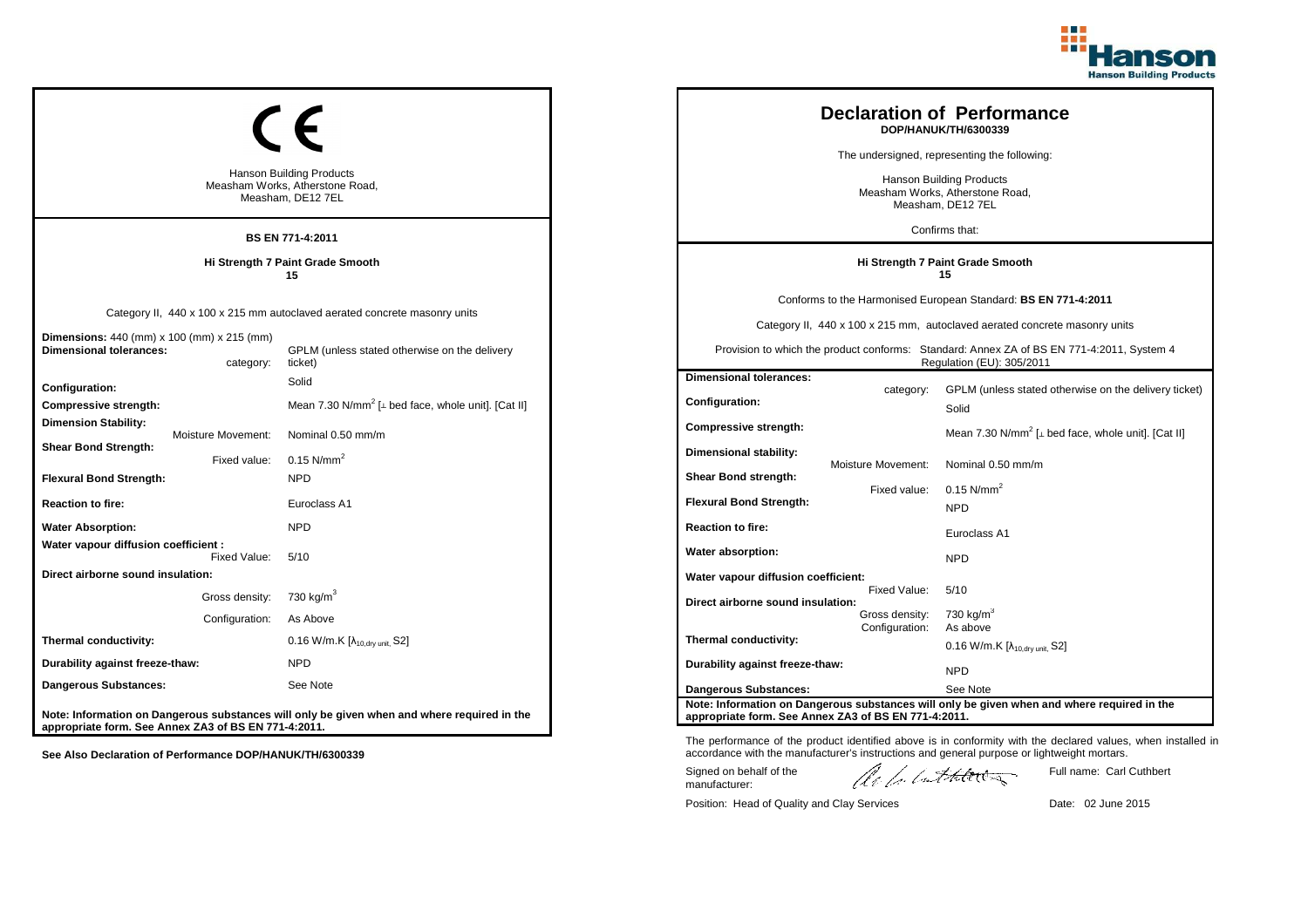

| <b>Hanson Building Products</b><br>Measham Works, Atherstone Road,<br>Measham, DE12 7EL<br>BS EN 771-4:2011 | <b>Declaration of Performance</b><br>DOP/HANUK/TH/6300353<br>The undersigned, representing the following:<br><b>Hanson Building Products</b><br>Measham Works, Atherstone Road,<br>Measham, DE12 7EL<br>Confirms that: |                                                                                  |                                                  |                                                                                                                                                                                                                                                                        |
|-------------------------------------------------------------------------------------------------------------|------------------------------------------------------------------------------------------------------------------------------------------------------------------------------------------------------------------------|----------------------------------------------------------------------------------|--------------------------------------------------|------------------------------------------------------------------------------------------------------------------------------------------------------------------------------------------------------------------------------------------------------------------------|
|                                                                                                             | Hi Strength 7 Paint Grade Smooth<br>15                                                                                                                                                                                 | Hi Strength 7 Paint Grade Smooth<br>15                                           |                                                  |                                                                                                                                                                                                                                                                        |
| <b>Dimensions:</b> 440 (mm) x 140 (mm) x 215 (mm)<br><b>Dimensional tolerances:</b><br>category:            | Category II, 440 x 140 x 215 mm autoclaved aerated concrete masonry units<br>GPLM (unless stated otherwise on the delivery<br>ticket)                                                                                  |                                                                                  |                                                  | Conforms to the Harmonised European Standard: BS EN 771-4:2011<br>Category II, 440 x 140 x 215 mm, autoclaved aerated concrete masonry units<br>Provision to which the product conforms: Standard: Annex ZA of BS EN 771-4:2011, System 4<br>Regulation (EU): 305/2011 |
| Configuration:<br>Compressive strength:<br><b>Dimension Stability:</b><br>Moisture Movement:                | Solid<br>Mean 7.30 N/mm <sup>2</sup> [ $\perp$ bed face, whole unit]. [Cat II]<br>Nominal 0.50 mm/m                                                                                                                    | <b>Dimensional tolerances:</b><br>Configuration:<br>Compressive strength:        | category:                                        | GPLM (unless stated otherwise on the delivery ticket)<br>Solid<br>Mean 7.30 N/mm <sup>2</sup> [ $\perp$ bed face, whole unit]. [Cat II]                                                                                                                                |
| <b>Shear Bond Strength:</b><br>Fixed value:<br><b>Flexural Bond Strength:</b><br><b>Reaction to fire:</b>   | $0.15$ N/mm <sup>2</sup><br><b>NPD</b><br>Euroclass A1                                                                                                                                                                 | Dimensional stability:<br>Shear Bond strength:<br><b>Flexural Bond Strength:</b> | <b>Moisture Movement:</b><br>Fixed value:        | Nominal 0.50 mm/m<br>$0.15$ N/mm <sup>2</sup><br><b>NPD</b>                                                                                                                                                                                                            |
| <b>Water Absorption:</b><br>Water vapour diffusion coefficient :<br>Fixed Value:                            | <b>NPD</b><br>5/10                                                                                                                                                                                                     | <b>Reaction to fire:</b><br>Water absorption:                                    |                                                  | Euroclass A1<br><b>NPD</b>                                                                                                                                                                                                                                             |
| Direct airborne sound insulation:<br>Gross density:<br>Configuration:                                       | 730 kg/m <sup>3</sup><br>As Above                                                                                                                                                                                      | Water vapour diffusion coefficient:<br>Direct airborne sound insulation:         | Fixed Value:<br>Gross density:<br>Configuration: | 5/10<br>730 kg/m <sup>3</sup><br>As above                                                                                                                                                                                                                              |
| Thermal conductivity:<br>Durability against freeze-thaw:                                                    | 0.16 W/m.K $[\lambda_{10.0}$ <sub>W unit.</sub> S2]<br><b>NPD</b>                                                                                                                                                      | Thermal conductivity:<br>Durability against freeze-thaw:                         |                                                  | 0.16 W/m.K $[\lambda_{10, dry \text{ unit}}, S2]$<br><b>NPD</b>                                                                                                                                                                                                        |
| <b>Dangerous Substances:</b><br>appropriate form. See Annex ZA3 of BS EN 771-4:2011.                        | See Note<br>Note: Information on Dangerous substances will only be given when and where required in the                                                                                                                | Dangerous Substances:<br>appropriate form. See Annex ZA3 of BS EN 771-4:2011.    |                                                  | See Note<br>Note: Information on Dangerous substances will only be given when and where required in the                                                                                                                                                                |

Position: Head of Quality and Clay Services Date: 02 June 2015

Signed on behalf of the manufacturer:

Full name: Carl Cuthbert

The performance of the product identified above is in conformity with the declared values, when installed in accordance with the manufacturer's instructions and general purpose or lightweight mortars.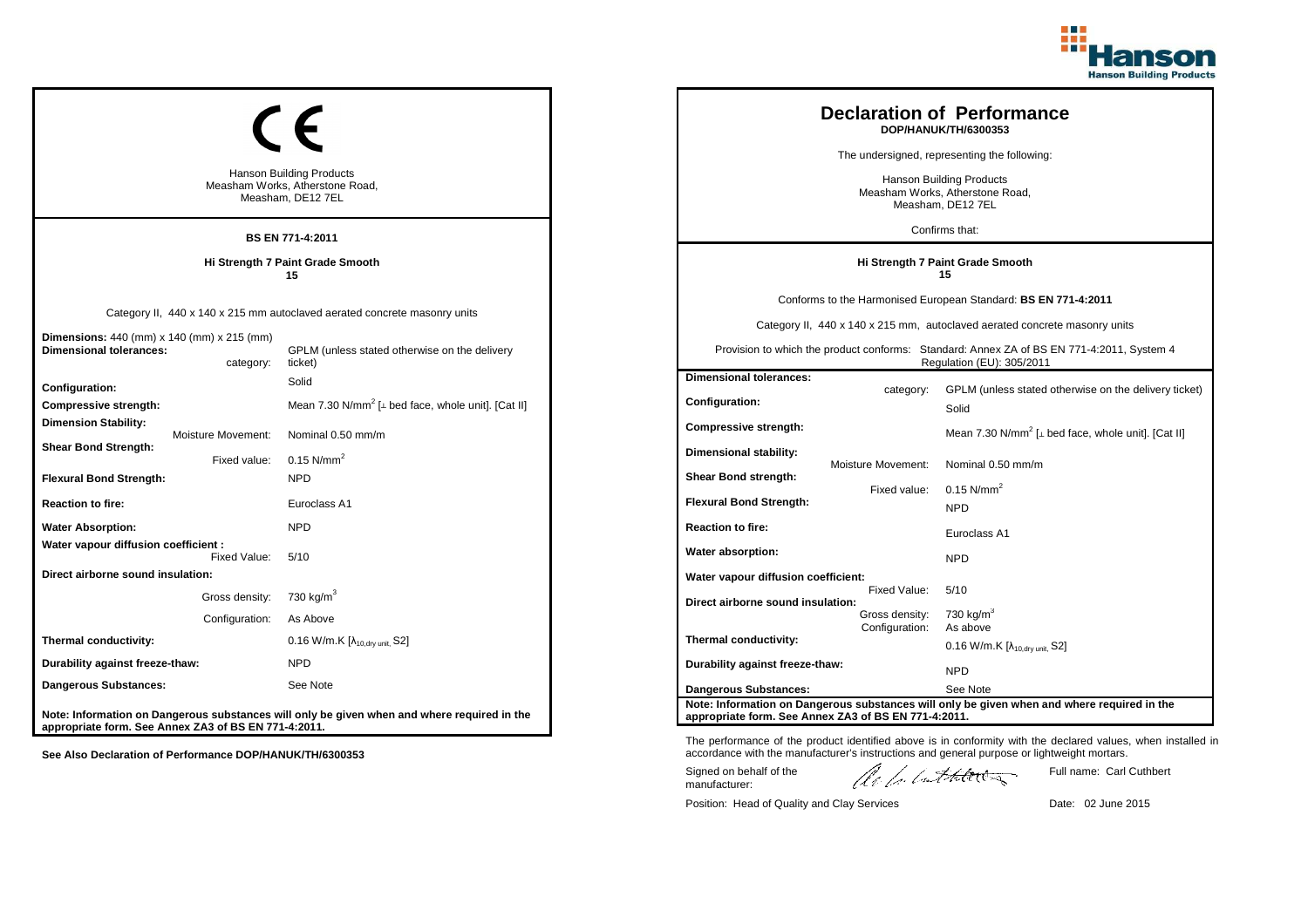

| Hanson Building Products<br>Measham Works, Atherstone Road,<br>Measham, DE12 7EL<br><b>BS EN 771-4:2011</b> |                                                                                                                                       |                                                                                         | <b>Declaration of Performance</b><br>DOP/HANUK/TH/6300360<br>The undersigned, representing the following:<br><b>Hanson Building Products</b><br>Measham Works, Atherstone Road,<br>Measham, DE12 7EL<br>Confirms that: |                                                                                                                                                                                                                                                                        |
|-------------------------------------------------------------------------------------------------------------|---------------------------------------------------------------------------------------------------------------------------------------|-----------------------------------------------------------------------------------------|------------------------------------------------------------------------------------------------------------------------------------------------------------------------------------------------------------------------|------------------------------------------------------------------------------------------------------------------------------------------------------------------------------------------------------------------------------------------------------------------------|
|                                                                                                             | Hi Strength 7 Paint Grade Smooth<br>15                                                                                                |                                                                                         |                                                                                                                                                                                                                        | Hi Strength 7 Paint Grade Smooth<br>15                                                                                                                                                                                                                                 |
| <b>Dimensions:</b> 440 (mm) x 150 (mm) x 215 (mm)<br><b>Dimensional tolerances:</b><br>category:            | Category II, 440 x 150 x 215 mm autoclaved aerated concrete masonry units<br>GPLM (unless stated otherwise on the delivery<br>ticket) |                                                                                         |                                                                                                                                                                                                                        | Conforms to the Harmonised European Standard: BS EN 771-4:2011<br>Category II, 440 x 150 x 215 mm, autoclaved aerated concrete masonry units<br>Provision to which the product conforms: Standard: Annex ZA of BS EN 771-4:2011, System 4<br>Regulation (EU): 305/2011 |
| Configuration:<br>Compressive strength:<br><b>Dimension Stability:</b><br>Moisture Movement:                | Solid<br>Mean 7.30 N/mm <sup>2</sup> [ $\perp$ bed face, whole unit]. [Cat II]<br>Nominal 0.50 mm/m                                   | <b>Dimensional tolerances:</b><br><b>Configuration:</b><br><b>Compressive strength:</b> | category:                                                                                                                                                                                                              | GPLM (unless stated otherwise on the delivery ticket)<br>Solid<br>Mean 7.30 N/mm <sup>2</sup> [ $\perp$ bed face, whole unit]. [Cat II]                                                                                                                                |
| <b>Shear Bond Strength:</b><br>Fixed value:<br><b>Flexural Bond Strength:</b><br><b>Reaction to fire:</b>   | $0.15$ N/mm <sup>2</sup><br><b>NPD</b><br>Euroclass A1                                                                                | Dimensional stability:<br>Shear Bond strength:<br><b>Flexural Bond Strength:</b>        | <b>Moisture Movement:</b><br>Fixed value:                                                                                                                                                                              | Nominal 0.50 mm/m<br>$0.15$ N/mm <sup>2</sup><br><b>NPD</b>                                                                                                                                                                                                            |
| <b>Water Absorption:</b><br>Water vapour diffusion coefficient :                                            | <b>NPD</b>                                                                                                                            | <b>Reaction to fire:</b><br>Water absorption:                                           |                                                                                                                                                                                                                        | Euroclass A1                                                                                                                                                                                                                                                           |
| Fixed Value:<br>Direct airborne sound insulation:<br>Gross density:                                         | 5/10<br>730 kg/m $^3$                                                                                                                 | Water vapour diffusion coefficient:<br>Direct airborne sound insulation:                | Fixed Value:                                                                                                                                                                                                           | <b>NPD</b><br>5/10                                                                                                                                                                                                                                                     |
| Configuration:<br>Thermal conductivity:                                                                     | As Above<br>$0.16$ W/m.K $[\lambda_{10, dry \text{ unit}}, S2]$                                                                       | Thermal conductivity:                                                                   | Gross density:<br>Configuration:                                                                                                                                                                                       | 730 kg/m <sup>3</sup><br>As above<br>0.16 W/m.K $[\lambda_{10, dry \text{ unit}}, S2]$                                                                                                                                                                                 |
| Durability against freeze-thaw:<br>Dangerous Substances:                                                    | <b>NPD</b><br>See Note                                                                                                                | Durability against freeze-thaw:<br><b>Dangerous Substances:</b>                         |                                                                                                                                                                                                                        | <b>NPD</b><br>See Note                                                                                                                                                                                                                                                 |
| appropriate form. See Annex ZA3 of BS EN 771-4:2011.                                                        | Note: Information on Dangerous substances will only be given when and where required in the                                           | appropriate form. See Annex ZA3 of BS EN 771-4:2011.                                    |                                                                                                                                                                                                                        | Note: Information on Dangerous substances will only be given when and where required in the                                                                                                                                                                            |

Position: Head of Quality and Clay Services Date: 02 June 2015

Signed on behalf of the manufacturer:

Full name: Carl Cuthbert

The performance of the product identified above is in conformity with the declared values, when installed in accordance with the manufacturer's instructions and general purpose or lightweight mortars.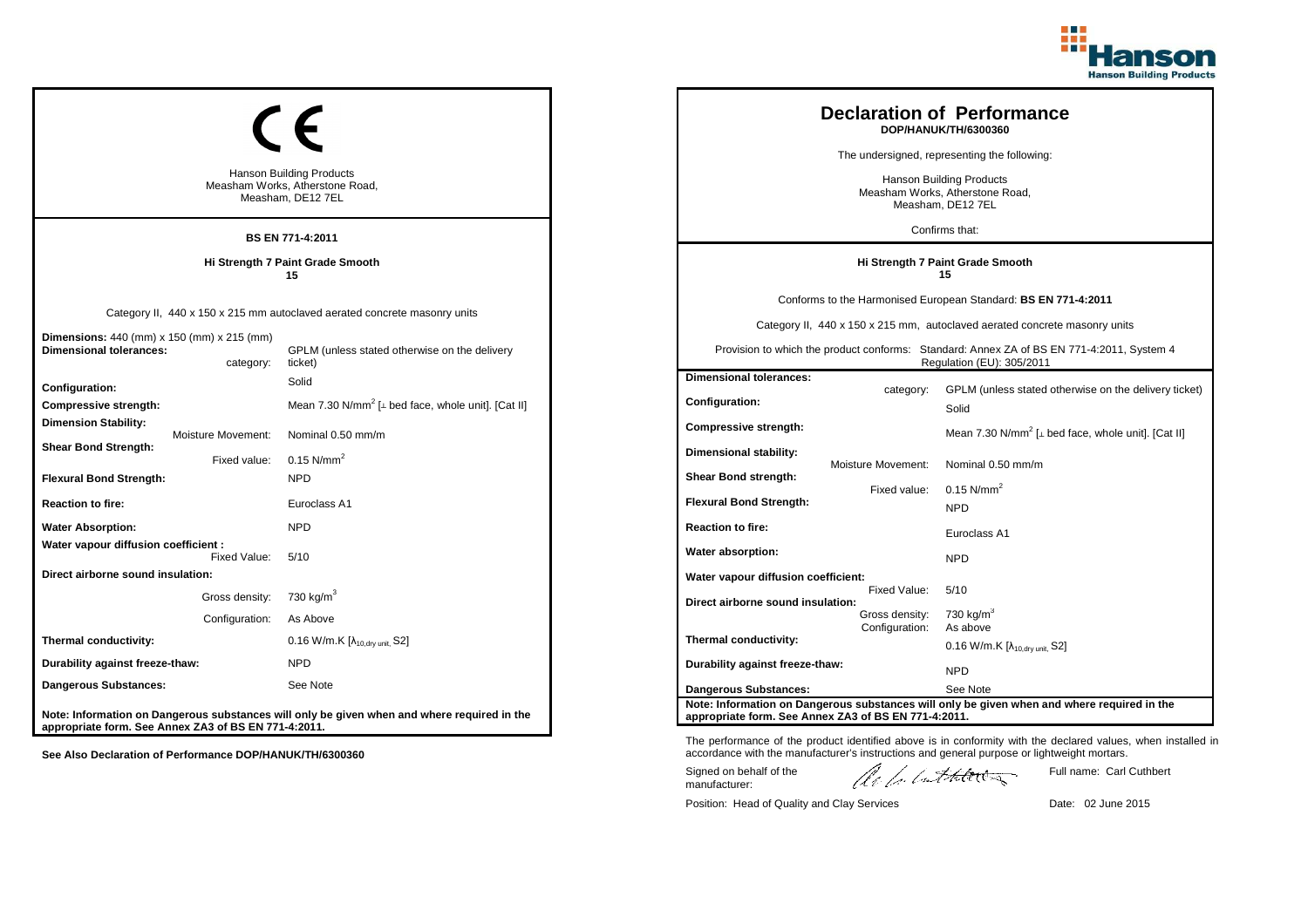

| <b>Hanson Building Products</b><br>Measham Works, Atherstone Road,<br>Measham, DE12 7EL<br><b>BS EN 771-4:2011</b> |                                                                                                                                       |                                                                                                                                                                                                 |                                                                                  | <b>Declaration of Performance</b><br>DOP/HANUK/TH/6300377<br>The undersigned, representing the following:<br>Hanson Building Products<br>Measham Works, Atherstone Road,<br>Measham, DE12 7EL<br>Confirms that: |                                                                                                                                                                                                                                                                        |
|--------------------------------------------------------------------------------------------------------------------|---------------------------------------------------------------------------------------------------------------------------------------|-------------------------------------------------------------------------------------------------------------------------------------------------------------------------------------------------|----------------------------------------------------------------------------------|-----------------------------------------------------------------------------------------------------------------------------------------------------------------------------------------------------------------|------------------------------------------------------------------------------------------------------------------------------------------------------------------------------------------------------------------------------------------------------------------------|
|                                                                                                                    | Hi Strength 7 Paint Grade Smooth<br>15                                                                                                |                                                                                                                                                                                                 |                                                                                  |                                                                                                                                                                                                                 | Hi Strength 7 Paint Grade Smooth<br>15                                                                                                                                                                                                                                 |
| <b>Dimensions:</b> 440 (mm) x 190 (mm) x 215 (mm)<br><b>Dimensional tolerances:</b><br>category:                   | Category II, 440 x 190 x 215 mm autoclaved aerated concrete masonry units<br>GPLM (unless stated otherwise on the delivery<br>ticket) |                                                                                                                                                                                                 |                                                                                  |                                                                                                                                                                                                                 | Conforms to the Harmonised European Standard: BS EN 771-4:2011<br>Category II, 440 x 190 x 215 mm, autoclaved aerated concrete masonry units<br>Provision to which the product conforms: Standard: Annex ZA of BS EN 771-4:2011, System 4<br>Regulation (EU): 305/2011 |
| Configuration:<br>Compressive strength:<br><b>Dimension Stability:</b><br>Moisture Movement:                       | Solid<br>Mean 7.30 N/mm <sup>2</sup> [ $\perp$ bed face, whole unit]. [Cat II]<br>Nominal 0.50 mm/m                                   |                                                                                                                                                                                                 | <b>Dimensional tolerances:</b><br>Configuration:<br><b>Compressive strength:</b> | category:                                                                                                                                                                                                       | GPLM (unless stated otherwise on the delivery ticket)<br>Solid<br>Mean 7.30 N/mm <sup>2</sup> [ $\perp$ bed face, whole unit]. [Cat II]                                                                                                                                |
| <b>Shear Bond Strength:</b><br>Fixed value:<br><b>Flexural Bond Strength:</b><br><b>Reaction to fire:</b>          | $0.15$ N/mm <sup>2</sup><br><b>NPD</b><br>Euroclass A1                                                                                |                                                                                                                                                                                                 | Dimensional stability:<br>Shear Bond strength:<br><b>Flexural Bond Strength:</b> | Moisture Movement:<br>Fixed value:                                                                                                                                                                              | Nominal 0.50 mm/m<br>$0.15$ N/mm <sup>2</sup><br><b>NPD</b>                                                                                                                                                                                                            |
| <b>Water Absorption:</b><br>Water vapour diffusion coefficient :<br>Fixed Value:                                   | <b>NPD</b><br>5/10                                                                                                                    |                                                                                                                                                                                                 | <b>Reaction to fire:</b><br>Water absorption:                                    |                                                                                                                                                                                                                 | Euroclass A1<br><b>NPD</b>                                                                                                                                                                                                                                             |
| Direct airborne sound insulation:<br>Gross density:<br>Configuration:                                              | 730 kg/m <sup>3</sup><br>As Above                                                                                                     |                                                                                                                                                                                                 | Water vapour diffusion coefficient:<br>Direct airborne sound insulation:         | Fixed Value:<br>Gross density:<br>Configuration:                                                                                                                                                                | 5/10<br>730 kg/m <sup>3</sup><br>As above                                                                                                                                                                                                                              |
| Thermal conductivity:<br>Durability against freeze-thaw:                                                           | $0.16$ W/m.K $[\lambda_{10, dry \text{ unit}}, S2]$<br><b>NPD</b>                                                                     |                                                                                                                                                                                                 | Thermal conductivity:<br>Durability against freeze-thaw:                         |                                                                                                                                                                                                                 | 0.16 W/m.K $[\lambda_{10, dry \text{ unit}}, S2]$<br><b>NPD</b>                                                                                                                                                                                                        |
| <b>Dangerous Substances:</b><br>appropriate form. See Annex ZA3 of BS EN 771-4:2011.                               | See Note<br>Note: Information on Dangerous substances will only be given when and where required in the                               | <b>Dangerous Substances:</b><br>See Note<br>Note: Information on Dangerous substances will only be given when and where required in the<br>appropriate form. See Annex ZA3 of BS EN 771-4:2011. |                                                                                  |                                                                                                                                                                                                                 |                                                                                                                                                                                                                                                                        |

Position: Head of Quality and Clay Services Date: 02 June 2015

Signed on behalf of the manufacturer:

Full name: Carl Cuthbert

The performance of the product identified above is in conformity with the declared values, when installed in accordance with the manufacturer's instructions and general purpose or lightweight mortars.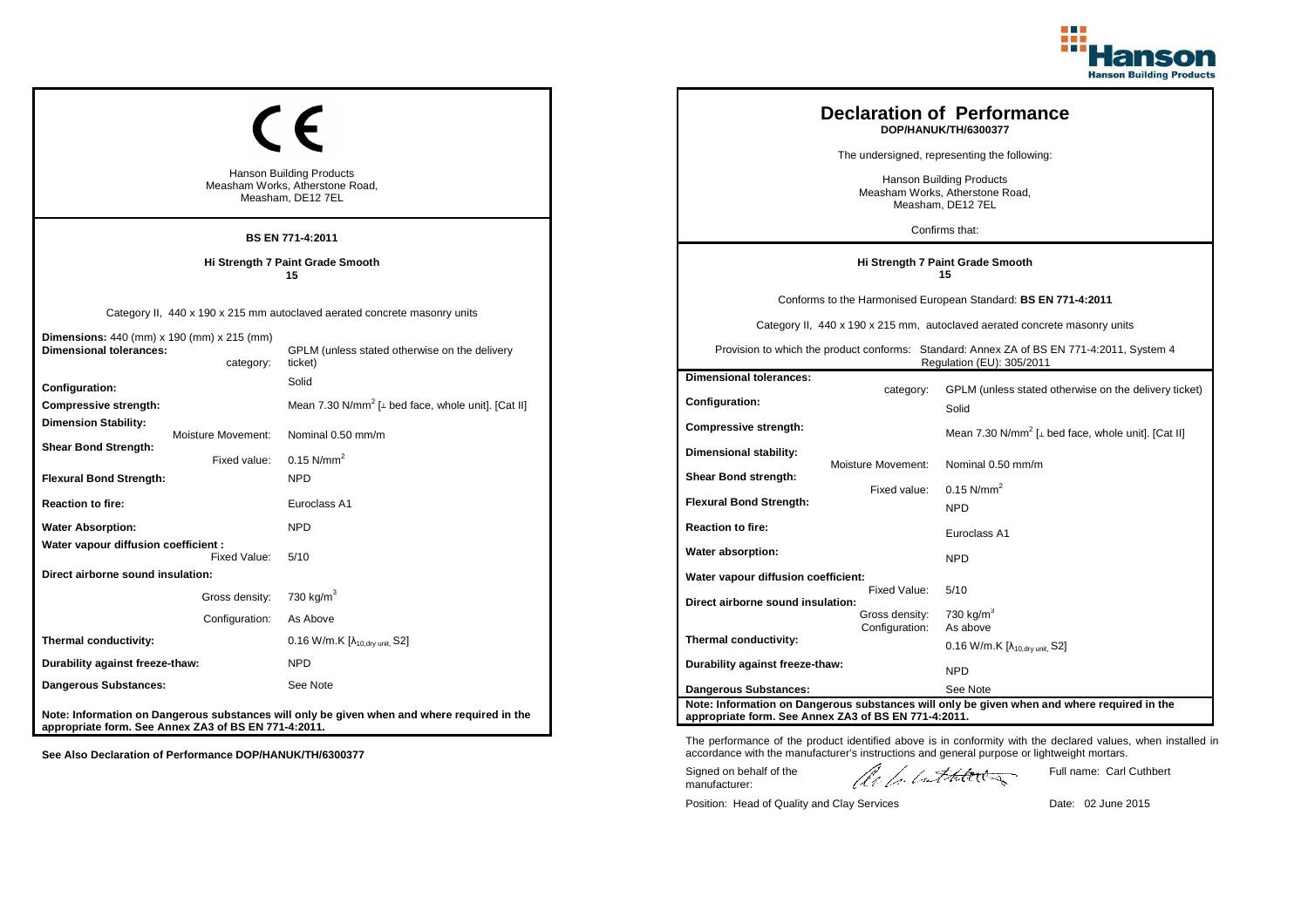

| <b>Hanson Building Products</b><br>Measham Works, Atherstone Road,<br>Measham, DE12 7EL<br><b>BS EN 771-4:2011</b> |                                                                                                                                       |                                                                                      | <b>Declaration of Performance</b><br>DOP/HANUK/TH/6300384<br>The undersigned, representing the following:<br><b>Hanson Building Products</b><br>Measham Works, Atherstone Road,<br>Measham, DE12 7EL<br>Confirms that: |                                                                                                                                                                                                                                                                        |
|--------------------------------------------------------------------------------------------------------------------|---------------------------------------------------------------------------------------------------------------------------------------|--------------------------------------------------------------------------------------|------------------------------------------------------------------------------------------------------------------------------------------------------------------------------------------------------------------------|------------------------------------------------------------------------------------------------------------------------------------------------------------------------------------------------------------------------------------------------------------------------|
|                                                                                                                    | Hi Strength 7 Paint Grade Smooth<br>15                                                                                                |                                                                                      |                                                                                                                                                                                                                        | Hi Strength 7 Paint Grade Smooth<br>15                                                                                                                                                                                                                                 |
| <b>Dimensions:</b> 440 (mm) x 200 (mm) x 215 (mm)<br><b>Dimensional tolerances:</b><br>category:                   | Category II, 440 x 200 x 215 mm autoclaved aerated concrete masonry units<br>GPLM (unless stated otherwise on the delivery<br>ticket) |                                                                                      |                                                                                                                                                                                                                        | Conforms to the Harmonised European Standard: BS EN 771-4:2011<br>Category II, 440 x 200 x 215 mm, autoclaved aerated concrete masonry units<br>Provision to which the product conforms: Standard: Annex ZA of BS EN 771-4:2011, System 4<br>Regulation (EU): 305/2011 |
| Configuration:<br>Compressive strength:<br><b>Dimension Stability:</b><br><b>Moisture Movement:</b>                | Solid<br>Mean 7.30 N/mm <sup>2</sup> [⊥ bed face, whole unit]. [Cat II]<br>Nominal 0.50 mm/m                                          | <b>Dimensional tolerances:</b><br>Configuration:<br><b>Compressive strength:</b>     | category:                                                                                                                                                                                                              | GPLM (unless stated otherwise on the delivery ticket)<br>Solid<br>Mean 7.30 N/mm <sup>2</sup> [ $\perp$ bed face, whole unit]. [Cat II]                                                                                                                                |
| <b>Shear Bond Strength:</b><br>Fixed value:<br><b>Flexural Bond Strength:</b><br><b>Reaction to fire:</b>          | $0.15$ N/mm <sup>2</sup><br><b>NPD</b><br>Euroclass A1                                                                                | Dimensional stability:<br>Shear Bond strength:<br><b>Flexural Bond Strength:</b>     | <b>Moisture Movement:</b><br>Fixed value:                                                                                                                                                                              | Nominal 0.50 mm/m<br>$0.15$ N/mm <sup>2</sup><br><b>NPD</b>                                                                                                                                                                                                            |
| <b>Water Absorption:</b><br>Water vapour diffusion coefficient :<br>Fixed Value:                                   | <b>NPD</b><br>5/10                                                                                                                    | <b>Reaction to fire:</b><br>Water absorption:                                        |                                                                                                                                                                                                                        | Euroclass A1<br><b>NPD</b>                                                                                                                                                                                                                                             |
| Direct airborne sound insulation:<br>Gross density:<br>Configuration:                                              | 730 kg/m <sup>3</sup><br>As Above                                                                                                     | Water vapour diffusion coefficient:<br>Direct airborne sound insulation:             | Fixed Value:<br>Gross density:<br>Configuration:                                                                                                                                                                       | 5/10<br>730 kg/m $3$<br>As above                                                                                                                                                                                                                                       |
| Thermal conductivity:<br>Durability against freeze-thaw:<br>Dangerous Substances:                                  | 0.16 W/m.K $[\lambda_{10, dry \text{ unit}}, S2]$<br><b>NPD</b><br>See Note                                                           | Thermal conductivity:<br>Durability against freeze-thaw:                             |                                                                                                                                                                                                                        | $0.16$ W/m.K [ $\lambda_{10, dry \text{ unit}}$ , S2]<br><b>NPD</b>                                                                                                                                                                                                    |
| appropriate form. See Annex ZA3 of BS EN 771-4:2011.                                                               | Note: Information on Dangerous substances will only be given when and where required in the                                           | <b>Dangerous Substances:</b><br>appropriate form. See Annex ZA3 of BS EN 771-4:2011. |                                                                                                                                                                                                                        | See Note<br>Note: Information on Dangerous substances will only be given when and where required in the                                                                                                                                                                |

Position: Head of Quality and Clay Services Date: 02 June 2015

Signed on behalf of the manufacturer:

Full name: Carl Cuthbert

The performance of the product identified above is in conformity with the declared values, when installed in accordance with the manufacturer's instructions and general purpose or lightweight mortars.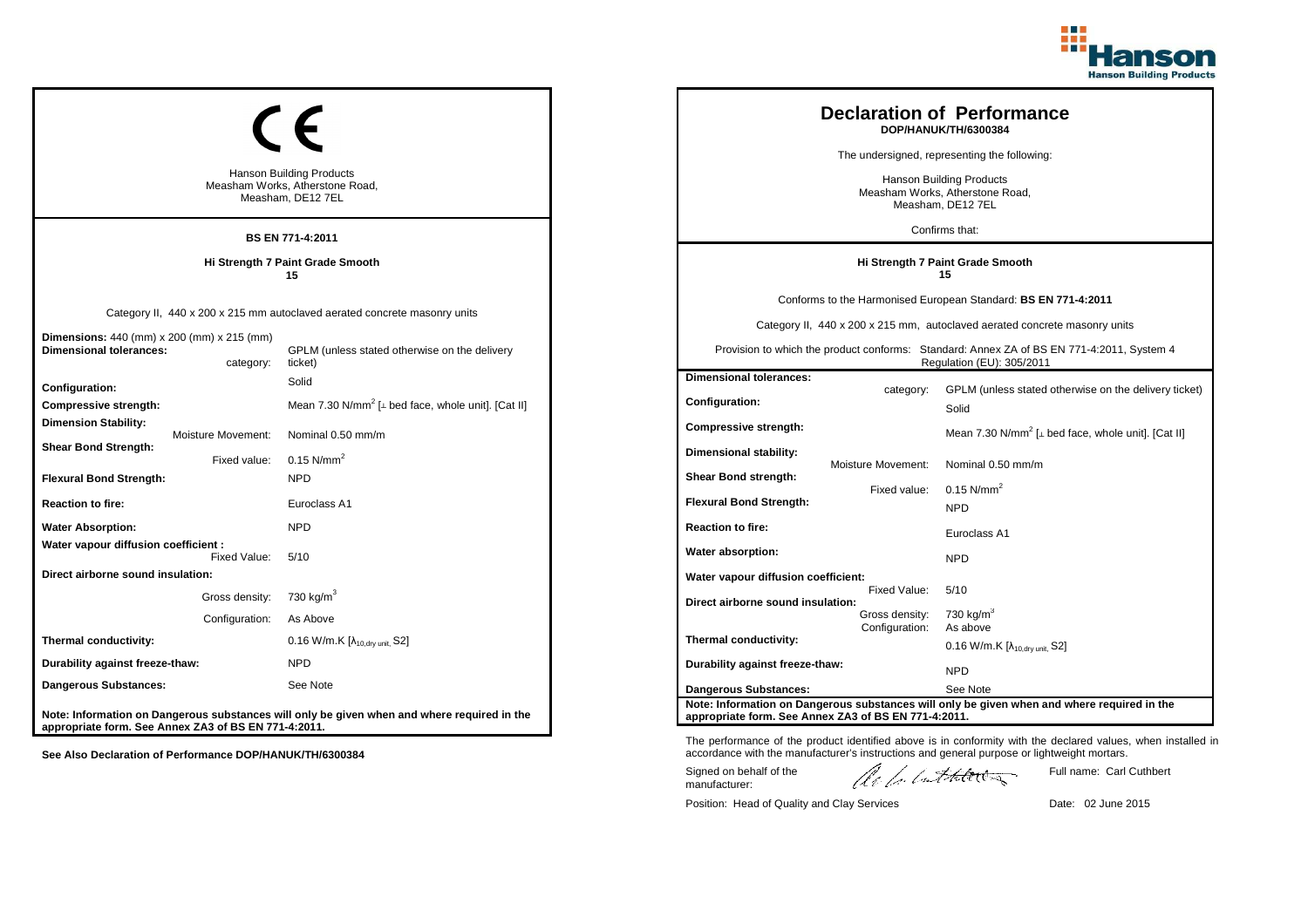

| <b>Hanson Building Products</b><br>Measham Works, Atherstone Road,<br>Measham, DE12 7EL<br><b>BS EN 771-4:2011</b> |                                                                                                                                       |                                                                                                                                                                                          |                                                                                  | <b>Declaration of Performance</b><br>DOP/HANUK/TH/6300391<br>The undersigned, representing the following:<br><b>Hanson Building Products</b><br>Measham Works, Atherstone Road,<br>Measham, DE12 7EL<br>Confirms that: |                                                                                                                                                                                                                                                                        |
|--------------------------------------------------------------------------------------------------------------------|---------------------------------------------------------------------------------------------------------------------------------------|------------------------------------------------------------------------------------------------------------------------------------------------------------------------------------------|----------------------------------------------------------------------------------|------------------------------------------------------------------------------------------------------------------------------------------------------------------------------------------------------------------------|------------------------------------------------------------------------------------------------------------------------------------------------------------------------------------------------------------------------------------------------------------------------|
|                                                                                                                    | Hi Strength 7 Paint Grade Smooth<br>15                                                                                                |                                                                                                                                                                                          |                                                                                  |                                                                                                                                                                                                                        | Hi Strength 7 Paint Grade Smooth<br>15                                                                                                                                                                                                                                 |
| Dimensions: 440 (mm) x 215 (mm) x 215 (mm)<br><b>Dimensional tolerances:</b><br>category:                          | Category II, 440 x 215 x 215 mm autoclaved aerated concrete masonry units<br>GPLM (unless stated otherwise on the delivery<br>ticket) |                                                                                                                                                                                          |                                                                                  |                                                                                                                                                                                                                        | Conforms to the Harmonised European Standard: BS EN 771-4:2011<br>Category II, 440 x 215 x 215 mm, autoclaved aerated concrete masonry units<br>Provision to which the product conforms: Standard: Annex ZA of BS EN 771-4:2011, System 4<br>Regulation (EU): 305/2011 |
| Configuration:<br>Compressive strength:<br><b>Dimension Stability:</b><br><b>Moisture Movement:</b>                | Solid<br>Mean 7.30 N/mm <sup>2</sup> [ $\perp$ bed face, whole unit]. [Cat II]<br>Nominal 0.50 mm/m                                   |                                                                                                                                                                                          | <b>Dimensional tolerances:</b><br>Configuration:<br><b>Compressive strength:</b> | category:                                                                                                                                                                                                              | GPLM (unless stated otherwise on the delivery ticket)<br>Solid<br>Mean 7.30 N/mm <sup>2</sup> [ $\perp$ bed face, whole unit]. [Cat II]                                                                                                                                |
| <b>Shear Bond Strength:</b><br>Fixed value:<br><b>Flexural Bond Strength:</b><br><b>Reaction to fire:</b>          | $0.15$ N/mm <sup>2</sup><br><b>NPD</b><br>Euroclass A1                                                                                |                                                                                                                                                                                          | Dimensional stability:<br>Shear Bond strength:<br><b>Flexural Bond Strength:</b> | Moisture Movement:<br>Fixed value:                                                                                                                                                                                     | Nominal 0.50 mm/m<br>$0.15$ N/mm <sup>2</sup><br><b>NPD</b>                                                                                                                                                                                                            |
| <b>Water Absorption:</b><br>Water vapour diffusion coefficient :                                                   | <b>NPD</b>                                                                                                                            |                                                                                                                                                                                          | <b>Reaction to fire:</b><br>Water absorption:                                    |                                                                                                                                                                                                                        | Euroclass A1                                                                                                                                                                                                                                                           |
| Fixed Value:<br>Direct airborne sound insulation:<br>Gross density:<br>Configuration:                              | 5/10<br>730 kg/m <sup>3</sup><br>As Above                                                                                             |                                                                                                                                                                                          | Water vapour diffusion coefficient:<br>Direct airborne sound insulation:         | Fixed Value:<br>Gross density:                                                                                                                                                                                         | <b>NPD</b><br>5/10<br>730 kg/m $3$                                                                                                                                                                                                                                     |
| Thermal conductivity:<br>Durability against freeze-thaw:<br>Dangerous Substances:                                  | 0.16 W/m.K [λ <sub>10,dry unit,</sub> S2]<br><b>NPD</b><br>See Note                                                                   |                                                                                                                                                                                          | Thermal conductivity:<br>Durability against freeze-thaw:                         | Configuration:                                                                                                                                                                                                         | As above<br>$0.16$ W/m.K [ $\lambda_{10, dry \text{ unit}}$ , S2]<br><b>NPD</b>                                                                                                                                                                                        |
| appropriate form. See Annex ZA3 of BS EN 771-4:2011.                                                               | Note: Information on Dangerous substances will only be given when and where required in the                                           | Dangerous Substances:<br>See Note<br>Note: Information on Dangerous substances will only be given when and where required in the<br>appropriate form. See Annex ZA3 of BS EN 771-4:2011. |                                                                                  |                                                                                                                                                                                                                        |                                                                                                                                                                                                                                                                        |

Position: Head of Quality and Clay Services Date: 02 June 2015

Signed on behalf of the manufacturer:

Full name: Carl Cuthbert

The performance of the product identified above is in conformity with the declared values, when installed in accordance with the manufacturer's instructions and general purpose or lightweight mortars.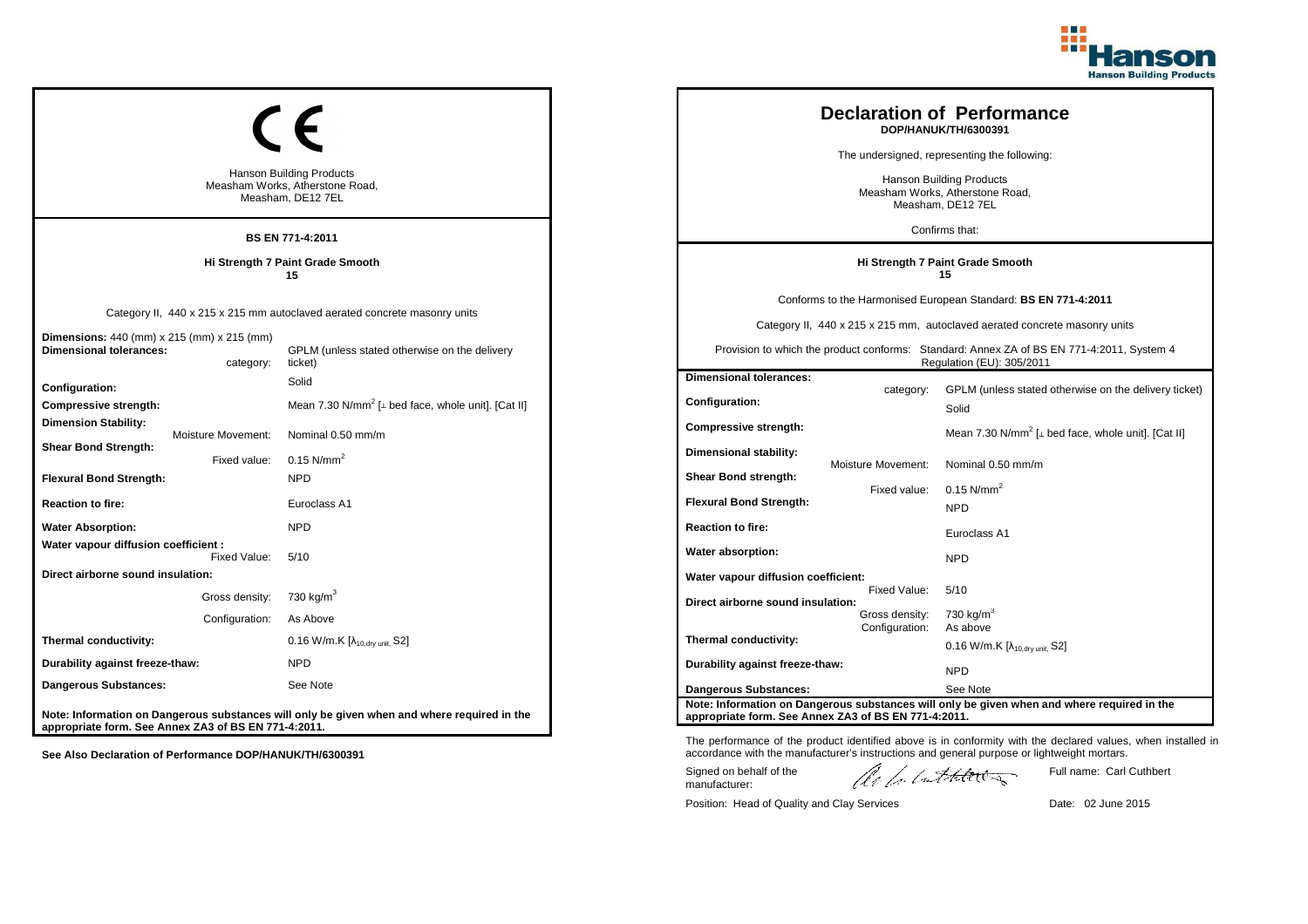

| <b>Hanson Building Products</b><br>Measham Works, Atherstone Road,<br>Measham, DE12 7EL<br><b>BS EN 771-4:2011</b>                                                                       |                                  |                                                                                                                                       | <b>Declaration of Performance</b><br>DOP/HANUK/TH/6301190<br>The undersigned, representing the following:<br><b>Hanson Building Products</b><br>Measham Works, Atherstone Road,<br>Measham, DE12 7EL<br>Confirms that: |                                    |                                                                                                                                                                                                                                                                        |
|------------------------------------------------------------------------------------------------------------------------------------------------------------------------------------------|----------------------------------|---------------------------------------------------------------------------------------------------------------------------------------|------------------------------------------------------------------------------------------------------------------------------------------------------------------------------------------------------------------------|------------------------------------|------------------------------------------------------------------------------------------------------------------------------------------------------------------------------------------------------------------------------------------------------------------------|
|                                                                                                                                                                                          |                                  | Large Format Hi Strength 7 Paint Grade Smooth<br>15                                                                                   |                                                                                                                                                                                                                        |                                    | Large Format Hi Strength 7 Paint Grade Smooth<br>15                                                                                                                                                                                                                    |
| <b>Dimensions:</b> 440 (mm) x 100 (mm) x 430 (mm)<br><b>Dimensional tolerances:</b>                                                                                                      | category:                        | Category II, 440 x 100 x 430 mm autoclaved aerated concrete masonry units<br>GPLM (unless stated otherwise on the delivery<br>ticket) |                                                                                                                                                                                                                        |                                    | Conforms to the Harmonised European Standard: BS EN 771-4:2011<br>Category II, 440 x 100 x 430 mm, autoclaved aerated concrete masonry units<br>Provision to which the product conforms: Standard: Annex ZA of BS EN 771-4:2011, System 4<br>Regulation (EU): 305/2011 |
| Configuration:<br>Compressive strength:<br><b>Dimension Stability:</b>                                                                                                                   | Moisture Movement:               | Solid<br>Mean 7.30 N/mm <sup>2</sup> [⊥ bed face, whole unit]. [Cat II]<br>Nominal 0.50 mm/m                                          | <b>Dimensional tolerances:</b><br><b>Configuration:</b><br>Compressive strength:                                                                                                                                       | category:                          | GPLM (unless stated otherwise on the delivery ticket)<br>Solid<br>Mean 7.30 N/mm <sup>2</sup> [ $\perp$ bed face, whole unit]. [Cat II]                                                                                                                                |
| <b>Shear Bond Strength:</b><br><b>Flexural Bond Strength:</b><br><b>Reaction to fire:</b>                                                                                                | Fixed value:                     | $0.15$ N/mm <sup>2</sup><br><b>NPD</b><br>Euroclass A1                                                                                | Dimensional stability:<br>Shear Bond strength:<br><b>Flexural Bond Strength:</b>                                                                                                                                       | Moisture Movement:<br>Fixed value: | Nominal 0.50 mm/m<br>$0.15$ N/mm <sup>2</sup><br><b>NPD</b>                                                                                                                                                                                                            |
| <b>Water Absorption:</b><br>Water vapour diffusion coefficient :                                                                                                                         | Fixed Value:                     | <b>NPD</b><br>5/10                                                                                                                    | <b>Reaction to fire:</b><br>Water absorption:                                                                                                                                                                          |                                    | Euroclass A1<br><b>NPD</b>                                                                                                                                                                                                                                             |
| Direct airborne sound insulation:                                                                                                                                                        | Gross density:<br>Configuration: | 730 kg/m <sup>3</sup><br>As Above                                                                                                     | Water vapour diffusion coefficient:<br>Direct airborne sound insulation:                                                                                                                                               | Fixed Value:<br>Gross density:     | 5/10<br>730 kg/m <sup>3</sup>                                                                                                                                                                                                                                          |
| Thermal conductivity:<br>Durability against freeze-thaw:                                                                                                                                 |                                  | 0.16 W/m.K $[\lambda_{10, dry \text{ unit}}, S2]$<br><b>NPD</b>                                                                       | Thermal conductivity:<br>Durability against freeze-thaw:                                                                                                                                                               | Configuration:                     | As above<br>$0.16$ W/m.K $[\lambda_{10, dry \text{ unit}}, S2]$<br><b>NPD</b>                                                                                                                                                                                          |
| Dangerous Substances:<br>See Note<br>Note: Information on Dangerous substances will only be given when and where required in the<br>appropriate form. See Annex ZA3 of BS EN 771-4:2011. |                                  |                                                                                                                                       | <b>Dangerous Substances:</b><br>appropriate form. See Annex ZA3 of BS EN 771-4:2011.                                                                                                                                   |                                    | See Note<br>Note: Information on Dangerous substances will only be given when and where required in the                                                                                                                                                                |

The performance of the product identified above is in conformity with the declared values, when installed in accordance with the manufacturer's instructions and general purpose or lightweight mortars.

Signed on behalf of the manufacturer:

Full name: Carl Cuthbert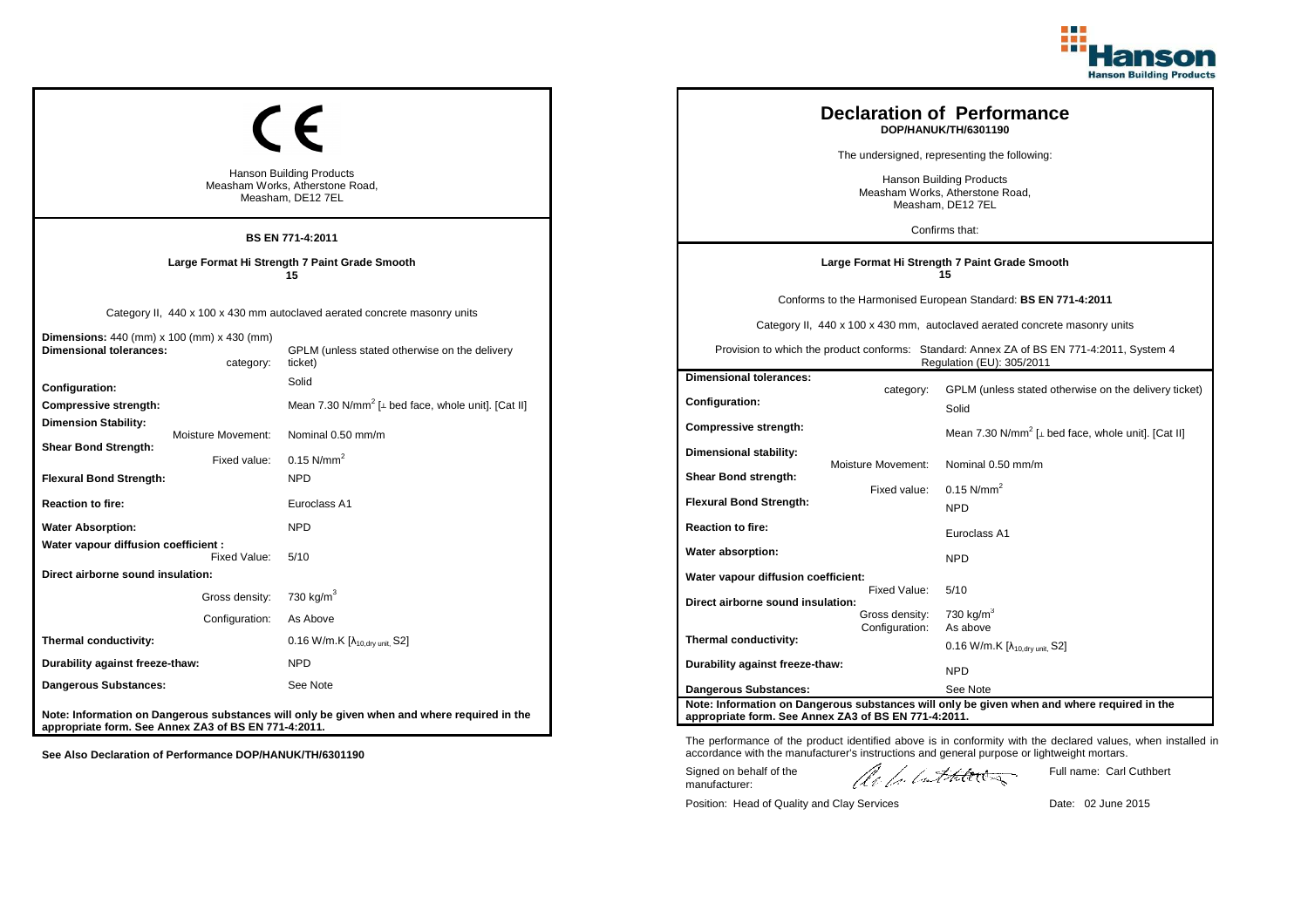

|                                                                                         |                    |                                                                                             |                                                                                         |                                                                                                                        | <b>Declaration of Performance</b><br>DOP/HANUK/TH/6301329                                   |
|-----------------------------------------------------------------------------------------|--------------------|---------------------------------------------------------------------------------------------|-----------------------------------------------------------------------------------------|------------------------------------------------------------------------------------------------------------------------|---------------------------------------------------------------------------------------------|
|                                                                                         |                    |                                                                                             |                                                                                         |                                                                                                                        | The undersigned, representing the following:                                                |
| <b>Hanson Building Products</b><br>Measham Works, Atherstone Road,<br>Measham, DE12 7EL |                    |                                                                                             | <b>Hanson Building Products</b><br>Measham Works, Atherstone Road,<br>Measham, DE12 7EL |                                                                                                                        |                                                                                             |
|                                                                                         |                    | <b>BS EN 771-4:2011</b>                                                                     |                                                                                         |                                                                                                                        | Confirms that:                                                                              |
|                                                                                         |                    | Large Format Hi Strength 7 Paint Grade Smooth<br>15                                         |                                                                                         |                                                                                                                        | Large Format Hi Strength 7 Paint Grade Smooth<br>15                                         |
|                                                                                         |                    |                                                                                             |                                                                                         |                                                                                                                        | Conforms to the Harmonised European Standard: BS EN 771-4:2011                              |
|                                                                                         |                    | Category II, 440 x 140 x 430 mm autoclaved aerated concrete masonry units                   |                                                                                         |                                                                                                                        | Category II, 440 x 140 x 430 mm, autoclaved aerated concrete masonry units                  |
| <b>Dimensions:</b> 440 (mm) x 140 (mm) x 430 (mm)<br><b>Dimensional tolerances:</b>     | category:          | GPLM (unless stated otherwise on the delivery<br>ticket)                                    |                                                                                         | Provision to which the product conforms: Standard: Annex ZA of BS EN 771-4:2011, System 4<br>Regulation (EU): 305/2011 |                                                                                             |
| Configuration:                                                                          |                    | Solid                                                                                       | <b>Dimensional tolerances:</b>                                                          |                                                                                                                        |                                                                                             |
| <b>Compressive strength:</b>                                                            |                    | Mean 7.30 N/mm <sup>2</sup> [ $\perp$ bed face, whole unit]. [Cat II]                       | <b>Configuration:</b>                                                                   | category:                                                                                                              | GPLM (unless stated otherwise on the delivery tic<br>Solid                                  |
| <b>Dimension Stability:</b>                                                             | Moisture Movement: | Nominal 0.50 mm/m                                                                           | Compressive strength:                                                                   |                                                                                                                        | Mean 7.30 N/mm <sup>2</sup> [ $\perp$ bed face, whole unit]. [Cat II]                       |
| <b>Shear Bond Strength:</b>                                                             | Fixed value:       | 0.15 $N/mm^2$                                                                               | Dimensional stability:                                                                  |                                                                                                                        |                                                                                             |
| <b>Flexural Bond Strength:</b>                                                          |                    | <b>NPD</b>                                                                                  | Shear Bond strength:                                                                    | Moisture Movement:                                                                                                     | Nominal 0.50 mm/m                                                                           |
| <b>Reaction to fire:</b>                                                                |                    | Euroclass A1                                                                                | <b>Flexural Bond Strength:</b>                                                          | Fixed value:                                                                                                           | $0.15$ N/mm <sup>2</sup>                                                                    |
| <b>Water Absorption:</b>                                                                |                    | <b>NPD</b>                                                                                  | <b>Reaction to fire:</b>                                                                |                                                                                                                        | <b>NPD</b>                                                                                  |
| Water vapour diffusion coefficient :                                                    |                    |                                                                                             |                                                                                         |                                                                                                                        | Euroclass A1                                                                                |
|                                                                                         | Fixed Value:       | 5/10                                                                                        | Water absorption:                                                                       |                                                                                                                        | <b>NPD</b>                                                                                  |
| Direct airborne sound insulation:                                                       |                    |                                                                                             | Water vapour diffusion coefficient:                                                     | Fixed Value:                                                                                                           | 5/10                                                                                        |
|                                                                                         | Gross density:     | 730 kg/m <sup>3</sup>                                                                       | Direct airborne sound insulation:                                                       |                                                                                                                        |                                                                                             |
|                                                                                         | Configuration:     | As Above                                                                                    |                                                                                         | Gross density:<br>Configuration:                                                                                       | 730 kg/m <sup>3</sup><br>As above                                                           |
| Thermal conductivity:                                                                   |                    | 0.16 W/m.K [λ <sub>10,dry unit,</sub> S2]                                                   | Thermal conductivity:                                                                   |                                                                                                                        | 0.16 W/m.K $[\lambda_{10, dry \, unit}$ , S2]                                               |
| Durability against freeze-thaw:                                                         |                    | <b>NPD</b>                                                                                  | Durability against freeze-thaw:                                                         |                                                                                                                        | <b>NPD</b>                                                                                  |
| Dangerous Substances:                                                                   |                    | See Note                                                                                    | <b>Dangerous Substances:</b>                                                            |                                                                                                                        | See Note                                                                                    |
| appropriate form. See Annex ZA3 of BS EN 771-4:2011.                                    |                    | Note: Information on Dangerous substances will only be given when and where required in the | appropriate form. See Annex ZA3 of BS EN 771-4:2011.                                    |                                                                                                                        | Note: Information on Dangerous substances will only be given when and where required in the |

| category:<br>Configuration:                          | GPLM (unless stated otherwise on the delivery ticket)                                       |
|------------------------------------------------------|---------------------------------------------------------------------------------------------|
|                                                      | Solid                                                                                       |
| Compressive strength:                                | Mean 7.30 N/mm <sup>2</sup> [ $\perp$ bed face, whole unit]. [Cat II]                       |
| Dimensional stability:                               |                                                                                             |
| Moisture Movement:<br>Shear Bond strength:           | Nominal 0.50 mm/m                                                                           |
| Fixed value:                                         | $0.15$ N/mm <sup>2</sup>                                                                    |
| <b>Flexural Bond Strength:</b>                       | <b>NPD</b>                                                                                  |
| <b>Reaction to fire:</b>                             | Euroclass A1                                                                                |
| Water absorption:                                    | <b>NPD</b>                                                                                  |
| Water vapour diffusion coefficient:                  |                                                                                             |
| Fixed Value:<br>Direct airborne sound insulation:    | 5/10                                                                                        |
| Gross density:<br>Configuration:                     | 730 kg/ $m^3$<br>As above                                                                   |
| Thermal conductivity:                                | 0.16 W/m.K $[\lambda_{10.0}$ <sub>tv unit.</sub> S2]                                        |
| Durability against freeze-thaw:                      | <b>NPD</b>                                                                                  |
| <b>Dangerous Substances:</b>                         | See Note                                                                                    |
| appropriate form. See Annex ZA3 of BS EN 771-4:2011. | Note: Information on Dangerous substances will only be given when and where required in the |

The performance of the product identified above is in conformity with the declared values, when installed in accordance with the manufacturer's instructions and general purpose or lightweight mortars.

Signed on behalf of the manufacturer:

ach lathering

Full name: Carl Cuthbert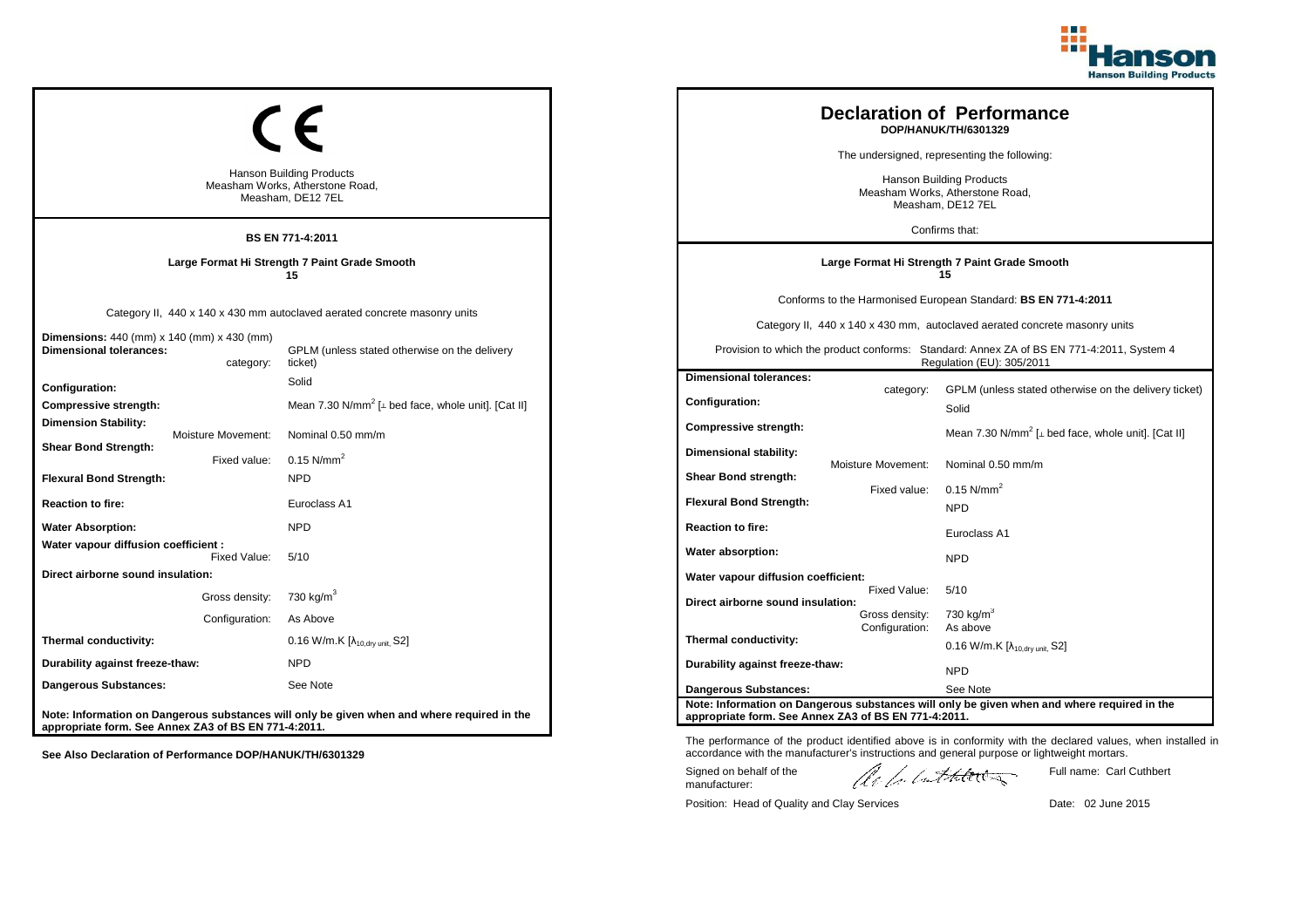

|                                                                                         |                    |                                                                                             |                                                                                                                        |                                  | <b>Declaration of Performance</b><br>DOP/HANUK/TH/6300674                                   |
|-----------------------------------------------------------------------------------------|--------------------|---------------------------------------------------------------------------------------------|------------------------------------------------------------------------------------------------------------------------|----------------------------------|---------------------------------------------------------------------------------------------|
|                                                                                         |                    |                                                                                             |                                                                                                                        |                                  | The undersigned, representing the following:                                                |
| <b>Hanson Building Products</b><br>Measham Works, Atherstone Road,<br>Measham, DE12 7EL |                    |                                                                                             | <b>Hanson Building Products</b><br>Measham Works, Atherstone Road,<br>Measham, DE12 7EL                                |                                  |                                                                                             |
|                                                                                         |                    | <b>BS EN 771-4:2011</b>                                                                     |                                                                                                                        |                                  | Confirms that:                                                                              |
|                                                                                         |                    | <b>Trenchblock</b><br>15                                                                    |                                                                                                                        |                                  | <b>Trenchblock</b><br>15                                                                    |
|                                                                                         |                    |                                                                                             |                                                                                                                        |                                  | Conforms to the Harmonised European Standard: BS EN 771-4:2011                              |
|                                                                                         |                    | Category II, 440 x 255 x 215 mm autoclaved aerated concrete masonry units                   |                                                                                                                        |                                  | Category II, 440 x 255 x 215 mm, autoclaved aerated concrete masonry units                  |
| Dimensions: 440 (mm) x 255 (mm) x 215 (mm)<br>Dimensional tolerances:                   | category:          | GPLM (unless stated otherwise on the delivery<br>ticket)                                    | Provision to which the product conforms: Standard: Annex ZA of BS EN 771-4:2011, System 4<br>Regulation (EU): 305/2011 |                                  |                                                                                             |
| <b>Configuration:</b>                                                                   |                    | Solid                                                                                       | <b>Dimensional tolerances:</b>                                                                                         | category:                        | GPLM (unless stated otherwise on the delivery ticket)                                       |
| Compressive strength:                                                                   |                    | Mean 3.60 N/mm <sup>2</sup> [ $\perp$ bed face, whole unit]. [Cat II]                       | Configuration:                                                                                                         |                                  | Solid                                                                                       |
| Dimension Stability:                                                                    | Moisture Movement: | Nominal 0.50 mm/m                                                                           | <b>Compressive strength:</b>                                                                                           |                                  | Mean 3.60 N/mm <sup>2</sup> [ $\perp$ bed face, whole unit]. [Cat II]                       |
| <b>Shear Bond Strength:</b>                                                             | Fixed value:       | $0.15$ N/mm <sup>2</sup>                                                                    | Dimensional stability:                                                                                                 | Moisture Movement:               | Nominal 0.50 mm/m                                                                           |
| <b>Flexural Bond Strength:</b>                                                          |                    | <b>NPD</b>                                                                                  | Shear Bond strength:                                                                                                   |                                  |                                                                                             |
| Reaction to fire:                                                                       |                    | Euroclass A1                                                                                | <b>Flexural Bond Strength:</b>                                                                                         | Fixed value:                     | 0.15 $N/mm^2$<br><b>NPD</b>                                                                 |
| <b>Water Absorption:</b>                                                                |                    | <b>NPD</b>                                                                                  | <b>Reaction to fire:</b>                                                                                               |                                  | Euroclass A1                                                                                |
| Water vapour diffusion coefficient :                                                    | Fixed Value:       | 5/10                                                                                        | Water absorption:                                                                                                      |                                  | <b>NPD</b>                                                                                  |
| Direct airborne sound insulation:                                                       |                    |                                                                                             | Water vapour diffusion coefficient:                                                                                    |                                  |                                                                                             |
|                                                                                         | Gross density:     | 600 kg/m <sup>3</sup>                                                                       | Direct airborne sound insulation:                                                                                      | Fixed Value:                     | 5/10                                                                                        |
|                                                                                         | Configuration:     | As Above                                                                                    |                                                                                                                        | Gross density:<br>Configuration: | $600$ kg/m <sup>3</sup><br>As above                                                         |
| Thermal conductivity:                                                                   |                    | 0.13 W/m.K [λ <sub>10,dry unit,</sub> S2]                                                   | Thermal conductivity:                                                                                                  |                                  | 0.13 W/m.K $[\lambda_{10.0}$ <sub>W unit.</sub> S2]                                         |
| Durability against freeze-thaw:                                                         |                    | <b>Resistant to Freeze Thaw</b>                                                             | Durability against freeze-thaw:                                                                                        |                                  | <b>Resistant to Freeze Thaw</b>                                                             |
| Dangerous Substances:                                                                   |                    | See Note                                                                                    | <b>Dangerous Substances:</b>                                                                                           |                                  | See Note                                                                                    |
| appropriate form. See Annex ZA3 of BS EN 771-4:2011.                                    |                    | Note: Information on Dangerous substances will only be given when and where required in the | appropriate form. See Annex ZA3 of BS EN 771-4:2011.                                                                   |                                  | Note: Information on Dangerous substances will only be given when and where required in the |

The performance of the product identified above is in conformity with the declared values, when installed in accordance with the manufacturer's instructions and general purpose or lightweight mortars.

Signed on behalf of the manufacturer:

Full name: Carl Cuthbert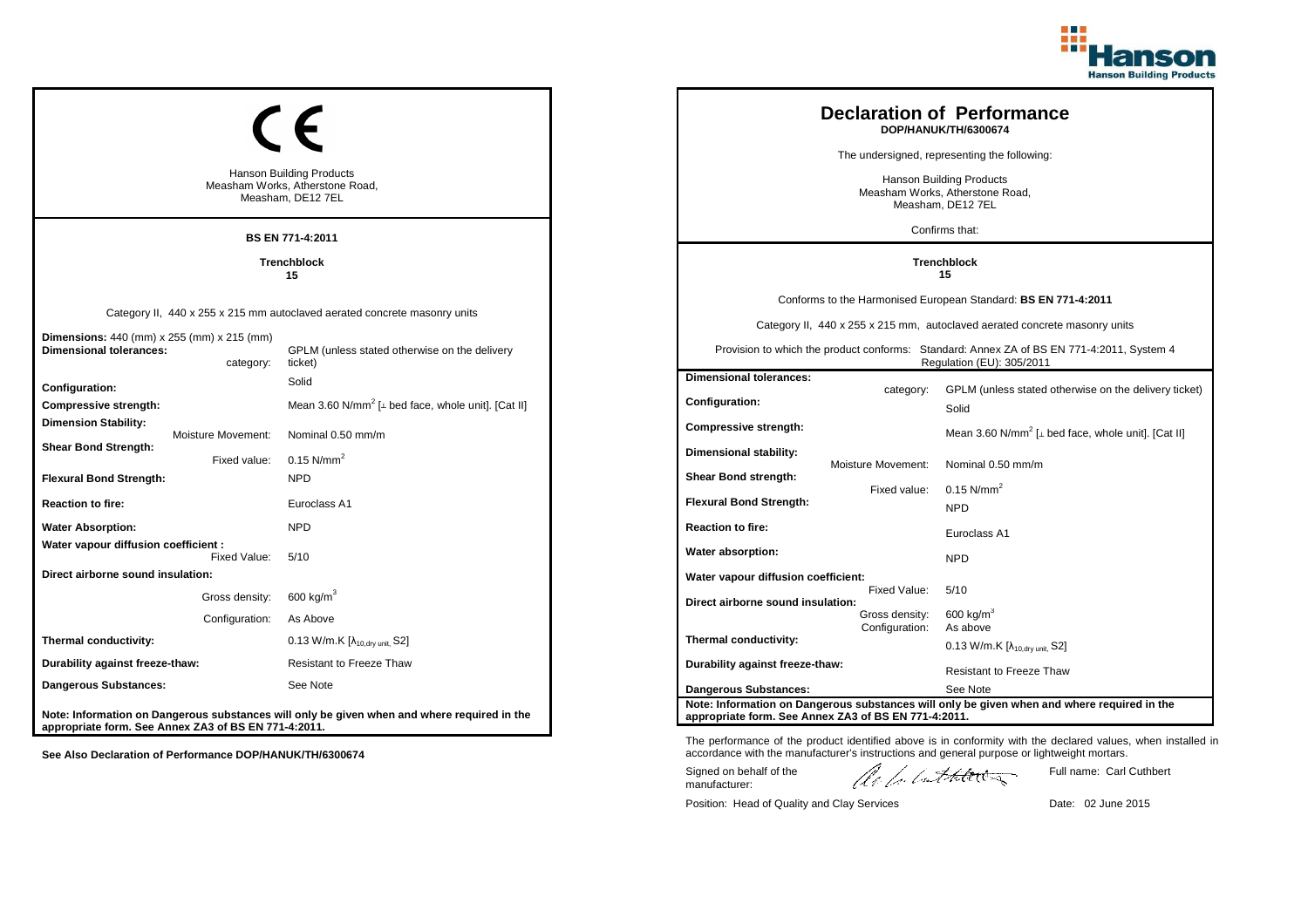

ticket)

|                                                                                         |                           |                                                                                             |                                                                                                                        |                                  | <b>Declaration of Performance</b><br>DOP/HANUK/TH/6300681                                          |
|-----------------------------------------------------------------------------------------|---------------------------|---------------------------------------------------------------------------------------------|------------------------------------------------------------------------------------------------------------------------|----------------------------------|----------------------------------------------------------------------------------------------------|
|                                                                                         |                           |                                                                                             |                                                                                                                        |                                  | The undersigned, representing the following:                                                       |
| <b>Hanson Building Products</b><br>Measham Works, Atherstone Road,<br>Measham, DE12 7EL |                           |                                                                                             |                                                                                                                        |                                  | Hanson Building Products<br>Measham Works, Atherstone Road,<br>Measham, DE12 7EL<br>Confirms that: |
|                                                                                         |                           | <b>BS EN 771-4:2011</b>                                                                     |                                                                                                                        |                                  |                                                                                                    |
|                                                                                         |                           | <b>Trenchblock</b><br>15                                                                    |                                                                                                                        |                                  | <b>Trenchblock</b><br>15                                                                           |
|                                                                                         |                           |                                                                                             |                                                                                                                        |                                  | Conforms to the Harmonised European Standard: BS EN 771-4:2011                                     |
|                                                                                         |                           | Category II, 440 x 275 x 215 mm autoclaved aerated concrete masonry units                   |                                                                                                                        |                                  | Category II, 440 x 275 x 215 mm, autoclaved aerated concrete masonry units                         |
| <b>Dimensions:</b> 440 (mm) x 275 (mm) x 215 (mm)<br><b>Dimensional tolerances:</b>     | category:                 | GPLM (unless stated otherwise on the delivery<br>ticket)                                    | Provision to which the product conforms: Standard: Annex ZA of BS EN 771-4:2011, System 4<br>Regulation (EU): 305/2011 |                                  |                                                                                                    |
| Configuration:                                                                          |                           | Solid                                                                                       | <b>Dimensional tolerances:</b>                                                                                         |                                  | GPLM (unless stated otherwise on the delivery tick                                                 |
| Compressive strength:                                                                   |                           | Mean 3.60 N/mm <sup>2</sup> [ $\perp$ bed face, whole unit]. [Cat II]                       | Configuration:                                                                                                         | category:                        | Solid                                                                                              |
| <b>Dimension Stability:</b>                                                             | <b>Moisture Movement:</b> | Nominal 0.50 mm/m                                                                           | <b>Compressive strength:</b>                                                                                           |                                  | Mean 3.60 N/mm <sup>2</sup> [ $\perp$ bed face, whole unit]. [Cat II]                              |
| <b>Shear Bond Strength:</b>                                                             | Fixed value:              | $0.15$ N/mm <sup>2</sup>                                                                    | Dimensional stability:                                                                                                 | Moisture Movement:               | Nominal 0.50 mm/m                                                                                  |
| <b>Flexural Bond Strength:</b>                                                          |                           | <b>NPD</b>                                                                                  | Shear Bond strength:                                                                                                   |                                  |                                                                                                    |
| <b>Reaction to fire:</b>                                                                |                           | Euroclass A1                                                                                | <b>Flexural Bond Strength:</b>                                                                                         | Fixed value:                     | 0.15 N/mm <sup>2</sup><br><b>NPD</b>                                                               |
| <b>Water Absorption:</b>                                                                |                           | <b>NPD</b>                                                                                  | <b>Reaction to fire:</b>                                                                                               |                                  |                                                                                                    |
| Water vapour diffusion coefficient :                                                    |                           |                                                                                             |                                                                                                                        |                                  | Euroclass A1                                                                                       |
|                                                                                         | Fixed Value:              | 5/10                                                                                        | Water absorption:                                                                                                      |                                  | <b>NPD</b>                                                                                         |
| Direct airborne sound insulation:                                                       |                           |                                                                                             | Water vapour diffusion coefficient:                                                                                    | Fixed Value:                     | 5/10                                                                                               |
|                                                                                         | Gross density:            | 600 kg/m $3$                                                                                | Direct airborne sound insulation:                                                                                      |                                  |                                                                                                    |
|                                                                                         | Configuration:            | As Above                                                                                    |                                                                                                                        | Gross density:<br>Configuration: | 600 kg/m <sup>3</sup><br>As above                                                                  |
| Thermal conductivity:                                                                   |                           | $0.13$ W/m.K [ $\lambda_{10, dry \text{ unit}}$ , S2]                                       | Thermal conductivity:                                                                                                  |                                  | 0.13 W/m.K $[\lambda_{10, dry \, unit}$ , S2]                                                      |
| Durability against freeze-thaw:                                                         |                           | <b>Resistant to Freeze Thaw</b>                                                             | Durability against freeze-thaw:                                                                                        |                                  | <b>Resistant to Freeze Thaw</b>                                                                    |
| Dangerous Substances:                                                                   |                           | See Note                                                                                    | <b>Dangerous Substances:</b>                                                                                           |                                  | See Note                                                                                           |
| appropriate form. See Annex ZA3 of BS EN 771-4:2011.                                    |                           | Note: Information on Dangerous substances will only be given when and where required in the | appropriate form. See Annex ZA3 of BS EN 771-4:2011.                                                                   |                                  | Note: Information on Dangerous substances will only be given when and where required in the        |

**See Also Declaration of Performance DOP/HANUK/TH/6300681**

The performance of the product identified above is in conformity with the declared values, when installed in accordance with the manufacturer's instructions and general purpose or lightweight mortars.

Signed on behalf of the manufacturer:

Full name: Carl Cuthbert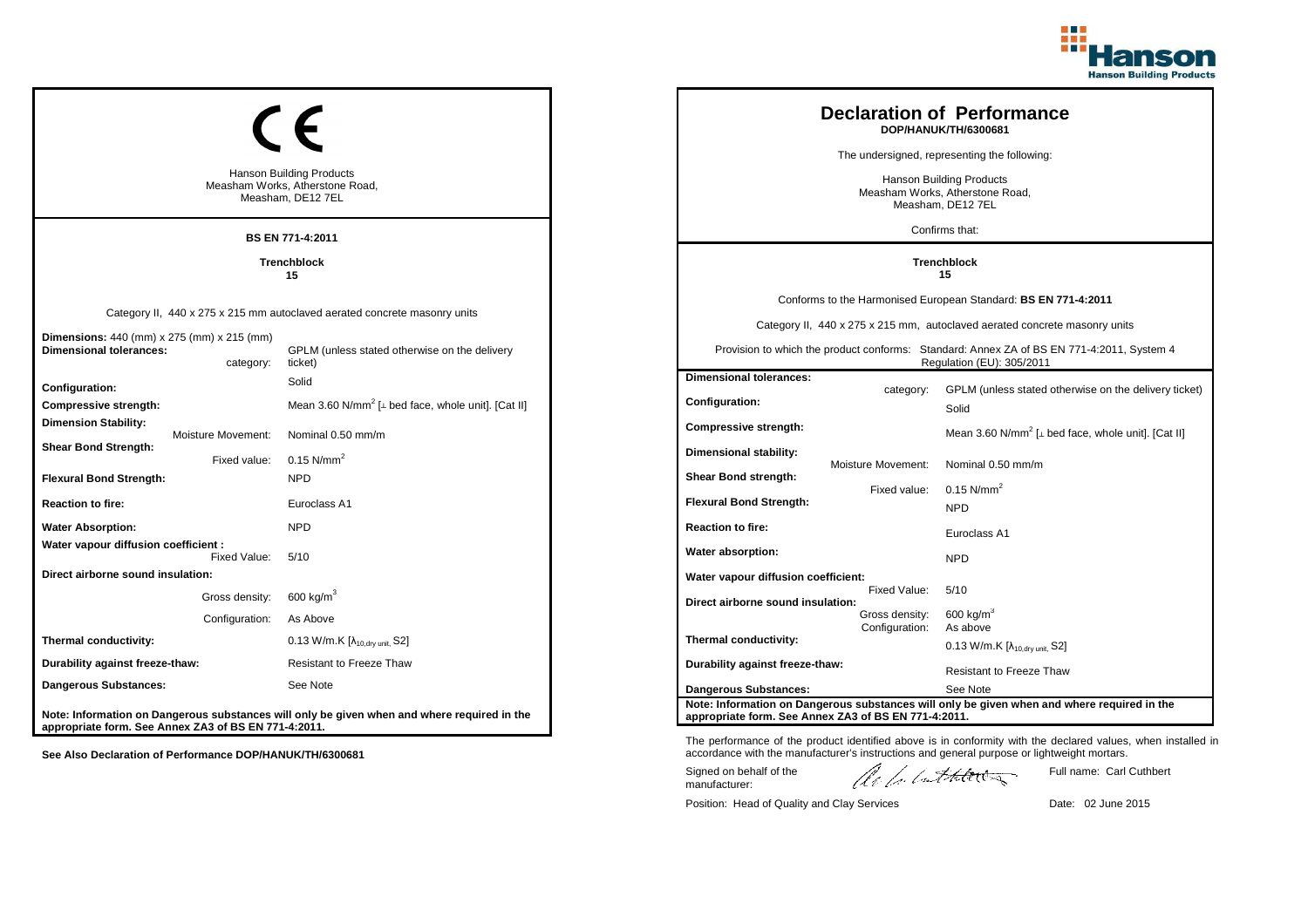

|                                                                                         |                    |                                                                                             |                                                                                                                        |                                  | <b>Declaration of Performance</b><br>DOP/HANUK/TH/6300698                                   |
|-----------------------------------------------------------------------------------------|--------------------|---------------------------------------------------------------------------------------------|------------------------------------------------------------------------------------------------------------------------|----------------------------------|---------------------------------------------------------------------------------------------|
|                                                                                         |                    |                                                                                             | The undersigned, representing the following:                                                                           |                                  |                                                                                             |
| <b>Hanson Building Products</b><br>Measham Works, Atherstone Road,<br>Measham, DE12 7EL |                    |                                                                                             | Hanson Building Products<br>Measham Works, Atherstone Road,<br>Measham, DE12 7EL                                       |                                  |                                                                                             |
|                                                                                         |                    | <b>BS EN 771-4:2011</b>                                                                     |                                                                                                                        |                                  | Confirms that:                                                                              |
|                                                                                         |                    | <b>Trenchblock</b><br>15                                                                    |                                                                                                                        |                                  | <b>Trenchblock</b><br>15                                                                    |
|                                                                                         |                    |                                                                                             |                                                                                                                        |                                  | Conforms to the Harmonised European Standard: BS EN 771-4:2011                              |
|                                                                                         |                    | Category II, 440 x 300 x 215 mm autoclaved aerated concrete masonry units                   |                                                                                                                        |                                  | Category II, 440 x 300 x 215 mm, autoclaved aerated concrete masonry units                  |
| Dimensions: 440 (mm) x 300 (mm) x 215 (mm)<br><b>Dimensional tolerances:</b>            | category:          | GPLM (unless stated otherwise on the delivery<br>ticket)                                    | Provision to which the product conforms: Standard: Annex ZA of BS EN 771-4:2011, System 4<br>Regulation (EU): 305/2011 |                                  |                                                                                             |
| <b>Configuration:</b>                                                                   |                    | Solid                                                                                       | <b>Dimensional tolerances:</b>                                                                                         | category:                        | GPLM (unless stated otherwise on the delivery ticket)                                       |
| Compressive strength:                                                                   |                    | Mean 3.60 N/mm <sup>2</sup> [ $\perp$ bed face, whole unit]. [Cat II]                       | Configuration:                                                                                                         |                                  | Solid                                                                                       |
| Dimension Stability:                                                                    | Moisture Movement: | Nominal 0.50 mm/m                                                                           | <b>Compressive strength:</b>                                                                                           |                                  | Mean 3.60 N/mm <sup>2</sup> [ $\perp$ bed face, whole unit]. [Cat II]                       |
| <b>Shear Bond Strength:</b>                                                             | Fixed value:       | $0.15$ N/mm <sup>2</sup>                                                                    | Dimensional stability:                                                                                                 |                                  | Nominal 0.50 mm/m                                                                           |
| Flexural Bond Strength:                                                                 |                    | <b>NPD</b>                                                                                  | Shear Bond strength:                                                                                                   | Moisture Movement:               |                                                                                             |
| Reaction to fire:                                                                       |                    | Euroclass A1                                                                                | <b>Flexural Bond Strength:</b>                                                                                         | Fixed value:                     | 0.15 $N/mm^2$<br><b>NPD</b>                                                                 |
| <b>Water Absorption:</b>                                                                |                    | <b>NPD</b>                                                                                  | <b>Reaction to fire:</b>                                                                                               |                                  | Euroclass A1                                                                                |
| Water vapour diffusion coefficient :                                                    | Fixed Value:       | 5/10                                                                                        | Water absorption:                                                                                                      |                                  | <b>NPD</b>                                                                                  |
| Direct airborne sound insulation:                                                       |                    |                                                                                             | Water vapour diffusion coefficient:                                                                                    |                                  |                                                                                             |
|                                                                                         | Gross density:     | $600 \text{ kg/m}^3$                                                                        | Direct airborne sound insulation:                                                                                      | Fixed Value:                     | 5/10                                                                                        |
|                                                                                         | Configuration:     | As Above                                                                                    |                                                                                                                        | Gross density:<br>Configuration: | 600 kg/m <sup>3</sup><br>As above                                                           |
| Thermal conductivity:                                                                   |                    | 0.13 W/m.K [λ <sub>10,dry unit,</sub> S2]                                                   | Thermal conductivity:                                                                                                  |                                  | 0.13 W/m.K $[\lambda_{10, dry \text{ unit}}, S2]$                                           |
| Durability against freeze-thaw:                                                         |                    | Resistant to Freeze Thaw                                                                    | Durability against freeze-thaw:                                                                                        |                                  | <b>Resistant to Freeze Thaw</b>                                                             |
| Dangerous Substances:                                                                   |                    | See Note                                                                                    | Dangerous Substances:                                                                                                  |                                  | See Note                                                                                    |
| appropriate form. See Annex ZA3 of BS EN 771-4:2011.                                    |                    | Note: Information on Dangerous substances will only be given when and where required in the | appropriate form. See Annex ZA3 of BS EN 771-4:2011.                                                                   |                                  | Note: Information on Dangerous substances will only be given when and where required in the |

The performance of the product identified above is in conformity with the declared values, when installed in accordance with the manufacturer's instructions and general purpose or lightweight mortars.

Signed on behalf of the manufacturer:

Full name: Carl Cuthbert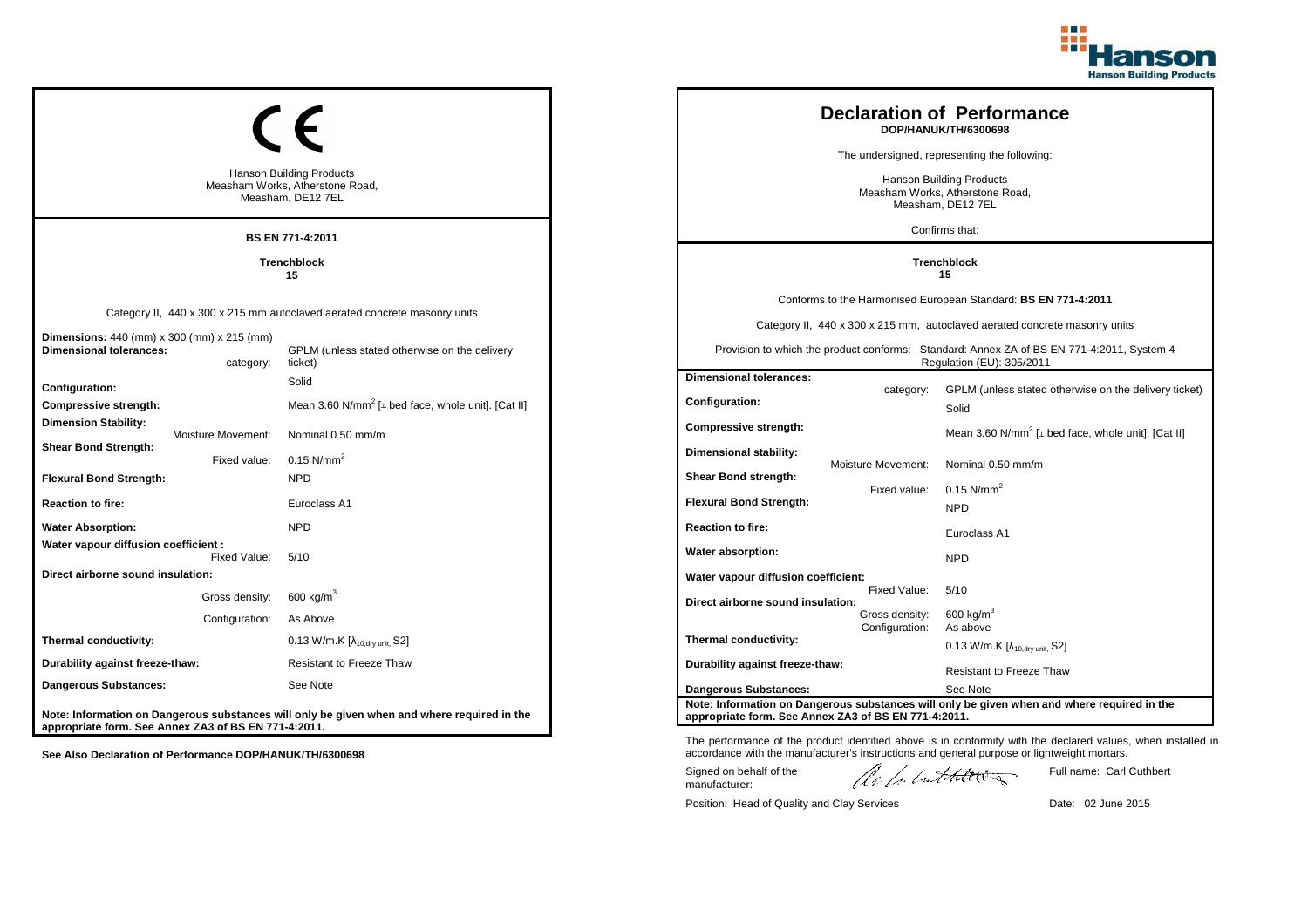

|                                                                                     |                    |                                                                                             |                                                                                                                        |                    | <b>Declaration of Performance</b><br>DOP/HANUK/TH/6300704                                   |
|-------------------------------------------------------------------------------------|--------------------|---------------------------------------------------------------------------------------------|------------------------------------------------------------------------------------------------------------------------|--------------------|---------------------------------------------------------------------------------------------|
|                                                                                     |                    |                                                                                             |                                                                                                                        |                    | The undersigned, representing the following:                                                |
|                                                                                     |                    | <b>Hanson Building Products</b><br>Measham Works, Atherstone Road,<br>Measham, DE12 7EL     | <b>Hanson Building Products</b><br>Measham Works, Atherstone Road,<br>Measham, DE12 7EL                                |                    |                                                                                             |
|                                                                                     |                    | BS EN 771-4:2011                                                                            |                                                                                                                        |                    | Confirms that:                                                                              |
|                                                                                     |                    | <b>Trenchblock</b><br>15                                                                    |                                                                                                                        |                    | <b>Trenchblock</b><br>15                                                                    |
|                                                                                     |                    |                                                                                             |                                                                                                                        |                    | Conforms to the Harmonised European Standard: BS EN 771-4:2011                              |
|                                                                                     |                    | Category II, 440 x 355 x 215 mm autoclaved aerated concrete masonry units                   |                                                                                                                        |                    | Category II, 440 x 355 x 215 mm, autoclaved aerated concrete masonry units                  |
| <b>Dimensions:</b> 440 (mm) x 355 (mm) x 215 (mm)<br><b>Dimensional tolerances:</b> | category:          | GPLM (unless stated otherwise on the delivery<br>ticket)                                    | Provision to which the product conforms: Standard: Annex ZA of BS EN 771-4:2011, System 4<br>Regulation (EU): 305/2011 |                    |                                                                                             |
| Configuration:                                                                      |                    | Solid                                                                                       | <b>Dimensional tolerances:</b>                                                                                         | category:          | GPLM (unless stated otherwise on the delivery ticket)                                       |
| Compressive strength:                                                               |                    | Mean 3.60 N/mm <sup>2</sup> [ $\perp$ bed face, whole unit]. [Cat II]                       | Configuration:                                                                                                         |                    | Solid                                                                                       |
| <b>Dimension Stability:</b>                                                         | Moisture Movement: | Nominal 0.50 mm/m                                                                           | Compressive strength:                                                                                                  |                    | Mean 3.60 N/mm <sup>2</sup> [ $\perp$ bed face, whole unit]. [Cat II]                       |
| <b>Shear Bond Strength:</b>                                                         | Fixed value:       | 0.15 $N/mm^2$                                                                               | Dimensional stability:                                                                                                 | Moisture Movement: | Nominal 0.50 mm/m                                                                           |
| <b>Flexural Bond Strength:</b>                                                      |                    | <b>NPD</b>                                                                                  | Shear Bond strength:                                                                                                   |                    |                                                                                             |
| <b>Reaction to fire:</b>                                                            |                    | Euroclass A1                                                                                | <b>Flexural Bond Strength:</b>                                                                                         | Fixed value:       | 0.15 $N/mm^2$<br><b>NPD</b>                                                                 |
| <b>Water Absorption:</b>                                                            |                    | <b>NPD</b>                                                                                  | <b>Reaction to fire:</b>                                                                                               |                    |                                                                                             |
| Water vapour diffusion coefficient :                                                |                    |                                                                                             | Water absorption:                                                                                                      |                    | Euroclass A1                                                                                |
| Direct airborne sound insulation:                                                   | Fixed Value:       | 5/10                                                                                        | Water vapour diffusion coefficient:                                                                                    |                    | <b>NPD</b>                                                                                  |
|                                                                                     | Gross density:     | 600 kg/m <sup>3</sup>                                                                       |                                                                                                                        | Fixed Value:       | 5/10                                                                                        |
|                                                                                     | Configuration:     | As Above                                                                                    | Direct airborne sound insulation:                                                                                      | Gross density:     | $600$ kg/m <sup>3</sup>                                                                     |
| Thermal conductivity:                                                               |                    | 0.13 W/m.K [λ <sub>10,dry unit,</sub> S2]                                                   | Thermal conductivity:                                                                                                  | Configuration:     | As above                                                                                    |
| Durability against freeze-thaw:                                                     |                    | <b>Resistant to Freeze Thaw</b>                                                             | Durability against freeze-thaw:                                                                                        |                    | 0.13 W/m.K $[\lambda_{10.0}$ <sub>W unit.</sub> S2]                                         |
| Dangerous Substances:                                                               |                    | See Note                                                                                    |                                                                                                                        |                    | <b>Resistant to Freeze Thaw</b><br>See Note                                                 |
| appropriate form. See Annex ZA3 of BS EN 771-4:2011.                                |                    | Note: Information on Dangerous substances will only be given when and where required in the | <b>Dangerous Substances:</b><br>appropriate form. See Annex ZA3 of BS EN 771-4:2011.                                   |                    | Note: Information on Dangerous substances will only be given when and where required in the |

The performance of the product identified above is in conformity with the declared values, when installed in accordance with the manufacturer's instructions and general purpose or lightweight mortars.

Signed on behalf of the manufacturer:

Full name: Carl Cuthbert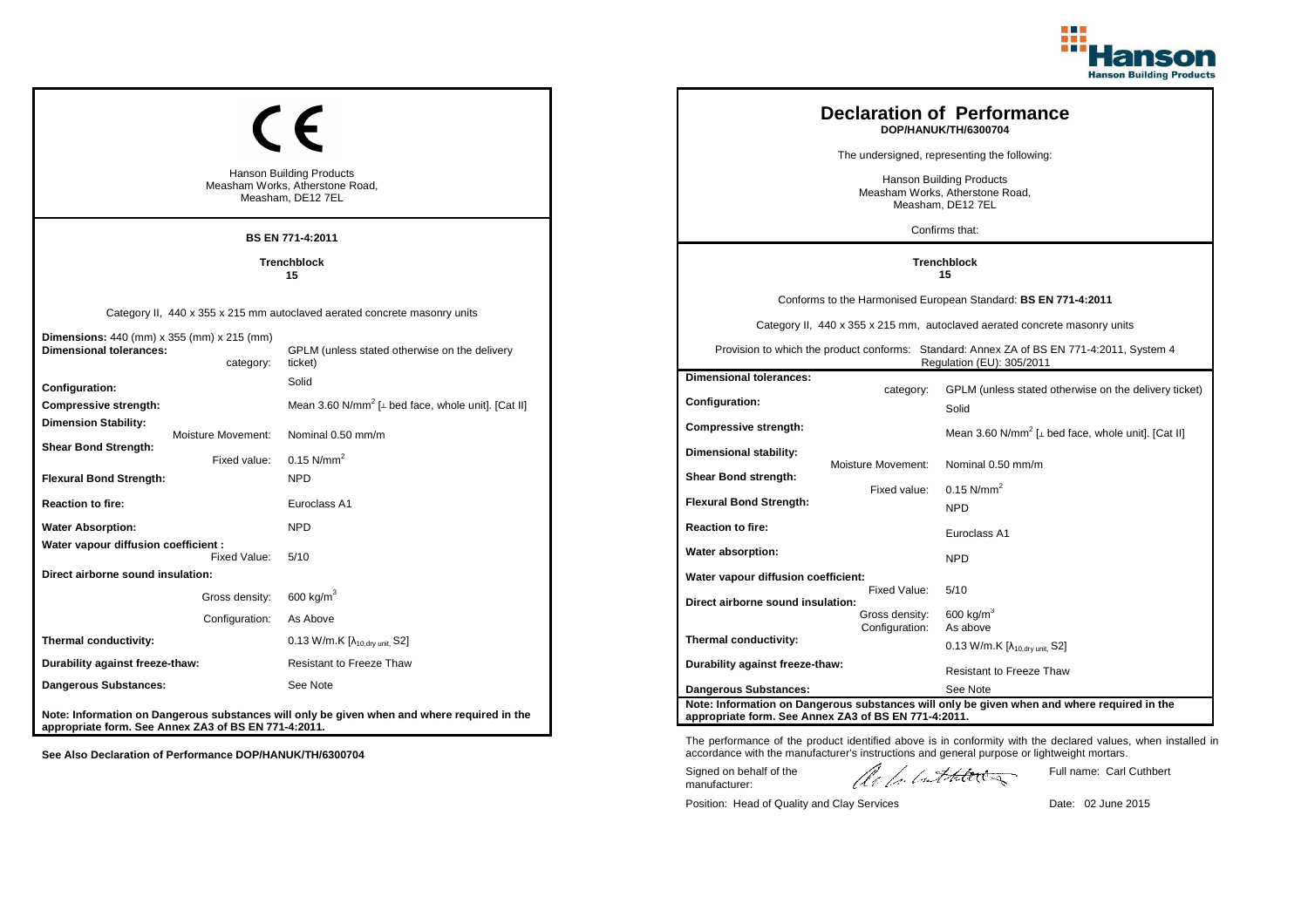

|                                                                                         |                    |                                                                                             |                                                                                                                        |                                  | <b>Declaration of Performance</b><br>DOP/HANUK/TH/6301237                                   |
|-----------------------------------------------------------------------------------------|--------------------|---------------------------------------------------------------------------------------------|------------------------------------------------------------------------------------------------------------------------|----------------------------------|---------------------------------------------------------------------------------------------|
|                                                                                         |                    |                                                                                             |                                                                                                                        |                                  | The undersigned, representing the following:                                                |
| <b>Hanson Building Products</b><br>Measham Works, Atherstone Road,<br>Measham, DE12 7EL |                    |                                                                                             | <b>Hanson Building Products</b><br>Measham Works, Atherstone Road,<br>Measham, DE12 7EL                                |                                  |                                                                                             |
|                                                                                         |                    | <b>BS EN 771-4:2011</b>                                                                     |                                                                                                                        |                                  | Confirms that:                                                                              |
|                                                                                         |                    | <b>Trenchblock</b><br>15                                                                    |                                                                                                                        |                                  | <b>Trenchblock</b><br>15                                                                    |
|                                                                                         |                    |                                                                                             |                                                                                                                        |                                  | Conforms to the Harmonised European Standard: BS EN 771-4:2011                              |
|                                                                                         |                    | Category II, 440 x 255 x 140 mm autoclaved aerated concrete masonry units                   |                                                                                                                        |                                  | Category II, 440 x 255 x 140 mm, autoclaved aerated concrete masonry units                  |
| Dimensions: 440 (mm) x 255 (mm) x 140 (mm)<br>Dimensional tolerances:                   | category:          | GPLM (unless stated otherwise on the delivery<br>ticket)                                    | Provision to which the product conforms: Standard: Annex ZA of BS EN 771-4:2011, System 4<br>Regulation (EU): 305/2011 |                                  |                                                                                             |
| <b>Configuration:</b>                                                                   |                    | Solid                                                                                       | <b>Dimensional tolerances:</b>                                                                                         | category:                        | GPLM (unless stated otherwise on the delivery ticket)                                       |
| Compressive strength:                                                                   |                    | Mean 3.60 N/mm <sup>2</sup> [ $\perp$ bed face, whole unit]. [Cat II]                       | Configuration:                                                                                                         |                                  | Solid                                                                                       |
| Dimension Stability:                                                                    | Moisture Movement: | Nominal 0.50 mm/m                                                                           | <b>Compressive strength:</b>                                                                                           |                                  | Mean 3.60 N/mm <sup>2</sup> [ $\perp$ bed face, whole unit]. [Cat II]                       |
| <b>Shear Bond Strength:</b>                                                             | Fixed value:       | $0.15$ N/mm <sup>2</sup>                                                                    | Dimensional stability:                                                                                                 | Moisture Movement:               | Nominal 0.50 mm/m                                                                           |
| <b>Flexural Bond Strength:</b>                                                          |                    | <b>NPD</b>                                                                                  | Shear Bond strength:                                                                                                   |                                  |                                                                                             |
| Reaction to fire:                                                                       |                    | Euroclass A1                                                                                | <b>Flexural Bond Strength:</b>                                                                                         | Fixed value:                     | 0.15 $N/mm^2$<br><b>NPD</b>                                                                 |
| <b>Water Absorption:</b>                                                                |                    | <b>NPD</b>                                                                                  | <b>Reaction to fire:</b>                                                                                               |                                  | Euroclass A1                                                                                |
| Water vapour diffusion coefficient :                                                    | Fixed Value:       | 5/10                                                                                        | Water absorption:                                                                                                      |                                  | <b>NPD</b>                                                                                  |
| Direct airborne sound insulation:                                                       |                    |                                                                                             | Water vapour diffusion coefficient:                                                                                    |                                  |                                                                                             |
|                                                                                         | Gross density:     | 600 kg/m <sup>3</sup>                                                                       | Direct airborne sound insulation:                                                                                      | Fixed Value:                     | 5/10                                                                                        |
|                                                                                         | Configuration:     | As Above                                                                                    |                                                                                                                        | Gross density:<br>Configuration: | $600$ kg/m <sup>3</sup><br>As above                                                         |
| Thermal conductivity:                                                                   |                    | 0.13 W/m.K [λ <sub>10,dry unit,</sub> S2]                                                   | Thermal conductivity:                                                                                                  |                                  | 0.13 W/m.K $[\lambda_{10.0}$ <sub>W unit.</sub> S2]                                         |
| Durability against freeze-thaw:                                                         |                    | <b>Resistant to Freeze Thaw</b>                                                             | Durability against freeze-thaw:                                                                                        |                                  | <b>Resistant to Freeze Thaw</b>                                                             |
| Dangerous Substances:                                                                   |                    | See Note                                                                                    | <b>Dangerous Substances:</b>                                                                                           |                                  | See Note                                                                                    |
| appropriate form. See Annex ZA3 of BS EN 771-4:2011.                                    |                    | Note: Information on Dangerous substances will only be given when and where required in the | appropriate form. See Annex ZA3 of BS EN 771-4:2011.                                                                   |                                  | Note: Information on Dangerous substances will only be given when and where required in the |

Signed on behalf of the manufacturer: Full name: Carl Cuthbert

The performance of the product identified above is in conformity with the declared values, when installed in accordance with the manufacturer's instructions and general purpose or lightweight mortars.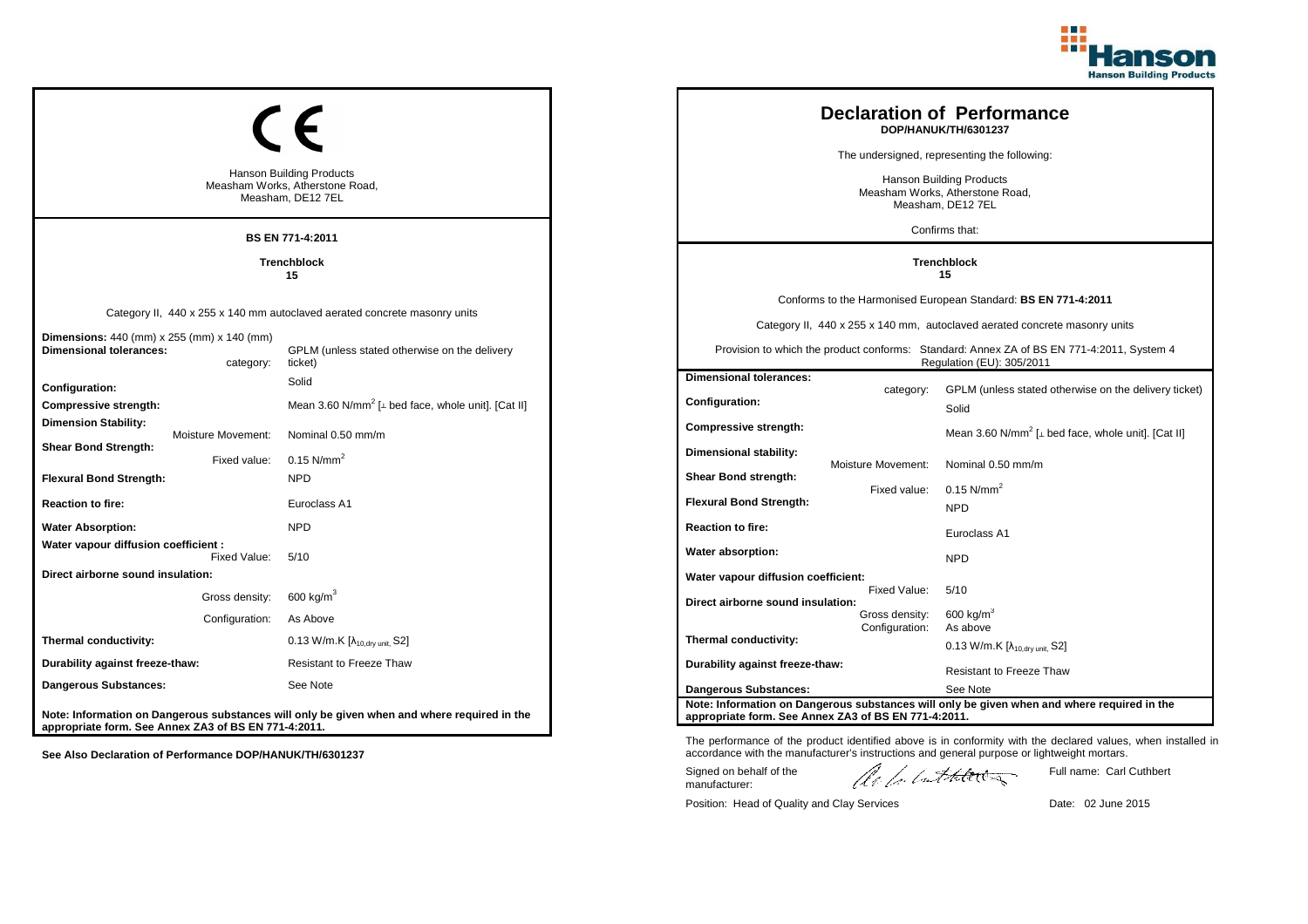

| <b>Hanson Building Products</b><br>Measham Works, Atherstone Road,<br>Measham, DE12 7EL |                    |                                                                                             |                                                                                                           |                                                                                                                        |                    | <b>Declaration of Performance</b><br>DOP/HANUK/TH/6301244                                               |
|-----------------------------------------------------------------------------------------|--------------------|---------------------------------------------------------------------------------------------|-----------------------------------------------------------------------------------------------------------|------------------------------------------------------------------------------------------------------------------------|--------------------|---------------------------------------------------------------------------------------------------------|
|                                                                                         |                    |                                                                                             |                                                                                                           | The undersigned, representing the following:                                                                           |                    |                                                                                                         |
|                                                                                         |                    |                                                                                             | <b>Hanson Building Products</b><br>Measham Works, Atherstone Road,<br>Measham, DE12 7EL<br>Confirms that: |                                                                                                                        |                    |                                                                                                         |
| BS EN 771-4:2011                                                                        |                    |                                                                                             |                                                                                                           |                                                                                                                        |                    |                                                                                                         |
| <b>Trenchblock</b><br>15                                                                |                    |                                                                                             |                                                                                                           | <b>Trenchblock</b><br>15                                                                                               |                    |                                                                                                         |
| Category II, 440 x 275 x 140 mm autoclaved aerated concrete masonry units               |                    |                                                                                             |                                                                                                           | Conforms to the Harmonised European Standard: BS EN 771-4:2011                                                         |                    |                                                                                                         |
|                                                                                         |                    |                                                                                             |                                                                                                           | Category II, 440 x 275 x 140 mm, autoclaved aerated concrete masonry units                                             |                    |                                                                                                         |
| <b>Dimensions:</b> 440 (mm) x 275 (mm) x 140 (mm)<br><b>Dimensional tolerances:</b>     | category:          | GPLM (unless stated otherwise on the delivery<br>ticket)                                    |                                                                                                           | Provision to which the product conforms: Standard: Annex ZA of BS EN 771-4:2011, System 4<br>Regulation (EU): 305/2011 |                    |                                                                                                         |
| Configuration:                                                                          |                    | Solid                                                                                       |                                                                                                           | <b>Dimensional tolerances:</b>                                                                                         | category:          | GPLM (unless stated otherwise on the delivery ticket)                                                   |
| Compressive strength:                                                                   |                    | Mean 3.60 N/mm <sup>2</sup> [ $\perp$ bed face, whole unit]. [Cat II]                       |                                                                                                           | Configuration:                                                                                                         |                    | Solid                                                                                                   |
| <b>Dimension Stability:</b>                                                             | Moisture Movement: | Nominal 0.50 mm/m                                                                           |                                                                                                           | Compressive strength:                                                                                                  |                    | Mean 3.60 N/mm <sup>2</sup> [ $\perp$ bed face, whole unit]. [Cat II]                                   |
| <b>Shear Bond Strength:</b>                                                             | Fixed value:       | 0.15 $N/mm^2$                                                                               |                                                                                                           | Dimensional stability:                                                                                                 | Moisture Movement: | Nominal 0.50 mm/m                                                                                       |
| <b>Flexural Bond Strength:</b>                                                          |                    | <b>NPD</b>                                                                                  |                                                                                                           | Shear Bond strength:                                                                                                   |                    |                                                                                                         |
| <b>Reaction to fire:</b>                                                                |                    | Euroclass A1                                                                                |                                                                                                           | <b>Flexural Bond Strength:</b>                                                                                         | Fixed value:       | 0.15 $N/mm^2$<br><b>NPD</b>                                                                             |
| <b>Water Absorption:</b>                                                                |                    | <b>NPD</b>                                                                                  |                                                                                                           | <b>Reaction to fire:</b>                                                                                               |                    |                                                                                                         |
| Water vapour diffusion coefficient :                                                    |                    |                                                                                             |                                                                                                           | Water absorption:                                                                                                      |                    | Euroclass A1                                                                                            |
| Direct airborne sound insulation:                                                       | Fixed Value:       | 5/10                                                                                        |                                                                                                           |                                                                                                                        |                    | <b>NPD</b>                                                                                              |
|                                                                                         | Gross density:     | 600 kg/m <sup>3</sup>                                                                       |                                                                                                           | Water vapour diffusion coefficient:                                                                                    | Fixed Value:       | 5/10                                                                                                    |
|                                                                                         | Configuration:     | As Above                                                                                    |                                                                                                           | Direct airborne sound insulation:                                                                                      | Gross density:     | $600$ kg/m <sup>3</sup>                                                                                 |
| Thermal conductivity:                                                                   |                    | 0.13 W/m.K [λ <sub>10,dry unit,</sub> S2]                                                   |                                                                                                           | Thermal conductivity:                                                                                                  | Configuration:     | As above                                                                                                |
| Durability against freeze-thaw:                                                         |                    | <b>Resistant to Freeze Thaw</b>                                                             |                                                                                                           | Durability against freeze-thaw:                                                                                        |                    | 0.13 W/m.K $[\lambda_{10.0}$ <sub>W unit.</sub> S2]                                                     |
| Dangerous Substances:                                                                   |                    | See Note                                                                                    |                                                                                                           |                                                                                                                        |                    | <b>Resistant to Freeze Thaw</b>                                                                         |
|                                                                                         |                    |                                                                                             |                                                                                                           | <b>Dangerous Substances:</b>                                                                                           |                    | See Note<br>Note: Information on Dangerous substances will only be given when and where required in the |
| appropriate form. See Annex ZA3 of BS EN 771-4:2011.                                    |                    | Note: Information on Dangerous substances will only be given when and where required in the |                                                                                                           | appropriate form. See Annex ZA3 of BS EN 771-4:2011.                                                                   |                    |                                                                                                         |

The performance of the product identified above is in conformity with the declared values, when installed in accordance with the manufacturer's instructions and general purpose or lightweight mortars.

Signed on behalf of the manufacturer:

Position: Head of Quality and Clay Services Date: 02 June 2015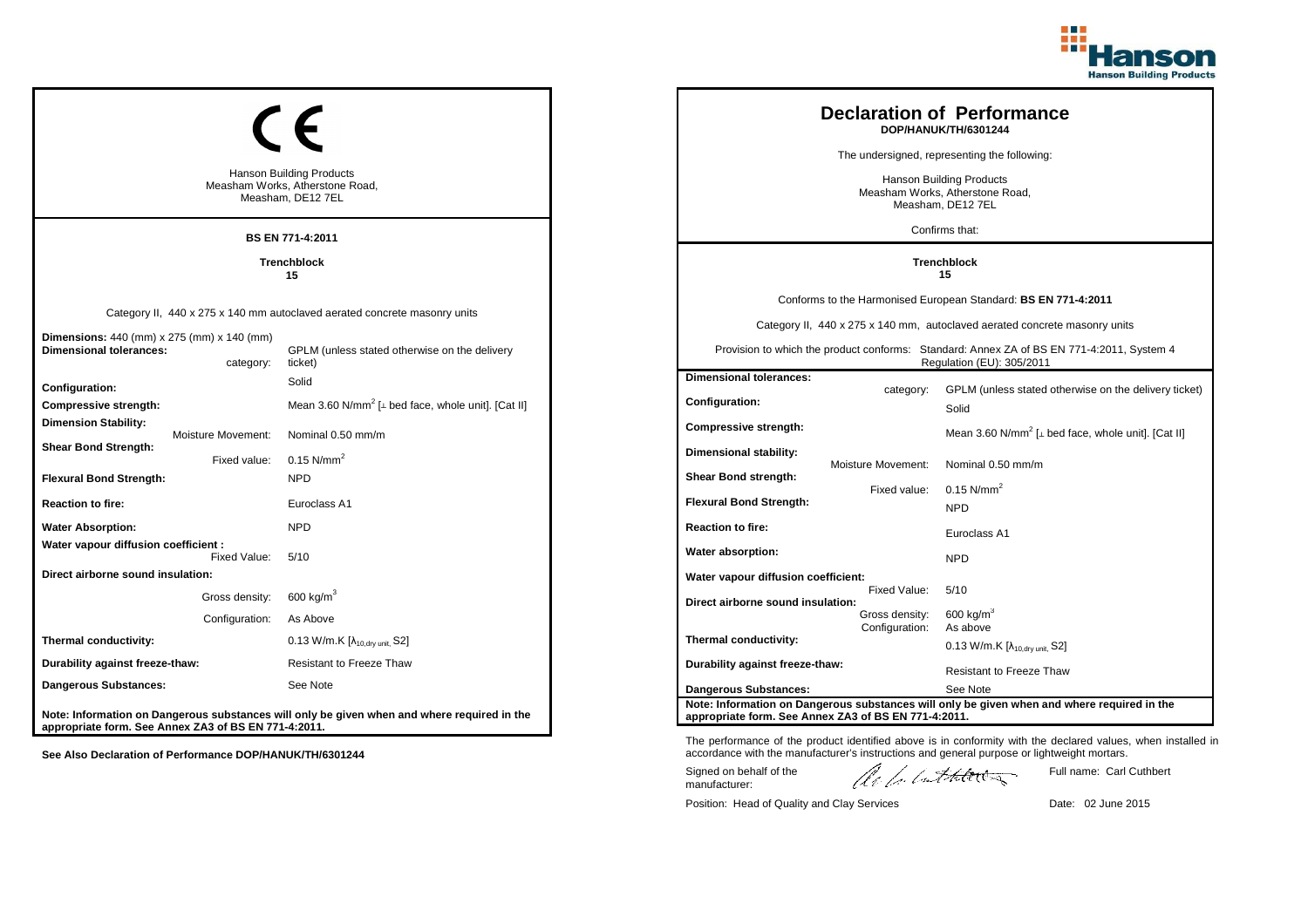

|                                                                                         |                          |                                                                                             |  |                                                                                                           |                    | <b>Declaration of Performance</b><br>DOP/HANUK/TH/6301251                                                              |
|-----------------------------------------------------------------------------------------|--------------------------|---------------------------------------------------------------------------------------------|--|-----------------------------------------------------------------------------------------------------------|--------------------|------------------------------------------------------------------------------------------------------------------------|
|                                                                                         |                          |                                                                                             |  |                                                                                                           |                    | The undersigned, representing the following:                                                                           |
| <b>Hanson Building Products</b><br>Measham Works, Atherstone Road,<br>Measham, DE12 7EL |                          |                                                                                             |  | <b>Hanson Building Products</b><br>Measham Works, Atherstone Road,<br>Measham, DE12 7EL<br>Confirms that: |                    |                                                                                                                        |
|                                                                                         |                          | BS EN 771-4:2011                                                                            |  |                                                                                                           |                    |                                                                                                                        |
|                                                                                         | <b>Trenchblock</b><br>15 |                                                                                             |  |                                                                                                           |                    | <b>Trenchblock</b><br>15                                                                                               |
|                                                                                         |                          |                                                                                             |  |                                                                                                           |                    | Conforms to the Harmonised European Standard: BS EN 771-4:2011                                                         |
| Category II, 440 x 300 x 140 mm autoclaved aerated concrete masonry units               |                          |                                                                                             |  |                                                                                                           |                    | Category II, 440 x 300 x 140 mm, autoclaved aerated concrete masonry units                                             |
| <b>Dimensions:</b> 440 (mm) x 300 (mm) x 140 (mm)<br><b>Dimensional tolerances:</b>     | category:                | GPLM (unless stated otherwise on the delivery<br>ticket)                                    |  |                                                                                                           |                    | Provision to which the product conforms: Standard: Annex ZA of BS EN 771-4:2011, System 4<br>Regulation (EU): 305/2011 |
| Configuration:                                                                          |                          | Solid                                                                                       |  | <b>Dimensional tolerances:</b>                                                                            | category:          | GPLM (unless stated otherwise on the delivery ticket)                                                                  |
| Compressive strength:                                                                   |                          | Mean 3.60 N/mm <sup>2</sup> [ $\perp$ bed face, whole unit]. [Cat II]                       |  | Configuration:                                                                                            |                    | Solid                                                                                                                  |
| <b>Dimension Stability:</b>                                                             | Moisture Movement:       | Nominal 0.50 mm/m                                                                           |  | Compressive strength:                                                                                     |                    | Mean 3.60 N/mm <sup>2</sup> [ $\perp$ bed face, whole unit]. [Cat II]                                                  |
| <b>Shear Bond Strength:</b>                                                             | Fixed value:             | 0.15 $N/mm^2$                                                                               |  | Dimensional stability:                                                                                    | Moisture Movement: | Nominal 0.50 mm/m                                                                                                      |
| <b>Flexural Bond Strength:</b>                                                          |                          | <b>NPD</b>                                                                                  |  | Shear Bond strength:                                                                                      |                    |                                                                                                                        |
| <b>Reaction to fire:</b>                                                                |                          | Euroclass A1                                                                                |  | <b>Flexural Bond Strength:</b>                                                                            | Fixed value:       | 0.15 $N/mm^2$<br><b>NPD</b>                                                                                            |
| <b>Water Absorption:</b>                                                                |                          | <b>NPD</b>                                                                                  |  | <b>Reaction to fire:</b>                                                                                  |                    |                                                                                                                        |
| Water vapour diffusion coefficient :                                                    |                          |                                                                                             |  | Water absorption:                                                                                         |                    | Euroclass A1                                                                                                           |
| Direct airborne sound insulation:                                                       | Fixed Value:             | 5/10                                                                                        |  | Water vapour diffusion coefficient:                                                                       |                    | <b>NPD</b>                                                                                                             |
|                                                                                         | Gross density:           | 600 kg/m <sup>3</sup>                                                                       |  |                                                                                                           | Fixed Value:       | 5/10                                                                                                                   |
|                                                                                         | Configuration:           | As Above                                                                                    |  | Direct airborne sound insulation:                                                                         | Gross density:     | $600$ kg/m <sup>3</sup>                                                                                                |
| Thermal conductivity:                                                                   |                          | 0.13 W/m.K [λ <sub>10,dry unit,</sub> S2]                                                   |  | Thermal conductivity:                                                                                     | Configuration:     | As above                                                                                                               |
| Durability against freeze-thaw:                                                         |                          | <b>Resistant to Freeze Thaw</b>                                                             |  | Durability against freeze-thaw:                                                                           |                    | 0.13 W/m.K $[\lambda_{10.0}$ <sub>W unit.</sub> S2]                                                                    |
| Dangerous Substances:                                                                   |                          | See Note                                                                                    |  |                                                                                                           |                    | <b>Resistant to Freeze Thaw</b>                                                                                        |
| appropriate form. See Annex ZA3 of BS EN 771-4:2011.                                    |                          | Note: Information on Dangerous substances will only be given when and where required in the |  | <b>Dangerous Substances:</b><br>appropriate form. See Annex ZA3 of BS EN 771-4:2011.                      |                    | See Note<br>Note: Information on Dangerous substances will only be given when and where required in the                |

The performance of the product identified above is in conformity with the declared values, when installed in accordance with the manufacturer's instructions and general purpose or lightweight mortars.

Signed on behalf of the manufacturer:

Full name: Carl Cuthbert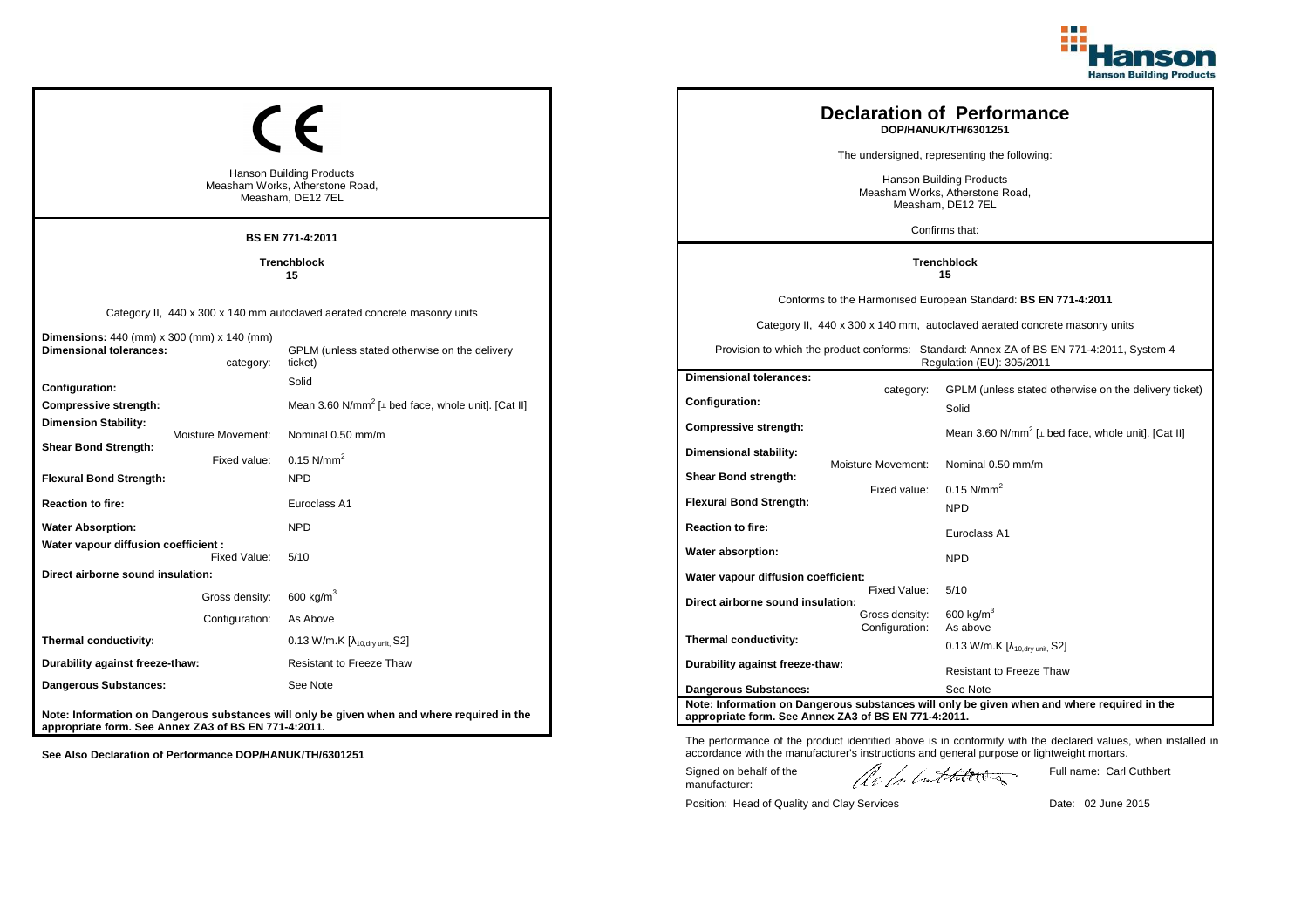

|                                                                                         |                    |                                                                                             |                                                                                         |                    | <b>Declaration of Performance</b><br>DOP/HANUK/TH/6301374                                                              |
|-----------------------------------------------------------------------------------------|--------------------|---------------------------------------------------------------------------------------------|-----------------------------------------------------------------------------------------|--------------------|------------------------------------------------------------------------------------------------------------------------|
|                                                                                         |                    |                                                                                             |                                                                                         |                    | The undersigned, representing the following:                                                                           |
| <b>Hanson Building Products</b><br>Measham Works, Atherstone Road,<br>Measham, DE12 7EL |                    |                                                                                             | <b>Hanson Building Products</b><br>Measham Works, Atherstone Road,<br>Measham, DE12 7EL |                    |                                                                                                                        |
|                                                                                         |                    | <b>BS EN 771-4:2011</b>                                                                     |                                                                                         |                    | Confirms that:                                                                                                         |
| <b>Trenchblock</b><br>15                                                                |                    |                                                                                             |                                                                                         |                    | <b>Trenchblock</b><br>15                                                                                               |
|                                                                                         |                    |                                                                                             |                                                                                         |                    | Conforms to the Harmonised European Standard: BS EN 771-4:2011                                                         |
|                                                                                         |                    | Category II, 440 x 355 x 140 mm autoclaved aerated concrete masonry units                   |                                                                                         |                    | Category II, 440 x 355 x 140 mm, autoclaved aerated concrete masonry units                                             |
| Dimensions: 440 (mm) x 355 (mm) x 140 (mm)<br>Dimensional tolerances:                   | category:          | GPLM (unless stated otherwise on the delivery<br>ticket)                                    |                                                                                         |                    | Provision to which the product conforms: Standard: Annex ZA of BS EN 771-4:2011, System 4<br>Regulation (EU): 305/2011 |
| <b>Configuration:</b>                                                                   |                    | Solid                                                                                       | <b>Dimensional tolerances:</b>                                                          | category:          | GPLM (unless stated otherwise on the delivery ticket)                                                                  |
| Compressive strength:                                                                   |                    | Mean 3.60 N/mm <sup>2</sup> [ $\perp$ bed face, whole unit]. [Cat II]                       | Configuration:                                                                          |                    | Solid                                                                                                                  |
| Dimension Stability:                                                                    | Moisture Movement: | Nominal 0.50 mm/m                                                                           | <b>Compressive strength:</b>                                                            |                    | Mean 3.60 N/mm <sup>2</sup> [ $\perp$ bed face, whole unit]. [Cat II]                                                  |
| <b>Shear Bond Strength:</b>                                                             | Fixed value:       | $0.15$ N/mm <sup>2</sup>                                                                    | Dimensional stability:                                                                  | Moisture Movement: | Nominal 0.50 mm/m                                                                                                      |
| <b>Flexural Bond Strength:</b>                                                          |                    | <b>NPD</b>                                                                                  | Shear Bond strength:                                                                    |                    |                                                                                                                        |
| Reaction to fire:                                                                       |                    | Euroclass A1                                                                                | <b>Flexural Bond Strength:</b>                                                          | Fixed value:       | 0.15 $N/mm^2$<br><b>NPD</b>                                                                                            |
| <b>Water Absorption:</b>                                                                |                    | <b>NPD</b>                                                                                  | <b>Reaction to fire:</b>                                                                |                    | Euroclass A1                                                                                                           |
| Water vapour diffusion coefficient :                                                    | Fixed Value:       | 5/10                                                                                        | Water absorption:                                                                       |                    | <b>NPD</b>                                                                                                             |
| Direct airborne sound insulation:                                                       |                    |                                                                                             | Water vapour diffusion coefficient:                                                     |                    |                                                                                                                        |
|                                                                                         | Gross density:     | 600 kg/m <sup>3</sup>                                                                       | Direct airborne sound insulation:                                                       | Fixed Value:       | 5/10                                                                                                                   |
|                                                                                         | Configuration:     | As Above                                                                                    |                                                                                         | Gross density:     | $600$ kg/m <sup>3</sup>                                                                                                |
| Thermal conductivity:                                                                   |                    | 0.13 W/m.K [λ <sub>10,dry unit,</sub> S2]                                                   | Thermal conductivity:                                                                   | Configuration:     | As above<br>0.13 W/m.K $[\lambda_{10.0}$ <sub>W unit.</sub> S2]                                                        |
| Durability against freeze-thaw:                                                         |                    | <b>Resistant to Freeze Thaw</b>                                                             | Durability against freeze-thaw:                                                         |                    | <b>Resistant to Freeze Thaw</b>                                                                                        |
| Dangerous Substances:                                                                   |                    | See Note                                                                                    | <b>Dangerous Substances:</b>                                                            |                    | See Note                                                                                                               |
| appropriate form. See Annex ZA3 of BS EN 771-4:2011.                                    |                    | Note: Information on Dangerous substances will only be given when and where required in the | appropriate form. See Annex ZA3 of BS EN 771-4:2011.                                    |                    | Note: Information on Dangerous substances will only be given when and where required in the                            |

Position: Head of Quality and Clay Services Date: 02 June 2015

Signed on behalf of the manufacturer:

The performance of the product identified above is in conformity with the declared values, when installed in accordance with the manufacturer's instructions and general purpose or lightweight mortars.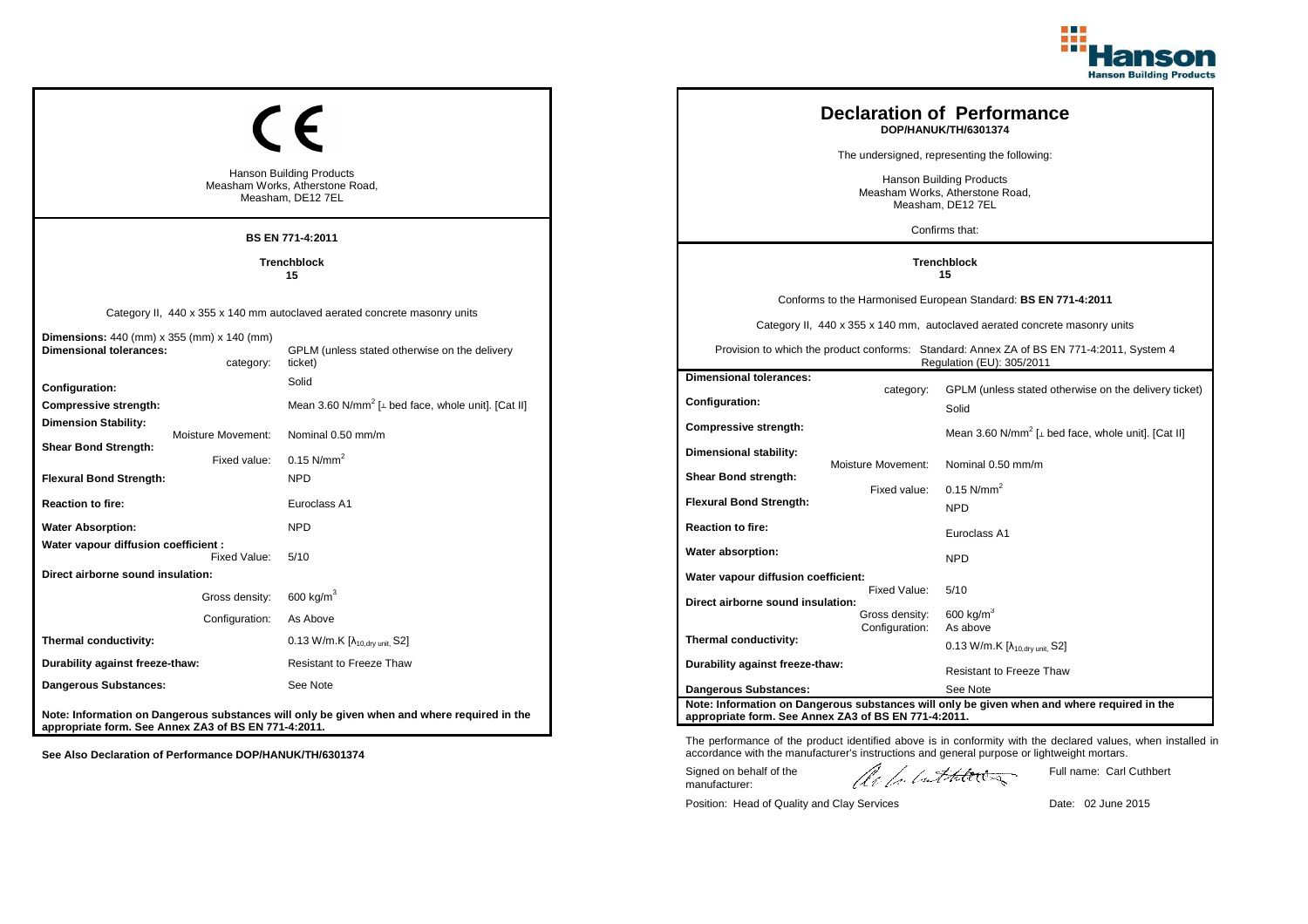

|                                                                                     |                    | <b>Hanson Building Products</b><br>Measham Works, Atherstone Road,                          |                                                      |                                  | <b>Declaration of Performance</b><br>DOP/HANUK/TH/6300544<br>The undersigned, representing the following:<br><b>Hanson Building Products</b><br>Measham Works, Atherstone Road, |
|-------------------------------------------------------------------------------------|--------------------|---------------------------------------------------------------------------------------------|------------------------------------------------------|----------------------------------|---------------------------------------------------------------------------------------------------------------------------------------------------------------------------------|
|                                                                                     |                    | Measham, DE12 7EL                                                                           |                                                      |                                  | Measham, DE12 7EL                                                                                                                                                               |
|                                                                                     |                    | <b>BS EN 771-4:2011</b>                                                                     |                                                      |                                  | Confirms that:                                                                                                                                                                  |
| <b>Trenchblock T and G</b><br>15                                                    |                    |                                                                                             |                                                      |                                  | <b>Trenchblock T and G</b><br>15                                                                                                                                                |
|                                                                                     |                    |                                                                                             |                                                      |                                  | Conforms to the Harmonised European Standard: BS EN 771-4:2011                                                                                                                  |
| Category II, 440 x 255 x 215 mm autoclaved aerated concrete masonry units           |                    |                                                                                             |                                                      |                                  | Category II, 440 x 255 x 215 mm, autoclaved aerated concrete masonry units                                                                                                      |
| <b>Dimensions:</b> 440 (mm) x 255 (mm) x 215 (mm)<br><b>Dimensional tolerances:</b> | category:          | GPLM (unless stated otherwise on the delivery<br>ticket)                                    |                                                      |                                  | Provision to which the product conforms: Standard: Annex ZA of BS EN 771-4:2011, System 4<br>Regulation (EU): 305/2011                                                          |
| Configuration:                                                                      |                    | Solid                                                                                       | <b>Dimensional tolerances:</b>                       |                                  |                                                                                                                                                                                 |
| Compressive strength:                                                               |                    | Mean 3.60 N/mm <sup>2</sup> [ $\perp$ bed face, whole unit]. [Cat II]                       | Configuration:                                       | category:                        | GPLM (unless stated otherwise on the delivery ticket)<br>Solid                                                                                                                  |
| <b>Dimension Stability:</b>                                                         | Moisture Movement: | Nominal 0.50 mm/m                                                                           | <b>Compressive strength:</b>                         |                                  | Mean 3.60 N/mm <sup>2</sup> [ $\perp$ bed face, whole unit]. [Cat II]                                                                                                           |
| <b>Shear Bond Strength:</b>                                                         | Fixed value:       | $0.15$ N/mm <sup>2</sup>                                                                    | Dimensional stability:                               | Moisture Movement:               | Nominal 0.50 mm/m                                                                                                                                                               |
| <b>Flexural Bond Strength:</b>                                                      |                    | <b>NPD</b>                                                                                  | <b>Shear Bond strength:</b>                          |                                  |                                                                                                                                                                                 |
| <b>Reaction to fire:</b>                                                            |                    | Euroclass A1                                                                                | <b>Flexural Bond Strength:</b>                       | Fixed value:                     | $0.15$ N/mm <sup>2</sup><br><b>NPD</b>                                                                                                                                          |
| <b>Water Absorption:</b>                                                            |                    | <b>NPD</b>                                                                                  | <b>Reaction to fire:</b>                             |                                  | Euroclass A1                                                                                                                                                                    |
| Water vapour diffusion coefficient :                                                | Fixed Value:       | 5/10                                                                                        | Water absorption:                                    |                                  | <b>NPD</b>                                                                                                                                                                      |
| Direct airborne sound insulation:                                                   |                    |                                                                                             | Water vapour diffusion coefficient:                  |                                  |                                                                                                                                                                                 |
|                                                                                     | Gross density:     | 600 kg/m <sup>3</sup>                                                                       | Direct airborne sound insulation:                    | Fixed Value:                     | 5/10                                                                                                                                                                            |
|                                                                                     | Configuration:     | As Above                                                                                    |                                                      | Gross density:<br>Configuration: | $600 \text{ kg/m}^3$<br>As above                                                                                                                                                |
| Thermal conductivity:                                                               |                    | 0.13 W/m.K $[\lambda_{10, dry \text{ unit}}, S2]$                                           | Thermal conductivity:                                |                                  | 0.13 W/m.K $[\lambda_{10, dry \text{ unit}}]$ S2]                                                                                                                               |
| Durability against freeze-thaw:                                                     |                    | <b>Resistant to Freeze Thaw</b>                                                             | Durability against freeze-thaw:                      |                                  | <b>Resistant to Freeze Thaw</b>                                                                                                                                                 |
| <b>Dangerous Substances:</b>                                                        |                    | See Note                                                                                    | <b>Dangerous Substances:</b>                         |                                  | See Note                                                                                                                                                                        |
| appropriate form. See Annex ZA3 of BS EN 771-4:2011.                                |                    | Note: Information on Dangerous substances will only be given when and where required in the | appropriate form. See Annex ZA3 of BS EN 771-4:2011. |                                  | Note: Information on Dangerous substances will only be given when and where required in the                                                                                     |

Position: Head of Quality and Clay Services Date: 02 June 2015

Signed on behalf of the manufacturer:

Full name: Carl Cuthbert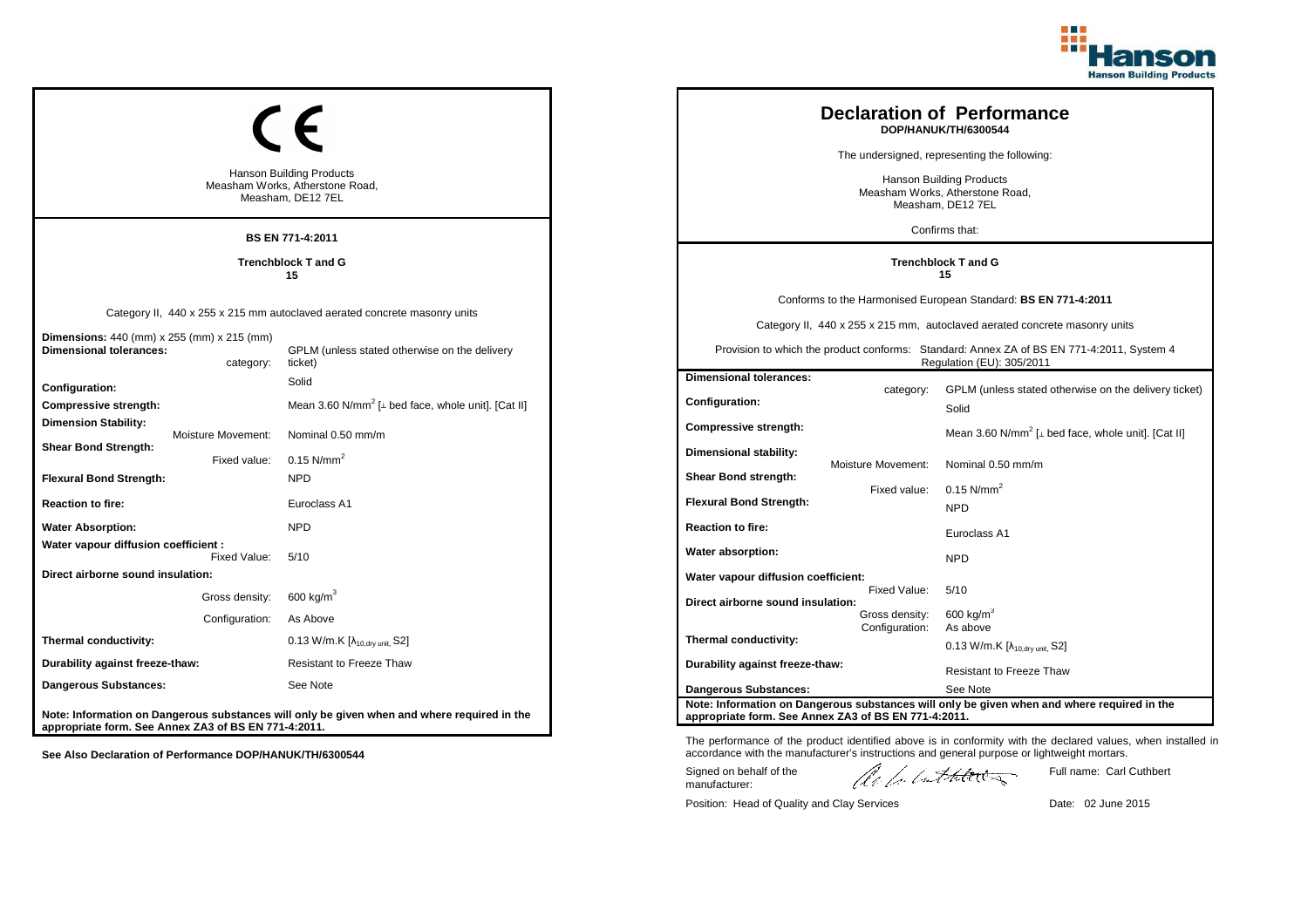

|                                                                                     |                    | <b>Hanson Building Products</b>                                                             |                                                                                         |                                  | <b>Declaration of Performance</b><br>DOP/HANUK/TH/6300551<br>The undersigned, representing the following:              |
|-------------------------------------------------------------------------------------|--------------------|---------------------------------------------------------------------------------------------|-----------------------------------------------------------------------------------------|----------------------------------|------------------------------------------------------------------------------------------------------------------------|
| Measham Works, Atherstone Road,<br>Measham, DE12 7EL                                |                    |                                                                                             | <b>Hanson Building Products</b><br>Measham Works, Atherstone Road,<br>Measham, DE12 7EL |                                  |                                                                                                                        |
|                                                                                     |                    | <b>BS EN 771-4:2011</b>                                                                     |                                                                                         |                                  | Confirms that:                                                                                                         |
| <b>Trenchblock T and G</b><br>15                                                    |                    |                                                                                             |                                                                                         |                                  | <b>Trenchblock T and G</b><br>15                                                                                       |
| Category II, 440 x 275 x 215 mm autoclaved aerated concrete masonry units           |                    |                                                                                             |                                                                                         |                                  | Conforms to the Harmonised European Standard: BS EN 771-4:2011                                                         |
|                                                                                     |                    |                                                                                             | Category II, 440 x 275 x 215 mm, autoclaved aerated concrete masonry units              |                                  |                                                                                                                        |
| <b>Dimensions:</b> 440 (mm) x 275 (mm) x 215 (mm)<br><b>Dimensional tolerances:</b> | category:          | GPLM (unless stated otherwise on the delivery<br>ticket)                                    |                                                                                         |                                  | Provision to which the product conforms: Standard: Annex ZA of BS EN 771-4:2011, System 4<br>Regulation (EU): 305/2011 |
| <b>Configuration:</b>                                                               |                    | Solid                                                                                       | <b>Dimensional tolerances:</b>                                                          | category:                        | GPLM (unless stated otherwise on the delivery ticket)                                                                  |
| Compressive strength:                                                               |                    | Mean 3.60 N/mm <sup>2</sup> [ $\perp$ bed face, whole unit]. [Cat II]                       | Configuration:                                                                          |                                  | Solid                                                                                                                  |
| <b>Dimension Stability:</b>                                                         | Moisture Movement: | Nominal 0.50 mm/m                                                                           | <b>Compressive strength:</b>                                                            |                                  | Mean 3.60 N/mm <sup>2</sup> [ $\perp$ bed face, whole unit]. [Cat II]                                                  |
| <b>Shear Bond Strength:</b>                                                         | Fixed value:       | 0.15 $N/mm^2$                                                                               | Dimensional stability:                                                                  | Moisture Movement:               | Nominal 0.50 mm/m                                                                                                      |
| <b>Flexural Bond Strength:</b>                                                      |                    | <b>NPD</b>                                                                                  | <b>Shear Bond strength:</b>                                                             | Fixed value:                     | $0.15$ N/mm <sup>2</sup>                                                                                               |
| <b>Reaction to fire:</b>                                                            |                    | Euroclass A1                                                                                | <b>Flexural Bond Strength:</b>                                                          |                                  | <b>NPD</b>                                                                                                             |
| <b>Water Absorption:</b>                                                            |                    | <b>NPD</b>                                                                                  | <b>Reaction to fire:</b>                                                                |                                  | Euroclass A1                                                                                                           |
| Water vapour diffusion coefficient :                                                | Fixed Value:       | 5/10                                                                                        | Water absorption:                                                                       |                                  | <b>NPD</b>                                                                                                             |
| Direct airborne sound insulation:                                                   |                    |                                                                                             | Water vapour diffusion coefficient:                                                     |                                  |                                                                                                                        |
|                                                                                     | Gross density:     | 600 kg/ $m3$                                                                                | Direct airborne sound insulation:                                                       | Fixed Value:                     | 5/10                                                                                                                   |
|                                                                                     | Configuration:     | As Above                                                                                    |                                                                                         | Gross density:<br>Configuration: | $600 \text{ kg/m}^3$<br>As above                                                                                       |
| Thermal conductivity:                                                               |                    | 0.13 W/m.K $[\lambda_{10, dry \text{ unit}}, S2]$                                           | Thermal conductivity:                                                                   |                                  | 0.13 W/m.K $[\lambda_{10, dry \text{ unit}}]$ S2]                                                                      |
| Durability against freeze-thaw:                                                     |                    | <b>Resistant to Freeze Thaw</b>                                                             | Durability against freeze-thaw:                                                         |                                  | <b>Resistant to Freeze Thaw</b>                                                                                        |
| Dangerous Substances:                                                               |                    | See Note                                                                                    | <b>Dangerous Substances:</b>                                                            |                                  | See Note                                                                                                               |
| appropriate form. See Annex ZA3 of BS EN 771-4:2011.                                |                    | Note: Information on Dangerous substances will only be given when and where required in the | appropriate form. See Annex ZA3 of BS EN 771-4:2011.                                    |                                  | Note: Information on Dangerous substances will only be given when and where required in the                            |

Position: Head of Quality and Clay Services Date: 02 June 2015

Signed on behalf of the manufacturer:

The performance of the product identified above is in conformity with the declared values, when installed in accordance with the manufacturer's instructions and general purpose or lightweight mortars.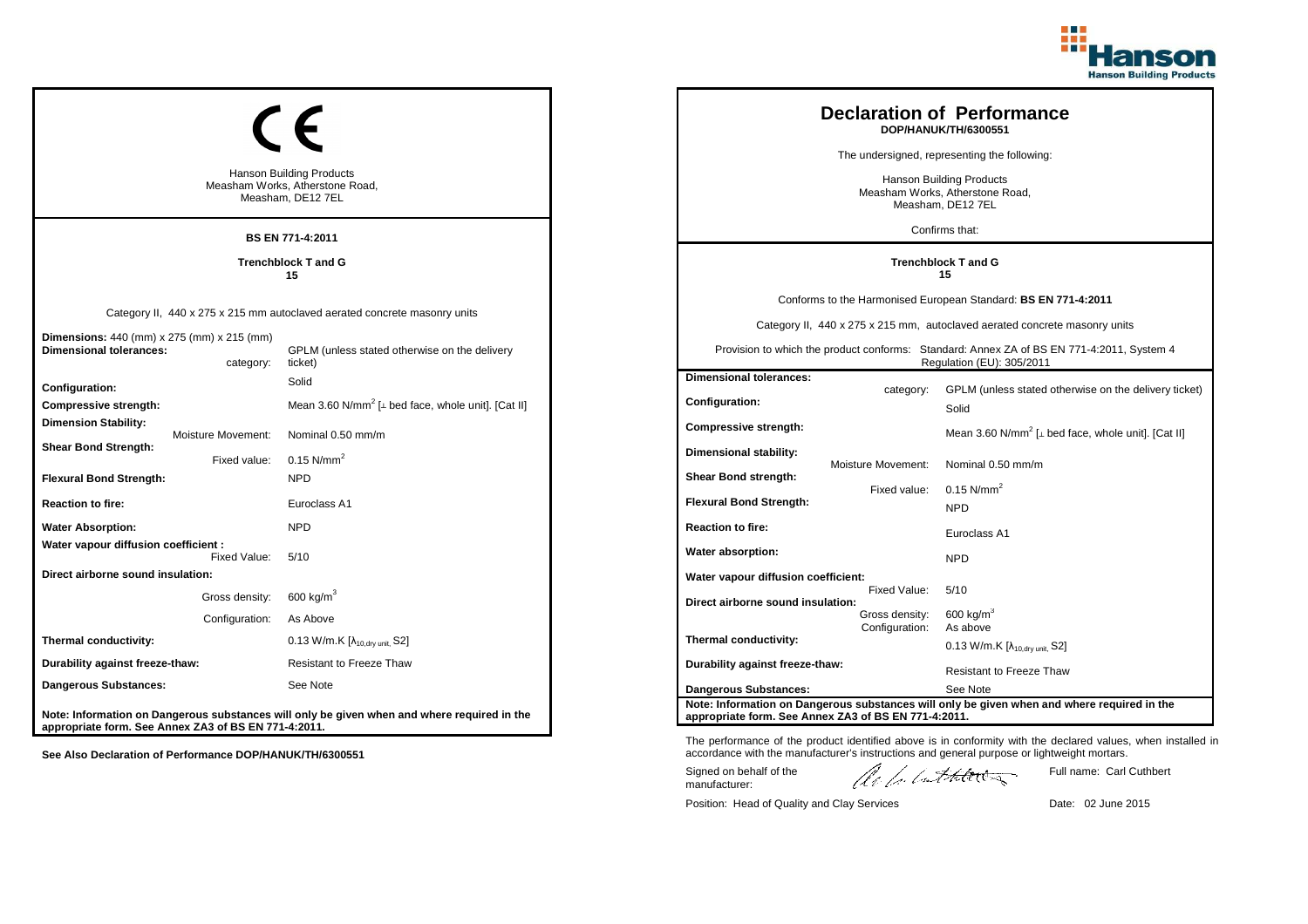

|                                                                                         |                    |                                                                                             |                                                      |                                  | <b>Declaration of Performance</b><br>DOP/HANUK/TH/6300568<br>The undersigned, representing the following:              |
|-----------------------------------------------------------------------------------------|--------------------|---------------------------------------------------------------------------------------------|------------------------------------------------------|----------------------------------|------------------------------------------------------------------------------------------------------------------------|
| <b>Hanson Building Products</b><br>Measham Works, Atherstone Road,<br>Measham, DE12 7EL |                    |                                                                                             |                                                      |                                  | <b>Hanson Building Products</b><br>Measham Works, Atherstone Road,<br>Measham, DE12 7EL                                |
|                                                                                         |                    | <b>BS EN 771-4:2011</b>                                                                     |                                                      |                                  | Confirms that:                                                                                                         |
| <b>Trenchblock T and G</b><br>15                                                        |                    |                                                                                             |                                                      |                                  | <b>Trenchblock T and G</b><br>15                                                                                       |
|                                                                                         |                    |                                                                                             |                                                      |                                  | Conforms to the Harmonised European Standard: BS EN 771-4:2011                                                         |
| Category II, 440 x 300 x 215 mm autoclaved aerated concrete masonry units               |                    |                                                                                             |                                                      |                                  | Category II, 440 x 300 x 215 mm, autoclaved aerated concrete masonry units                                             |
| <b>Dimensions:</b> 440 (mm) x 300 (mm) x 215 (mm)<br><b>Dimensional tolerances:</b>     | category:          | GPLM (unless stated otherwise on the delivery<br>ticket)                                    |                                                      |                                  | Provision to which the product conforms: Standard: Annex ZA of BS EN 771-4:2011, System 4<br>Regulation (EU): 305/2011 |
| Configuration:                                                                          |                    | Solid                                                                                       | <b>Dimensional tolerances:</b>                       | category:                        | GPLM (unless stated otherwise on the delivery ticket)                                                                  |
| Compressive strength:                                                                   |                    | Mean 3.60 N/mm <sup>2</sup> [ $\perp$ bed face, whole unit]. [Cat II]                       | Configuration:                                       |                                  | Solid                                                                                                                  |
| Dimension Stability:                                                                    | Moisture Movement: | Nominal 0.50 mm/m                                                                           | Compressive strength:                                |                                  | Mean 3.60 N/mm <sup>2</sup> [ $\perp$ bed face, whole unit]. [Cat II]                                                  |
| <b>Shear Bond Strength:</b>                                                             | Fixed value:       | 0.15 $N/mm^2$                                                                               | <b>Dimensional stability:</b>                        | Moisture Movement:               | Nominal 0.50 mm/m                                                                                                      |
| <b>Flexural Bond Strength:</b>                                                          |                    | <b>NPD</b>                                                                                  | Shear Bond strength:                                 | Fixed value:                     | $0.15$ N/mm <sup>2</sup>                                                                                               |
| <b>Reaction to fire:</b>                                                                |                    | Euroclass A1                                                                                | <b>Flexural Bond Strength:</b>                       |                                  | <b>NPD</b>                                                                                                             |
| <b>Water Absorption:</b>                                                                |                    | <b>NPD</b>                                                                                  | <b>Reaction to fire:</b>                             |                                  | Euroclass A1                                                                                                           |
| Water vapour diffusion coefficient :                                                    | Fixed Value:       | 5/10                                                                                        | Water absorption:                                    |                                  | <b>NPD</b>                                                                                                             |
| Direct airborne sound insulation:                                                       |                    |                                                                                             | Water vapour diffusion coefficient:                  |                                  |                                                                                                                        |
|                                                                                         | Gross density:     | 600 kg/m $^3$                                                                               | Direct airborne sound insulation:                    | Fixed Value:                     | 5/10                                                                                                                   |
|                                                                                         | Configuration:     | As Above                                                                                    |                                                      | Gross density:<br>Configuration: | $600 \text{ kg/m}^3$<br>As above                                                                                       |
| Thermal conductivity:                                                                   |                    | 0.13 W/m.K [λ <sub>10,dry unit,</sub> S2]                                                   | Thermal conductivity:                                |                                  | 0.13 W/m.K $[\lambda_{10, dry \text{ unit}}]$ S2]                                                                      |
| Durability against freeze-thaw:                                                         |                    | <b>Resistant to Freeze Thaw</b>                                                             | Durability against freeze-thaw:                      |                                  | <b>Resistant to Freeze Thaw</b>                                                                                        |
| Dangerous Substances:                                                                   |                    | See Note                                                                                    | <b>Dangerous Substances:</b>                         |                                  | See Note                                                                                                               |
| appropriate form. See Annex ZA3 of BS EN 771-4:2011.                                    |                    | Note: Information on Dangerous substances will only be given when and where required in the | appropriate form. See Annex ZA3 of BS EN 771-4:2011. |                                  | Note: Information on Dangerous substances will only be given when and where required in the                            |

Position: Head of Quality and Clay Services Date: 02 June 2015

Signed on behalf of the manufacturer:

Full name: Carl Cuthbert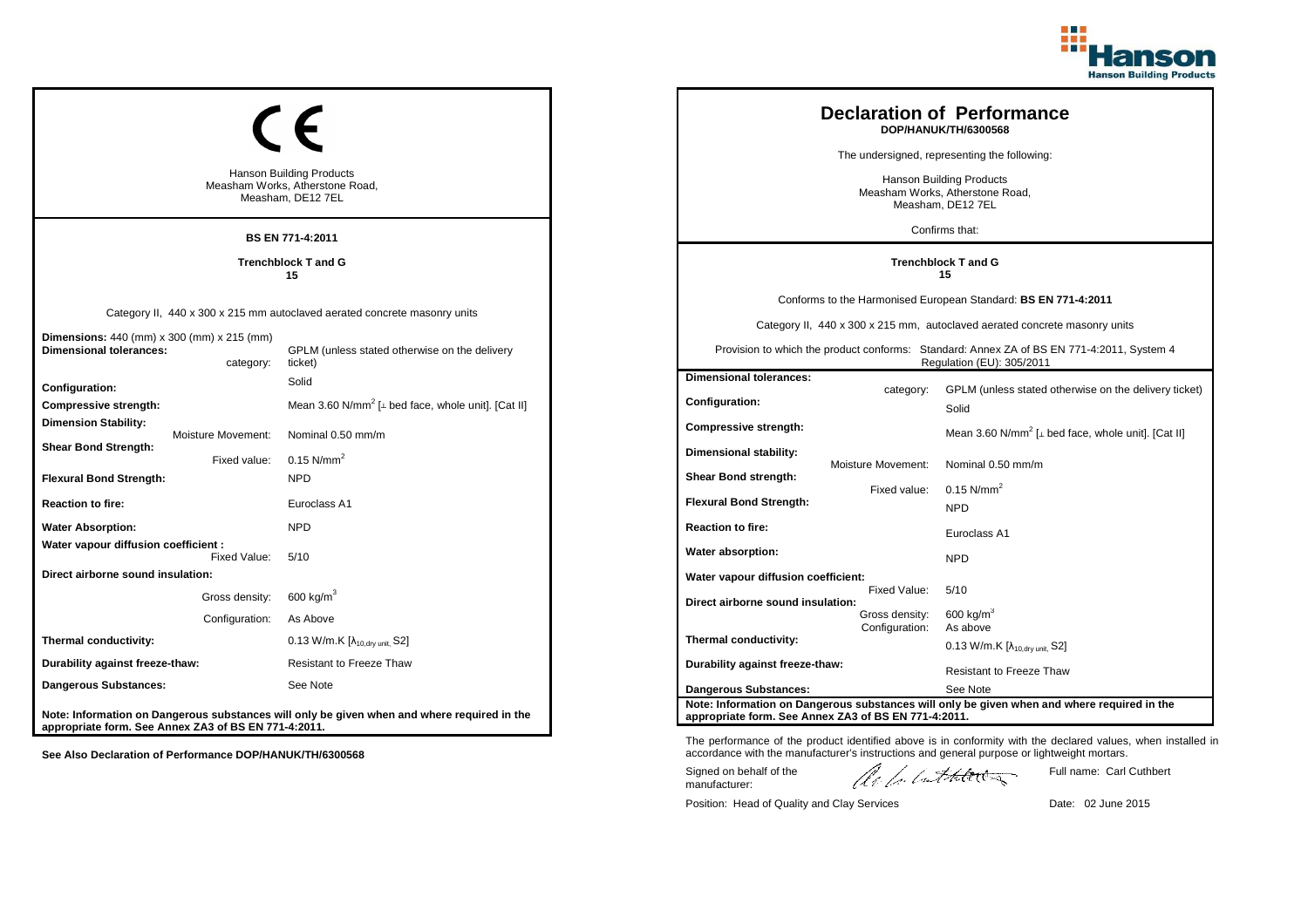

|                                                                                              |                                    | <b>Hanson Building Products</b><br>Measham Works, Atherstone Road,<br>Measham, DE12 7EL                                               |                                                                                 |                                    | <b>Declaration of Performance</b><br>DOP/HANUK/TH/6300575<br>The undersigned, representing the following:<br><b>Hanson Building Products</b><br>Measham Works, Atherstone Road,<br>Measham, DE12 7EL                                                                   |
|----------------------------------------------------------------------------------------------|------------------------------------|---------------------------------------------------------------------------------------------------------------------------------------|---------------------------------------------------------------------------------|------------------------------------|------------------------------------------------------------------------------------------------------------------------------------------------------------------------------------------------------------------------------------------------------------------------|
|                                                                                              |                                    | <b>BS EN 771-4:2011</b>                                                                                                               |                                                                                 |                                    | Confirms that:                                                                                                                                                                                                                                                         |
| <b>Trenchblock T and G</b><br>15                                                             |                                    |                                                                                                                                       |                                                                                 |                                    | <b>Trenchblock T and G</b><br>15                                                                                                                                                                                                                                       |
| <b>Dimensions:</b> 440 (mm) x 355 (mm) x 215 (mm)<br><b>Dimensional tolerances:</b>          | category:                          | Category II, 440 x 355 x 215 mm autoclaved aerated concrete masonry units<br>GPLM (unless stated otherwise on the delivery<br>ticket) |                                                                                 |                                    | Conforms to the Harmonised European Standard: BS EN 771-4:2011<br>Category II, 440 x 355 x 215 mm, autoclaved aerated concrete masonry units<br>Provision to which the product conforms: Standard: Annex ZA of BS EN 771-4:2011, System 4<br>Regulation (EU): 305/2011 |
| Configuration:<br>Compressive strength:<br>Dimension Stability:                              |                                    | Solid<br>Mean 3.60 N/mm <sup>2</sup> [ $\perp$ bed face, whole unit]. [Cat II]                                                        | <b>Dimensional tolerances:</b><br>Configuration:<br>Compressive strength:       | category:                          | GPLM (unless stated otherwise on the delivery ticket)<br>Solid<br>Mean 3.60 N/mm <sup>2</sup> [ $\perp$ bed face, whole unit]. [Cat II]                                                                                                                                |
| <b>Shear Bond Strength:</b><br><b>Flexural Bond Strength:</b>                                | Moisture Movement:<br>Fixed value: | Nominal 0.50 mm/m<br>0.15 $N/mm^2$<br><b>NPD</b>                                                                                      | <b>Dimensional stability:</b><br>Shear Bond strength:                           | Moisture Movement:<br>Fixed value: | Nominal 0.50 mm/m<br>$0.15$ N/mm <sup>2</sup>                                                                                                                                                                                                                          |
| <b>Reaction to fire:</b><br><b>Water Absorption:</b><br>Water vapour diffusion coefficient : | Fixed Value:                       | Euroclass A1<br><b>NPD</b><br>5/10                                                                                                    | <b>Flexural Bond Strength:</b><br><b>Reaction to fire:</b><br>Water absorption: |                                    | <b>NPD</b><br>Euroclass A1                                                                                                                                                                                                                                             |
| Direct airborne sound insulation:                                                            | Gross density:                     | 600 kg/m <sup>3</sup>                                                                                                                 | Water vapour diffusion coefficient:<br>Direct airborne sound insulation:        | Fixed Value:                       | <b>NPD</b><br>5/10                                                                                                                                                                                                                                                     |
| Thermal conductivity:                                                                        | Configuration:                     | As Above<br>0.13 W/m.K $[\lambda_{10, dry \text{ unit}}, S2]$                                                                         | Thermal conductivity:                                                           | Gross density:<br>Configuration:   | $600 \text{ kg/m}^3$<br>As above<br>0.13 W/m.K $[\lambda_{10.0}$ <sub>W unit.</sub> S2]                                                                                                                                                                                |
| Durability against freeze-thaw:<br><b>Dangerous Substances:</b>                              |                                    | <b>Resistant to Freeze Thaw</b><br>See Note                                                                                           | Durability against freeze-thaw:<br><b>Dangerous Substances:</b>                 |                                    | <b>Resistant to Freeze Thaw</b><br>See Note<br>Note: Information on Dangerous substances will only be given when and where required in the                                                                                                                             |
| appropriate form. See Annex ZA3 of BS EN 771-4:2011.                                         |                                    | Note: Information on Dangerous substances will only be given when and where required in the                                           | appropriate form. See Annex ZA3 of BS EN 771-4:2011.                            |                                    |                                                                                                                                                                                                                                                                        |

Position: Head of Quality and Clay Services Date: 02 June 2015

Signed on behalf of the manufacturer:

Full name: Carl Cuthbert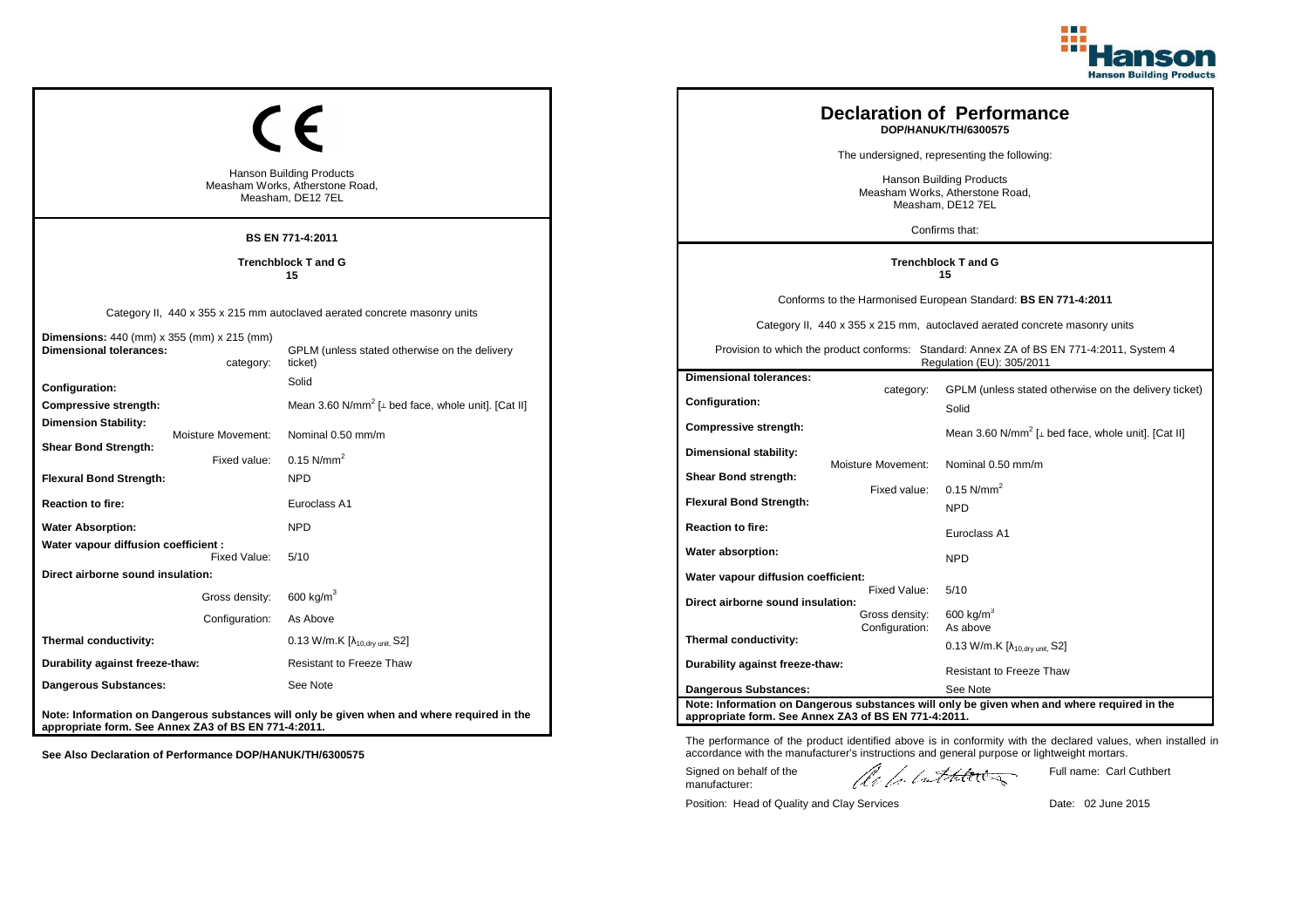

|                                                                                           |                                  | <b>Hanson Building Products</b><br>Measham Works, Atherstone Road,<br>Measham, DE12 7EL                                               |                                                                                      |                                    | <b>Declaration of Performance</b><br>DOP/HANUK/TH/6300407<br>The undersigned, representing the following:<br><b>Hanson Building Products</b><br>Measham Works, Atherstone Road,<br>Measham, DE12 7EL<br>Confirms that:                                                 |
|-------------------------------------------------------------------------------------------|----------------------------------|---------------------------------------------------------------------------------------------------------------------------------------|--------------------------------------------------------------------------------------|------------------------------------|------------------------------------------------------------------------------------------------------------------------------------------------------------------------------------------------------------------------------------------------------------------------|
| <b>BS EN 771-4:2011</b><br>Hi Strength 7 Trenchblock<br>15                                |                                  |                                                                                                                                       | Hi Strength 7 Trenchblock<br>15                                                      |                                    |                                                                                                                                                                                                                                                                        |
| <b>Dimensions:</b> 440 (mm) x 255 (mm) x 215 (mm)<br><b>Dimensional tolerances:</b>       | category:                        | Category II, 440 x 255 x 215 mm autoclaved aerated concrete masonry units<br>GPLM (unless stated otherwise on the delivery<br>ticket) |                                                                                      |                                    | Conforms to the Harmonised European Standard: BS EN 771-4:2011<br>Category II, 440 x 255 x 215 mm, autoclaved aerated concrete masonry units<br>Provision to which the product conforms: Standard: Annex ZA of BS EN 771-4:2011, System 4<br>Regulation (EU): 305/2011 |
| <b>Configuration:</b><br>Compressive strength:<br><b>Dimension Stability:</b>             | Moisture Movement:               | Solid<br>Mean 7.30 N/mm <sup>2</sup> [ $\perp$ bed face, whole unit]. [Cat II]<br>Nominal 0.50 mm/m                                   | <b>Dimensional tolerances:</b><br>Configuration:<br><b>Compressive strength:</b>     | category:                          | GPLM (unless stated otherwise on the delivery ticket)<br>Solid<br>Mean 7.30 N/mm <sup>2</sup> [ $\perp$ bed face, whole unit]. [Cat II]                                                                                                                                |
| <b>Shear Bond Strength:</b><br><b>Flexural Bond Strength:</b><br><b>Reaction to fire:</b> | Fixed value:                     | 0.15 $N/mm^2$<br><b>NPD</b><br>Euroclass A1                                                                                           | Dimensional stability:<br>Shear Bond strength:<br><b>Flexural Bond Strength:</b>     | Moisture Movement:<br>Fixed value: | Nominal 0.50 mm/m<br>$0.15$ N/mm <sup>2</sup><br><b>NPD</b>                                                                                                                                                                                                            |
| <b>Water Absorption:</b><br>Water vapour diffusion coefficient :                          | Fixed Value:                     | <b>NPD</b><br>5/10                                                                                                                    | <b>Reaction to fire:</b><br>Water absorption:                                        |                                    | Euroclass A1<br><b>NPD</b>                                                                                                                                                                                                                                             |
| Direct airborne sound insulation:                                                         | Gross density:<br>Configuration: | 730 kg/m <sup>3</sup><br>As Above                                                                                                     | Water vapour diffusion coefficient:<br>Direct airborne sound insulation:             | Fixed Value:<br>Gross density:     | 5/10<br>730 kg/m <sup>3</sup>                                                                                                                                                                                                                                          |
| Thermal conductivity:<br>Durability against freeze-thaw:<br><b>Dangerous Substances:</b>  |                                  | 0.16 W/m.K $[\lambda_{10, dry \text{ unit}}, S2]$<br><b>Resistant to Freeze Thaw</b><br>See Note                                      | Thermal conductivity:<br>Durability against freeze-thaw:                             | Configuration:                     | As above<br>0.16 W/m.K $[\lambda_{10, dry \text{ unit}}]$ S2]<br><b>Resistant to Freeze Thaw</b>                                                                                                                                                                       |
| appropriate form. See Annex ZA3 of BS EN 771-4:2011.                                      |                                  | Note: Information on Dangerous substances will only be given when and where required in the                                           | <b>Dangerous Substances:</b><br>appropriate form. See Annex ZA3 of BS EN 771-4:2011. |                                    | See Note<br>Note: Information on Dangerous substances will only be given when and where required in the                                                                                                                                                                |

Position: Head of Quality and Clay Services Date: 02 June 2015

Signed on behalf of the manufacturer:

Full name: Carl Cuthbert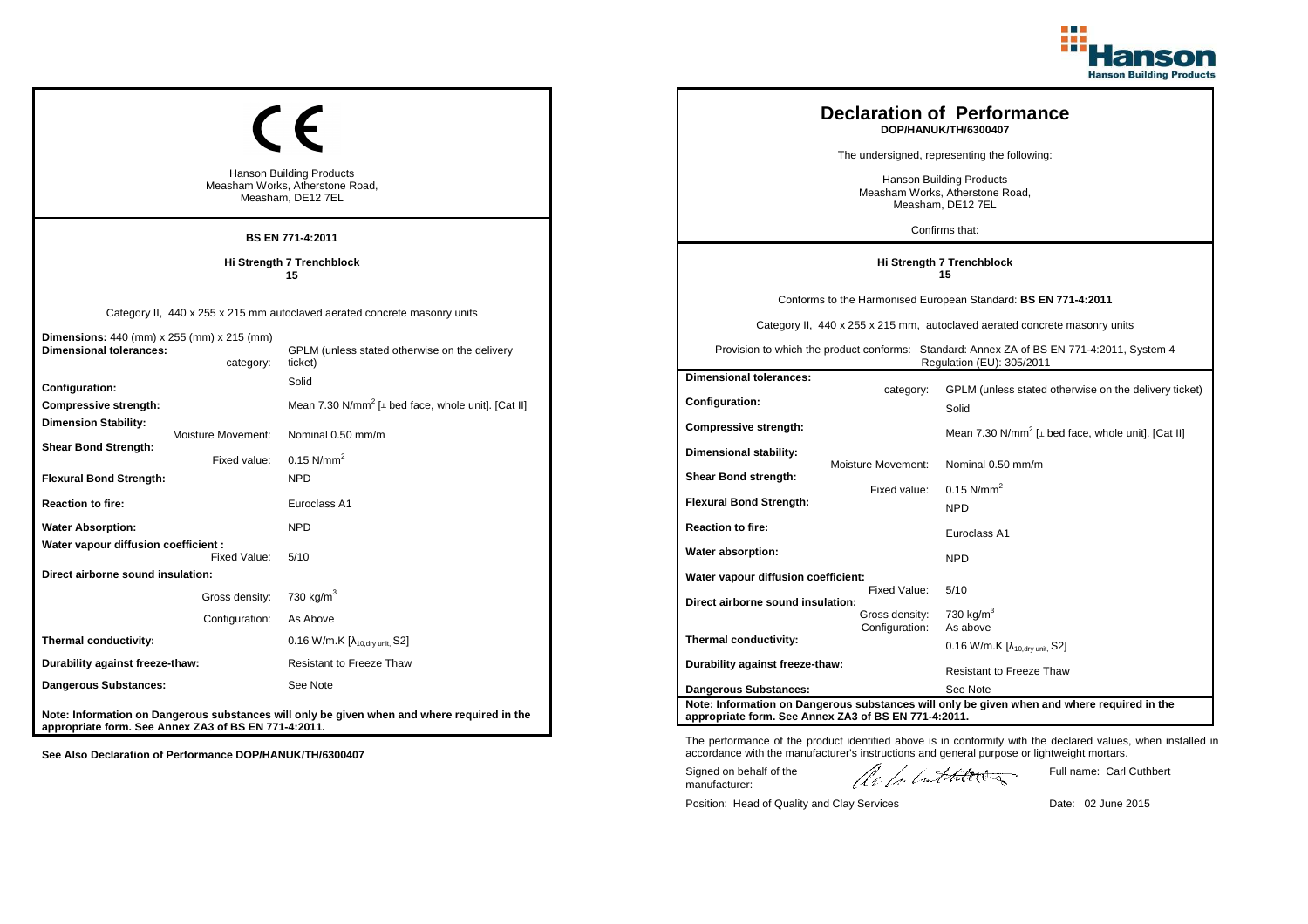

|                                                                                     |                                    | <b>Hanson Building Products</b><br>Measham Works, Atherstone Road,<br>Measham, DE12 7EL                                               |                                                                                       |                                | <b>Declaration of Performance</b><br>DOP/HANUK/TH/6300414<br>The undersigned, representing the following:<br><b>Hanson Building Products</b><br>Measham Works, Atherstone Road,<br>Measham, DE12 7EL                                                                   |
|-------------------------------------------------------------------------------------|------------------------------------|---------------------------------------------------------------------------------------------------------------------------------------|---------------------------------------------------------------------------------------|--------------------------------|------------------------------------------------------------------------------------------------------------------------------------------------------------------------------------------------------------------------------------------------------------------------|
|                                                                                     |                                    | <b>BS EN 771-4:2011</b>                                                                                                               |                                                                                       |                                | Confirms that:                                                                                                                                                                                                                                                         |
| Hi Strength 7 Trenchblock<br>15                                                     |                                    |                                                                                                                                       |                                                                                       |                                | Hi Strength 7 Trenchblock<br>15                                                                                                                                                                                                                                        |
| <b>Dimensions:</b> 440 (mm) x 275 (mm) x 215 (mm)<br><b>Dimensional tolerances:</b> | category:                          | Category II, 440 x 275 x 215 mm autoclaved aerated concrete masonry units<br>GPLM (unless stated otherwise on the delivery<br>ticket) |                                                                                       |                                | Conforms to the Harmonised European Standard: BS EN 771-4:2011<br>Category II, 440 x 275 x 215 mm, autoclaved aerated concrete masonry units<br>Provision to which the product conforms: Standard: Annex ZA of BS EN 771-4:2011, System 4<br>Regulation (EU): 305/2011 |
| Configuration:<br>Compressive strength:<br><b>Dimension Stability:</b>              |                                    | Solid<br>Mean 7.30 N/mm <sup>2</sup> [ $\perp$ bed face, whole unit]. [Cat II]                                                        | <b>Dimensional tolerances:</b><br>Configuration:                                      | category:                      | GPLM (unless stated otherwise on the delivery ticket)<br>Solid                                                                                                                                                                                                         |
| <b>Shear Bond Strength:</b><br><b>Flexural Bond Strength:</b>                       | Moisture Movement:<br>Fixed value: | Nominal 0.50 mm/m<br>0.15 $N/mm^2$<br><b>NPD</b>                                                                                      | <b>Compressive strength:</b><br>Dimensional stability:<br><b>Shear Bond strength:</b> | Moisture Movement:             | Mean 7.30 N/mm <sup>2</sup> [ $\perp$ bed face, whole unit]. [Cat II]<br>Nominal 0.50 mm/m                                                                                                                                                                             |
| <b>Reaction to fire:</b>                                                            |                                    | Euroclass A1                                                                                                                          | <b>Flexural Bond Strength:</b>                                                        | Fixed value:                   | $0.15$ N/mm <sup>2</sup><br><b>NPD</b>                                                                                                                                                                                                                                 |
| <b>Water Absorption:</b><br>Water vapour diffusion coefficient :                    |                                    | <b>NPD</b>                                                                                                                            | <b>Reaction to fire:</b><br>Water absorption:                                         |                                | Euroclass A1                                                                                                                                                                                                                                                           |
| Direct airborne sound insulation:                                                   | Fixed Value:                       | 5/10                                                                                                                                  | Water vapour diffusion coefficient:                                                   |                                | <b>NPD</b>                                                                                                                                                                                                                                                             |
|                                                                                     | Gross density:<br>Configuration:   | 730 kg/m <sup>3</sup><br>As Above                                                                                                     | Direct airborne sound insulation:                                                     | Fixed Value:<br>Gross density: | 5/10<br>730 kg/m $3$<br>As above                                                                                                                                                                                                                                       |
| Thermal conductivity:                                                               |                                    | $0.16$ W/m.K $[\lambda_{10, dry \text{ unit}}, S2]$                                                                                   | Thermal conductivity:                                                                 | Configuration:                 | 0.16 W/m.K $[\lambda_{10, dry \text{ unit}}]$ S2]                                                                                                                                                                                                                      |
| Durability against freeze-thaw:                                                     |                                    | <b>Resistant to Freeze Thaw</b>                                                                                                       | Durability against freeze-thaw:                                                       |                                | <b>Resistant to Freeze Thaw</b>                                                                                                                                                                                                                                        |
| <b>Dangerous Substances:</b>                                                        |                                    | See Note                                                                                                                              | <b>Dangerous Substances:</b>                                                          |                                | See Note                                                                                                                                                                                                                                                               |
| appropriate form. See Annex ZA3 of BS EN 771-4:2011.                                |                                    | Note: Information on Dangerous substances will only be given when and where required in the                                           | appropriate form. See Annex ZA3 of BS EN 771-4:2011.                                  |                                | Note: Information on Dangerous substances will only be given when and where required in the                                                                                                                                                                            |

The performance of the product identified above is in conformity with the declared values, when installed in accordance with the manufacturer's instructions and general purpose or lightweight mortars. Full name: Carl Cuthbert

Signed on behalf of the manufacturer: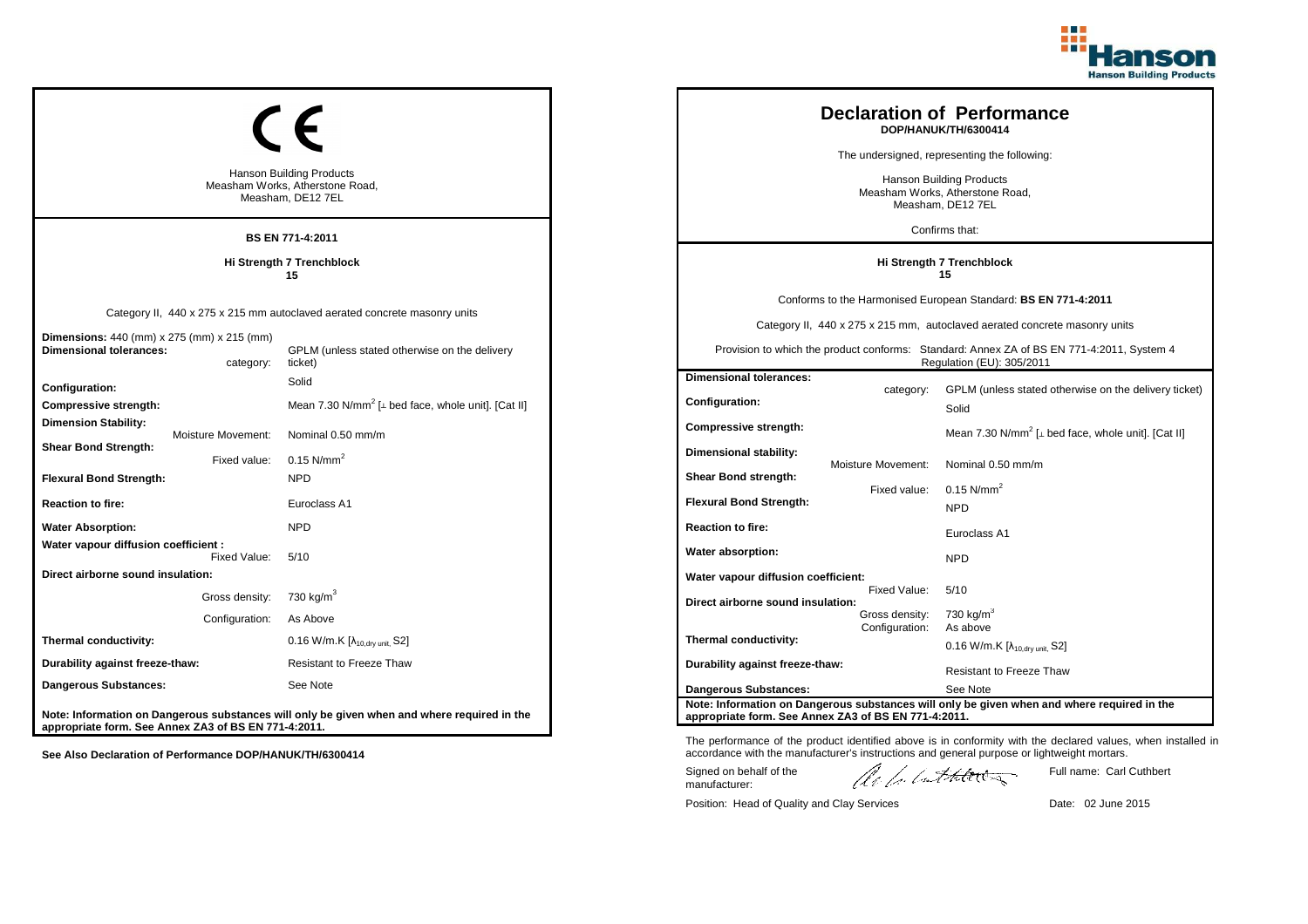

|                                                                                     |                                    | <b>Hanson Building Products</b><br>Measham Works, Atherstone Road,<br>Measham, DE12 7EL                                               |                                                                                       |                                | <b>Declaration of Performance</b><br>DOP/HANUK/TH/6300421<br>The undersigned, representing the following:<br><b>Hanson Building Products</b><br>Measham Works, Atherstone Road,<br>Measham, DE12 7EL<br>Confirms that:                                                 |
|-------------------------------------------------------------------------------------|------------------------------------|---------------------------------------------------------------------------------------------------------------------------------------|---------------------------------------------------------------------------------------|--------------------------------|------------------------------------------------------------------------------------------------------------------------------------------------------------------------------------------------------------------------------------------------------------------------|
|                                                                                     |                                    | <b>BS EN 771-4:2011</b>                                                                                                               |                                                                                       |                                |                                                                                                                                                                                                                                                                        |
| Hi Strength 7 Trenchblock<br>15                                                     |                                    |                                                                                                                                       |                                                                                       |                                | Hi Strength 7 Trenchblock<br>15                                                                                                                                                                                                                                        |
| <b>Dimensions:</b> 440 (mm) x 300 (mm) x 215 (mm)<br><b>Dimensional tolerances:</b> | category:                          | Category II, 440 x 300 x 215 mm autoclaved aerated concrete masonry units<br>GPLM (unless stated otherwise on the delivery<br>ticket) |                                                                                       |                                | Conforms to the Harmonised European Standard: BS EN 771-4:2011<br>Category II, 440 x 300 x 215 mm, autoclaved aerated concrete masonry units<br>Provision to which the product conforms: Standard: Annex ZA of BS EN 771-4:2011, System 4<br>Regulation (EU): 305/2011 |
| Configuration:<br>Compressive strength:<br><b>Dimension Stability:</b>              |                                    | Solid<br>Mean 7.30 N/mm <sup>2</sup> [ $\perp$ bed face, whole unit]. [Cat II]                                                        | <b>Dimensional tolerances:</b><br>Configuration:                                      | category:                      | GPLM (unless stated otherwise on the delivery ticket)<br>Solid                                                                                                                                                                                                         |
| <b>Shear Bond Strength:</b><br><b>Flexural Bond Strength:</b>                       | Moisture Movement:<br>Fixed value: | Nominal 0.50 mm/m<br>0.15 $N/mm^2$<br><b>NPD</b>                                                                                      | <b>Compressive strength:</b><br>Dimensional stability:<br><b>Shear Bond strength:</b> | Moisture Movement:             | Mean 7.30 N/mm <sup>2</sup> [ $\perp$ bed face, whole unit]. [Cat II]<br>Nominal 0.50 mm/m                                                                                                                                                                             |
| <b>Reaction to fire:</b>                                                            |                                    | Euroclass A1                                                                                                                          | <b>Flexural Bond Strength:</b>                                                        | Fixed value:                   | $0.15$ N/mm <sup>2</sup><br><b>NPD</b>                                                                                                                                                                                                                                 |
| <b>Water Absorption:</b><br>Water vapour diffusion coefficient :                    |                                    | <b>NPD</b>                                                                                                                            | <b>Reaction to fire:</b><br>Water absorption:                                         |                                | Euroclass A1                                                                                                                                                                                                                                                           |
| Direct airborne sound insulation:                                                   | Fixed Value:                       | 5/10                                                                                                                                  | Water vapour diffusion coefficient:                                                   |                                | <b>NPD</b>                                                                                                                                                                                                                                                             |
|                                                                                     | Gross density:<br>Configuration:   | 730 kg/m <sup>3</sup><br>As Above                                                                                                     | Direct airborne sound insulation:                                                     | Fixed Value:<br>Gross density: | 5/10<br>730 kg/m $3$                                                                                                                                                                                                                                                   |
| Thermal conductivity:                                                               |                                    | $0.16$ W/m.K $[\lambda_{10, dry \text{ unit}}, S2]$                                                                                   | Thermal conductivity:                                                                 | Configuration:                 | As above<br>0.16 W/m.K $[\lambda_{10, dry \text{ unit}}]$ S2]                                                                                                                                                                                                          |
| Durability against freeze-thaw:                                                     |                                    | <b>Resistant to Freeze Thaw</b>                                                                                                       | Durability against freeze-thaw:                                                       |                                | <b>Resistant to Freeze Thaw</b>                                                                                                                                                                                                                                        |
| <b>Dangerous Substances:</b>                                                        |                                    | See Note                                                                                                                              | <b>Dangerous Substances:</b>                                                          |                                | See Note                                                                                                                                                                                                                                                               |
| appropriate form. See Annex ZA3 of BS EN 771-4:2011.                                |                                    | Note: Information on Dangerous substances will only be given when and where required in the                                           | appropriate form. See Annex ZA3 of BS EN 771-4:2011.                                  |                                | Note: Information on Dangerous substances will only be given when and where required in the                                                                                                                                                                            |

Position: Head of Quality and Clay Services Date: 02 June 2015

Signed on behalf of the manufacturer:

Full name: Carl Cuthbert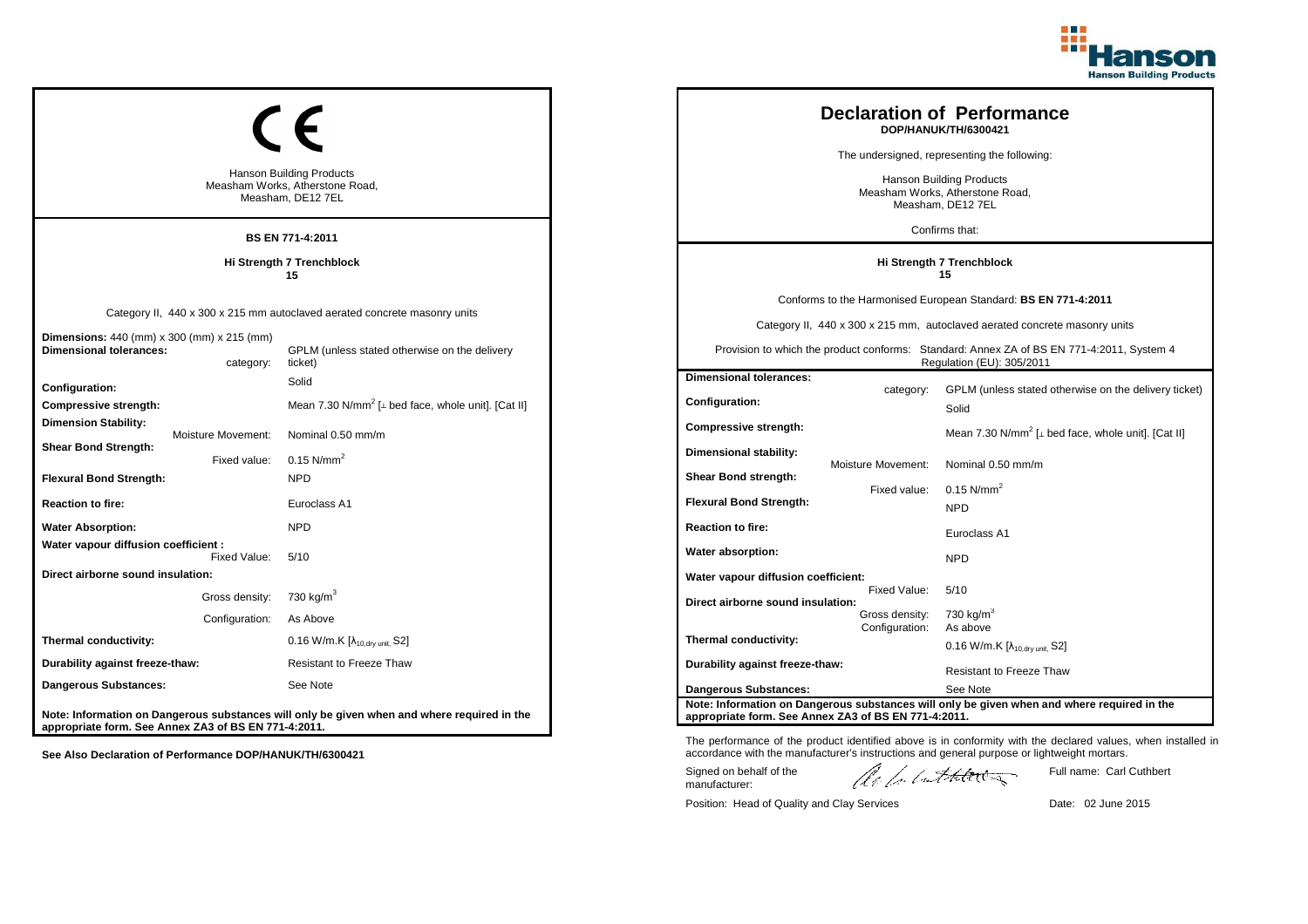

|                                                                                              |                                    | <b>Hanson Building Products</b><br>Measham Works, Atherstone Road,<br>Measham, DE12 7EL                                               |                                                                                       |                                | <b>Declaration of Performance</b><br>DOP/HANUK/TH/6300438<br>The undersigned, representing the following:<br><b>Hanson Building Products</b><br>Measham Works, Atherstone Road,<br>Measham, DE12 7EL                                                                   |
|----------------------------------------------------------------------------------------------|------------------------------------|---------------------------------------------------------------------------------------------------------------------------------------|---------------------------------------------------------------------------------------|--------------------------------|------------------------------------------------------------------------------------------------------------------------------------------------------------------------------------------------------------------------------------------------------------------------|
|                                                                                              |                                    | <b>BS EN 771-4:2011</b>                                                                                                               |                                                                                       |                                | Confirms that:                                                                                                                                                                                                                                                         |
| Hi Strength 7 Trenchblock<br>15                                                              |                                    |                                                                                                                                       |                                                                                       |                                | Hi Strength 7 Trenchblock<br>15                                                                                                                                                                                                                                        |
| <b>Dimensions:</b> 440 (mm) x 355 (mm) x 215 (mm)<br><b>Dimensional tolerances:</b>          | category:                          | Category II, 440 x 355 x 215 mm autoclaved aerated concrete masonry units<br>GPLM (unless stated otherwise on the delivery<br>ticket) |                                                                                       |                                | Conforms to the Harmonised European Standard: BS EN 771-4:2011<br>Category II, 440 x 355 x 215 mm, autoclaved aerated concrete masonry units<br>Provision to which the product conforms: Standard: Annex ZA of BS EN 771-4:2011, System 4<br>Regulation (EU): 305/2011 |
| Configuration:<br>Compressive strength:                                                      |                                    | Solid<br>Mean 7.30 N/mm <sup>2</sup> [ $\perp$ bed face, whole unit]. [Cat II]                                                        | <b>Dimensional tolerances:</b><br>Configuration:                                      | category:                      | GPLM (unless stated otherwise on the delivery ticket)<br>Solid                                                                                                                                                                                                         |
| <b>Dimension Stability:</b><br><b>Shear Bond Strength:</b><br><b>Flexural Bond Strength:</b> | Moisture Movement:<br>Fixed value: | Nominal 0.50 mm/m<br>0.15 $N/mm^2$<br><b>NPD</b>                                                                                      | <b>Compressive strength:</b><br>Dimensional stability:<br><b>Shear Bond strength:</b> | Moisture Movement:             | Mean 7.30 N/mm <sup>2</sup> [ $\perp$ bed face, whole unit]. [Cat II]<br>Nominal 0.50 mm/m                                                                                                                                                                             |
| <b>Reaction to fire:</b>                                                                     |                                    | Euroclass A1                                                                                                                          | <b>Flexural Bond Strength:</b>                                                        | Fixed value:                   | $0.15$ N/mm <sup>2</sup><br><b>NPD</b>                                                                                                                                                                                                                                 |
| <b>Water Absorption:</b><br>Water vapour diffusion coefficient :                             |                                    | <b>NPD</b>                                                                                                                            | <b>Reaction to fire:</b><br>Water absorption:                                         |                                | Euroclass A1                                                                                                                                                                                                                                                           |
| Direct airborne sound insulation:                                                            | Fixed Value:                       | 5/10                                                                                                                                  | Water vapour diffusion coefficient:                                                   |                                | <b>NPD</b>                                                                                                                                                                                                                                                             |
|                                                                                              | Gross density:<br>Configuration:   | 730 kg/m <sup>3</sup><br>As Above                                                                                                     | Direct airborne sound insulation:                                                     | Fixed Value:<br>Gross density: | 5/10<br>730 kg/m $3$                                                                                                                                                                                                                                                   |
| Thermal conductivity:                                                                        |                                    | $0.16$ W/m.K $[\lambda_{10, dry \text{ unit}}, S2]$                                                                                   | Thermal conductivity:                                                                 | Configuration:                 | As above<br>0.16 W/m.K $[\lambda_{10, dry \text{ unit}}]$ S2]                                                                                                                                                                                                          |
| Durability against freeze-thaw:                                                              |                                    | <b>Resistant to Freeze Thaw</b>                                                                                                       | Durability against freeze-thaw:                                                       |                                | <b>Resistant to Freeze Thaw</b>                                                                                                                                                                                                                                        |
| <b>Dangerous Substances:</b>                                                                 |                                    | See Note                                                                                                                              | <b>Dangerous Substances:</b>                                                          |                                | See Note                                                                                                                                                                                                                                                               |
| appropriate form. See Annex ZA3 of BS EN 771-4:2011.                                         |                                    | Note: Information on Dangerous substances will only be given when and where required in the                                           | appropriate form. See Annex ZA3 of BS EN 771-4:2011.                                  |                                | Note: Information on Dangerous substances will only be given when and where required in the                                                                                                                                                                            |

Position: Head of Quality and Clay Services Date: 02 June 2015

Signed on behalf of the manufacturer:

Full name: Carl Cuthbert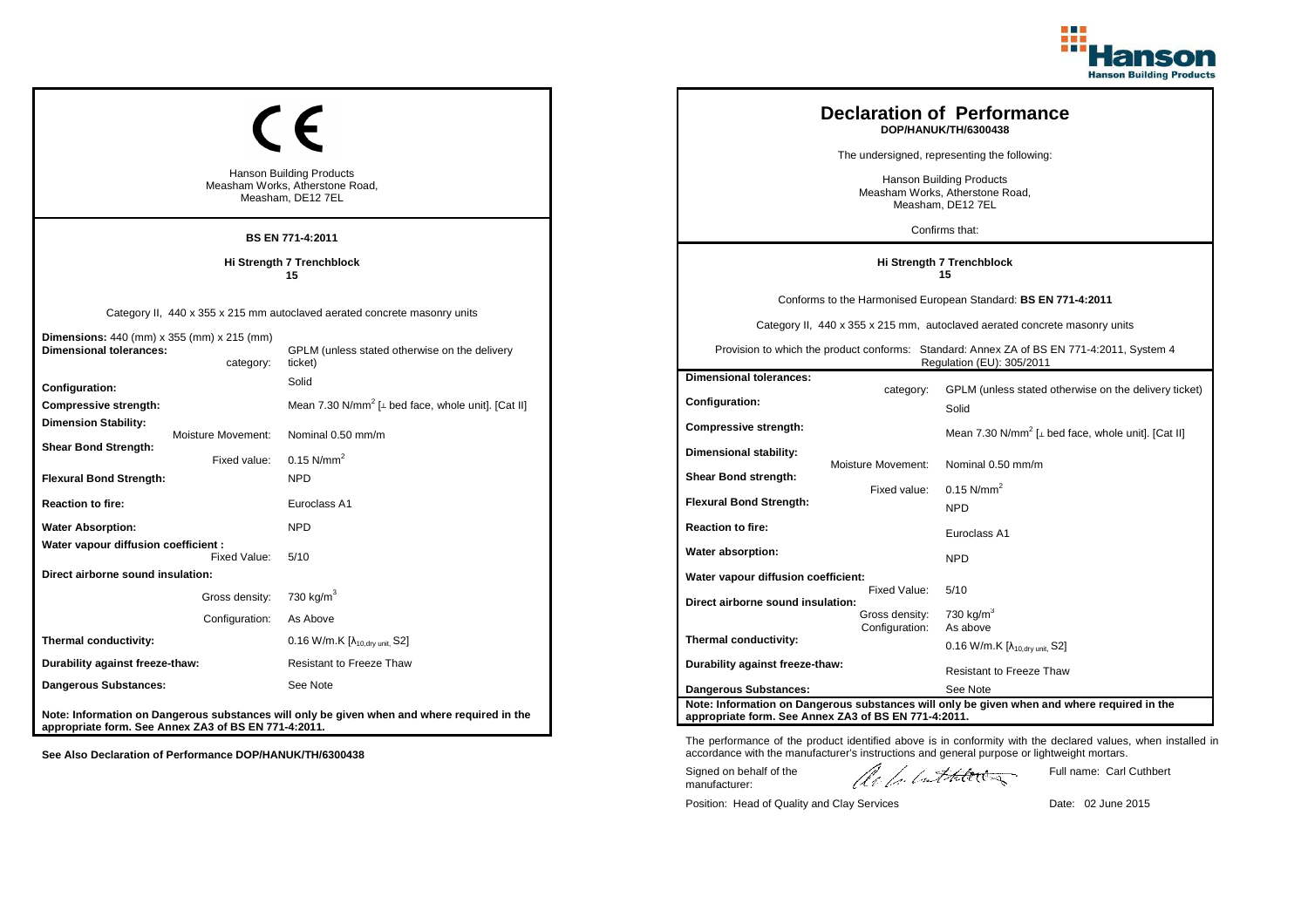

|                                                                                              |                                    | <b>Hanson Building Products</b><br>Measham Works, Atherstone Road,<br>Measham, DE12 7EL<br><b>BS EN 771-4:2011</b>                    |                                                                           |                                                  | <b>Declaration of Performance</b><br>DOP/HANUK/TH/6301169<br>The undersigned, representing the following:<br><b>Hanson Building Products</b><br>Measham Works, Atherstone Road,<br>Measham, DE12 7EL<br>Confirms that:                                                 |
|----------------------------------------------------------------------------------------------|------------------------------------|---------------------------------------------------------------------------------------------------------------------------------------|---------------------------------------------------------------------------|--------------------------------------------------|------------------------------------------------------------------------------------------------------------------------------------------------------------------------------------------------------------------------------------------------------------------------|
| Hi Strength 7 Trenchblock<br>15                                                              |                                    |                                                                                                                                       | Hi Strength 7 Trenchblock<br>15                                           |                                                  |                                                                                                                                                                                                                                                                        |
| <b>Dimensions:</b> 440 (mm) x 275 (mm) x 140 (mm)<br><b>Dimensional tolerances:</b>          | category:                          | Category II, 440 x 275 x 140 mm autoclaved aerated concrete masonry units<br>GPLM (unless stated otherwise on the delivery<br>ticket) |                                                                           |                                                  | Conforms to the Harmonised European Standard: BS EN 771-4:2011<br>Category II, 440 x 275 x 140 mm, autoclaved aerated concrete masonry units<br>Provision to which the product conforms: Standard: Annex ZA of BS EN 771-4:2011, System 4<br>Regulation (EU): 305/2011 |
| Configuration:<br>Compressive strength:<br><b>Dimension Stability:</b>                       |                                    | Solid<br>Mean 7.30 N/mm <sup>2</sup> [ $\perp$ bed face, whole unit]. [Cat II]                                                        | <b>Dimensional tolerances:</b><br>Configuration:<br>Compressive strength: | category:                                        | GPLM (unless stated otherwise on the delivery ticket)<br>Solid<br>Mean 7.30 N/mm <sup>2</sup> [ $\perp$ bed face, whole unit]. [Cat II]                                                                                                                                |
| <b>Shear Bond Strength:</b><br><b>Flexural Bond Strength:</b>                                | Moisture Movement:<br>Fixed value: | Nominal 0.50 mm/m<br>$0.15$ N/mm <sup>2</sup><br><b>NPD</b>                                                                           | Dimensional stability:<br><b>Shear Bond strength:</b>                     | <b>Moisture Movement:</b><br>Fixed value:        | Nominal 0.50 mm/m<br>$0.15$ N/mm <sup>2</sup>                                                                                                                                                                                                                          |
| <b>Reaction to fire:</b><br><b>Water Absorption:</b><br>Water vapour diffusion coefficient : |                                    | Euroclass A1<br><b>NPD</b>                                                                                                            | <b>Flexural Bond Strength:</b><br><b>Reaction to fire:</b>                |                                                  | <b>NPD</b><br>Euroclass A1                                                                                                                                                                                                                                             |
| Direct airborne sound insulation:                                                            | Fixed Value:                       | 5/10                                                                                                                                  | Water absorption:<br>Water vapour diffusion coefficient:                  |                                                  | <b>NPD</b>                                                                                                                                                                                                                                                             |
|                                                                                              | Gross density:<br>Configuration:   | 730 kg/m <sup>3</sup><br>As Above                                                                                                     | Direct airborne sound insulation:                                         | Fixed Value:<br>Gross density:<br>Configuration: | 5/10<br>730 kg/m $3$<br>As above                                                                                                                                                                                                                                       |
| Thermal conductivity:<br>Durability against freeze-thaw:                                     |                                    | 0.16 W/m.K $[\lambda_{10, dry \text{ unit}}, S2]$<br><b>Resistant to Freeze Thaw</b>                                                  | Thermal conductivity:<br>Durability against freeze-thaw:                  |                                                  | 0.16 W/m.K $[\lambda_{10, dry \text{ unit}}, S2]$                                                                                                                                                                                                                      |
| <b>Dangerous Substances:</b>                                                                 |                                    | See Note                                                                                                                              | <b>Dangerous Substances:</b>                                              |                                                  | <b>Resistant to Freeze Thaw</b><br>See Note                                                                                                                                                                                                                            |
| appropriate form. See Annex ZA3 of BS EN 771-4:2011.                                         |                                    | Note: Information on Dangerous substances will only be given when and where required in the                                           | appropriate form. See Annex ZA3 of BS EN 771-4:2011.                      |                                                  | Note: Information on Dangerous substances will only be given when and where required in the                                                                                                                                                                            |

Position: Head of Quality and Clay Services Date: 02 June 2015

Signed on behalf of the manufacturer:

Full name: Carl Cuthbert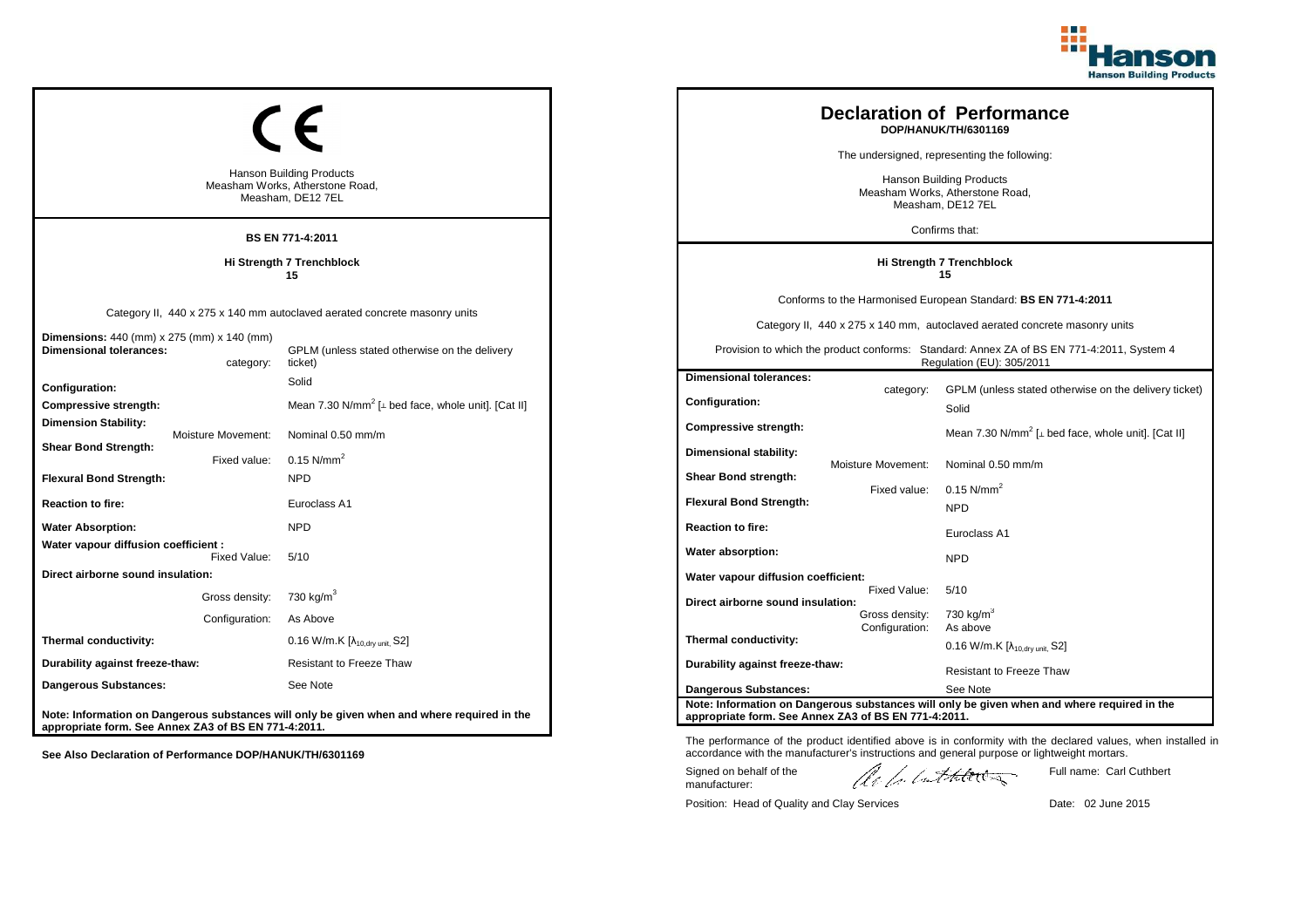

|                                                                                     |                                    | <b>Hanson Building Products</b><br>Measham Works, Atherstone Road,<br>Measham, DE12 7EL                                               |                                                                                       |                                | <b>Declaration of Performance</b><br>DOP/HANUK/TH/6301596<br>The undersigned, representing the following:<br><b>Hanson Building Products</b><br>Measham Works, Atherstone Road,<br>Measham, DE12 7EL<br>Confirms that:                                                 |
|-------------------------------------------------------------------------------------|------------------------------------|---------------------------------------------------------------------------------------------------------------------------------------|---------------------------------------------------------------------------------------|--------------------------------|------------------------------------------------------------------------------------------------------------------------------------------------------------------------------------------------------------------------------------------------------------------------|
|                                                                                     |                                    | <b>BS EN 771-4:2011</b>                                                                                                               |                                                                                       |                                |                                                                                                                                                                                                                                                                        |
| Hi Strength 7 Trenchblock<br>15                                                     |                                    |                                                                                                                                       |                                                                                       |                                | Hi Strength 7 Trenchblock<br>15                                                                                                                                                                                                                                        |
| <b>Dimensions:</b> 440 (mm) x 300 (mm) x 140 (mm)<br><b>Dimensional tolerances:</b> | category:                          | Category II, 440 x 300 x 140 mm autoclaved aerated concrete masonry units<br>GPLM (unless stated otherwise on the delivery<br>ticket) |                                                                                       |                                | Conforms to the Harmonised European Standard: BS EN 771-4:2011<br>Category II, 440 x 300 x 140 mm, autoclaved aerated concrete masonry units<br>Provision to which the product conforms: Standard: Annex ZA of BS EN 771-4:2011, System 4<br>Regulation (EU): 305/2011 |
| Configuration:<br>Compressive strength:<br><b>Dimension Stability:</b>              |                                    | Solid<br>Mean 7.30 N/mm <sup>2</sup> [ $\perp$ bed face, whole unit]. [Cat II]                                                        | <b>Dimensional tolerances:</b><br>Configuration:                                      | category:                      | GPLM (unless stated otherwise on the delivery ticket)<br>Solid                                                                                                                                                                                                         |
| <b>Shear Bond Strength:</b><br><b>Flexural Bond Strength:</b>                       | Moisture Movement:<br>Fixed value: | Nominal 0.50 mm/m<br>0.15 $N/mm^2$<br><b>NPD</b>                                                                                      | <b>Compressive strength:</b><br>Dimensional stability:<br><b>Shear Bond strength:</b> | Moisture Movement:             | Mean 7.30 N/mm <sup>2</sup> [ $\perp$ bed face, whole unit]. [Cat II]<br>Nominal 0.50 mm/m                                                                                                                                                                             |
| <b>Reaction to fire:</b>                                                            |                                    | Euroclass A1                                                                                                                          | <b>Flexural Bond Strength:</b>                                                        | Fixed value:                   | $0.15$ N/mm <sup>2</sup><br><b>NPD</b>                                                                                                                                                                                                                                 |
| <b>Water Absorption:</b><br>Water vapour diffusion coefficient :                    |                                    | <b>NPD</b>                                                                                                                            | <b>Reaction to fire:</b><br>Water absorption:                                         |                                | Euroclass A1                                                                                                                                                                                                                                                           |
| Direct airborne sound insulation:                                                   | Fixed Value:                       | 5/10                                                                                                                                  | Water vapour diffusion coefficient:                                                   |                                | <b>NPD</b>                                                                                                                                                                                                                                                             |
|                                                                                     | Gross density:<br>Configuration:   | 730 kg/m <sup>3</sup><br>As Above                                                                                                     | Direct airborne sound insulation:                                                     | Fixed Value:<br>Gross density: | 5/10<br>730 kg/m $3$                                                                                                                                                                                                                                                   |
| Thermal conductivity:                                                               |                                    | $0.16$ W/m.K $[\lambda_{10, dry \text{ unit}}, S2]$                                                                                   | Thermal conductivity:                                                                 | Configuration:                 | As above<br>0.16 W/m.K $[\lambda_{10, dry \text{ unit}}]$ S2]                                                                                                                                                                                                          |
| Durability against freeze-thaw:                                                     |                                    | <b>Resistant to Freeze Thaw</b>                                                                                                       | Durability against freeze-thaw:                                                       |                                | <b>Resistant to Freeze Thaw</b>                                                                                                                                                                                                                                        |
| <b>Dangerous Substances:</b>                                                        |                                    | See Note                                                                                                                              | <b>Dangerous Substances:</b>                                                          |                                | See Note                                                                                                                                                                                                                                                               |
| appropriate form. See Annex ZA3 of BS EN 771-4:2011.                                |                                    | Note: Information on Dangerous substances will only be given when and where required in the                                           | appropriate form. See Annex ZA3 of BS EN 771-4:2011.                                  |                                | Note: Information on Dangerous substances will only be given when and where required in the                                                                                                                                                                            |

Position: Head of Quality and Clay Services Date: 02 June 2015

Signed on behalf of the manufacturer:

Full name: Carl Cuthbert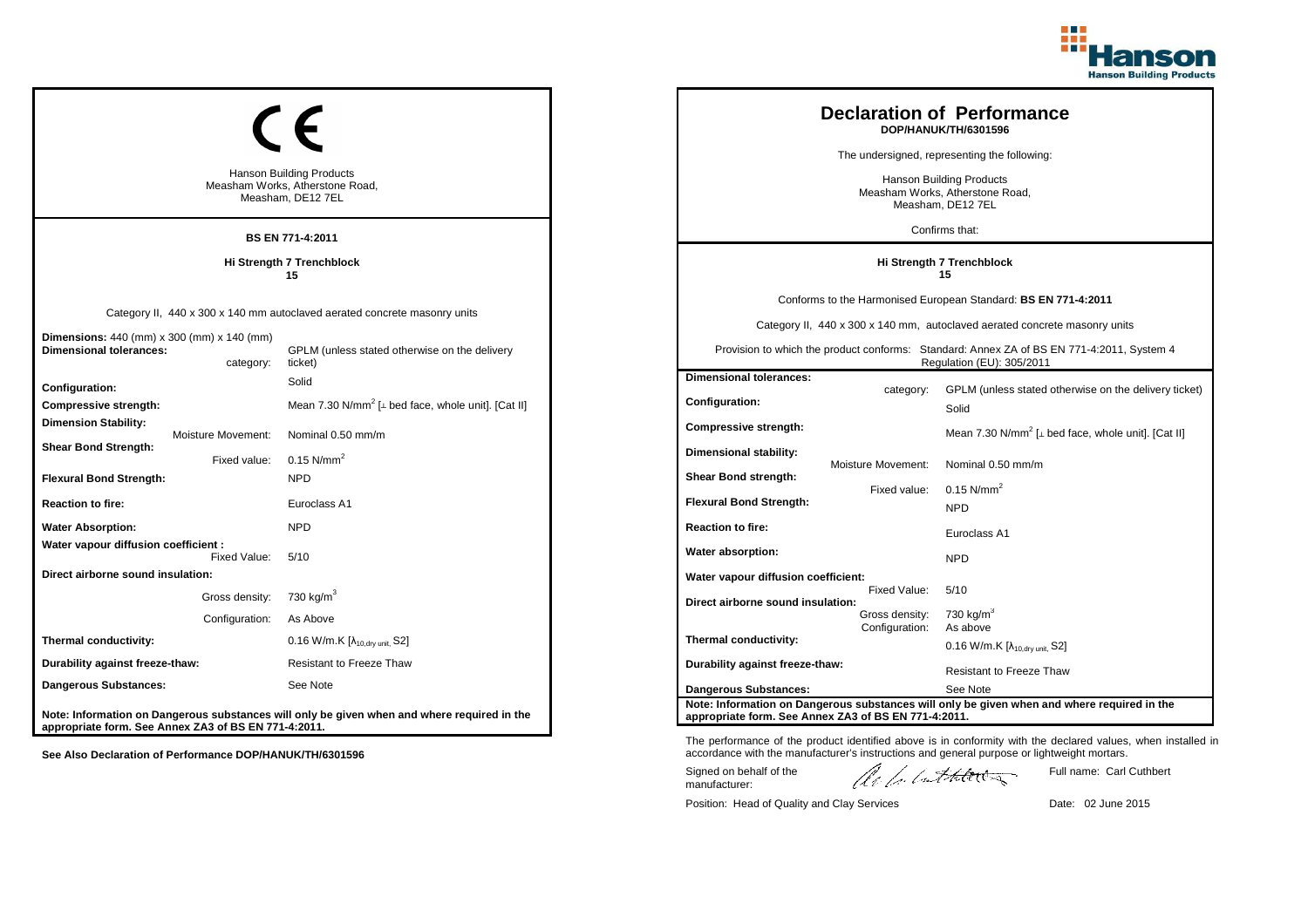

| <b>Hanson Building Products</b><br>Measham Works, Atherstone Road,<br>Measham, DE12 7EL<br><b>BS EN 771-4:2011</b> |                                |                                                                                                                                       |                                                                                         |                                           | <b>Declaration of Performance</b><br>DOP/HANUK/TH/6301336<br>The undersigned, representing the following:<br><b>Hanson Building Products</b><br>Measham Works, Atherstone Road,<br>Measham, DE12 7EL<br>Confirms that:                                                 |
|--------------------------------------------------------------------------------------------------------------------|--------------------------------|---------------------------------------------------------------------------------------------------------------------------------------|-----------------------------------------------------------------------------------------|-------------------------------------------|------------------------------------------------------------------------------------------------------------------------------------------------------------------------------------------------------------------------------------------------------------------------|
| Hi Strength 7 Trenchblock<br>15                                                                                    |                                | Hi Strength 7 Trenchblock<br>15                                                                                                       |                                                                                         |                                           |                                                                                                                                                                                                                                                                        |
| Dimensions: 440 (mm) x 355 (mm) x 140 (mm)<br><b>Dimensional tolerances:</b>                                       | category:                      | Category II, 440 x 355 x 140 mm autoclaved aerated concrete masonry units<br>GPLM (unless stated otherwise on the delivery<br>ticket) |                                                                                         |                                           | Conforms to the Harmonised European Standard: BS EN 771-4:2011<br>Category II, 440 x 355 x 140 mm, autoclaved aerated concrete masonry units<br>Provision to which the product conforms: Standard: Annex ZA of BS EN 771-4:2011, System 4<br>Regulation (EU): 305/2011 |
| Configuration:<br>Compressive strength:<br><b>Dimension Stability:</b>                                             | Moisture Movement:             | Solid<br>Mean 7.30 N/mm <sup>2</sup> [ $\perp$ bed face, whole unit]. [Cat II]<br>Nominal 0.50 mm/m                                   | <b>Dimensional tolerances:</b><br>Configuration:<br>Compressive strength:               | category:                                 | GPLM (unless stated otherwise on the delivery ticket)<br>Solid<br>Mean 7.30 N/mm <sup>2</sup> [ $\perp$ bed face, whole unit]. [Cat II]                                                                                                                                |
| <b>Shear Bond Strength:</b><br><b>Flexural Bond Strength:</b><br><b>Reaction to fire:</b>                          | Fixed value:                   | $0.15$ N/mm <sup>2</sup><br><b>NPD</b><br>Euroclass A1                                                                                | Dimensional stability:<br><b>Shear Bond strength:</b><br><b>Flexural Bond Strength:</b> | <b>Moisture Movement:</b><br>Fixed value: | Nominal 0.50 mm/m<br>$0.15$ N/mm <sup>2</sup>                                                                                                                                                                                                                          |
| <b>Water Absorption:</b><br>Water vapour diffusion coefficient :                                                   |                                | <b>NPD</b>                                                                                                                            | <b>Reaction to fire:</b><br>Water absorption:                                           |                                           | <b>NPD</b><br>Euroclass A1                                                                                                                                                                                                                                             |
| Direct airborne sound insulation:                                                                                  | Fixed Value:<br>Gross density: | 5/10<br>730 kg/m <sup>3</sup><br>As Above                                                                                             | Water vapour diffusion coefficient:<br>Direct airborne sound insulation:                | Fixed Value:<br>Gross density:            | <b>NPD</b><br>5/10<br>730 kg/m $3$                                                                                                                                                                                                                                     |
| Thermal conductivity:<br>Durability against freeze-thaw:                                                           | Configuration:                 | 0.16 W/m.K $[\lambda_{10, dry \text{ unit}}, S2]$<br><b>Resistant to Freeze Thaw</b>                                                  | Thermal conductivity:<br>Durability against freeze-thaw:                                | Configuration:                            | As above<br>0.16 W/m.K $[\lambda_{10, dry \text{ unit}}, S2]$<br><b>Resistant to Freeze Thaw</b>                                                                                                                                                                       |
| <b>Dangerous Substances:</b><br>appropriate form. See Annex ZA3 of BS EN 771-4:2011.                               |                                | See Note<br>Note: Information on Dangerous substances will only be given when and where required in the                               | <b>Dangerous Substances:</b><br>appropriate form. See Annex ZA3 of BS EN 771-4:2011.    |                                           | See Note<br>Note: Information on Dangerous substances will only be given when and where required in the                                                                                                                                                                |

Position: Head of Quality and Clay Services Date: 02 June 2015

Signed on behalf of the manufacturer:

Full name: Carl Cuthbert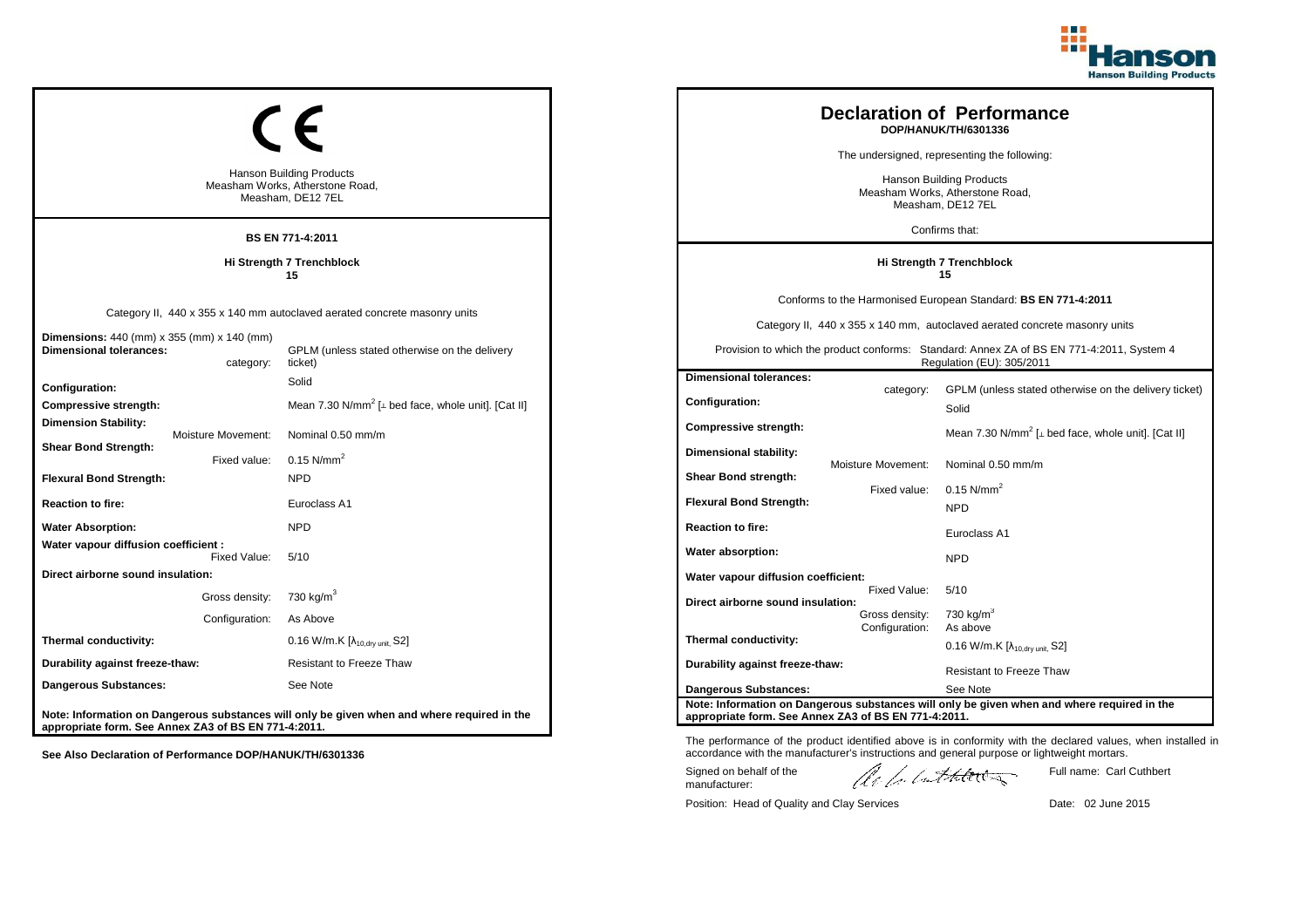

| <b>Hanson Building Products</b><br>Measham Works, Atherstone Road,<br>Measham, DE12 7EL<br><b>BS EN 771-4:2011</b> |                                  |                                                                                                                                       |                                                                                         | <b>Declaration of Performance</b><br>DOP/HANUK/TH/6300162<br>The undersigned, representing the following:<br><b>Hanson Building Products</b><br>Measham Works, Atherstone Road,<br>Measham, DE12 7EL<br>Confirms that: |                                                                                                                                                                                                                                                                        |
|--------------------------------------------------------------------------------------------------------------------|----------------------------------|---------------------------------------------------------------------------------------------------------------------------------------|-----------------------------------------------------------------------------------------|------------------------------------------------------------------------------------------------------------------------------------------------------------------------------------------------------------------------|------------------------------------------------------------------------------------------------------------------------------------------------------------------------------------------------------------------------------------------------------------------------|
| Hi Strength 7 Trenchblock T and G<br>15                                                                            |                                  |                                                                                                                                       | Hi Strength 7 Trenchblock T and G<br>15                                                 |                                                                                                                                                                                                                        |                                                                                                                                                                                                                                                                        |
| Dimensions: 440 (mm) x 255 (mm) x 215 (mm)<br><b>Dimensional tolerances:</b>                                       | category:                        | Category II, 440 x 255 x 215 mm autoclaved aerated concrete masonry units<br>GPLM (unless stated otherwise on the delivery<br>ticket) |                                                                                         |                                                                                                                                                                                                                        | Conforms to the Harmonised European Standard: BS EN 771-4:2011<br>Category II, 440 x 255 x 215 mm, autoclaved aerated concrete masonry units<br>Provision to which the product conforms: Standard: Annex ZA of BS EN 771-4:2011, System 4<br>Regulation (EU): 305/2011 |
| Configuration:<br>Compressive strength:<br><b>Dimension Stability:</b>                                             | Moisture Movement:               | Solid<br>Mean 7.30 N/mm <sup>2</sup> [ $\perp$ bed face, whole unit]. [Cat II]<br>Nominal 0.50 mm/m                                   | <b>Dimensional tolerances:</b><br>Configuration:<br><b>Compressive strength:</b>        | category:                                                                                                                                                                                                              | GPLM (unless stated otherwise on the delivery ticket)<br>Solid<br>Mean 7.30 N/mm <sup>2</sup> [ $\perp$ bed face, whole unit]. [Cat II]                                                                                                                                |
| <b>Shear Bond Strength:</b><br><b>Flexural Bond Strength:</b><br><b>Reaction to fire:</b>                          | Fixed value:                     | 0.15 $N/mm^2$<br><b>NPD</b><br>Euroclass A1                                                                                           | Dimensional stability:<br><b>Shear Bond strength:</b><br><b>Flexural Bond Strength:</b> | <b>Moisture Movement:</b><br>Fixed value:                                                                                                                                                                              | Nominal 0.50 mm/m<br>$0.15$ N/mm <sup>2</sup><br><b>NPD</b>                                                                                                                                                                                                            |
| <b>Water Absorption:</b><br>Water vapour diffusion coefficient :                                                   | Fixed Value:                     | <b>NPD</b><br>5/10                                                                                                                    | <b>Reaction to fire:</b><br>Water absorption:                                           |                                                                                                                                                                                                                        | Euroclass A1<br><b>NPD</b>                                                                                                                                                                                                                                             |
| Direct airborne sound insulation:                                                                                  | Gross density:<br>Configuration: | 730 kg/m <sup>3</sup><br>As Above                                                                                                     | Water vapour diffusion coefficient:<br>Direct airborne sound insulation:                | Fixed Value:<br>Gross density:                                                                                                                                                                                         | 5/10<br>730 kg/m <sup>3</sup>                                                                                                                                                                                                                                          |
| Thermal conductivity:<br>Durability against freeze-thaw:                                                           |                                  | 0.16 W/m.K $[\lambda_{10, dry \text{ unit}}, S2]$<br><b>Resistant to Freeze Thaw</b>                                                  | Thermal conductivity:<br>Durability against freeze-thaw:                                | Configuration:                                                                                                                                                                                                         | As above<br>$0.16$ W/m.K [ $\lambda_{10, dry \text{ unit}}$ , S2]<br><b>Resistant to Freeze Thaw</b>                                                                                                                                                                   |
| Dangerous Substances:<br>appropriate form. See Annex ZA3 of BS EN 771-4:2011.                                      |                                  | See Note<br>Note: Information on Dangerous substances will only be given when and where required in the                               | <b>Dangerous Substances:</b><br>appropriate form. See Annex ZA3 of BS EN 771-4:2011.    |                                                                                                                                                                                                                        | See Note<br>Note: Information on Dangerous substances will only be given when and where required in the                                                                                                                                                                |

Position: Head of Quality and Clay Services Date: 02 June 2015

Signed on behalf of the manufacturer:

Full name: Carl Cuthbert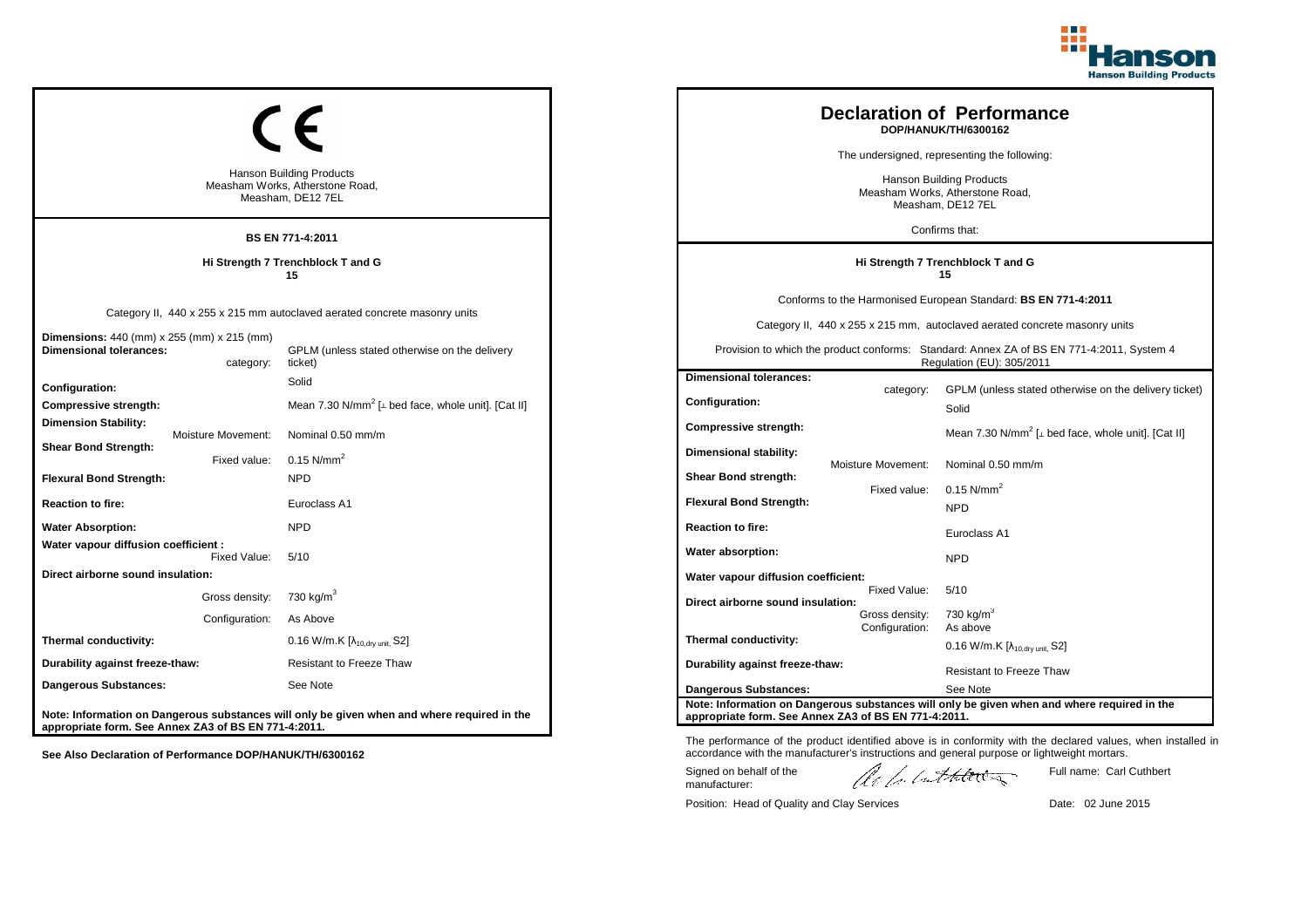

| <b>Hanson Building Products</b><br>Measham Works, Atherstone Road,<br>Measham, DE12 7EL<br><b>BS EN 771-4:2011</b> |                                  |                                                                                                                                       |                                                                                      | <b>Declaration of Performance</b><br>DOP/HANUK/TH/6300179<br>The undersigned, representing the following:<br>Hanson Building Products<br>Measham Works, Atherstone Road,<br>Measham, DE12 7EL<br>Confirms that: |                                                                                                                                                                                                                                                                        |
|--------------------------------------------------------------------------------------------------------------------|----------------------------------|---------------------------------------------------------------------------------------------------------------------------------------|--------------------------------------------------------------------------------------|-----------------------------------------------------------------------------------------------------------------------------------------------------------------------------------------------------------------|------------------------------------------------------------------------------------------------------------------------------------------------------------------------------------------------------------------------------------------------------------------------|
| Hi Strength 7 Trenchblock T and G<br>15                                                                            |                                  |                                                                                                                                       |                                                                                      | Hi Strength 7 Trenchblock T and G<br>15                                                                                                                                                                         |                                                                                                                                                                                                                                                                        |
| <b>Dimensions:</b> 440 (mm) x 275 (mm) x 215 (mm)<br><b>Dimensional tolerances:</b>                                | category:                        | Category II, 440 x 275 x 215 mm autoclaved aerated concrete masonry units<br>GPLM (unless stated otherwise on the delivery<br>ticket) |                                                                                      |                                                                                                                                                                                                                 | Conforms to the Harmonised European Standard: BS EN 771-4:2011<br>Category II, 440 x 275 x 215 mm, autoclaved aerated concrete masonry units<br>Provision to which the product conforms: Standard: Annex ZA of BS EN 771-4:2011, System 4<br>Regulation (EU): 305/2011 |
| Configuration:<br>Compressive strength:<br>Dimension Stability:                                                    | Moisture Movement:               | Solid<br>Mean 7.30 N/mm <sup>2</sup> [ $\perp$ bed face, whole unit]. [Cat II]<br>Nominal 0.50 mm/m                                   | <b>Dimensional tolerances:</b><br>Configuration:<br>Compressive strength:            | category:                                                                                                                                                                                                       | GPLM (unless stated otherwise on the delivery ticket)<br>Solid<br>Mean 7.30 N/mm <sup>2</sup> [ $\perp$ bed face, whole unit]. [Cat II]                                                                                                                                |
| <b>Shear Bond Strength:</b><br><b>Flexural Bond Strength:</b><br><b>Reaction to fire:</b>                          | Fixed value:                     | 0.15 $N/mm^2$<br><b>NPD</b><br>Euroclass A1                                                                                           | Dimensional stability:<br>Shear Bond strength:<br><b>Flexural Bond Strength:</b>     | Moisture Movement:<br>Fixed value:                                                                                                                                                                              | Nominal 0.50 mm/m<br>$0.15$ N/mm <sup>2</sup><br><b>NPD</b>                                                                                                                                                                                                            |
| <b>Water Absorption:</b><br>Water vapour diffusion coefficient :                                                   | Fixed Value:                     | <b>NPD</b><br>5/10                                                                                                                    | <b>Reaction to fire:</b><br>Water absorption:                                        |                                                                                                                                                                                                                 | Euroclass A1<br><b>NPD</b>                                                                                                                                                                                                                                             |
| Direct airborne sound insulation:                                                                                  | Gross density:<br>Configuration: | 730 kg/m <sup>3</sup><br>As Above                                                                                                     | Water vapour diffusion coefficient:<br>Direct airborne sound insulation:             | Fixed Value:<br>Gross density:                                                                                                                                                                                  | 5/10<br>730 kg/m <sup>3</sup>                                                                                                                                                                                                                                          |
| Thermal conductivity:<br>Durability against freeze-thaw:<br>Dangerous Substances:                                  |                                  | 0.16 W/m.K [λ <sub>10,dry unit,</sub> S2]<br>Resistant to Freeze Thaw<br>See Note                                                     | Thermal conductivity:<br>Durability against freeze-thaw:                             | Configuration:                                                                                                                                                                                                  | As above<br>$0.16$ W/m.K [ $\lambda_{10, dry \text{ unit}}$ , S2]<br><b>Resistant to Freeze Thaw</b>                                                                                                                                                                   |
| appropriate form. See Annex ZA3 of BS EN 771-4:2011.                                                               |                                  | Note: Information on Dangerous substances will only be given when and where required in the                                           | <b>Dangerous Substances:</b><br>appropriate form. See Annex ZA3 of BS EN 771-4:2011. |                                                                                                                                                                                                                 | See Note<br>Note: Information on Dangerous substances will only be given when and where required in the                                                                                                                                                                |

Position: Head of Quality and Clay Services Date: 02 June 2015

Signed on behalf of the manufacturer:

Full name: Carl Cuthbert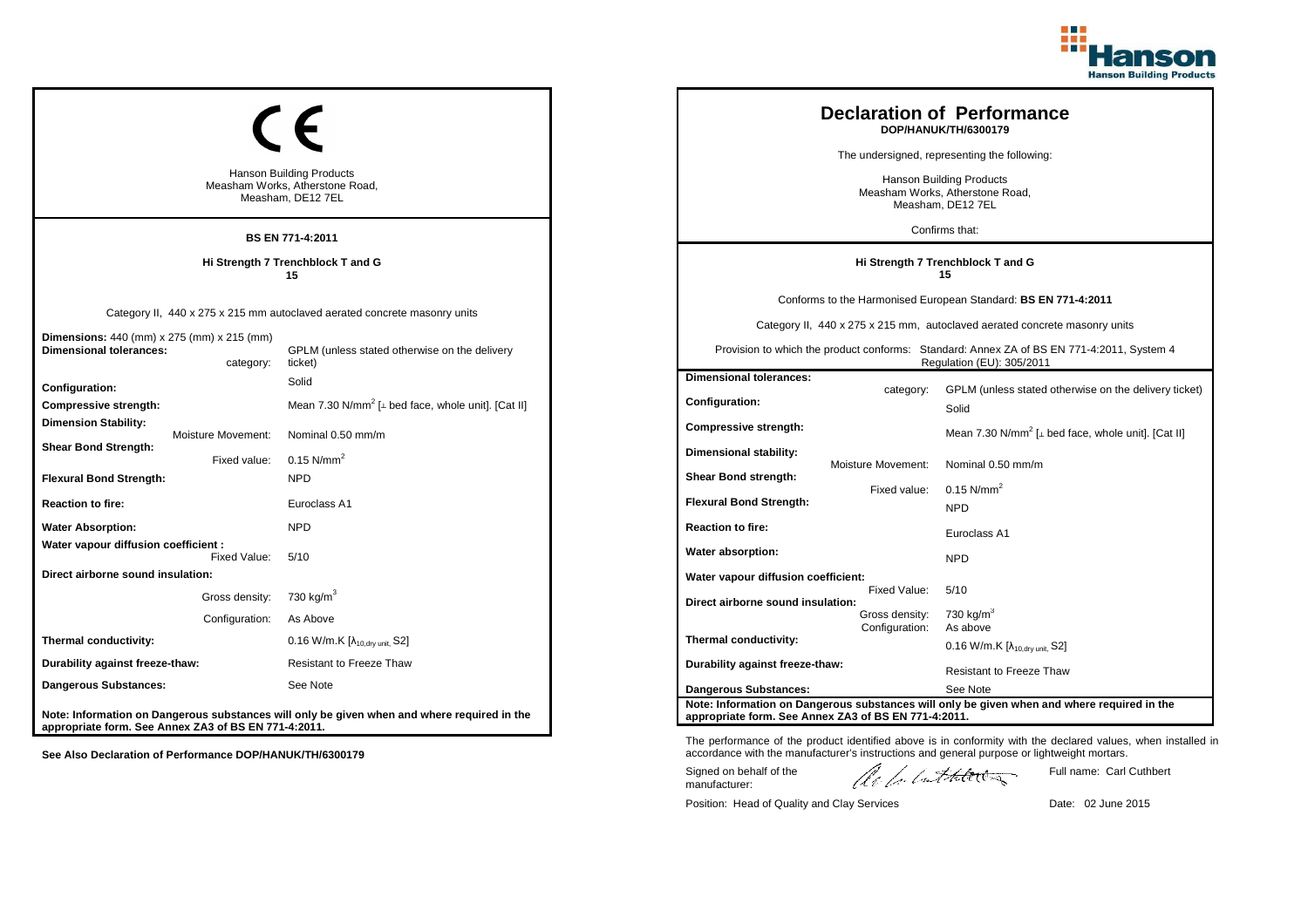

| <b>Hanson Building Products</b><br>Measham Works, Atherstone Road,<br>Measham, DE12 7EL<br><b>BS EN 771-4:2011</b> |                                  |                                                                                                                                       |                                                                                      | <b>Declaration of Performance</b><br>DOP/HANUK/TH/6300186<br>The undersigned, representing the following:<br>Hanson Building Products<br>Measham Works, Atherstone Road,<br>Measham, DE12 7EL<br>Confirms that: |                                                                                                                                                                                                                                                                        |
|--------------------------------------------------------------------------------------------------------------------|----------------------------------|---------------------------------------------------------------------------------------------------------------------------------------|--------------------------------------------------------------------------------------|-----------------------------------------------------------------------------------------------------------------------------------------------------------------------------------------------------------------|------------------------------------------------------------------------------------------------------------------------------------------------------------------------------------------------------------------------------------------------------------------------|
| Hi Strength 7 Trenchblock T and G<br>15                                                                            |                                  |                                                                                                                                       |                                                                                      | Hi Strength 7 Trenchblock T and G<br>15                                                                                                                                                                         |                                                                                                                                                                                                                                                                        |
| <b>Dimensions:</b> 440 (mm) x 300 (mm) x 215 (mm)<br><b>Dimensional tolerances:</b>                                | category:                        | Category II, 440 x 300 x 215 mm autoclaved aerated concrete masonry units<br>GPLM (unless stated otherwise on the delivery<br>ticket) |                                                                                      |                                                                                                                                                                                                                 | Conforms to the Harmonised European Standard: BS EN 771-4:2011<br>Category II, 440 x 300 x 215 mm, autoclaved aerated concrete masonry units<br>Provision to which the product conforms: Standard: Annex ZA of BS EN 771-4:2011, System 4<br>Regulation (EU): 305/2011 |
| Configuration:<br>Compressive strength:<br>Dimension Stability:                                                    | Moisture Movement:               | Solid<br>Mean 7.30 N/mm <sup>2</sup> [ $\perp$ bed face, whole unit]. [Cat II]<br>Nominal 0.50 mm/m                                   | <b>Dimensional tolerances:</b><br>Configuration:<br>Compressive strength:            | category:                                                                                                                                                                                                       | GPLM (unless stated otherwise on the delivery ticket)<br>Solid<br>Mean 7.30 N/mm <sup>2</sup> [ $\perp$ bed face, whole unit]. [Cat II]                                                                                                                                |
| <b>Shear Bond Strength:</b><br><b>Flexural Bond Strength:</b><br><b>Reaction to fire:</b>                          | Fixed value:                     | 0.15 $N/mm^2$<br><b>NPD</b><br>Euroclass A1                                                                                           | Dimensional stability:<br>Shear Bond strength:<br><b>Flexural Bond Strength:</b>     | Moisture Movement:<br>Fixed value:                                                                                                                                                                              | Nominal 0.50 mm/m<br>$0.15$ N/mm <sup>2</sup>                                                                                                                                                                                                                          |
| <b>Water Absorption:</b><br>Water vapour diffusion coefficient :                                                   | Fixed Value:                     | <b>NPD</b><br>5/10                                                                                                                    | <b>Reaction to fire:</b><br>Water absorption:                                        |                                                                                                                                                                                                                 | <b>NPD</b><br>Euroclass A1<br><b>NPD</b>                                                                                                                                                                                                                               |
| Direct airborne sound insulation:                                                                                  | Gross density:<br>Configuration: | 730 kg/m <sup>3</sup><br>As Above                                                                                                     | Water vapour diffusion coefficient:<br>Direct airborne sound insulation:             | Fixed Value:<br>Gross density:                                                                                                                                                                                  | 5/10<br>730 kg/m <sup>3</sup>                                                                                                                                                                                                                                          |
| Thermal conductivity:<br>Durability against freeze-thaw:<br>Dangerous Substances:                                  |                                  | 0.16 W/m.K [λ <sub>10,dry unit,</sub> S2]<br>Resistant to Freeze Thaw<br>See Note                                                     | Thermal conductivity:<br>Durability against freeze-thaw:                             | Configuration:                                                                                                                                                                                                  | As above<br>$0.16$ W/m.K [ $\lambda_{10, dry \text{ unit}}$ , S2]<br><b>Resistant to Freeze Thaw</b>                                                                                                                                                                   |
| appropriate form. See Annex ZA3 of BS EN 771-4:2011.                                                               |                                  | Note: Information on Dangerous substances will only be given when and where required in the                                           | <b>Dangerous Substances:</b><br>appropriate form. See Annex ZA3 of BS EN 771-4:2011. |                                                                                                                                                                                                                 | See Note<br>Note: Information on Dangerous substances will only be given when and where required in the                                                                                                                                                                |

Position: Head of Quality and Clay Services Date: 02 June 2015

Signed on behalf of the manufacturer:

Full name: Carl Cuthbert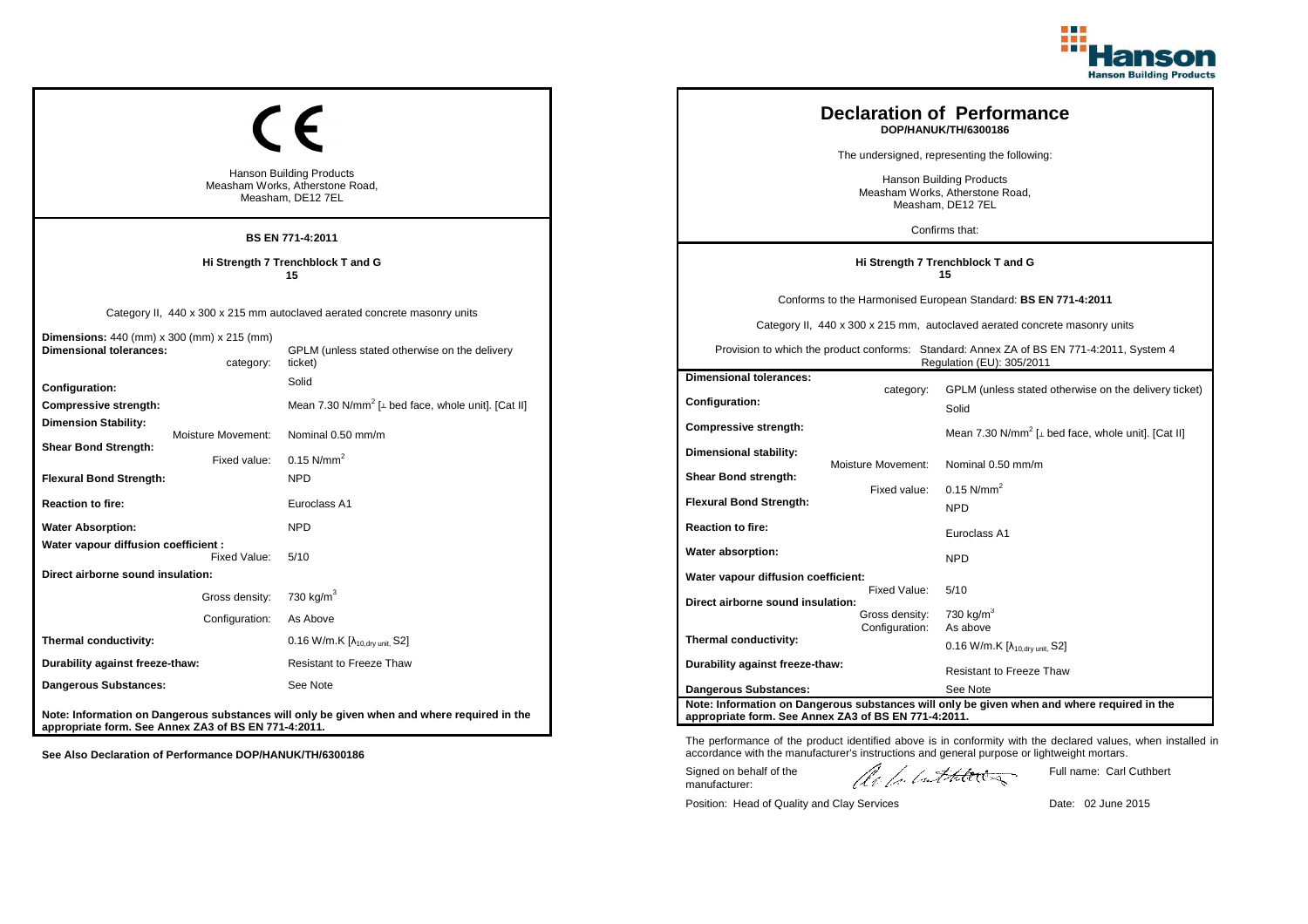

| <b>Hanson Building Products</b><br>Measham Works, Atherstone Road,<br>Measham, DE12 7EL<br><b>BS EN 771-4:2011</b> |                                  |                                                                                                                                       |                                                                                      | <b>Declaration of Performance</b><br>DOP/HANUK/TH/6300193<br>The undersigned, representing the following:<br>Hanson Building Products<br>Measham Works, Atherstone Road,<br>Measham, DE12 7EL<br>Confirms that: |                                                                                                                                                                                                                                                                        |
|--------------------------------------------------------------------------------------------------------------------|----------------------------------|---------------------------------------------------------------------------------------------------------------------------------------|--------------------------------------------------------------------------------------|-----------------------------------------------------------------------------------------------------------------------------------------------------------------------------------------------------------------|------------------------------------------------------------------------------------------------------------------------------------------------------------------------------------------------------------------------------------------------------------------------|
| Hi Strength 7 Trenchblock T and G<br>15                                                                            |                                  |                                                                                                                                       |                                                                                      | Hi Strength 7 Trenchblock T and G<br>15                                                                                                                                                                         |                                                                                                                                                                                                                                                                        |
| <b>Dimensions:</b> 440 (mm) x 355 (mm) x 215 (mm)<br><b>Dimensional tolerances:</b>                                | category:                        | Category II, 440 x 355 x 215 mm autoclaved aerated concrete masonry units<br>GPLM (unless stated otherwise on the delivery<br>ticket) |                                                                                      |                                                                                                                                                                                                                 | Conforms to the Harmonised European Standard: BS EN 771-4:2011<br>Category II, 440 x 355 x 215 mm, autoclaved aerated concrete masonry units<br>Provision to which the product conforms: Standard: Annex ZA of BS EN 771-4:2011, System 4<br>Regulation (EU): 305/2011 |
| Configuration:<br>Compressive strength:<br>Dimension Stability:                                                    | Moisture Movement:               | Solid<br>Mean 7.30 N/mm <sup>2</sup> [ $\perp$ bed face, whole unit]. [Cat II]<br>Nominal 0.50 mm/m                                   | <b>Dimensional tolerances:</b><br>Configuration:<br>Compressive strength:            | category:                                                                                                                                                                                                       | GPLM (unless stated otherwise on the delivery ticket)<br>Solid<br>Mean 7.30 N/mm <sup>2</sup> [ $\perp$ bed face, whole unit]. [Cat II]                                                                                                                                |
| <b>Shear Bond Strength:</b><br><b>Flexural Bond Strength:</b><br><b>Reaction to fire:</b>                          | Fixed value:                     | 0.15 $N/mm^2$<br><b>NPD</b><br>Euroclass A1                                                                                           | Dimensional stability:<br>Shear Bond strength:<br><b>Flexural Bond Strength:</b>     | Moisture Movement:<br>Fixed value:                                                                                                                                                                              | Nominal 0.50 mm/m<br>$0.15$ N/mm <sup>2</sup>                                                                                                                                                                                                                          |
| <b>Water Absorption:</b><br>Water vapour diffusion coefficient :                                                   | Fixed Value:                     | <b>NPD</b><br>5/10                                                                                                                    | <b>Reaction to fire:</b><br>Water absorption:                                        |                                                                                                                                                                                                                 | <b>NPD</b><br>Euroclass A1<br><b>NPD</b>                                                                                                                                                                                                                               |
| Direct airborne sound insulation:                                                                                  | Gross density:<br>Configuration: | 730 kg/m <sup>3</sup><br>As Above                                                                                                     | Water vapour diffusion coefficient:<br>Direct airborne sound insulation:             | Fixed Value:<br>Gross density:                                                                                                                                                                                  | 5/10<br>730 kg/m <sup>3</sup>                                                                                                                                                                                                                                          |
| Thermal conductivity:<br>Durability against freeze-thaw:                                                           |                                  | 0.16 W/m.K [λ <sub>10,dry unit,</sub> S2]<br>Resistant to Freeze Thaw                                                                 | Thermal conductivity:<br>Durability against freeze-thaw:                             | Configuration:                                                                                                                                                                                                  | As above<br>$0.16$ W/m.K [ $\lambda_{10, dry \text{ unit}}$ , S2]<br><b>Resistant to Freeze Thaw</b>                                                                                                                                                                   |
| Dangerous Substances:<br>appropriate form. See Annex ZA3 of BS EN 771-4:2011.                                      |                                  | See Note<br>Note: Information on Dangerous substances will only be given when and where required in the                               | <b>Dangerous Substances:</b><br>appropriate form. See Annex ZA3 of BS EN 771-4:2011. |                                                                                                                                                                                                                 | See Note<br>Note: Information on Dangerous substances will only be given when and where required in the                                                                                                                                                                |

Position: Head of Quality and Clay Services Date: 02 June 2015

Signed on behalf of the manufacturer:

Full name: Carl Cuthbert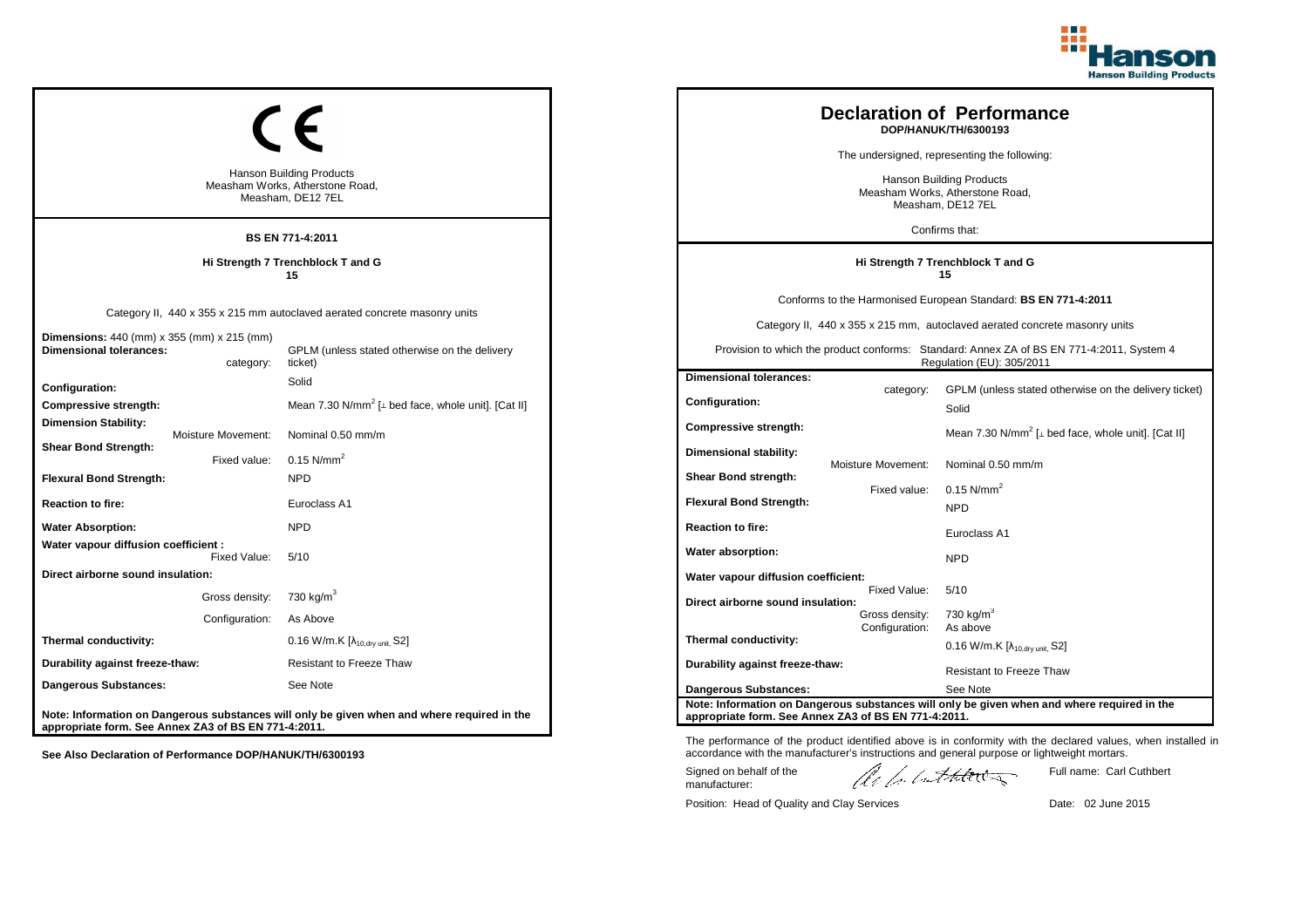

| <b>Hanson Building Products</b><br>Measham Works, Atherstone Road,<br>Measham, DE12 7EL<br><b>BS EN 771-4:2011</b> |                                    |                                                                                                                                      |  |                                                                           |                                | <b>Declaration of Performance</b><br>DOP/HANUK/TH/6300018<br>The undersigned, representing the following:<br><b>Hanson Building Products</b><br>Measham Works, Atherstone Road,<br>Measham, DE12 7EL<br>Confirms that:                                                |
|--------------------------------------------------------------------------------------------------------------------|------------------------------------|--------------------------------------------------------------------------------------------------------------------------------------|--|---------------------------------------------------------------------------|--------------------------------|-----------------------------------------------------------------------------------------------------------------------------------------------------------------------------------------------------------------------------------------------------------------------|
|                                                                                                                    | Hi Strength 7 Coursing Unit<br>15  |                                                                                                                                      |  |                                                                           |                                | Hi Strength 7 Coursing Unit<br>15                                                                                                                                                                                                                                     |
| <b>Dimensions:</b> 215 (mm) x 100 (mm) x 65 (mm)<br><b>Dimensional tolerances:</b>                                 | category:                          | Category II, 215 x 100 x 65 mm autoclaved aerated concrete masonry units<br>GPLM (unless stated otherwise on the delivery<br>ticket) |  |                                                                           |                                | Conforms to the Harmonised European Standard: BS EN 771-4:2011<br>Category II, 215 x 100 x 65 mm, autoclaved aerated concrete masonry units<br>Provision to which the product conforms: Standard: Annex ZA of BS EN 771-4:2011, System 4<br>Regulation (EU): 305/2011 |
| Configuration:<br><b>Compressive strength:</b><br><b>Dimension Stability:</b>                                      |                                    | Solid<br>Mean 7.30 N/mm <sup>2</sup> [⊥ bed face, whole unit]. [Cat II]                                                              |  | <b>Dimensional tolerances:</b><br>Configuration:<br>Compressive strength: | category:                      | GPLM (unless stated otherwise on the delivery ticket)<br>Solid                                                                                                                                                                                                        |
| <b>Shear Bond Strength:</b><br><b>Flexural Bond Strength:</b>                                                      | Moisture Movement:<br>Fixed value: | Nominal 0.50 mm/m<br>$0.15$ N/mm <sup>2</sup><br><b>NPD</b>                                                                          |  | Dimensional stability:<br>Shear Bond strength:                            | <b>Moisture Movement:</b>      | Mean 7.30 N/mm <sup>2</sup> [ $\perp$ bed face, whole unit]. [Cat II]<br>Nominal 0.50 mm/m                                                                                                                                                                            |
| <b>Reaction to fire:</b>                                                                                           |                                    | Euroclass A1                                                                                                                         |  | <b>Flexural Bond Strength:</b>                                            | Fixed value:                   | $0.15$ N/mm <sup>2</sup><br><b>NPD</b>                                                                                                                                                                                                                                |
| <b>Water Absorption:</b><br>Water vapour diffusion coefficient :                                                   | Fixed Value:                       | <b>NPD</b><br>5/10                                                                                                                   |  | <b>Reaction to fire:</b><br>Water absorption:                             |                                | Euroclass A1<br><b>NPD</b>                                                                                                                                                                                                                                            |
| Direct airborne sound insulation:                                                                                  | Gross density:<br>Configuration:   | 730 kg/m <sup>3</sup><br>As Above                                                                                                    |  | Water vapour diffusion coefficient:<br>Direct airborne sound insulation:  | Fixed Value:<br>Gross density: | 5/10<br>730 kg/m $^{\circ}$                                                                                                                                                                                                                                           |
| Thermal conductivity:                                                                                              |                                    | 0.16 W/m.K $[\lambda_{10.0}$ <sub>W unit.</sub> S2]                                                                                  |  | Thermal conductivity:                                                     | Configuration:                 | As above<br>$0.16$ W/m.K [ $\lambda_{10, dry \text{ unit}}$ , S2]                                                                                                                                                                                                     |
| Durability against freeze-thaw:<br>Dangerous Substances:                                                           |                                    | <b>NPD</b><br>See Note                                                                                                               |  | Durability against freeze-thaw:<br>Dangerous Substances:                  |                                | <b>NPD</b><br>See Note                                                                                                                                                                                                                                                |
| appropriate form. See Annex ZA3 of BS EN 771-4:2011.                                                               |                                    | Note: Information on Dangerous substances will only be given when and where required in the                                          |  | appropriate form. See Annex ZA3 of BS EN 771-4:2011.                      |                                | Note: Information on Dangerous substances will only be given when and where required in the                                                                                                                                                                           |

Position: Head of Quality and Clay Services Date: 02 June 2015

Signed on behalf of the manufacturer:

Full name: Carl Cuthbert

The performance of the product identified above is in conformity with the declared values, when installed in accordance with the manufacturer's instructions and general purpose or lightweight mortars.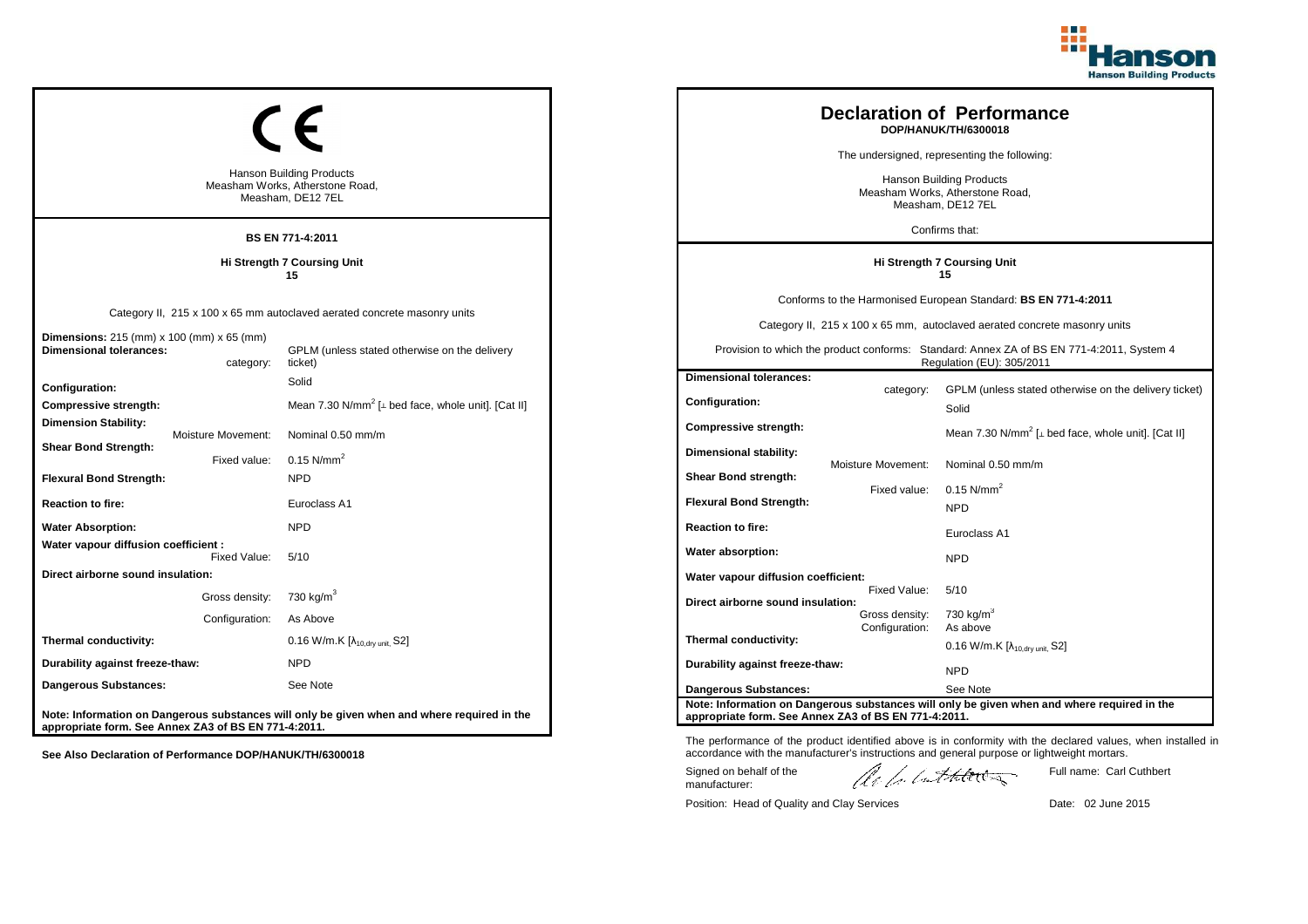

| <b>Hanson Building Products</b><br>Measham Works, Atherstone Road,<br>Measham, DE12 7EL<br><b>BS EN 771-4:2011</b> |                                                                                                                                      |                                                                                  | <b>Declaration of Performance</b><br>DOP/HANUK/TH/6300025<br>The undersigned, representing the following:<br><b>Hanson Building Products</b><br>Measham Works, Atherstone Road,<br>Measham, DE12 7EL<br>Confirms that: |                                                                                                                                                                                                                                                                       |
|--------------------------------------------------------------------------------------------------------------------|--------------------------------------------------------------------------------------------------------------------------------------|----------------------------------------------------------------------------------|------------------------------------------------------------------------------------------------------------------------------------------------------------------------------------------------------------------------|-----------------------------------------------------------------------------------------------------------------------------------------------------------------------------------------------------------------------------------------------------------------------|
|                                                                                                                    | Hi Strength 7 Coursing Unit<br>15                                                                                                    | Hi Strength 7 Coursing Unit<br>15                                                |                                                                                                                                                                                                                        |                                                                                                                                                                                                                                                                       |
| <b>Dimensions:</b> 215 (mm) x 115 (mm) x 65 (mm)<br><b>Dimensional tolerances:</b><br>category:                    | Category II, 215 x 115 x 65 mm autoclaved aerated concrete masonry units<br>GPLM (unless stated otherwise on the delivery<br>ticket) |                                                                                  |                                                                                                                                                                                                                        | Conforms to the Harmonised European Standard: BS EN 771-4:2011<br>Category II, 215 x 115 x 65 mm, autoclaved aerated concrete masonry units<br>Provision to which the product conforms: Standard: Annex ZA of BS EN 771-4:2011, System 4<br>Regulation (EU): 305/2011 |
| Configuration:<br>Compressive strength:<br><b>Dimension Stability:</b>                                             | Solid<br>Mean 7.30 N/mm <sup>2</sup> [ $\perp$ bed face, whole unit]. [Cat II]<br>Nominal 0.50 mm/m                                  | <b>Dimensional tolerances:</b><br><b>Configuration:</b><br>Compressive strength: | category:                                                                                                                                                                                                              | GPLM (unless stated otherwise on the delivery ticket)<br>Solid<br>Mean 7.30 N/mm <sup>2</sup> [ $\perp$ bed face, whole unit]. [Cat II]                                                                                                                               |
| Moisture Movement:<br><b>Shear Bond Strength:</b><br>Fixed value:<br><b>Flexural Bond Strength:</b>                | 0.15 N/mm <sup>2</sup><br><b>NPD</b>                                                                                                 | Dimensional stability:<br>Shear Bond strength:                                   | Moisture Movement:<br>Fixed value:                                                                                                                                                                                     | Nominal 0.50 mm/m<br>$0.15$ N/mm <sup>2</sup>                                                                                                                                                                                                                         |
| <b>Reaction to fire:</b><br><b>Water Absorption:</b>                                                               | Euroclass A1<br><b>NPD</b>                                                                                                           | <b>Flexural Bond Strength:</b><br><b>Reaction to fire:</b>                       |                                                                                                                                                                                                                        | <b>NPD</b><br>Euroclass A1                                                                                                                                                                                                                                            |
| Water vapour diffusion coefficient :<br>Fixed Value:<br>Direct airborne sound insulation:                          | 5/10                                                                                                                                 | Water absorption:<br>Water vapour diffusion coefficient:                         |                                                                                                                                                                                                                        | <b>NPD</b>                                                                                                                                                                                                                                                            |
| Gross density:<br>Configuration:                                                                                   | 730 kg/m $^3$<br>As Above                                                                                                            | Direct airborne sound insulation:                                                | Fixed Value:<br>Gross density:<br>Configuration:                                                                                                                                                                       | 5/10<br>730 kg/m $3$<br>As above                                                                                                                                                                                                                                      |
| Thermal conductivity:                                                                                              | $0.16$ W/m.K [ $\lambda_{10, dry}$ unit, S2]                                                                                         | Thermal conductivity:                                                            |                                                                                                                                                                                                                        | 0.16 W/m.K $[\lambda_{10, dry \text{ unit}}, S2]$                                                                                                                                                                                                                     |
| Durability against freeze-thaw:<br>Dangerous Substances:                                                           | NPD<br>See Note                                                                                                                      | Durability against freeze-thaw:<br><b>Dangerous Substances:</b>                  |                                                                                                                                                                                                                        | NPD<br>See Note                                                                                                                                                                                                                                                       |
| appropriate form. See Annex ZA3 of BS EN 771-4:2011.                                                               | Note: Information on Dangerous substances will only be given when and where required in the                                          | appropriate form. See Annex ZA3 of BS EN 771-4:2011.                             |                                                                                                                                                                                                                        | Note: Information on Dangerous substances will only be given when and where required in the                                                                                                                                                                           |

Position: Head of Quality and Clay Services Date: 02 June 2015

Signed on behalf of the manufacturer:

Full name: Carl Cuthbert

The performance of the product identified above is in conformity with the declared values, when installed in accordance with the manufacturer's instructions and general purpose or lightweight mortars.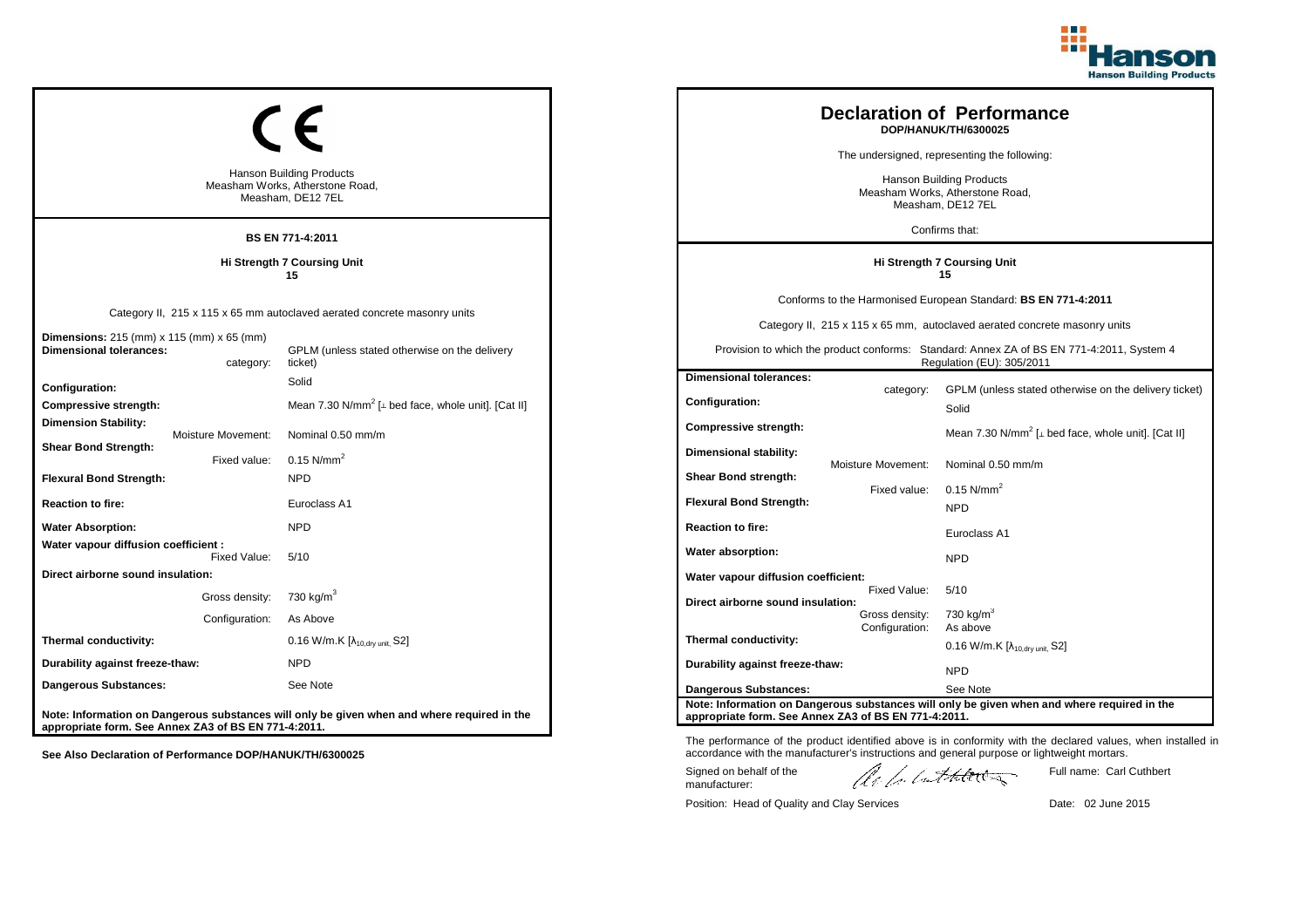

| <b>Hanson Building Products</b><br>Measham Works, Atherstone Road,<br>Measham, DE12 7EL<br><b>BS EN 771-4:2011</b> |                                                                                                                                      |                                                                                      | <b>Declaration of Performance</b><br>DOP/HANUK/TH/6300032<br>The undersigned, representing the following:<br><b>Hanson Building Products</b><br>Measham Works, Atherstone Road,<br>Measham, DE12 7EL<br>Confirms that: |                                                                                                                                                                                                                                                                       |
|--------------------------------------------------------------------------------------------------------------------|--------------------------------------------------------------------------------------------------------------------------------------|--------------------------------------------------------------------------------------|------------------------------------------------------------------------------------------------------------------------------------------------------------------------------------------------------------------------|-----------------------------------------------------------------------------------------------------------------------------------------------------------------------------------------------------------------------------------------------------------------------|
|                                                                                                                    | Hi Strength 7 Coursing Unit<br>15                                                                                                    | Hi Strength 7 Coursing Unit<br>15                                                    |                                                                                                                                                                                                                        |                                                                                                                                                                                                                                                                       |
| <b>Dimensions:</b> 215 (mm) x 125 (mm) x 65 (mm)<br><b>Dimensional tolerances:</b><br>category:                    | Category II, 215 x 125 x 65 mm autoclaved aerated concrete masonry units<br>GPLM (unless stated otherwise on the delivery<br>ticket) |                                                                                      |                                                                                                                                                                                                                        | Conforms to the Harmonised European Standard: BS EN 771-4:2011<br>Category II, 215 x 125 x 65 mm, autoclaved aerated concrete masonry units<br>Provision to which the product conforms: Standard: Annex ZA of BS EN 771-4:2011, System 4<br>Regulation (EU): 305/2011 |
| Configuration:<br><b>Compressive strength:</b><br><b>Dimension Stability:</b><br>Moisture Movement:                | Solid<br>Mean 7.30 N/mm <sup>2</sup> [ $\perp$ bed face, whole unit]. [Cat II]<br>Nominal 0.50 mm/m                                  | <b>Dimensional tolerances:</b><br><b>Configuration:</b><br>Compressive strength:     | category:                                                                                                                                                                                                              | GPLM (unless stated otherwise on the delivery ticket)<br>Solid<br>Mean 7.30 N/mm <sup>2</sup> [ $\perp$ bed face, whole unit]. [Cat II]                                                                                                                               |
| <b>Shear Bond Strength:</b><br>Fixed value:<br><b>Flexural Bond Strength:</b><br><b>Reaction to fire:</b>          | 0.15 $N/mm^2$<br><b>NPD</b><br>Euroclass A1                                                                                          | Dimensional stability:<br>Shear Bond strength:<br><b>Flexural Bond Strength:</b>     | Moisture Movement:<br>Fixed value:                                                                                                                                                                                     | Nominal 0.50 mm/m<br>$0.15$ N/mm <sup>2</sup><br><b>NPD</b>                                                                                                                                                                                                           |
| <b>Water Absorption:</b><br>Water vapour diffusion coefficient :                                                   | <b>NPD</b>                                                                                                                           | <b>Reaction to fire:</b><br>Water absorption:                                        |                                                                                                                                                                                                                        | Euroclass A1                                                                                                                                                                                                                                                          |
| Fixed Value:<br>Direct airborne sound insulation:<br>Gross density:                                                | 5/10<br>730 kg/m <sup>3</sup>                                                                                                        | Water vapour diffusion coefficient:<br>Direct airborne sound insulation:             | Fixed Value:<br>Gross density:                                                                                                                                                                                         | <b>NPD</b><br>5/10<br>$730 \text{ kg/m}^3$                                                                                                                                                                                                                            |
| Configuration:<br>Thermal conductivity:<br>Durability against freeze-thaw:                                         | As Above<br>$0.16$ W/m.K $[\lambda_{10, dry \text{ unit}}, S2]$<br>NPD                                                               | Thermal conductivity:<br>Durability against freeze-thaw:                             | Configuration:                                                                                                                                                                                                         | As above<br>$0.16$ W/m.K [ $\lambda_{10, dry \text{ unit}}$ , S2]<br><b>NPD</b>                                                                                                                                                                                       |
| Dangerous Substances:<br>appropriate form. See Annex ZA3 of BS EN 771-4:2011.                                      | See Note<br>Note: Information on Dangerous substances will only be given when and where required in the                              | <b>Dangerous Substances:</b><br>appropriate form. See Annex ZA3 of BS EN 771-4:2011. |                                                                                                                                                                                                                        | See Note<br>Note: Information on Dangerous substances will only be given when and where required in the                                                                                                                                                               |

Position: Head of Quality and Clay Services Date: 02 June 2015

Signed on behalf of the manufacturer:

Full name: Carl Cuthbert

The performance of the product identified above is in conformity with the declared values, when installed in accordance with the manufacturer's instructions and general purpose or lightweight mortars.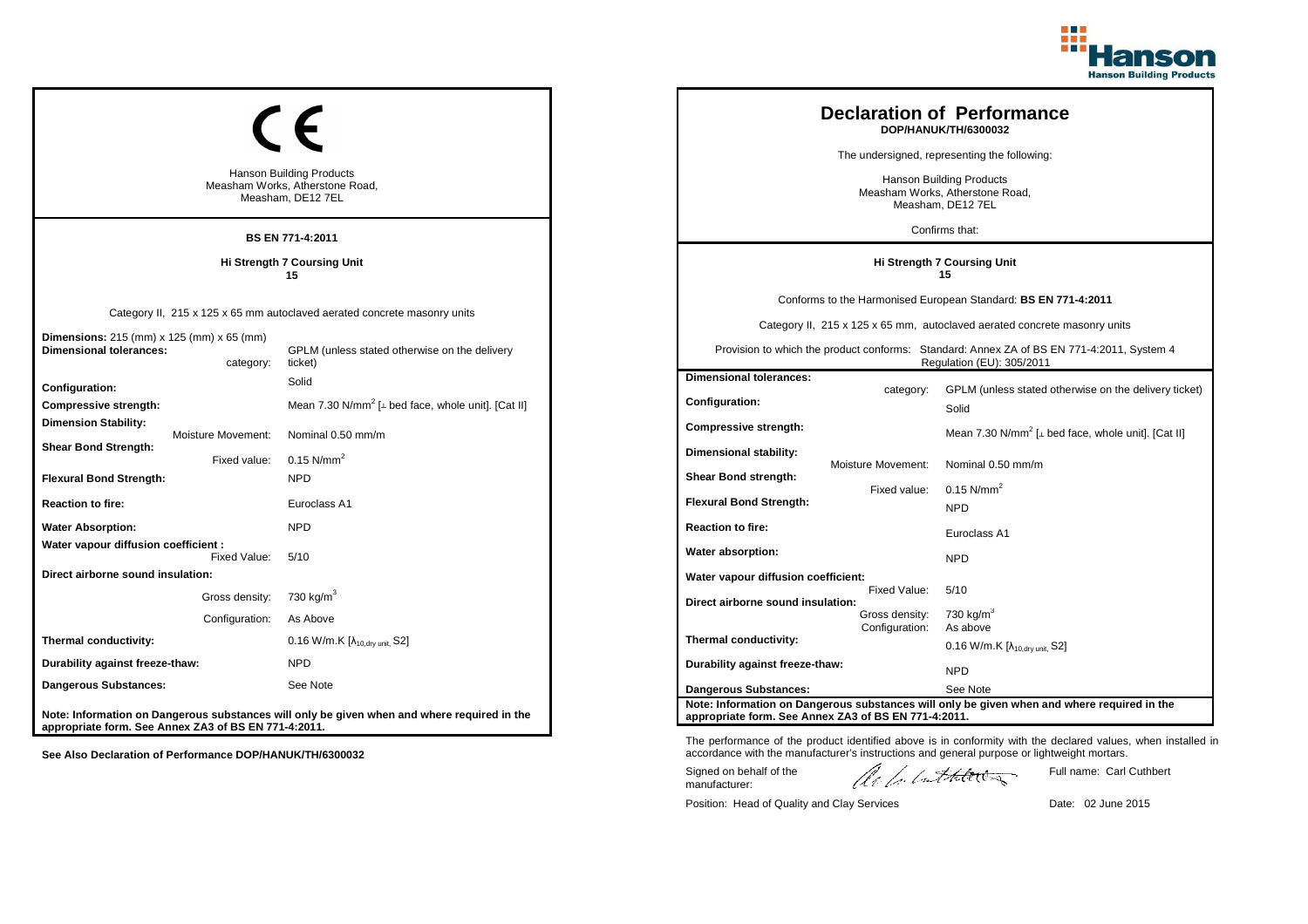

| <b>Hanson Building Products</b><br>Measham Works, Atherstone Road,<br>Measham, DE12 7EL<br><b>BS EN 771-4:2011</b> |                                                                                                                                      |                                                                                  | <b>Declaration of Performance</b><br>DOP/HANUK/TH/6300049<br>The undersigned, representing the following:<br><b>Hanson Building Products</b><br>Measham Works, Atherstone Road,<br>Measham, DE12 7EL<br>Confirms that: |                                                                                                                                                                                                                                                                       |
|--------------------------------------------------------------------------------------------------------------------|--------------------------------------------------------------------------------------------------------------------------------------|----------------------------------------------------------------------------------|------------------------------------------------------------------------------------------------------------------------------------------------------------------------------------------------------------------------|-----------------------------------------------------------------------------------------------------------------------------------------------------------------------------------------------------------------------------------------------------------------------|
|                                                                                                                    | Hi Strength 7 Coursing Unit<br>15                                                                                                    | Hi Strength 7 Coursing Unit<br>15                                                |                                                                                                                                                                                                                        |                                                                                                                                                                                                                                                                       |
| <b>Dimensions:</b> 215 (mm) x 140 (mm) x 65 (mm)<br><b>Dimensional tolerances:</b><br>category:                    | Category II, 215 x 140 x 65 mm autoclaved aerated concrete masonry units<br>GPLM (unless stated otherwise on the delivery<br>ticket) |                                                                                  |                                                                                                                                                                                                                        | Conforms to the Harmonised European Standard: BS EN 771-4:2011<br>Category II, 215 x 140 x 65 mm, autoclaved aerated concrete masonry units<br>Provision to which the product conforms: Standard: Annex ZA of BS EN 771-4:2011, System 4<br>Regulation (EU): 305/2011 |
| Configuration:<br><b>Compressive strength:</b><br><b>Dimension Stability:</b><br>Moisture Movement:                | Solid<br>Mean 7.30 N/mm <sup>2</sup> [ $\perp$ bed face, whole unit]. [Cat II]<br>Nominal 0.50 mm/m                                  | <b>Dimensional tolerances:</b><br><b>Configuration:</b><br>Compressive strength: | category:                                                                                                                                                                                                              | GPLM (unless stated otherwise on the delivery ticket)<br>Solid<br>Mean 7.30 N/mm <sup>2</sup> [ $\perp$ bed face, whole unit]. [Cat II]                                                                                                                               |
| <b>Shear Bond Strength:</b><br>Fixed value:<br><b>Flexural Bond Strength:</b>                                      | 0.15 $N/mm^2$<br><b>NPD</b>                                                                                                          | Dimensional stability:<br>Shear Bond strength:<br><b>Flexural Bond Strength:</b> | Moisture Movement:<br>Fixed value:                                                                                                                                                                                     | Nominal 0.50 mm/m<br>$0.15$ N/mm <sup>2</sup>                                                                                                                                                                                                                         |
| <b>Reaction to fire:</b><br><b>Water Absorption:</b>                                                               | Euroclass A1<br><b>NPD</b>                                                                                                           | <b>Reaction to fire:</b>                                                         |                                                                                                                                                                                                                        | <b>NPD</b><br>Euroclass A1                                                                                                                                                                                                                                            |
| Water vapour diffusion coefficient :<br>Fixed Value:<br>Direct airborne sound insulation:                          | 5/10                                                                                                                                 | Water absorption:<br>Water vapour diffusion coefficient:                         |                                                                                                                                                                                                                        | <b>NPD</b>                                                                                                                                                                                                                                                            |
| Gross density:<br>Configuration:                                                                                   | 730 kg/m <sup>3</sup><br>As Above                                                                                                    | Direct airborne sound insulation:                                                | Fixed Value:<br>Gross density:                                                                                                                                                                                         | 5/10<br>$730 \text{ kg/m}^3$                                                                                                                                                                                                                                          |
| Thermal conductivity:                                                                                              | $0.16$ W/m.K $[\lambda_{10, dry \text{ unit}}, S2]$                                                                                  | Thermal conductivity:                                                            | Configuration:                                                                                                                                                                                                         | As above<br>$0.16$ W/m.K [ $\lambda_{10, dry \text{ unit}}$ , S2]                                                                                                                                                                                                     |
| Durability against freeze-thaw:<br>Dangerous Substances:                                                           | NPD<br>See Note                                                                                                                      | Durability against freeze-thaw:<br><b>Dangerous Substances:</b>                  |                                                                                                                                                                                                                        | <b>NPD</b><br>See Note                                                                                                                                                                                                                                                |
| appropriate form. See Annex ZA3 of BS EN 771-4:2011.                                                               | Note: Information on Dangerous substances will only be given when and where required in the                                          | appropriate form. See Annex ZA3 of BS EN 771-4:2011.                             |                                                                                                                                                                                                                        | Note: Information on Dangerous substances will only be given when and where required in the                                                                                                                                                                           |

Position: Head of Quality and Clay Services Date: 02 June 2015

Signed on behalf of the manufacturer:

The performance of the product identified above is in conformity with the declared values, when installed in accordance with the manufacturer's instructions and general purpose or lightweight mortars.

ach lathering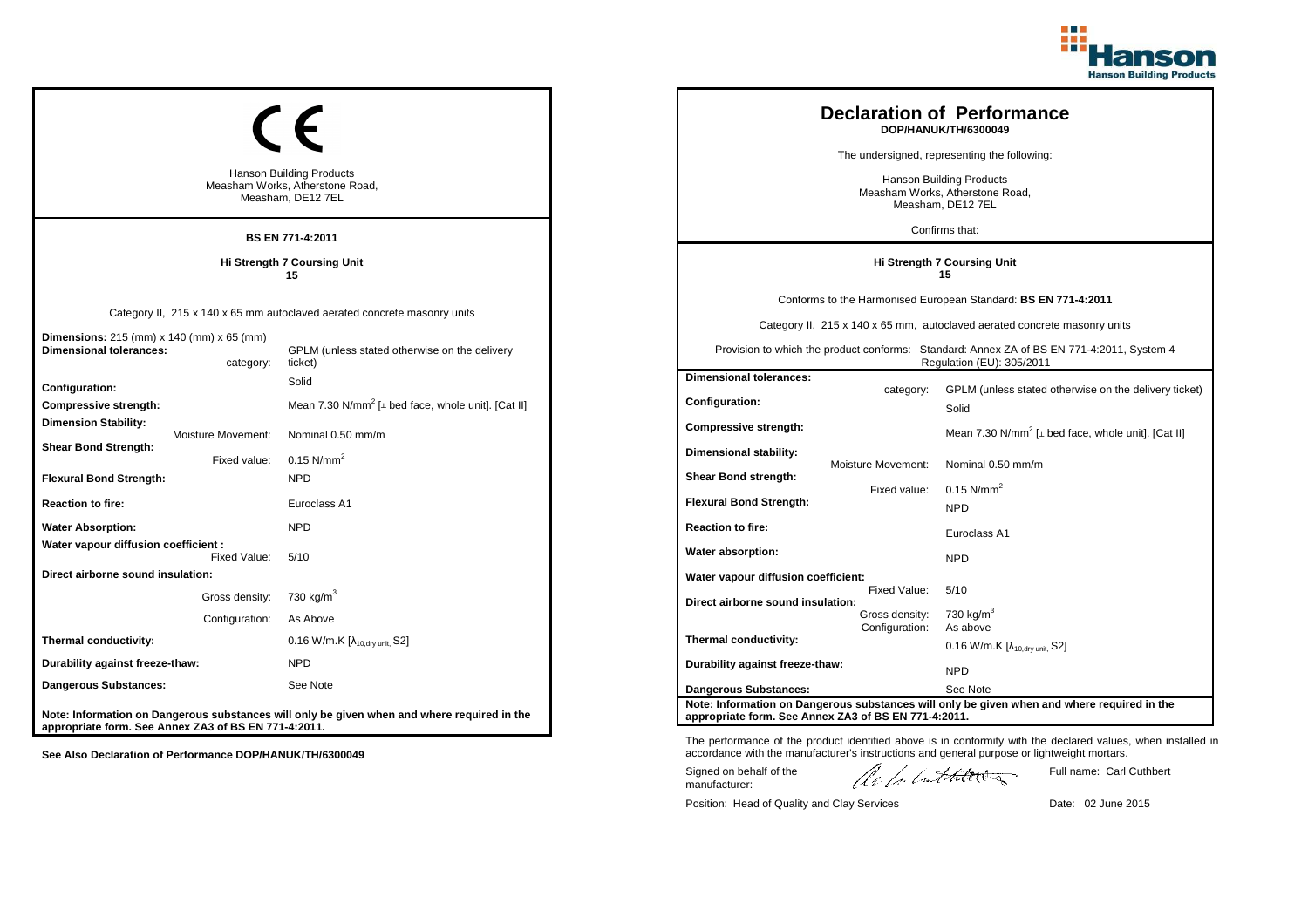

| <b>Hanson Building Products</b><br>Measham Works, Atherstone Road,<br>Measham, DE12 7EL<br><b>BS EN 771-4:2011</b> |                                                                                                                                      |                                                                                  | <b>Declaration of Performance</b><br>DOP/HANUK/TH/6300056<br>The undersigned, representing the following:<br><b>Hanson Building Products</b><br>Measham Works, Atherstone Road,<br>Measham, DE12 7EL<br>Confirms that: |                                                                                                                                                                                                                                                                       |
|--------------------------------------------------------------------------------------------------------------------|--------------------------------------------------------------------------------------------------------------------------------------|----------------------------------------------------------------------------------|------------------------------------------------------------------------------------------------------------------------------------------------------------------------------------------------------------------------|-----------------------------------------------------------------------------------------------------------------------------------------------------------------------------------------------------------------------------------------------------------------------|
|                                                                                                                    | Hi Strength 7 Coursing Unit<br>15                                                                                                    | Hi Strength 7 Coursing Unit<br>15                                                |                                                                                                                                                                                                                        |                                                                                                                                                                                                                                                                       |
| <b>Dimensions:</b> 215 (mm) x 150 (mm) x 65 (mm)<br><b>Dimensional tolerances:</b><br>category:                    | Category II, 215 x 150 x 65 mm autoclaved aerated concrete masonry units<br>GPLM (unless stated otherwise on the delivery<br>ticket) |                                                                                  |                                                                                                                                                                                                                        | Conforms to the Harmonised European Standard: BS EN 771-4:2011<br>Category II, 215 x 150 x 65 mm, autoclaved aerated concrete masonry units<br>Provision to which the product conforms: Standard: Annex ZA of BS EN 771-4:2011, System 4<br>Regulation (EU): 305/2011 |
| Configuration:<br><b>Compressive strength:</b><br><b>Dimension Stability:</b><br>Moisture Movement:                | Solid<br>Mean 7.30 N/mm <sup>2</sup> [ $\perp$ bed face, whole unit]. [Cat II]<br>Nominal 0.50 mm/m                                  | <b>Dimensional tolerances:</b><br><b>Configuration:</b><br>Compressive strength: | category:                                                                                                                                                                                                              | GPLM (unless stated otherwise on the delivery ticket)<br>Solid<br>Mean 7.30 N/mm <sup>2</sup> [ $\perp$ bed face, whole unit]. [Cat II]                                                                                                                               |
| <b>Shear Bond Strength:</b><br>Fixed value:<br><b>Flexural Bond Strength:</b><br><b>Reaction to fire:</b>          | 0.15 $N/mm^2$<br><b>NPD</b><br>Euroclass A1                                                                                          | Dimensional stability:<br>Shear Bond strength:<br><b>Flexural Bond Strength:</b> | Moisture Movement:<br>Fixed value:                                                                                                                                                                                     | Nominal 0.50 mm/m<br>$0.15$ N/mm <sup>2</sup><br><b>NPD</b>                                                                                                                                                                                                           |
| <b>Water Absorption:</b><br>Water vapour diffusion coefficient :                                                   | <b>NPD</b>                                                                                                                           | <b>Reaction to fire:</b>                                                         |                                                                                                                                                                                                                        | Euroclass A1                                                                                                                                                                                                                                                          |
| Fixed Value:<br>Direct airborne sound insulation:                                                                  | 5/10                                                                                                                                 | Water absorption:<br>Water vapour diffusion coefficient:                         | Fixed Value:                                                                                                                                                                                                           | <b>NPD</b><br>5/10                                                                                                                                                                                                                                                    |
| Gross density:<br>Configuration:                                                                                   | 730 kg/m <sup>3</sup><br>As Above                                                                                                    | Direct airborne sound insulation:                                                | Gross density:<br>Configuration:                                                                                                                                                                                       | $730 \text{ kg/m}^3$<br>As above                                                                                                                                                                                                                                      |
| Thermal conductivity:<br>Durability against freeze-thaw:                                                           | $0.16$ W/m.K $[\lambda_{10, dry \text{ unit}}, S2]$<br>NPD                                                                           | Thermal conductivity:<br>Durability against freeze-thaw:                         |                                                                                                                                                                                                                        | $0.16$ W/m.K [ $\lambda_{10, dry \text{ unit}}$ , S2]                                                                                                                                                                                                                 |
| Dangerous Substances:                                                                                              | See Note                                                                                                                             | <b>Dangerous Substances:</b>                                                     |                                                                                                                                                                                                                        | <b>NPD</b><br>See Note                                                                                                                                                                                                                                                |
| appropriate form. See Annex ZA3 of BS EN 771-4:2011.                                                               | Note: Information on Dangerous substances will only be given when and where required in the                                          | appropriate form. See Annex ZA3 of BS EN 771-4:2011.                             |                                                                                                                                                                                                                        | Note: Information on Dangerous substances will only be given when and where required in the                                                                                                                                                                           |

Position: Head of Quality and Clay Services Date: 02 June 2015

Signed on behalf of the manufacturer:

Full name: Carl Cuthbert

The performance of the product identified above is in conformity with the declared values, when installed in accordance with the manufacturer's instructions and general purpose or lightweight mortars.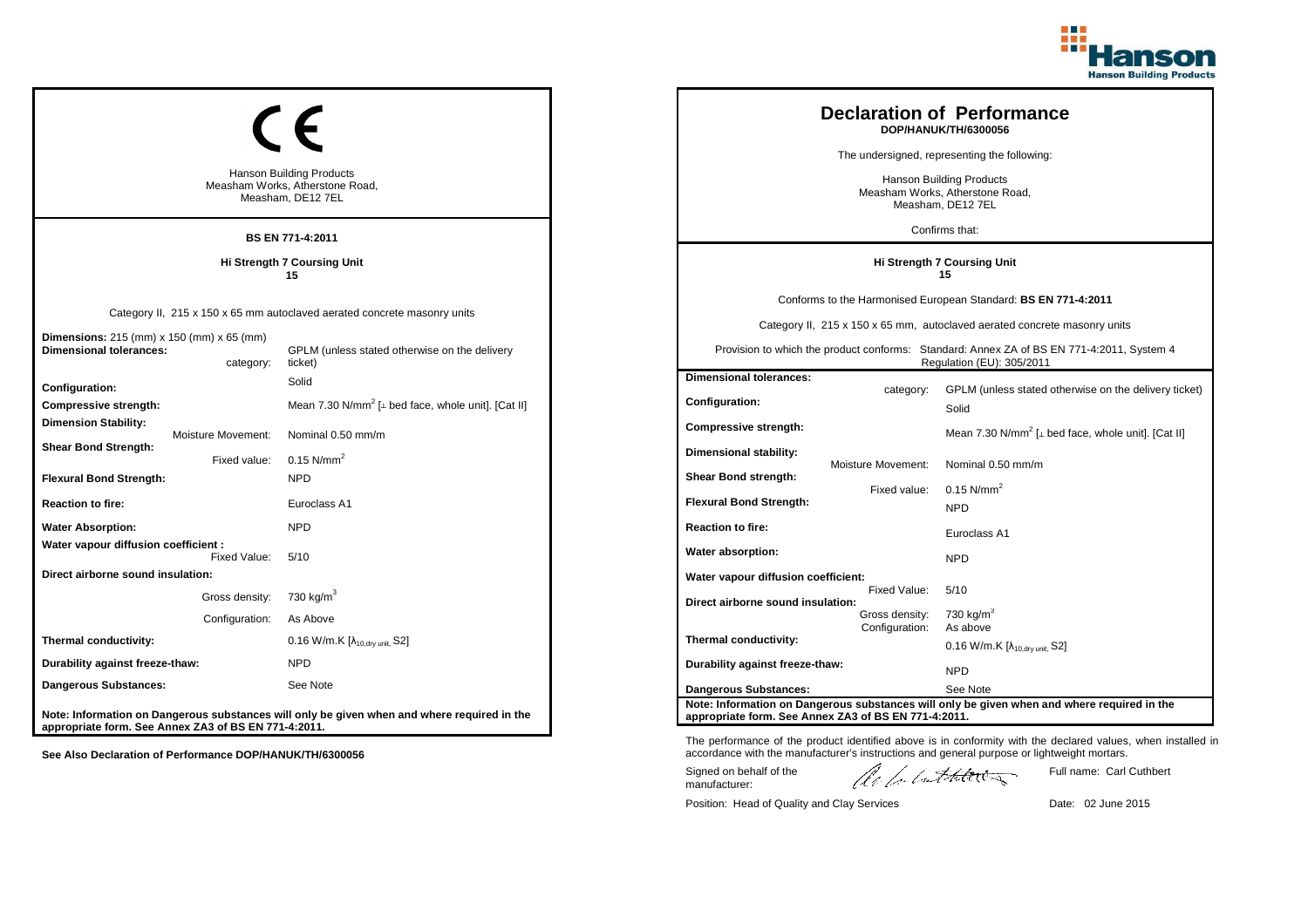

|                                                                                           |                                  | <b>Hanson Building Products</b><br>Measham Works, Atherstone Road,<br>Measham, DE12 7EL<br><b>BS EN 771-4:2011</b>                   |                                                                                                |                                                  | <b>Declaration of Performance</b><br>DOP/HANUK/TH/6301114<br>The undersigned, representing the following:<br>Hanson Building Products<br>Measham Works, Atherstone Road,<br>Measham, DE12 7EL<br>Confirms that:                                                       |
|-------------------------------------------------------------------------------------------|----------------------------------|--------------------------------------------------------------------------------------------------------------------------------------|------------------------------------------------------------------------------------------------|--------------------------------------------------|-----------------------------------------------------------------------------------------------------------------------------------------------------------------------------------------------------------------------------------------------------------------------|
|                                                                                           |                                  | <b>Hi Strength 7 Coursing Block</b><br>15                                                                                            |                                                                                                |                                                  | <b>Hi Strength 7 Coursing Block</b><br>15                                                                                                                                                                                                                             |
| <b>Dimensions:</b> 440 (mm) x 100 (mm) x 65 (mm)<br><b>Dimensional tolerances:</b>        | category:                        | Category II, 440 x 100 x 65 mm autoclaved aerated concrete masonry units<br>GPLM (unless stated otherwise on the delivery<br>ticket) |                                                                                                |                                                  | Conforms to the Harmonised European Standard: BS EN 771-4:2011<br>Category II, 440 x 100 x 65 mm, autoclaved aerated concrete masonry units<br>Provision to which the product conforms: Standard: Annex ZA of BS EN 771-4:2011, System 4<br>Regulation (EU): 305/2011 |
| Configuration:<br>Compressive strength:<br><b>Dimension Stability:</b>                    | Moisture Movement:               | Solid<br>Mean 7.30 N/mm <sup>2</sup> [ $\perp$ bed face, whole unit]. [Cat II]<br>Nominal 0.50 mm/m                                  | <b>Dimensional tolerances:</b><br>Configuration:<br><b>Compressive strength:</b>               | category:                                        | GPLM (unless stated otherwise on the delivery ticket)<br>Solid<br>Mean 7.30 N/mm <sup>2</sup> [⊥ bed face, whole unit]. [Cat II]                                                                                                                                      |
| <b>Shear Bond Strength:</b><br><b>Flexural Bond Strength:</b><br><b>Reaction to fire:</b> | Fixed value:                     | 0.15 $N/mm^2$<br><b>NPD</b><br>Euroclass A1                                                                                          | <b>Dimensional stability:</b><br><b>Shear Bond strength:</b><br><b>Flexural Bond Strength:</b> | Moisture Movement:<br>Fixed value:               | Nominal 0.50 mm/m<br>$0.15$ N/mm <sup>2</sup><br><b>NPD</b>                                                                                                                                                                                                           |
| <b>Water Absorption:</b><br>Water vapour diffusion coefficient :                          |                                  | <b>NPD</b>                                                                                                                           | <b>Reaction to fire:</b>                                                                       |                                                  | Euroclass A1                                                                                                                                                                                                                                                          |
| Direct airborne sound insulation:                                                         | Fixed Value:                     | 5/10                                                                                                                                 | Water absorption:<br>Water vapour diffusion coefficient:                                       |                                                  | <b>NPD</b>                                                                                                                                                                                                                                                            |
|                                                                                           | Gross density:<br>Configuration: | 730 kg/m <sup>3</sup><br>As Above                                                                                                    | Direct airborne sound insulation:                                                              | Fixed Value:<br>Gross density:<br>Configuration: | 5/10<br>730 kg/m $3$<br>As above                                                                                                                                                                                                                                      |
| Thermal conductivity:                                                                     |                                  | 0.16 W/m.K $[\lambda_{10.0}$ <sub>W unit.</sub> S2]                                                                                  | Thermal conductivity:                                                                          |                                                  | 0.16 W/m.K $[\lambda_{10, dry \text{ unit}}]$ S2]                                                                                                                                                                                                                     |
| Durability against freeze-thaw:<br><b>Dangerous Substances:</b>                           |                                  | <b>NPD</b><br>See Note                                                                                                               | Durability against freeze-thaw:<br><b>Dangerous Substances:</b>                                |                                                  | <b>NPD</b><br>See Note                                                                                                                                                                                                                                                |
| appropriate form. See Annex ZA3 of BS EN 771-4:2011.                                      |                                  | Note: Information on Dangerous substances will only be given when and where required in the                                          | appropriate form. See Annex ZA3 of BS EN 771-4:2011.                                           |                                                  | Note: Information on Dangerous substances will only be given when and where required in the                                                                                                                                                                           |

Position: Head of Quality and Clay Services Date: 02 June 2015

Signed on behalf of the manufacturer:

Full name: Carl Cuthbert

The performance of the product identified above is in conformity with the declared values, when installed in accordance with the manufacturer's instructions and general purpose or lightweight mortars.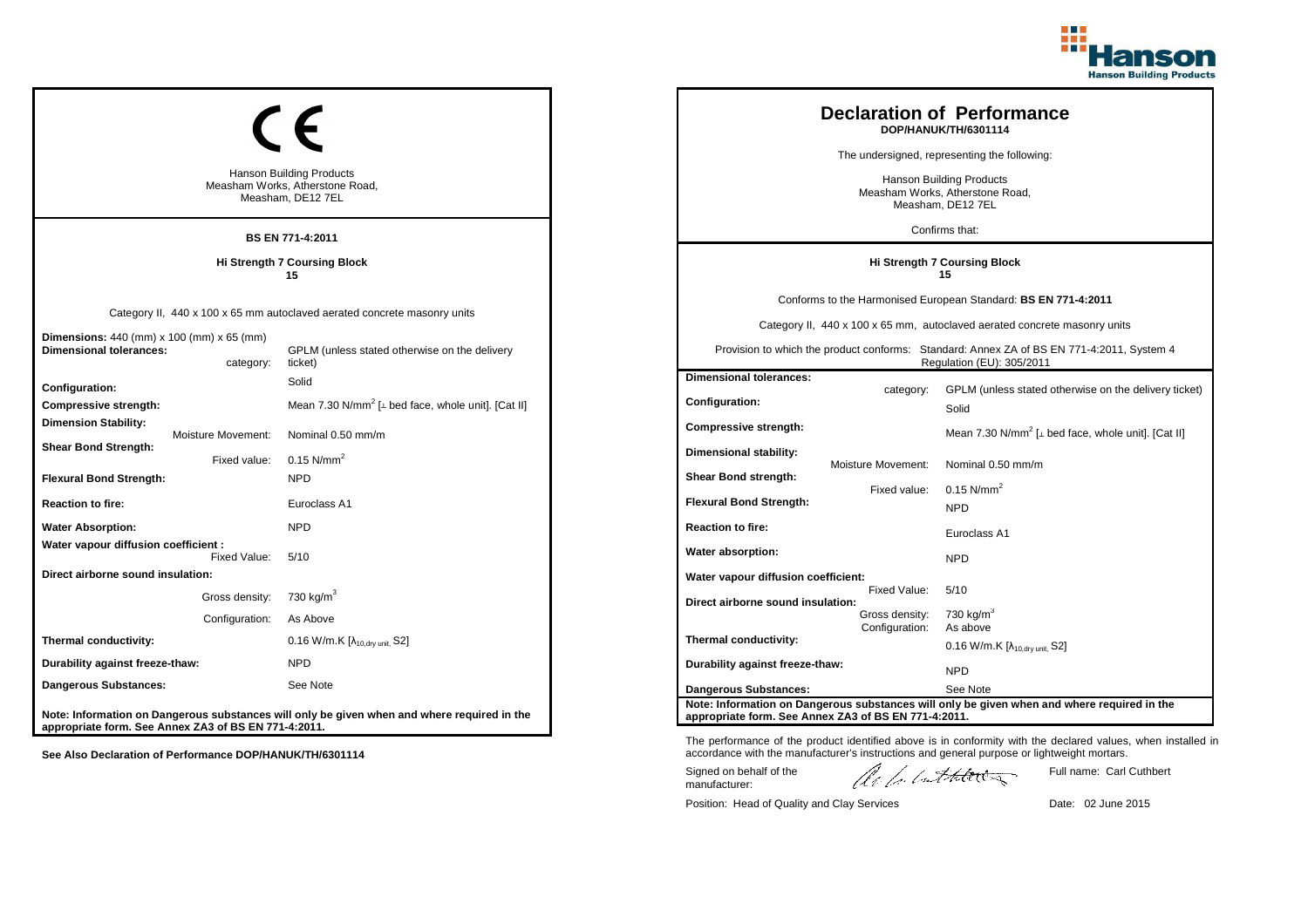

| <b>Hanson Building Products</b><br>Measham Works, Atherstone Road,<br>Measham, DE12 7EL<br>BS EN 771-4:2011 |                                                                                                                                      |                                                                                      |                                                  | <b>Declaration of Performance</b><br>DOP/HANUK/TH/6301121<br>The undersigned, representing the following:<br>Hanson Building Products<br>Measham Works, Atherstone Road,<br>Measham, DE12 7EL<br>Confirms that:                                                       |
|-------------------------------------------------------------------------------------------------------------|--------------------------------------------------------------------------------------------------------------------------------------|--------------------------------------------------------------------------------------|--------------------------------------------------|-----------------------------------------------------------------------------------------------------------------------------------------------------------------------------------------------------------------------------------------------------------------------|
|                                                                                                             | <b>Hi Strength 7 Coursing Block</b><br>15                                                                                            |                                                                                      |                                                  | <b>Hi Strength 7 Coursing Block</b><br>15                                                                                                                                                                                                                             |
| <b>Dimensions:</b> 440 (mm) x 115 (mm) x 65 (mm)<br><b>Dimensional tolerances:</b><br>category:             | Category II, 440 x 115 x 65 mm autoclaved aerated concrete masonry units<br>GPLM (unless stated otherwise on the delivery<br>ticket) |                                                                                      |                                                  | Conforms to the Harmonised European Standard: BS EN 771-4:2011<br>Category II, 440 x 115 x 65 mm, autoclaved aerated concrete masonry units<br>Provision to which the product conforms: Standard: Annex ZA of BS EN 771-4:2011, System 4<br>Regulation (EU): 305/2011 |
| Configuration:<br>Compressive strength:<br><b>Dimension Stability:</b><br><b>Moisture Movement:</b>         | Solid<br>Mean 7.30 N/mm <sup>2</sup> [ $\perp$ bed face, whole unit]. [Cat II]<br>Nominal 0.50 mm/m                                  | <b>Dimensional tolerances:</b><br>Configuration:<br><b>Compressive strength:</b>     | category:                                        | GPLM (unless stated otherwise on the delivery ticket)<br>Solid<br>Mean 7.30 N/mm <sup>2</sup> [ $\perp$ bed face, whole unit]. [Cat II]                                                                                                                               |
| <b>Shear Bond Strength:</b><br>Fixed value:<br><b>Flexural Bond Strength:</b><br><b>Reaction to fire:</b>   | 0.15 $N/mm^2$<br><b>NPD</b><br>Euroclass A1                                                                                          | Dimensional stability:<br>Shear Bond strength:<br><b>Flexural Bond Strength:</b>     | Moisture Movement:<br>Fixed value:               | Nominal 0.50 mm/m<br>$0.15$ N/mm <sup>2</sup><br><b>NPD</b>                                                                                                                                                                                                           |
| <b>Water Absorption:</b>                                                                                    | <b>NPD</b>                                                                                                                           | <b>Reaction to fire:</b>                                                             |                                                  | Euroclass A1                                                                                                                                                                                                                                                          |
| Water vapour diffusion coefficient :<br>Fixed Value:                                                        | 5/10                                                                                                                                 | Water absorption:                                                                    |                                                  | <b>NPD</b>                                                                                                                                                                                                                                                            |
| Direct airborne sound insulation:<br>Gross density:<br>Configuration:                                       | 730 kg/m <sup>3</sup><br>As Above                                                                                                    | Water vapour diffusion coefficient:<br>Direct airborne sound insulation:             | Fixed Value:<br>Gross density:<br>Configuration: | 5/10<br>730 kg/m <sup>3</sup><br>As above                                                                                                                                                                                                                             |
| Thermal conductivity:                                                                                       | 0.16 W/m.K [λ <sub>10,dry unit,</sub> S2]                                                                                            | Thermal conductivity:                                                                |                                                  | 0.16 W/m.K $[\lambda_{10, dry \text{ unit}}]$ S2]                                                                                                                                                                                                                     |
| Durability against freeze-thaw:                                                                             | <b>NPD</b>                                                                                                                           | Durability against freeze-thaw:                                                      |                                                  | <b>NPD</b>                                                                                                                                                                                                                                                            |
| <b>Dangerous Substances:</b><br>appropriate form. See Annex ZA3 of BS EN 771-4:2011.                        | See Note<br>Note: Information on Dangerous substances will only be given when and where required in the                              | <b>Dangerous Substances:</b><br>appropriate form. See Annex ZA3 of BS EN 771-4:2011. |                                                  | See Note<br>Note: Information on Dangerous substances will only be given when and where required in the                                                                                                                                                               |

Position: Head of Quality and Clay Services Date: 02 June 2015

Signed on behalf of the manufacturer:

Full name: Carl Cuthbert

The performance of the product identified above is in conformity with the declared values, when installed in accordance with the manufacturer's instructions and general purpose or lightweight mortars.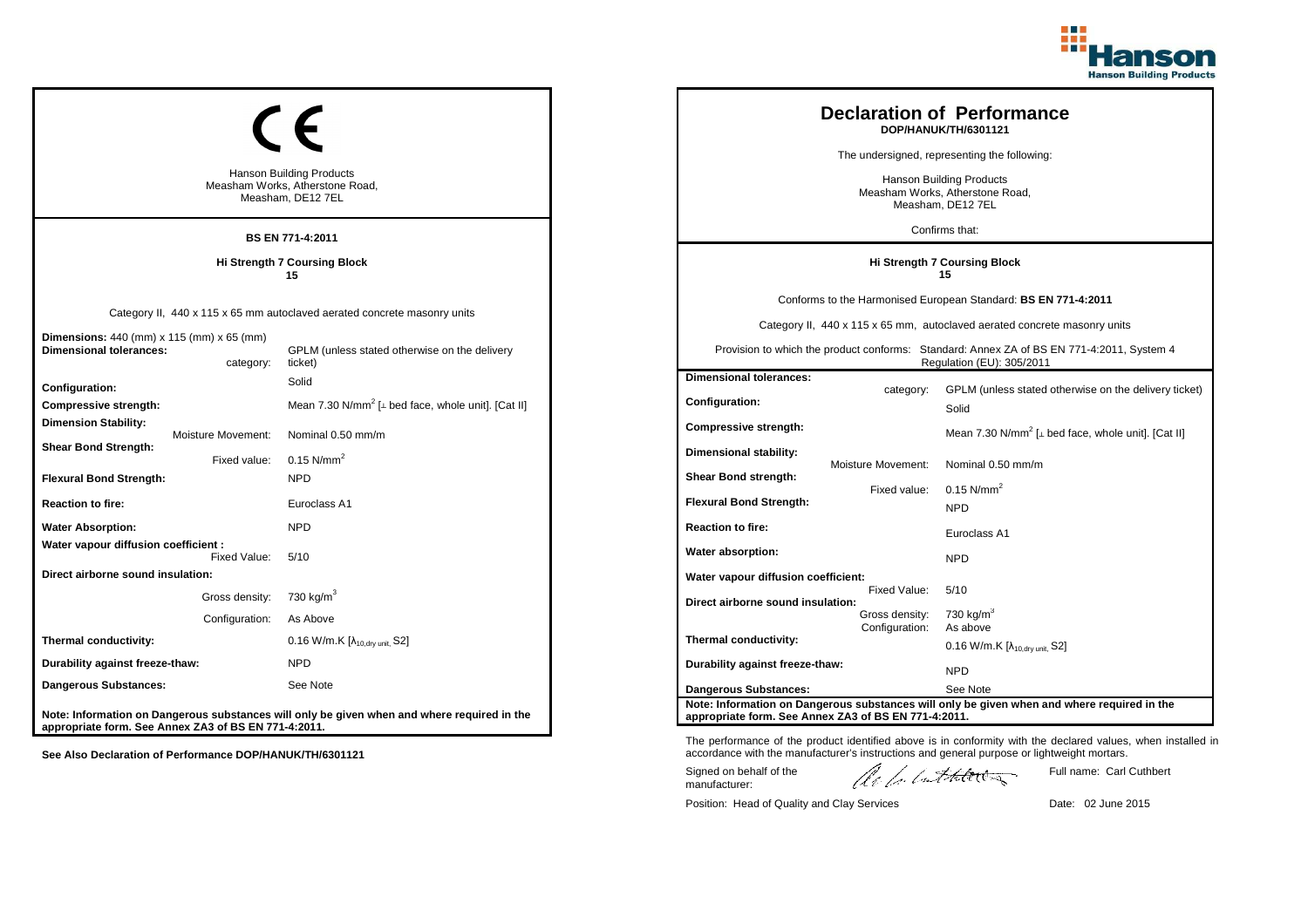

| <b>Hanson Building Products</b><br>Measham Works, Atherstone Road,<br>Measham, DE12 7EL<br><b>BS EN 771-4:2011</b> |                                    |                                                                                                                                      |                                                                                         | <b>Declaration of Performance</b><br>DOP/HANUK/TH/6301138<br>The undersigned, representing the following:<br>Hanson Building Products<br>Measham Works, Atherstone Road,<br>Measham, DE12 7EL<br>Confirms that: |                                                                                                                                                                                                                                                                       |
|--------------------------------------------------------------------------------------------------------------------|------------------------------------|--------------------------------------------------------------------------------------------------------------------------------------|-----------------------------------------------------------------------------------------|-----------------------------------------------------------------------------------------------------------------------------------------------------------------------------------------------------------------|-----------------------------------------------------------------------------------------------------------------------------------------------------------------------------------------------------------------------------------------------------------------------|
|                                                                                                                    |                                    | <b>Hi Strength 7 Coursing Block</b><br>15                                                                                            |                                                                                         |                                                                                                                                                                                                                 | <b>Hi Strength 7 Coursing Block</b><br>15                                                                                                                                                                                                                             |
| <b>Dimensions:</b> 440 (mm) x 140 (mm) x 65 (mm)<br><b>Dimensional tolerances:</b>                                 | category:                          | Category II, 440 x 140 x 65 mm autoclaved aerated concrete masonry units<br>GPLM (unless stated otherwise on the delivery<br>ticket) |                                                                                         |                                                                                                                                                                                                                 | Conforms to the Harmonised European Standard: BS EN 771-4:2011<br>Category II, 440 x 140 x 65 mm, autoclaved aerated concrete masonry units<br>Provision to which the product conforms: Standard: Annex ZA of BS EN 771-4:2011, System 4<br>Regulation (EU): 305/2011 |
| Configuration:<br>Compressive strength:<br><b>Dimension Stability:</b>                                             |                                    | Solid<br>Mean 7.30 N/mm <sup>2</sup> [ $\perp$ bed face, whole unit]. [Cat II]<br>Nominal 0.50 mm/m                                  | <b>Dimensional tolerances:</b><br><b>Configuration:</b><br>Compressive strength:        | category:                                                                                                                                                                                                       | GPLM (unless stated otherwise on the delivery ticket)<br>Solid<br>Mean 7.30 N/mm <sup>2</sup> [ $\perp$ bed face, whole unit]. [Cat II]                                                                                                                               |
| <b>Shear Bond Strength:</b><br><b>Flexural Bond Strength:</b><br><b>Reaction to fire:</b>                          | Moisture Movement:<br>Fixed value: | 0.15 $N/mm^2$<br><b>NPD</b><br>Euroclass A1                                                                                          | <b>Dimensional stability:</b><br>Shear Bond strength:<br><b>Flexural Bond Strength:</b> | <b>Moisture Movement:</b><br>Fixed value:                                                                                                                                                                       | Nominal 0.50 mm/m<br>$0.15$ N/mm <sup>2</sup>                                                                                                                                                                                                                         |
| <b>Water Absorption:</b>                                                                                           |                                    | <b>NPD</b>                                                                                                                           | <b>Reaction to fire:</b>                                                                |                                                                                                                                                                                                                 | <b>NPD</b><br>Euroclass A1                                                                                                                                                                                                                                            |
| Water vapour diffusion coefficient :<br>Direct airborne sound insulation:                                          | Fixed Value:                       | 5/10                                                                                                                                 | Water absorption:<br>Water vapour diffusion coefficient:                                |                                                                                                                                                                                                                 | <b>NPD</b>                                                                                                                                                                                                                                                            |
|                                                                                                                    | Gross density:<br>Configuration:   | 730 kg/m <sup>3</sup><br>As Above                                                                                                    | Direct airborne sound insulation:                                                       | Fixed Value:<br>Gross density:<br>Configuration:                                                                                                                                                                | 5/10<br>730 kg/m $^{\circ}$<br>As above                                                                                                                                                                                                                               |
| Thermal conductivity:                                                                                              |                                    | 0.16 W/m.K $[\lambda_{10.0}$ <sub>tv unit.</sub> S2]                                                                                 | Thermal conductivity:                                                                   |                                                                                                                                                                                                                 | 0.16 W/m.K $[\lambda_{10, dry \text{ unit}}, S2]$                                                                                                                                                                                                                     |
| Durability against freeze-thaw:<br><b>Dangerous Substances:</b>                                                    |                                    | <b>NPD</b><br>See Note                                                                                                               | Durability against freeze-thaw:<br><b>Dangerous Substances:</b>                         |                                                                                                                                                                                                                 | <b>NPD</b><br>See Note                                                                                                                                                                                                                                                |
| appropriate form. See Annex ZA3 of BS EN 771-4:2011.                                                               |                                    | Note: Information on Dangerous substances will only be given when and where required in the                                          | appropriate form. See Annex ZA3 of BS EN 771-4:2011.                                    |                                                                                                                                                                                                                 | Note: Information on Dangerous substances will only be given when and where required in the                                                                                                                                                                           |

Position: Head of Quality and Clay Services Date: 02 June 2015

Signed on behalf of the manufacturer:

The performance of the product identified above is in conformity with the declared values, when installed in accordance with the manufacturer's instructions and general purpose or lightweight mortars.

ach lathering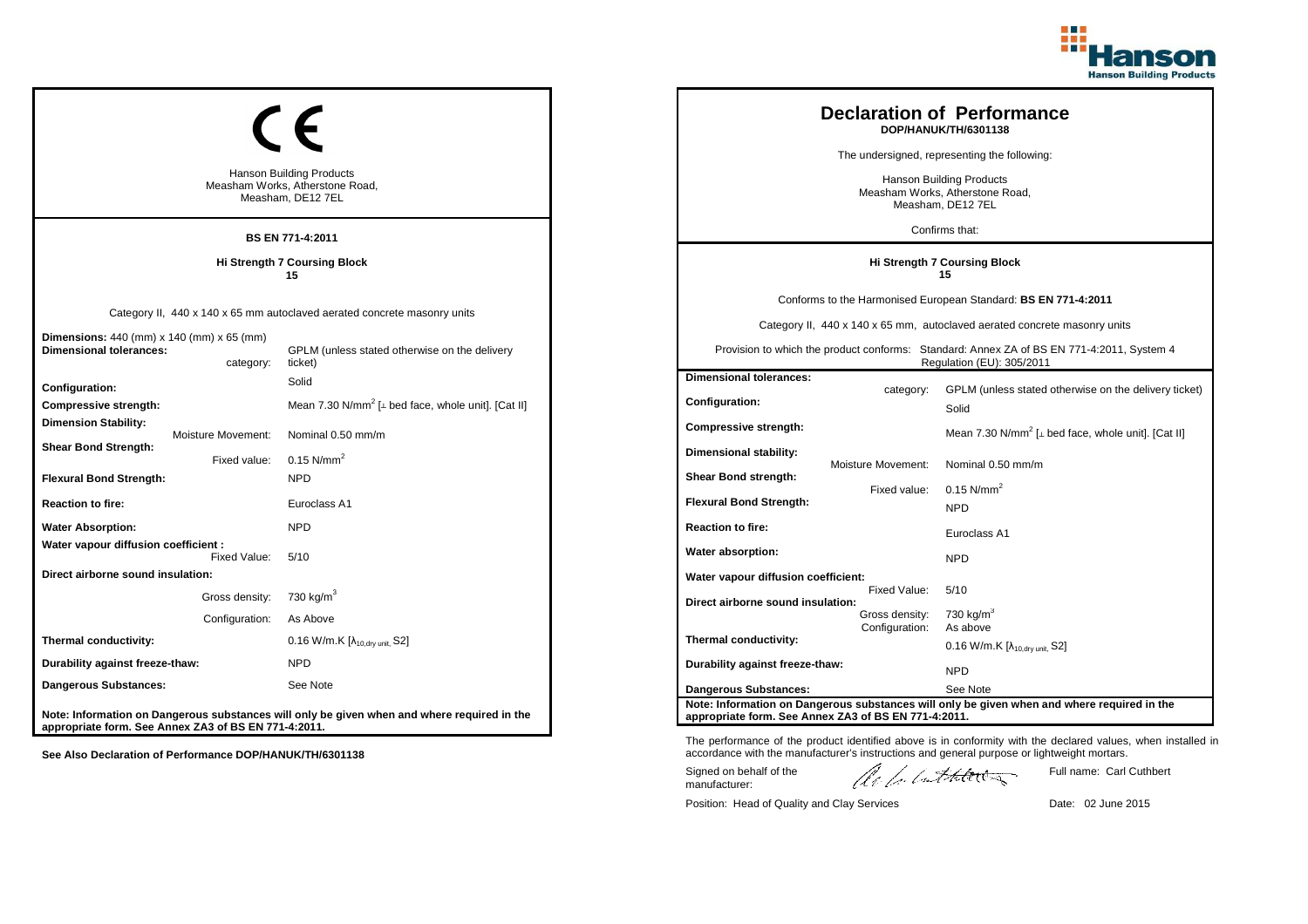

| <b>Hanson Building Products</b><br>Measham Works, Atherstone Road,<br>Measham, DE12 7EL<br><b>BS EN 771-4:2011</b> |                                                                                                                                      |                                                                                         |                                                  | <b>Declaration of Performance</b><br>DOP/HANUK/TH/6301626<br>The undersigned, representing the following:<br>Hanson Building Products<br>Measham Works, Atherstone Road,<br>Measham, DE12 7EL<br>Confirms that:                                                       |
|--------------------------------------------------------------------------------------------------------------------|--------------------------------------------------------------------------------------------------------------------------------------|-----------------------------------------------------------------------------------------|--------------------------------------------------|-----------------------------------------------------------------------------------------------------------------------------------------------------------------------------------------------------------------------------------------------------------------------|
|                                                                                                                    | <b>Hi Strength 7 Coursing Block</b><br>15                                                                                            |                                                                                         |                                                  | Hi Strength 7 Coursing Block<br>15                                                                                                                                                                                                                                    |
| <b>Dimensions:</b> $440$ (mm) x $150$ (mm) x $65$ (mm)<br><b>Dimensional tolerances:</b><br>category:              | Category II, 440 x 150 x 65 mm autoclaved aerated concrete masonry units<br>GPLM (unless stated otherwise on the delivery<br>ticket) |                                                                                         |                                                  | Conforms to the Harmonised European Standard: BS EN 771-4:2011<br>Category II, 440 x 150 x 65 mm, autoclaved aerated concrete masonry units<br>Provision to which the product conforms: Standard: Annex ZA of BS EN 771-4:2011, System 4<br>Regulation (EU): 305/2011 |
| Configuration:<br>Compressive strength:<br><b>Dimension Stability:</b><br>Moisture Movement:                       | Solid<br>Mean 7.30 N/mm <sup>2</sup> [ $\perp$ bed face, whole unit]. [Cat II]<br>Nominal 0.50 mm/m                                  | <b>Dimensional tolerances:</b><br><b>Configuration:</b><br>Compressive strength:        | category:                                        | GPLM (unless stated otherwise on the delivery ticket)<br>Solid<br>Mean 7.30 N/mm <sup>2</sup> [ $\perp$ bed face, whole unit]. [Cat II]                                                                                                                               |
| <b>Shear Bond Strength:</b><br>Fixed value:<br><b>Flexural Bond Strength:</b><br><b>Reaction to fire:</b>          | 0.15 $N/mm^2$<br><b>NPD</b><br>Euroclass A1                                                                                          | <b>Dimensional stability:</b><br>Shear Bond strength:<br><b>Flexural Bond Strength:</b> | Moisture Movement:<br>Fixed value:               | Nominal 0.50 mm/m<br>$0.15$ N/mm <sup>2</sup><br><b>NPD</b>                                                                                                                                                                                                           |
| <b>Water Absorption:</b><br>Water vapour diffusion coefficient :<br>Fixed Value:                                   | <b>NPD</b><br>5/10                                                                                                                   | <b>Reaction to fire:</b><br>Water absorption:                                           |                                                  | Euroclass A1<br><b>NPD</b>                                                                                                                                                                                                                                            |
| Direct airborne sound insulation:<br>Gross density:<br>Configuration:                                              | 730 kg/m <sup>3</sup><br>As Above                                                                                                    | Water vapour diffusion coefficient:<br>Direct airborne sound insulation:                | Fixed Value:<br>Gross density:<br>Configuration: | 5/10<br>730 kg/m $3$<br>As above                                                                                                                                                                                                                                      |
| Thermal conductivity:<br>Durability against freeze-thaw:                                                           | 0.16 W/m.K $[\lambda_{10, dry \text{ unit}}, S2]$<br><b>NPD</b>                                                                      | Thermal conductivity:<br>Durability against freeze-thaw:                                |                                                  | 0.16 W/m.K $[\lambda_{10, dry \text{ unit}}]$ S2]<br><b>NPD</b>                                                                                                                                                                                                       |
| <b>Dangerous Substances:</b><br>appropriate form. See Annex ZA3 of BS EN 771-4:2011.                               | See Note<br>Note: Information on Dangerous substances will only be given when and where required in the                              | <b>Dangerous Substances:</b><br>appropriate form. See Annex ZA3 of BS EN 771-4:2011.    |                                                  | See Note<br>Note: Information on Dangerous substances will only be given when and where required in the                                                                                                                                                               |

Position: Head of Quality and Clay Services Date: 02 June 2015

Signed on behalf of the manufacturer:

Full name: Carl Cuthbert

The performance of the product identified above is in conformity with the declared values, when installed in accordance with the manufacturer's instructions and general purpose or lightweight mortars.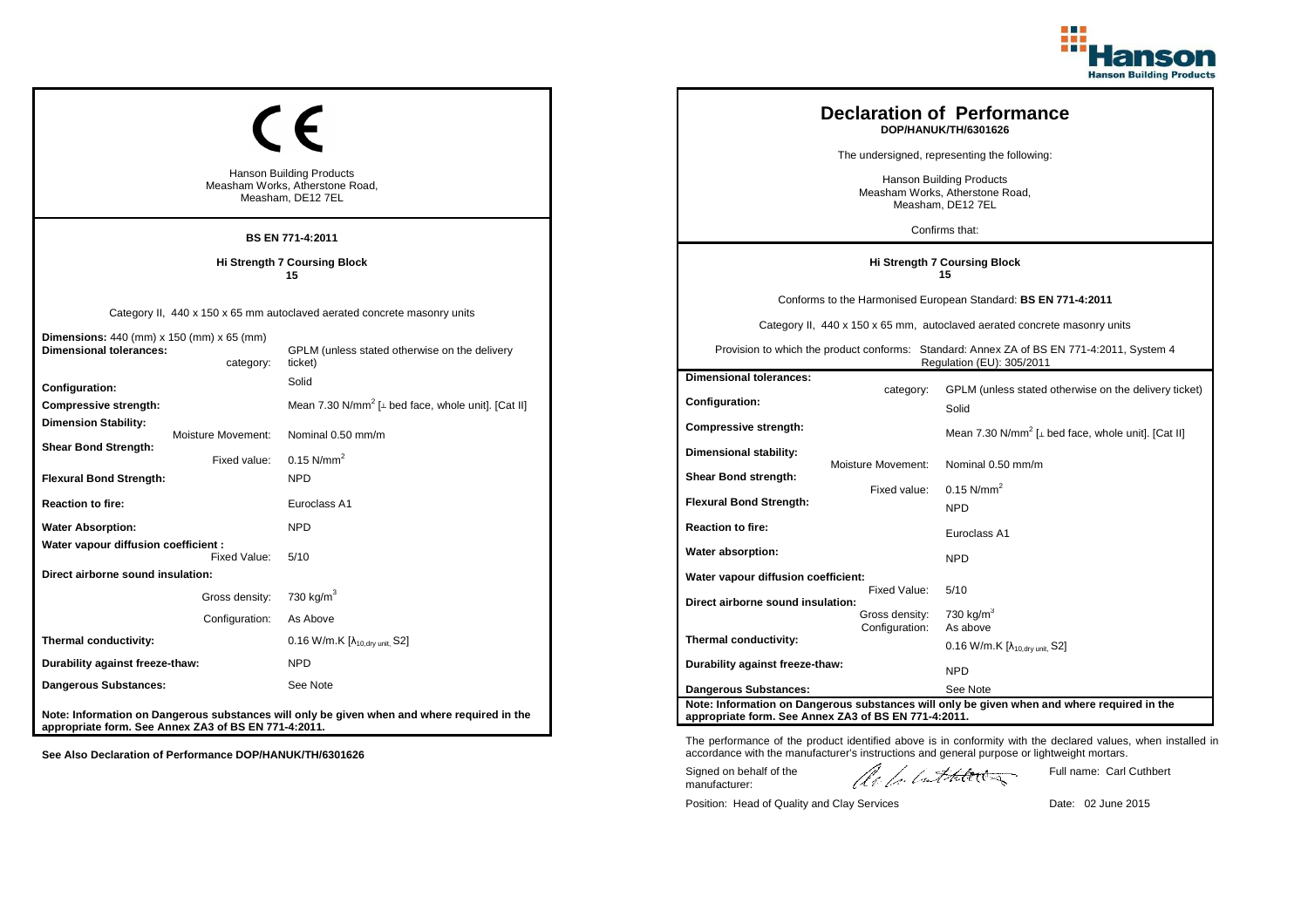

|                                                                                         |                           |                                                                                                    |                                                      |                    | <b>Declaration of Performance</b><br>DOP/HANUK/TH/6300087                                                              |  |
|-----------------------------------------------------------------------------------------|---------------------------|----------------------------------------------------------------------------------------------------|------------------------------------------------------|--------------------|------------------------------------------------------------------------------------------------------------------------|--|
|                                                                                         |                           |                                                                                                    | The undersigned, representing the following:         |                    |                                                                                                                        |  |
| <b>Hanson Building Products</b><br>Measham Works, Atherstone Road,<br>Measham, DE12 7EL |                           | Hanson Building Products<br>Measham Works, Atherstone Road,<br>Measham, DE12 7EL<br>Confirms that: |                                                      |                    |                                                                                                                        |  |
|                                                                                         |                           | <b>BS EN 771-4:2011</b>                                                                            |                                                      |                    |                                                                                                                        |  |
|                                                                                         |                           | <b>Coursing Unit</b><br>15                                                                         |                                                      |                    | <b>Coursing Unit</b><br>15                                                                                             |  |
|                                                                                         |                           |                                                                                                    |                                                      |                    | Conforms to the Harmonised European Standard: BS EN 771-4:2011                                                         |  |
|                                                                                         |                           | Category II, 215 x 100 x 65 mm autoclaved aerated concrete masonry units                           |                                                      |                    | Category II, 215 x 100 x 65 mm, autoclaved aerated concrete masonry units                                              |  |
| <b>Dimensions:</b> 215 (mm) x 100 (mm) x 65 (mm)<br><b>Dimensional tolerances:</b>      | category:                 | GPLM (unless stated otherwise on the delivery<br>ticket)                                           |                                                      |                    | Provision to which the product conforms: Standard: Annex ZA of BS EN 771-4:2011, System 4<br>Regulation (EU): 305/2011 |  |
| Configuration:                                                                          |                           | Solid                                                                                              | <b>Dimensional tolerances:</b>                       |                    |                                                                                                                        |  |
| Compressive strength:                                                                   |                           | Mean 2.9 N/mm <sup>2</sup> [ $\perp$ bed face, whole unit]. [Cat II]                               | Configuration:                                       | category:          | GPLM (unless stated otherwise on the delivery ticket)<br>Solid                                                         |  |
| <b>Dimension Stability:</b>                                                             | <b>Moisture Movement:</b> | Nominal 0.50 mm/m                                                                                  | <b>Compressive strength:</b>                         |                    | Mean 2.9 N/mm <sup>2</sup> [ $\perp$ bed face, whole unit]. [Cat II]                                                   |  |
| <b>Shear Bond Strength:</b>                                                             | Fixed value:              | 0.15 $N/mm^2$                                                                                      | Dimensional stability:                               | Moisture Movement: | Nominal 0.50 mm/m                                                                                                      |  |
| <b>Flexural Bond Strength:</b>                                                          |                           | <b>NPD</b>                                                                                         | Shear Bond strength:                                 |                    |                                                                                                                        |  |
| <b>Reaction to fire:</b>                                                                |                           | Euroclass A1                                                                                       | <b>Flexural Bond Strength:</b>                       | Fixed value:       | $0.15$ N/mm <sup>2</sup><br><b>NPD</b>                                                                                 |  |
| <b>Water Absorption:</b>                                                                |                           | <b>NPD</b>                                                                                         | <b>Reaction to fire:</b>                             |                    | Euroclass A1                                                                                                           |  |
| Water vapour diffusion coefficient :                                                    |                           |                                                                                                    | Water absorption:                                    |                    |                                                                                                                        |  |
| Direct airborne sound insulation:                                                       | Fixed Value:              | 5/10                                                                                               | Water vapour diffusion coefficient:                  |                    | <b>NPD</b>                                                                                                             |  |
|                                                                                         | Gross density:            | $600 \text{ kg/m}^3$                                                                               |                                                      | Fixed Value:       | 5/10                                                                                                                   |  |
|                                                                                         | Configuration:            | As Above                                                                                           | Direct airborne sound insulation:                    | Gross density:     | $600 \text{ kg/m}^3$                                                                                                   |  |
| Thermal conductivity:                                                                   |                           | 0.13 W/m.K $[\lambda_{10, dry \text{ unit}}, S2]$                                                  | Thermal conductivity:                                | Configuration:     | As above                                                                                                               |  |
| Durability against freeze-thaw:                                                         |                           | <b>NPD</b>                                                                                         |                                                      |                    | 0.13 W/m.K $[\lambda_{10, dry \, unit}$ , S2]                                                                          |  |
| Dangerous Substances:                                                                   |                           |                                                                                                    | Durability against freeze-thaw:                      |                    | <b>NPD</b>                                                                                                             |  |
|                                                                                         |                           | See Note                                                                                           | <b>Dangerous Substances:</b>                         |                    | See Note                                                                                                               |  |
| appropriate form. See Annex ZA3 of BS EN 771-4:2011.                                    |                           | Note: Information on Dangerous substances will only be given when and where required in the        | appropriate form. See Annex ZA3 of BS EN 771-4:2011. |                    | Note: Information on Dangerous substances will only be given when and where required in the                            |  |

The performance of the product identified above is in conformity with the declared values, when installed in accordance with the manufacturer's instructions and general purpose or lightweight mortars.

Signed on behalf of the manufacturer:

ach lathering

Full name: Carl Cuthbert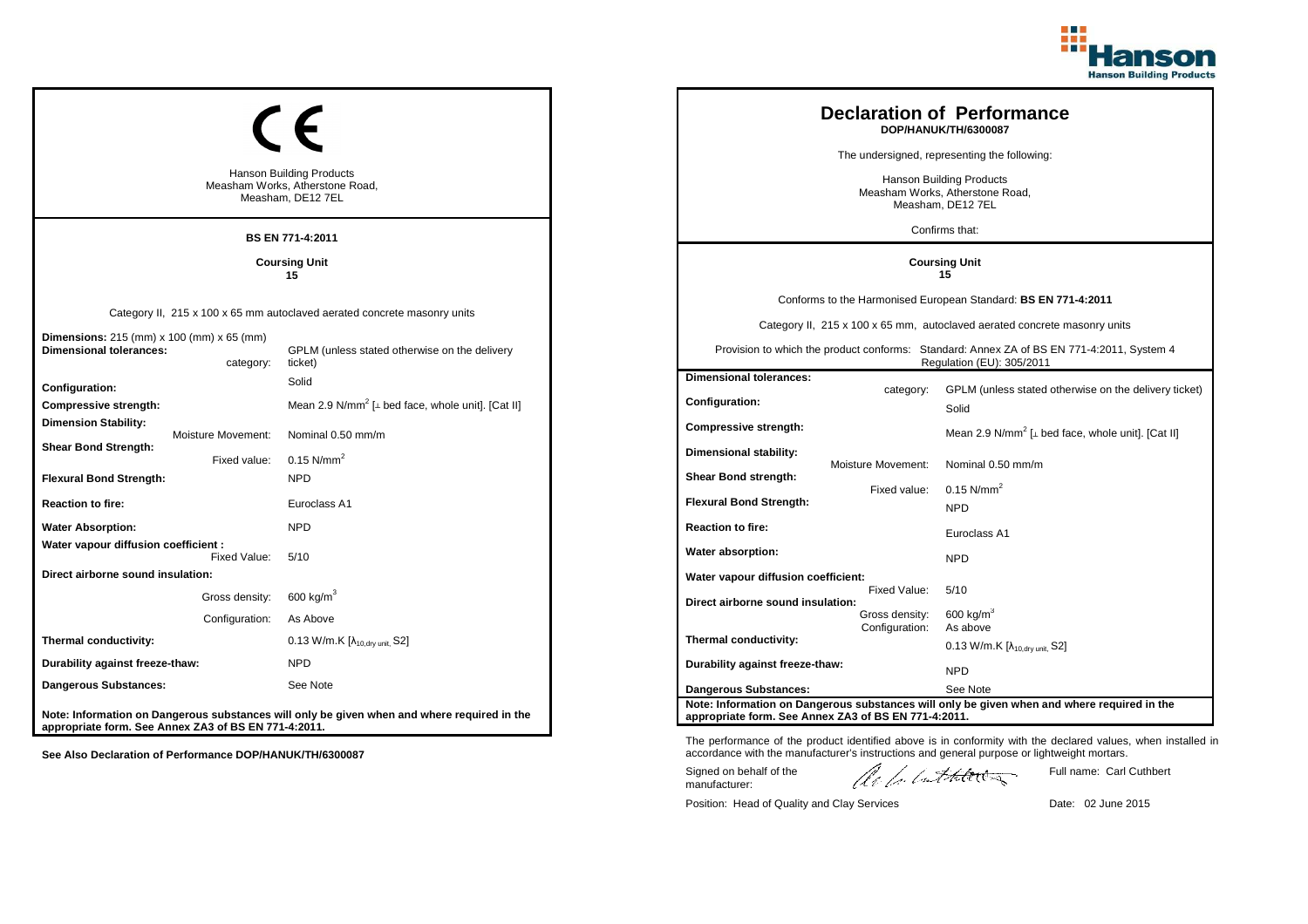

| <b>Hanson Building Products</b><br>Measham Works, Atherstone Road,<br>Measham, DE12 7EL<br><b>BS EN 771-4:2011</b> |                                  | <b>Declaration of Performance</b><br>DOP/HANUK/TH/6300100<br>The undersigned, representing the following:<br><b>Hanson Building Products</b><br>Measham Works, Atherstone Road,<br>Measham, DE12 7EL<br>Confirms that: |                                                                                      |                                                  |                                                                                                                                                                                                                                                                       |
|--------------------------------------------------------------------------------------------------------------------|----------------------------------|------------------------------------------------------------------------------------------------------------------------------------------------------------------------------------------------------------------------|--------------------------------------------------------------------------------------|--------------------------------------------------|-----------------------------------------------------------------------------------------------------------------------------------------------------------------------------------------------------------------------------------------------------------------------|
| <b>Coursing Unit</b><br>15                                                                                         |                                  |                                                                                                                                                                                                                        |                                                                                      | <b>Coursing Unit</b><br>15                       |                                                                                                                                                                                                                                                                       |
| Dimensions: 215 (mm) x 115 (mm) x 65 (mm)<br><b>Dimensional tolerances:</b>                                        | category:                        | Category II, 215 x 115 x 65 mm autoclaved aerated concrete masonry units<br>GPLM (unless stated otherwise on the delivery<br>ticket)                                                                                   |                                                                                      |                                                  | Conforms to the Harmonised European Standard: BS EN 771-4:2011<br>Category II, 215 x 115 x 65 mm, autoclaved aerated concrete masonry units<br>Provision to which the product conforms: Standard: Annex ZA of BS EN 771-4:2011, System 4<br>Regulation (EU): 305/2011 |
| Configuration:<br>Compressive strength:<br><b>Dimension Stability:</b>                                             | Moisture Movement:               | Solid<br>Mean 2.9 N/mm <sup>2</sup> [ $\perp$ bed face, whole unit]. [Cat II]<br>Nominal 0.50 mm/m                                                                                                                     | <b>Dimensional tolerances:</b><br>Configuration:<br><b>Compressive strength:</b>     | category:                                        | GPLM (unless stated otherwise on the delivery ticket)<br>Solid<br>Mean 2.9 N/mm <sup>2</sup> [ $\perp$ bed face, whole unit]. [Cat II]                                                                                                                                |
| <b>Shear Bond Strength:</b><br><b>Flexural Bond Strength:</b><br><b>Reaction to fire:</b>                          | Fixed value:                     | 0.15 $N/mm^2$<br><b>NPD</b><br>Euroclass A1                                                                                                                                                                            | Dimensional stability:<br>Shear Bond strength:<br><b>Flexural Bond Strength:</b>     | <b>Moisture Movement:</b><br>Fixed value:        | Nominal 0.50 mm/m<br>$0.15$ N/mm <sup>2</sup><br><b>NPD</b>                                                                                                                                                                                                           |
| <b>Water Absorption:</b><br>Water vapour diffusion coefficient :                                                   | Fixed Value:                     | <b>NPD</b><br>5/10                                                                                                                                                                                                     | <b>Reaction to fire:</b><br>Water absorption:                                        |                                                  | Euroclass A1<br><b>NPD</b>                                                                                                                                                                                                                                            |
| Direct airborne sound insulation:                                                                                  | Gross density:<br>Configuration: | $600 \text{ kg/m}^3$<br>As Above                                                                                                                                                                                       | Water vapour diffusion coefficient:<br>Direct airborne sound insulation:             | Fixed Value:<br>Gross density:<br>Configuration: | 5/10<br>$600 \text{ kg/m}^3$<br>As above                                                                                                                                                                                                                              |
| Thermal conductivity:<br>Durability against freeze-thaw:                                                           |                                  | 0.13 W/m.K [λ <sub>10,dry unit,</sub> S2]<br><b>NPD</b>                                                                                                                                                                | Thermal conductivity:<br>Durability against freeze-thaw:                             |                                                  | 0.13 W/m.K $[\lambda_{10.0}$ <sub>W unit.</sub> S2]<br><b>NPD</b>                                                                                                                                                                                                     |
| Dangerous Substances:<br>appropriate form. See Annex ZA3 of BS EN 771-4:2011.                                      |                                  | See Note<br>Note: Information on Dangerous substances will only be given when and where required in the                                                                                                                | <b>Dangerous Substances:</b><br>appropriate form. See Annex ZA3 of BS EN 771-4:2011. |                                                  | See Note<br>Note: Information on Dangerous substances will only be given when and where required in the                                                                                                                                                               |

The performance of the product identified above is in conformity with the declared values, when installed in accordance with the manufacturer's instructions and general purpose or lightweight mortars.

Signed on behalf of the manufacturer:

ach lathering

Full name: Carl Cuthbert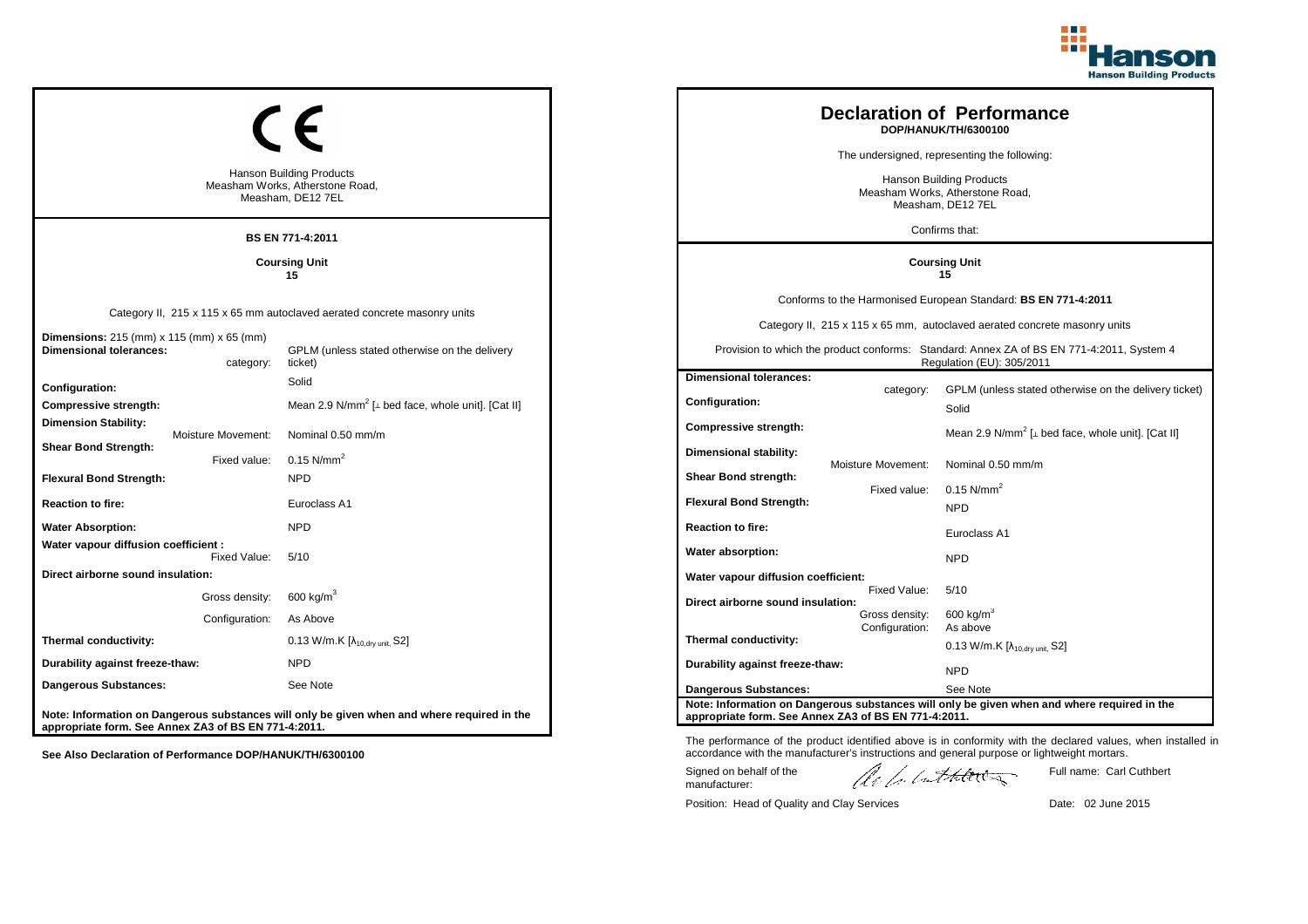

ticket)

|                                                                                         |                    |                                                                                             |                                                                                         |                                                      |                                  | <b>Declaration of Performance</b><br>DOP/HANUK/TH/6300117                                                              |
|-----------------------------------------------------------------------------------------|--------------------|---------------------------------------------------------------------------------------------|-----------------------------------------------------------------------------------------|------------------------------------------------------|----------------------------------|------------------------------------------------------------------------------------------------------------------------|
|                                                                                         |                    |                                                                                             |                                                                                         |                                                      |                                  | The undersigned, representing the following:                                                                           |
| <b>Hanson Building Products</b><br>Measham Works, Atherstone Road,<br>Measham, DE12 7EL |                    |                                                                                             | <b>Hanson Building Products</b><br>Measham Works, Atherstone Road,<br>Measham, DE12 7EL |                                                      |                                  |                                                                                                                        |
|                                                                                         |                    | <b>BS EN 771-4:2011</b>                                                                     |                                                                                         |                                                      |                                  | Confirms that:                                                                                                         |
|                                                                                         |                    | <b>Coursing Unit</b><br>15                                                                  |                                                                                         |                                                      |                                  | <b>Coursing Unit</b><br>15                                                                                             |
|                                                                                         |                    |                                                                                             |                                                                                         |                                                      |                                  | Conforms to the Harmonised European Standard: BS EN 771-4:2011                                                         |
|                                                                                         |                    | Category II, 215 x 125 x 65 mm autoclaved aerated concrete masonry units                    |                                                                                         |                                                      |                                  | Category II, 215 x 125 x 65 mm, autoclaved aerated concrete masonry units                                              |
| <b>Dimensions:</b> 215 (mm) x 125 (mm) x 65 (mm)<br><b>Dimensional tolerances:</b>      | category:          | GPLM (unless stated otherwise on the delivery<br>ticket)                                    |                                                                                         |                                                      |                                  | Provision to which the product conforms: Standard: Annex ZA of BS EN 771-4:2011, System 4<br>Regulation (EU): 305/2011 |
| <b>Configuration:</b>                                                                   |                    | Solid                                                                                       |                                                                                         | <b>Dimensional tolerances:</b>                       | category:                        | GPLM (unless stated otherwise on the delivery tic                                                                      |
| <b>Compressive strength:</b>                                                            |                    | Mean 2.9 N/mm <sup>2</sup> [ $\perp$ bed face, whole unit]. [Cat II]                        |                                                                                         | Configuration:                                       |                                  | Solid                                                                                                                  |
| <b>Dimension Stability:</b>                                                             | Moisture Movement: | Nominal 0.50 mm/m                                                                           |                                                                                         | <b>Compressive strength:</b>                         |                                  | Mean 2.9 N/mm <sup>2</sup> [ $\perp$ bed face, whole unit]. [Cat II]                                                   |
| <b>Shear Bond Strength:</b>                                                             | Fixed value:       | $0.15$ N/mm <sup>2</sup>                                                                    |                                                                                         | Dimensional stability:                               |                                  |                                                                                                                        |
| <b>Flexural Bond Strength:</b>                                                          |                    | <b>NPD</b>                                                                                  |                                                                                         | <b>Shear Bond strength:</b>                          | Moisture Movement:               | Nominal 0.50 mm/m                                                                                                      |
| <b>Reaction to fire:</b>                                                                |                    | Euroclass A1                                                                                |                                                                                         | <b>Flexural Bond Strength:</b>                       | Fixed value:                     | $0.15$ N/mm <sup>2</sup>                                                                                               |
| <b>Water Absorption:</b>                                                                |                    | <b>NPD</b>                                                                                  |                                                                                         | <b>Reaction to fire:</b>                             |                                  | <b>NPD</b>                                                                                                             |
| Water vapour diffusion coefficient :                                                    |                    |                                                                                             |                                                                                         |                                                      |                                  | Euroclass A1                                                                                                           |
|                                                                                         | Fixed Value:       | 5/10                                                                                        |                                                                                         | Water absorption:                                    |                                  | <b>NPD</b>                                                                                                             |
| Direct airborne sound insulation:                                                       |                    |                                                                                             |                                                                                         | Water vapour diffusion coefficient:                  | Fixed Value:                     | 5/10                                                                                                                   |
|                                                                                         | Gross density:     | 600 kg/m <sup>3</sup>                                                                       |                                                                                         | Direct airborne sound insulation:                    |                                  |                                                                                                                        |
|                                                                                         | Configuration:     | As Above                                                                                    |                                                                                         |                                                      | Gross density:<br>Configuration: | $600 \text{ kg/m}^3$<br>As above                                                                                       |
| Thermal conductivity:                                                                   |                    | 0.13 W/m.K $[\lambda_{10, dry \text{ unit}}, S2]$                                           |                                                                                         | Thermal conductivity:                                |                                  | 0.13 W/m.K $[\lambda_{10.0 \text{rv unit}} S2]$                                                                        |
| Durability against freeze-thaw:                                                         |                    | <b>NPD</b>                                                                                  |                                                                                         | Durability against freeze-thaw:                      |                                  | <b>NPD</b>                                                                                                             |
| Dangerous Substances:                                                                   |                    | See Note                                                                                    |                                                                                         | Dangerous Substances:                                |                                  | See Note                                                                                                               |
| appropriate form. See Annex ZA3 of BS EN 771-4:2011.                                    |                    | Note: Information on Dangerous substances will only be given when and where required in the |                                                                                         | appropriate form. See Annex ZA3 of BS EN 771-4:2011. |                                  | Note: Information on Dangerous substances will only be given when and where required in the                            |

**See Also Declaration of Performance DOP/HANUK/TH/6300117**

The performance of the product identified above is in conformity with the declared values, when installed in accordance with the manufacturer's instructions and general purpose or lightweight mortars.

Signed on behalf of the manufacturer:

ach lathering

Full name: Carl Cuthbert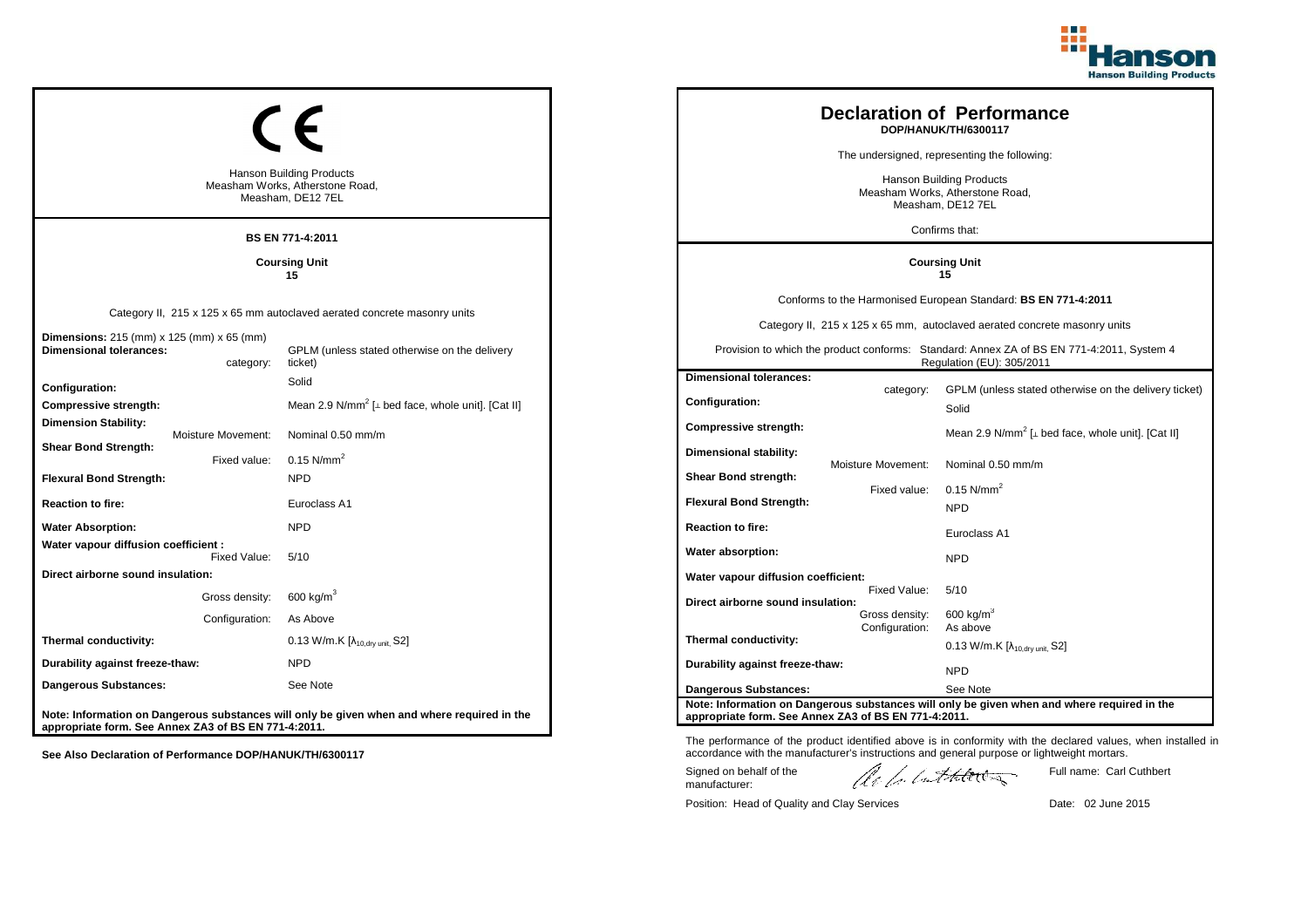

|                                                                                                                                                     |                                                                                  |                                                                                  |                | <b>Declaration of Performance</b><br>DOP/HANUK/TH/6300131                                                                                                                                                                                                                                                                               |
|-----------------------------------------------------------------------------------------------------------------------------------------------------|----------------------------------------------------------------------------------|----------------------------------------------------------------------------------|----------------|-----------------------------------------------------------------------------------------------------------------------------------------------------------------------------------------------------------------------------------------------------------------------------------------------------------------------------------------|
|                                                                                                                                                     |                                                                                  |                                                                                  |                | The undersigned, representing the following:                                                                                                                                                                                                                                                                                            |
| <b>Hanson Building Products</b><br>Measham Works, Atherstone Road,<br>Measham, DE12 7EL                                                             |                                                                                  | Hanson Building Products<br>Measham Works, Atherstone Road,<br>Measham, DE12 7EL |                |                                                                                                                                                                                                                                                                                                                                         |
| <b>BS EN 771-4:2011</b>                                                                                                                             |                                                                                  |                                                                                  |                | Confirms that:                                                                                                                                                                                                                                                                                                                          |
| <b>Coursing Unit</b><br>15                                                                                                                          |                                                                                  |                                                                                  |                | <b>Coursing Unit</b><br>15                                                                                                                                                                                                                                                                                                              |
|                                                                                                                                                     |                                                                                  |                                                                                  |                | Conforms to the Harmonised European Standard: BS EN 771-4:2011                                                                                                                                                                                                                                                                          |
|                                                                                                                                                     |                                                                                  |                                                                                  |                | Category II, 215 x 140 x 65 mm, autoclaved aerated concrete masonry units                                                                                                                                                                                                                                                               |
| GPLM (unless stated otherwise on the delivery<br>ticket)                                                                                            |                                                                                  |                                                                                  |                | Provision to which the product conforms: Standard: Annex ZA of BS EN 771-4:2011, System 4<br>Regulation (EU): 305/2011                                                                                                                                                                                                                  |
| Solid                                                                                                                                               |                                                                                  | <b>Dimensional tolerances:</b>                                                   |                | GPLM (unless stated otherwise on the delivery ticket)                                                                                                                                                                                                                                                                                   |
| Mean 2.9 N/mm <sup>2</sup> [ $\perp$ bed face, whole unit]. [Cat II]                                                                                |                                                                                  | <b>Configuration:</b>                                                            |                | Solid                                                                                                                                                                                                                                                                                                                                   |
| Nominal 0.50 mm/m                                                                                                                                   |                                                                                  | <b>Compressive strength:</b>                                                     |                | Mean 2.9 N/mm <sup>2</sup> [ $\perp$ bed face, whole unit]. [Cat II]                                                                                                                                                                                                                                                                    |
| 0.15 $N/mm^2$                                                                                                                                       |                                                                                  | Dimensional stability:                                                           |                | Nominal 0.50 mm/m                                                                                                                                                                                                                                                                                                                       |
| NPD                                                                                                                                                 |                                                                                  | Shear Bond strength:                                                             |                |                                                                                                                                                                                                                                                                                                                                         |
| Euroclass A1                                                                                                                                        |                                                                                  | <b>Flexural Bond Strength:</b>                                                   |                | $0.15$ N/mm <sup>2</sup><br><b>NPD</b>                                                                                                                                                                                                                                                                                                  |
| <b>NPD</b>                                                                                                                                          |                                                                                  | <b>Reaction to fire:</b>                                                         |                | Euroclass A1                                                                                                                                                                                                                                                                                                                            |
|                                                                                                                                                     |                                                                                  | Water absorption:                                                                |                | <b>NPD</b>                                                                                                                                                                                                                                                                                                                              |
|                                                                                                                                                     |                                                                                  |                                                                                  |                |                                                                                                                                                                                                                                                                                                                                         |
| 600 kg/m $^3$                                                                                                                                       |                                                                                  |                                                                                  | Fixed Value:   | 5/10                                                                                                                                                                                                                                                                                                                                    |
| As Above                                                                                                                                            |                                                                                  |                                                                                  | Gross density: | $600 \text{ kg/m}^3$<br>As above                                                                                                                                                                                                                                                                                                        |
| 0.13 W/m.K $[\lambda_{10, dry \text{ unit}}, S2]$                                                                                                   |                                                                                  | Thermal conductivity:                                                            |                | 0.13 W/m.K $[\lambda_{10.0}$ <sub>W unit.</sub> S2]                                                                                                                                                                                                                                                                                     |
| <b>NPD</b>                                                                                                                                          |                                                                                  |                                                                                  |                | <b>NPD</b>                                                                                                                                                                                                                                                                                                                              |
| See Note                                                                                                                                            |                                                                                  | <b>Dangerous Substances:</b>                                                     |                | See Note                                                                                                                                                                                                                                                                                                                                |
| Note: Information on Dangerous substances will only be given when and where required in the<br>appropriate form. See Annex ZA3 of BS EN 771-4:2011. |                                                                                  |                                                                                  |                |                                                                                                                                                                                                                                                                                                                                         |
|                                                                                                                                                     | Category II, 215 x 140 x 65 mm autoclaved aerated concrete masonry units<br>5/10 |                                                                                  |                | category:<br>Moisture Movement:<br>Fixed value:<br>Water vapour diffusion coefficient:<br>Direct airborne sound insulation:<br>Configuration:<br>Durability against freeze-thaw:<br>Note: Information on Dangerous substances will only be given when and where required in the<br>appropriate form. See Annex ZA3 of BS EN 771-4:2011. |

The performance of the product identified above is in conformity with the declared values, when installed in accordance with the manufacturer's instructions and general purpose or lightweight mortars.

Signed on behalf of the manufacturer:

ach lathering

Full name: Carl Cuthbert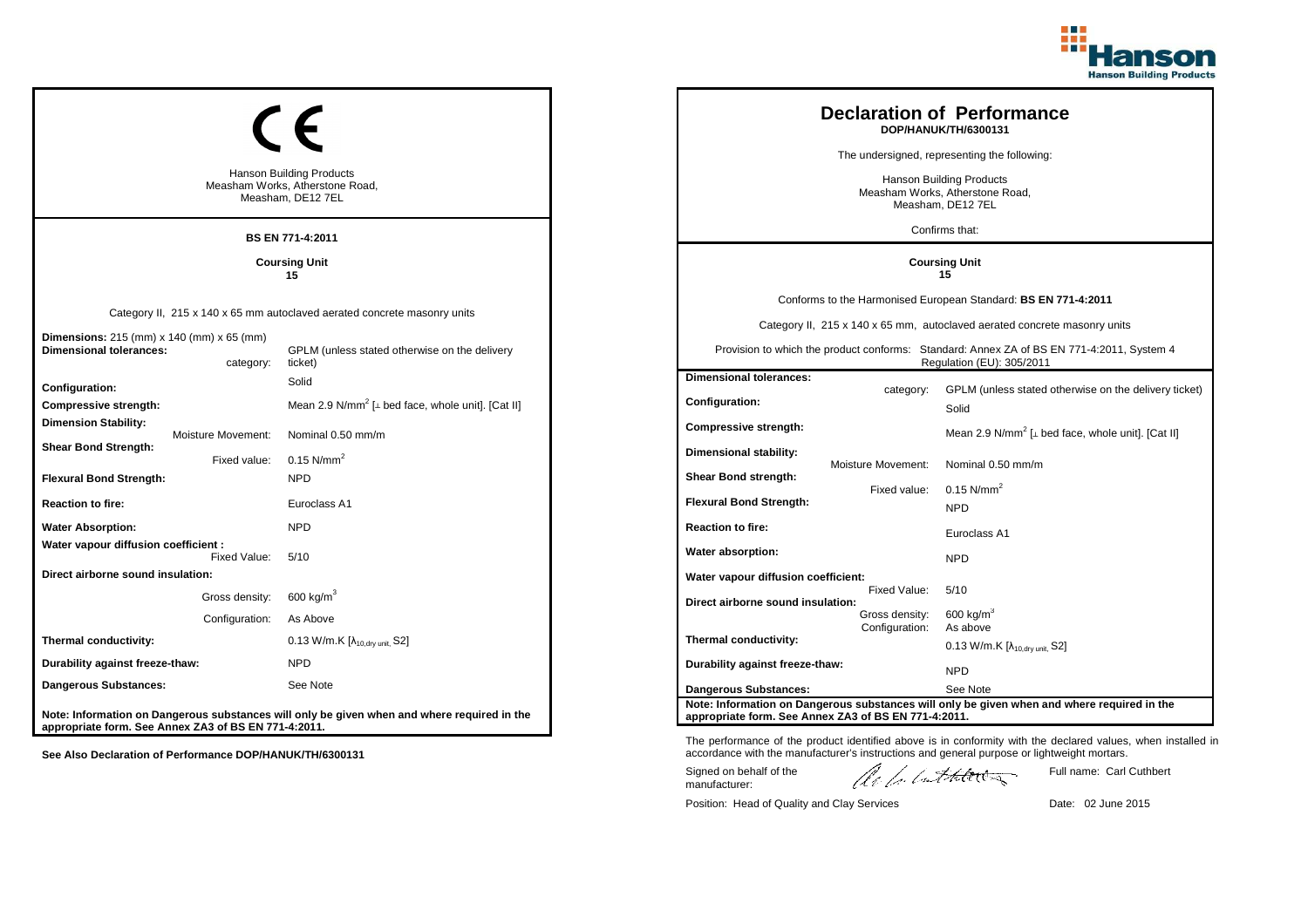

|                                                                                         |                    |                                                                                                           |                                                      |                    | <b>Declaration of Performance</b><br>DOP/HANUK/TH/6300148                                                              |
|-----------------------------------------------------------------------------------------|--------------------|-----------------------------------------------------------------------------------------------------------|------------------------------------------------------|--------------------|------------------------------------------------------------------------------------------------------------------------|
|                                                                                         |                    |                                                                                                           |                                                      |                    | The undersigned, representing the following:                                                                           |
| <b>Hanson Building Products</b><br>Measham Works, Atherstone Road,<br>Measham, DE12 7EL |                    | <b>Hanson Building Products</b><br>Measham Works, Atherstone Road,<br>Measham, DE12 7EL<br>Confirms that: |                                                      |                    |                                                                                                                        |
|                                                                                         |                    | <b>BS EN 771-4:2011</b>                                                                                   |                                                      |                    |                                                                                                                        |
|                                                                                         |                    | <b>Coursing Unit</b><br>15                                                                                |                                                      |                    | <b>Coursing Unit</b><br>15                                                                                             |
|                                                                                         |                    |                                                                                                           |                                                      |                    | Conforms to the Harmonised European Standard: BS EN 771-4:2011                                                         |
|                                                                                         |                    | Category II, 215 x 150 x 65 mm autoclaved aerated concrete masonry units                                  |                                                      |                    | Category II, 215 x 150 x 65 mm, autoclaved aerated concrete masonry units                                              |
| <b>Dimensions:</b> 215 (mm) x 150 (mm) x 65 (mm)<br><b>Dimensional tolerances:</b>      | category:          | GPLM (unless stated otherwise on the delivery<br>ticket)                                                  |                                                      |                    | Provision to which the product conforms: Standard: Annex ZA of BS EN 771-4:2011, System 4<br>Regulation (EU): 305/2011 |
| Configuration:                                                                          |                    | Solid                                                                                                     | <b>Dimensional tolerances:</b>                       |                    | GPLM (unless stated otherwise on the delivery ticket)                                                                  |
| Compressive strength:                                                                   |                    | Mean 2.9 N/mm <sup>2</sup> [ $\perp$ bed face, whole unit]. [Cat II]                                      | <b>Configuration:</b>                                | category:          | Solid                                                                                                                  |
| <b>Dimension Stability:</b>                                                             | Moisture Movement: | Nominal 0.50 mm/m                                                                                         | Compressive strength:                                |                    | Mean 2.9 N/mm <sup>2</sup> [ $\perp$ bed face, whole unit]. [Cat II]                                                   |
| <b>Shear Bond Strength:</b>                                                             | Fixed value:       | 0.15 $N/mm^2$                                                                                             | Dimensional stability:                               | Moisture Movement: | Nominal 0.50 mm/m                                                                                                      |
| <b>Flexural Bond Strength:</b>                                                          |                    | <b>NPD</b>                                                                                                | Shear Bond strength:                                 |                    | $0.15$ N/mm <sup>2</sup>                                                                                               |
| <b>Reaction to fire:</b>                                                                |                    | Euroclass A1                                                                                              | <b>Flexural Bond Strength:</b>                       | Fixed value:       | NPD                                                                                                                    |
| <b>Water Absorption:</b>                                                                |                    | <b>NPD</b>                                                                                                | <b>Reaction to fire:</b>                             |                    | Euroclass A1                                                                                                           |
| Water vapour diffusion coefficient :                                                    | Fixed Value:       | 5/10                                                                                                      | Water absorption:                                    |                    | <b>NPD</b>                                                                                                             |
| Direct airborne sound insulation:                                                       |                    |                                                                                                           | Water vapour diffusion coefficient:                  |                    |                                                                                                                        |
|                                                                                         | Gross density:     | 600 kg/m $3$                                                                                              | Direct airborne sound insulation:                    | Fixed Value:       | 5/10                                                                                                                   |
|                                                                                         | Configuration:     | As Above                                                                                                  |                                                      | Gross density:     | $600$ kg/m <sup>3</sup>                                                                                                |
| Thermal conductivity:                                                                   |                    | 0.13 W/m.K [λ <sub>10,dry unit,</sub> S2]                                                                 | Thermal conductivity:                                | Configuration:     | As above<br>$0.13$ W/m.K [ $\lambda_{10, dry \text{ unit}}$ , S2]                                                      |
| Durability against freeze-thaw:                                                         |                    | <b>NPD</b>                                                                                                | Durability against freeze-thaw:                      |                    | <b>NPD</b>                                                                                                             |
| Dangerous Substances:                                                                   |                    | See Note                                                                                                  | <b>Dangerous Substances:</b>                         |                    | See Note                                                                                                               |
| appropriate form. See Annex ZA3 of BS EN 771-4:2011.                                    |                    | Note: Information on Dangerous substances will only be given when and where required in the               | appropriate form. See Annex ZA3 of BS EN 771-4:2011. |                    | Note: Information on Dangerous substances will only be given when and where required in the                            |

Position: Head of Quality and Clay Services Date: 02 June 2015

Signed on behalf of the manufacturer:

Full name: Carl Cuthbert

The performance of the product identified above is in conformity with the declared values, when installed in accordance with the manufacturer's instructions and general purpose or lightweight mortars.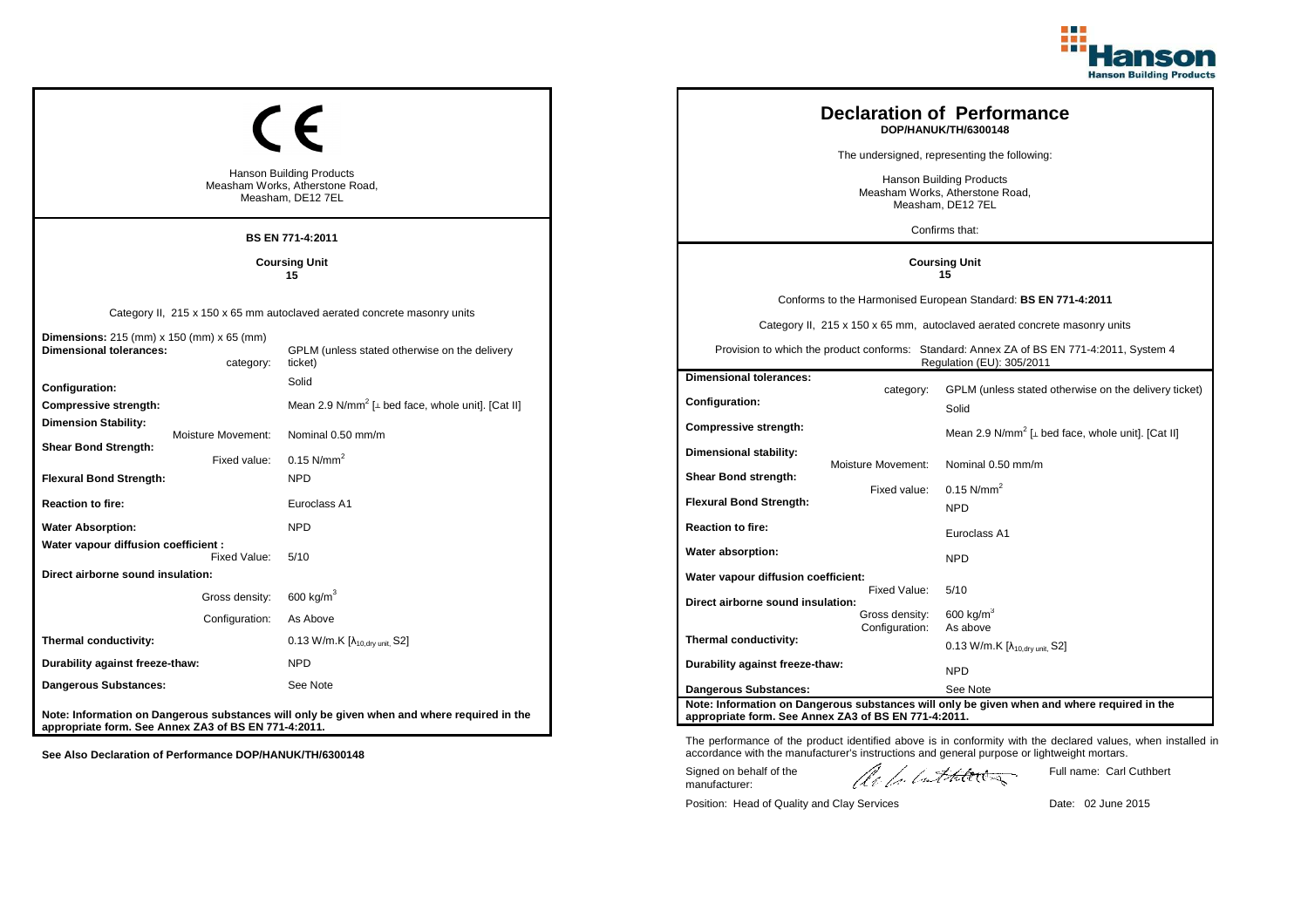

|                                                          | Hanson Building Products<br>Measham Works, Atherstone Road,<br>Measham, DE12 7EL            |  | <b>Declaration of Performance</b><br>DOP/HANUK/TH/6300445<br>The undersigned, representing the following:<br><b>Hanson Building Products</b><br>Measham Works, Atherstone Road,<br>Measham, DE12 7EL |                                  |                                                                                                                                                                                                             |  |
|----------------------------------------------------------|---------------------------------------------------------------------------------------------|--|------------------------------------------------------------------------------------------------------------------------------------------------------------------------------------------------------|----------------------------------|-------------------------------------------------------------------------------------------------------------------------------------------------------------------------------------------------------------|--|
|                                                          | <b>BS EN 771-4:2011</b>                                                                     |  |                                                                                                                                                                                                      |                                  | Confirms that:                                                                                                                                                                                              |  |
|                                                          | Hi Strength 10                                                                              |  |                                                                                                                                                                                                      |                                  | Hi Strength 10<br>15                                                                                                                                                                                        |  |
|                                                          | 15                                                                                          |  |                                                                                                                                                                                                      |                                  |                                                                                                                                                                                                             |  |
|                                                          | 13333-CPD-00149                                                                             |  |                                                                                                                                                                                                      |                                  | Conforms to the Harmonised European Standard: BS EN 771-4:2011                                                                                                                                              |  |
|                                                          | Category I, 440 x 100 x 215 mm autoclaved aerated concrete masonry units                    |  |                                                                                                                                                                                                      |                                  | Category I, 440 x 100 x 215 mm, autoclaved aerated concrete masonry units                                                                                                                                   |  |
| Dimensions: 440 (mm) x 100 (mm) x 215 (mm)               |                                                                                             |  | Provision to which the product conforms: Standard: Annex ZA of BS EN 771-4:2011, System 2+<br>Regulation (EU): 305/2011                                                                              |                                  |                                                                                                                                                                                                             |  |
| <b>Dimensional tolerances:</b><br>category:              | GPLM (unless stated otherwise on the delivery<br>ticket)                                    |  | <b>Dimensional tolerances:</b>                                                                                                                                                                       | category:                        | GPLM (unless stated otherwise on the delivery ticket)                                                                                                                                                       |  |
| Configuration:                                           | Solid                                                                                       |  | Configuration:                                                                                                                                                                                       |                                  | Solid                                                                                                                                                                                                       |  |
| <b>Compressive strength:</b>                             | Mean 9.0 N/mm <sup>2</sup> [ $\perp$ bed face, whole unit]. [Cat I]                         |  | <b>Compressive strength:</b>                                                                                                                                                                         |                                  | Mean 9.0 N/mm <sup>2</sup> [ $\perp$ bed face, whole unit]. [Cat I]                                                                                                                                         |  |
| <b>Dimension Stability:</b><br>Moisture Movement:        | Nominal 0.50 mm/m                                                                           |  | Dimensional stability:                                                                                                                                                                               |                                  |                                                                                                                                                                                                             |  |
| <b>Shear Bond Strength:</b><br>Fixed value:              | $0.15$ N/mm <sup>2</sup>                                                                    |  | Shear Bond strength:                                                                                                                                                                                 | Moisture Movement:               | Nominal 0.50 mm/m                                                                                                                                                                                           |  |
| <b>Flexural Bond Strength:</b>                           | <b>NPD</b>                                                                                  |  | <b>Flexural Bond Strength:</b>                                                                                                                                                                       | Fixed value:                     | $0.15$ N/mm <sup>2</sup><br><b>NPD</b>                                                                                                                                                                      |  |
| <b>Reaction to fire:</b>                                 | Euroclass A1                                                                                |  | <b>Reaction to fire:</b>                                                                                                                                                                             |                                  | Euroclass A1                                                                                                                                                                                                |  |
| <b>Water Absorption:</b>                                 | <b>NPD</b>                                                                                  |  | Water absorption:                                                                                                                                                                                    |                                  | <b>NPD</b>                                                                                                                                                                                                  |  |
| Water vapour diffusion coefficient :<br>Fixed Value:     | 5/10                                                                                        |  | Water vapour diffusion coefficient:                                                                                                                                                                  |                                  |                                                                                                                                                                                                             |  |
| Direct airborne sound insulation:                        |                                                                                             |  | Direct airborne sound insulation:                                                                                                                                                                    | Fixed Value:                     | 5/10                                                                                                                                                                                                        |  |
| Gross density: 770 kg/m <sup>3</sup>                     |                                                                                             |  |                                                                                                                                                                                                      | Gross density:<br>Configuration: | 770 kg/m <sup>3</sup><br>As above                                                                                                                                                                           |  |
| Configuration:                                           | As Above                                                                                    |  | Thermal conductivity:                                                                                                                                                                                |                                  | 0.17 W/m.K $[\lambda_{10, dry \text{ unit}}, S2]$                                                                                                                                                           |  |
| Thermal conductivity:                                    | 0.17 W/m.K $[\lambda_{10, dry \text{ unit}}, S2]$                                           |  | Durability against freeze-thaw:                                                                                                                                                                      |                                  | <b>NPD</b>                                                                                                                                                                                                  |  |
| Durability against freeze-thaw:                          | <b>NPD</b>                                                                                  |  | <b>Dangerous Substances:</b>                                                                                                                                                                         |                                  | See Note                                                                                                                                                                                                    |  |
| <b>Dangerous Substances:</b>                             | See Note                                                                                    |  | appropriate form. See Annex ZA3 of BS EN 771-4:2011.                                                                                                                                                 |                                  | Note: Information on Dangerous substances will only be given when and where required in the                                                                                                                 |  |
| appropriate form. See Annex ZA3 of BS EN 771-4:2011.     | Note: Information on Dangerous substances will only be given when and where required in the |  |                                                                                                                                                                                                      |                                  | The performance of the product identified above is in conformity with the declared values, when installed in<br>accordance with the manufacturer's instructions and general purpose or lightweight mortars. |  |
| See Also Declaration of Performance DOP/HANUK/TH/6300445 |                                                                                             |  | Signed on behalf of the<br>manufacturer:                                                                                                                                                             |                                  | Full name: Carl Cuthbert<br>lle for lathering                                                                                                                                                               |  |

Position: Head of Quality and Clay Services Date: 02 June 2015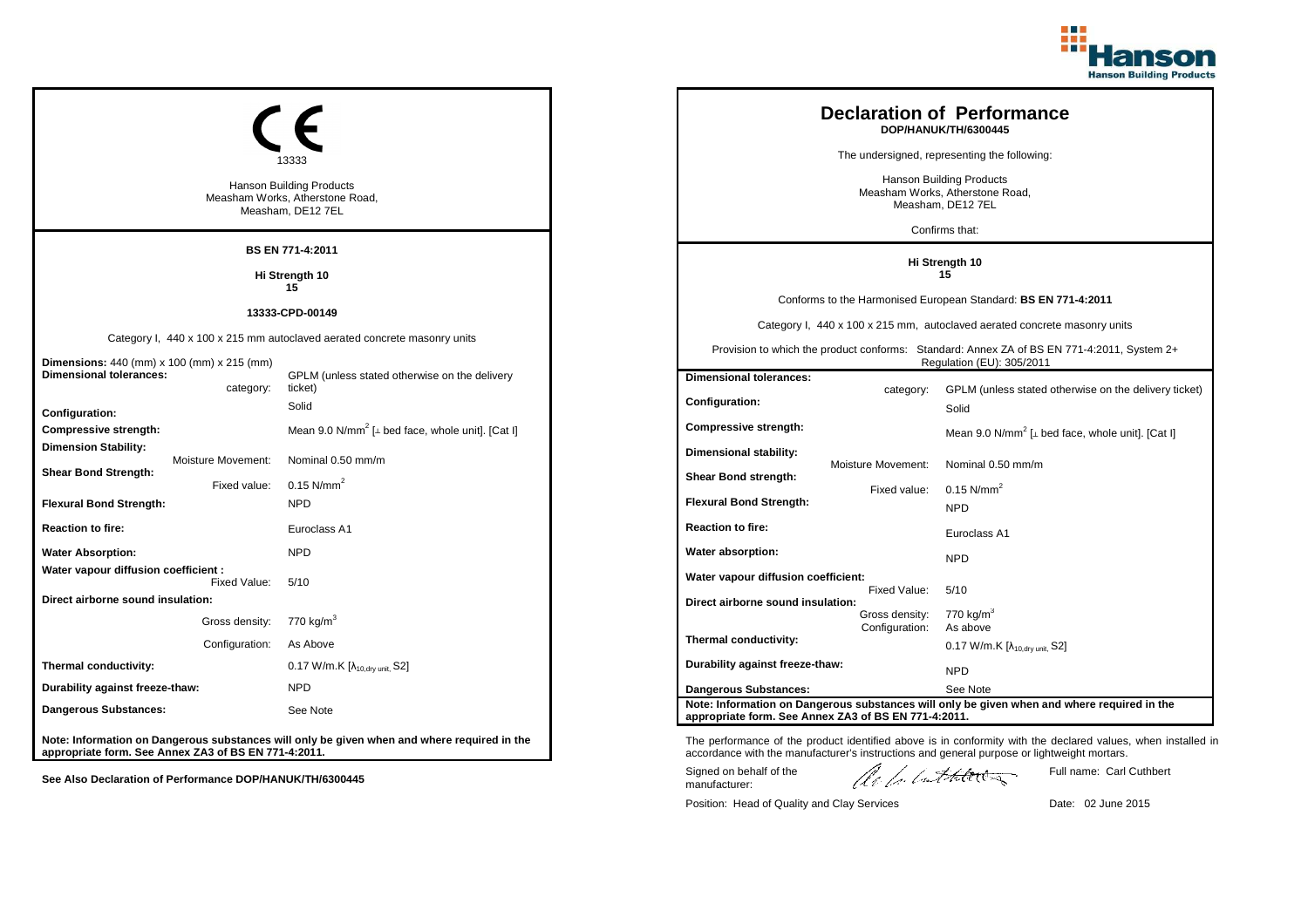

|                                                                                           | Hanson Building Products<br>Measham Works, Atherstone Road,<br>Measham, DE12 7EL            |  |                                                                                                                         |                    | <b>Declaration of Performance</b><br>DOP/HANUK/TH/6300469<br>The undersigned, representing the following:<br><b>Hanson Building Products</b><br>Measham Works, Atherstone Road,<br>Measham, DE12 7EL        |
|-------------------------------------------------------------------------------------------|---------------------------------------------------------------------------------------------|--|-------------------------------------------------------------------------------------------------------------------------|--------------------|-------------------------------------------------------------------------------------------------------------------------------------------------------------------------------------------------------------|
|                                                                                           | <b>BS EN 771-4:2011</b>                                                                     |  |                                                                                                                         |                    | Confirms that:                                                                                                                                                                                              |
|                                                                                           | Hi Strength 10<br>15                                                                        |  |                                                                                                                         |                    | Hi Strength 10<br>15                                                                                                                                                                                        |
|                                                                                           | 13333-CPD-00149                                                                             |  |                                                                                                                         |                    | Conforms to the Harmonised European Standard: BS EN 771-4:2011                                                                                                                                              |
|                                                                                           | Category I, 440 x 140 x 215 mm autoclaved aerated concrete masonry units                    |  |                                                                                                                         |                    | Category I, 440 x 140 x 215 mm, autoclaved aerated concrete masonry units                                                                                                                                   |
| Dimensions: 440 (mm) x 140 (mm) x 215 (mm)                                                |                                                                                             |  | Provision to which the product conforms: Standard: Annex ZA of BS EN 771-4:2011, System 2+<br>Regulation (EU): 305/2011 |                    |                                                                                                                                                                                                             |
| <b>Dimensional tolerances:</b>                                                            | GPLM (unless stated otherwise on the delivery                                               |  | <b>Dimensional tolerances:</b>                                                                                          |                    |                                                                                                                                                                                                             |
| category:<br>Configuration:                                                               | ticket)<br>Solid                                                                            |  | Configuration:                                                                                                          | category:          | GPLM (unless stated otherwise on the delivery ticket)<br>Solid                                                                                                                                              |
| <b>Compressive strength:</b>                                                              | Mean 9.0 N/mm <sup>2</sup> [ $\perp$ bed face, whole unit]. [Cat I]                         |  | <b>Compressive strength:</b>                                                                                            |                    | Mean 9.0 N/mm <sup>2</sup> [ $\perp$ bed face, whole unit]. [Cat I]                                                                                                                                         |
| <b>Dimension Stability:</b><br>Moisture Movement:<br><b>Shear Bond Strength:</b>          | Nominal 0.50 mm/m                                                                           |  | Dimensional stability:                                                                                                  | Moisture Movement: | Nominal 0.50 mm/m                                                                                                                                                                                           |
| Fixed value:                                                                              | $0.15$ N/mm <sup>2</sup>                                                                    |  | Shear Bond strength:                                                                                                    | Fixed value:       | $0.15$ N/mm <sup>2</sup>                                                                                                                                                                                    |
| <b>Flexural Bond Strength:</b>                                                            | <b>NPD</b>                                                                                  |  | <b>Flexural Bond Strength:</b>                                                                                          |                    | <b>NPD</b>                                                                                                                                                                                                  |
| <b>Reaction to fire:</b>                                                                  | Euroclass A1                                                                                |  | <b>Reaction to fire:</b>                                                                                                |                    | Euroclass A1                                                                                                                                                                                                |
| <b>Water Absorption:</b>                                                                  | <b>NPD</b>                                                                                  |  | Water absorption:                                                                                                       |                    | <b>NPD</b>                                                                                                                                                                                                  |
| Water vapour diffusion coefficient :<br>Fixed Value:<br>Direct airborne sound insulation: | 5/10                                                                                        |  | Water vapour diffusion coefficient:                                                                                     | Fixed Value:       | 5/10                                                                                                                                                                                                        |
| Gross density: 770 kg/m <sup>3</sup>                                                      |                                                                                             |  | Direct airborne sound insulation:                                                                                       | Gross density:     | 770 kg/m <sup>3</sup>                                                                                                                                                                                       |
| Configuration:                                                                            | As Above                                                                                    |  | Thermal conductivity:                                                                                                   | Configuration:     | As above                                                                                                                                                                                                    |
| Thermal conductivity:                                                                     | 0.17 W/m.K $[\lambda_{10, dry \text{ unit}}, S2]$                                           |  | Durability against freeze-thaw:                                                                                         |                    | 0.17 W/m.K $[\lambda_{10, dry \text{ unit}}, S2]$                                                                                                                                                           |
| Durability against freeze-thaw:                                                           | <b>NPD</b>                                                                                  |  | <b>Dangerous Substances:</b>                                                                                            |                    | <b>NPD</b><br>See Note                                                                                                                                                                                      |
| Dangerous Substances:                                                                     | See Note                                                                                    |  | appropriate form. See Annex ZA3 of BS EN 771-4:2011.                                                                    |                    | Note: Information on Dangerous substances will only be given when and where required in the                                                                                                                 |
| appropriate form. See Annex ZA3 of BS EN 771-4:2011.                                      | Note: Information on Dangerous substances will only be given when and where required in the |  |                                                                                                                         |                    | The performance of the product identified above is in conformity with the declared values, when installed in<br>accordance with the manufacturer's instructions and general purpose or lightweight mortars. |
| See Also Declaration of Performance DOP/HANUK/TH/6300469                                  |                                                                                             |  | Signed on behalf of the<br>manufacturer:                                                                                |                    | Full name: Carl Cuthbert<br>lle for lathering                                                                                                                                                               |

Position: Head of Quality and Clay Services Date: 02 June 2015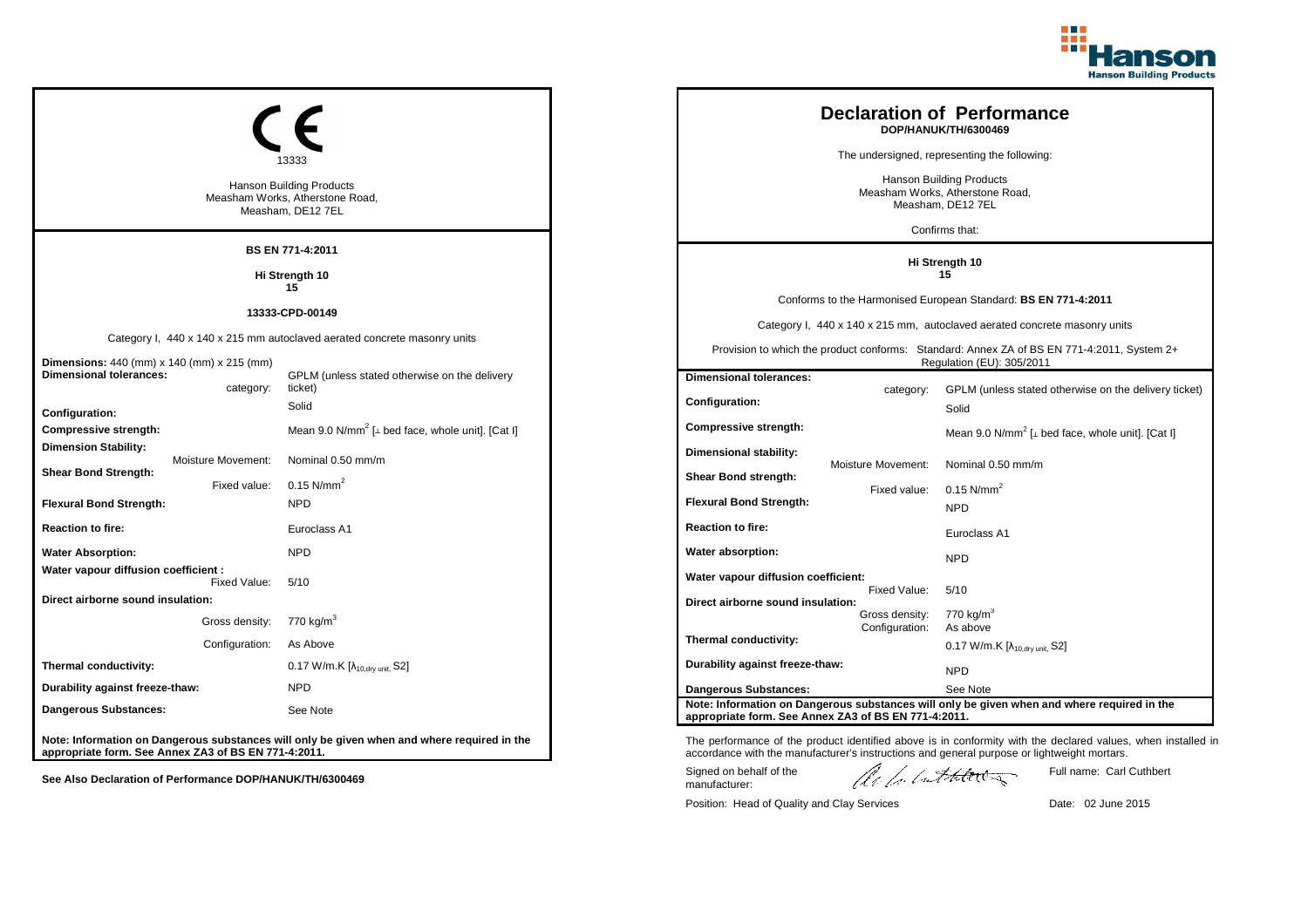

|                                                          | Hanson Building Products<br>Measham Works, Atherstone Road,<br>Measham, DE12 7EL            |  |                                                                                                                         | <b>Declaration of Performance</b><br>DOP/HANUK/TH/6300476<br>The undersigned, representing the following:<br><b>Hanson Building Products</b><br>Measham Works, Atherstone Road,<br>Measham, DE12 7EL |                                                                                                                                                                                                             |  |
|----------------------------------------------------------|---------------------------------------------------------------------------------------------|--|-------------------------------------------------------------------------------------------------------------------------|------------------------------------------------------------------------------------------------------------------------------------------------------------------------------------------------------|-------------------------------------------------------------------------------------------------------------------------------------------------------------------------------------------------------------|--|
|                                                          |                                                                                             |  |                                                                                                                         |                                                                                                                                                                                                      | Confirms that:                                                                                                                                                                                              |  |
|                                                          | <b>BS EN 771-4:2011</b>                                                                     |  |                                                                                                                         |                                                                                                                                                                                                      | Hi Strength 10                                                                                                                                                                                              |  |
|                                                          | Hi Strength 10<br>15                                                                        |  |                                                                                                                         |                                                                                                                                                                                                      | 15                                                                                                                                                                                                          |  |
|                                                          | 13333-CPD-00149                                                                             |  |                                                                                                                         |                                                                                                                                                                                                      | Conforms to the Harmonised European Standard: BS EN 771-4:2011                                                                                                                                              |  |
|                                                          | Category I, 440 x 150 x 215 mm autoclaved aerated concrete masonry units                    |  |                                                                                                                         |                                                                                                                                                                                                      | Category I, 440 x 150 x 215 mm, autoclaved aerated concrete masonry units                                                                                                                                   |  |
| Dimensions: 440 (mm) x 150 (mm) x 215 (mm)               |                                                                                             |  | Provision to which the product conforms: Standard: Annex ZA of BS EN 771-4:2011, System 2+<br>Regulation (EU): 305/2011 |                                                                                                                                                                                                      |                                                                                                                                                                                                             |  |
| <b>Dimensional tolerances:</b><br>category:              | GPLM (unless stated otherwise on the delivery<br>ticket)                                    |  | <b>Dimensional tolerances:</b>                                                                                          | category:                                                                                                                                                                                            | GPLM (unless stated otherwise on the delivery ticket)                                                                                                                                                       |  |
| Configuration:                                           | Solid                                                                                       |  | Configuration:                                                                                                          |                                                                                                                                                                                                      | Solid                                                                                                                                                                                                       |  |
| <b>Compressive strength:</b>                             | Mean 9.0 N/mm <sup>2</sup> [ $\perp$ bed face, whole unit]. [Cat I]                         |  | <b>Compressive strength:</b>                                                                                            |                                                                                                                                                                                                      | Mean 9.0 N/mm <sup>2</sup> [ $\perp$ bed face, whole unit]. [Cat I]                                                                                                                                         |  |
| <b>Dimension Stability:</b><br>Moisture Movement:        | Nominal 0.50 mm/m                                                                           |  | Dimensional stability:                                                                                                  | Moisture Movement:                                                                                                                                                                                   | Nominal 0.50 mm/m                                                                                                                                                                                           |  |
| <b>Shear Bond Strength:</b><br>Fixed value:              | $0.15$ N/mm <sup>2</sup>                                                                    |  | Shear Bond strength:                                                                                                    |                                                                                                                                                                                                      | $0.15$ N/mm <sup>2</sup>                                                                                                                                                                                    |  |
| <b>Flexural Bond Strength:</b>                           | <b>NPD</b>                                                                                  |  | <b>Flexural Bond Strength:</b>                                                                                          | Fixed value:                                                                                                                                                                                         | <b>NPD</b>                                                                                                                                                                                                  |  |
| <b>Reaction to fire:</b>                                 | Euroclass A1                                                                                |  | <b>Reaction to fire:</b>                                                                                                |                                                                                                                                                                                                      | Euroclass A1                                                                                                                                                                                                |  |
| <b>Water Absorption:</b>                                 | <b>NPD</b>                                                                                  |  | Water absorption:                                                                                                       |                                                                                                                                                                                                      | <b>NPD</b>                                                                                                                                                                                                  |  |
| Water vapour diffusion coefficient :<br>Fixed Value:     | 5/10                                                                                        |  | Water vapour diffusion coefficient:                                                                                     |                                                                                                                                                                                                      |                                                                                                                                                                                                             |  |
| Direct airborne sound insulation:                        |                                                                                             |  | Direct airborne sound insulation:                                                                                       | Fixed Value:                                                                                                                                                                                         | 5/10                                                                                                                                                                                                        |  |
| Gross density: 770 kg/m <sup>3</sup>                     |                                                                                             |  |                                                                                                                         | Gross density:<br>Configuration:                                                                                                                                                                     | 770 kg/m <sup>3</sup><br>As above                                                                                                                                                                           |  |
| Configuration:                                           | As Above                                                                                    |  | Thermal conductivity:                                                                                                   |                                                                                                                                                                                                      | 0.17 W/m.K $[\lambda_{10, dry \text{ unit}}, S2]$                                                                                                                                                           |  |
| Thermal conductivity:                                    | 0.17 W/m.K $[\lambda_{10, dry \text{ unit}}, S2]$                                           |  | Durability against freeze-thaw:                                                                                         |                                                                                                                                                                                                      | <b>NPD</b>                                                                                                                                                                                                  |  |
| Durability against freeze-thaw:                          | <b>NPD</b>                                                                                  |  | <b>Dangerous Substances:</b>                                                                                            |                                                                                                                                                                                                      | See Note                                                                                                                                                                                                    |  |
| Dangerous Substances:                                    | See Note                                                                                    |  | appropriate form. See Annex ZA3 of BS EN 771-4:2011.                                                                    |                                                                                                                                                                                                      | Note: Information on Dangerous substances will only be given when and where required in the                                                                                                                 |  |
| appropriate form. See Annex ZA3 of BS EN 771-4:2011.     | Note: Information on Dangerous substances will only be given when and where required in the |  |                                                                                                                         |                                                                                                                                                                                                      | The performance of the product identified above is in conformity with the declared values, when installed in<br>accordance with the manufacturer's instructions and general purpose or lightweight mortars. |  |
| See Also Declaration of Performance DOP/HANUK/TH/6300476 |                                                                                             |  | Signed on behalf of the<br>manufacturer:                                                                                |                                                                                                                                                                                                      | Full name: Carl Cuthbert<br>lle for lathering                                                                                                                                                               |  |

Position: Head of Quality and Clay Services Date: 02 June 2015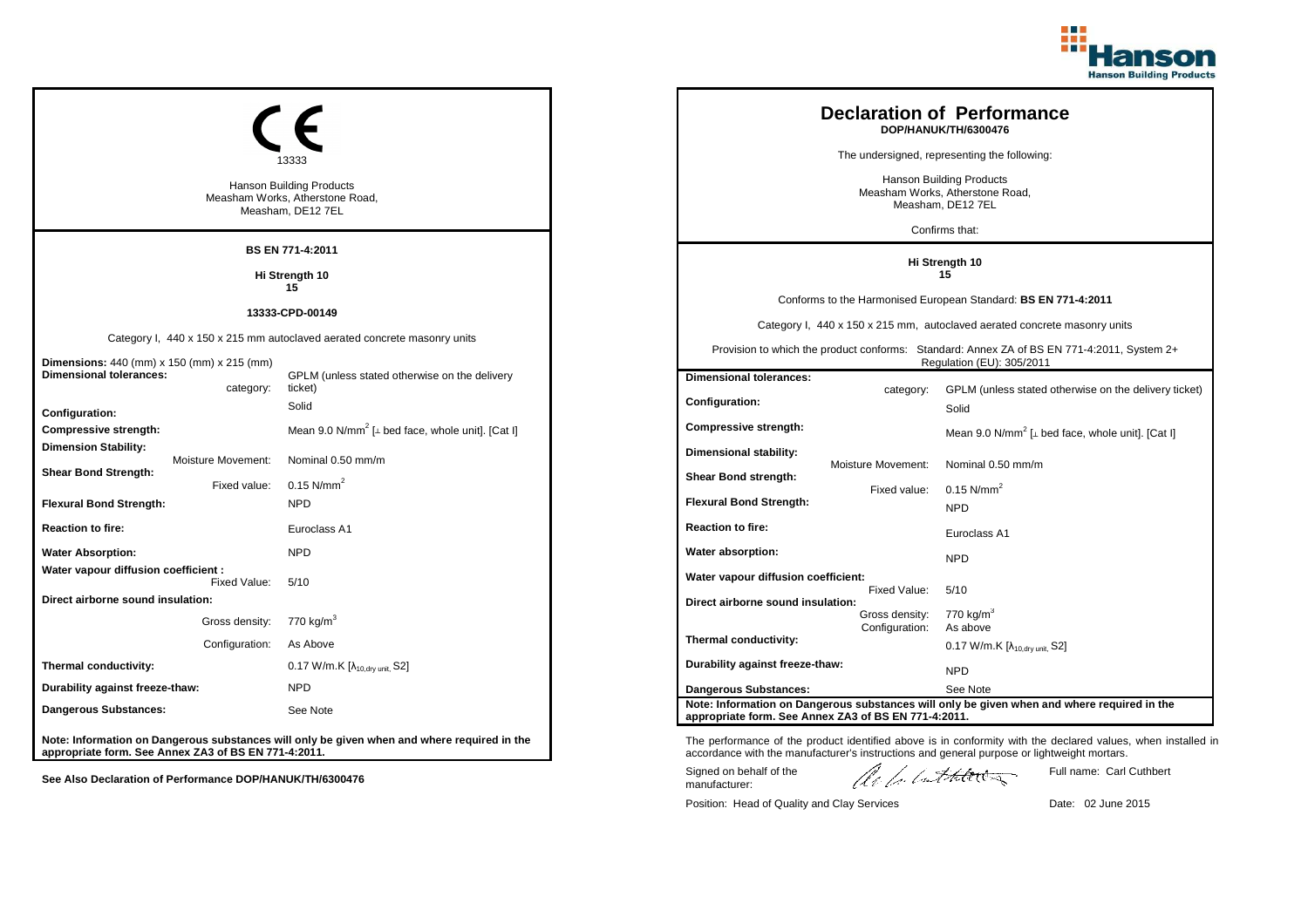

|                                                          | 13333                                                                                       |                                                                                                                         |                                  | <b>Declaration of Performance</b><br>DOP/HANUK/TH/6300483<br>The undersigned, representing the following:                                                                                                   |
|----------------------------------------------------------|---------------------------------------------------------------------------------------------|-------------------------------------------------------------------------------------------------------------------------|----------------------------------|-------------------------------------------------------------------------------------------------------------------------------------------------------------------------------------------------------------|
|                                                          | <b>Hanson Building Products</b><br>Measham Works, Atherstone Road,<br>Measham, DE12 7EL     | Hanson Building Products<br>Measham Works, Atherstone Road,<br>Measham, DE12 7EL                                        |                                  |                                                                                                                                                                                                             |
|                                                          |                                                                                             |                                                                                                                         |                                  | Confirms that:                                                                                                                                                                                              |
|                                                          | BS EN 771-4:2011                                                                            |                                                                                                                         |                                  | Hi Strength 10                                                                                                                                                                                              |
|                                                          | Hi Strength 10<br>15                                                                        |                                                                                                                         |                                  | 15                                                                                                                                                                                                          |
|                                                          | 13333-CPD-00149                                                                             |                                                                                                                         |                                  | Conforms to the Harmonised European Standard: BS EN 771-4:2011                                                                                                                                              |
|                                                          | Category I, 440 x 190 x 215 mm autoclaved aerated concrete masonry units                    |                                                                                                                         |                                  | Category I, 440 x 190 x 215 mm, autoclaved aerated concrete masonry units                                                                                                                                   |
| <b>Dimensions:</b> 440 (mm) x 190 (mm) x 215 (mm)        |                                                                                             | Provision to which the product conforms: Standard: Annex ZA of BS EN 771-4:2011, System 2+<br>Regulation (EU): 305/2011 |                                  |                                                                                                                                                                                                             |
| <b>Dimensional tolerances:</b><br>category:              | GPLM (unless stated otherwise on the delivery<br>ticket)                                    | <b>Dimensional tolerances:</b>                                                                                          | category:                        | GPLM (unless stated otherwise on the delivery ticket)                                                                                                                                                       |
| Configuration:                                           | Solid                                                                                       | Configuration:                                                                                                          |                                  | Solid                                                                                                                                                                                                       |
| <b>Compressive strength:</b>                             | Mean 9.0 N/mm <sup>2</sup> [ $\perp$ bed face, whole unit]. [Cat I]                         | <b>Compressive strength:</b>                                                                                            |                                  | Mean 9.0 N/mm <sup>2</sup> [ $\perp$ bed face, whole unit]. [Cat I]                                                                                                                                         |
| <b>Dimension Stability:</b><br>Moisture Movement:        | Nominal 0.50 mm/m                                                                           | Dimensional stability:                                                                                                  |                                  |                                                                                                                                                                                                             |
| <b>Shear Bond Strength:</b><br>Fixed value:              | $0.15$ N/mm <sup>2</sup>                                                                    | Shear Bond strength:                                                                                                    | <b>Moisture Movement:</b>        | Nominal 0.50 mm/m                                                                                                                                                                                           |
| <b>Flexural Bond Strength:</b>                           | <b>NPD</b>                                                                                  | <b>Flexural Bond Strength:</b>                                                                                          | Fixed value:                     | $0.15$ N/mm <sup>2</sup><br><b>NPD</b>                                                                                                                                                                      |
| <b>Reaction to fire:</b>                                 | Euroclass A1                                                                                | <b>Reaction to fire:</b>                                                                                                |                                  | Euroclass A1                                                                                                                                                                                                |
| <b>Water Absorption:</b>                                 | <b>NPD</b>                                                                                  | Water absorption:                                                                                                       |                                  | <b>NPD</b>                                                                                                                                                                                                  |
| Water vapour diffusion coefficient :<br>Fixed Value:     | 5/10                                                                                        | Water vapour diffusion coefficient:                                                                                     | Fixed Value:                     | 5/10                                                                                                                                                                                                        |
| Direct airborne sound insulation:                        |                                                                                             | Direct airborne sound insulation:                                                                                       |                                  |                                                                                                                                                                                                             |
| Gross density: 770 kg/m <sup>3</sup>                     |                                                                                             |                                                                                                                         | Gross density:<br>Configuration: | $770$ kg/m <sup>3</sup><br>As above                                                                                                                                                                         |
| Configuration:                                           | As Above                                                                                    | Thermal conductivity:                                                                                                   |                                  | $0.17$ W/m.K [ $\lambda_{10, dry \text{ unit}}$ , S2]                                                                                                                                                       |
| Thermal conductivity:                                    | 0.17 W/m.K $[\lambda_{10, dry \text{ unit}}, S2]$                                           | Durability against freeze-thaw:                                                                                         |                                  | <b>NPD</b>                                                                                                                                                                                                  |
| Durability against freeze-thaw:                          | <b>NPD</b>                                                                                  | <b>Dangerous Substances:</b>                                                                                            |                                  | See Note                                                                                                                                                                                                    |
| <b>Dangerous Substances:</b>                             | See Note                                                                                    | appropriate form. See Annex ZA3 of BS EN 771-4:2011.                                                                    |                                  | Note: Information on Dangerous substances will only be given when and where required in the                                                                                                                 |
| appropriate form. See Annex ZA3 of BS EN 771-4:2011.     | Note: Information on Dangerous substances will only be given when and where required in the |                                                                                                                         |                                  | The performance of the product identified above is in conformity with the declared values, when installed in<br>accordance with the manufacturer's instructions and general purpose or lightweight mortars. |
| See Also Declaration of Performance DOP/HANUK/TH/6300483 |                                                                                             | Signed on behalf of the<br>manufacturer:                                                                                |                                  | Full name: Carl Cuthbert<br>lle la lathering                                                                                                                                                                |

Position: Head of Quality and Clay Services Date: 02 June 2015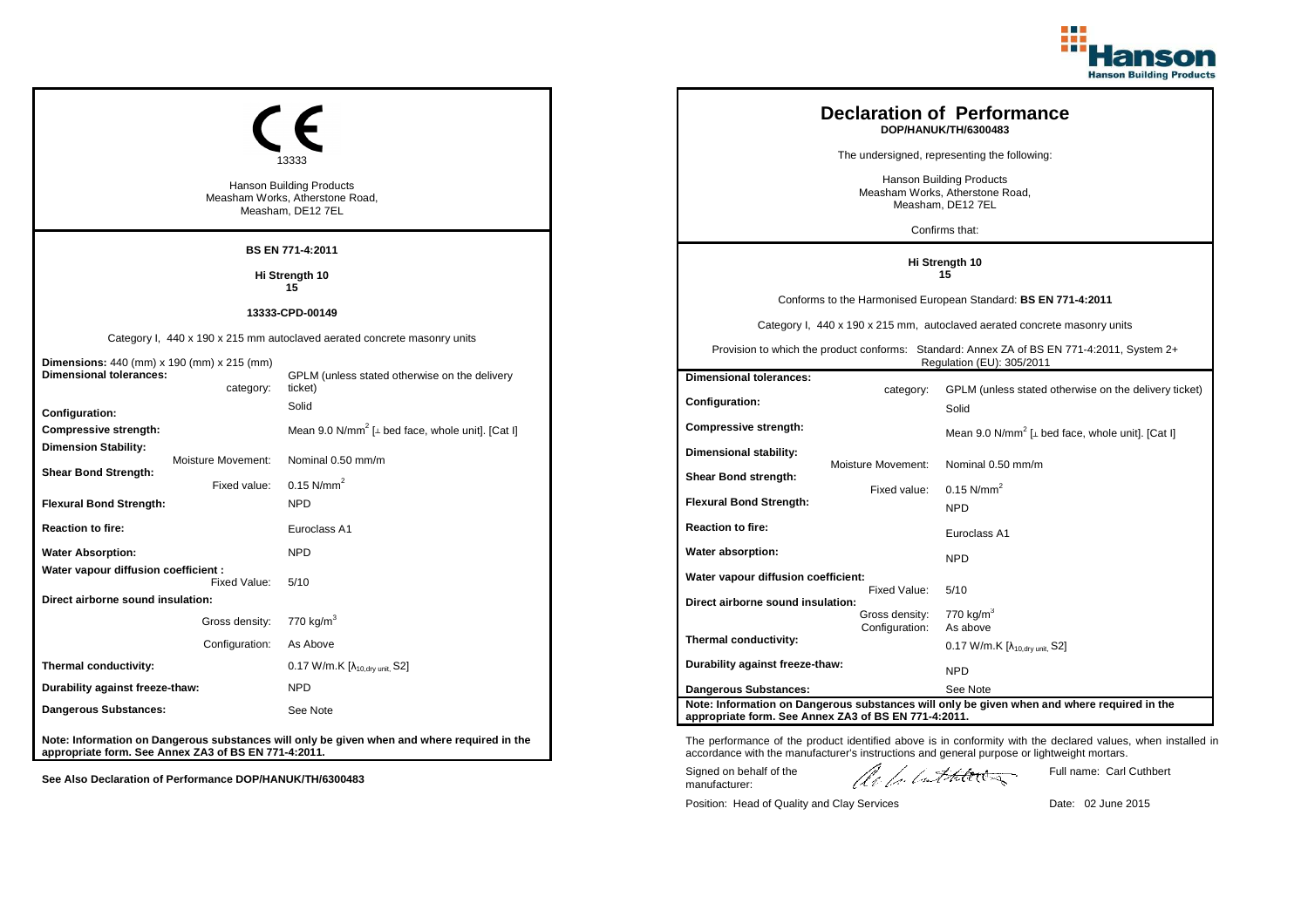

|                                                                                           | 13333<br>Hanson Building Products<br>Measham Works, Atherstone Road,<br>Measham, DE12 7EL   | <b>Declaration of Performance</b><br>DOP/HANUK/TH/6300490<br>The undersigned, representing the following:<br><b>Hanson Building Products</b><br>Measham Works, Atherstone Road,<br>Measham, DE12 7EL<br>Confirms that: |                    |                                                                                                                                                                                                             |
|-------------------------------------------------------------------------------------------|---------------------------------------------------------------------------------------------|------------------------------------------------------------------------------------------------------------------------------------------------------------------------------------------------------------------------|--------------------|-------------------------------------------------------------------------------------------------------------------------------------------------------------------------------------------------------------|
|                                                                                           | <b>BS EN 771-4:2011</b>                                                                     |                                                                                                                                                                                                                        |                    |                                                                                                                                                                                                             |
|                                                                                           | Hi Strength 10<br>15                                                                        |                                                                                                                                                                                                                        |                    | Hi Strength 10<br>15                                                                                                                                                                                        |
|                                                                                           | 13333-CPD-00149                                                                             |                                                                                                                                                                                                                        |                    | Conforms to the Harmonised European Standard: BS EN 771-4:2011                                                                                                                                              |
|                                                                                           | Category I, 440 x 200 x 215 mm autoclaved aerated concrete masonry units                    |                                                                                                                                                                                                                        |                    | Category I, 440 x 200 x 215 mm, autoclaved aerated concrete masonry units                                                                                                                                   |
| <b>Dimensions:</b> 440 (mm) x 200 (mm) x 215 (mm)                                         |                                                                                             | Provision to which the product conforms: Standard: Annex ZA of BS EN 771-4:2011, System 2+<br>Regulation (EU): 305/2011                                                                                                |                    |                                                                                                                                                                                                             |
| <b>Dimensional tolerances:</b><br>category:                                               | GPLM (unless stated otherwise on the delivery<br>ticket)                                    | <b>Dimensional tolerances:</b>                                                                                                                                                                                         | category:          | GPLM (unless stated otherwise on the delivery ticket)                                                                                                                                                       |
| Configuration:                                                                            | Solid                                                                                       | <b>Configuration:</b>                                                                                                                                                                                                  |                    | Solid                                                                                                                                                                                                       |
| <b>Compressive strength:</b>                                                              | Mean 9.0 N/mm <sup>2</sup> [ $\perp$ bed face, whole unit]. [Cat I]                         | <b>Compressive strength:</b>                                                                                                                                                                                           |                    | Mean 9.0 N/mm <sup>2</sup> [ $\perp$ bed face, whole unit]. [Cat I]                                                                                                                                         |
| <b>Dimension Stability:</b><br>Moisture Movement:                                         | Nominal 0.50 mm/m                                                                           | Dimensional stability:                                                                                                                                                                                                 | Moisture Movement: | Nominal 0.50 mm/m                                                                                                                                                                                           |
| <b>Shear Bond Strength:</b><br>Fixed value:                                               | $0.15$ N/mm <sup>2</sup>                                                                    | Shear Bond strength:                                                                                                                                                                                                   | Fixed value:       | $0.15$ N/mm <sup>2</sup>                                                                                                                                                                                    |
| <b>Flexural Bond Strength:</b>                                                            | <b>NPD</b>                                                                                  | <b>Flexural Bond Strength:</b>                                                                                                                                                                                         |                    | <b>NPD</b>                                                                                                                                                                                                  |
| <b>Reaction to fire:</b>                                                                  | Euroclass A1                                                                                | <b>Reaction to fire:</b>                                                                                                                                                                                               |                    | Euroclass A1                                                                                                                                                                                                |
| <b>Water Absorption:</b>                                                                  | <b>NPD</b>                                                                                  | Water absorption:                                                                                                                                                                                                      |                    | <b>NPD</b>                                                                                                                                                                                                  |
| Water vapour diffusion coefficient :<br>Fixed Value:<br>Direct airborne sound insulation: | 5/10                                                                                        | Water vapour diffusion coefficient:                                                                                                                                                                                    | Fixed Value:       | 5/10                                                                                                                                                                                                        |
| Gross density: 770 kg/m <sup>3</sup>                                                      |                                                                                             | Direct airborne sound insulation:                                                                                                                                                                                      | Gross density:     | $770$ kg/m <sup>3</sup>                                                                                                                                                                                     |
| Configuration:                                                                            | As Above                                                                                    | Thermal conductivity:                                                                                                                                                                                                  | Configuration:     | As above<br>$0.17$ W/m.K [ $\lambda_{10, dry \text{ unit}}$ , S2]                                                                                                                                           |
| Thermal conductivity:                                                                     | $0.17$ W/m.K $[\lambda_{10, dry \text{ unit}}, S2]$                                         | Durability against freeze-thaw:                                                                                                                                                                                        |                    | <b>NPD</b>                                                                                                                                                                                                  |
| Durability against freeze-thaw:                                                           | <b>NPD</b>                                                                                  | <b>Dangerous Substances:</b>                                                                                                                                                                                           |                    | See Note                                                                                                                                                                                                    |
| Dangerous Substances:                                                                     | See Note                                                                                    | appropriate form. See Annex ZA3 of BS EN 771-4:2011.                                                                                                                                                                   |                    | Note: Information on Dangerous substances will only be given when and where required in the                                                                                                                 |
| appropriate form. See Annex ZA3 of BS EN 771-4:2011.                                      | Note: Information on Dangerous substances will only be given when and where required in the |                                                                                                                                                                                                                        |                    | The performance of the product identified above is in conformity with the declared values, when installed in<br>accordance with the manufacturer's instructions and general purpose or lightweight mortars. |
| See Also Declaration of Performance DOP/HANUK/TH/6300490                                  |                                                                                             | Signed on behalf of the<br>manufacturer:                                                                                                                                                                               |                    | Full name: Carl Cuthbert<br>lle la latherez                                                                                                                                                                 |

Position: Head of Quality and Clay Services Date: 02 June 2015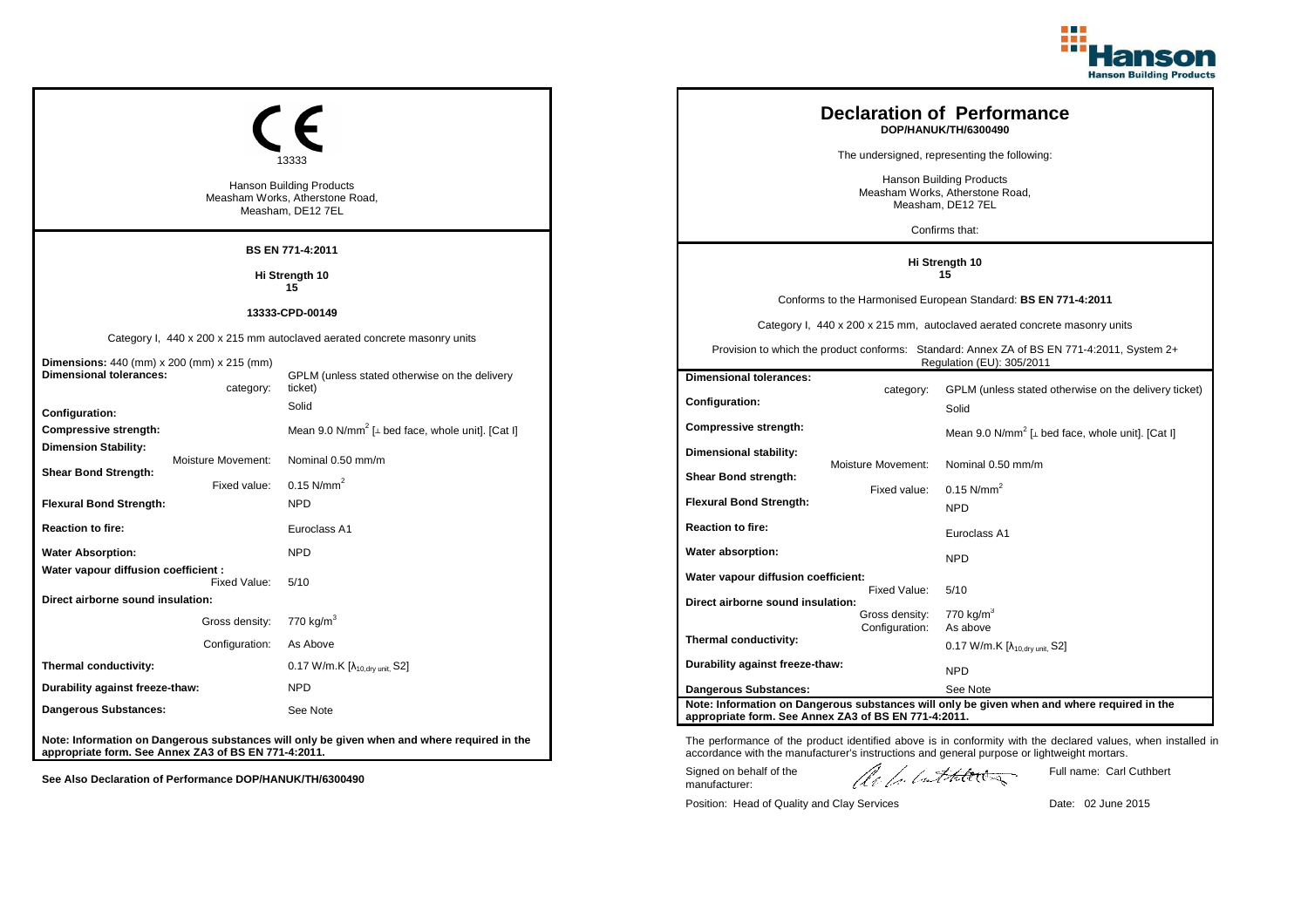

| <b>Hanson Building Products</b><br>Measham Works, Atherstone Road,<br>Measham, DE12 7EL   |                                                                                             |                                                                                                                         |                    | <b>Declaration of Performance</b><br>DOP/HANUK/TH/6300506<br>The undersigned, representing the following:<br><b>Hanson Building Products</b><br>Measham Works, Atherstone Road,<br>Measham, DE12 7EL<br>Confirms that: |
|-------------------------------------------------------------------------------------------|---------------------------------------------------------------------------------------------|-------------------------------------------------------------------------------------------------------------------------|--------------------|------------------------------------------------------------------------------------------------------------------------------------------------------------------------------------------------------------------------|
|                                                                                           | <b>BS EN 771-4:2011</b>                                                                     |                                                                                                                         |                    | Hi Strength 10                                                                                                                                                                                                         |
| Hi Strength 10                                                                            |                                                                                             |                                                                                                                         | 15                 |                                                                                                                                                                                                                        |
|                                                                                           | 15                                                                                          |                                                                                                                         |                    | Conforms to the Harmonised European Standard: BS EN 771-4:2011                                                                                                                                                         |
|                                                                                           | 13333-CPD-00149                                                                             | Category I, 440 x 215 x 215 mm, autoclaved aerated concrete masonry units                                               |                    |                                                                                                                                                                                                                        |
| Dimensions: 440 (mm) x 215 (mm) x 215 (mm)                                                | Category I, 440 x 215 x 215 mm autoclaved aerated concrete masonry units                    | Provision to which the product conforms: Standard: Annex ZA of BS EN 771-4:2011, System 2+<br>Regulation (EU): 305/2011 |                    |                                                                                                                                                                                                                        |
| <b>Dimensional tolerances:</b>                                                            | GPLM (unless stated otherwise on the delivery<br>ticket)                                    | <b>Dimensional tolerances:</b>                                                                                          |                    |                                                                                                                                                                                                                        |
| category:<br>Configuration:                                                               | Solid                                                                                       | <b>Configuration:</b>                                                                                                   | category:          | GPLM (unless stated otherwise on the delivery ticket)<br>Solid                                                                                                                                                         |
| <b>Compressive strength:</b>                                                              | Mean 9.0 N/mm <sup>2</sup> [ $\perp$ bed face, whole unit]. [Cat I]                         | <b>Compressive strength:</b>                                                                                            |                    | Mean 9.0 N/mm <sup>2</sup> [ $\perp$ bed face, whole unit]. [Cat I]                                                                                                                                                    |
| <b>Dimension Stability:</b><br>Moisture Movement:<br><b>Shear Bond Strength:</b>          | Nominal 0.50 mm/m                                                                           | Dimensional stability:<br>Shear Bond strength:                                                                          | Moisture Movement: | Nominal 0.50 mm/m                                                                                                                                                                                                      |
| Fixed value:                                                                              | $0.15$ N/mm <sup>2</sup>                                                                    |                                                                                                                         | Fixed value:       | $0.15$ N/mm <sup>2</sup>                                                                                                                                                                                               |
| <b>Flexural Bond Strength:</b>                                                            | <b>NPD</b>                                                                                  | <b>Flexural Bond Strength:</b>                                                                                          |                    | <b>NPD</b>                                                                                                                                                                                                             |
| <b>Reaction to fire:</b>                                                                  | Euroclass A1                                                                                | <b>Reaction to fire:</b>                                                                                                |                    | Euroclass A1                                                                                                                                                                                                           |
| <b>Water Absorption:</b>                                                                  | <b>NPD</b>                                                                                  | Water absorption:                                                                                                       |                    | <b>NPD</b>                                                                                                                                                                                                             |
| Water vapour diffusion coefficient :<br>Fixed Value:<br>Direct airborne sound insulation: | 5/10                                                                                        | Water vapour diffusion coefficient:<br>Direct airborne sound insulation:                                                | Fixed Value:       | 5/10                                                                                                                                                                                                                   |
| Gross density: 770 kg/m <sup>3</sup>                                                      |                                                                                             |                                                                                                                         | Gross density:     | 770 kg/m <sup>3</sup>                                                                                                                                                                                                  |
| Configuration: As Above                                                                   |                                                                                             | Thermal conductivity:                                                                                                   | Configuration:     | As above<br>$0.17$ W/m.K [ $\lambda_{10, dry \text{ unit}}$ , S2]                                                                                                                                                      |
| Thermal conductivity:                                                                     | 0.17 W/m.K $[\lambda_{10, dry \text{ unit}}, S2]$                                           | Durability against freeze-thaw:                                                                                         |                    | <b>NPD</b>                                                                                                                                                                                                             |
| Durability against freeze-thaw:                                                           | <b>NPD</b>                                                                                  | <b>Dangerous Substances:</b>                                                                                            |                    | See Note                                                                                                                                                                                                               |
| <b>Dangerous Substances:</b>                                                              | See Note                                                                                    | appropriate form. See Annex ZA3 of BS EN 771-4:2011.                                                                    |                    | Note: Information on Dangerous substances will only be given when and where required in the                                                                                                                            |
| appropriate form. See Annex ZA3 of BS EN 771-4:2011.                                      | Note: Information on Dangerous substances will only be given when and where required in the |                                                                                                                         |                    | The performance of the product identified above is in conformity with the declared values, when installed in<br>accordance with the manufacturer's instructions and general purpose or lightweight mortars.            |
| See Also Declaration of Performance DOP/HANUK/TH/6300506                                  |                                                                                             | Signed on behalf of the<br>manufacturer:                                                                                |                    | Full name: Carl Cuthbert<br>lle le lutherez                                                                                                                                                                            |

Position: Head of Quality and Clay Services Date: 02 June 2015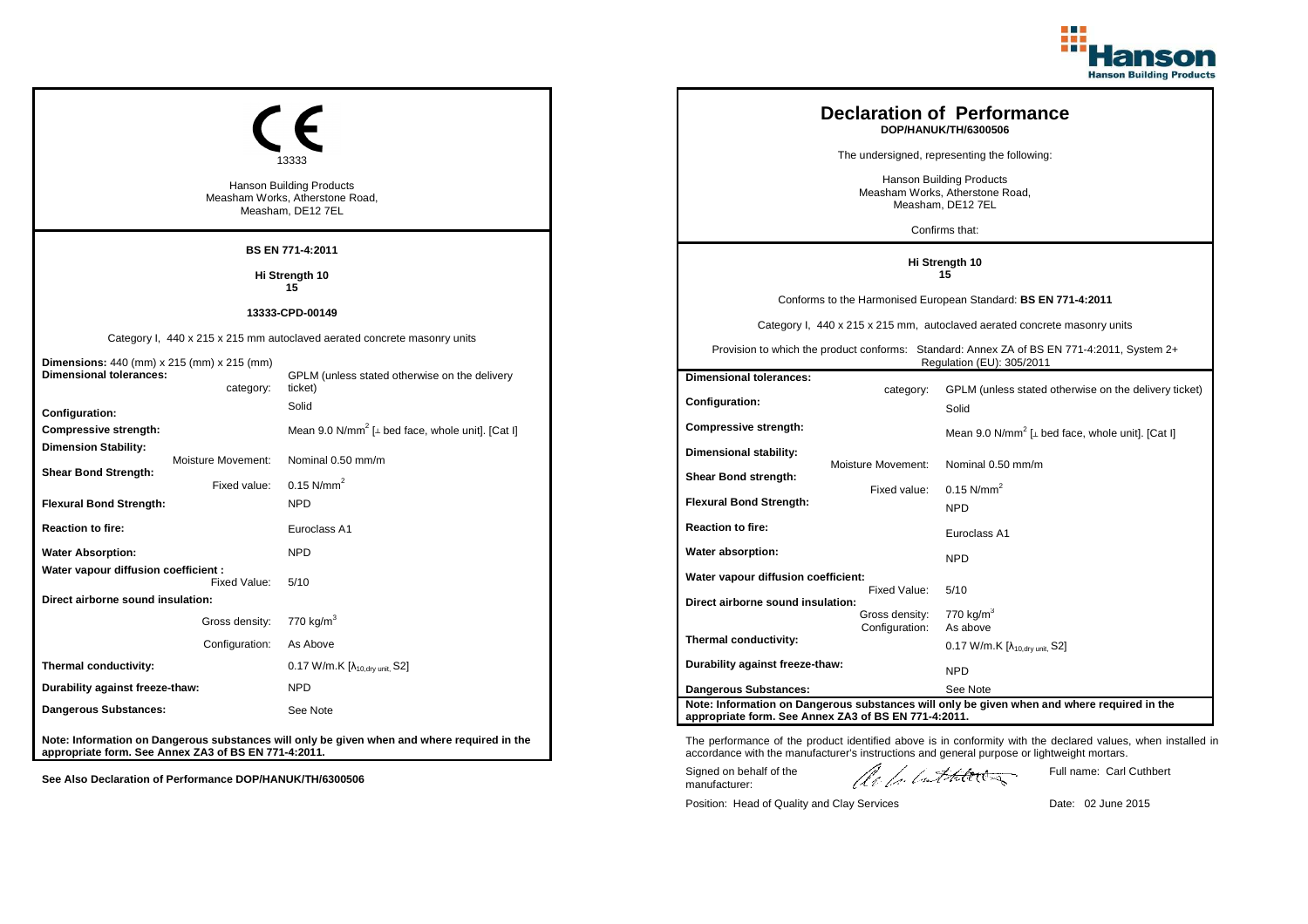

|                                                                                           | <b>Hanson Building Products</b><br>Measham Works, Atherstone Road,<br>Measham, DE12 7EL     |  |                                                                                            |                    | <b>Declaration of Performance</b><br>DOP/HANUK/TH/6300513<br>The undersigned, representing the following:<br><b>Hanson Building Products</b><br>Measham Works, Atherstone Road,<br>Measham, DE12 7EL<br>Confirms that:                  |
|-------------------------------------------------------------------------------------------|---------------------------------------------------------------------------------------------|--|--------------------------------------------------------------------------------------------|--------------------|-----------------------------------------------------------------------------------------------------------------------------------------------------------------------------------------------------------------------------------------|
|                                                                                           | BS EN 771-4:2011                                                                            |  | Hi Strength 10                                                                             |                    |                                                                                                                                                                                                                                         |
|                                                                                           | Hi Strength 10                                                                              |  |                                                                                            |                    | 15                                                                                                                                                                                                                                      |
|                                                                                           | 15                                                                                          |  |                                                                                            |                    | Conforms to the Harmonised European Standard: BS EN 771-4:2011                                                                                                                                                                          |
|                                                                                           | 13333-CPD-00149                                                                             |  | Category I, 440 x 275 x 215 mm, autoclaved aerated concrete masonry units                  |                    |                                                                                                                                                                                                                                         |
|                                                                                           | Category I, 440 x 275 x 215 mm autoclaved aerated concrete masonry units                    |  | Provision to which the product conforms: Standard: Annex ZA of BS EN 771-4:2011, System 2+ |                    |                                                                                                                                                                                                                                         |
| <b>Dimensions:</b> 440 (mm) x 275 (mm) x 215 (mm)<br><b>Dimensional tolerances:</b>       | GPLM (unless stated otherwise on the delivery                                               |  | <b>Dimensional tolerances:</b>                                                             |                    | Regulation (EU): 305/2011                                                                                                                                                                                                               |
| category:<br>Configuration:                                                               | ticket)<br>Solid                                                                            |  | Configuration:                                                                             | category:          | GPLM (unless stated otherwise on the delivery ticket)<br>Solid                                                                                                                                                                          |
| Compressive strength:                                                                     | Mean 9.0 N/mm <sup>2</sup> [ $\perp$ bed face, whole unit]. [Cat I]                         |  | <b>Compressive strength:</b>                                                               |                    | Mean 9.0 N/mm <sup>2</sup> [ $\perp$ bed face, whole unit]. [Cat I]                                                                                                                                                                     |
| <b>Dimension Stability:</b><br>Moisture Movement:<br><b>Shear Bond Strength:</b>          | Nominal 0.50 mm/m                                                                           |  | Dimensional stability:<br>Shear Bond strength:                                             | Moisture Movement: | Nominal 0.50 mm/m                                                                                                                                                                                                                       |
| Fixed value:                                                                              | $0.15$ N/mm <sup>2</sup>                                                                    |  |                                                                                            | Fixed value:       | $0.15$ N/mm <sup>2</sup>                                                                                                                                                                                                                |
| <b>Flexural Bond Strength:</b>                                                            | <b>NPD</b>                                                                                  |  | <b>Flexural Bond Strength:</b>                                                             |                    | <b>NPD</b>                                                                                                                                                                                                                              |
| <b>Reaction to fire:</b>                                                                  | Euroclass A1                                                                                |  | <b>Reaction to fire:</b>                                                                   |                    | Euroclass A1                                                                                                                                                                                                                            |
| <b>Water Absorption:</b>                                                                  | <b>NPD</b>                                                                                  |  | Water absorption:                                                                          |                    | <b>NPD</b>                                                                                                                                                                                                                              |
| Water vapour diffusion coefficient :<br>Fixed Value:<br>Direct airborne sound insulation: | 5/10                                                                                        |  | Water vapour diffusion coefficient:<br>Direct airborne sound insulation:                   | Fixed Value:       | 5/10                                                                                                                                                                                                                                    |
| Gross density: 770 kg/m <sup>3</sup>                                                      |                                                                                             |  |                                                                                            | Gross density:     | 770 kg/m <sup>3</sup>                                                                                                                                                                                                                   |
| Configuration:                                                                            | As Above                                                                                    |  | Thermal conductivity:                                                                      | Configuration:     | As above<br>$0.17$ W/m.K $[\lambda_{10, dry \, unit}$ , S2]                                                                                                                                                                             |
| Thermal conductivity:                                                                     | 0.17 W/m.K $[\lambda_{10, dry \text{ unit}}, S2]$                                           |  | Durability against freeze-thaw:                                                            |                    | <b>NPD</b>                                                                                                                                                                                                                              |
| Durability against freeze-thaw:                                                           | <b>NPD</b>                                                                                  |  | <b>Dangerous Substances:</b>                                                               |                    | See Note                                                                                                                                                                                                                                |
| <b>Dangerous Substances:</b>                                                              | See Note                                                                                    |  | appropriate form. See Annex ZA3 of BS EN 771-4:2011.                                       |                    | Note: Information on Dangerous substances will only be given when and where required in the                                                                                                                                             |
| appropriate form. See Annex ZA3 of BS EN 771-4:2011.                                      | Note: Information on Dangerous substances will only be given when and where required in the |  | Signed on behalf of the                                                                    |                    | The performance of the product identified above is in conformity with the declared values, when installed in<br>accordance with the manufacturer's instructions and general purpose or lightweight mortars.<br>Full name: Carl Cuthbert |
| See Also Declaration of Performance DOP/HANUK/TH/6300513                                  |                                                                                             |  | manufacturer:                                                                              |                    | lle for lathering                                                                                                                                                                                                                       |

Position: Head of Quality and Clay Services Date: 02 June 2015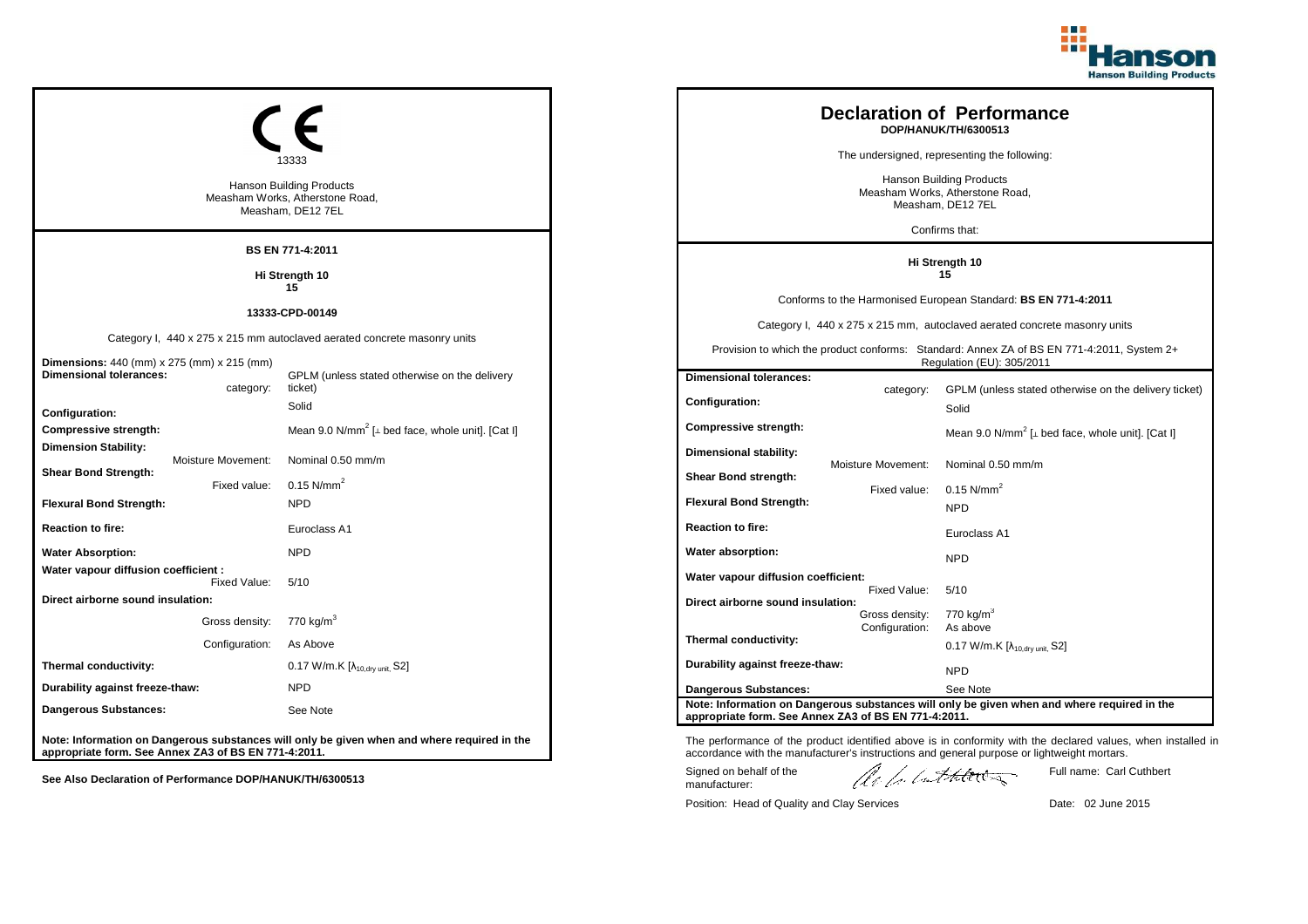

|                                                                                                                  | Hanson Building Products<br>Measham Works, Atherstone Road,<br>Measham, DE12 7EL            |                      |                                                                                                                         |                                                                | <b>Declaration of Performance</b><br>DOP/HANUK/TH/6300520<br>The undersigned, representing the following:<br><b>Hanson Building Products</b><br>Measham Works, Atherstone Road,<br>Measham, DE12 7EL<br>Confirms that:                                       |
|------------------------------------------------------------------------------------------------------------------|---------------------------------------------------------------------------------------------|----------------------|-------------------------------------------------------------------------------------------------------------------------|----------------------------------------------------------------|--------------------------------------------------------------------------------------------------------------------------------------------------------------------------------------------------------------------------------------------------------------|
|                                                                                                                  | BS EN 771-4:2011                                                                            |                      |                                                                                                                         |                                                                |                                                                                                                                                                                                                                                              |
| Hi Strength 10                                                                                                   |                                                                                             | Hi Strength 10<br>15 |                                                                                                                         |                                                                |                                                                                                                                                                                                                                                              |
| 13333-CPD-00149                                                                                                  |                                                                                             |                      | Conforms to the Harmonised European Standard: BS EN 771-4:2011                                                          |                                                                |                                                                                                                                                                                                                                                              |
|                                                                                                                  | Category I, 440 x 300 x 215 mm autoclaved aerated concrete masonry units                    |                      | Category I, 440 x 300 x 215 mm, autoclaved aerated concrete masonry units                                               |                                                                |                                                                                                                                                                                                                                                              |
| <b>Dimensions:</b> 440 (mm) x 300 (mm) x 215 (mm)                                                                |                                                                                             |                      | Provision to which the product conforms: Standard: Annex ZA of BS EN 771-4:2011, System 2+<br>Regulation (EU): 305/2011 |                                                                |                                                                                                                                                                                                                                                              |
| <b>Dimensional tolerances:</b><br>category:                                                                      | GPLM (unless stated otherwise on the delivery<br>ticket)                                    |                      | <b>Dimensional tolerances:</b>                                                                                          |                                                                |                                                                                                                                                                                                                                                              |
| Configuration:                                                                                                   | Solid                                                                                       | Configuration:       | category:                                                                                                               | GPLM (unless stated otherwise on the delivery ticket)<br>Solid |                                                                                                                                                                                                                                                              |
| <b>Compressive strength:</b>                                                                                     | Mean 9.0 N/mm <sup>2</sup> [ $\perp$ bed face, whole unit]. [Cat I]                         |                      | <b>Compressive strength:</b>                                                                                            |                                                                | Mean 9.0 N/mm <sup>2</sup> [ $\perp$ bed face, whole unit]. [Cat I]                                                                                                                                                                                          |
| <b>Dimension Stability:</b><br>Moisture Movement:<br><b>Shear Bond Strength:</b>                                 | Nominal 0.50 mm/m                                                                           |                      | Dimensional stability:<br>Shear Bond strength:                                                                          | <b>Moisture Movement:</b>                                      | Nominal 0.50 mm/m                                                                                                                                                                                                                                            |
| Fixed value:                                                                                                     | $0.15$ N/mm <sup>2</sup>                                                                    |                      |                                                                                                                         | Fixed value:                                                   | $0.15$ N/mm <sup>2</sup>                                                                                                                                                                                                                                     |
| <b>Flexural Bond Strength:</b>                                                                                   | <b>NPD</b>                                                                                  |                      | <b>Flexural Bond Strength:</b>                                                                                          |                                                                | <b>NPD</b>                                                                                                                                                                                                                                                   |
| <b>Reaction to fire:</b>                                                                                         | Euroclass A1                                                                                |                      | <b>Reaction to fire:</b>                                                                                                |                                                                | Euroclass A1                                                                                                                                                                                                                                                 |
| <b>Water Absorption:</b>                                                                                         | <b>NPD</b>                                                                                  |                      | Water absorption:                                                                                                       |                                                                | <b>NPD</b>                                                                                                                                                                                                                                                   |
| Water vapour diffusion coefficient :<br>Fixed Value:<br>Direct airborne sound insulation:                        | 5/10                                                                                        |                      | Water vapour diffusion coefficient:<br>Direct airborne sound insulation:                                                | Fixed Value:                                                   | 5/10                                                                                                                                                                                                                                                         |
| Gross density: 770 kg/m <sup>3</sup>                                                                             |                                                                                             |                      |                                                                                                                         | Gross density:                                                 | 770 kg/m <sup>3</sup>                                                                                                                                                                                                                                        |
| Configuration:                                                                                                   | As Above                                                                                    |                      | Thermal conductivity:                                                                                                   | Configuration:                                                 | As above<br>0.17 W/m.K $[\lambda_{10, dry \text{ unit}}, S2]$                                                                                                                                                                                                |
| Thermal conductivity:                                                                                            | 0.17 W/m.K $[\lambda_{10, dry \text{ unit}}, S2]$                                           |                      | Durability against freeze-thaw:                                                                                         |                                                                | <b>NPD</b>                                                                                                                                                                                                                                                   |
| Durability against freeze-thaw:                                                                                  | <b>NPD</b>                                                                                  |                      | <b>Dangerous Substances:</b>                                                                                            |                                                                | See Note                                                                                                                                                                                                                                                     |
| <b>Dangerous Substances:</b>                                                                                     | See Note                                                                                    |                      | appropriate form. See Annex ZA3 of BS EN 771-4:2011.                                                                    |                                                                | Note: Information on Dangerous substances will only be given when and where required in the                                                                                                                                                                  |
| appropriate form. See Annex ZA3 of BS EN 771-4:2011.<br>See Also Declaration of Performance DOP/HANUK/TH/6300520 | Note: Information on Dangerous substances will only be given when and where required in the |                      | Signed on behalf of the<br>manufacturer:                                                                                |                                                                | The performance of the product identified above is in conformity with the declared values, when installed in<br>accordance with the manufacturer's instructions and general purpose or lightweight mortars.<br>Full name: Carl Cuthbert<br>lle for lathering |

Position: Head of Quality and Clay Services Date: 02 June 2015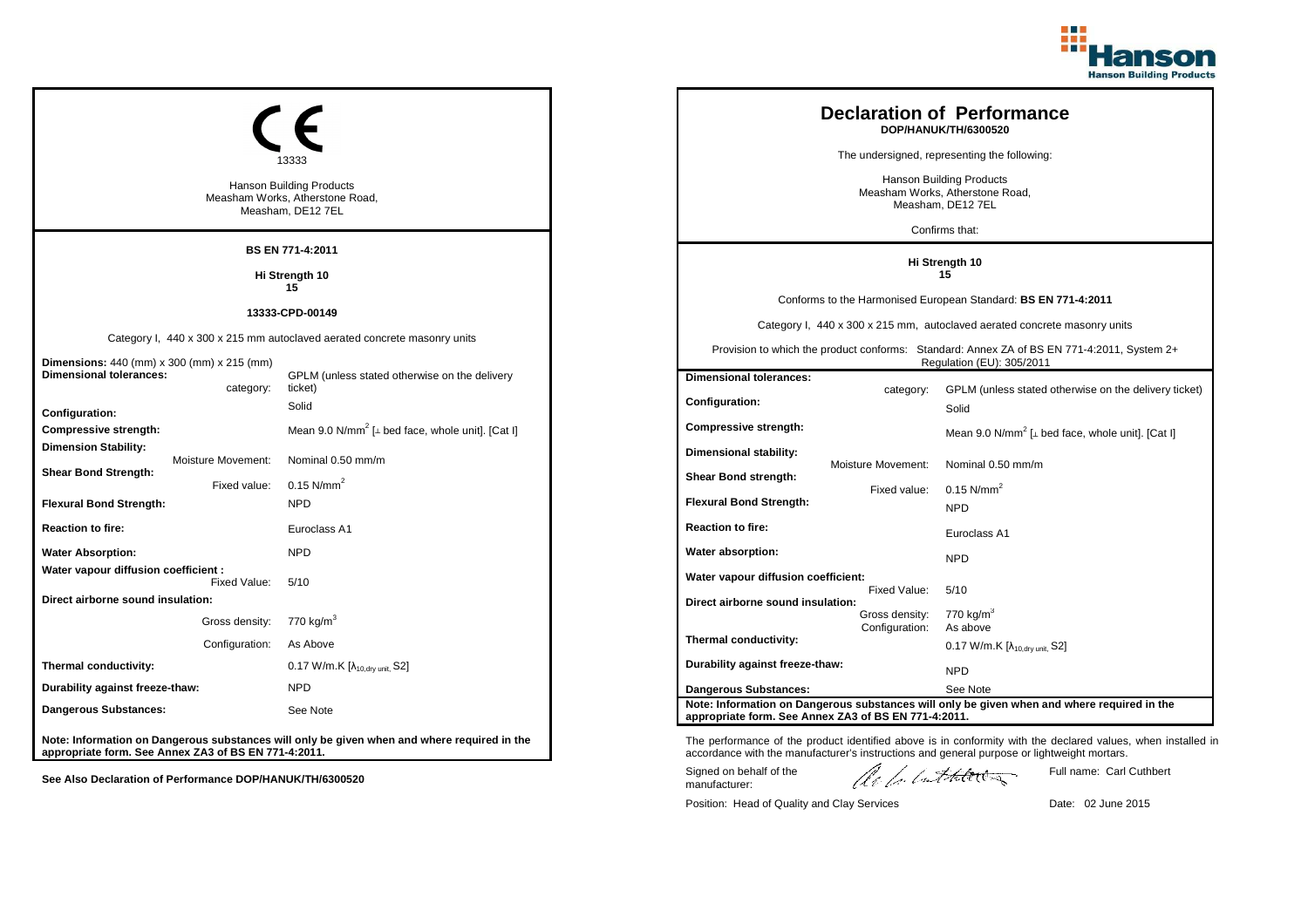

| <b>Hanson Building Products</b><br>Measham Works, Atherstone Road,<br>Measham, DE12 7EL |                                                                                              |  |                                                                                                                         |                                                                | <b>Declaration of Performance</b><br>DOP/HANUK/TH/6300445<br>The undersigned, representing the following:<br><b>Hanson Building Products</b><br>Measham Works, Atherstone Road,<br>Measham, DE12 7EL<br>Confirms that: |
|-----------------------------------------------------------------------------------------|----------------------------------------------------------------------------------------------|--|-------------------------------------------------------------------------------------------------------------------------|----------------------------------------------------------------|------------------------------------------------------------------------------------------------------------------------------------------------------------------------------------------------------------------------|
|                                                                                         | <b>BS EN 771-4:2011</b>                                                                      |  |                                                                                                                         |                                                                | Hi Strength 10                                                                                                                                                                                                         |
| Hi Strength 10                                                                          |                                                                                              |  |                                                                                                                         | 15                                                             |                                                                                                                                                                                                                        |
|                                                                                         |                                                                                              |  |                                                                                                                         | Conforms to the Harmonised European Standard: BS EN 771-4:2011 |                                                                                                                                                                                                                        |
|                                                                                         | 13333-CPD-00149<br>Category I, 440 x 355 x 215 mm, autoclaved aerated concrete masonry units |  |                                                                                                                         |                                                                |                                                                                                                                                                                                                        |
| Dimensions: 440 (mm) x 355 (mm) x 215 (mm)                                              | Category I, 440 x 355 x 215 mm autoclaved aerated concrete masonry units                     |  | Provision to which the product conforms: Standard: Annex ZA of BS EN 771-4:2011, System 2+<br>Regulation (EU): 305/2011 |                                                                |                                                                                                                                                                                                                        |
| <b>Dimensional tolerances:</b>                                                          | GPLM (unless stated otherwise on the delivery                                                |  | <b>Dimensional tolerances:</b>                                                                                          |                                                                |                                                                                                                                                                                                                        |
| category:<br>Configuration:                                                             | ticket)<br>Solid                                                                             |  | <b>Configuration:</b>                                                                                                   | category:                                                      | GPLM (unless stated otherwise on the delivery ticket)<br>Solid                                                                                                                                                         |
| <b>Compressive strength:</b>                                                            | Mean 9.0 N/mm <sup>2</sup> [ $\perp$ bed face, whole unit]. [Cat I]                          |  | <b>Compressive strength:</b>                                                                                            |                                                                | Mean 9.0 N/mm <sup>2</sup> [ $\perp$ bed face, whole unit]. [Cat I]                                                                                                                                                    |
| <b>Dimension Stability:</b><br>Moisture Movement:<br><b>Shear Bond Strength:</b>        | Nominal 0.50 mm/m                                                                            |  | Dimensional stability:<br>Shear Bond strength:                                                                          | Moisture Movement:                                             | Nominal 0.50 mm/m                                                                                                                                                                                                      |
| Fixed value:<br><b>Flexural Bond Strength:</b>                                          | $0.15$ N/mm <sup>2</sup><br><b>NPD</b>                                                       |  | <b>Flexural Bond Strength:</b>                                                                                          | Fixed value:                                                   | $0.15$ N/mm <sup>2</sup>                                                                                                                                                                                               |
| <b>Reaction to fire:</b>                                                                | Euroclass A1                                                                                 |  | <b>Reaction to fire:</b>                                                                                                |                                                                | <b>NPD</b>                                                                                                                                                                                                             |
|                                                                                         | <b>NPD</b>                                                                                   |  |                                                                                                                         |                                                                | Euroclass A1                                                                                                                                                                                                           |
| <b>Water Absorption:</b><br>Water vapour diffusion coefficient :<br>Fixed Value:        | 5/10                                                                                         |  | Water absorption:<br>Water vapour diffusion coefficient:                                                                |                                                                | <b>NPD</b>                                                                                                                                                                                                             |
| Direct airborne sound insulation:                                                       |                                                                                              |  | Direct airborne sound insulation:                                                                                       | Fixed Value:                                                   | 5/10                                                                                                                                                                                                                   |
| Gross density: 770 kg/m <sup>3</sup>                                                    |                                                                                              |  |                                                                                                                         | Gross density:<br>Configuration:                               | 770 kg/m <sup>3</sup><br>As above                                                                                                                                                                                      |
| Configuration: As Above                                                                 |                                                                                              |  | Thermal conductivity:                                                                                                   |                                                                | 0.17 W/m.K $[\lambda_{10, dry \, unit}$ , S2]                                                                                                                                                                          |
| Thermal conductivity:                                                                   | 0.17 W/m.K $[\lambda_{10, dry \text{ unit}}, S2]$                                            |  | Durability against freeze-thaw:                                                                                         |                                                                | <b>NPD</b>                                                                                                                                                                                                             |
| Durability against freeze-thaw:                                                         | <b>NPD</b>                                                                                   |  | <b>Dangerous Substances:</b>                                                                                            |                                                                | See Note                                                                                                                                                                                                               |
| <b>Dangerous Substances:</b>                                                            | See Note                                                                                     |  | appropriate form. See Annex ZA3 of BS EN 771-4:2011.                                                                    |                                                                | Note: Information on Dangerous substances will only be given when and where required in the                                                                                                                            |
| appropriate form. See Annex ZA3 of BS EN 771-4:2011.                                    | Note: Information on Dangerous substances will only be given when and where required in the  |  |                                                                                                                         |                                                                | The performance of the product identified above is in conformity with the declared values, when installed in<br>accordance with the manufacturer's instructions and general purpose or lightweight mortars.            |
| See Also Declaration of Performance DOP/HANUK/TH/6300445                                |                                                                                              |  | Signed on behalf of the<br>manufacturer:                                                                                |                                                                | Full name: Carl Cuthbert<br>lle le lutherez                                                                                                                                                                            |

Position: Head of Quality and Clay Services Date: 02 June 2015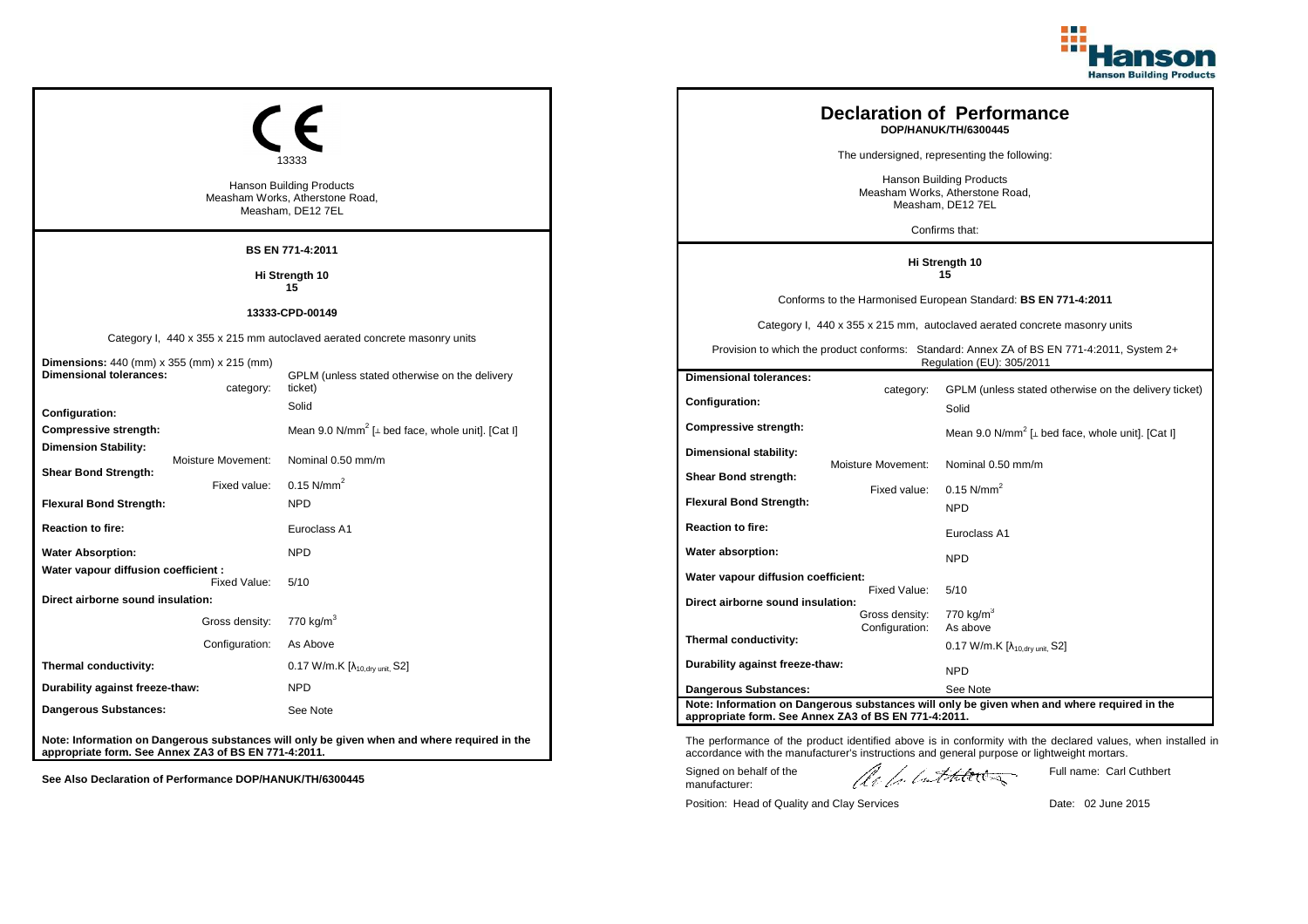

| BS EN 771-4:2011<br>Hi Strength 10<br>Hi Strength 10<br>15<br>15<br>Conforms to the Harmonised European Standard: BS EN 771-4:2011<br>13333-CPD-00149<br>Category I, 440 x 275 x 140 mm, autoclaved aerated concrete masonry units<br>Category I, 440 x 275 x 140 mm autoclaved aerated concrete masonry units<br>Provision to which the product conforms: Standard: Annex ZA of BS EN 771-4:2011, System 2+<br>Regulation (EU): 305/2011<br>Dimensions: 440 (mm) x 275 (mm) x 140 (mm)<br><b>Dimensional tolerances:</b><br>GPLM (unless stated otherwise on the delivery<br><b>Dimensional tolerances:</b><br>ticket)<br>category:<br>category:<br><b>Configuration:</b><br>Solid<br>Solid<br>Configuration: | <b>Hanson Building Products</b><br>Measham Works, Atherstone Road,<br>Measham, DE12 7EL |  |  | <b>Declaration of Performance</b><br>DOP/HANUK/TH/6301466<br>The undersigned, representing the following:<br><b>Hanson Building Products</b><br>Measham Works, Atherstone Road,<br>Measham, DE12 7EL<br>Confirms that: |
|----------------------------------------------------------------------------------------------------------------------------------------------------------------------------------------------------------------------------------------------------------------------------------------------------------------------------------------------------------------------------------------------------------------------------------------------------------------------------------------------------------------------------------------------------------------------------------------------------------------------------------------------------------------------------------------------------------------|-----------------------------------------------------------------------------------------|--|--|------------------------------------------------------------------------------------------------------------------------------------------------------------------------------------------------------------------------|
|                                                                                                                                                                                                                                                                                                                                                                                                                                                                                                                                                                                                                                                                                                                |                                                                                         |  |  |                                                                                                                                                                                                                        |
|                                                                                                                                                                                                                                                                                                                                                                                                                                                                                                                                                                                                                                                                                                                |                                                                                         |  |  |                                                                                                                                                                                                                        |
|                                                                                                                                                                                                                                                                                                                                                                                                                                                                                                                                                                                                                                                                                                                |                                                                                         |  |  |                                                                                                                                                                                                                        |
|                                                                                                                                                                                                                                                                                                                                                                                                                                                                                                                                                                                                                                                                                                                |                                                                                         |  |  |                                                                                                                                                                                                                        |
|                                                                                                                                                                                                                                                                                                                                                                                                                                                                                                                                                                                                                                                                                                                |                                                                                         |  |  | GPLM (unless stated otherwise on the delivery ticket)                                                                                                                                                                  |
| <b>Compressive strength:</b><br>Mean 9.0 N/mm <sup>2</sup> [ $\perp$ bed face, whole unit]. [Cat I]<br><b>Compressive strength:</b><br>Mean 9.0 N/mm <sup>2</sup> [ $\perp$ bed face, whole unit]. [Cat I]                                                                                                                                                                                                                                                                                                                                                                                                                                                                                                     |                                                                                         |  |  |                                                                                                                                                                                                                        |
| <b>Dimension Stability:</b><br>Dimensional stability:<br>Moisture Movement:<br>Nominal 0.50 mm/m<br>Moisture Movement:<br>Nominal 0.50 mm/m<br><b>Shear Bond Strength:</b><br>Shear Bond strength:<br>$0.15$ N/mm <sup>2</sup><br>Fixed value:<br>$0.15$ N/mm <sup>2</sup><br>Fixed value:                                                                                                                                                                                                                                                                                                                                                                                                                     |                                                                                         |  |  |                                                                                                                                                                                                                        |
| <b>Flexural Bond Strength:</b><br><b>Flexural Bond Strength:</b><br><b>NPD</b><br><b>NPD</b>                                                                                                                                                                                                                                                                                                                                                                                                                                                                                                                                                                                                                   |                                                                                         |  |  |                                                                                                                                                                                                                        |
| <b>Reaction to fire:</b><br><b>Reaction to fire:</b><br>Euroclass A1<br>Euroclass A1                                                                                                                                                                                                                                                                                                                                                                                                                                                                                                                                                                                                                           |                                                                                         |  |  |                                                                                                                                                                                                                        |
| <b>Water Absorption:</b><br><b>NPD</b><br>Water absorption:<br><b>NPD</b><br>Water vapour diffusion coefficient :                                                                                                                                                                                                                                                                                                                                                                                                                                                                                                                                                                                              |                                                                                         |  |  |                                                                                                                                                                                                                        |
| Water vapour diffusion coefficient:<br>Fixed Value:<br>5/10<br>5/10<br>Fixed Value:<br>Direct airborne sound insulation:<br>Direct airborne sound insulation:                                                                                                                                                                                                                                                                                                                                                                                                                                                                                                                                                  |                                                                                         |  |  |                                                                                                                                                                                                                        |
| 770 $kg/m3$<br>Gross density:<br>770 kg/m $^3$<br>Gross density:<br>Configuration:<br>As above                                                                                                                                                                                                                                                                                                                                                                                                                                                                                                                                                                                                                 |                                                                                         |  |  |                                                                                                                                                                                                                        |
| Thermal conductivity:<br>Configuration:<br>As Above<br>$0.17$ W/m.K [ $\lambda_{10, dry \text{ unit}}$ , S2]                                                                                                                                                                                                                                                                                                                                                                                                                                                                                                                                                                                                   |                                                                                         |  |  |                                                                                                                                                                                                                        |
| Durability against freeze-thaw:<br>Thermal conductivity:<br>$0.17$ W/m.K $[\lambda_{10, dry \text{ unit}}, S2]$<br><b>NPD</b>                                                                                                                                                                                                                                                                                                                                                                                                                                                                                                                                                                                  |                                                                                         |  |  |                                                                                                                                                                                                                        |
| Durability against freeze-thaw:<br><b>NPD</b><br><b>Dangerous Substances:</b><br>See Note                                                                                                                                                                                                                                                                                                                                                                                                                                                                                                                                                                                                                      |                                                                                         |  |  |                                                                                                                                                                                                                        |
| Note: Information on Dangerous substances will only be given when and where required in the<br>Dangerous Substances:<br>See Note<br>appropriate form. See Annex ZA3 of BS EN 771-4:2011.                                                                                                                                                                                                                                                                                                                                                                                                                                                                                                                       |                                                                                         |  |  |                                                                                                                                                                                                                        |
| Note: Information on Dangerous substances will only be given when and where required in the<br>The performance of the product identified above is in conformity with the declared values, when installed in<br>appropriate form. See Annex ZA3 of BS EN 771-4:2011.<br>accordance with the manufacturer's instructions and general purpose or lightweight mortars.<br>Signed on behalf of the<br>Full name: Carl Cuthbert<br>le la lathering<br>See Also Declaration of Performance DOP/HANUK/TH/6301466                                                                                                                                                                                                       |                                                                                         |  |  |                                                                                                                                                                                                                        |

Position: Head of Quality and Clay Services Date: 02 June 2015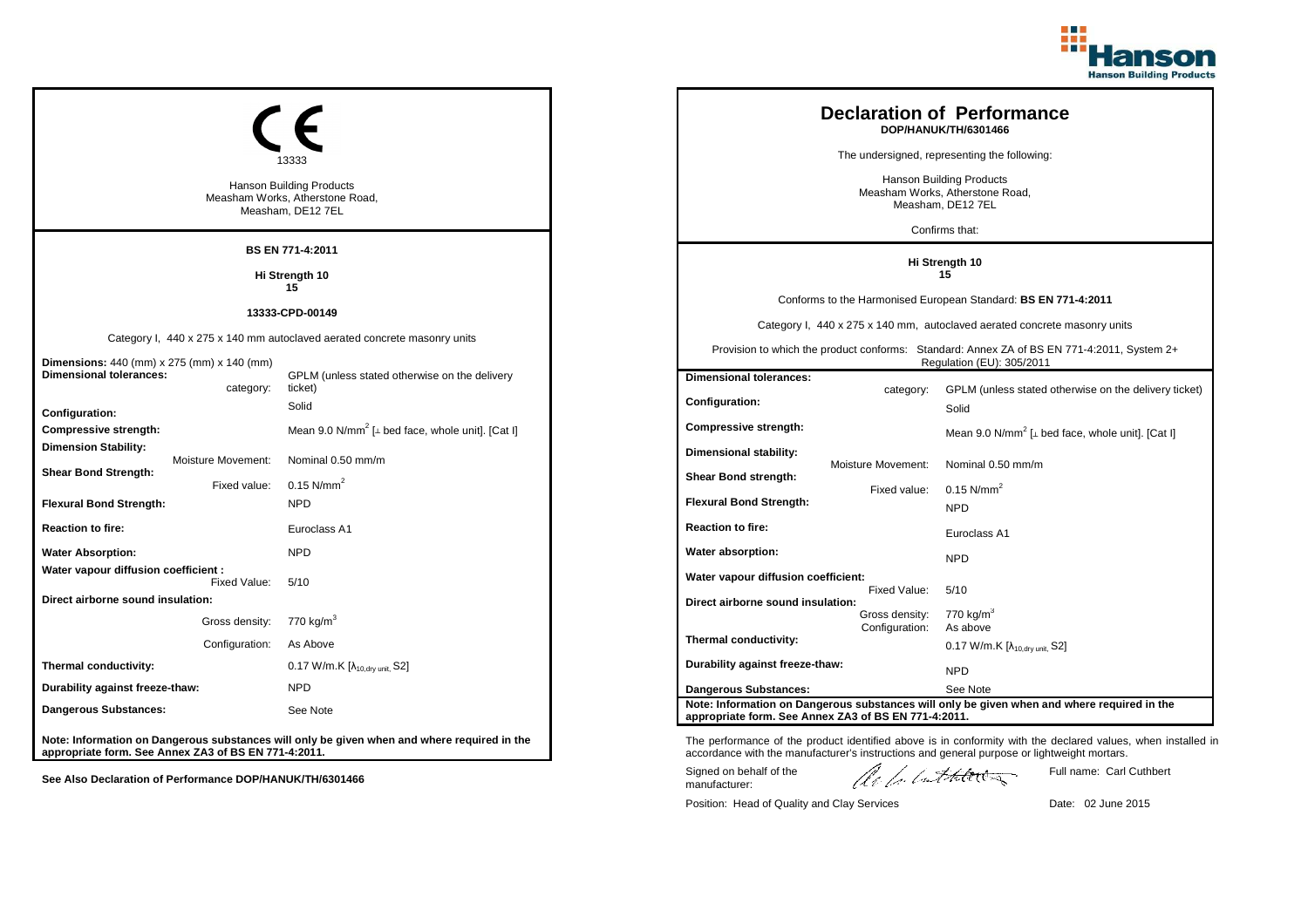

| BS EN 771-4:2011<br>Hi Strength 10<br>Hi Strength 10<br>15<br>15<br>Conforms to the Harmonised European Standard: BS EN 771-4:2011<br>13333-CPD-00149<br>Category I, 215 x 100 x 65 mm, autoclaved aerated concrete masonry units<br>Category I, 215 x 100 x 65 mm autoclaved aerated concrete masonry units<br>Provision to which the product conforms: Standard: Annex ZA of BS EN 771-4:2011, System 2+<br>Regulation (EU): 305/2011<br>Dimensions: 215 (mm) x 100 (mm) x 65 (mm)<br><b>Dimensional tolerances:</b><br>GPLM (unless stated otherwise on the delivery<br><b>Dimensional tolerances:</b><br>ticket)<br>category:<br>GPLM (unless stated otherwise on the delivery ticket)<br>category:<br><b>Configuration:</b><br>Solid<br>Solid<br>Configuration:<br><b>Compressive strength:</b><br>Mean 9.0 N/mm <sup>2</sup> [ $\perp$ bed face, whole unit]. [Cat I]<br><b>Compressive strength:</b><br>Mean 9.0 N/mm <sup>2</sup> [ $\perp$ bed face, whole unit]. [Cat I]<br><b>Dimension Stability:</b><br>Dimensional stability:<br>Moisture Movement:<br>Nominal 0.50 mm/m<br>Moisture Movement:<br>Nominal 0.50 mm/m<br><b>Shear Bond Strength:</b><br>Shear Bond strength:<br>$0.15$ N/mm <sup>2</sup><br>Fixed value:<br>$0.15$ N/mm <sup>2</sup><br>Fixed value:<br><b>Flexural Bond Strength:</b><br><b>Flexural Bond Strength:</b><br><b>NPD</b><br><b>NPD</b><br><b>Reaction to fire:</b><br><b>Reaction to fire:</b><br>Euroclass A1<br>Euroclass A1<br><b>Water Absorption:</b><br><b>NPD</b><br>Water absorption:<br><b>NPD</b><br>Water vapour diffusion coefficient :<br>Water vapour diffusion coefficient:<br>Fixed Value:<br>5/10<br>5/10<br>Fixed Value:<br>Direct airborne sound insulation:<br>Direct airborne sound insulation:<br>770 $kg/m3$<br>Gross density:<br>770 kg/m $^3$<br>Gross density:<br>Configuration:<br>As above<br>Thermal conductivity:<br>Configuration:<br>As Above<br>$0.17$ W/m.K [ $\lambda_{10, dry \text{ unit}}$ , S2]<br>Durability against freeze-thaw:<br>Thermal conductivity:<br>$0.17$ W/m.K $[\lambda_{10, dry \text{ unit}}, S2]$<br><b>NPD</b><br>Durability against freeze-thaw:<br><b>NPD</b><br><b>Dangerous Substances:</b><br>See Note<br>Note: Information on Dangerous substances will only be given when and where required in the<br>Dangerous Substances:<br>See Note<br>appropriate form. See Annex ZA3 of BS EN 771-4:2011.<br>Note: Information on Dangerous substances will only be given when and where required in the<br>appropriate form. See Annex ZA3 of BS EN 771-4:2011.<br>accordance with the manufacturer's instructions and general purpose or lightweight mortars.<br>le la lathering | <b>Hanson Building Products</b><br>Measham Works, Atherstone Road,<br>Measham, DE12 7EL |                         |  | <b>Declaration of Performance</b><br>DOP/HANUK/TH/6301565<br>The undersigned, representing the following:<br><b>Hanson Building Products</b><br>Measham Works, Atherstone Road,<br>Measham, DE12 7EL<br>Confirms that: |  |
|-------------------------------------------------------------------------------------------------------------------------------------------------------------------------------------------------------------------------------------------------------------------------------------------------------------------------------------------------------------------------------------------------------------------------------------------------------------------------------------------------------------------------------------------------------------------------------------------------------------------------------------------------------------------------------------------------------------------------------------------------------------------------------------------------------------------------------------------------------------------------------------------------------------------------------------------------------------------------------------------------------------------------------------------------------------------------------------------------------------------------------------------------------------------------------------------------------------------------------------------------------------------------------------------------------------------------------------------------------------------------------------------------------------------------------------------------------------------------------------------------------------------------------------------------------------------------------------------------------------------------------------------------------------------------------------------------------------------------------------------------------------------------------------------------------------------------------------------------------------------------------------------------------------------------------------------------------------------------------------------------------------------------------------------------------------------------------------------------------------------------------------------------------------------------------------------------------------------------------------------------------------------------------------------------------------------------------------------------------------------------------------------------------------------------------------------------------------------------------------------------------------------------------------------------------------------------------------------------------------------------------------------------------------------------------------|-----------------------------------------------------------------------------------------|-------------------------|--|------------------------------------------------------------------------------------------------------------------------------------------------------------------------------------------------------------------------|--|
|                                                                                                                                                                                                                                                                                                                                                                                                                                                                                                                                                                                                                                                                                                                                                                                                                                                                                                                                                                                                                                                                                                                                                                                                                                                                                                                                                                                                                                                                                                                                                                                                                                                                                                                                                                                                                                                                                                                                                                                                                                                                                                                                                                                                                                                                                                                                                                                                                                                                                                                                                                                                                                                                                     |                                                                                         |                         |  |                                                                                                                                                                                                                        |  |
|                                                                                                                                                                                                                                                                                                                                                                                                                                                                                                                                                                                                                                                                                                                                                                                                                                                                                                                                                                                                                                                                                                                                                                                                                                                                                                                                                                                                                                                                                                                                                                                                                                                                                                                                                                                                                                                                                                                                                                                                                                                                                                                                                                                                                                                                                                                                                                                                                                                                                                                                                                                                                                                                                     |                                                                                         |                         |  |                                                                                                                                                                                                                        |  |
|                                                                                                                                                                                                                                                                                                                                                                                                                                                                                                                                                                                                                                                                                                                                                                                                                                                                                                                                                                                                                                                                                                                                                                                                                                                                                                                                                                                                                                                                                                                                                                                                                                                                                                                                                                                                                                                                                                                                                                                                                                                                                                                                                                                                                                                                                                                                                                                                                                                                                                                                                                                                                                                                                     |                                                                                         |                         |  |                                                                                                                                                                                                                        |  |
|                                                                                                                                                                                                                                                                                                                                                                                                                                                                                                                                                                                                                                                                                                                                                                                                                                                                                                                                                                                                                                                                                                                                                                                                                                                                                                                                                                                                                                                                                                                                                                                                                                                                                                                                                                                                                                                                                                                                                                                                                                                                                                                                                                                                                                                                                                                                                                                                                                                                                                                                                                                                                                                                                     |                                                                                         |                         |  |                                                                                                                                                                                                                        |  |
| The performance of the product identified above is in conformity with the declared values, when installed in                                                                                                                                                                                                                                                                                                                                                                                                                                                                                                                                                                                                                                                                                                                                                                                                                                                                                                                                                                                                                                                                                                                                                                                                                                                                                                                                                                                                                                                                                                                                                                                                                                                                                                                                                                                                                                                                                                                                                                                                                                                                                                                                                                                                                                                                                                                                                                                                                                                                                                                                                                        |                                                                                         |                         |  |                                                                                                                                                                                                                        |  |
|                                                                                                                                                                                                                                                                                                                                                                                                                                                                                                                                                                                                                                                                                                                                                                                                                                                                                                                                                                                                                                                                                                                                                                                                                                                                                                                                                                                                                                                                                                                                                                                                                                                                                                                                                                                                                                                                                                                                                                                                                                                                                                                                                                                                                                                                                                                                                                                                                                                                                                                                                                                                                                                                                     |                                                                                         |                         |  |                                                                                                                                                                                                                        |  |
|                                                                                                                                                                                                                                                                                                                                                                                                                                                                                                                                                                                                                                                                                                                                                                                                                                                                                                                                                                                                                                                                                                                                                                                                                                                                                                                                                                                                                                                                                                                                                                                                                                                                                                                                                                                                                                                                                                                                                                                                                                                                                                                                                                                                                                                                                                                                                                                                                                                                                                                                                                                                                                                                                     |                                                                                         |                         |  |                                                                                                                                                                                                                        |  |
|                                                                                                                                                                                                                                                                                                                                                                                                                                                                                                                                                                                                                                                                                                                                                                                                                                                                                                                                                                                                                                                                                                                                                                                                                                                                                                                                                                                                                                                                                                                                                                                                                                                                                                                                                                                                                                                                                                                                                                                                                                                                                                                                                                                                                                                                                                                                                                                                                                                                                                                                                                                                                                                                                     |                                                                                         |                         |  |                                                                                                                                                                                                                        |  |
|                                                                                                                                                                                                                                                                                                                                                                                                                                                                                                                                                                                                                                                                                                                                                                                                                                                                                                                                                                                                                                                                                                                                                                                                                                                                                                                                                                                                                                                                                                                                                                                                                                                                                                                                                                                                                                                                                                                                                                                                                                                                                                                                                                                                                                                                                                                                                                                                                                                                                                                                                                                                                                                                                     |                                                                                         |                         |  |                                                                                                                                                                                                                        |  |
|                                                                                                                                                                                                                                                                                                                                                                                                                                                                                                                                                                                                                                                                                                                                                                                                                                                                                                                                                                                                                                                                                                                                                                                                                                                                                                                                                                                                                                                                                                                                                                                                                                                                                                                                                                                                                                                                                                                                                                                                                                                                                                                                                                                                                                                                                                                                                                                                                                                                                                                                                                                                                                                                                     |                                                                                         |                         |  |                                                                                                                                                                                                                        |  |
|                                                                                                                                                                                                                                                                                                                                                                                                                                                                                                                                                                                                                                                                                                                                                                                                                                                                                                                                                                                                                                                                                                                                                                                                                                                                                                                                                                                                                                                                                                                                                                                                                                                                                                                                                                                                                                                                                                                                                                                                                                                                                                                                                                                                                                                                                                                                                                                                                                                                                                                                                                                                                                                                                     |                                                                                         |                         |  |                                                                                                                                                                                                                        |  |
|                                                                                                                                                                                                                                                                                                                                                                                                                                                                                                                                                                                                                                                                                                                                                                                                                                                                                                                                                                                                                                                                                                                                                                                                                                                                                                                                                                                                                                                                                                                                                                                                                                                                                                                                                                                                                                                                                                                                                                                                                                                                                                                                                                                                                                                                                                                                                                                                                                                                                                                                                                                                                                                                                     |                                                                                         |                         |  |                                                                                                                                                                                                                        |  |
|                                                                                                                                                                                                                                                                                                                                                                                                                                                                                                                                                                                                                                                                                                                                                                                                                                                                                                                                                                                                                                                                                                                                                                                                                                                                                                                                                                                                                                                                                                                                                                                                                                                                                                                                                                                                                                                                                                                                                                                                                                                                                                                                                                                                                                                                                                                                                                                                                                                                                                                                                                                                                                                                                     |                                                                                         |                         |  |                                                                                                                                                                                                                        |  |
|                                                                                                                                                                                                                                                                                                                                                                                                                                                                                                                                                                                                                                                                                                                                                                                                                                                                                                                                                                                                                                                                                                                                                                                                                                                                                                                                                                                                                                                                                                                                                                                                                                                                                                                                                                                                                                                                                                                                                                                                                                                                                                                                                                                                                                                                                                                                                                                                                                                                                                                                                                                                                                                                                     |                                                                                         |                         |  |                                                                                                                                                                                                                        |  |
|                                                                                                                                                                                                                                                                                                                                                                                                                                                                                                                                                                                                                                                                                                                                                                                                                                                                                                                                                                                                                                                                                                                                                                                                                                                                                                                                                                                                                                                                                                                                                                                                                                                                                                                                                                                                                                                                                                                                                                                                                                                                                                                                                                                                                                                                                                                                                                                                                                                                                                                                                                                                                                                                                     |                                                                                         |                         |  |                                                                                                                                                                                                                        |  |
| See Also Declaration of Performance DOP/HANUK/TH/6301565                                                                                                                                                                                                                                                                                                                                                                                                                                                                                                                                                                                                                                                                                                                                                                                                                                                                                                                                                                                                                                                                                                                                                                                                                                                                                                                                                                                                                                                                                                                                                                                                                                                                                                                                                                                                                                                                                                                                                                                                                                                                                                                                                                                                                                                                                                                                                                                                                                                                                                                                                                                                                            |                                                                                         | Signed on behalf of the |  | Full name: Carl Cuthbert                                                                                                                                                                                               |  |

Position: Head of Quality and Clay Services Date: 02 June 2015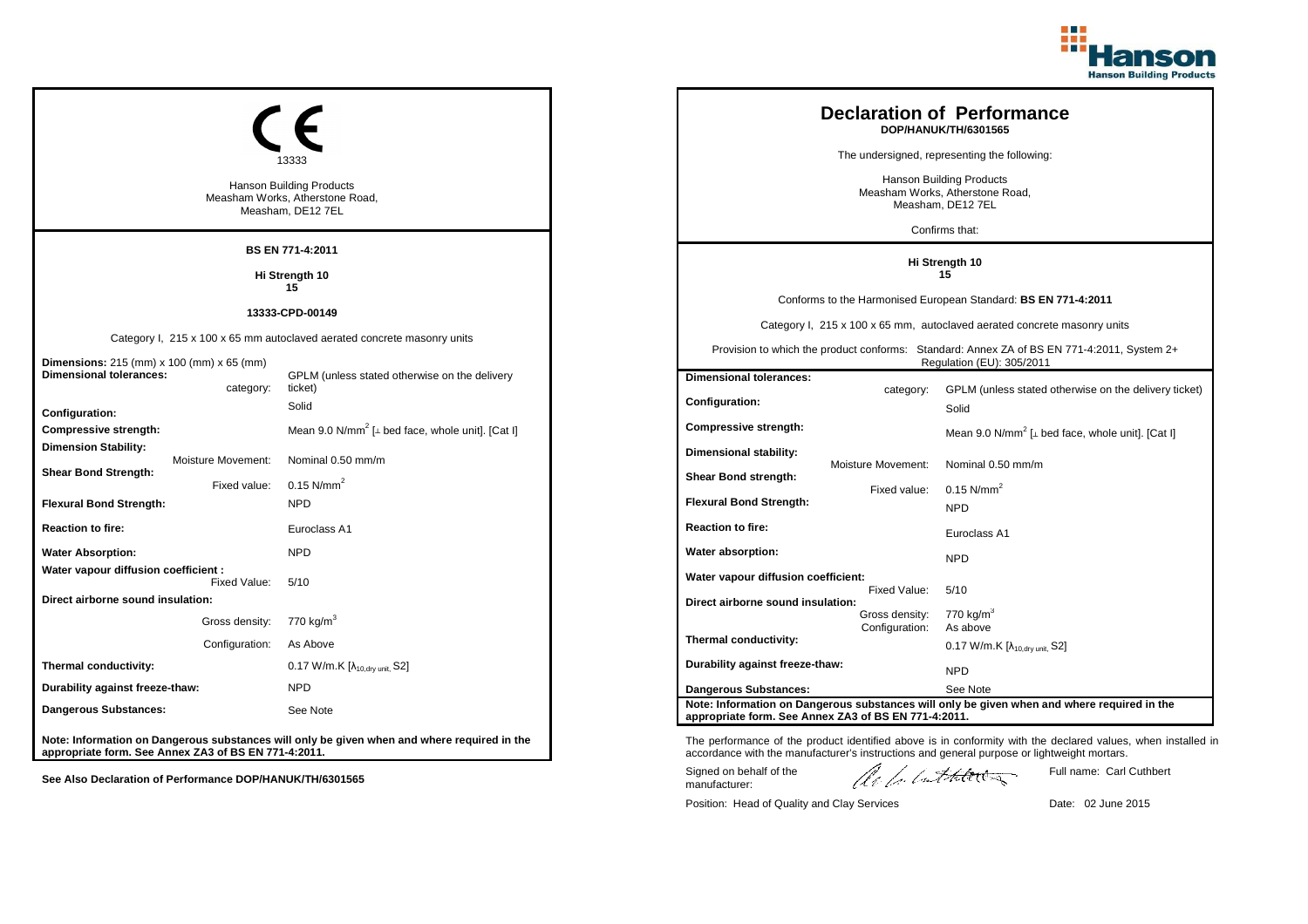

|                                                                                                                    |                | <b>Hanson Building Products</b><br>Measham Works, Atherstone Road,<br>Measham, DE12 7EL          |                                                                                  |                                    | <b>Declaration of Performance</b><br>DOP/HANUK/TH/6301602<br>The undersigned, representing the following:<br><b>Hanson Building Products</b><br>Measham Works, Atherstone Road,<br>Measham, DE12 7EL<br>Confirms that:                                     |
|--------------------------------------------------------------------------------------------------------------------|----------------|--------------------------------------------------------------------------------------------------|----------------------------------------------------------------------------------|------------------------------------|------------------------------------------------------------------------------------------------------------------------------------------------------------------------------------------------------------------------------------------------------------|
|                                                                                                                    |                | <b>BS EN 771-4:2011</b>                                                                          |                                                                                  |                                    |                                                                                                                                                                                                                                                            |
|                                                                                                                    |                | Hi Strength 10                                                                                   | Hi Strength 10<br>15                                                             |                                    |                                                                                                                                                                                                                                                            |
|                                                                                                                    |                | 15<br>13333-CPD-00149<br>Category I, 215 x 140 x 65 mm autoclaved aerated concrete masonry units |                                                                                  |                                    | Conforms to the Harmonised European Standard: BS EN 771-4:2011<br>Category I, 215 x 140 x 65 mm, autoclaved aerated concrete masonry units<br>Provision to which the product conforms: Standard: Annex ZA of BS EN 771-4:2011, System 2+                   |
| <b>Dimensions:</b> 215 (mm) x 140 (mm) x 65 (mm)<br><b>Dimensional tolerances:</b>                                 |                | GPLM (unless stated otherwise on the delivery                                                    | <b>Dimensional tolerances:</b>                                                   |                                    | Regulation (EU): 305/2011                                                                                                                                                                                                                                  |
|                                                                                                                    | category:      | ticket)<br>Solid                                                                                 | Configuration:                                                                   | category:                          | GPLM (unless stated otherwise on the delivery ticket)<br>Solid                                                                                                                                                                                             |
| Configuration:<br>Compressive strength:                                                                            |                | Mean 9.0 N/mm <sup>2</sup> [ $\perp$ bed face, whole unit]. [Cat I]                              | <b>Compressive strength:</b>                                                     |                                    | Mean 9.0 N/mm <sup>2</sup> [ $\perp$ bed face, whole unit]. [Cat I]                                                                                                                                                                                        |
| <b>Dimension Stability:</b><br>Moisture Movement:<br><b>Shear Bond Strength:</b><br><b>Flexural Bond Strength:</b> | Fixed value:   | Nominal 0.50 mm/m<br>$0.15$ N/mm <sup>2</sup><br><b>NPD</b>                                      | Dimensional stability:<br>Shear Bond strength:<br><b>Flexural Bond Strength:</b> | Moisture Movement:<br>Fixed value: | Nominal 0.50 mm/m<br>$0.15$ N/mm <sup>2</sup>                                                                                                                                                                                                              |
| <b>Reaction to fire:</b>                                                                                           |                | Euroclass A1                                                                                     | <b>Reaction to fire:</b>                                                         |                                    | <b>NPD</b><br>Euroclass A1                                                                                                                                                                                                                                 |
| <b>Water Absorption:</b>                                                                                           |                | <b>NPD</b>                                                                                       | Water absorption:                                                                |                                    | <b>NPD</b>                                                                                                                                                                                                                                                 |
| Water vapour diffusion coefficient :<br>Direct airborne sound insulation:                                          | Fixed Value:   | 5/10                                                                                             | Water vapour diffusion coefficient:<br>Direct airborne sound insulation:         | Fixed Value:                       | 5/10                                                                                                                                                                                                                                                       |
|                                                                                                                    |                | Gross density: 770 kg/m <sup>3</sup>                                                             |                                                                                  | Gross density:<br>Configuration:   | 770 $kg/m3$<br>As above                                                                                                                                                                                                                                    |
|                                                                                                                    | Configuration: | As Above                                                                                         | Thermal conductivity:                                                            |                                    | 0.17 W/m.K $[\lambda_{10, dry \text{ unit}}]$ S2]                                                                                                                                                                                                          |
| Thermal conductivity:                                                                                              |                | $0.17$ W/m.K $[\lambda_{10, dry \text{ unit}}, S2]$                                              | Durability against freeze-thaw:                                                  |                                    | <b>NPD</b>                                                                                                                                                                                                                                                 |
| Durability against freeze-thaw:                                                                                    |                | <b>NPD</b>                                                                                       | <b>Dangerous Substances:</b>                                                     |                                    | See Note                                                                                                                                                                                                                                                   |
| Dangerous Substances:                                                                                              |                | See Note                                                                                         | appropriate form. See Annex ZA3 of BS EN 771-4:2011.                             |                                    | Note: Information on Dangerous substances will only be given when and where required in the                                                                                                                                                                |
| appropriate form. See Annex ZA3 of BS EN 771-4:2011.                                                               |                | Note: Information on Dangerous substances will only be given when and where required in the      | Signed on behalf of the                                                          |                                    | The performance of the product identified above is in conformity with the declared values, when installed in<br>accordance with the manufacturer's instructions and general purpose or lightweight mortars.<br>Full name: Carl Cuthbert<br>lle la latheres |
| See Also Declaration of Performance DOP/HANUK/TH/6301602                                                           |                |                                                                                                  | manufacturer:                                                                    |                                    |                                                                                                                                                                                                                                                            |

Position: Head of Quality and Clay Services Date: 02 June 2015